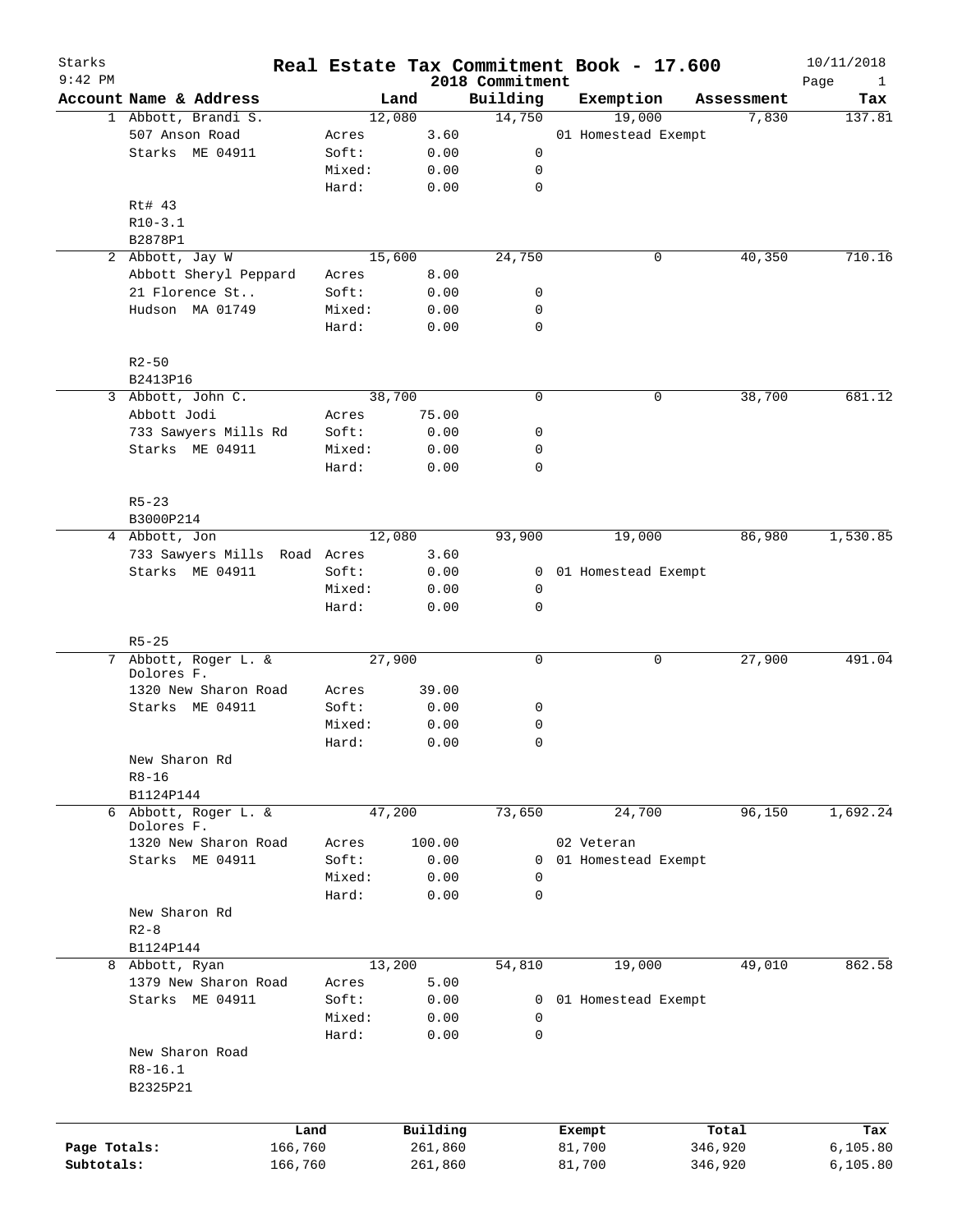| Starks<br>$9:42$ PM |                                                    |        |        | 2018 Commitment | Real Estate Tax Commitment Book - 17.600 |             | 10/11/2018<br>Page<br>2 |
|---------------------|----------------------------------------------------|--------|--------|-----------------|------------------------------------------|-------------|-------------------------|
|                     | Account Name & Address                             |        | Land   | Building        | Exemption                                | Assessment  | Tax                     |
|                     | 72 Adams, Christine M.                             | 64,300 |        | 155,400         | 19,000                                   |             | 200,700<br>3,532.32     |
|                     | Adams, Scot L.                                     | Acres  | 157.00 |                 |                                          |             |                         |
|                     | 544 Anson Road                                     | Soft:  | 0.00   |                 | 0 01 Homestead Exempt                    |             |                         |
|                     | Starks ME 04911                                    | Mixed: | 0.00   | 0               |                                          |             |                         |
|                     |                                                    | Hard:  | 0.00   | 0               |                                          |             |                         |
|                     | 544 Anson Road                                     |        |        |                 |                                          |             |                         |
|                     | $R11-5$                                            |        |        |                 |                                          |             |                         |
|                     | B4347P133 12/06/2010 B1724P254                     |        |        |                 |                                          |             |                         |
|                     | 10 Adams, Fayelene J.                              |        | 5,250  | $\mathbf 0$     |                                          | 0           | 5,250<br>92.40          |
|                     | 226 Beans Corner Road                              | Acres  | 0.34   |                 |                                          |             |                         |
|                     | New Sharon ME 04955                                | Soft:  | 0.00   | 0               |                                          |             |                         |
|                     |                                                    | Mixed: | 0.00   | 0               |                                          |             |                         |
|                     |                                                    | Hard:  | 0.00   | 0               |                                          |             |                         |
|                     | Beans Corner Rd                                    |        |        |                 |                                          |             |                         |
|                     | $R1 - 12$                                          |        |        |                 |                                          |             |                         |
|                     | B2769P63                                           |        |        |                 |                                          |             |                         |
|                     | 13 Adams, Robert W. &                              | 16,200 |        | 0               |                                          | $\mathbf 0$ | 285.12<br>16,200        |
|                     | Jeanette G.                                        |        |        |                 |                                          |             |                         |
|                     | 312 Starks Road                                    | Acres  | 10.00  |                 |                                          |             |                         |
|                     | New Sharon ME 04955                                | Soft:  | 0.00   | 0               |                                          |             |                         |
|                     |                                                    | Mixed: | 0.00   | 0               |                                          |             |                         |
|                     |                                                    | Hard:  | 0.00   | 0               |                                          |             |                         |
|                     | Young Road                                         |        |        |                 |                                          |             |                         |
|                     | $R1 - 15.1$                                        |        |        |                 |                                          |             |                         |
|                     | B2055P89                                           |        |        |                 |                                          |             |                         |
|                     | 12 Adams, Robert W. &                              |        | 5,810  | 0               |                                          | 0           | 5,810<br>102.26         |
|                     | Jeanette G.                                        |        |        |                 |                                          |             |                         |
|                     | 312 Starks Road                                    | Acres  | 35.00  |                 |                                          |             |                         |
|                     | New Sharon ME 04955                                | Soft:  | 0.00   | 0               |                                          |             |                         |
|                     |                                                    | Mixed: | 0.00   | 0               |                                          |             |                         |
|                     |                                                    | Hard:  | 35.00  | 6,251           |                                          |             |                         |
|                     | Between 134 & Brann                                |        |        |                 |                                          |             |                         |
|                     | Mills                                              |        |        |                 |                                          |             |                         |
|                     | $R1 - 15$                                          |        |        |                 |                                          |             |                         |
|                     | B868P410                                           |        |        |                 |                                          |             |                         |
|                     | 401 Ainslie, Debra                                 |        | 8,940  | $\Omega$        |                                          | 0           | 157.34<br>8,940         |
|                     | 44 Pond Road                                       | Acres  | 0.80   |                 |                                          |             |                         |
|                     | Sidney ME 04330                                    | Soft:  | 0.00   | 0               |                                          |             |                         |
|                     |                                                    | Mixed: | 0.00   | 0               |                                          |             |                         |
|                     |                                                    | Hard:  | 0.00   | $\Omega$        |                                          |             |                         |
|                     |                                                    |        |        |                 |                                          |             |                         |
|                     | $R8 - 24$                                          |        |        |                 |                                          |             |                         |
|                     | B4481P265 01/09/2012 B3870P88 06/21/2007 B802P683  |        |        |                 |                                          |             |                         |
|                     | 655 Ainslie, Debra                                 |        | 10,800 | 3,000           |                                          | 0           | 13,800<br>242.88        |
|                     | 44 Pond Road                                       | Acres  | 2.00   |                 |                                          |             |                         |
|                     | Sidney ME 04330                                    | Soft:  | 0.00   | 0               |                                          |             |                         |
|                     |                                                    | Mixed: | 0.00   | 0               |                                          |             |                         |
|                     |                                                    | Hard:  | 0.00   | 0               |                                          |             |                         |
|                     | River Rd                                           |        |        |                 |                                          |             |                         |
|                     | $R8 - 26$                                          |        |        |                 |                                          |             |                         |
|                     | B4621P70 01/22/2013 B4364P339 01/31/2011 B3789P336 |        |        |                 |                                          |             |                         |
|                     | 11/07/2006 B2035P239                               |        |        |                 |                                          |             |                         |
|                     |                                                    |        |        |                 |                                          |             |                         |
|                     |                                                    |        |        |                 |                                          |             |                         |

|              | Land    | Building | Exempt  | Total   | Tax       |
|--------------|---------|----------|---------|---------|-----------|
| Page Totals: | 111,300 | 158,400  | 19,000  | 250,700 | 4,412.32  |
| Subtotals:   | 278,060 | 420,260  | 100,700 | 597,620 | 10,518.12 |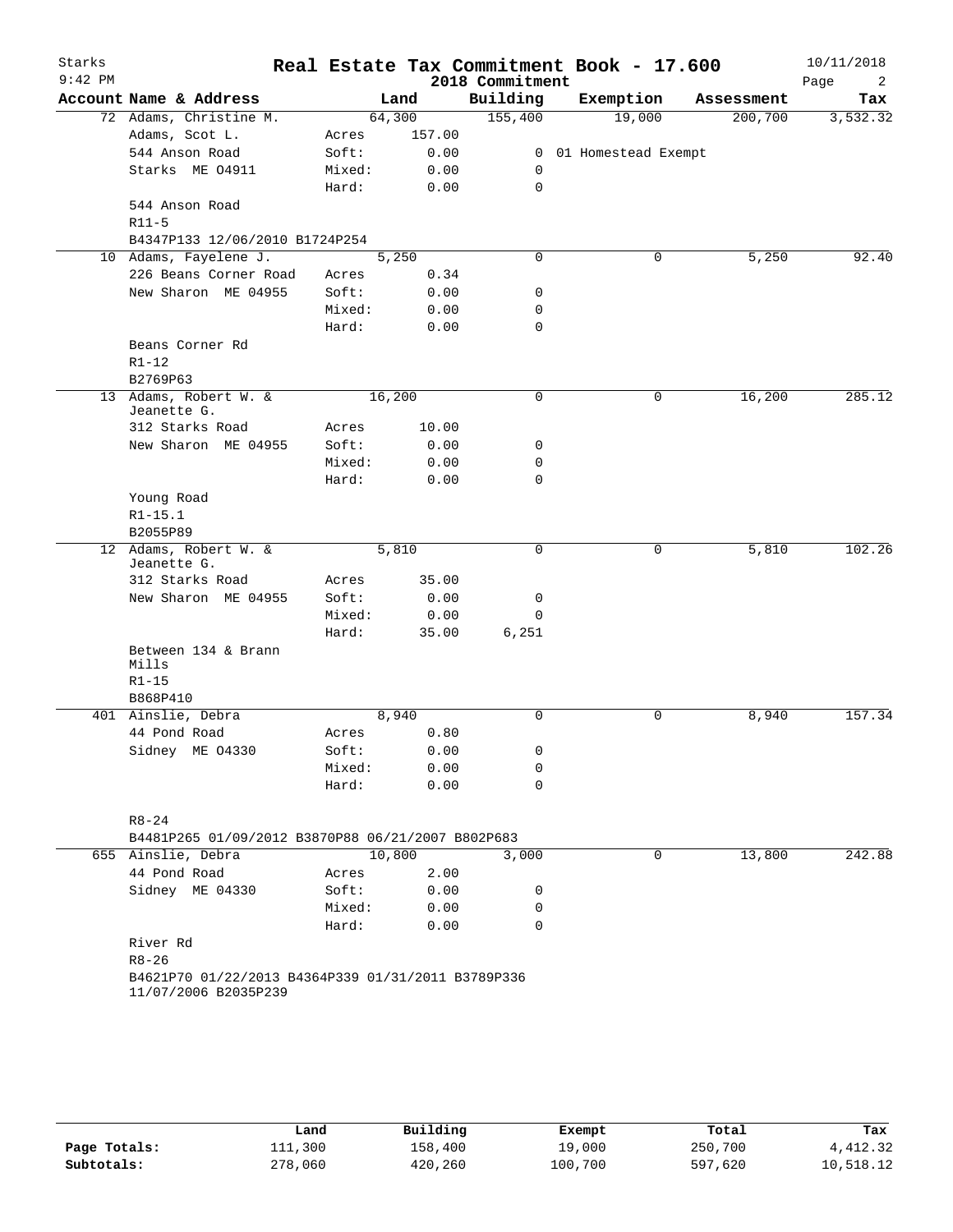| Starks<br>$9:42$ PM |                                                                 |         |          | 2018 Commitment | Real Estate Tax Commitment Book - 17.600 |            | 10/11/2018       |
|---------------------|-----------------------------------------------------------------|---------|----------|-----------------|------------------------------------------|------------|------------------|
|                     | Account Name & Address                                          |         | Land     | Building        | Exemption                                | Assessment | Page<br>3<br>Tax |
|                     | 18 Ames, Peter E.                                               |         | 14,070   | 8,650           | $\Omega$                                 | 22,720     | 399.87           |
|                     | Ames Roxanne M.                                                 | Acres   | 6.09     |                 |                                          |            |                  |
|                     | 1326 Main St.                                                   | Soft:   | 0.00     | 0               |                                          |            |                  |
|                     | Readfield ME 04355                                              | Mixed:  | 0.00     | 0               |                                          |            |                  |
|                     |                                                                 | Hard:   | 0.00     | $\mathbf 0$     |                                          |            |                  |
|                     | West Mills Rd                                                   |         |          |                 |                                          |            |                  |
|                     | $R7 - 11.3$                                                     |         |          |                 |                                          |            |                  |
|                     | B2456P349                                                       |         |          |                 |                                          |            |                  |
| 19                  | Anger Jr., Robert K.                                            |         | 31,300   | 21,200          | 0                                        | 52,500     | 924.00           |
|                     | Anger Sr. Robert K.                                             | Acres   | 47.00    |                 |                                          |            |                  |
|                     | 249 Boston Post Rd.                                             | Soft:   | 0.00     | 0               |                                          |            |                  |
|                     | East Lyme CT 06333                                              | Mixed:  | 0.00     | 0               |                                          |            |                  |
|                     |                                                                 | Hard:   | 0.00     | 0               |                                          |            |                  |
|                     | Locke Hill Rd                                                   |         |          |                 |                                          |            |                  |
|                     | $R2 - 24.15$                                                    |         |          |                 |                                          |            |                  |
|                     | B2778P86                                                        |         |          |                 |                                          |            |                  |
|                     | 711 Ashby, Deborah                                              |         | 10,000   | 24,380          | 19,000                                   | 15,380     | 270.69           |
|                     | P.O. Box 443                                                    | Acres   | 1.00     |                 | 01 Homestead Exempt                      |            |                  |
|                     | Anson ME 04911                                                  | Soft:   | 0.00     | 0               |                                          |            |                  |
|                     |                                                                 | Mixed:  | 0.00     | 0               |                                          |            |                  |
|                     |                                                                 | Hard:   | 0.00     | $\mathbf 0$     |                                          |            |                  |
|                     | $R7-1.2A$                                                       |         |          |                 |                                          |            |                  |
| 137                 | Ashe, Shelagh M.                                                |         | 11,040   | 87,560          | 0                                        | 98,600     | 1,735.36         |
|                     | Plant, William B.                                               | Acres   | 2.30     |                 |                                          |            |                  |
|                     | 591 Snake Hill Road                                             | Soft:   | 0.00     | 0               |                                          |            |                  |
|                     | N. Scituate RI 02857                                            | Mixed:  | 0.00     | 0               |                                          |            |                  |
|                     |                                                                 | Hard:   | 0.00     | 0               |                                          |            |                  |
|                     | $R8 - 43$<br>B5030P73 05/27/2016 B3641P267 03/03/2006 B788P1121 |         |          |                 |                                          |            |                  |
|                     | 24 Athearn, James A. &                                          |         | 24,400   | 14,850          | 0                                        | 39,250     | 690.80           |
|                     | Deborah F.                                                      |         |          |                 |                                          |            |                  |
|                     | 100 Meshacket Rd                                                | Acres   | 24.00    |                 |                                          |            |                  |
|                     | Edgartown MA 02539                                              | Soft:   | 0.00     | 0               |                                          |            |                  |
|                     |                                                                 | Mixed:  | 0.00     | 0               |                                          |            |                  |
|                     |                                                                 | Hard:   | 0.00     | $\mathbf 0$     |                                          |            |                  |
|                     | West Mills Rd.                                                  |         |          |                 |                                          |            |                  |
|                     | $R3 - 12$                                                       |         |          |                 |                                          |            |                  |
|                     | B812P665                                                        |         |          |                 |                                          |            |                  |
|                     | 25 Athenian, Gary                                               |         | 22,000   | 20,000          | 19,000                                   | 23,000     | 404.80           |
|                     | 164 Dill Road                                                   | Acres   | 16.00    |                 |                                          |            |                  |
|                     | Starks ME 04911                                                 | Soft:   | 0.00     | 0               | 01 Homestead Exempt                      |            |                  |
|                     |                                                                 | Mixed:  | 0.00     | 0               |                                          |            |                  |
|                     |                                                                 | Hard:   | 0.00     | $\mathbf 0$     |                                          |            |                  |
|                     | Dill Rd.                                                        |         |          |                 |                                          |            |                  |
|                     | $R12-6$                                                         |         |          |                 |                                          |            |                  |
|                     | B1992P161<br>26 Atwood, John T. and                             |         | 4,800    |                 |                                          |            | 102.08           |
|                     | Meader, Twilight G.                                             |         |          | 20,000          | 19,000                                   | 5,800      |                  |
|                     | 33 Chicken Street                                               | Acres   | 0.23     |                 |                                          |            |                  |
|                     | Starks ME 04911                                                 | Soft:   | 0.00     | 0               | 01 Homestead Exempt                      |            |                  |
|                     |                                                                 | Mixed:  | 0.00     | 0               |                                          |            |                  |
|                     |                                                                 | Hard:   | 0.00     | 0               |                                          |            |                  |
|                     | Chicken St.                                                     |         |          |                 |                                          |            |                  |
|                     | $U2-20$                                                         |         |          |                 |                                          |            |                  |
|                     | B1163P27                                                        |         |          |                 |                                          |            |                  |
|                     |                                                                 |         |          |                 |                                          |            |                  |
|                     |                                                                 | Land    | Building |                 | Exempt                                   | Total      | Tax              |
| Page Totals:        |                                                                 | 117,610 | 196,640  |                 | 57,000                                   | 257,250    | 4,527.60         |
| Subtotals:          |                                                                 | 395,670 | 616,900  |                 | 157,700                                  | 854,870    | 15,045.72        |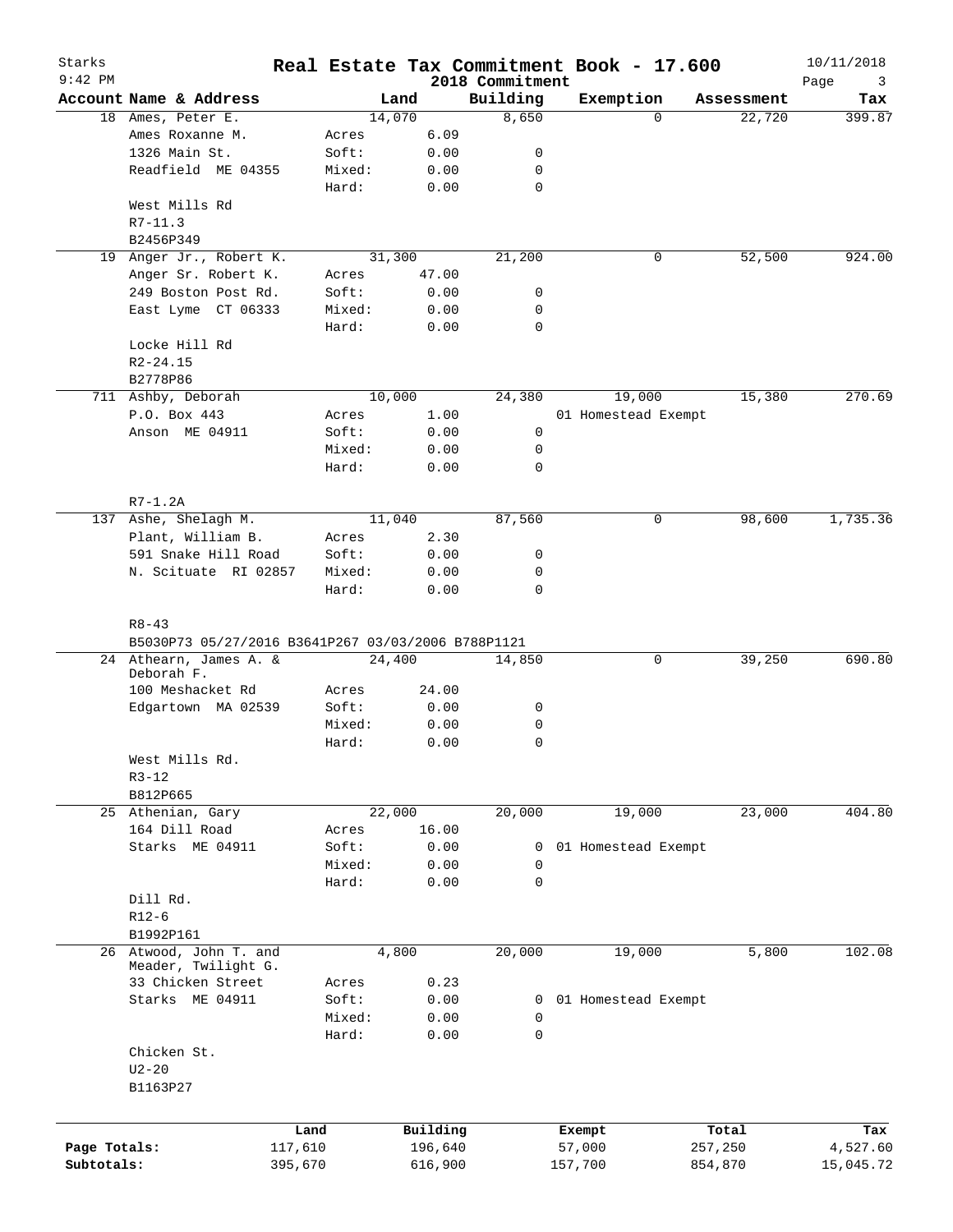| Starks<br>$9:42$ PM |                                                                    |        |        | 2018 Commitment | Real Estate Tax Commitment Book - 17.600 |            | 10/11/2018<br>Page<br>4 |
|---------------------|--------------------------------------------------------------------|--------|--------|-----------------|------------------------------------------|------------|-------------------------|
|                     | Account Name & Address                                             |        | Land   | Building        | Exemption                                | Assessment | Tax                     |
|                     | 28 Aube, Edwin L. &<br>Lorraine M.                                 |        | 33,400 | 62,550          | 19,000                                   | 76,950     | 1,354.32                |
|                     | 52 Lynds Road                                                      | Acres  | 54.00  |                 |                                          |            |                         |
|                     | Starks ME 04911                                                    | Soft:  | 0.00   |                 | 0 01 Homestead Exempt                    |            |                         |
|                     |                                                                    | Mixed: | 0.00   | $\mathbf 0$     |                                          |            |                         |
|                     |                                                                    | Hard:  | 0.00   | 0               |                                          |            |                         |
|                     | Rt.43 Madison Rd.                                                  |        |        |                 |                                          |            |                         |
|                     | R11-13<br>B987P290                                                 |        |        |                 |                                          |            |                         |
|                     | 27 Aube, Edwin L. &<br>Lorraine M.                                 |        | 31,800 | 0               | 0                                        | 31,800     | 559.68                  |
|                     | 52 Lynds Road                                                      | Acres  | 52.00  |                 |                                          |            |                         |
|                     | Starks ME 04911                                                    | Soft:  | 0.00   | 0               |                                          |            |                         |
|                     |                                                                    | Mixed: | 0.00   | 0               |                                          |            |                         |
|                     |                                                                    | Hard:  | 0.00   | 0               |                                          |            |                         |
|                     | Rt.43 Madison Rd.                                                  |        |        |                 |                                          |            |                         |
|                     | R11-14                                                             |        |        |                 |                                          |            |                         |
|                     | B987P290                                                           |        |        |                 |                                          |            |                         |
|                     | 14 Ayotte, Pierre                                                  |        | 14,940 | 0               | 0                                        | 14,940     | 262.94                  |
|                     | 286 Blackwell Hill Rd                                              | Acres  | 8.43   |                 |                                          |            |                         |
|                     | Madison Me 04950                                                   | Soft:  | 0.00   | 0               |                                          |            |                         |
|                     |                                                                    | Mixed: | 0.00   | 0               |                                          |            |                         |
|                     |                                                                    | Hard:  | 0.00   | 0               |                                          |            |                         |
|                     |                                                                    |        |        |                 |                                          |            |                         |
|                     | $R3 - 41.3$<br>B4242P223 09/28/2009 B3344P81                       |        |        |                 |                                          |            |                         |
|                     | 30 Baker, Shane Michael                                            |        | 5,190  | 0               | 0                                        | 5,190      | 91.34                   |
|                     | 899 New Vineyard Rd.                                               | Acres  | 34.30  |                 |                                          |            |                         |
|                     | New Vineyard Me 04956                                              | Soft:  | 0.00   | 0               |                                          |            |                         |
|                     |                                                                    | Mixed: | 34.30  | 5,605           |                                          |            |                         |
|                     |                                                                    | Hard:  | 0.00   | $\mathbf 0$     |                                          |            |                         |
|                     | Ind Line & Chick. St.                                              |        |        |                 |                                          |            |                         |
|                     | $R4 - 12$                                                          |        |        |                 |                                          |            |                         |
|                     | B5025P134 02/24/2016 B2692P346                                     |        |        |                 |                                          |            |                         |
|                     | 457 Barnes, Helen C.                                               |        | 13,040 | 12,500          | 0                                        | 25,540     | 449.50                  |
|                     | 57 Belgrade Road                                                   | Acres  | 4.80   |                 |                                          |            |                         |
|                     | Mt. Vernon ME 04352                                                | Soft:  | 0.00   | 0               |                                          |            |                         |
|                     |                                                                    | Mixed: | 0.00   | 0               |                                          |            |                         |
|                     |                                                                    | Hard:  | 0.00   | 0               |                                          |            |                         |
|                     |                                                                    |        |        |                 |                                          |            |                         |
|                     | $R4 - 23.4$<br>B5077P201 09/16/2016 B4827P183 09/09/2014 B4827P163 |        |        |                 |                                          |            |                         |
|                     | 09/03/2014 B4373P209 02/14/2011                                    |        |        |                 |                                          |            |                         |
|                     | 577 Bavolar, James R.                                              |        | 16,800 | 16,530          | $\Omega$                                 | 33,330     | 586.61                  |
|                     | 1966 7th Avenue, #8                                                | Acres  | 9.50   |                 |                                          |            |                         |
|                     | New York City NY 10026 Soft:                                       |        | 0.00   | 0               |                                          |            |                         |
|                     |                                                                    | Mixed: | 0.00   | 0               |                                          |            |                         |
|                     |                                                                    | Hard:  | 0.00   | 0               |                                          |            |                         |
|                     |                                                                    |        |        |                 |                                          |            |                         |
|                     | $R5 - 31$                                                          |        |        |                 |                                          |            |                         |
|                     | B4282P220 05/21/2010 B3754P304 10/04/2006 B1033P170                |        |        |                 |                                          |            |                         |
|                     |                                                                    |        |        |                 |                                          |            |                         |
|                     |                                                                    |        |        |                 |                                          |            |                         |

|              | Land    | Building | Exempt  | Total     | Tax       |
|--------------|---------|----------|---------|-----------|-----------|
| Page Totals: | 115,170 | 91,580   | 19,000  | 187,750   | 3,304.39  |
| Subtotals:   | 510,840 | 708,480  | 176,700 | 1,042,620 | 18,350.11 |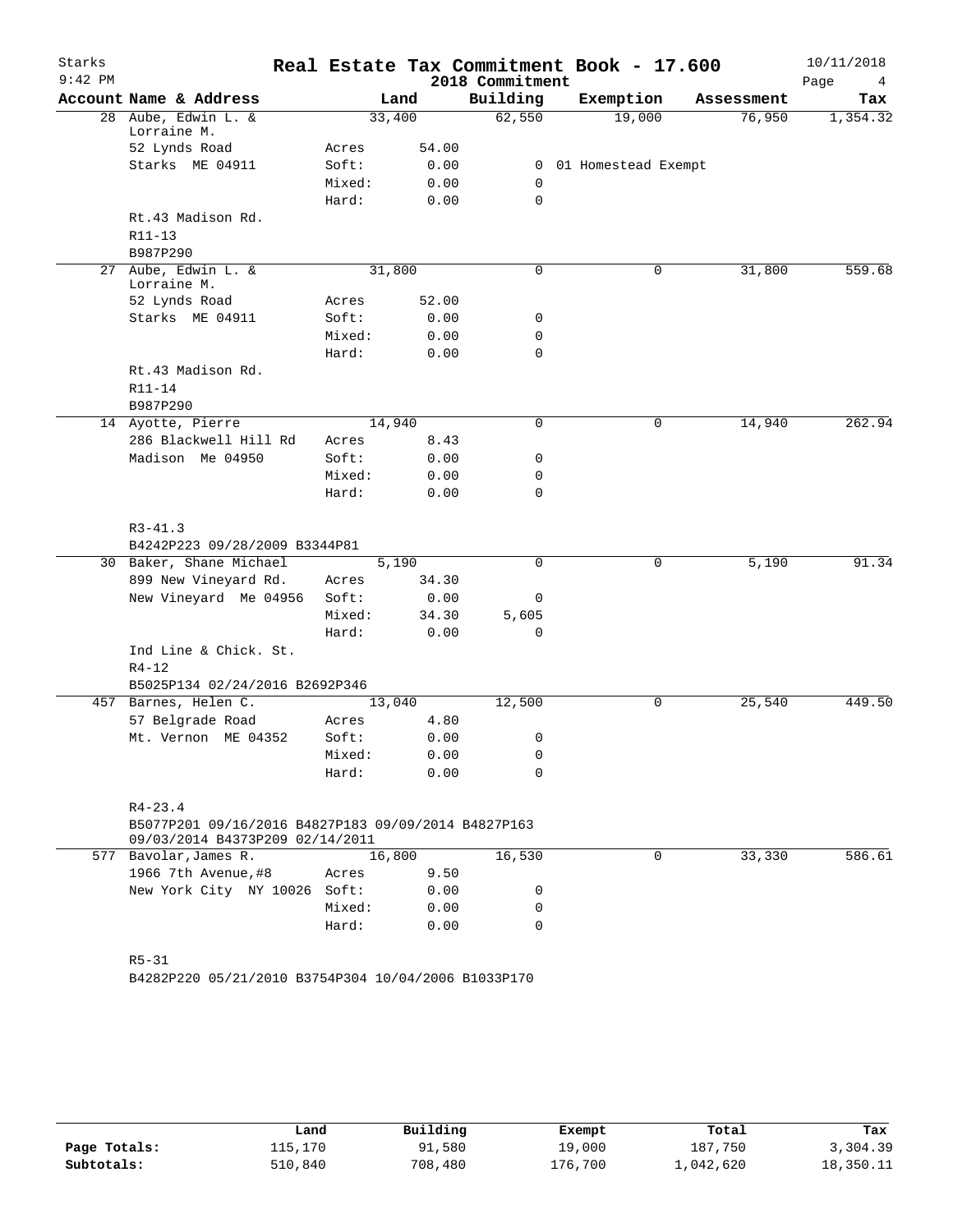| Starks<br>$9:42$ PM |                                                                 |         |                 |           |                | 2018 Commitment | Real Estate Tax Commitment Book - 17.600 |          |            | 10/11/2018<br>Page<br>5 |
|---------------------|-----------------------------------------------------------------|---------|-----------------|-----------|----------------|-----------------|------------------------------------------|----------|------------|-------------------------|
|                     | Account Name & Address                                          |         |                 | Land      |                | Building        | Exemption                                |          | Assessment | Tax                     |
|                     | 783 Bay Communications II<br>LLC                                |         |                 | 0         |                | 255,000         |                                          | $\Omega$ | 255,000    | 4,488.00                |
|                     | 391 Oakland Street                                              |         |                 |           |                |                 |                                          |          |            |                         |
|                     | 2nd Floor                                                       |         |                 |           |                |                 |                                          |          |            |                         |
|                     | Mansfield MA 02048                                              |         |                 |           |                |                 |                                          |          |            |                         |
|                     | R5 L13                                                          |         |                 |           |                |                 |                                          |          |            |                         |
| 779                 | Bay Communications II                                           |         |                 | 0         |                | 255,000         |                                          | 0        | 255,000    | 4,488.00                |
|                     | LLC                                                             |         |                 |           |                |                 |                                          |          |            |                         |
|                     | Att: Vincent Granese<br>391 Oakland Street                      |         |                 |           |                |                 |                                          |          |            |                         |
|                     | Second Floor                                                    |         |                 |           |                |                 |                                          |          |            |                         |
|                     | Mansfield MA 02048                                              |         |                 |           |                |                 |                                          |          |            |                         |
|                     | R2 530N                                                         |         |                 |           |                |                 |                                          |          |            |                         |
|                     | 40 Beach, John G. &                                             |         |                 | 47,400    |                | $\mathbf 0$     |                                          | 0        | 47,400     | 834.24                  |
|                     | Sabrina P.                                                      |         |                 |           |                |                 |                                          |          |            |                         |
|                     | 1366 Main Street<br>Jay ME 04239                                |         | Acres<br>Soft:  |           | 104.00<br>0.00 | 0               |                                          |          |            |                         |
|                     |                                                                 |         | Mixed:          |           | 0.00           | 0               |                                          |          |            |                         |
|                     |                                                                 |         | Hard:           |           | 0.00           | $\mathbf 0$     |                                          |          |            |                         |
|                     | Beans Corner Road                                               |         |                 |           |                |                 |                                          |          |            |                         |
|                     | $R1 - 13$                                                       |         |                 |           |                |                 |                                          |          |            |                         |
|                     | B1917P219                                                       |         |                 |           |                |                 |                                          |          |            |                         |
|                     | 41 Beal, Barbara A.                                             |         |                 | 13,240    |                | $\mathbf 0$     |                                          | 0        | 13,240     | 233.02                  |
|                     | PO Box 295                                                      |         | Acres           |           | 6.30           |                 |                                          |          |            |                         |
|                     | Dexter ME 04930                                                 |         | Soft:           |           | 0.00           | $\mathbf 0$     |                                          |          |            |                         |
|                     |                                                                 |         | Mixed:          |           | 0.00           | 0               |                                          |          |            |                         |
|                     |                                                                 |         | Hard:           |           | 0.00           | $\mathbf 0$     |                                          |          |            |                         |
|                     | $R2 - 51$                                                       |         |                 |           |                |                 |                                          |          |            |                         |
|                     | B2244P219                                                       |         |                 |           |                |                 |                                          |          |            |                         |
|                     | 705 Bean, Walter S.                                             |         |                 | 11,200    |                | 161,460         | 19,000                                   |          | 153,660    | 2,704.42                |
|                     | Bean, Kelli G.                                                  |         | Acres           |           | 2.50           |                 | 01 Homestead Exempt                      |          |            |                         |
|                     | 39 Freedom Way Lane                                             |         | Soft:           |           | 0.00           | 0               |                                          |          |            |                         |
|                     | Starks ME 04911                                                 |         | Mixed:<br>Hard: |           | 0.00<br>0.00   | 0<br>$\Omega$   |                                          |          |            |                         |
|                     |                                                                 |         |                 |           |                |                 |                                          |          |            |                         |
|                     | $R3 - 27.1$<br>B5073P178 09/02/2016 B4703P1 08/26/2013 B3815P52 |         |                 |           |                |                 |                                          |          |            |                         |
|                     | 02/23/2007                                                      |         |                 |           |                |                 |                                          |          |            |                         |
|                     | 42 Beaulieu, Scott H.                                           |         |                 | 5,390     |                | 20,000          | 19,000                                   |          | 6,390      | 112.46                  |
|                     | 45 Locke Hill Road                                              |         | Acres           |           | 0.29           |                 | 01 Homestead Exempt                      |          |            |                         |
|                     | Starks ME 04911                                                 |         | Soft:           |           | 0.00           | 0               |                                          |          |            |                         |
|                     |                                                                 |         | Mixed:          |           | 0.00           | 0               |                                          |          |            |                         |
|                     |                                                                 |         | Hard:           |           | 0.00           | $\mathbf 0$     |                                          |          |            |                         |
|                     | Locke Hill Road<br>$U2-1$                                       |         |                 |           |                |                 |                                          |          |            |                         |
|                     | B4792P89 06/06/2014 B1919P342                                   |         |                 |           |                |                 |                                          |          |            |                         |
|                     | 44 Beliveau, George B &                                         |         |                 | 15,320    |                | $\mathbf 0$     |                                          | 0        | 15,320     | 269.63                  |
|                     | Pat H                                                           |         |                 |           |                |                 |                                          |          |            |                         |
|                     | PO Box 1227                                                     |         | Acres           |           | 8.90           |                 |                                          |          |            |                         |
|                     | Rockwell NC 28138                                               |         | Soft:           |           | 0.00           | 0               |                                          |          |            |                         |
|                     |                                                                 |         | Mixed:          |           | 0.00           | $\mathsf{O}$    |                                          |          |            |                         |
|                     |                                                                 |         | Hard:           |           | 0.00           | $\mathbf 0$     |                                          |          |            |                         |
|                     | West Mills Rd                                                   |         |                 |           |                |                 |                                          |          |            |                         |
|                     | $R4 - 23.1$                                                     |         |                 |           |                |                 |                                          |          |            |                         |
|                     | B846P1075                                                       |         |                 |           |                |                 |                                          |          |            |                         |
|                     |                                                                 | Land    |                 |           | Building       |                 | Exempt                                   |          | Total      | Tax                     |
| Page Totals:        |                                                                 | 92,550  |                 |           | 691,460        |                 | 38,000                                   |          | 746,010    | 13, 129. 77             |
| Subtotals:          |                                                                 | 603,390 |                 | 1,399,940 |                |                 | 214,700                                  |          | 1,788,630  | 31,479.88               |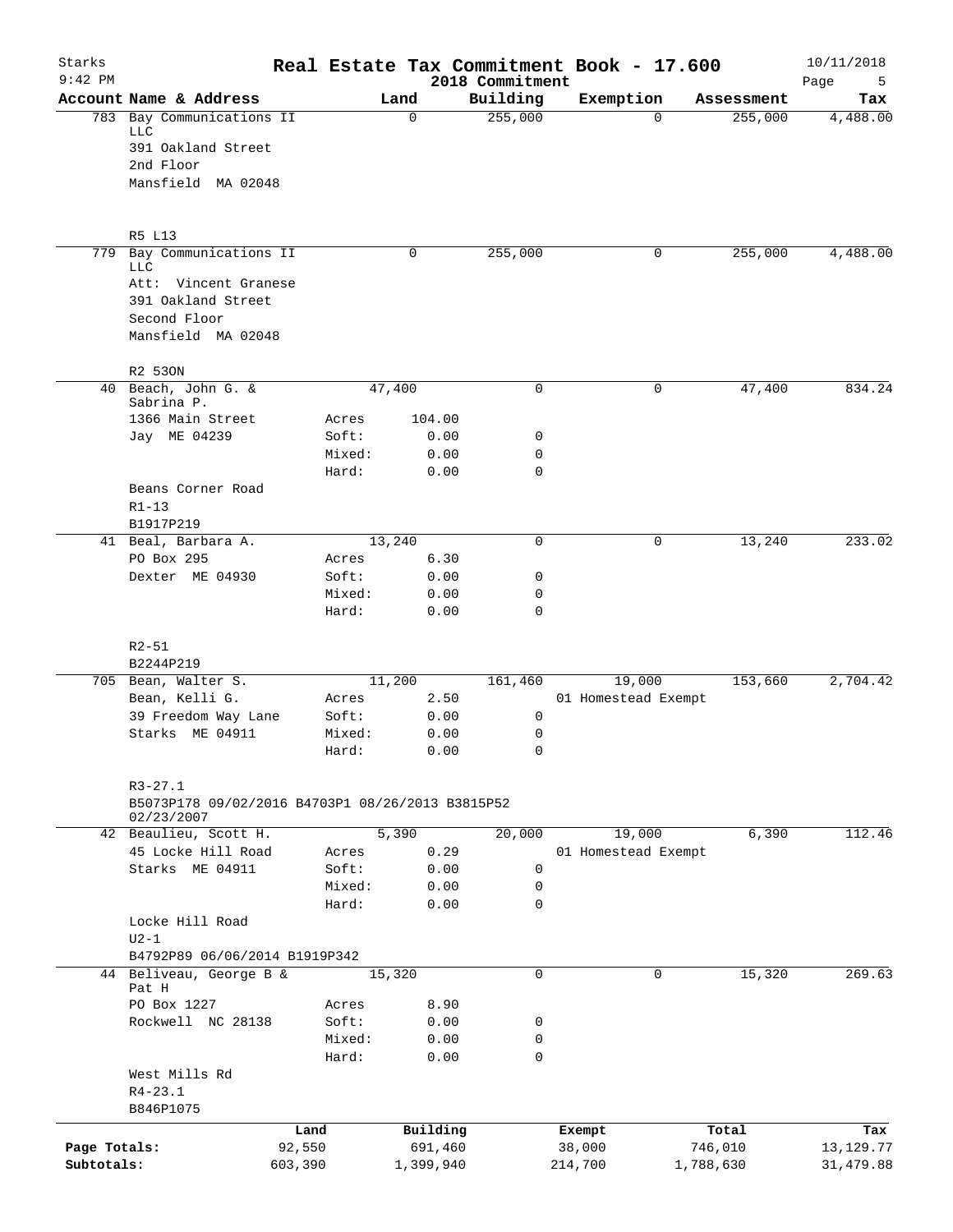| Starks<br>$9:42$ PM |                                                                                         |         |                 |        |              | 2018 Commitment  | Real Estate Tax Commitment Book - 17.600 |            | 10/11/2018<br>Page<br>6 |
|---------------------|-----------------------------------------------------------------------------------------|---------|-----------------|--------|--------------|------------------|------------------------------------------|------------|-------------------------|
|                     | Account Name & Address                                                                  |         |                 | Land   |              | Building         | Exemption                                | Assessment | Tax                     |
|                     | 43 Beliveau, George B &                                                                 |         |                 | 50,340 |              | $\Omega$         | $\Omega$                                 | 50,340     | 885.98                  |
|                     | Pat H                                                                                   |         |                 |        |              |                  |                                          |            |                         |
|                     | PO Box 1227                                                                             |         | Acres           |        | 113.80       |                  |                                          |            |                         |
|                     | Rockwell NC 28138                                                                       |         | Soft:           |        | 0.00         | 0<br>$\mathbf 0$ |                                          |            |                         |
|                     |                                                                                         |         | Mixed:<br>Hard: |        | 0.00<br>0.00 | $\mathbf 0$      |                                          |            |                         |
|                     | West Mills Rd                                                                           |         |                 |        |              |                  |                                          |            |                         |
|                     | $R5 - 22$                                                                               |         |                 |        |              |                  |                                          |            |                         |
|                     | B846P1074                                                                               |         |                 |        |              |                  |                                          |            |                         |
|                     | 767 Bellefleur, Brad                                                                    |         |                 |        | $\mathbf 0$  | 21,848           | 19,000                                   | 2,848      | 50.12                   |
|                     | 1633 New Sharon Road                                                                    |         |                 |        |              |                  | 01 Homestead Exempt                      |            |                         |
|                     | Starks ME 04911                                                                         |         |                 |        |              |                  |                                          |            |                         |
|                     |                                                                                         |         |                 |        |              |                  |                                          |            |                         |
|                     | <b>R8 80N</b>                                                                           |         |                 |        |              |                  |                                          |            |                         |
|                     | 629 Bellefleur, Eileen M.                                                               |         |                 | 21,540 |              | $\mathbf 0$      | 0                                        | 21,540     | 379.10                  |
|                     | Bellefleur, Craig A.                                                                    |         | Acres           |        | 17.80        |                  |                                          |            |                         |
|                     | 2745 Hollow Lane                                                                        |         | Soft:           |        | 0.00         | $\mathbf 0$      |                                          |            |                         |
|                     | Leesburg FL 34748                                                                       |         | Mixed:          |        | 0.00         | 0                |                                          |            |                         |
|                     |                                                                                         |         | Hard:           |        | 0.00         | $\mathbf 0$      |                                          |            |                         |
|                     | Newsharon Road                                                                          |         |                 |        |              |                  |                                          |            |                         |
|                     | $R8 - 8$                                                                                |         |                 |        |              |                  |                                          |            |                         |
|                     | B3917P197 09/10/2007 B2516P329                                                          |         |                 |        |              |                  |                                          |            |                         |
|                     | 324 Bellefleur, Sarah                                                                   |         |                 | 22,800 |              | 0                | 0                                        | 22,800     | 401.28                  |
|                     | Bellefleur, Brad<br>33 Nichols Street                                                   |         | Acres           |        | 22.00        |                  |                                          |            |                         |
|                     | Madison ME 04950                                                                        |         | Soft:           |        | 0.00         | 0<br>0           |                                          |            |                         |
|                     |                                                                                         |         | Mixed:<br>Hard: |        | 0.00<br>0.00 | $\mathbf 0$      |                                          |            |                         |
|                     | $R8 - 7$<br>B4495P121 02/21/2012 B4416P118 07/20/2011 B4312P360<br>09/02/2010 B2294P343 |         |                 |        |              |                  |                                          |            |                         |
|                     | 46 Belmore, Thomas G.                                                                   |         |                 | 17,880 |              | $\mathbf 0$      | 0                                        | 17,880     | 314.69                  |
|                     | Belmore Tracy L.                                                                        |         | Acres           |        | 12.10        |                  |                                          |            |                         |
|                     | 1057 New Sharon Rd                                                                      |         | Soft:           |        | 0.00         | 0                |                                          |            |                         |
|                     | Starks ME 04911                                                                         |         | Mixed:          |        | 0.00         | 0                |                                          |            |                         |
|                     |                                                                                         |         | Hard:           |        | 0.00         | 0                |                                          |            |                         |
|                     | $R1 - 42.2$                                                                             |         |                 |        |              |                  |                                          |            |                         |
|                     | B3418P224                                                                               |         |                 |        |              |                  |                                          |            |                         |
|                     | 564 Belyea, Charles L.                                                                  |         |                 | 7,420  |              | 5,000            | $\mathbf 0$                              | 12,420     | 218.59                  |
|                     | 80 Anson Road<br>Starks ME 04911                                                        |         | Acres           |        | 0.55         |                  |                                          |            |                         |
|                     |                                                                                         |         | Soft:<br>Mixed: |        | 0.00<br>0.00 | 0<br>0           |                                          |            |                         |
|                     |                                                                                         |         | Hard:           |        | 0.00         | $\mathbf 0$      |                                          |            |                         |
|                     |                                                                                         |         |                 |        |              |                  |                                          |            |                         |
|                     | $U1-9$                                                                                  |         |                 |        |              |                  |                                          |            |                         |
|                     | B4236P69 01/29/2010 B2023P251                                                           |         |                 |        |              |                  |                                          |            |                         |
|                     | 47 Belyea, Charles L.                                                                   |         |                 | 10,000 |              | 35,100           | 0                                        | 45,100     | 793.76                  |
|                     | 80 Anson Road                                                                           |         | Acres           |        | 0.44         |                  |                                          |            |                         |
|                     | Starks ME 04911                                                                         |         | Soft:           |        | 0.00         | 0                |                                          |            |                         |
|                     |                                                                                         |         | Mixed:          |        | 0.00         | 0                |                                          |            |                         |
|                     |                                                                                         |         | Hard:           |        | 0.00         | $\mathbf 0$      |                                          |            |                         |
|                     | Rt. 43-Village<br>$UI-6$ , $UI-7$<br>B889P339                                           |         |                 |        |              |                  |                                          |            |                         |
|                     |                                                                                         |         |                 |        |              |                  |                                          |            |                         |
|                     |                                                                                         | Land    |                 |        | Building     |                  | Exempt                                   | Total      | Tax                     |
| Page Totals:        |                                                                                         | 129,980 |                 |        | 61,948       |                  | 19,000                                   | 172,928    | 3,043.52                |
| Subtotals:          |                                                                                         | 733,370 |                 |        | 1,461,888    |                  | 233,700                                  | 1,961,558  | 34,523.40               |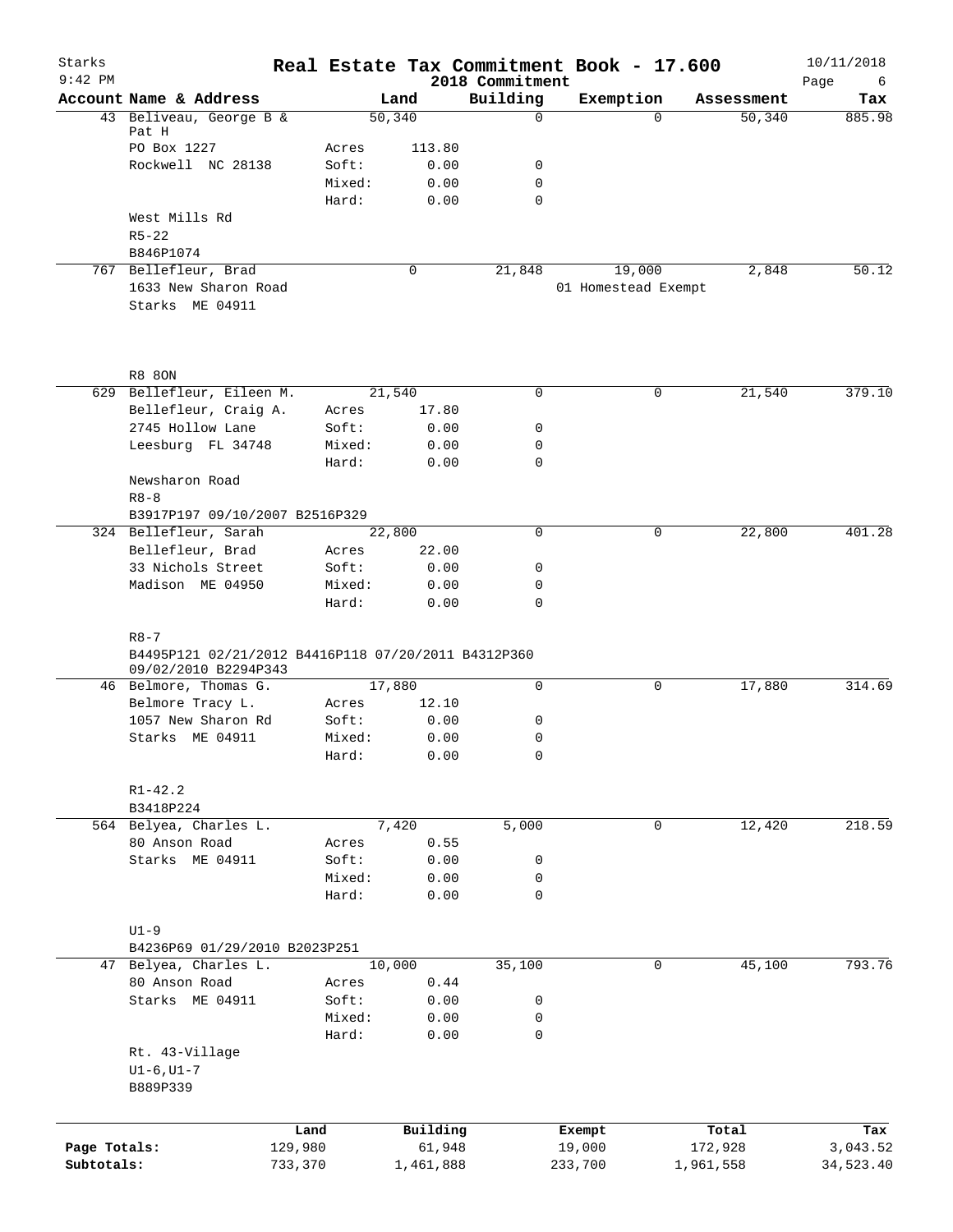| Starks       |                                                                               |        |           |                             | Real Estate Tax Commitment Book - 17.600 |   |            | 10/11/2018       |
|--------------|-------------------------------------------------------------------------------|--------|-----------|-----------------------------|------------------------------------------|---|------------|------------------|
| $9:42$ PM    | Account Name & Address                                                        |        | Land      | 2018 Commitment<br>Building | Exemption                                |   | Assessment | Page<br>7<br>Tax |
|              | 533 Belyea, Charles L.                                                        |        | 10,000    | 73,100                      | 19,000                                   |   | 64,100     | 1,128.16         |
|              | Belyea, Sandra L.                                                             | Acres  | 1.00      |                             | 01 Homestead Exempt                      |   |            |                  |
|              | 80 Anson Road                                                                 | Soft:  | 0.00      | 0                           |                                          |   |            |                  |
|              | Starks ME 04911                                                               | Mixed: | 0.00      | 0                           |                                          |   |            |                  |
|              |                                                                               | Hard:  | 0.00      | 0                           |                                          |   |            |                  |
|              | Anson Rd.<br>$R7 - 7.1$                                                       |        |           |                             |                                          |   |            |                  |
|              | B4727P304 10/31/2013 B2815P225                                                |        |           |                             |                                          |   |            |                  |
|              | 50 Benoit Family Lands LLC                                                    |        | 14,690    | 66,670                      |                                          | 0 | 81,360     | 1,431.94         |
|              | 28 Ridge Hill Rd.                                                             | Acres  | 14.00     |                             |                                          |   |            |                  |
|              | N. Smithfield RI 02896 Soft:                                                  |        | 0.00      | 0                           |                                          |   |            |                  |
|              |                                                                               | Mixed: | 0.00      | 0                           |                                          |   |            |                  |
|              |                                                                               | Hard:  | 9.00      | 1,607                       |                                          |   |            |                  |
|              | 157 Brann Mills Rd<br>$R2 - 12$                                               |        |           |                             |                                          |   |            |                  |
|              | B4950P127 09/03/2015 B797P1031                                                |        |           |                             |                                          |   |            |                  |
|              | 51 Benoit Family Lands LLC                                                    |        | 9,820     | 0                           |                                          | 0 | 9,820      | 172.83           |
|              | 28 Ridge Hill Rd.                                                             | Acres  | 67.00     |                             |                                          |   |            |                  |
|              | N. Smithfield RI 02896 Soft:                                                  |        | 11.00     | 1,223                       |                                          |   |            |                  |
|              |                                                                               | Mixed: | 42.00     | 6,863                       |                                          |   |            |                  |
|              |                                                                               | Hard:  | 14.00     | 2,500                       |                                          |   |            |                  |
|              | Brann's Mills Rd                                                              |        |           |                             |                                          |   |            |                  |
|              | $R2 - 15$                                                                     |        |           |                             |                                          |   |            |                  |
|              | B4950P127 09/03/2015 B2746P169                                                |        |           |                             |                                          |   |            |                  |
|              | 49 Benoit Family Lands LLC                                                    |        | 3,030     | $\Omega$                    |                                          | 0 | 3,030      | 53.33            |
|              | 28 Ridge Hill Rd.                                                             | Acres  | 20.00     |                             |                                          |   |            |                  |
|              | N.Smithfield RI 02896                                                         | Soft:  | 0.00      | 0                           |                                          |   |            |                  |
|              |                                                                               | Mixed: | 20.00     | 3,268                       |                                          |   |            |                  |
|              |                                                                               | Hard:  | 0.00      | 0                           |                                          |   |            |                  |
|              | Brann Mills Road<br>$R2 - 11$                                                 |        |           |                             |                                          |   |            |                  |
|              | B4950P127 09/03/2015 B2180P182                                                |        |           |                             |                                          |   |            |                  |
|              | 48 Benoit Family Lands LLC                                                    |        | 8,770     | 0                           |                                          | 0 | 8,770      | 154.35           |
|              | 28 Ridge Hill Rd                                                              | Acres  | 60.00     |                             |                                          |   |            |                  |
|              | N. Smithfield RI 02896 Soft:                                                  |        | 11.00     | 1,223                       |                                          |   |            |                  |
|              |                                                                               | Mixed: | 34.00     | 5,556                       |                                          |   |            |                  |
|              |                                                                               | Hard:  | 15.00     | 2,679                       |                                          |   |            |                  |
|              | Brann Mills Rd<br>$R2 - 13$                                                   |        |           |                             |                                          |   |            |                  |
|              | B4950P127 09/03/2015 B797P1032                                                |        |           |                             |                                          |   |            |                  |
|              | 423 Benoit Family Lands LLC                                                   |        | 9,410     | 0                           |                                          | 0 | 9,410      | 165.62           |
|              | 28 Ridge Hill Rd.                                                             | Acres  | 55.00     |                             |                                          |   |            |                  |
|              | No. Smithfield RI<br>02896                                                    | Soft:  | 0.00      | 0                           |                                          |   |            |                  |
|              |                                                                               | Mixed: | 44.00     | 7,190                       |                                          |   |            |                  |
|              |                                                                               | Hard:  | 0.00      | $\Omega$                    |                                          |   |            |                  |
|              | Young Road                                                                    |        |           |                             |                                          |   |            |                  |
|              | $R1 - 17$<br>B4950P127 09/03/2015 B4369P23 02/08/2011 B2524P228<br>02/08/2010 |        |           |                             |                                          |   |            |                  |
|              | 68 Benson, Eric R                                                             |        | 10,480    | 80,090                      |                                          | 0 | 90,570     | 1,594.03         |
|              | Benson, Catherine M                                                           | Acres  | 1.60      |                             |                                          |   |            |                  |
|              | 1202 Poplar Hill Rd.                                                          | Soft:  | 0.00      | 0                           |                                          |   |            |                  |
|              | Baltimore MD 21210                                                            | Mixed: | 0.00      | 0                           |                                          |   |            |                  |
|              |                                                                               | Hard:  | 0.00      | 0                           |                                          |   |            |                  |
|              | West Mills Rd.<br>$R4 - 28$                                                   |        |           |                             |                                          |   |            |                  |
|              | B4147P141 06/11/2009 B3881P46 07/17/2007 B1358P242                            |        |           |                             |                                          |   |            |                  |
|              | Land                                                                          |        | Building  |                             | Exempt                                   |   | Total      | Tax              |
| Page Totals: | 66,200                                                                        |        | 219,860   |                             | 19,000                                   |   | 267,060    | 4,700.26         |
| Subtotals:   | 799,570                                                                       |        | 1,681,748 |                             | 252,700                                  |   | 2,228,618  | 39,223.66        |
|              |                                                                               |        |           |                             |                                          |   |            |                  |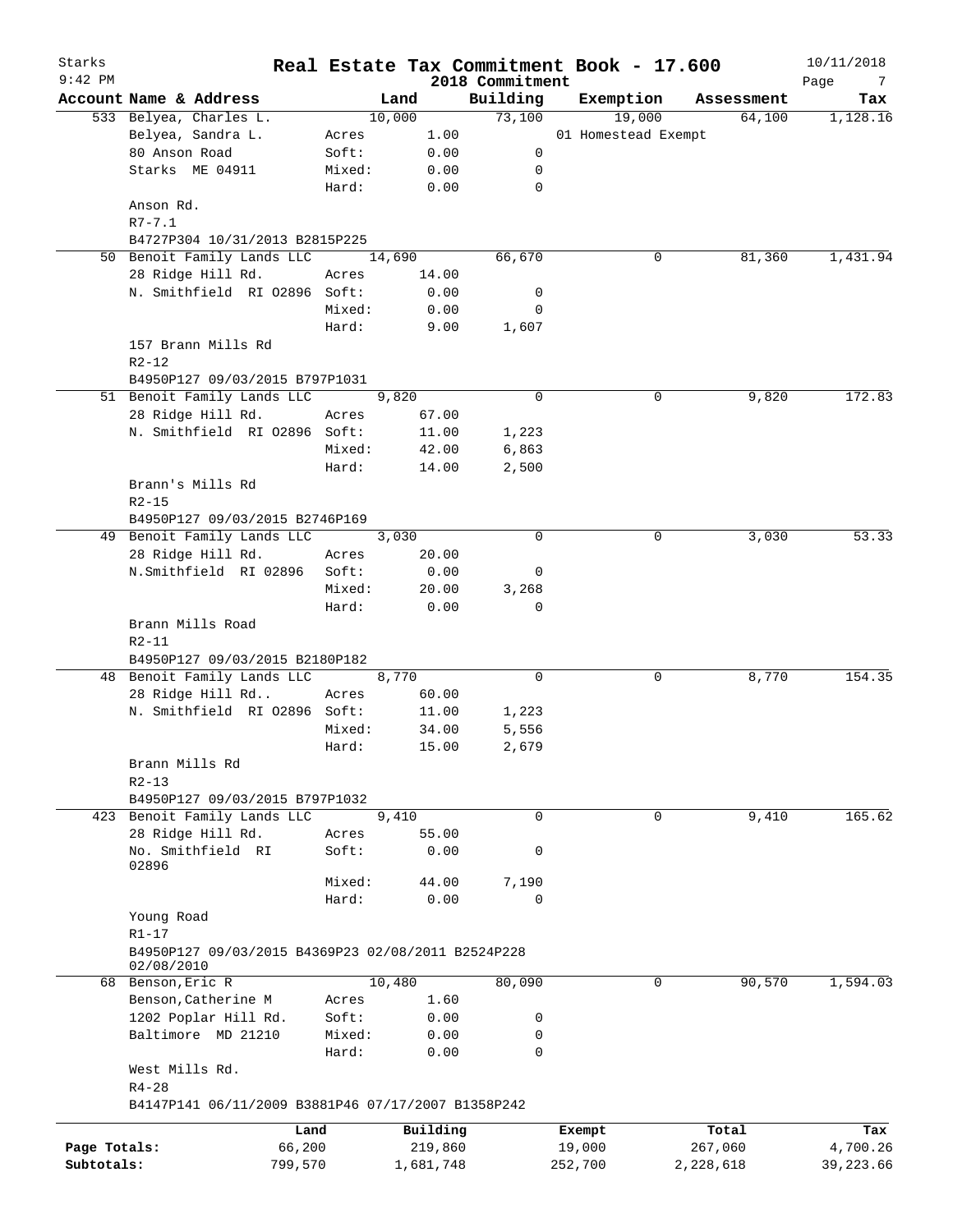| Starks<br>$9:42$ PM |                                                                   |         |        |           | 2018 Commitment | Real Estate Tax Commitment Book - 17.600 |           |            | 10/11/2018<br>Page<br>8 |
|---------------------|-------------------------------------------------------------------|---------|--------|-----------|-----------------|------------------------------------------|-----------|------------|-------------------------|
|                     | Account Name & Address                                            |         | Land   |           | Building        | Exemption                                |           | Assessment | Tax                     |
|                     | 52 Benton, Jonathon A.                                            |         | 11,400 |           | 50,740          | $\Omega$                                 |           | 62,140     | 1,093.66                |
|                     | Benton Shelia M.                                                  | Acres   |        | 2.75      |                 |                                          |           |            |                         |
|                     | 19 Sheridan Ave.                                                  | Soft:   |        | 0.00      | 0               |                                          |           |            |                         |
|                     | Rochester NH 03867                                                | Mixed:  |        | 0.00      | 0               |                                          |           |            |                         |
|                     |                                                                   | Hard:   |        | 0.00      | 0               |                                          |           |            |                         |
|                     | $R8 - 39.3$                                                       |         |        |           |                 |                                          |           |            |                         |
|                     | 218 Berry, Frank                                                  |         | 8,050  |           | $\mathbf 0$     | 0                                        |           | 8,050      | 141.68                  |
|                     | 19 Free Street                                                    | Acres   |        | 0.80      |                 |                                          |           |            |                         |
|                     | Skowhegan ME 04976                                                | Soft:   |        | 0.00      | 0               |                                          |           |            |                         |
|                     |                                                                   | Mixed:  |        | 0.00      | 0               |                                          |           |            |                         |
|                     |                                                                   | Hard:   |        | 0.00      | $\mathbf 0$     |                                          |           |            |                         |
|                     | $R8 - 23$                                                         |         |        |           |                 |                                          |           |            |                         |
|                     | B4458P351 10/19/2011 B1655P328                                    |         |        |           |                 |                                          |           |            |                         |
|                     | 74 Berto, Daniel A.                                               |         | 10,720 |           | 49,250          | 0                                        |           | 59,970     | 1,055.47                |
|                     | 87 Rock Ave                                                       | Acres   |        | 1.90      |                 |                                          |           |            |                         |
|                     | Pawtucket RI 02861                                                | Soft:   |        | 0.00      | 0               |                                          |           |            |                         |
|                     |                                                                   | Mixed:  |        | 0.00      | $\mathbf 0$     |                                          |           |            |                         |
|                     |                                                                   | Hard:   |        | 0.00      | $\mathbf 0$     |                                          |           |            |                         |
|                     | $R4 - 3.1$                                                        |         |        |           |                 |                                          |           |            |                         |
|                     | B5000P1 02/10/2016 B3385P43                                       |         |        |           |                 |                                          |           |            |                         |
|                     | 611 Bessey, Craig J.                                              |         | 18,000 |           | 45,980          | 19,000                                   |           | 44,980     | 791.65                  |
|                     | 1101 New Sharon Rd                                                | Acres   |        | 11.00     |                 | 01 Homestead Exempt                      |           |            |                         |
|                     | Starks ME 04911                                                   | Soft:   |        | 0.00      | $\mathbf 0$     |                                          |           |            |                         |
|                     |                                                                   | Mixed:  |        | 0.00      | 0               |                                          |           |            |                         |
|                     | Hard:<br>0.00<br>$\mathbf 0$<br>1101 New Sharon Road<br>$R1 - 40$ |         |        |           |                 |                                          |           |            |                         |
|                     | B4807P338 07/16/2014 B3736P55 08/03/0200 B1119P195                |         |        |           |                 |                                          |           |            |                         |
|                     | 293 Bessey, Laura C.                                              |         | 19,400 |           | 0               | 0                                        |           | 19,400     | 341.44                  |
|                     | 14 Field Avenue                                                   | Acres   |        | 14.00     |                 |                                          |           |            |                         |
|                     | Nantucket MA 02554                                                | Soft:   |        | 0.00      | 0               |                                          |           |            |                         |
|                     |                                                                   | Mixed:  |        | 0.00      | 0               |                                          |           |            |                         |
|                     |                                                                   | Hard:   |        | 0.00      | $\mathbf 0$     |                                          |           |            |                         |
|                     | Thompson Bridge Road                                              |         |        |           |                 |                                          |           |            |                         |
|                     | $R3-1.1$                                                          |         |        |           |                 |                                          |           |            |                         |
|                     | B4899P112 05/01/2015 B1055P303                                    |         |        |           |                 |                                          |           |            |                         |
|                     | 54 Bessey, Patty D.                                               |         | 7,070  |           | 24,600          | 19,000                                   |           | 12,670     | 222.99                  |
|                     | PO Box 101                                                        | Acres   |        | 0.50      |                 |                                          |           |            |                         |
|                     | Kingfield ME 04947                                                | Soft:   |        | 0.00      | 0               | 01 Homestead Exempt                      |           |            |                         |
|                     |                                                                   | Mixed:  |        | 0.00      | 0               |                                          |           |            |                         |
|                     |                                                                   | Hard:   |        | 0.00      | $\mathbf 0$     |                                          |           |            |                         |
|                     | Chicken St.                                                       |         |        |           |                 |                                          |           |            |                         |
|                     | $U2-8$                                                            |         |        |           |                 |                                          |           |            |                         |
|                     | B1408P341                                                         |         |        |           |                 |                                          |           |            |                         |
|                     | 55 Bishop, John H. Jr.                                            |         | 22,950 |           | $\mathbf 0$     | 0                                        |           | 22,950     | 403.92                  |
|                     | 476 Washington St                                                 | Acres   |        | 22.50     |                 |                                          |           |            |                         |
|                     | Gloucester MA 01930                                               | Soft:   |        | 0.00      | 0               |                                          |           |            |                         |
|                     |                                                                   | Mixed:  |        | 0.00      | 0               |                                          |           |            |                         |
|                     | Locke Hill Rd.<br>$R2 - 58.1$                                     | Hard:   |        | 0.00      | $\mathbf 0$     |                                          |           |            |                         |
|                     | B929P276                                                          |         |        |           |                 |                                          |           |            |                         |
|                     |                                                                   |         |        |           |                 |                                          |           |            |                         |
|                     |                                                                   | Land    |        | Building  |                 | Exempt                                   | Total     |            | Tax                     |
| Page Totals:        |                                                                   | 97,590  |        | 170,570   |                 | 38,000                                   | 230,160   |            | 4,050.81                |
| Subtotals:          |                                                                   | 897,160 |        | 1,852,318 |                 | 290,700                                  | 2,458,778 |            | 43, 274. 47             |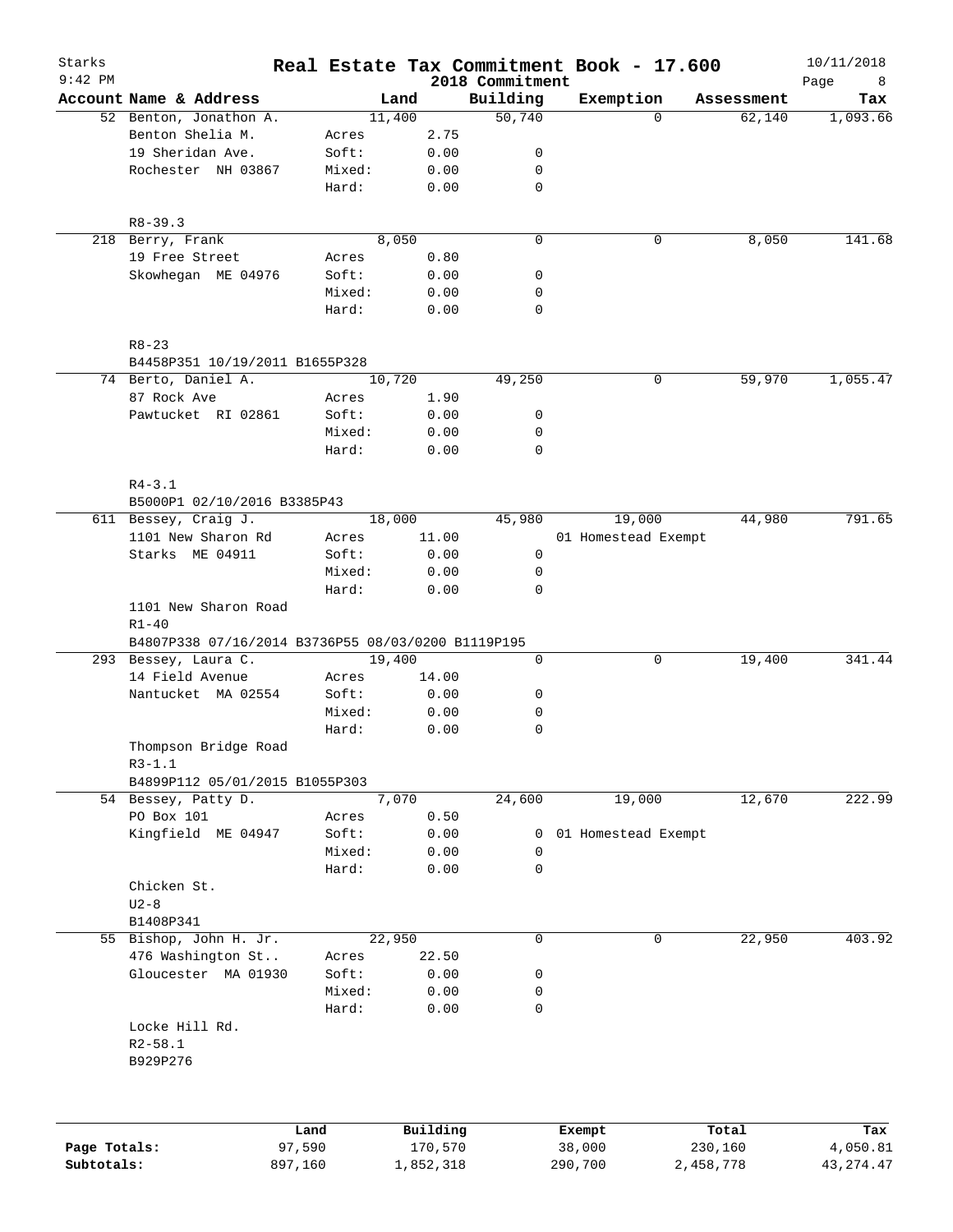| Starks       |                                                     |                 |              |                             | Real Estate Tax Commitment Book - 17.600 |   |            | 10/11/2018       |
|--------------|-----------------------------------------------------|-----------------|--------------|-----------------------------|------------------------------------------|---|------------|------------------|
| $9:42$ PM    | Account Name & Address                              |                 | Land         | 2018 Commitment<br>Building | Exemption                                |   | Assessment | Page<br>9<br>Tax |
|              | 591 Bivans, David A.                                | 31,730          |              | 135,800                     | 19,000                                   |   | 148,530    | 2,614.13         |
|              | Bivans, Karen F.                                    | Acres           | 48.42        |                             | 01 Homestead Exempt                      |   |            |                  |
|              | 110 Faulkner Hill Road                              | Soft:           | 0.00         | 0                           |                                          |   |            |                  |
|              | Starks ME 04911                                     | Mixed:          | 0.00         | 0                           |                                          |   |            |                  |
|              |                                                     | Hard:           | 0.00         | $\mathbf 0$                 |                                          |   |            |                  |
|              | Felker Hill Road<br>$R8 - 38.1$                     |                 |              |                             |                                          |   |            |                  |
|              | B4544P337 07/02/2012 B3836P317 04/18/2007 B1303P344 |                 |              |                             |                                          |   |            |                  |
|              | 589 Bivans, David A.                                | 26,840          |              | 2,700                       |                                          | 0 | 29,540     | 519.90           |
|              | Bivans, Karen F.                                    | Acres           | 35.45        |                             |                                          |   |            |                  |
|              | 110 Faulkner Hill Road                              | Soft:           | 0.00         | 0                           |                                          |   |            |                  |
|              | Starks ME 04911                                     | Mixed:          | 0.00         | 0                           |                                          |   |            |                  |
|              |                                                     | Hard:           | 0.00         | 0                           |                                          |   |            |                  |
|              | $R8 - 38.2$                                         |                 |              |                             |                                          |   |            |                  |
|              | B4544P337 07/02/2012 B2866P284                      |                 |              |                             |                                          |   |            |                  |
|              | 38 Blackburn, Robert Jr.                            | 14,470          |              | 123,510                     | 19,000                                   |   | 118,980    | 2,094.05         |
|              | 46 Meadowhaven Drive                                | Acres           | 30.50        |                             | 01 Homestead Exempt                      |   |            |                  |
|              | Mashpee MA 02649                                    | Soft:           | 0.00         | 0                           |                                          |   |            |                  |
|              |                                                     | Mixed:          | 29.50        | 4,820                       |                                          |   |            |                  |
|              |                                                     | Hard:           | 0.00         | 0                           |                                          |   |            |                  |
|              | West Millsroad                                      |                 |              |                             |                                          |   |            |                  |
|              | $R3 - 14$                                           |                 |              |                             |                                          |   |            |                  |
|              | B5115P95 01/04/2017 B4220P54 11/23/2009 B2675P81    | 21,600          |              | $\mathbf 0$                 |                                          | 0 | 21,600     | 380.16           |
|              | 56 Bliss, Christine                                 |                 |              |                             |                                          |   |            |                  |
|              | 1412 Main St., Apt 3<br>West Warwick RI 02893       | Acres           | 18.00        |                             |                                          |   |            |                  |
|              |                                                     | Soft:           | 0.00         | 0                           |                                          |   |            |                  |
|              |                                                     | Mixed:<br>Hard: | 0.00<br>0.00 | 0<br>$\mathbf 0$            |                                          |   |            |                  |
|              | $R1 - 29.2$<br>B1551P244                            |                 |              |                             |                                          |   |            |                  |
|              | 57 Born, Robyn                                      | 24,540          |              | 0                           |                                          | 0 | 24,540     | 431.90           |
|              | 168 West Auburn Road                                | Acres           | 27.80        |                             |                                          |   |            |                  |
|              | Auburn ME 04210                                     | Soft:           | 0.00         | 0                           |                                          |   |            |                  |
|              |                                                     | Mixed:          | 0.00         | 0                           |                                          |   |            |                  |
|              |                                                     | Hard:           | 0.00         | $\mathbf 0$                 |                                          |   |            |                  |
|              | $R6 - 7$ , $R6 - 8$<br>B2705P9                      |                 |              |                             |                                          |   |            |                  |
| 58           | Botelho, Chester & Anna                             | 15,720          |              | 0                           |                                          | 0 | 15,720     | 276.67           |
|              | $\mathsf{C}$ .                                      |                 |              |                             |                                          |   |            |                  |
|              | 52 Elm Lane                                         | Acres           | 9.40         |                             |                                          |   |            |                  |
|              | Wales MA 01081                                      | Soft:           | 0.00         | 0                           |                                          |   |            |                  |
|              |                                                     | Mixed:          | 0.00         | 0                           |                                          |   |            |                  |
|              |                                                     | Hard:           | 0.00         | 0                           |                                          |   |            |                  |
|              | Brann Mills Rd.<br>$R1 - 20$                        |                 |              |                             |                                          |   |            |                  |
|              | 59 Bouchard, Michael                                | 20,810          |              | 9,600                       |                                          | 0 | 30,410     | 535.22           |
|              | Bouchard Colette                                    | Acres           | 51.00        |                             |                                          |   |            |                  |
|              | 8 Pare St.                                          | Soft:           | 0.00         | 0                           |                                          |   |            |                  |
|              | Waterville Me 04901                                 | Mixed:          | 45.00        | 7,353                       |                                          |   |            |                  |
|              |                                                     | Hard:           | 0.00         | 0                           |                                          |   |            |                  |
|              | Dill Road                                           |                 |              |                             |                                          |   |            |                  |
|              | $R6 - 20$                                           |                 |              |                             |                                          |   |            |                  |
|              | B3280P261                                           |                 |              |                             |                                          |   |            |                  |
|              |                                                     |                 |              |                             |                                          |   |            |                  |
|              | Land                                                |                 | Building     |                             | Exempt                                   |   | Total      | Tax              |
| Page Totals: | 155,710                                             |                 | 271,610      |                             | 38,000                                   |   | 389,320    | 6,852.03         |
| Subtotals:   | 1,052,870                                           |                 | 2,123,928    |                             | 328,700                                  |   | 2,848,098  | 50,126.50        |
|              |                                                     |                 |              |                             |                                          |   |            |                  |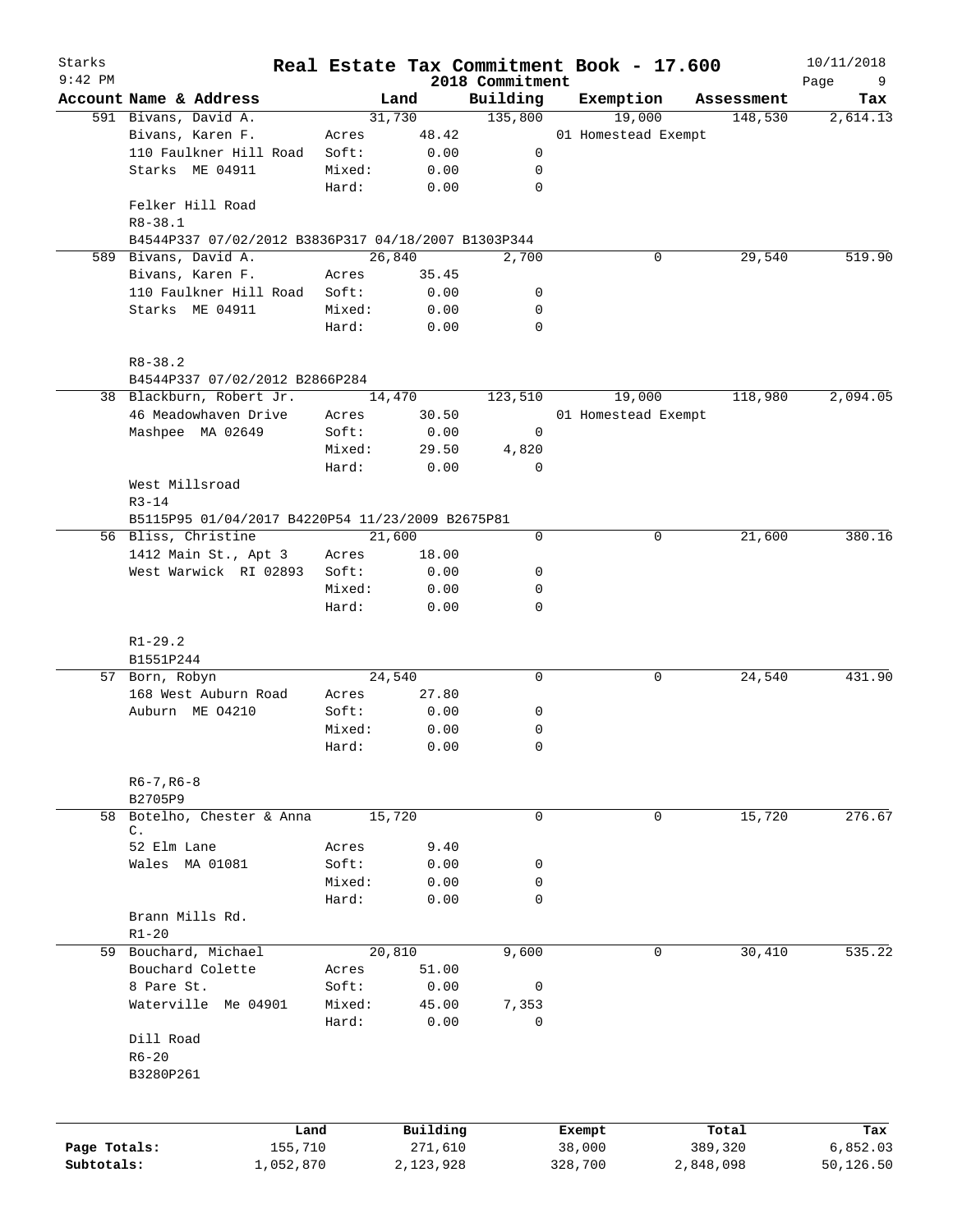| Starks       |                                                                            |        |          |                             | Real Estate Tax Commitment Book - 17.600 |            | 10/11/2018         |
|--------------|----------------------------------------------------------------------------|--------|----------|-----------------------------|------------------------------------------|------------|--------------------|
| $9:42$ PM    | Account Name & Address                                                     |        | Land     | 2018 Commitment<br>Building | Exemption                                | Assessment | Page<br>10<br>Tax  |
|              | 775 Bouchard, Michael J.                                                   |        | 2,690    | 0                           | $\Omega$                                 | 2,690      | $\overline{47.34}$ |
|              | Bouchard, Colette A.                                                       | Acres  | 17.75    |                             |                                          |            |                    |
|              | 8 Pare Street                                                              | Soft:  | 0.00     | 0                           |                                          |            |                    |
|              | Waterville ME 04901                                                        | Mixed: | 17.75    | 2,900                       |                                          |            |                    |
|              |                                                                            | Hard:  | 0.00     | 0                           |                                          |            |                    |
|              | R6 17.1                                                                    |        |          |                             |                                          |            |                    |
|              | B4966P77 10/19/2015                                                        |        |          |                             |                                          |            |                    |
|              | 331 Boucher, Douglas A.                                                    |        | 9,720    | 0                           | 0                                        | 9,720      | 171.07             |
|              | Mullen, Mary Jane                                                          | Acres  | 1.90     |                             |                                          |            |                    |
|              | 28 Champa Road                                                             | Soft:  | 0.00     | 0                           |                                          |            |                    |
|              | Billerica MA 01821                                                         | Mixed: | 0.00     | 0                           |                                          |            |                    |
|              |                                                                            | Hard:  | 0.00     | $\mathbf 0$                 |                                          |            |                    |
|              | $R4 - 29$                                                                  |        |          |                             |                                          |            |                    |
|              | B4987P132 12/21/2015 B4555P196 07/18/2012 B3891P183<br>08/03/2007 B831P621 |        |          |                             |                                          |            |                    |
|              | 60 Boucher, Douglas A.                                                     |        | 25,090   | 21,100                      | 0                                        | 46,190     | 812.94             |
|              | 28 Champa Rd                                                               | Acres  | 26.30    |                             |                                          |            |                    |
|              | Billerica MA 01821                                                         | Soft:  | 0.00     | 0                           |                                          |            |                    |
|              |                                                                            | Mixed: | 0.00     | 0                           |                                          |            |                    |
|              |                                                                            | Hard:  | 0.00     | 0                           |                                          |            |                    |
|              | West Mills Rd.                                                             |        |          |                             |                                          |            |                    |
|              | $R4 - 36$                                                                  |        |          |                             |                                          |            |                    |
|              | B3838P176 03/21/2007 B995P252                                              |        |          |                             |                                          |            |                    |
|              | 61 Boyle, John D.                                                          |        | 16,200   | 0                           | 0                                        | 16,200     | 285.12             |
|              | P0 Box 127                                                                 | Acres  | 10.00    |                             |                                          |            |                    |
|              | Farmington ME 04938                                                        | Soft:  | 0.00     | 0                           |                                          |            |                    |
|              |                                                                            | Mixed: | 0.00     | 0                           |                                          |            |                    |
|              |                                                                            | Hard:  | 0.00     | 0                           |                                          |            |                    |
|              | West Mills Rd. Rt. 148                                                     |        |          |                             |                                          |            |                    |
|              | $R5 - 34$                                                                  |        |          |                             |                                          |            |                    |
|              | B31280P640                                                                 |        |          |                             |                                          |            |                    |
|              | 62 Brackett, Jerry & Jane                                                  |        | 23,230   | 45,550                      | 24,000                                   | 44,780     | 788.13             |
|              | 487 Anson Road                                                             | Acres  | 36.00    |                             | 02 Veteran                               |            |                    |
|              | Starks ME 04911                                                            | Soft:  | 3.00     |                             | 333 01 Homestead Exempt                  |            |                    |
|              |                                                                            | Mixed: | 0.00     | 0                           |                                          |            |                    |
|              |                                                                            | Hard:  | 20.00    | 3,572                       |                                          |            |                    |
|              | Rt. 43 Madison Rd.                                                         |        |          |                             |                                          |            |                    |
|              | $R10-3$                                                                    |        |          |                             |                                          |            |                    |
|              | B2243P335                                                                  |        |          |                             |                                          |            |                    |
|              | 471 Brann Jr., David A.                                                    |        | 11,920   | 20,000                      | 19,000                                   | 12,920     | 227.39             |
|              | 23 Emery Road                                                              | Acres  | 3.40     |                             |                                          |            |                    |
|              | Starks ME 04911                                                            | Soft:  | 0.00     | 0                           | 01 Homestead Exempt                      |            |                    |
|              |                                                                            | Mixed: | 0.00     | 0                           |                                          |            |                    |
|              |                                                                            | Hard:  | 0.00     | $\Omega$                    |                                          |            |                    |
|              |                                                                            |        |          |                             |                                          |            |                    |
|              | Emery Rd<br>$R3 - 30$                                                      |        |          |                             |                                          |            |                    |
|              | B4729P315 11/08/2013 B3670P149 05/04/2006 B3634P79                         |        |          |                             |                                          |            |                    |
|              | 02/16/2006 B2656P7<br>140 Brawn, Stanley L.                                |        | 17,880   | 47,620                      | 0                                        | 65,500     | 1,152.80           |
|              |                                                                            |        |          |                             |                                          |            |                    |
|              | 28 Durham Road<br>Brunswick Me 04011                                       | Acres  | 12.10    |                             |                                          |            |                    |
|              |                                                                            | Soft:  | 0.00     | 0                           |                                          |            |                    |
|              |                                                                            | Mixed: | 0.00     | 0                           |                                          |            |                    |
|              |                                                                            | Hard:  | 0.00     | $\mathbf 0$                 |                                          |            |                    |
|              | $R6 - 2.12$                                                                |        |          |                             |                                          |            |                    |
|              | B4880P172 02/20/2015 B4756P257 01/10/2014 B883P1018                        |        |          |                             |                                          |            |                    |
|              |                                                                            | Land   | Building |                             | Exempt                                   | Total      | Tax                |
| Page Totals: | 106,730                                                                    |        | 134,270  |                             | 43,000                                   | 198,000    | 3,484.79           |

**Subtotals:** 1,159,600 2,258,198 371,700 3,046,098 53,611.29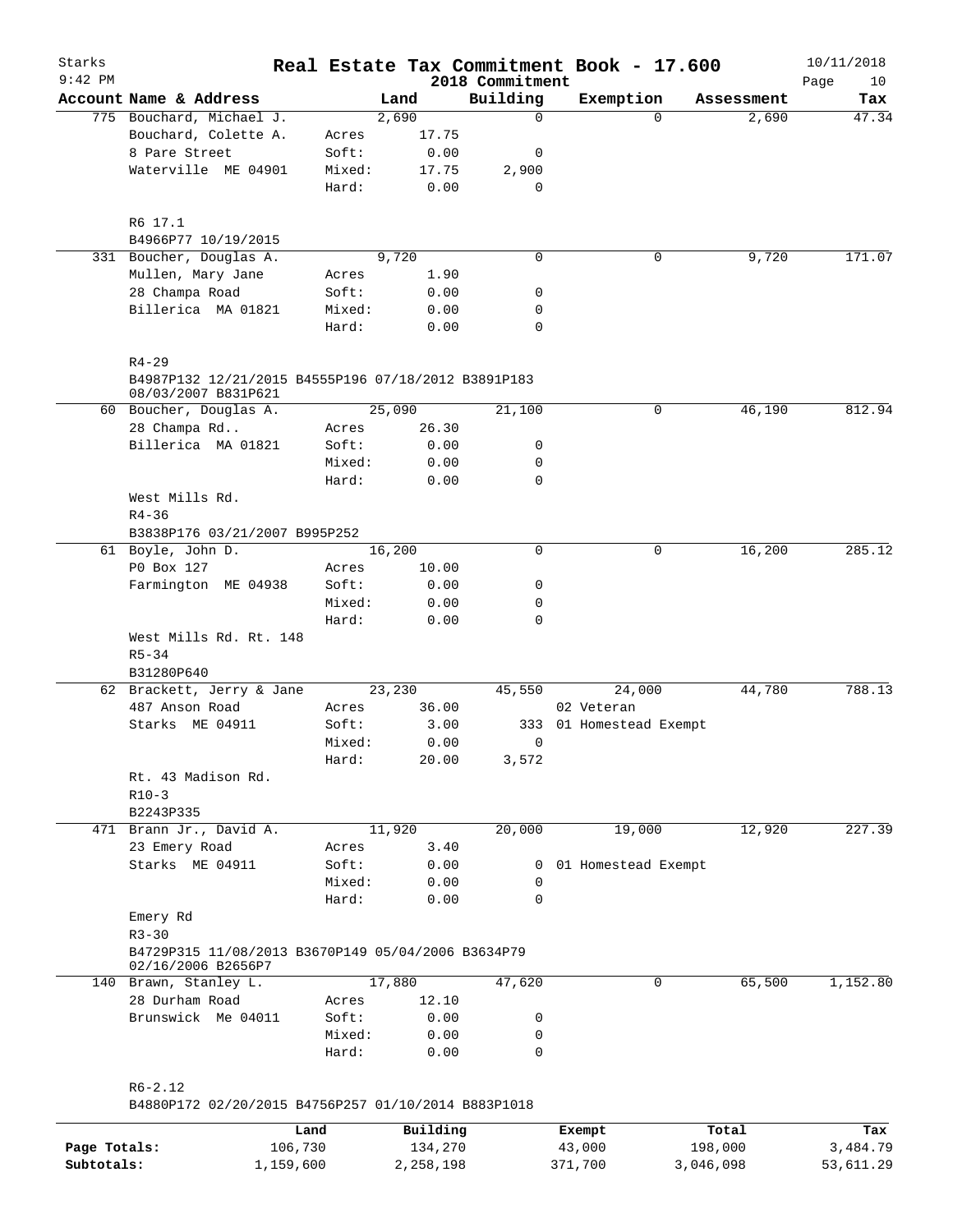| Starks       |                                                                           |                 |              |                             |         | Real Estate Tax Commitment Book - 17.600 |             | 10/11/2018        |
|--------------|---------------------------------------------------------------------------|-----------------|--------------|-----------------------------|---------|------------------------------------------|-------------|-------------------|
| $9:42$ PM    | Account Name & Address                                                    |                 | Land         | 2018 Commitment<br>Building |         | Exemption                                | Assessment  | Page<br>11<br>Tax |
|              | 319 Brewer, Taylia M.                                                     |                 | 10,000       | 27,300                      |         | 19,000                                   | 18,300      | 322.08            |
|              | Tracy, Truman G.                                                          | Acres           | 1.00         |                             |         |                                          |             |                   |
|              | 25 Chicken Street                                                         | Soft:           | 0.00         | $\overline{0}$              |         | 01 Homestead Exempt                      |             |                   |
|              | Starks ME 04911                                                           | Mixed:          | 0.00         | 0                           |         |                                          |             |                   |
|              |                                                                           | Hard:           | 0.00         | $\mathbf 0$                 |         |                                          |             |                   |
|              | $R8 - 1.1$                                                                |                 |              |                             |         |                                          |             |                   |
|              | B5191P29 08/09/2017 B5114P58 12/28/2016 B3582P227<br>10/28/2005 B1044P251 |                 |              |                             |         |                                          |             |                   |
|              | 149 Brower, Howard S.                                                     |                 | 16,200       | 0                           |         | 0                                        | 16,200      | 285.12            |
|              | PO Box 242                                                                | Acres           | 10.00        |                             |         |                                          |             |                   |
|              | Lincoln MA 01773                                                          | Soft:           | 0.00         | 0                           |         |                                          |             |                   |
|              |                                                                           | Mixed:          | 0.00         | 0                           |         |                                          |             |                   |
|              |                                                                           | Hard:           | 0.00         | 0                           |         |                                          |             |                   |
|              | Mayhew Rd                                                                 |                 |              |                             |         |                                          |             |                   |
|              | $R6 - 2.5$                                                                |                 |              |                             |         |                                          |             |                   |
|              | B5066P239 08/22/2016 B883P1018                                            |                 |              |                             |         |                                          |             |                   |
|              | 63 Brown, Harry H.                                                        |                 | 31,230       | 38,200                      |         | 19,000                                   | 50,430      | 887.57            |
|              | Brown, Cindy E.                                                           | Acres           | 72.00        |                             |         |                                          |             |                   |
|              | 45 Abijah Hill Road                                                       | Soft:           | 9.00         |                             |         | 1,000 01 Homestead Exempt                |             |                   |
|              | Starks ME 04911                                                           | Mixed:          | 21.00        | 3,431                       |         |                                          |             |                   |
|              |                                                                           | Hard:           | 30.00        | 5,358                       |         |                                          |             |                   |
|              | Bijah Hill Rd.                                                            |                 |              |                             |         |                                          |             |                   |
|              | $R2 - 41$                                                                 |                 |              |                             |         |                                          |             |                   |
|              | B5067P126 08/23/2016 B904P358                                             |                 |              |                             |         |                                          |             |                   |
|              | 621 Brown, Stephen W.                                                     |                 | 13,290       | 900                         |         | 0                                        | 14,190      | 249.74            |
|              | Brown, Paula D.                                                           | Acres           | 5.11         |                             |         |                                          |             |                   |
|              | P.O. Box 413                                                              | Soft:           | 0.00         | 0                           |         |                                          |             |                   |
|              | Clinton ME 04927                                                          | Mixed:          | 0.00         | 0                           |         |                                          |             |                   |
|              |                                                                           | Hard:           | 0.00         | $\mathbf 0$                 |         |                                          |             |                   |
|              | Rt. 43 Madison Rd.                                                        |                 |              |                             |         |                                          |             |                   |
|              | R12-11.1-1                                                                |                 |              |                             |         |                                          |             |                   |
|              | B5123P9 01/30/2017 B2492P313                                              |                 |              |                             |         |                                          |             |                   |
|              | 776 Brown, Timothy P.                                                     |                 | 16,800       | 54,300                      |         | 0                                        | 71,100      | 1,251.36          |
|              | Brown, Dena R.                                                            | Acres           | 9.50         |                             |         |                                          |             |                   |
|              | 127 Sylvan Lake Road                                                      | Soft:           | 0.00         | 0                           |         |                                          |             |                   |
|              | Oakville CT 06779                                                         | Mixed:          | 0.00         | $\mathbf 0$                 |         |                                          |             |                   |
|              |                                                                           | Hard:           | 0.00         | 0                           |         |                                          |             |                   |
|              | R4 40.1                                                                   |                 |              |                             |         |                                          |             |                   |
|              | B5071P302 09/01/2016 B4958P184 09/25/2015                                 |                 |              |                             |         |                                          |             |                   |
|              | 184 Brusila, Sara                                                         |                 | 1,820        | $\mathbf 0$                 |         | 0                                        | 1,820       | 32.03             |
|              | 44 Emery Road                                                             | Acres           | 12.00        |                             |         |                                          |             |                   |
|              | Starks ME 04911                                                           | Soft:           | 0.00         | 0                           |         |                                          |             |                   |
|              |                                                                           | Mixed:          | 12.00        | 1,961                       |         |                                          |             |                   |
|              |                                                                           | Hard:           | 0.00         | $\mathbf 0$                 |         |                                          |             |                   |
|              |                                                                           |                 |              |                             |         |                                          |             |                   |
|              | $R4 - 10$                                                                 |                 |              |                             |         |                                          |             |                   |
|              | B1783P272                                                                 |                 |              |                             |         |                                          |             |                   |
|              | 183 Brusila, Sara                                                         |                 | 23,700       | $\mathbf 0$                 |         | $\mathbf 0$                              | 23,700      | 417.12            |
|              | 44 Emery Road                                                             | Acres           | 25.00        |                             |         |                                          |             |                   |
|              | Starks ME 04911                                                           | Soft:           | 0.00         | $\mathbf 0$                 |         |                                          |             |                   |
|              |                                                                           | Mixed:<br>Hard: | 0.00<br>0.00 | 0<br>$\mathbf 0$            |         |                                          |             |                   |
|              |                                                                           |                 |              |                             |         |                                          |             |                   |
|              | $R3 - 34$                                                                 |                 |              |                             |         |                                          |             |                   |
|              | B1783P272                                                                 |                 |              |                             |         |                                          |             |                   |
|              |                                                                           | Land            | Building     |                             | Exempt  |                                          | Total       | Tax               |
| Page Totals: |                                                                           | 113,040         | 120,700      |                             | 38,000  |                                          | 195,740     | 3,445.02          |
| Subtotals:   | 1,272,640                                                                 |                 | 2,378,898    |                             | 409,700 |                                          | 3, 241, 838 | 57,056.31         |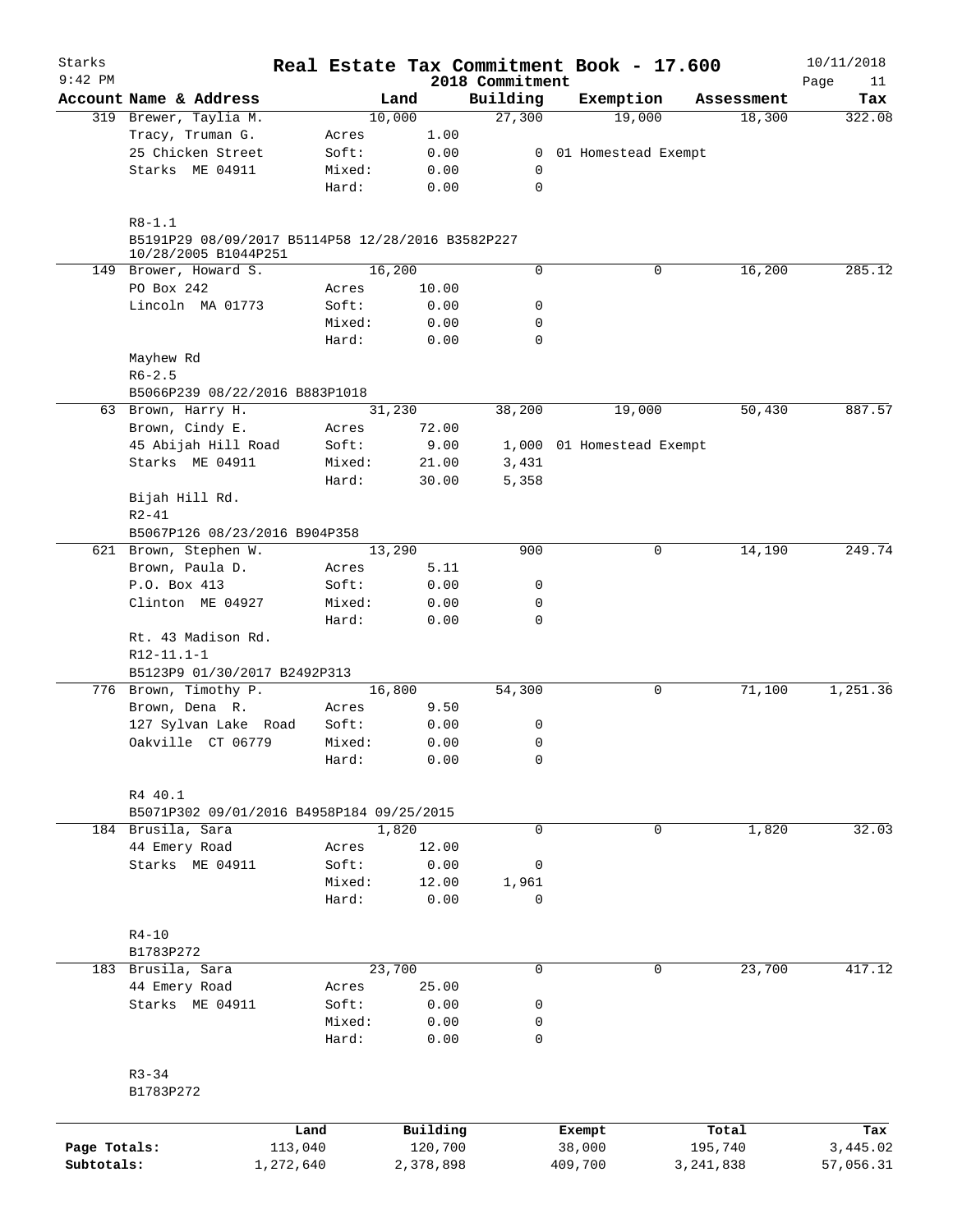| $9:42$ PM |                                              | Real Estate Tax Commitment Book - 17.600 |                 | 2018 Commitment |                               |            | 10/11/2018<br>Page<br>12 |
|-----------|----------------------------------------------|------------------------------------------|-----------------|-----------------|-------------------------------|------------|--------------------------|
|           | Account Name & Address                       |                                          | Land            | Building        | Exemption                     | Assessment | Tax                      |
|           | 65 Brusila, Sara L.                          | 60,220                                   |                 | 104,250         | 19,000                        | 145,470    | 2,560.27                 |
|           | 44 Emery Road                                | Acres                                    | 143.40          |                 | 01 Homestead Exempt           |            |                          |
|           | Starks ME 04911                              | Soft:                                    | 0.00            | 0               |                               |            |                          |
|           |                                              | Mixed:                                   | 0.00            | 0               |                               |            |                          |
|           |                                              | Hard:                                    | 0.00            | $\mathbf 0$     |                               |            |                          |
|           | $R3 - 33.1$                                  |                                          |                 |                 |                               |            |                          |
|           | B3179P109                                    |                                          |                 |                 |                               |            |                          |
|           | 479 Bucciano Daniel                          | 18,400                                   |                 | 32,120          | 19,000                        | 31,520     | 554.75                   |
|           | 406 Sawyers Mills Rd                         | Acres                                    | 11.50           |                 | 01 Homestead Exempt           |            |                          |
|           | Starks ME 04911                              | Soft:                                    | 0.00            | 0               |                               |            |                          |
|           |                                              | Mixed:                                   | 0.00            | 0               |                               |            |                          |
|           | West Mills Road                              | Hard:                                    | 0.00            | $\mathbf 0$     |                               |            |                          |
|           | $R4 - 33.2$                                  |                                          |                 |                 |                               |            |                          |
|           | B4324P123 09/30/2010 B2168P341               |                                          |                 |                 |                               |            |                          |
|           | 753 Burnell, Ruth Joy                        | 11,720                                   |                 | 0               | 0                             | 11,720     | 206.27                   |
|           | P.O. Box 347                                 | Acres                                    | 4.40            |                 |                               |            |                          |
|           | Comptche CA 95427                            | Soft:                                    | 0.00            | 0               |                               |            |                          |
|           |                                              | Mixed:                                   | 0.00            | 0               |                               |            |                          |
|           |                                              | Hard:                                    | 0.00            | $\mathbf 0$     |                               |            |                          |
|           | R1 4.2                                       |                                          |                 |                 |                               |            |                          |
| 67        | Caffyn, Thomas E. &<br>Diane                 | 14,940                                   |                 | $\mathbf 0$     | 0                             | 14,940     | 262.94                   |
|           | 200 Sand Rd                                  | Acres                                    | 8.43            |                 |                               |            |                          |
|           | Canaan ME 04924                              | Soft:                                    | 0.00            | 0               |                               |            |                          |
|           |                                              | Mixed:                                   | 0.00            | 0               |                               |            |                          |
|           |                                              | Hard:                                    | 0.00            | 0               |                               |            |                          |
|           | Chicken St.                                  |                                          |                 |                 |                               |            |                          |
|           | $R3 - 24$                                    |                                          |                 |                 |                               |            |                          |
|           | B2473P148<br>534 Caissie, Janice             |                                          |                 |                 |                               |            |                          |
|           | 483 Sandy River Road                         |                                          | 21,280<br>15.10 | 100,300         | 19,000<br>01 Homestead Exempt | 102,580    | 1,805.41                 |
|           | Starks ME 04911                              | Acres<br>Soft:                           | 0.00            | 0               |                               |            |                          |
|           |                                              | Mixed:                                   | 0.00            | 0               |                               |            |                          |
|           |                                              | Hard:                                    | 0.00            | 0               |                               |            |                          |
|           |                                              |                                          |                 |                 |                               |            |                          |
|           | $R9 - 7.3$<br>B4283P236 06/18/2010 B1444P259 |                                          |                 |                 |                               |            |                          |
|           | 69 Callon, Ross                              | 29,100                                   |                 | 0               | 0                             | 29,100     | 512.16                   |
|           | 11 Applewood Drive                           | Acres                                    | 43.00           |                 |                               |            |                          |
|           | Westford MA 01886                            | Soft:                                    | 0.00            | 0               |                               |            |                          |
|           |                                              | Mixed:                                   | 0.00            | 0               |                               |            |                          |
|           |                                              | Hard:                                    | 0.00            | 0               |                               |            |                          |
|           | West Mills Rd.                               |                                          |                 |                 |                               |            |                          |
|           | $R4 - 26$<br>B1037P151                       |                                          |                 |                 |                               |            |                          |
|           | 644 Carle Trust, Matthew F.                  | 20,760                                   |                 | 0               | $\Omega$                      | 20,760     | 365.38                   |
|           | P.O. Box 15834                               | Acres                                    | 15.70           |                 |                               |            |                          |
|           | Rio Rancho NM 87174                          | Soft:                                    | 0.00            | 0               |                               |            |                          |
|           |                                              | Mixed:                                   | 0.00            | 0               |                               |            |                          |
|           |                                              | Hard:                                    | 0.00            | 0               |                               |            |                          |
|           |                                              |                                          |                 |                 |                               |            |                          |

|              | Land      | Building  | Exempt  | Total     | Tax         |
|--------------|-----------|-----------|---------|-----------|-------------|
| Page Totals: | 176,420   | 236,670   | 57,000  | 356,090   | 6.267.18    |
| Subtotals:   | 1,449,060 | 2,615,568 | 466,700 | 3,597,928 | 63, 323, 49 |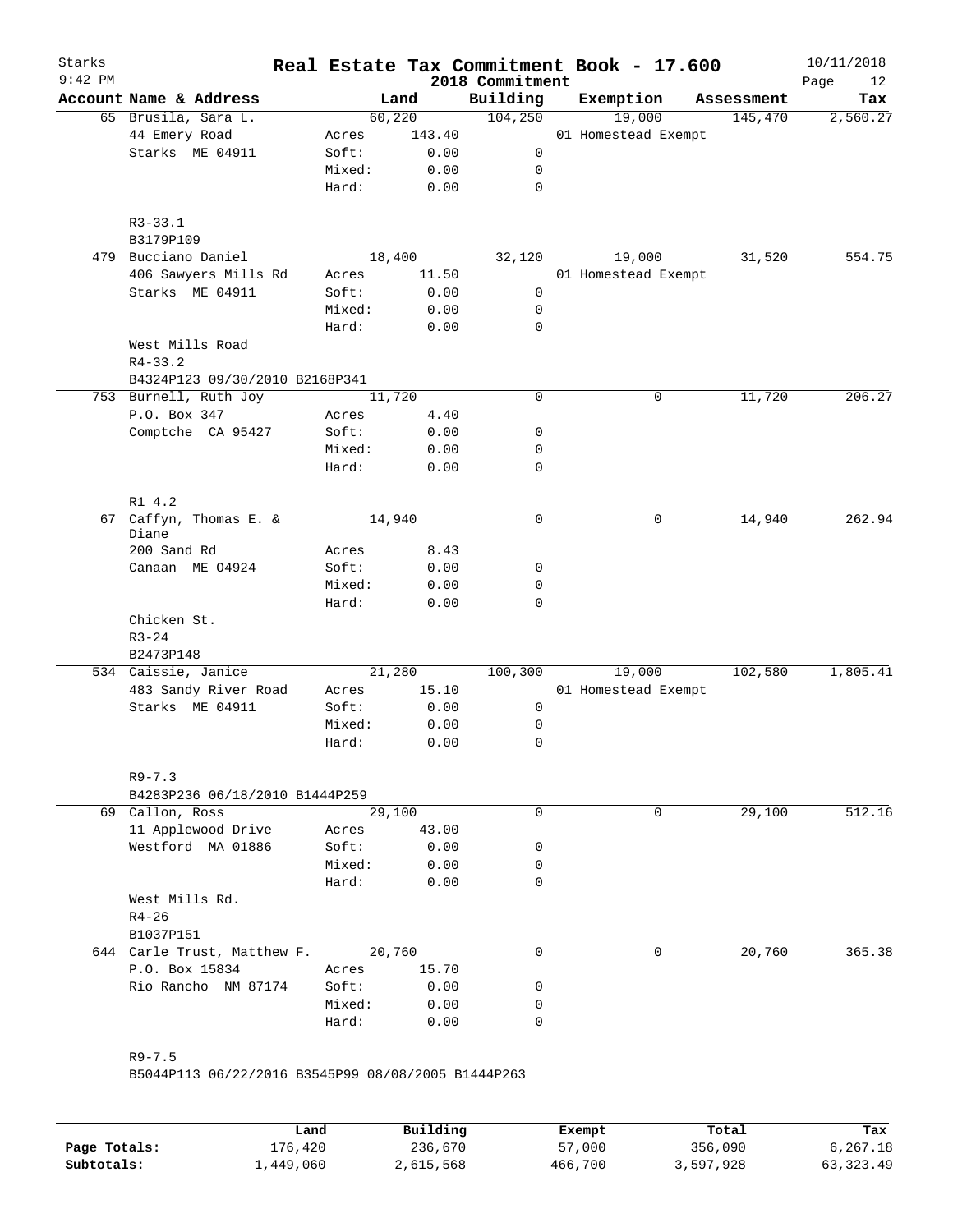| Starks    |                                                                     |         |        | Real Estate Tax Commitment Book - 17.600 |                       |          |            | 10/11/2018        |
|-----------|---------------------------------------------------------------------|---------|--------|------------------------------------------|-----------------------|----------|------------|-------------------|
| $9:42$ PM | Account Name & Address                                              |         | Land   | 2018 Commitment<br>Building              | Exemption             |          | Assessment | Page<br>13<br>Tax |
|           | 75 Carpenter Charles, J                                             | 54,000  |        | $\Omega$                                 |                       | $\Omega$ | 54,000     | 950.40            |
|           | Jr.                                                                 |         |        |                                          |                       |          |            |                   |
|           | P.O. Box 2233                                                       | Acres   | 154.00 |                                          |                       |          |            |                   |
|           | Skowhegan ME 04967                                                  | Soft:   | 0.00   | 0                                        |                       |          |            |                   |
|           |                                                                     | Mixed:  | 144.00 | 23,530                                   |                       |          |            |                   |
|           |                                                                     | Hard:   | 0.00   | 0                                        |                       |          |            |                   |
|           | Mt. Hunger Rd.                                                      |         |        |                                          |                       |          |            |                   |
|           | $R5-13, R5-14$                                                      |         |        |                                          |                       |          |            |                   |
|           | B3821P78 03/08/2007 B2538P124                                       |         |        |                                          |                       |          |            |                   |
|           | 76 Carrol, Robert N.& June<br>M. Nash                               | 28,600  |        | 67,500                                   | 19,000                |          | 77,100     | 1,356.96          |
|           | P.O. Box 161                                                        | Acres   | 38.00  |                                          | 01 Homestead Exempt   |          |            |                   |
|           | New Sharon ME 04955                                                 | Soft:   | 0.00   | 0                                        |                       |          |            |                   |
|           |                                                                     | Mixed:  | 0.00   | 0                                        |                       |          |            |                   |
|           |                                                                     | Hard:   | 0.00   | $\mathbf 0$                              |                       |          |            |                   |
|           | 129 Fred Young Road                                                 |         |        |                                          |                       |          |            |                   |
|           | $R1-3$                                                              |         |        |                                          |                       |          |            |                   |
|           | B2514P246                                                           |         |        |                                          |                       |          |            |                   |
|           | 770 Casey, Laura J.                                                 | 13,520  |        | 95,760                                   | 19,000                |          | 90,280     | 1,588.93          |
|           | Casey, Adam                                                         | Acres   | 5.40   |                                          | 01 Homestead Exempt   |          |            |                   |
|           | 87 Anson Rd                                                         | Soft:   | 0.00   | 0                                        |                       |          |            |                   |
|           | Starks ME 04911                                                     | Mixed:  | 0.00   | 0                                        |                       |          |            |                   |
|           |                                                                     | Hard:   | 0.00   | 0                                        |                       |          |            |                   |
|           |                                                                     |         |        |                                          |                       |          |            |                   |
|           | R8 46.2                                                             |         |        |                                          |                       |          |            |                   |
|           | B4986P117 12/17/2015 B4745P93 12/26/2013<br>77 Cassidy, Christine M | 16,240  |        | 52,090                                   |                       | 0        | 68,330     | 1,202.61          |
|           | 305 Shag Bark Rd.                                                   | Acres   | 8.80   |                                          |                       |          |            |                   |
|           | Taunton MA 02780                                                    | Soft:   | 0.00   | 0                                        |                       |          |            |                   |
|           |                                                                     | Mixed:  | 0.00   | 0                                        |                       |          |            |                   |
|           |                                                                     | Hard:   | 0.00   | $\mathbf 0$                              |                       |          |            |                   |
|           | West Mills Rd                                                       |         |        |                                          |                       |          |            |                   |
|           | $R7 - 11.5$                                                         |         |        |                                          |                       |          |            |                   |
|           | B2580P89                                                            |         |        |                                          |                       |          |            |                   |
|           | 78 Central Maine Power                                              | 632,000 |        | 14,433,280                               |                       | 0        | 15,065,280 | 265, 148.93       |
|           | Att: Eric Roach                                                     | Acres   | 295.00 |                                          |                       |          |            |                   |
|           | R.E.Dept.                                                           |         |        |                                          |                       |          |            |                   |
|           | c/o Avangrid Management Soft:<br>Company-Local Tax                  |         | 0.00   | $\mathbf{0}$                             |                       |          |            |                   |
|           | One City Center, 5th<br>Floor                                       | Mixed:  | 0.00   | 0                                        |                       |          |            |                   |
|           | Portland ME 04101                                                   | Hard:   | 0.00   | 0                                        |                       |          |            |                   |
|           | Distrib, Trans, & Land                                              |         |        |                                          |                       |          |            |                   |
|           | $R4-26A$                                                            |         |        |                                          |                       |          |            |                   |
|           | 79 Cesario, James E.                                                | 11,600  |        | 73,750                                   | 19,000                |          | 66,350     | 1,167.76          |
|           | P.O. Box 55                                                         | Acres   | 3.00   |                                          |                       |          |            |                   |
|           | West Farmington ME<br>04992                                         | Soft:   | 0.00   |                                          | 0 01 Homestead Exempt |          |            |                   |
|           |                                                                     | Mixed:  | 0.00   | 0                                        |                       |          |            |                   |
|           |                                                                     | Hard:   | 0.00   | $\mathbf 0$                              |                       |          |            |                   |
|           | Norton Corner Rt. 43<br>R2 60                                       |         |        |                                          |                       |          |            |                   |
|           | B4899P111 05/01/2015 B2424P312                                      |         |        |                                          |                       |          |            |                   |
|           |                                                                     |         |        |                                          |                       |          |            |                   |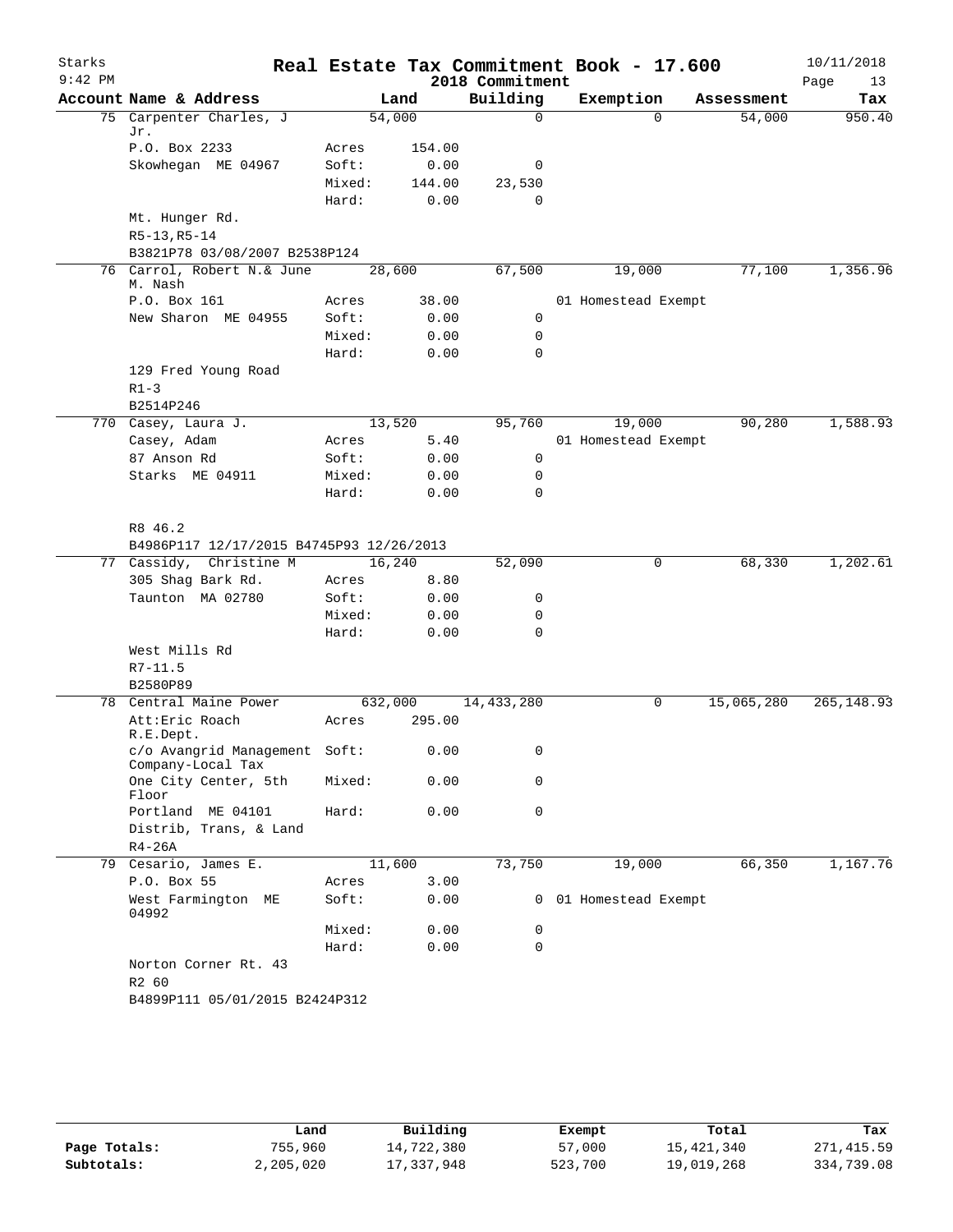| Starks<br>$9:42$ PM |                               |        |        | 2018 Commitment | Real Estate Tax Commitment Book - 17.600 |            | 10/11/2018<br>Page<br>14 |
|---------------------|-------------------------------|--------|--------|-----------------|------------------------------------------|------------|--------------------------|
|                     | Account Name & Address        |        | Land   | Building        | Exemption                                | Assessment | Tax                      |
|                     | 124 Chapman, David            |        | 22,900 | 38,700          | 19,000                                   | 42,600     | 749.76                   |
|                     | Chapman, Linda                | Acres  | 19.00  |                 |                                          |            |                          |
|                     | 1034 New Sharon Road          | Soft:  | 0.00   | $\mathbf{0}$    | 01 Homestead Exempt                      |            |                          |
|                     | Starks ME 04911               | Mixed: | 0.00   | 0               |                                          |            |                          |
|                     |                               | Hard:  | 0.00   | 0               |                                          |            |                          |
|                     | $R1 - 41.2$                   |        |        |                 |                                          |            |                          |
|                     | B1497P11                      |        |        |                 |                                          |            |                          |
|                     | 82 Chick, Freeman             |        | 8,130  | $\mathbf 0$     | 0                                        | 8,130      | 143.09                   |
|                     | 97 Chick Rd                   | Acres  | 49.00  |                 |                                          |            |                          |
|                     | Industry ME 04938             | Soft:  | 0.00   | 0               |                                          |            |                          |
|                     |                               | Mixed: | 0.00   | 0               |                                          |            |                          |
|                     |                               | Hard:  | 49.00  | 8,751           |                                          |            |                          |
|                     | Upper Chicken St.             |        |        |                 |                                          |            |                          |
|                     | $R4 - 18$                     |        |        |                 |                                          |            |                          |
|                     | B680P207                      |        |        |                 |                                          |            |                          |
|                     | 84 Chick, Freeman             |        | 66,120 | $\mathbf 0$     | 0                                        | 66,120     | 1,163.71                 |
|                     | 97 Chick Rd                   | Acres  | 288.00 |                 |                                          |            |                          |
|                     | Industry ME 04938             | Soft:  | 8.00   | 889             |                                          |            |                          |
|                     |                               | Mixed: | 114.00 | 18,628          |                                          |            |                          |
|                     |                               | Hard:  | 134.00 | 23,932          |                                          |            |                          |
|                     | Upper Chicken St.             |        |        |                 |                                          |            |                          |
|                     | R4-1516                       |        |        |                 |                                          |            |                          |
|                     | B1021P252                     |        |        |                 |                                          |            |                          |
|                     | 83 Chick, Freeman             |        | 11,640 | $\mathbf 0$     | 0                                        | 11,640     | 204.86                   |
|                     | 97 Chick Rd                   | Acres  | 4.30   |                 |                                          |            |                          |
|                     | Industry ME 04938             | Soft:  | 0.00   | 0               |                                          |            |                          |
|                     |                               | Mixed: | 0.00   | 0               |                                          |            |                          |
|                     |                               | Hard:  | 0.00   | $\mathbf 0$     |                                          |            |                          |
|                     | Upper Chicken St.             |        |        |                 |                                          |            |                          |
|                     | $R4 - 17$                     |        |        |                 |                                          |            |                          |
|                     | 85 Chick, Freeman L.          |        | 19,600 | 16,500          | $\mathbf 0$                              | 36,100     | 635.36                   |
|                     | 97 Chick Rd                   | Acres  | 13.00  |                 |                                          |            |                          |
|                     | Industry ME 04938             | Soft:  | 0.00   | 0               |                                          |            |                          |
|                     |                               | Mixed: | 0.00   | 0               |                                          |            |                          |
|                     |                               | Hard:  | 0.00   | 0               |                                          |            |                          |
|                     | Rt. 148                       |        |        |                 |                                          |            |                          |
|                     | $R5 - 27$                     |        |        |                 |                                          |            |                          |
|                     | B2427P45                      |        |        |                 |                                          |            |                          |
|                     | 39 Chick, Freeman L.          |        | 10,000 | 27,900          | 0                                        | 37,900     | 667.04                   |
|                     | Chick, Freeman T.             | Acres  | 1.00   |                 |                                          |            |                          |
|                     | 97 Chick Road                 | Soft:  | 0.00   | 0               |                                          |            |                          |
|                     | Industry ME 04938             | Mixed: | 0.00   | 0               |                                          |            |                          |
|                     |                               | Hard:  | 0.00   | 0               |                                          |            |                          |
|                     | Industry Line & W.M. Rd       |        |        |                 |                                          |            |                          |
|                     | $R5 - 26$                     |        |        |                 |                                          |            |                          |
|                     | B3786P191 12/12/2006 B1416P72 |        |        |                 |                                          |            |                          |
| 17                  | Chretien, Gary L.             |        | 21,300 | $\mathbf 0$     | 0                                        | 21,300     | 374.88                   |
|                     | Chretien, Betty D.            | Acres  | 17.00  |                 |                                          |            |                          |
|                     | 272 Glen Harris Road          | Soft:  | 0.00   | 0               |                                          |            |                          |
|                     | New Sharon ME 04955           | Mixed: | 0.00   | 0               |                                          |            |                          |
|                     |                               | Hard:  | 0.00   | 0               |                                          |            |                          |
|                     | $R1-9$                        |        |        |                 |                                          |            |                          |
|                     | B3479P70 05/27/2005 B1869P1   |        |        |                 |                                          |            |                          |
|                     |                               |        |        |                 |                                          |            |                          |
|                     |                               |        |        |                 |                                          |            |                          |
|                     |                               |        |        |                 |                                          |            |                          |

|              | Land      | Building   | Exempt  | Total      | Tax        |
|--------------|-----------|------------|---------|------------|------------|
| Page Totals: | 159,690   | 83,100     | 19,000  | 223,790    | 3,938.70   |
| Subtotals:   | 2,364,710 | 17,421,048 | 542,700 | 19,243,058 | 338,677.78 |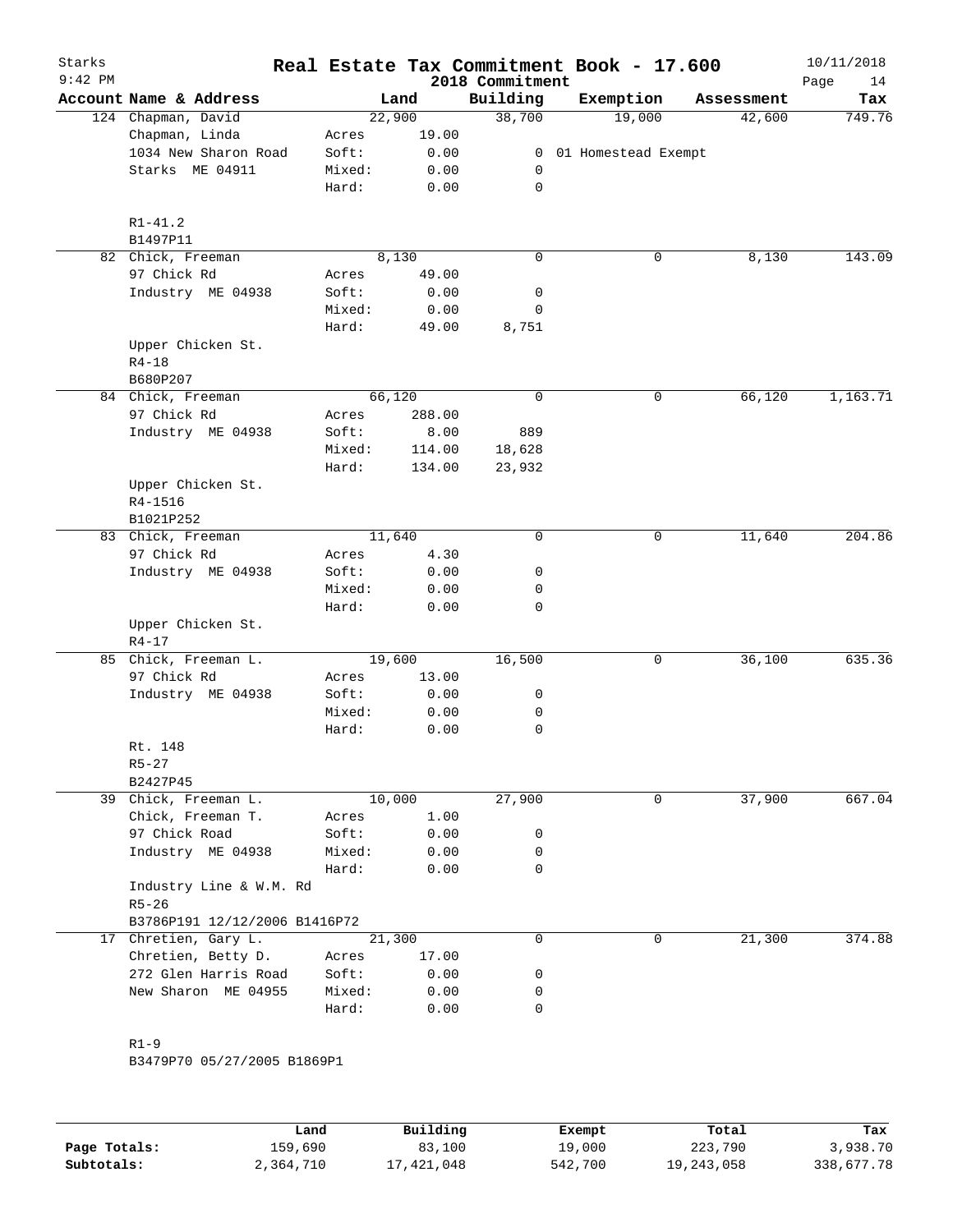| Starks<br>$9:42$ PM |                                     |        |        | 2018 Commitment | Real Estate Tax Commitment Book - 17.600 |            | 10/11/2018<br>Page<br>15 |
|---------------------|-------------------------------------|--------|--------|-----------------|------------------------------------------|------------|--------------------------|
|                     | Account Name & Address              |        | Land   | Building        | Exemption                                | Assessment | Tax                      |
|                     | 86 Christen, Pamela                 | 52,670 |        | 98,040          | 19,000                                   | 131,710    | 2,318.10                 |
|                     | 47 Freedom Way Lane                 | Acres  | 167.00 |                 | 01 Homestead Exempt                      |            |                          |
|                     | Starks ME 04911                     | Soft:  | 0.00   | 0               |                                          |            |                          |
|                     |                                     | Mixed: | 44.00  | 7,190           |                                          |            |                          |
|                     |                                     | Hard:  | 89.00  | 15,895          |                                          |            |                          |
|                     | Chicken St.                         |        |        |                 |                                          |            |                          |
|                     | R3-25, R3-26, R3-27                 |        |        |                 |                                          |            |                          |
|                     | B2132P223                           |        |        |                 |                                          |            |                          |
|                     | 87 Churchill, Caleb                 | 31,800 |        | 0               | 0                                        | 31,800     | 559.68                   |
|                     | 5 Hisler Mnt. Rd                    | Acres  | 52.00  |                 |                                          |            |                          |
|                     | Somerville ME 04348                 | Soft:  | 0.00   | 0               |                                          |            |                          |
|                     |                                     | Mixed: | 0.00   | 0               |                                          |            |                          |
|                     |                                     | Hard:  | 0.00   | 0               |                                          |            |                          |
|                     | Brann Mills Road                    |        |        |                 |                                          |            |                          |
|                     | $R2 - 18$                           |        |        |                 |                                          |            |                          |
|                     | B2035P100                           |        |        |                 |                                          |            |                          |
|                     | 88 Churchill, David N.&<br>Craig A  |        | 9,000  | $\mathbf 0$     | 0                                        | 9,000      | 158.40                   |
|                     | 23 Forest St.                       | Acres  | 1.00   |                 |                                          |            |                          |
|                     | Rutland VT 05701                    | Soft:  | 0.00   | 0               |                                          |            |                          |
|                     |                                     | Mixed: | 0.00   | 0               |                                          |            |                          |
|                     |                                     | Hard:  | 0.00   | $\Omega$        |                                          |            |                          |
|                     | Brann Mills Road                    |        |        |                 |                                          |            |                          |
|                     | $R2 - 17.1$                         |        |        |                 |                                          |            |                          |
|                     | B1866P25                            |        |        |                 |                                          |            |                          |
|                     | 89 Churchill, William               | 25,000 |        | 105,350         | 19,000                                   | 111,350    | 1,959.76                 |
|                     | C.Sr.                               |        |        |                 |                                          |            |                          |
|                     | 59 Branns Mills Road                | Acres  | 26.00  |                 |                                          |            |                          |
|                     | Anson ME 04911                      | Soft:  | 0.00   | $\mathbf{0}$    | 01 Homestead Exempt                      |            |                          |
|                     |                                     | Mixed: | 0.00   | 0               |                                          |            |                          |
|                     |                                     | Hard:  | 0.00   | $\mathbf 0$     |                                          |            |                          |
|                     | Brann Mills Rd.                     |        |        |                 |                                          |            |                          |
|                     | $R2 - 17$                           |        |        |                 |                                          |            |                          |
|                     | B1760P52                            |        |        |                 |                                          |            |                          |
|                     | 91 Clancy, Barbara M. &<br>Janet M. | 21,000 |        | 0               | 0                                        | 21,000     | 369.60                   |
|                     | 201 Barton Rd                       | Acres  | 16.00  |                 |                                          |            |                          |
|                     | Stow MA 01775                       | Soft:  | 0.00   | 0               |                                          |            |                          |
|                     |                                     | Mixed: | 0.00   | 0               |                                          |            |                          |
|                     |                                     | Hard:  | 0.00   | 0               |                                          |            |                          |
|                     | Riverroad                           |        |        |                 |                                          |            |                          |
|                     | $R10-21$                            |        |        |                 |                                          |            |                          |
|                     | B1272P185                           |        |        |                 |                                          |            |                          |
|                     | 92 Clark, Carlton                   | 34,900 |        | 26,620          | 0                                        | 61,520     | 1,082.75                 |
|                     | P.O. Box 306                        | Acres  | 59.00  |                 |                                          |            |                          |
|                     | Anson ME 04911                      | Soft:  | 0.00   | 0               |                                          |            |                          |
|                     |                                     | Mixed: | 0.00   | 0               |                                          |            |                          |
|                     |                                     | Hard:  | 0.00   | 0               |                                          |            |                          |
|                     | Sterry Hill Rd.                     |        |        |                 |                                          |            |                          |
|                     | $R7 - 25$                           |        |        |                 |                                          |            |                          |
|                     | B839P702                            |        |        |                 |                                          |            |                          |

|              | Land      | Building   | Exempt  | Total      | Tax          |
|--------------|-----------|------------|---------|------------|--------------|
| Page Totals: | 174,370   | 230,010    | 38,000  | 366,380    | 6,448.29     |
| Subtotals:   | 2,539,080 | 17,651,058 | 580,700 | 19,609,438 | 345, 126, 07 |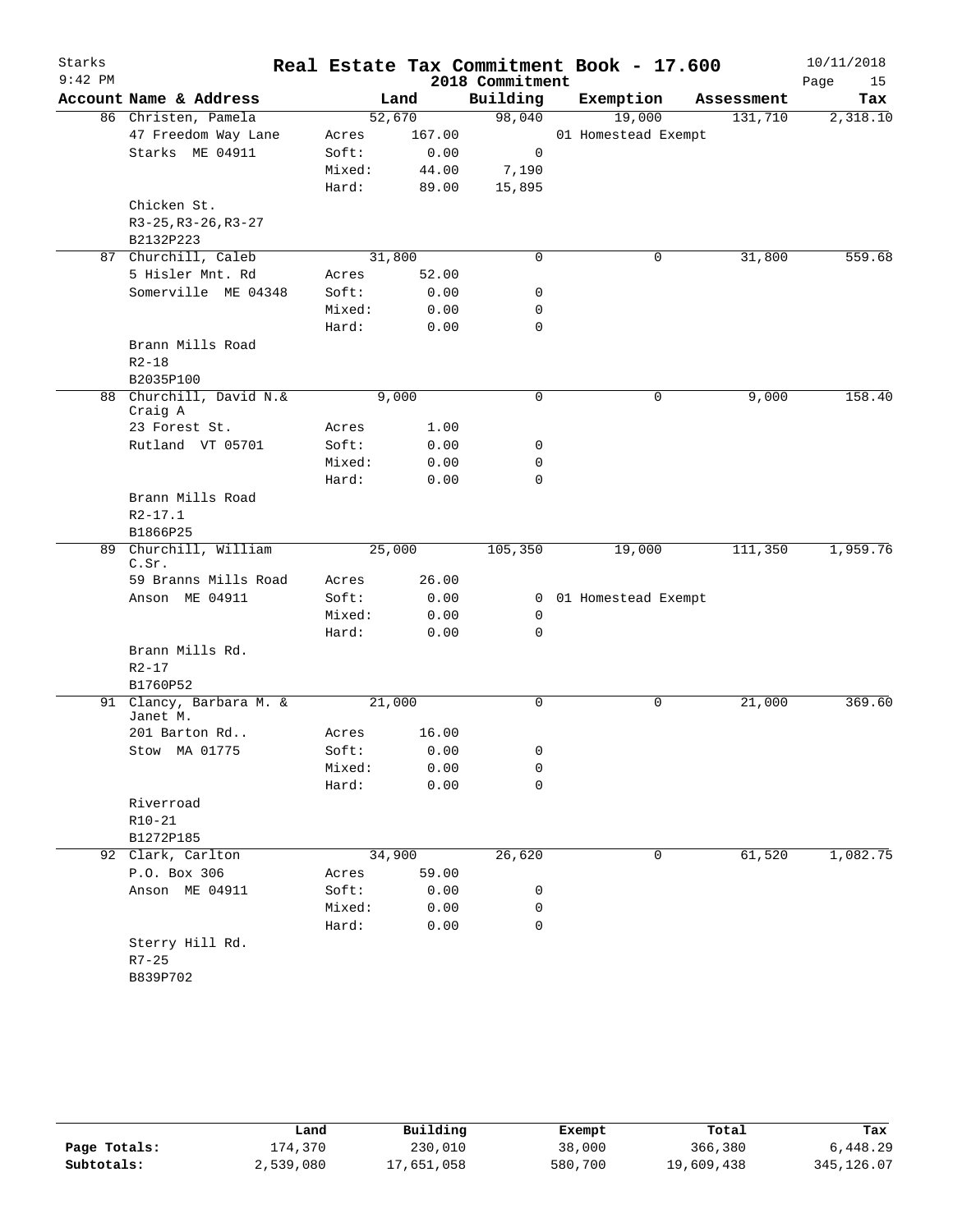| Starks    |                                  |                |        |                 | Real Estate Tax Commitment Book - 17.600 |            | 10/11/2018 |
|-----------|----------------------------------|----------------|--------|-----------------|------------------------------------------|------------|------------|
| $9:42$ PM |                                  |                |        | 2018 Commitment |                                          |            | Page<br>16 |
|           | Account Name & Address           |                | Land   | Building        | Exemption                                | Assessment | Tax        |
|           | 93 Clark, James L                |                | 23,500 | 61,600          | 19,000                                   | 66,100     | 1,163.36   |
|           | Clark Michael R.                 | Acres          | 21.00  |                 |                                          |            |            |
|           | 332 Anson Road                   | Soft:          | 0.00   |                 | 0 01 Homestead Exempt                    |            |            |
|           | Starks ME 04911                  | Mixed:         | 0.00   | 0               |                                          |            |            |
|           |                                  | Hard:          | 0.00   | 0               |                                          |            |            |
|           | Rt. 43 Madison Rd.               |                |        |                 |                                          |            |            |
|           | $R11 - 4.1$                      |                |        |                 |                                          |            |            |
|           | B1260P16                         |                |        |                 |                                          |            |            |
|           | 94 Clark, James L. &<br>Danyel M |                | 11,600 | 54,080          | 19,000                                   | 46,680     | 821.57     |
|           | 332 Anson Road                   | Acres          | 3.00   |                 |                                          |            |            |
|           | Starks ME 04911                  | Soft:          | 0.00   |                 | 0 01 Homestead Exempt                    |            |            |
|           |                                  | Mixed:         | 0.00   | 0               |                                          |            |            |
|           |                                  | Hard:          | 0.00   | $\Omega$        |                                          |            |            |
|           | Route 43                         |                |        |                 |                                          |            |            |
|           | $R11 - 4.3$                      |                |        |                 |                                          |            |            |
|           | B2120P167                        |                |        |                 |                                          |            |            |
|           | 96 Clark, Russell                |                | 10,800 | 63,750          | 24,700                                   | 49,850     | 877.36     |
|           | 12 Dill Road                     | Acres          | 2.00   |                 |                                          |            |            |
|           | Starks ME 04911                  | Soft:          | 0.00   |                 | 0 01 Homestead Exempt                    |            |            |
|           |                                  | Mixed:         | 0.00   |                 | 0 02 Veteran                             |            |            |
|           |                                  | Hard:          | 0.00   | $\Omega$        |                                          |            |            |
|           | Rt. 43 Madison Road              |                |        |                 |                                          |            |            |
|           | $R12 - 4$                        |                |        |                 |                                          |            |            |
|           | B827P431                         |                |        |                 |                                          |            |            |
|           | 416 Clark, Kelly D               |                | 4,690  | 32,250          | 0                                        | 36,940     | 650.14     |
|           | 6210 Cameo St                    | Acres          | 0.22   |                 |                                          |            |            |
|           | Zephyrhills FL 33542             | Soft:          | 0.00   | 0               |                                          |            |            |
|           |                                  | Mixed:         | 0.00   | 0               |                                          |            |            |
|           |                                  | Hard:          | 0.00   | $\Omega$        |                                          |            |            |
|           | Chicken Street                   |                |        |                 |                                          |            |            |
|           | $U2 - 13$                        |                |        |                 |                                          |            |            |
|           | B4242P16 02/22/2010 B2159P134    |                |        |                 |                                          |            |            |
|           | 97 Clarrage, Gerald W. Sr.       | 12,200         |        | 0               | 0                                        | 12,200     | 214.72     |
|           | & Janet A<br>126 Mildram Rd.     |                | 5.00   |                 |                                          |            |            |
|           | Wells ME 04090                   | Acres<br>Soft: | 0.00   | 0               |                                          |            |            |
|           |                                  | Mixed:         | 0.00   | 0               |                                          |            |            |
|           |                                  | Hard:          | 0.00   | 0               |                                          |            |            |
|           | West Mills Rd.                   |                |        |                 |                                          |            |            |
|           | $R4 - 35.2$                      |                |        |                 |                                          |            |            |
|           | B1322P152                        |                |        |                 |                                          |            |            |
|           | 380 Clement, Cody A.             |                | 19,680 | 140,180         | 19,000                                   | 140,860    | 2,479.14   |
|           | PO Box 81                        | Acres          | 13.10  |                 | 01 Homestead Exempt                      |            |            |
|           | Anson ME 04911                   | Soft:          | 0.00   | 0               |                                          |            |            |
|           |                                  | Mixed:         | 0.00   | 0               |                                          |            |            |
|           |                                  | Hard:          | 0.00   | 0               |                                          |            |            |
|           |                                  |                |        |                 |                                          |            |            |
|           | $R10 - 10$                       |                |        |                 |                                          |            |            |
|           | B4900P308 05/06/2015             |                |        |                 |                                          |            |            |

|              | Land      | Building   | Exempt  | Total      | Tax         |
|--------------|-----------|------------|---------|------------|-------------|
| Page Totals: | 82,470    | 351,860    | 81,700  | 352,630    | 6,206.29    |
| Subtotals:   | 2,621,550 | 18,002,918 | 662,400 | 19,962,068 | 351, 332.36 |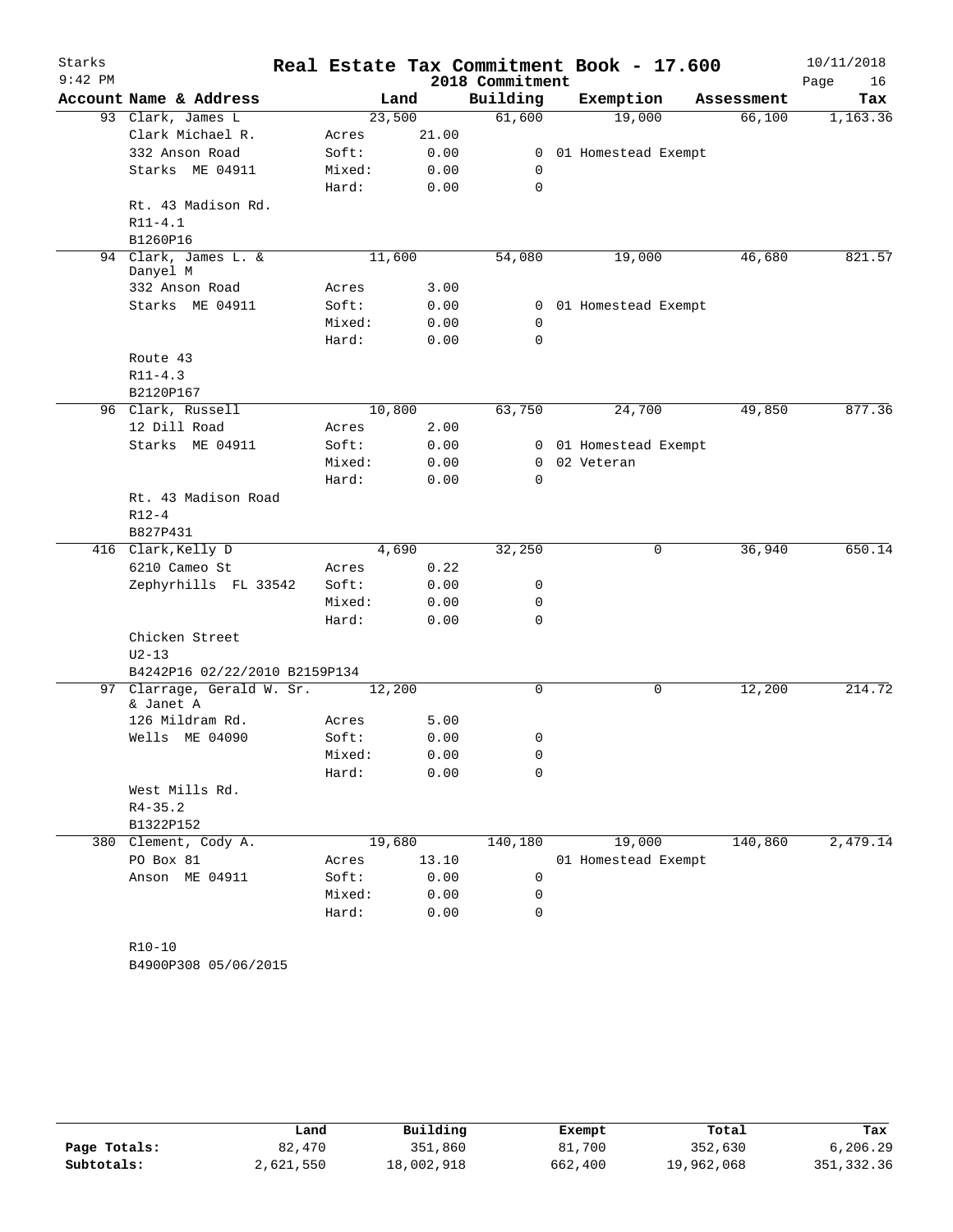| Starks       |                                                                          |        |        |            |                             | Real Estate Tax Commitment Book - 17.600 |              |                      | 10/11/2018        |
|--------------|--------------------------------------------------------------------------|--------|--------|------------|-----------------------------|------------------------------------------|--------------|----------------------|-------------------|
| $9:42$ PM    | Account Name & Address                                                   |        | Land   |            | 2018 Commitment<br>Building | Exemption                                |              |                      | Page<br>17<br>Tax |
|              | 337 Coconis, Michael                                                     |        | 16,080 |            | 69,960                      | 19,000                                   |              | Assessment<br>67,040 | 1,179.90          |
|              |                                                                          |        |        |            |                             |                                          |              |                      |                   |
|              | 379 Sawyers Mills Road Acres                                             |        |        | 8.60       |                             | 01 Homestead Exempt                      |              |                      |                   |
|              | Starks ME 04911                                                          | Soft:  |        | 0.00       | 0                           |                                          |              |                      |                   |
|              |                                                                          | Mixed: |        | 0.00       | 0                           |                                          |              |                      |                   |
|              |                                                                          | Hard:  |        | 0.00       | $\mathbf 0$                 |                                          |              |                      |                   |
|              | Sawyers Mills Rd<br>$R4 - 37$                                            |        |        |            |                             |                                          |              |                      |                   |
|              | B4833P141 09/19/2014 B4730P95 B4185P16 06/16/2009<br>B2791P24 11/12/2013 |        |        |            |                             |                                          |              |                      |                   |
|              | 98 Colburn, Gary                                                         |        | 14,000 |            | 54,090                      | 0                                        |              | 68,090               | 1,198.38          |
|              | 904 New Sharon Road                                                      | Acres  |        | 6.00       |                             |                                          |              |                      |                   |
|              | Starks ME 04911                                                          | Soft:  |        | 0.00       | 0                           |                                          |              |                      |                   |
|              |                                                                          | Mixed: |        | 0.00       | 0                           |                                          |              |                      |                   |
|              |                                                                          | Hard:  |        | 0.00       | $\mathbf 0$                 |                                          |              |                      |                   |
|              | Rt.134 New Sharon Rd.                                                    |        |        |            |                             |                                          |              |                      |                   |
|              | $R1 - 47$                                                                |        |        |            |                             |                                          |              |                      |                   |
|              | B1589P147                                                                |        |        |            |                             |                                          |              |                      |                   |
|              | 99 Cole, Norman F. &<br>Catherine L.                                     |        | 7,140  |            | 34,580                      | 19,000                                   |              | 22,720               | 399.87            |
|              | 2694 Industry Road                                                       | Acres  |        | 0.51       |                             |                                          |              |                      |                   |
|              | Starks ME 04911                                                          | Soft:  |        | 0.00       |                             | 0 01 Homestead Exempt                    |              |                      |                   |
|              |                                                                          | Mixed: |        | 0.00       | 0                           |                                          |              |                      |                   |
|              |                                                                          | Hard:  |        | 0.00       | $\mathbf 0$                 |                                          |              |                      |                   |
|              |                                                                          |        |        |            |                             |                                          |              |                      |                   |
|              | $U1-15$                                                                  |        |        |            |                             |                                          |              |                      |                   |
|              | B1171P328                                                                |        |        |            |                             |                                          |              |                      |                   |
|              | 101 Cole, Robert W                                                       |        | 10,920 |            | $\mathbf 0$                 | 0                                        |              | 10,920               | 192.19            |
|              | 41 Chase St                                                              | Acres  |        | 3.40       |                             |                                          |              |                      |                   |
|              | Beverly MA 01915                                                         | Soft:  |        | 0.00       | $\mathbf 0$                 |                                          |              |                      |                   |
|              |                                                                          | Mixed: |        | 0.00       | 0                           |                                          |              |                      |                   |
|              |                                                                          | Hard:  |        | 0.00       | $\mathbf 0$                 |                                          |              |                      |                   |
|              |                                                                          |        |        |            |                             |                                          |              |                      |                   |
|              | $R5 - 30$                                                                |        |        |            |                             |                                          |              |                      |                   |
|              | B1895P264                                                                |        |        |            |                             |                                          |              |                      |                   |
|              | 100 Cole, Robert W                                                       |        | 13,920 |            | 1,500                       | 0                                        |              | 15,420               | 271.39            |
|              | 41 Chase St                                                              | Acres  |        | 5.90       |                             |                                          |              |                      |                   |
|              | Beverly MA 01915                                                         | Soft:  |        | 0.00       | 0                           |                                          |              |                      |                   |
|              |                                                                          | Mixed: |        | 0.00       | 0                           |                                          |              |                      |                   |
|              |                                                                          | Hard:  |        | 0.00       | 0                           |                                          |              |                      |                   |
|              | Rt. 148 West Mills Rd.                                                   |        |        |            |                             |                                          |              |                      |                   |
|              | $R5 - 29$                                                                |        |        |            |                             |                                          |              |                      |                   |
|              | B1895P264                                                                |        |        |            |                             |                                          |              |                      |                   |
|              | 103 Comstock, Craig                                                      |        | 20,080 |            | 67,180                      | 19,000                                   |              | 68,260               | 1,201.38          |
|              | 58 Comstock Road                                                         | Acres  |        | 67.00      |                             |                                          |              |                      |                   |
|              | Starks ME 04911                                                          | Soft:  |        | 15.00      |                             | 01 Homestead Exempt                      |              |                      |                   |
|              |                                                                          |        |        |            | 1,667                       |                                          |              |                      |                   |
|              |                                                                          | Mixed: |        | 8.00       | 1,307                       |                                          |              |                      |                   |
|              |                                                                          | Hard:  |        | 23.00      | 4,108                       |                                          |              |                      |                   |
|              | 19 & 26                                                                  |        |        |            |                             |                                          |              |                      |                   |
|              | $R2 - 19$                                                                |        |        |            |                             |                                          |              |                      |                   |
|              | B809P728                                                                 |        |        |            |                             |                                          |              |                      |                   |
|              | 491 Comstock, Craig                                                      |        | 6,920  |            | $\mathbf 0$                 | 0                                        |              | 6,920                | 121.79            |
|              | Comstock, Valerie                                                        | Acres  |        | 48.00      |                             |                                          |              |                      |                   |
|              | 58 Comstock Road                                                         | Soft:  |        | 10.00      | 1,112                       |                                          |              |                      |                   |
|              | Starks ME 04911                                                          | Mixed: |        | 29.00      | 4,739                       |                                          |              |                      |                   |
|              | Industry Road                                                            | Hard:  |        | 9.00       | 1,607                       |                                          |              |                      |                   |
|              | $R2 - 28$                                                                |        |        |            |                             |                                          |              |                      |                   |
|              | B3902P339 08/20/2007 B849P84                                             |        |        |            |                             |                                          |              |                      |                   |
|              |                                                                          | Land   |        | Building   |                             | Exempt                                   |              | Total                | Tax               |
| Page Totals: |                                                                          | 89,060 |        | 227,310    |                             | 57,000                                   | 259,370      |                      | 4,564.90          |
| Subtotals:   | 2,710,610                                                                |        |        | 18,230,228 |                             | 719,400                                  | 20, 221, 438 |                      | 355,897.26        |
|              |                                                                          |        |        |            |                             |                                          |              |                      |                   |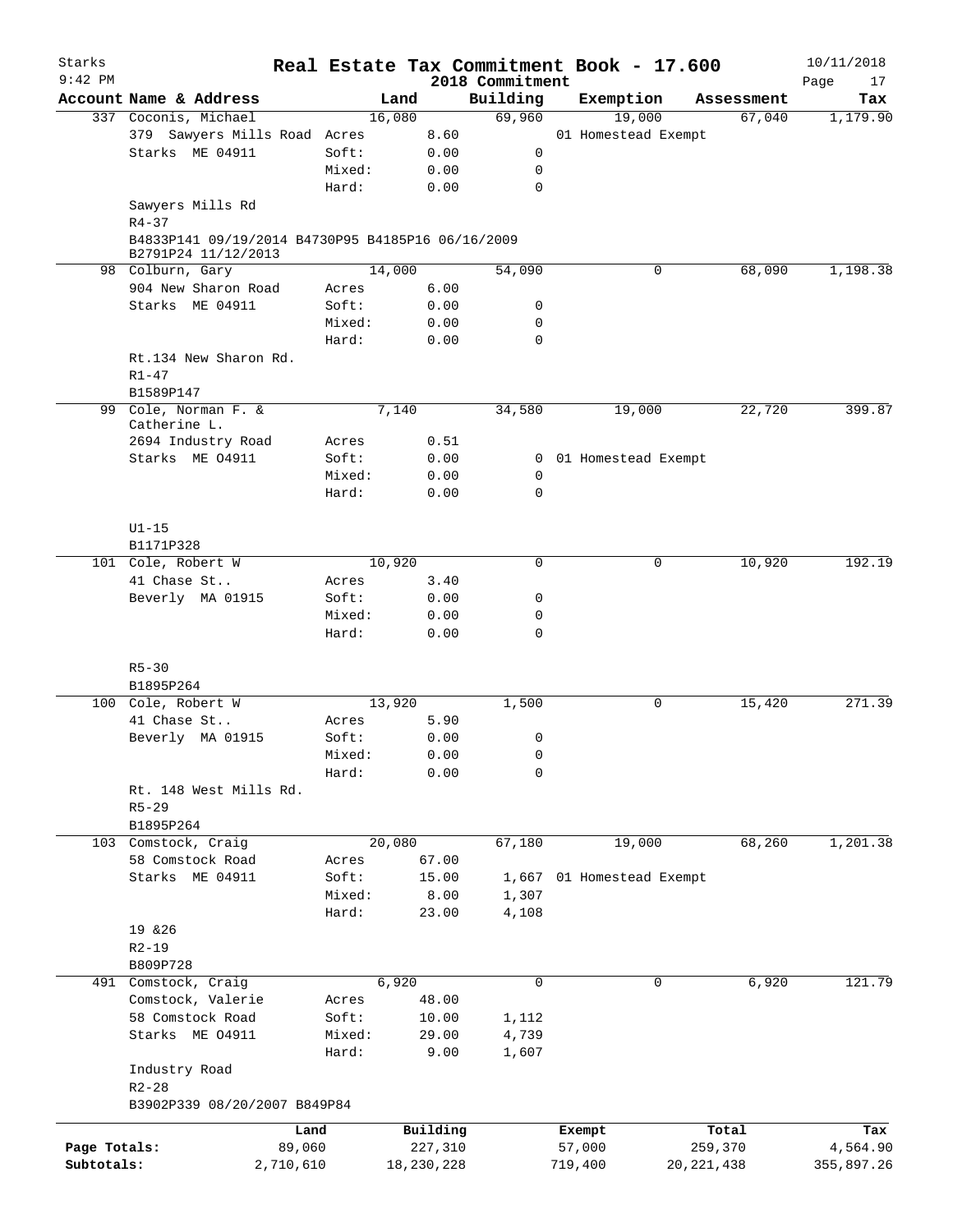| Starks<br>$9:42$ PM |                                     |                |                 | 2018 Commitment | Real Estate Tax Commitment Book - 17.600 |            | 10/11/2018<br>Page<br>18 |
|---------------------|-------------------------------------|----------------|-----------------|-----------------|------------------------------------------|------------|--------------------------|
|                     | Account Name & Address              |                | Land            | Building        | Exemption                                | Assessment | Tax                      |
|                     | 104 Comstock, Craig &<br>Valerie L. |                | 1,960           | 0               | $\Omega$                                 | 1,960      | 34.50                    |
|                     | 58 Comstock Road                    | Acres          | 19.00           |                 |                                          |            |                          |
|                     | Starks ME 04911                     | Soft:          | 19.00           | 2,112           |                                          |            |                          |
|                     |                                     | Mixed:         | 0.00            | 0               |                                          |            |                          |
|                     |                                     | Hard:          | 0.00            | 0               |                                          |            |                          |
|                     | Branns Mill Rd.                     |                |                 |                 |                                          |            |                          |
|                     | $R1 - 31.2$                         |                |                 |                 |                                          |            |                          |
|                     | B877P954                            |                |                 |                 |                                          |            |                          |
|                     | 105 Comstock, Craig &<br>Valerie L. |                | 1,510           | $\Omega$        | 0                                        | 1,510      | 26.58                    |
|                     | 58 Comstock Road                    | Acres          | 10.00           |                 |                                          |            |                          |
|                     | Starks ME 04911                     | Soft:          | 0.00            | 0               |                                          |            |                          |
|                     |                                     | Mixed:         | 10.00           | 1,634           |                                          |            |                          |
|                     |                                     | Hard:          | 0.00            | 0               |                                          |            |                          |
|                     | Branns Mill Rd.                     |                |                 |                 |                                          |            |                          |
|                     | $R1 - 31.1$                         |                |                 |                 |                                          |            |                          |
|                     | B877P954                            |                |                 |                 |                                          |            |                          |
|                     | 106 Connell, James                  |                | 29,200          | 22,320          | 0                                        | 51,520     | 906.75                   |
|                     | Connell Sandra                      | Acres          | 40.00           |                 |                                          |            |                          |
|                     | 292 County Rd.                      | Soft:          | 0.00            | 0               |                                          |            |                          |
|                     | Buzzards Bay MA 02532               | Mixed:         | 0.00            | 0               |                                          |            |                          |
|                     |                                     | Hard:          | 0.00            | $\Omega$        |                                          |            |                          |
|                     |                                     |                |                 |                 |                                          |            |                          |
|                     | $R1 - 29.3$                         |                |                 |                 |                                          |            |                          |
|                     | B1315P35                            |                |                 |                 |                                          |            | 1,097.89                 |
|                     | 108 Cook, Peter<br>272 Anson Road   |                | 24,830<br>39.00 | 56,550          | 19,000                                   | 62,380     |                          |
|                     |                                     | Acres<br>Soft: |                 |                 |                                          |            |                          |
|                     | Starks ME 04911                     | Mixed:         | 0.00<br>24.00   |                 | 0 01 Homestead Exempt                    |            |                          |
|                     |                                     | Hard:          | 0.00            | 3,922<br>0      |                                          |            |                          |
|                     | Madison Rd                          |                |                 |                 |                                          |            |                          |
|                     | $R7 - 2$                            |                |                 |                 |                                          |            |                          |
|                     | B1793P287                           |                |                 |                 |                                          |            |                          |
|                     | 317 Coombs Walter, E and            |                | 27,010          | 14,700          | 0                                        | 41,710     | 734.10                   |
|                     | Phyllis E                           |                |                 |                 |                                          |            |                          |
|                     | 28 Growling Bear Dr.                | Acres          | 79.80           |                 |                                          |            |                          |
|                     | Brunswick ME 04011                  | Soft:          | 14.50           | 1,612           |                                          |            |                          |
|                     |                                     | Mixed:         | 16.00           | 2,614           |                                          |            |                          |
|                     |                                     | Hard:          | 40.30           | 7,198           |                                          |            |                          |
|                     |                                     |                |                 |                 |                                          |            |                          |
|                     | $R4 - 4, R4 - 6$                    |                |                 |                 |                                          |            |                          |
|                     | B3820P63 B1582P258                  |                |                 |                 |                                          |            |                          |
|                     | 111 Costigan, Julie L.              |                | 10,960          | 40,150          | 19,000                                   | 32,110     | 565.14                   |
|                     | 14 Anson Road                       | Acres          | 2.20            |                 |                                          |            |                          |
|                     | Starks ME 04911                     | Soft:          | 0.00            | 0               | 01 Homestead Exempt                      |            |                          |
|                     |                                     | Mixed:         | 0.00            | 0               |                                          |            |                          |
|                     |                                     | Hard:          | 0.00            | 0               |                                          |            |                          |
|                     |                                     |                |                 |                 |                                          |            |                          |
|                     | $U2 - 28$                           |                |                 |                 |                                          |            |                          |
|                     | B1627P300                           |                |                 |                 |                                          |            |                          |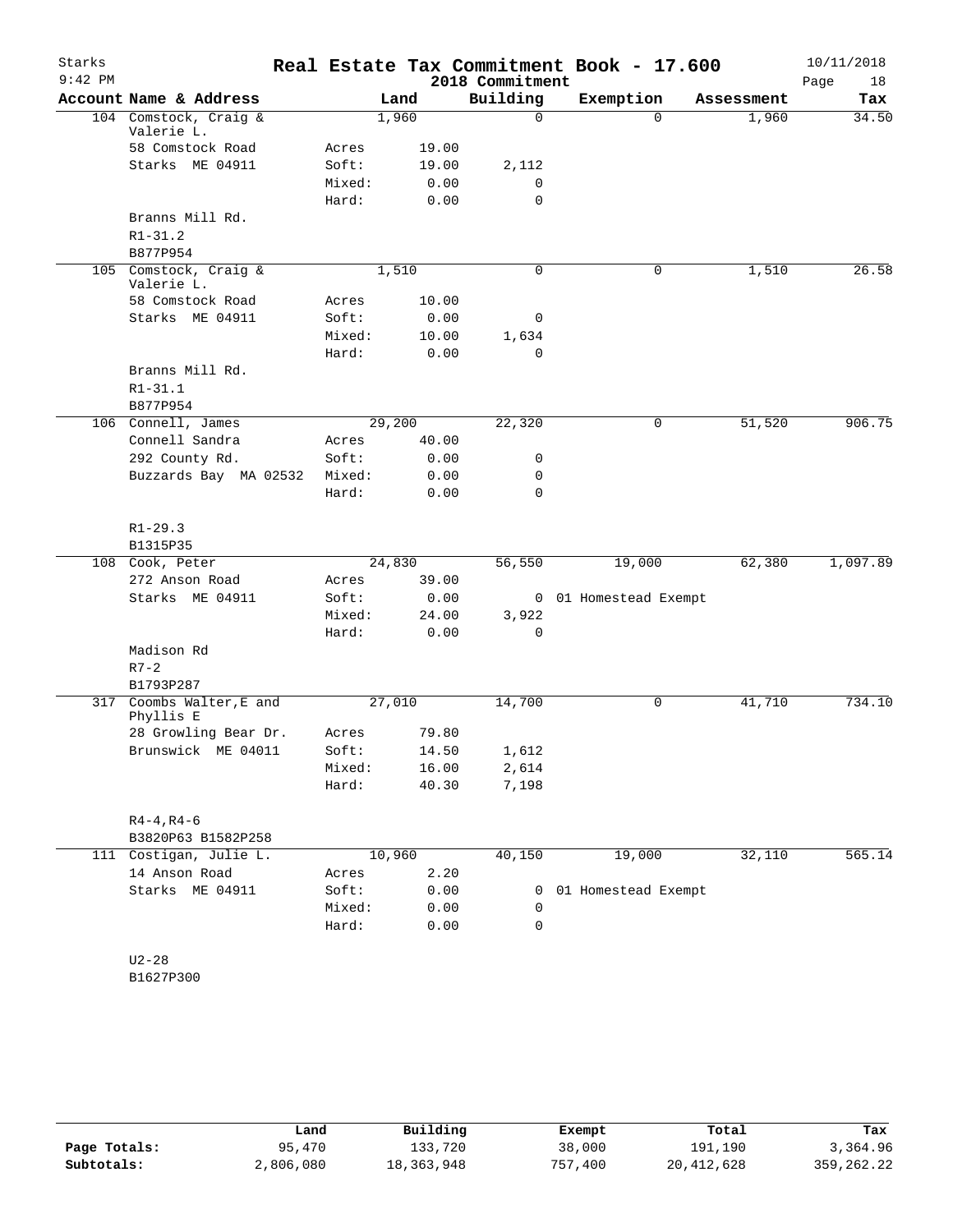| Starks    |                                                                                          |        |       |                 | Real Estate Tax Commitment Book - 17.600 |             | 10/11/2018 |
|-----------|------------------------------------------------------------------------------------------|--------|-------|-----------------|------------------------------------------|-------------|------------|
| $9:42$ PM |                                                                                          |        |       | 2018 Commitment |                                          |             | Page<br>19 |
|           | Account Name & Address                                                                   |        | Land  | Building        | Exemption                                | Assessment  | Tax        |
|           | 409 Costigan, Kenneth                                                                    | 17,280 |       | 29,925          | 19,000                                   | 28,205      | 496.41     |
|           | Ammarell, Annette L.                                                                     | Acres  | 10.10 |                 | 01 Homestead Exempt                      |             |            |
|           | 255 Dill Road                                                                            | Soft:  | 0.00  | 0               |                                          |             |            |
|           | Starks ME 04911                                                                          | Mixed: | 0.00  | 0               |                                          |             |            |
|           |                                                                                          | Hard:  | 0.00  | $\mathbf 0$     |                                          |             |            |
|           | $R6 - 21.1$<br>B5071P354 08/31/2016 B4262P135 04/23/2010 B4219P65<br>12/03/2009 B3339P78 |        |       |                 |                                          |             |            |
|           | 112 Cotton, Dennis L.                                                                    | 14,000 |       | 54,590          | 19,000                                   | 49,590      | 872.78     |
|           | 215 Sawyers Mills Road                                                                   | Acres  | 6.00  |                 | 01 Homestead Exempt                      |             |            |
|           | Starks ME 04911                                                                          | Soft:  | 0.00  | 0               |                                          |             |            |
|           |                                                                                          | Mixed: | 0.00  | $\mathbf 0$     |                                          |             |            |
|           |                                                                                          | Hard:  | 0.00  | $\mathbf 0$     |                                          |             |            |
|           | West Mills Rd                                                                            |        |       |                 |                                          |             |            |
|           | $R7 - 11.4$                                                                              |        |       |                 |                                          |             |            |
|           | B5043P146 09/17/2008 B2519P271                                                           |        |       |                 |                                          |             |            |
|           | 113 Couto, Francisco R. &<br>Celestina F                                                 | 16,360 |       | 7,520           | 0                                        | 23,880      | 420.29     |
|           | 7 Boxwood Way                                                                            | Acres  | 8.95  |                 |                                          |             |            |
|           | South Dennis MA<br>02660-2733                                                            | Soft:  | 0.00  | 0               |                                          |             |            |
|           |                                                                                          | Mixed: | 0.00  | $\mathbf 0$     |                                          |             |            |
|           |                                                                                          | Hard:  | 0.00  | 0               |                                          |             |            |
|           | $R5 - 5$                                                                                 |        |       |                 |                                          |             |            |
|           | B1560P104                                                                                |        |       |                 |                                          |             |            |
|           | 133 Couture, Melissa M.                                                                  | 12,800 |       | 66,240          | 19,000                                   | 60,040      | 1,056.70   |
|           | Couture, Adam J.                                                                         | Acres  | 4.50  |                 | 01 Homestead Exempt                      |             |            |
|           | 485 Branns Mills Rd                                                                      | Soft:  | 0.00  | 0               |                                          |             |            |
|           | Starks ME 04911                                                                          | Mixed: | 0.00  | 0               |                                          |             |            |
|           |                                                                                          | Hard:  | 0.00  | 0               |                                          |             |            |
|           | $R1 - 39.1$<br>B4868P25 01/09/2015 B3247P1                                               |        |       |                 |                                          |             |            |
|           | 115 Cowan, Edward                                                                        | 14,992 |       | 53,850          | 19,000                                   | 49,842      | 877.22     |
|           | PO Box 132                                                                               | Acres  | 8.24  |                 |                                          |             |            |
|           | Anson ME 04911                                                                           | Soft:  | 0.00  |                 | 0 01 Homestead Exempt                    |             |            |
|           |                                                                                          | Mixed: | 0.00  | 0               |                                          |             |            |
|           |                                                                                          | Hard:  | 0.00  | 0               |                                          |             |            |
|           |                                                                                          |        |       |                 |                                          |             |            |
|           | $R9 - 8$                                                                                 |        |       |                 |                                          |             |            |
|           | B1469P206                                                                                | 9,000  |       | 0               | 9,000                                    | $\mathbf 0$ | 0.00       |
|           | 785 Cowan, Marc E.<br>Cowan, Tracy M.                                                    |        |       |                 |                                          |             |            |
|           | 46 Parkwoods Drive                                                                       |        |       |                 | 01 Homestead Exempt                      |             |            |
|           | Anson ME 04911                                                                           |        |       |                 |                                          |             |            |
|           |                                                                                          |        |       |                 |                                          |             |            |
|           |                                                                                          |        |       |                 |                                          |             |            |
|           | R9-8A                                                                                    |        |       |                 |                                          |             |            |
|           | B5224P160 11/09/2017 B1469P206                                                           |        |       |                 |                                          |             |            |

|              | Land      | Building   | Exempt  | Total      | Tax        |
|--------------|-----------|------------|---------|------------|------------|
| Page Totals: | 84,432    | 212,125    | 85,000  | 211,557    | 3,723.40   |
| Subtotals:   | 2,890,512 | 18,576,073 | 842,400 | 20,624,185 | 362,985.62 |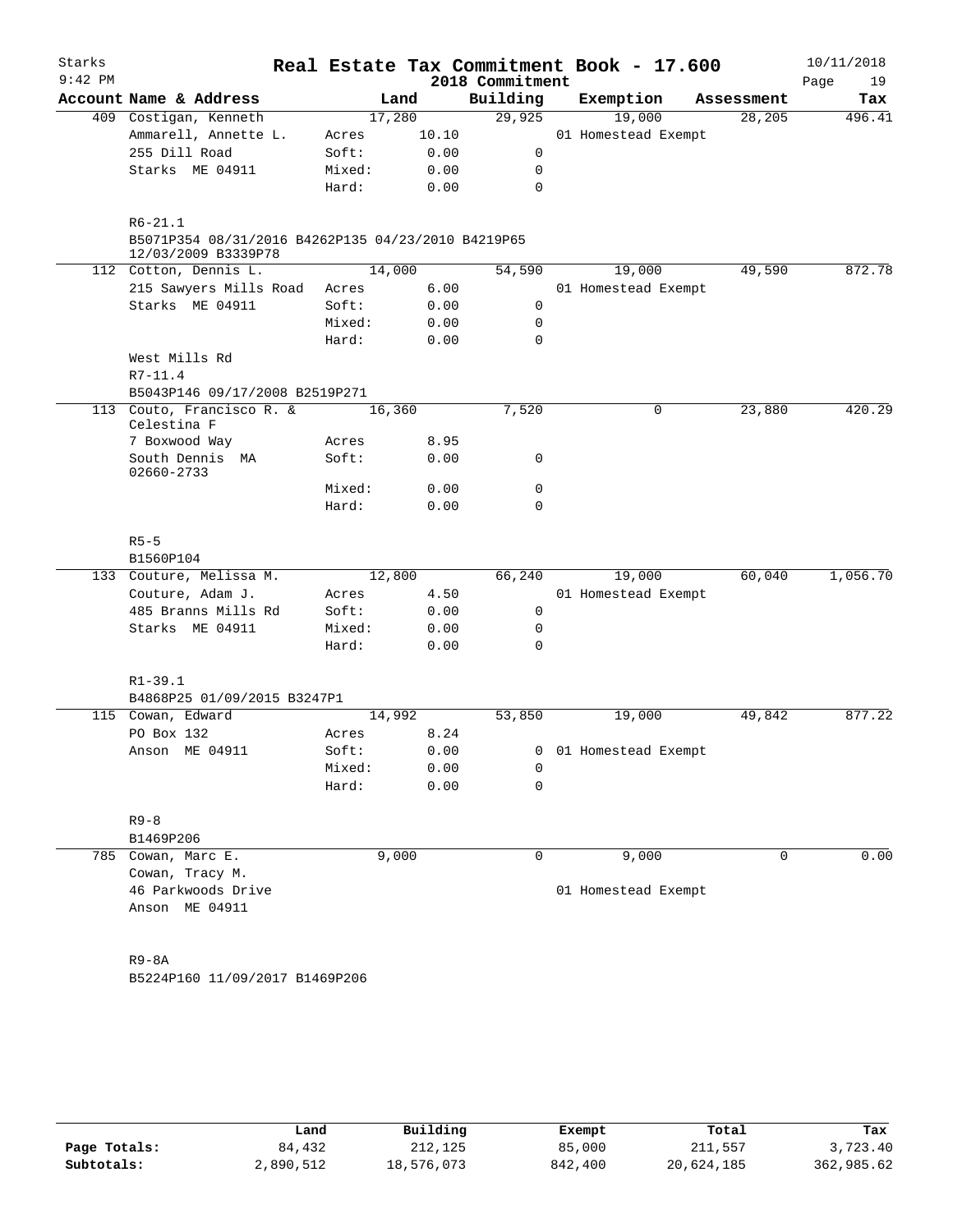| Starks    |                                                    |        |       | Real Estate Tax Commitment Book - 17.600 |                       |             |            | 10/11/2018 |
|-----------|----------------------------------------------------|--------|-------|------------------------------------------|-----------------------|-------------|------------|------------|
| $9:42$ PM |                                                    |        |       | 2018 Commitment                          |                       |             |            | Page<br>20 |
|           | Account Name & Address                             |        | Land  | Building                                 | Exemption             |             | Assessment | Tax        |
|           | 117 Cram, Robert & Norma                           | 20,400 |       | 66,000                                   | 19,000                |             | 67,400     | 1,186.24   |
|           | 1054 New Sharon Road                               | Acres  | 14.00 |                                          |                       |             |            |            |
|           | Starks ME 04911                                    | Soft:  | 0.00  |                                          | 0 01 Homestead Exempt |             |            |            |
|           |                                                    | Mixed: | 0.00  | 0                                        |                       |             |            |            |
|           |                                                    | Hard:  | 0.00  | 0                                        |                       |             |            |            |
|           | New Sharon Rd                                      |        |       |                                          |                       |             |            |            |
|           | $R1 - 41.1$                                        |        |       |                                          |                       |             |            |            |
|           | B1830P88                                           |        |       |                                          |                       |             |            |            |
|           | 343 Cremer, Judy Carol                             |        | 5,570 | 26, 250                                  | 19,000                |             | 12,820     | 225.63     |
|           | 1423 Whisper Lakes Blvd Acres                      |        | 0.31  |                                          | 01 Homestead Exempt   |             |            |            |
|           | Sebring FL 33870                                   | Soft:  | 0.00  | $\mathbf 0$                              |                       |             |            |            |
|           |                                                    | Mixed: | 0.00  | 0                                        |                       |             |            |            |
|           |                                                    | Hard:  | 0.00  | $\Omega$                                 |                       |             |            |            |
|           | village                                            |        |       |                                          |                       |             |            |            |
|           | $U2 - 29$                                          |        |       |                                          |                       |             |            |            |
|           | B4819P358 08/20/2014 B4060P53 10/01/2008 B1779P53  |        |       |                                          |                       |             |            | 672.67     |
|           | 118 Crockett, Stephen &<br>Diane                   | 28,900 |       | 28,320                                   | 19,000                |             | 38,220     |            |
|           | P.O.Box 467                                        | Acres  | 39.00 |                                          |                       |             |            |            |
|           | Anson ME 04911                                     | Soft:  | 0.00  |                                          | 0 01 Homestead Exempt |             |            |            |
|           |                                                    | Mixed: | 0.00  | 0                                        |                       |             |            |            |
|           |                                                    | Hard:  | 0.00  | $\mathbf 0$                              |                       |             |            |            |
|           |                                                    |        |       |                                          |                       |             |            |            |
|           | $R3 - 6.1$                                         |        |       |                                          |                       |             |            |            |
|           | B1443P326                                          |        |       |                                          |                       |             |            |            |
|           | 195 Cromwell, Gary R.                              |        | 6,510 | $\Omega$                                 |                       | 0           | 6,510      | 114.58     |
|           | 1190 Beech Hill Rd                                 | Acres  | 43.00 |                                          |                       |             |            |            |
|           | Mercer ME 04957                                    | Soft:  | 0.00  | $\mathbf 0$                              |                       |             |            |            |
|           |                                                    | Mixed: | 43.00 | 7,026                                    |                       |             |            |            |
|           |                                                    | Hard:  | 0.00  | 0                                        |                       |             |            |            |
|           |                                                    |        |       |                                          |                       |             |            |            |
|           | R5-18, R5-19.4                                     |        |       |                                          |                       |             |            |            |
|           | B4149P12 06/09/2009 B4095P172 02/02/2009 B1299P75  |        |       |                                          |                       |             |            |            |
|           | 254 Crouss II, Frederick R.                        | 28,200 |       | 0                                        |                       | $\mathbf 0$ | 28, 200    | 496.32     |
|           | 571 State Street                                   | Acres  | 40.00 |                                          |                       |             |            |            |
|           | Belchertown MA<br>01007-9785                       | Soft:  | 0.00  | 0                                        |                       |             |            |            |
|           |                                                    | Mixed: | 0.00  | 0                                        |                       |             |            |            |
|           |                                                    | Hard:  | 0.00  | 0                                        |                       |             |            |            |
|           |                                                    |        |       |                                          |                       |             |            |            |
|           | $R2 - 24.13$                                       |        |       |                                          |                       |             |            |            |
|           | B4837P304 10/03/2014 B4098P325 01/15/2009 B1785P43 |        |       |                                          |                       |             |            |            |
|           | 120 Curran, Thomas &                               | 16,440 |       | $\Omega$                                 |                       | 0           | 16,440     | 289.34     |
|           | Jennifer                                           |        |       |                                          |                       |             |            |            |
|           | 3 Cobbler'S Lane                                   | Acres  | 10.30 |                                          |                       |             |            |            |
|           | Beverly MA 01915                                   | Soft:  | 0.00  | 0                                        |                       |             |            |            |
|           |                                                    | Mixed: | 0.00  | 0                                        |                       |             |            |            |
|           |                                                    | Hard:  | 0.00  | 0                                        |                       |             |            |            |
|           |                                                    |        |       |                                          |                       |             |            |            |
|           | $R6 - 2.4$                                         |        |       |                                          |                       |             |            |            |
|           | B1786P253                                          |        |       |                                          |                       |             |            |            |
|           |                                                    |        |       |                                          |                       |             |            |            |
|           |                                                    |        |       |                                          |                       |             |            |            |

|              | Land      | Building   | Exempt  | Total      | Tax        |
|--------------|-----------|------------|---------|------------|------------|
| Page Totals: | 106.020   | 120,570    | 57,000  | 169,590    | 2,984.78   |
| Subtotals:   | 2,996,532 | 18,696,643 | 899,400 | 20,793,775 | 365,970.40 |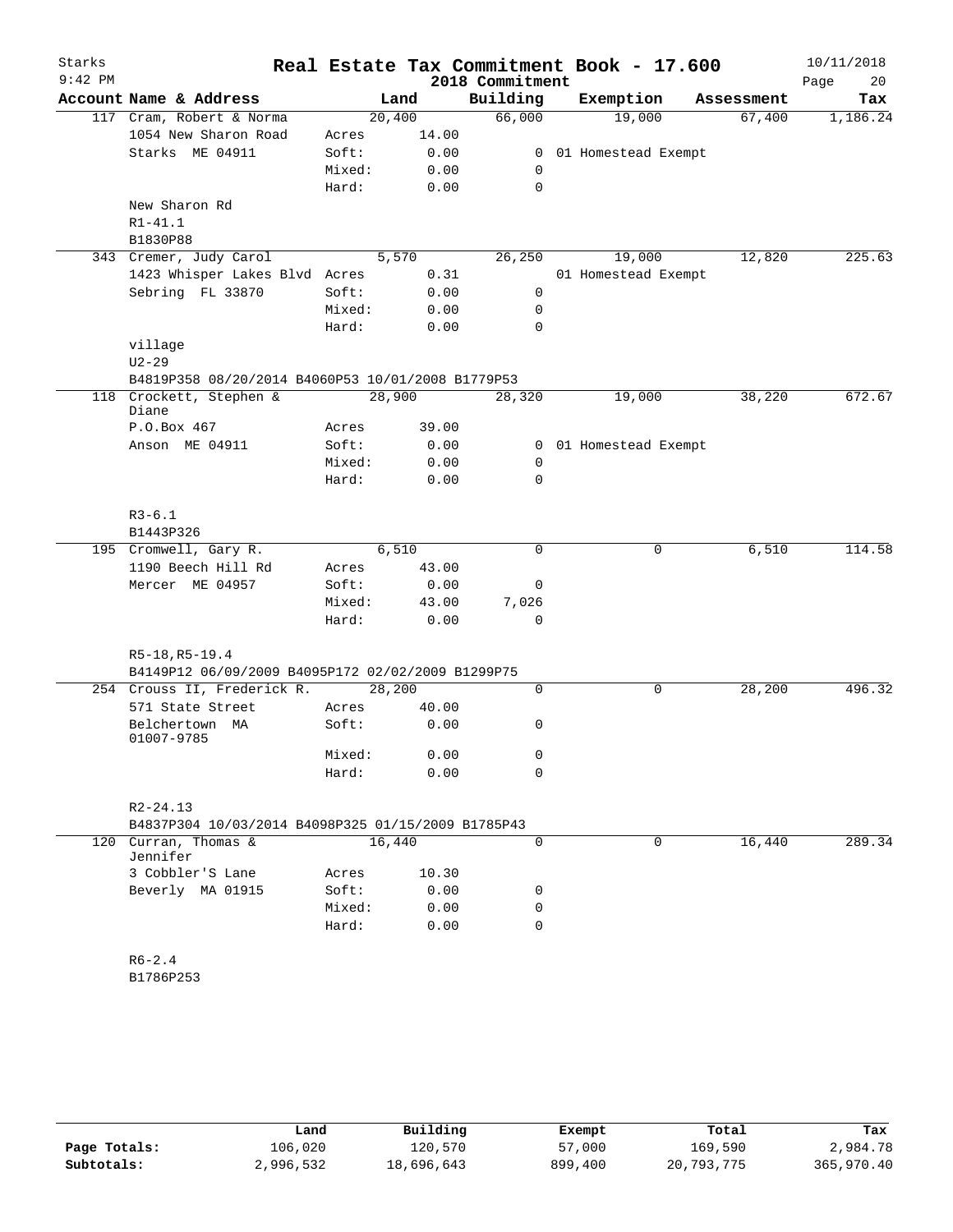| Starks    |                                      |                |        |              |                  | Real Estate Tax Commitment Book - 17.600 |            | 10/11/2018 |
|-----------|--------------------------------------|----------------|--------|--------------|------------------|------------------------------------------|------------|------------|
| $9:42$ PM |                                      |                |        |              | 2018 Commitment  |                                          |            | 21<br>Page |
|           | Account Name & Address               |                | Land   |              | Building         | Exemption                                | Assessment | Tax        |
|           | 121 Curtis, Kevin C.                 |                | 6,330  |              | $\mathbf 0$      | $\Omega$                                 | 6,330      | 111.41     |
|           | 226 Fairbanks Road,<br>Apt. B        | Acres          |        | 0.40         |                  |                                          |            |            |
|           | Farmington ME 04938                  | Soft:          |        | 0.00         | 0                |                                          |            |            |
|           |                                      | Mixed:         |        | 0.00         | $\mathbf 0$      |                                          |            |            |
|           |                                      | Hard:          |        | 0.00         | $\mathbf 0$      |                                          |            |            |
|           | Route #43                            |                |        |              |                  |                                          |            |            |
|           | $U2-2$                               |                |        |              |                  |                                          |            |            |
|           | B2845P229                            |                |        |              |                  |                                          |            |            |
|           | 122 Cushman, Steven J. &<br>Tabbatha |                | 10,080 |              | 76,650           | 19,000                                   | 67,730     | 1,192.05   |
|           | 237 Beans Corner Rd                  | Acres          |        | 1.10         |                  |                                          |            |            |
|           | New Sharon ME 04955                  | Soft:          |        | 0.00         |                  | 0 01 Homestead Exempt                    |            |            |
|           |                                      | Mixed:         |        | 0.00         | 0                |                                          |            |            |
|           |                                      | Hard:          |        | 0.00         | 0                |                                          |            |            |
|           | Beans Corner Road                    |                |        |              |                  |                                          |            |            |
|           | $R1 - 11$                            |                |        |              |                  |                                          |            |            |
|           | B2610P207                            |                |        |              |                  |                                          |            |            |
|           | 134 Davis et Al., George             |                | 11,400 |              | $\mathbf 0$      | 0                                        | 11,400     | 200.64     |
|           | Т.<br>%Russell Schleich              | Acres          |        | 4.00         |                  |                                          |            |            |
|           | 87 North Rd                          | Soft:          |        | 0.00         | 0                |                                          |            |            |
|           | Harwinton CT 06791                   | Mixed:         |        | 0.00         | 0                |                                          |            |            |
|           |                                      | Hard:          |        | 0.00         | 0                |                                          |            |            |
|           |                                      |                |        |              |                  |                                          |            |            |
|           | $R3 - 40.1$                          |                |        |              |                  |                                          |            |            |
|           | B2203P195                            |                |        |              |                  |                                          |            |            |
|           | 127 Davis, Lawny                     |                | 16,200 |              | 0                | 0                                        | 16,200     | 285.12     |
|           | PO Box 518                           | Acres          |        | 10.00        |                  |                                          |            |            |
|           | Anson ME 04911                       | Soft:          |        | 0.00         | 0                |                                          |            |            |
|           |                                      | Mixed:         |        | 0.00         | 0                |                                          |            |            |
|           |                                      | Hard:          |        | 0.00         | 0                |                                          |            |            |
|           | $R12-10.3$                           |                |        |              |                  |                                          |            |            |
|           | 129 Davis, Mark T & Annette          |                | 22,360 |              | 45,640           | 19,000                                   | 49,000     | 862.40     |
|           | Η.                                   |                |        |              |                  |                                          |            |            |
|           | 1618 New Sharon Road                 | Acres          |        | 17.20        |                  |                                          |            |            |
|           | Starks ME 04911                      | Soft:          |        | 0.00         |                  | 0 01 Homestead Exempt                    |            |            |
|           |                                      | Mixed:         |        | 0.00         | 0                |                                          |            |            |
|           |                                      | Hard:          |        | 0.00         | $\mathbf 0$      |                                          |            |            |
|           | New Sharon Road                      |                |        |              |                  |                                          |            |            |
|           | $R2 - 6$<br>B2569P319                |                |        |              |                  |                                          |            |            |
| 131       | Davis, Sammy E. &                    |                | 11,280 |              | 69,680           | 19,000                                   | 61,960     | 1,090.50   |
|           | Angelina G                           |                |        |              |                  |                                          |            |            |
|           | 545 Anson Road<br>Starks ME 04911    | Acres<br>Soft: |        | 2.60         |                  |                                          |            |            |
|           |                                      |                |        | 0.00         |                  | 0 01 Homestead Exempt                    |            |            |
|           |                                      | Mixed:         |        | 0.00<br>0.00 | 0<br>$\mathbf 0$ |                                          |            |            |
|           | Rt 43 Anson Rd                       | Hard:          |        |              |                  |                                          |            |            |
|           | $R10-5$                              |                |        |              |                  |                                          |            |            |
|           | B965P281                             |                |        |              |                  |                                          |            |            |
|           |                                      |                |        |              |                  |                                          |            |            |

|              | Land      | Building   | Exempt  | Total      | Tax        |
|--------------|-----------|------------|---------|------------|------------|
| Page Totals: | 77,650    | 191,970    | 57,000  | 212,620    | 3,742.12   |
| Subtotals:   | 3,074,182 | 18,888,613 | 956,400 | 21,006,395 | 369,712.52 |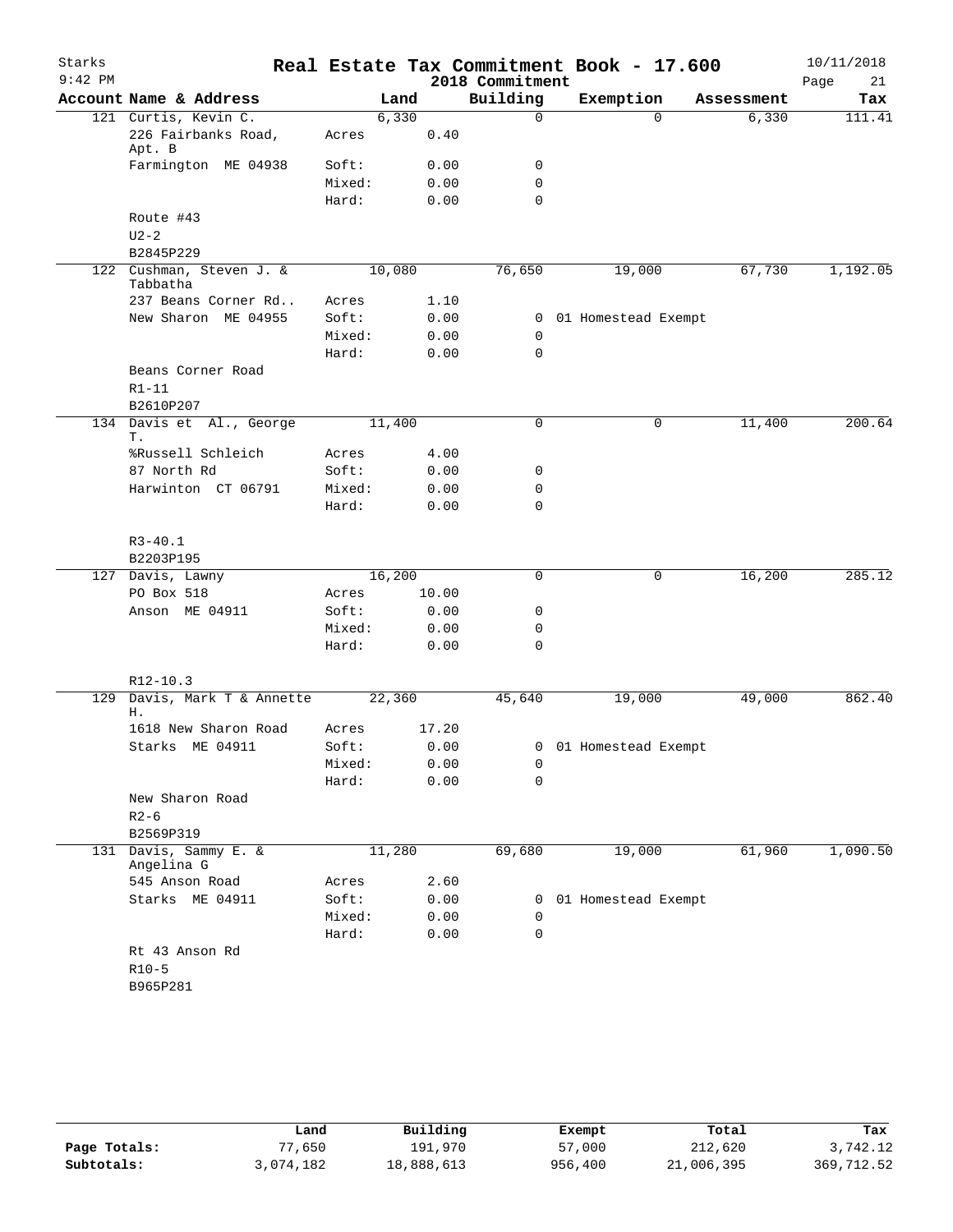| Starks<br>$9:42$ PM |                                       | Real Estate Tax Commitment Book - 17.600 |               | 2018 Commitment |                     |          |            | 10/11/2018        |
|---------------------|---------------------------------------|------------------------------------------|---------------|-----------------|---------------------|----------|------------|-------------------|
|                     | Account Name & Address                | Land                                     |               | Building        | Exemption           |          | Assessment | Page<br>22<br>Tax |
|                     | 135 De Celle, James                   | 12,280                                   |               | $\mathbf 0$     |                     | $\Omega$ | 12,280     | 216.13            |
|                     | 525 Cedar St.                         | Acres                                    | 5.10          |                 |                     |          |            |                   |
|                     | Walpole MA 02081                      | Soft:                                    | 0.00          | 0               |                     |          |            |                   |
|                     |                                       | Mixed:                                   | 0.00          | 0               |                     |          |            |                   |
|                     |                                       | Hard:                                    | 0.00          | $\mathbf 0$     |                     |          |            |                   |
|                     | $R2 - 24.9.1$                         |                                          |               |                 |                     |          |            |                   |
|                     | B1717P56                              |                                          |               |                 |                     |          |            |                   |
|                     | 136 Deming, Roi A.                    | 15,040                                   |               | 30,900          | 19,000              |          | 26,940     | 474.14            |
|                     | 1195 New Sharon Road                  | Acres                                    | 7.30          |                 |                     |          |            |                   |
|                     | Starks ME 04911                       | Soft:                                    | 0.00          | 0               | 01 Homestead Exempt |          |            |                   |
|                     |                                       | Mixed:                                   | 0.00          | 0               |                     |          |            |                   |
|                     |                                       | Hard:                                    | 0.00          | $\mathbf 0$     |                     |          |            |                   |
|                     | $R1 - 34.4$                           |                                          |               |                 |                     |          |            |                   |
|                     | B2209P236                             |                                          |               |                 |                     |          |            |                   |
|                     | 138 Denis, Emanuel                    | 17,160                                   |               | $\mathbf 0$     |                     | 0        | 17,160     | 302.02            |
|                     | % Howard Brower                       | Acres                                    | 11.20         |                 |                     |          |            |                   |
|                     | PO Box 242                            | Soft:                                    | 0.00          | 0               |                     |          |            |                   |
|                     | Lincoln MA 01773                      | Mixed:                                   | 0.00          | 0               |                     |          |            |                   |
|                     |                                       | Hard:                                    | 0.00          | 0               |                     |          |            |                   |
|                     | 80 Fletcher Rd Belmont<br>Ma          |                                          |               |                 |                     |          |            |                   |
|                     | $R6 - 2.17$                           |                                          |               |                 |                     |          |            |                   |
|                     | B883P1018                             |                                          |               |                 |                     |          |            |                   |
|                     | 141 Denis, Emanuel T.                 | 16,440                                   |               | 0               |                     | 0        | 16,440     | 289.34            |
|                     | % Howard Brower                       | Acres                                    | 10.30         |                 |                     |          |            |                   |
|                     | PO Box 242                            | Soft:                                    | 0.00          | 0               |                     |          |            |                   |
|                     | Lincoln MA 01773                      | Mixed:                                   | 0.00          | 0               |                     |          |            |                   |
|                     |                                       | Hard:                                    | 0.00          | 0               |                     |          |            |                   |
|                     | $R6 - 2.9$                            |                                          |               |                 |                     |          |            |                   |
|                     | B883P1018                             | 1,820                                    |               | 0               |                     | 0        | 1,820      | 32.03             |
|                     | 139 Denis, Emanuel T.<br>P.O. Box 242 | Acres                                    | 12.00         |                 |                     |          |            |                   |
|                     | Lincoln MA 01773                      |                                          | 0.00          |                 |                     |          |            |                   |
|                     |                                       | Soft:                                    |               | 0               |                     |          |            |                   |
|                     |                                       | Mixed:<br>Hard:                          | 12.00<br>0.00 | 1,961<br>0      |                     |          |            |                   |
|                     |                                       |                                          |               |                 |                     |          |            |                   |
|                     | $R6 - 2.10$                           |                                          |               |                 |                     |          |            |                   |
|                     | 145 Denis, Emanuel T.                 | 16,760                                   |               | 0               |                     | 0        | 16,760     | 294.98            |
|                     | % Howard Brower                       | Acres                                    | 10.70         |                 |                     |          |            |                   |
|                     | PO Box 242                            | Soft:                                    | 0.00          | 0               |                     |          |            |                   |
|                     | Lincoln MA 01773                      | Mixed:                                   | 0.00          | 0               |                     |          |            |                   |
|                     |                                       | Hard:                                    | 0.00          | 0               |                     |          |            |                   |
|                     | $R6 - 2.15$                           |                                          |               |                 |                     |          |            |                   |
|                     | B883P1018                             |                                          |               |                 |                     |          |            |                   |
|                     | 146 Denis, Emanuel T.                 | 11,510                                   |               | $\mathbf 0$     |                     | 0        | 11,510     | 202.58            |
|                     | % Howard Brower                       | Acres                                    | 11.00         |                 |                     |          |            |                   |
|                     | PO Box 242                            | Soft:                                    | 0.00          | 0               |                     |          |            |                   |
|                     | Lincoln MA 01773                      | Mixed:                                   | 10.00         | 1,634           |                     |          |            |                   |
|                     |                                       | Hard:                                    | 0.00          | 0               |                     |          |            |                   |
|                     | $R6 - 2.14$                           |                                          |               |                 |                     |          |            |                   |
|                     | B883P1018                             |                                          |               |                 |                     |          |            |                   |
|                     |                                       |                                          |               |                 |                     |          |            |                   |
|                     | Land                                  |                                          | Building      |                 | Exempt              |          | Total      | Tax               |
| Page Totals:        | 91,010                                |                                          | 30,900        |                 | 19,000              |          | 102,910    | 1,811.22          |
| Subtotals:          | 3, 165, 192                           |                                          | 18,919,513    |                 | 975,400             |          | 21,109,305 | 371,523.74        |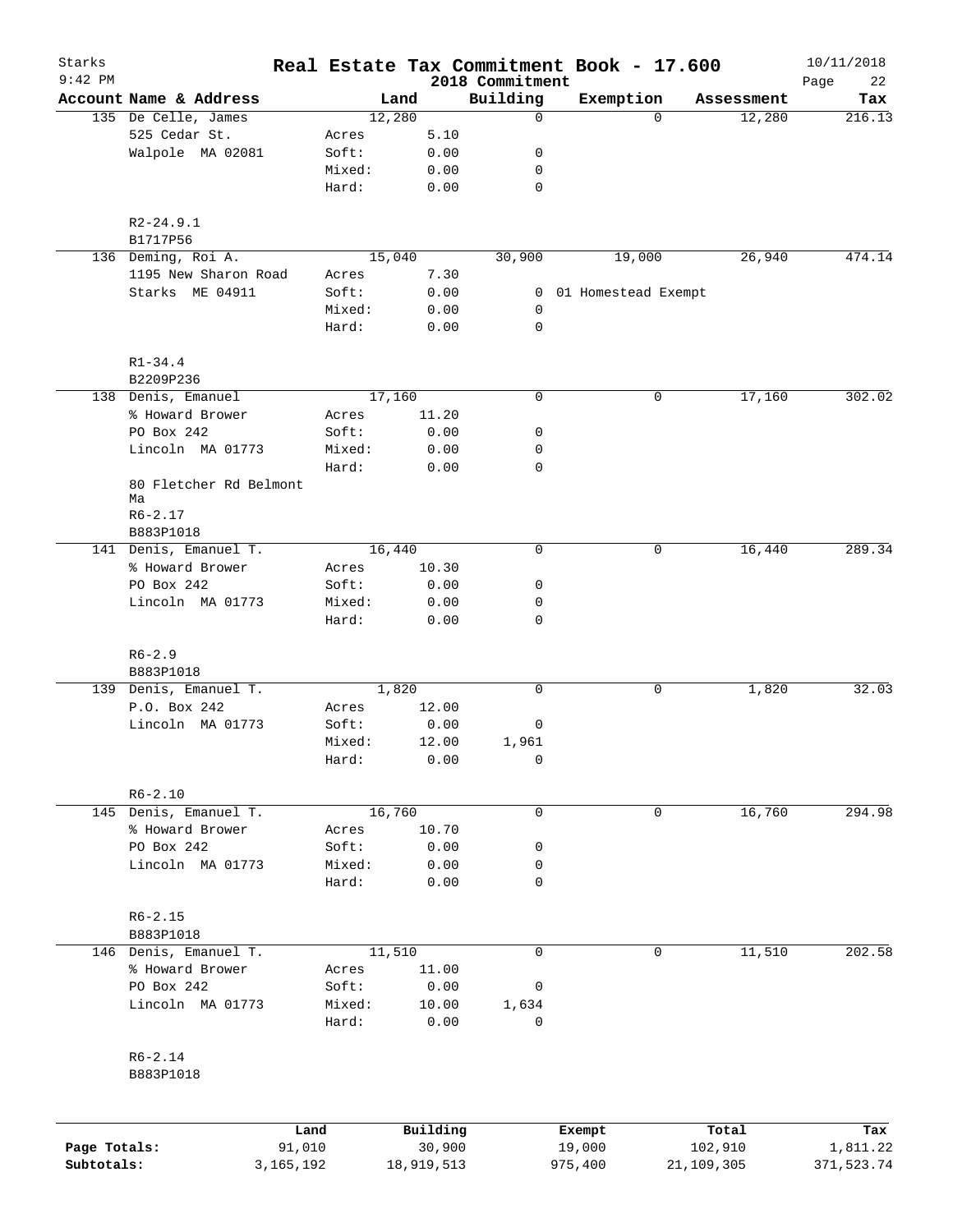| Starks       |                                                     |                 |              |                             | Real Estate Tax Commitment Book - 17.600 |            | 10/11/2018        |
|--------------|-----------------------------------------------------|-----------------|--------------|-----------------------------|------------------------------------------|------------|-------------------|
| $9:42$ PM    | Account Name & Address                              |                 | Land         | 2018 Commitment<br>Building | Exemption                                | Assessment | Page<br>23<br>Tax |
|              | 150 Denis, Emanuel T.                               |                 | 16,680       | $\mathbf 0$                 | $\Omega$                                 | 16,680     | 293.57            |
|              | % Howard Brower                                     | Acres           | 10.60        |                             |                                          |            |                   |
|              | PO Box 242                                          | Soft:           | 0.00         | 0                           |                                          |            |                   |
|              | Lincoln MA 01773                                    | Mixed:          | 0.00         | 0                           |                                          |            |                   |
|              |                                                     | Hard:           | 0.00         | $\mathbf 0$                 |                                          |            |                   |
|              | $R6 - 2.7$                                          |                 |              |                             |                                          |            |                   |
|              | B883P1018                                           |                 |              |                             |                                          |            |                   |
|              | 151 Dennison, Linda E.                              |                 | 18,420       | 73,780                      | 0                                        | 92,200     | 1,622.72          |
|              | 122 Thomas Road                                     | Acres           | 11.53        |                             |                                          |            |                   |
|              | Gansevoort NY 12831                                 | Soft:           | 0.00         | 0                           |                                          |            |                   |
|              |                                                     | Mixed:          | 0.00         | 0                           |                                          |            |                   |
|              |                                                     | Hard:           | 0.00         | $\mathbf 0$                 |                                          |            |                   |
|              | $R8 - 38 - 8$                                       |                 |              |                             |                                          |            |                   |
|              | B2740P56                                            |                 |              |                             |                                          |            |                   |
|              | 152 Depetrillo III, Angelo                          |                 | 13,200       | 23,100                      | 19,000                                   | 17,300     | 304.48            |
|              | PO Box 365                                          | Acres           | 5.00         |                             |                                          |            |                   |
|              | Anson ME 04911                                      | Soft:           | 0.00         | 0                           | 01 Homestead Exempt                      |            |                   |
|              |                                                     | Mixed:          | 0.00         | 0                           |                                          |            |                   |
|              |                                                     | Hard:           | 0.00         | $\mathbf 0$                 |                                          |            |                   |
|              | $R5 - 3.3$                                          |                 |              |                             |                                          |            |                   |
|              | B953P1                                              |                 | 21,120       |                             | 0                                        |            | 662.11            |
|              | 153 Derian Jr., Joseph A.                           |                 |              | 16,500                      |                                          | 37,620     |                   |
|              | Derian Eileen M.                                    | Acres           | 14.90        |                             |                                          |            |                   |
|              | 59 Algonquin Street                                 | Soft:           | 0.00         | 0                           |                                          |            |                   |
|              | Buzzards Bay MA 02532                               | Mixed:<br>Hard: | 0.00<br>0.00 | 0<br>$\mathbf 0$            |                                          |            |                   |
|              | $R8 - 38 - 13$                                      |                 |              |                             |                                          |            |                   |
|              | B2839P317                                           |                 |              |                             |                                          |            |                   |
|              | 266 DeRosa, Christopher                             |                 | 18,800       | 1,150                       | 0                                        | 19,950     | 351.12            |
|              | DeRosa, Doreen                                      | Acres           | 12.00        |                             |                                          |            |                   |
|              | 793 Lakewood Road                                   | Soft:           | 0.00         | 0                           |                                          |            |                   |
|              | Madison ME 04950                                    | Mixed:          | 0.00         | 0                           |                                          |            |                   |
|              |                                                     | Hard:           | 0.00         | $\mathbf 0$                 |                                          |            |                   |
|              | Faulkner Hill Rd                                    |                 |              |                             |                                          |            |                   |
|              | $R8 - 38 - 12$                                      |                 |              |                             |                                          |            |                   |
|              | B3546P262 08/26/2005 B1782P71                       |                 |              |                             |                                          |            |                   |
|              | 619 Desjardins, Thomas R.                           |                 | 18,020       | 113,350                     | 19,000                                   | 112,370    | 1,977.71          |
|              | Desjardins, Kathryn J.                              | Acres           | 11.02        |                             | 01 Homestead Exempt                      |            |                   |
|              | 248 Sawyers Mills Rd                                | Soft:           | 0.00         | 0                           |                                          |            |                   |
|              | Starks ME 04911                                     | Mixed:          | 0.00         | 0                           |                                          |            |                   |
|              |                                                     | Hard:           | 0.00         | $\mathbf 0$                 |                                          |            |                   |
|              | Sawyer's Mills Road                                 |                 |              |                             |                                          |            |                   |
|              | $R3-14.2B$                                          |                 |              |                             |                                          |            |                   |
|              | B5077P279 09/16/2016 B4869P227 01/15/2015 B4067P143 |                 |              |                             |                                          |            |                   |
|              | 10/27/2008 B2628P8<br>154 Devine, Daniel J.         |                 | 19,120       | 99,280                      | 19,000                                   | 99,400     | 1,749.44          |
|              | Devine Sheriann M.                                  | Acres           | 12.40        |                             | 01 Homestead Exempt                      |            |                   |
|              | 473 Sandy River Rd                                  | Soft:           | 0.00         | $\mathsf{O}$                |                                          |            |                   |
|              | Starks ME 04911                                     | Mixed:          | 0.00         | 0                           |                                          |            |                   |
|              |                                                     | Hard:           | 0.00         | 0                           |                                          |            |                   |
|              | $R9 - 7.4$                                          |                 |              |                             |                                          |            |                   |
|              | B1439P117                                           |                 |              |                             |                                          |            |                   |
|              | Land                                                |                 | Building     |                             | Exempt                                   | Total      | Tax               |
| Page Totals: | 125,360                                             |                 | 327,160      |                             | 57,000                                   | 395,520    | 6,961.15          |
| Subtotals:   | 3,290,552                                           |                 | 19,246,673   |                             | 1,032,400                                | 21,504,825 | 378,484.89        |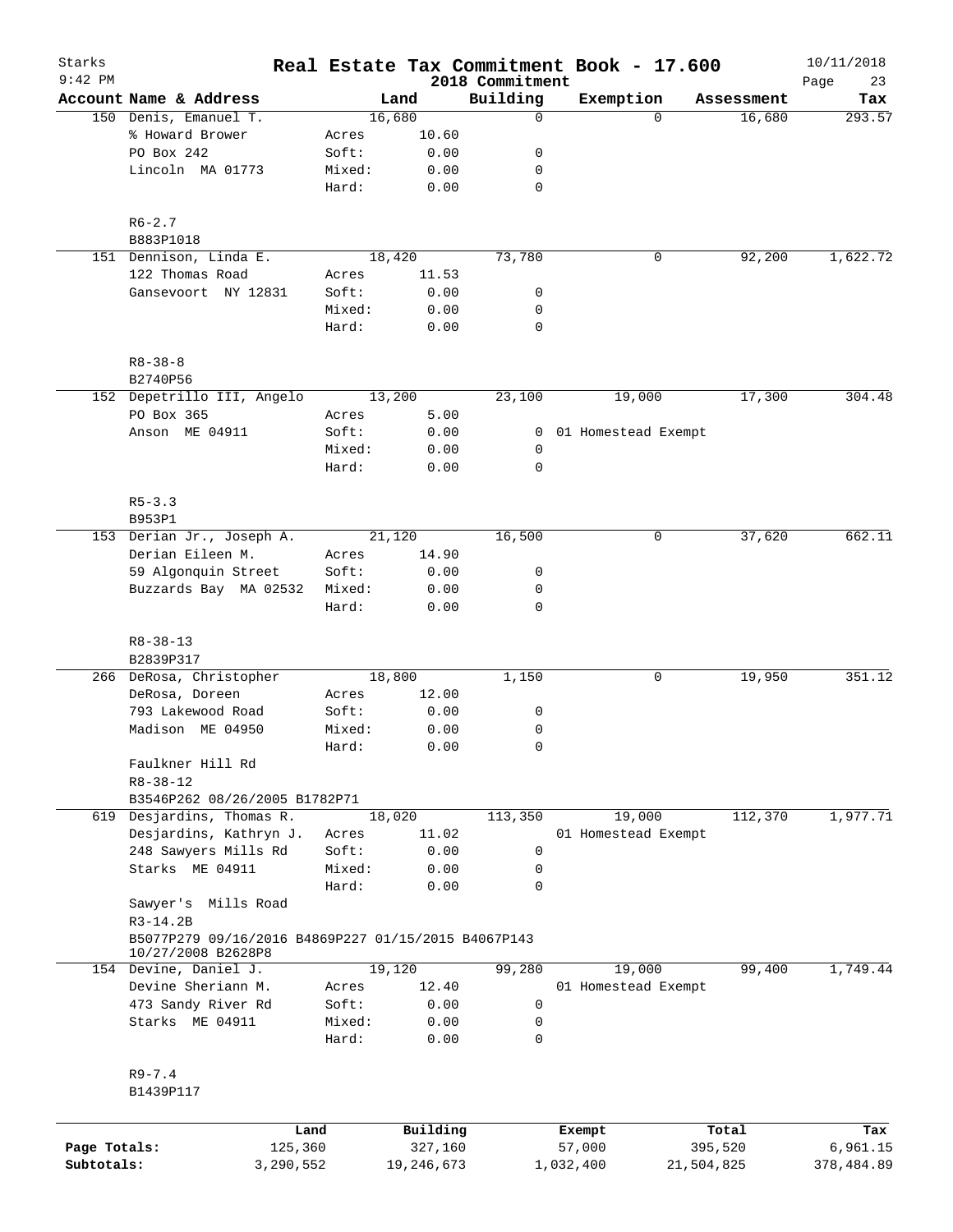| Starks<br>$9:42$ PM |                                                    |                 |              | 2018 Commitment | Real Estate Tax Commitment Book - 17.600 |            | 10/11/2018<br>Page<br>24 |
|---------------------|----------------------------------------------------|-----------------|--------------|-----------------|------------------------------------------|------------|--------------------------|
|                     | Account Name & Address                             |                 | Land         | Building        | Exemption                                | Assessment | Tax                      |
|                     | 158 Doiron, Jamie E.& Karen                        | 29,800          |              | 57,150          | 19,000                                   | 67,950     | 1,195.92                 |
|                     | L.<br>1195 Anson Road                              | Acres           | 42.00        |                 |                                          |            |                          |
|                     | Starks ME 04911                                    | Soft:           | 0.00         | $\overline{0}$  | 01 Homestead Exempt                      |            |                          |
|                     |                                                    | Mixed:          | 0.00         | $\mathbf 0$     |                                          |            |                          |
|                     |                                                    | Hard:           | 0.00         | 0               |                                          |            |                          |
|                     | Anson Rd                                           |                 |              |                 |                                          |            |                          |
|                     | $R12 - 15$                                         |                 |              |                 |                                          |            |                          |
|                     | B2591P263                                          |                 |              |                 |                                          |            |                          |
|                     | 679 Doiron, Colleen A                              | 11,000          |              | 76,050          | 19,000                                   | 68,050     | 1,197.68                 |
|                     | 538 Sandy River Rd                                 | Acres           | 2.25         |                 | 01 Homestead Exempt                      |            |                          |
|                     | Starks ME 04911                                    | Soft:           | 0.00         | $\mathsf{O}$    |                                          |            |                          |
|                     |                                                    | Mixed:          | 0.00         | 0               |                                          |            |                          |
|                     |                                                    | Hard:           | 0.00         | 0               |                                          |            |                          |
|                     | River Road                                         |                 |              |                 |                                          |            |                          |
|                     | $R9-5.4A$                                          |                 |              |                 |                                          |            |                          |
|                     | B3671P229 05/04/2006 B3513P179 B1609P294           |                 |              |                 |                                          |            |                          |
|                     | 476 Donovan, Emma R.                               | 17,560          |              | $\mathbf 0$     | 0                                        | 17,560     | 309.06                   |
|                     | Smith, Gary Edward                                 | Acres           | 11.70        |                 |                                          |            |                          |
|                     | 1931 Cordova Road No.<br>160                       | Soft:           | 0.00         | 0               |                                          |            |                          |
|                     | Ft. Lauderdale FL<br>33316                         | Mixed:          | 0.00         | 0               |                                          |            |                          |
|                     |                                                    | Hard:           | 0.00         | 0               |                                          |            |                          |
|                     | New Sharon Rd<br>Greenleafid                       |                 |              |                 |                                          |            |                          |
|                     | $R1 - 34.6$                                        |                 |              |                 |                                          |            |                          |
|                     | B5261P68 03/20/2018 B4741P329 12/16/2013 B2435P306 |                 |              |                 |                                          |            |                          |
|                     | 475 Donovan, Emma R.                               | 12,200          |              | 0               | 0                                        | 12,200     | 214.72                   |
|                     | 1931 Cordova Road No<br>160                        | Acres           | 5.00         |                 |                                          |            |                          |
|                     | Ft. Lauderdale FL<br>33316                         | Soft:           | 0.00         | 0               |                                          |            |                          |
|                     |                                                    | Mixed:          | 0.00         | 0               |                                          |            |                          |
|                     |                                                    | Hard:           | 0.00         | $\Omega$        |                                          |            |                          |
|                     | New Sharon Rd                                      |                 |              |                 |                                          |            |                          |
|                     | $R1 - 34.1$                                        |                 |              |                 |                                          |            |                          |
|                     | B4741P329 12/16/2013 B2435P306                     |                 |              |                 |                                          |            |                          |
|                     | 455 Donovan, Gregory J.                            |                 | 15,870       | 20,000          | 19,000                                   | 16,870     | 296.91                   |
|                     | 59 Homestead Road                                  | Acres           | 28.90        |                 | 01 Homestead Exempt                      |            |                          |
|                     | Starks ME 04911                                    | Soft:           | 0.00         | 0               |                                          |            |                          |
|                     |                                                    | Mixed:          | 0.00         | 0<br>$\Omega$   |                                          |            |                          |
|                     | Upper Chicken St.                                  | Hard:           | 0.00         |                 |                                          |            |                          |
|                     | $R4 - 7$                                           |                 |              |                 |                                          |            |                          |
|                     | B3836P137 04/17/2007 B2043P347                     |                 |              |                 |                                          |            |                          |
|                     | 477 Donovan, Robert J.                             | 12,200          |              | 0               | 0                                        | 12,200     | 214.72                   |
|                     | 547 Dunbar Hill Rd.                                | Acres           | 5.00         |                 |                                          |            |                          |
|                     | Embden Me 04958                                    | Soft:           | 0.00         | 0<br>0          |                                          |            |                          |
|                     |                                                    | Mixed:<br>Hard: | 0.00<br>0.00 | 0               |                                          |            |                          |
|                     |                                                    |                 |              |                 |                                          |            |                          |
|                     | $R1 - 34.2$                                        |                 |              |                 |                                          |            |                          |
|                     | B4727P333 11/01/2013 B3039P121                     |                 |              |                 |                                          |            |                          |
|                     |                                                    |                 |              |                 |                                          |            |                          |
|                     |                                                    |                 |              |                 |                                          |            |                          |

|              | Land      | Building   | Exempt    | Total      | Tax        |
|--------------|-----------|------------|-----------|------------|------------|
| Page Totals: | 98,630    | 153,200    | 57,000    | 194,830    | 3,429.01   |
| Subtotals:   | 3,389,182 | 19,399,873 | ⊥,089,400 | 21,699,655 | 381,913.90 |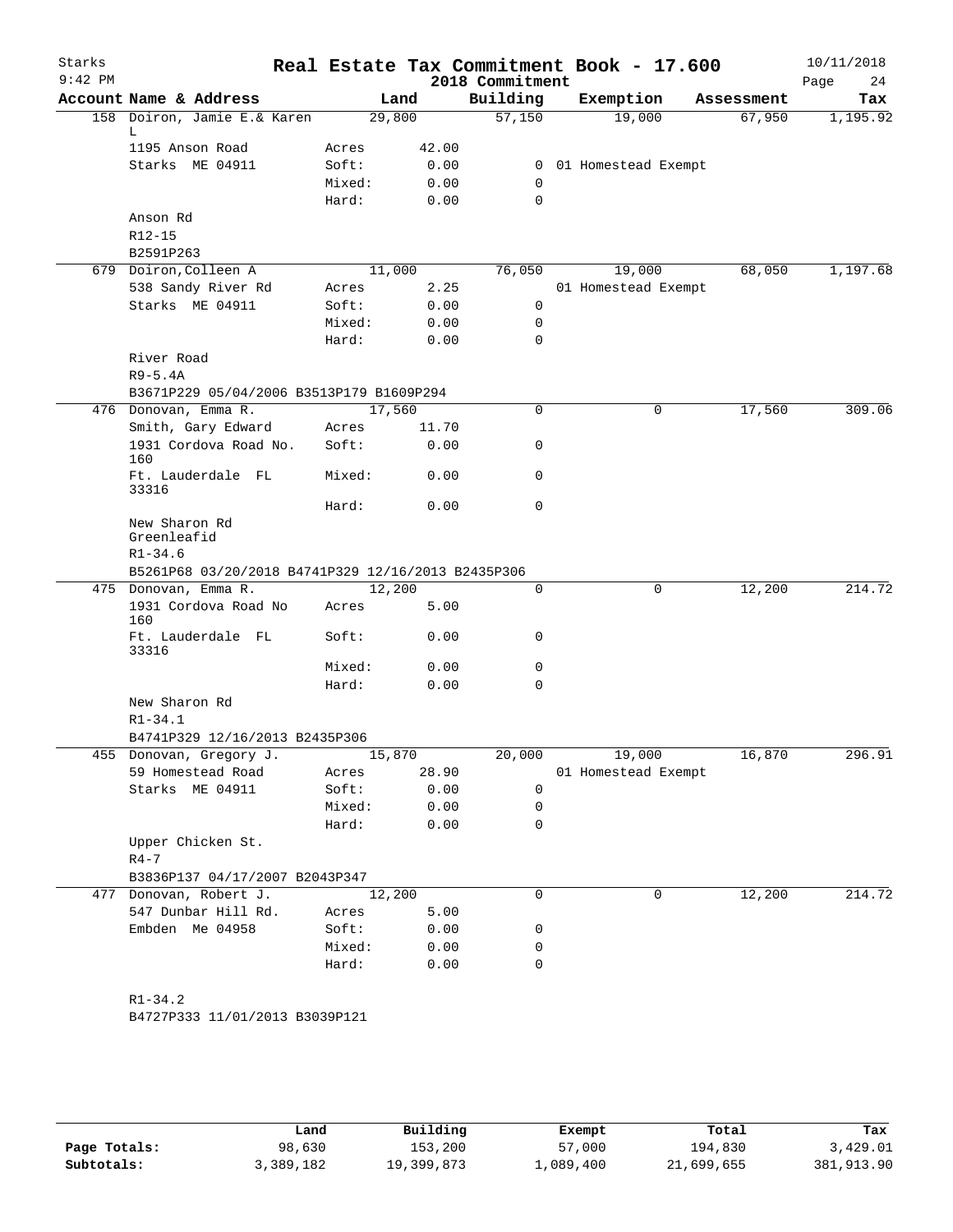| Starks<br>$9:42$ PM |                                           |                 |                     |                             | Real Estate Tax Commitment Book - 17.600 |                  | 10/11/2018        |
|---------------------|-------------------------------------------|-----------------|---------------------|-----------------------------|------------------------------------------|------------------|-------------------|
|                     | Account Name & Address                    |                 | Land                | 2018 Commitment<br>Building | Exemption                                | Assessment       | Page<br>25<br>Tax |
|                     | 161 Dorr, David And                       |                 | 12,520              | $\mathbf 0$                 | $\Omega$                                 | 12,520           | 220.35            |
|                     | Elizabeth                                 |                 |                     |                             |                                          |                  |                   |
|                     | 1212 Shaw Hill Rd.                        | Acres           | 5.40                |                             |                                          |                  |                   |
|                     | Industry ME 04938                         | Soft:           | 0.00                | 0                           |                                          |                  |                   |
|                     |                                           | Mixed:          | 0.00                | $\mathbf 0$                 |                                          |                  |                   |
|                     |                                           | Hard:           | 0.00                | $\mathbf 0$                 |                                          |                  |                   |
|                     | Rt. 134 New Sharon Rd                     |                 |                     |                             |                                          |                  |                   |
|                     | $R8 - 17$<br>B2308P6                      |                 |                     |                             |                                          |                  |                   |
|                     | 162 Dorr, David G. &                      |                 | 6,750               | 0                           | 0                                        | 6,750            | 118.80            |
|                     | Elizabeth J.                              |                 |                     |                             |                                          |                  |                   |
|                     | 1212 Shaw Hill Rd.                        | Acres           | 42.00               |                             |                                          |                  |                   |
|                     | Industry ME 04938                         | Soft:           | 0.00                | $\mathbf 0$                 |                                          |                  |                   |
|                     |                                           | Mixed:          | 15.00               | 2,451                       |                                          |                  |                   |
|                     |                                           | Hard:           | 27.00               | 4,822                       |                                          |                  |                   |
|                     | New Sharon Rd                             |                 |                     |                             |                                          |                  |                   |
|                     | $R2 - 10$                                 |                 |                     |                             |                                          |                  |                   |
|                     | 164 Doucette, Thomas J.                   |                 | 15,690              | 49,910                      | 0                                        | 65,600           | 1,154.56          |
|                     | 2 Shortell Ave                            | Acres<br>Soft:  | 40.00               |                             |                                          |                  |                   |
|                     | Beverly MA 01915                          |                 | 18.00               | 2,001                       |                                          |                  |                   |
|                     |                                           | Mixed:<br>Hard: | 20.00<br>0.00       | 3,268<br>$\mathbf 0$        |                                          |                  |                   |
|                     | Dill Road                                 |                 |                     |                             |                                          |                  |                   |
|                     | $R6 - 22.1$                               |                 |                     |                             |                                          |                  |                   |
|                     | B1391P335                                 |                 |                     |                             |                                          |                  |                   |
|                     | 288 Douglas W. Hoskins<br>Revocable Trust |                 | 11,160              | 0                           | 0                                        | 11,160           | 196.42            |
|                     | c/o Kimberley J.<br>Huggins               | Acres           | 3.70                |                             |                                          |                  |                   |
|                     | P.O. Box 431                              | Soft:           | 0.00                | 0                           |                                          |                  |                   |
|                     | Norridgewock ME 04957                     | Mixed:          | 0.00                | $\mathbf 0$                 |                                          |                  |                   |
|                     |                                           | Hard:           | 0.00                | $\mathbf 0$                 |                                          |                  |                   |
|                     |                                           |                 |                     |                             |                                          |                  |                   |
|                     | R10-15                                    |                 |                     |                             |                                          |                  |                   |
|                     | B5228P344 11/20/2017 B2414P233            |                 |                     |                             |                                          |                  |                   |
|                     | 165 Dow, Cecil                            |                 | 57,460              | 220,610                     | 24,700                                   | 253,370          | 4,459.31          |
|                     | 978 Anson road                            | Acres           | 211.00              |                             | 02 Veteran                               |                  |                   |
|                     | Starks ME 04911                           | Soft:           | 67.00               |                             | 7,447 01 Homestead Exempt                |                  |                   |
|                     |                                           | Mixed:          | 51.00               | 8,333                       |                                          |                  |                   |
|                     | Rt 43 Madison Rd                          | Hard:           | 17.00               | 3,036                       |                                          |                  |                   |
|                     | $R12-2$                                   |                 |                     |                             |                                          |                  |                   |
|                     | 166 Drane & June Ann                      |                 | 14,000              | 13,050                      | 0                                        | 27,050           | 476.08            |
|                     | Mattos, Sandra                            |                 |                     |                             |                                          |                  |                   |
|                     | 40 Malden Ave.                            | Acres           | 6.00                |                             |                                          |                  |                   |
|                     | Sanford Me 04073                          | Soft:           | 0.00                | 0                           |                                          |                  |                   |
|                     |                                           | Mixed:          | 0.00                | 0                           |                                          |                  |                   |
|                     |                                           | Hard:           | 0.00                | 0                           |                                          |                  |                   |
|                     | Brann Mills Road                          |                 |                     |                             |                                          |                  |                   |
|                     | $R2 - 16$                                 |                 |                     |                             |                                          |                  |                   |
|                     | B2183P263                                 |                 |                     |                             |                                          |                  |                   |
| 167                 | Dube, Brad A                              |                 | 16,140              | 91,500                      | 19,000                                   | 88,640           | 1,560.06          |
|                     | Dube Sara L                               | Acres           | 33.00               |                             |                                          |                  |                   |
|                     | 405 Mayhew Road                           | Soft:           | 0.00                | 0                           | 01 Homestead Exempt                      |                  |                   |
|                     | Starks ME 04911                           | Mixed:          | 30.00               | 4,902                       |                                          |                  |                   |
|                     |                                           | Hard:           | 0.00                | 0                           |                                          |                  |                   |
|                     |                                           |                 |                     |                             |                                          |                  |                   |
|                     | $R6 - 1.5$<br>B3151P296                   |                 |                     |                             |                                          |                  |                   |
|                     |                                           |                 |                     |                             |                                          |                  |                   |
| Page Totals:        | 133,720                                   | Land            | Building<br>375,070 |                             | Exempt<br>43,700                         | Total<br>465,090 | Tax<br>8,185.58   |
| Subtotals:          | 3,522,902                                 |                 | 19,774,943          |                             | 1,133,100                                | 22,164,745       | 390,099.48        |
|                     |                                           |                 |                     |                             |                                          |                  |                   |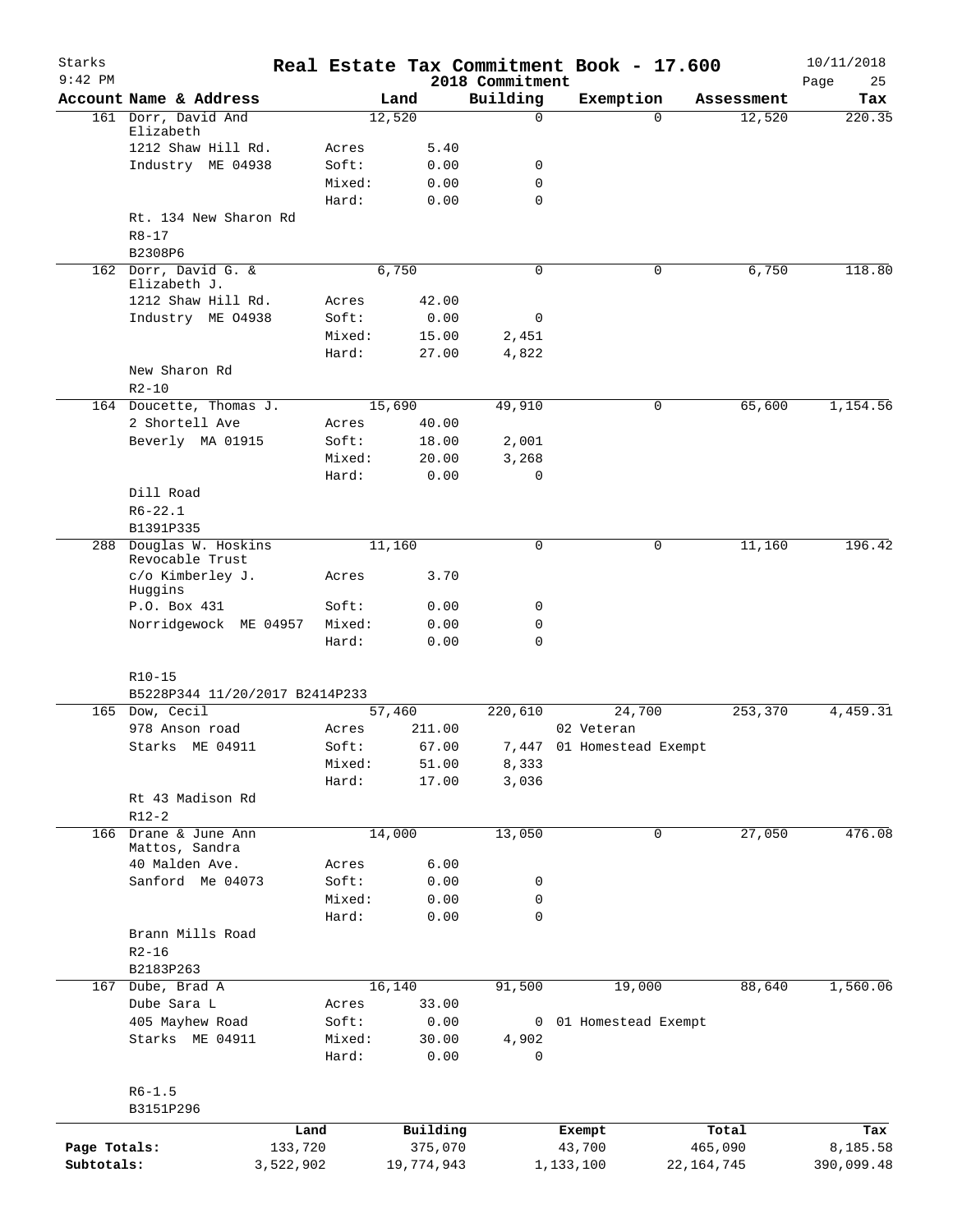| Starks<br>$9:42$ PM        |                                                                                        |                      |                |                       | 2018 Commitment  | Real Estate Tax Commitment Book - 17.600 |                         | 10/11/2018<br>26<br>Page |
|----------------------------|----------------------------------------------------------------------------------------|----------------------|----------------|-----------------------|------------------|------------------------------------------|-------------------------|--------------------------|
|                            | Account Name & Address                                                                 |                      |                | Land                  | Building         | Exemption                                | Assessment              | Tax                      |
|                            | 168 Dube, John                                                                         |                      |                | 36,780                | 37,520           | $\Omega$                                 | 74,300                  | 1,307.68                 |
|                            | 500 Evergreen St NE                                                                    |                      | Acres          | 170.00                |                  |                                          |                         |                          |
|                            | Palm Bay FL 32907                                                                      |                      | Soft:          | 0.00                  | 0                |                                          |                         |                          |
|                            |                                                                                        |                      | Mixed:         | 130.00                | 21,242           |                                          |                         |                          |
|                            |                                                                                        |                      | Hard:          | 38.00                 | 6,787            |                                          |                         |                          |
|                            | $R6 - 1$                                                                               |                      |                |                       |                  |                                          |                         |                          |
|                            | B1671P186                                                                              |                      |                |                       |                  |                                          |                         |                          |
|                            | 169 Duhaime, Roberta J.                                                                |                      |                | 28,200                | $\mathbf 0$      | 0                                        | 28,200                  | 496.32                   |
|                            | 275 Bolton Rd.                                                                         |                      | Acres          | 40.00                 |                  |                                          |                         |                          |
|                            | Bolton MA 01740                                                                        |                      | Soft:          | 0.00                  | 0                |                                          |                         |                          |
|                            |                                                                                        |                      | Mixed:         | 0.00                  | 0                |                                          |                         |                          |
|                            |                                                                                        |                      | Hard:          | 0.00                  | $\mathbf 0$      |                                          |                         |                          |
|                            | $R12 - 25$                                                                             |                      |                |                       |                  |                                          |                         |                          |
|                            | B809P257                                                                               |                      |                |                       |                  |                                          |                         |                          |
|                            | 170 Duley, Harold C.                                                                   |                      |                | 28,900                | 63,600           | 19,000                                   | 73,500                  | 1, 293.60                |
|                            | P.O. Box 517                                                                           |                      | Acres          | 39.00                 |                  | 01 Homestead Exempt                      |                         |                          |
|                            | Anson ME 04911                                                                         |                      | Soft:          | 0.00                  | $\mathbf 0$      |                                          |                         |                          |
|                            |                                                                                        |                      | Mixed:         | 0.00                  | 0                |                                          |                         |                          |
|                            |                                                                                        |                      | Hard:          | 0.00                  | $\mathbf 0$      |                                          |                         |                          |
|                            | Rt.43                                                                                  |                      |                |                       |                  |                                          |                         |                          |
|                            | $R12-1$                                                                                |                      |                |                       |                  |                                          |                         |                          |
|                            | B5050P349 07/11/2016 B3490P192 05/24/2005 B1982P226                                    |                      |                |                       |                  |                                          |                         |                          |
|                            | 173 Duley, Richard                                                                     |                      |                | 26,400                | $\mathbf 0$      | 0                                        | 26,400                  | 464.64                   |
|                            | P.O. Box 217                                                                           |                      | Acres          | 34.00                 |                  |                                          |                         |                          |
|                            | Anson ME 04911                                                                         |                      | Soft:          | 0.00                  | 0                |                                          |                         |                          |
|                            |                                                                                        |                      | Mixed:         | 0.00                  | 0                |                                          |                         |                          |
|                            |                                                                                        |                      | Hard:          | 0.00                  | $\mathbf 0$      |                                          |                         |                          |
|                            | $R7 - 13$<br>B4396P343 05/20/2011 B4034P20 08/02/2008 B1035P186                        |                      |                | 13,800                | 0                | 0                                        | 13,800                  | 242.88                   |
|                            | 172 Duley, Troy<br>459 Mosher Hill Road                                                |                      |                | 7.00                  |                  |                                          |                         |                          |
|                            | Farmington ME 04938                                                                    |                      | Acres<br>Soft: |                       | 0                |                                          |                         |                          |
|                            |                                                                                        |                      | Mixed:         | 0.00                  |                  |                                          |                         |                          |
|                            |                                                                                        |                      | Hard:          | 0.00                  | 0<br>$\mathbf 0$ |                                          |                         |                          |
|                            |                                                                                        |                      |                | 0.00                  |                  |                                          |                         |                          |
|                            | $R7 - 9$<br>B5190P225 08/08/2017 B4396P343 05/20/2011 B4034P20<br>08/02/2008 B1035P184 |                      |                |                       |                  |                                          |                         |                          |
|                            | 408 Durgin, James E.                                                                   |                      |                | 19,900                | $\mathbf 0$      | 0                                        | 19,900                  | 350.24                   |
|                            | PO Box 142                                                                             |                      | Acres          | 43.00                 |                  |                                          |                         |                          |
|                            | East Waterboro ME<br>04030                                                             |                      | Soft:          | 0.00                  | 0                |                                          |                         |                          |
|                            |                                                                                        |                      | Mixed:         | 35.00                 | 5,719            |                                          |                         |                          |
|                            |                                                                                        |                      | Hard:          | 0.00                  | $\mathbf 0$      |                                          |                         |                          |
|                            | Dill Road<br>$R6 - 21.2$                                                               |                      |                |                       |                  |                                          |                         |                          |
|                            | B3636P338 02/22/2006 B1306P109                                                         |                      |                |                       |                  |                                          |                         |                          |
|                            | 176 Dyke et Al, Darrell A.                                                             |                      |                | 43,900                | 27,190           | 19,000                                   | 52,090                  | 916.78                   |
|                            | 508 S. Academy St                                                                      |                      | Acres          | 89.00                 |                  |                                          |                         |                          |
|                            | Medina NY 14103-1139                                                                   |                      | Soft:          | 0.00                  | 0                | 01 Homestead Exempt                      |                         |                          |
|                            |                                                                                        |                      | Mixed:         | 0.00                  | 0                |                                          |                         |                          |
|                            |                                                                                        |                      | Hard:          | 0.00                  | $\mathbf 0$      |                                          |                         |                          |
|                            | Industry Rd                                                                            |                      |                |                       |                  |                                          |                         |                          |
|                            | $R2 - 37$                                                                              |                      |                |                       |                  |                                          |                         |                          |
|                            | B2619P106                                                                              |                      |                |                       |                  |                                          |                         |                          |
|                            |                                                                                        | Land                 |                | Building              |                  | Exempt                                   | Total                   | Tax                      |
| Page Totals:<br>Subtotals: |                                                                                        | 197,880<br>3,720,782 |                | 128,310<br>19,903,253 |                  | 38,000<br>1,171,100                      | 288,190<br>22, 452, 935 | 5,072.14<br>395,171.62   |
|                            |                                                                                        |                      |                |                       |                  |                                          |                         |                          |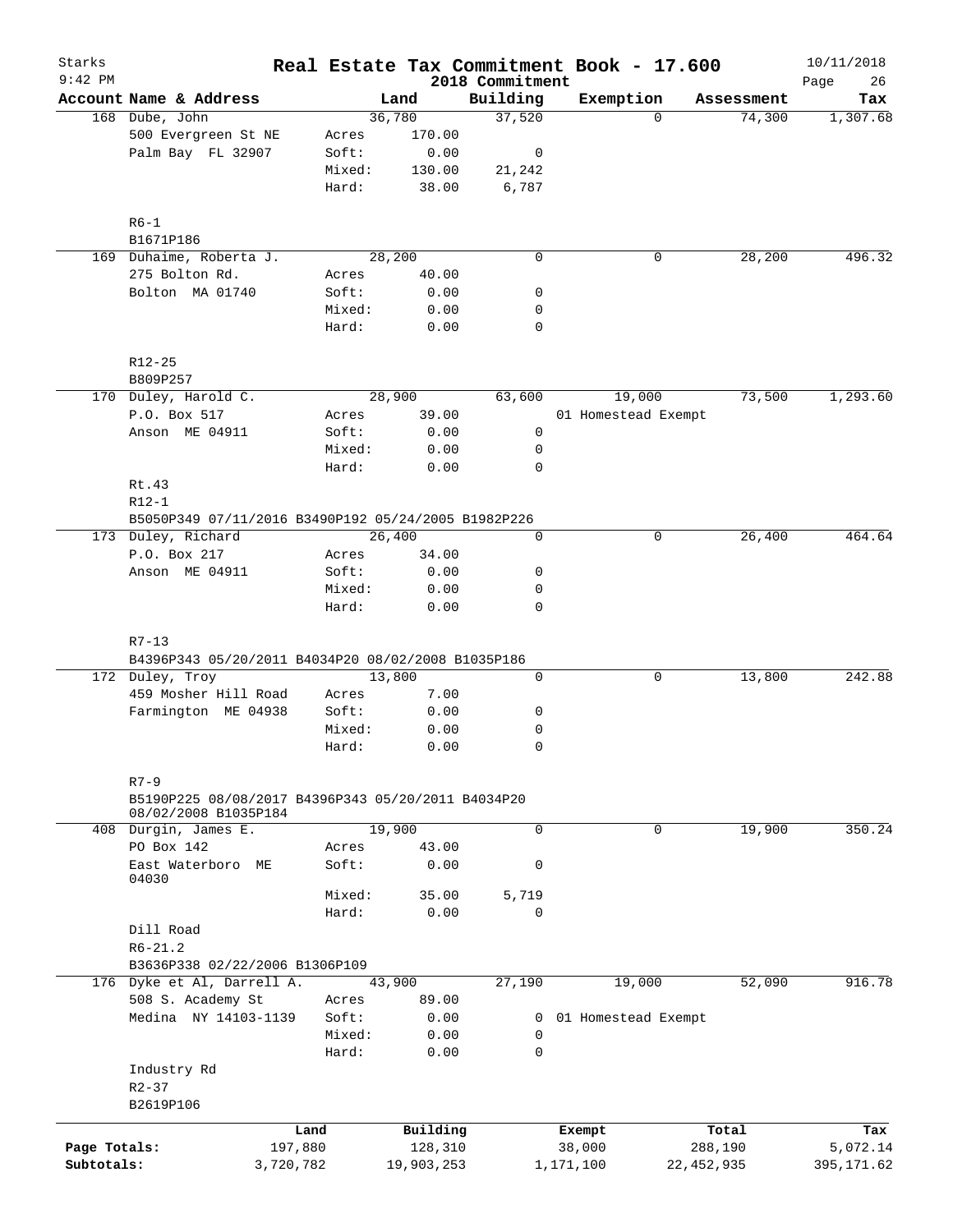| Starks<br>$9:42$ PM |                                         |        |       | 2018 Commitment | Real Estate Tax Commitment Book - 17.600 |            | 10/11/2018<br>Page<br>27 |
|---------------------|-----------------------------------------|--------|-------|-----------------|------------------------------------------|------------|--------------------------|
|                     | Account Name & Address                  |        | Land  | Building        | Exemption                                | Assessment | Tax                      |
|                     | 383 Eagles Creek Madison<br>Hydro, LLC  | 39,400 |       | 168,000         | $\Omega$                                 | 207,400    | 3,650.24                 |
|                     | PO Box 167                              | Acres  | 74.00 |                 |                                          |            |                          |
|                     | Neshkoro WI 54960                       | Soft:  | 0.00  | 0               |                                          |            |                          |
|                     |                                         | Mixed: | 0.00  | $\mathbf 0$     |                                          |            |                          |
|                     |                                         | Hard:  | 0.00  | $\mathbf 0$     |                                          |            |                          |
|                     |                                         |        |       |                 |                                          |            |                          |
|                     | R12-14<br>B5187P43 07/31/2017           |        |       |                 |                                          |            |                          |
|                     | 179 Edwards, Ivan                       | 13,000 |       | 0               | 0                                        | 13,000     | 228.80                   |
|                     | PO Box 586                              | Acres  | 6.00  |                 |                                          |            |                          |
|                     | Farmington ME 04938                     | Soft:  | 0.00  | 0               |                                          |            |                          |
|                     |                                         | Mixed: | 0.00  | 0               |                                          |            |                          |
|                     |                                         | Hard:  | 0.00  | $\mathbf 0$     |                                          |            |                          |
|                     | $R10-16$                                |        |       |                 |                                          |            |                          |
|                     | B1916P158                               |        |       |                 |                                          |            |                          |
|                     | 489 Elaine H. Peterson                  | 24,300 |       | 0               | $\mathbf 0$                              | 24,300     | 427.68                   |
|                     | Irrevocable Trust                       |        |       |                 |                                          |            |                          |
|                     | 48 Heald Street                         | Acres  | 27.00 |                 |                                          |            |                          |
|                     | Madison ME 04950                        | Soft:  | 0.00  | 0               |                                          |            |                          |
|                     |                                         | Mixed: | 0.00  | $\mathbf 0$     |                                          |            |                          |
|                     |                                         | Hard:  | 0.00  | $\Omega$        |                                          |            |                          |
|                     | Anson Road<br>$R11-9$                   |        |       |                 |                                          |            |                          |
|                     | B5158P323 05/22/2017 B564P357           |        |       |                 |                                          |            |                          |
| 487                 | Elaine H. Peterson<br>Irrevocable Trust | 22,150 |       | 114,350         | 19,000                                   | 117,500    | 2,068.00                 |
|                     | 48 Heald Street                         | Acres  | 16.50 |                 |                                          |            |                          |
|                     | Madison ME 04950                        | Soft:  | 0.00  | 0               | 01 Homestead Exempt                      |            |                          |
|                     |                                         | Mixed: | 0.00  | 0               |                                          |            |                          |
|                     |                                         | Hard:  | 0.00  | $\mathbf 0$     |                                          |            |                          |
|                     | $R11 - 8.1$                             |        |       |                 |                                          |            |                          |
|                     | B5158P323 05/22/2017 B1652P102          |        |       |                 |                                          |            |                          |
| 488                 | Elaine H. Peterson<br>Irrovocable Trust | 18,600 |       | $\Omega$        | 0                                        | 18,600     | 327.36                   |
|                     | 48 Heald Street                         | Acres  | 13.00 |                 |                                          |            |                          |
|                     | Madison ME 04950                        | Soft:  | 0.00  | 0               |                                          |            |                          |
|                     |                                         | Mixed: | 0.00  | 0               |                                          |            |                          |
|                     |                                         | Hard:  | 0.00  | $\mathbf 0$     |                                          |            |                          |
|                     | $R11-6$                                 |        |       |                 |                                          |            |                          |
|                     | B5158P323 05/22/2017 B516P191           |        |       |                 |                                          |            |                          |
|                     | 182 Emerson, Penny Glazier              | 10,600 |       | 38,800          | 19,000                                   | 30,400     | 535.04                   |
|                     | Emerson Peter                           | Acres  | 1.75  |                 |                                          |            |                          |
|                     | 2729 Industry Road                      | Soft:  | 0.00  |                 | 0 01 Homestead Exempt                    |            |                          |
|                     | Starks ME 04911                         | Mixed: | 0.00  | 0               |                                          |            |                          |
|                     |                                         | Hard:  | 0.00  | $\mathbf 0$     |                                          |            |                          |
|                     | In Town                                 |        |       |                 |                                          |            |                          |
|                     | $UI-10, UI-11$<br>B1625P303             |        |       |                 |                                          |            |                          |
|                     |                                         |        |       |                 |                                          |            |                          |
|                     |                                         |        |       |                 |                                          |            |                          |

|              | Land      | Building     | Exempt    | Total      | Tax        |
|--------------|-----------|--------------|-----------|------------|------------|
| Page Totals: | 128,050   | 321,150      | 38,000    | 411,200    | 7.237.12   |
| Subtotals:   | 3,848,832 | 20, 224, 403 | 1,209,100 | 22,864,135 | 402,408.74 |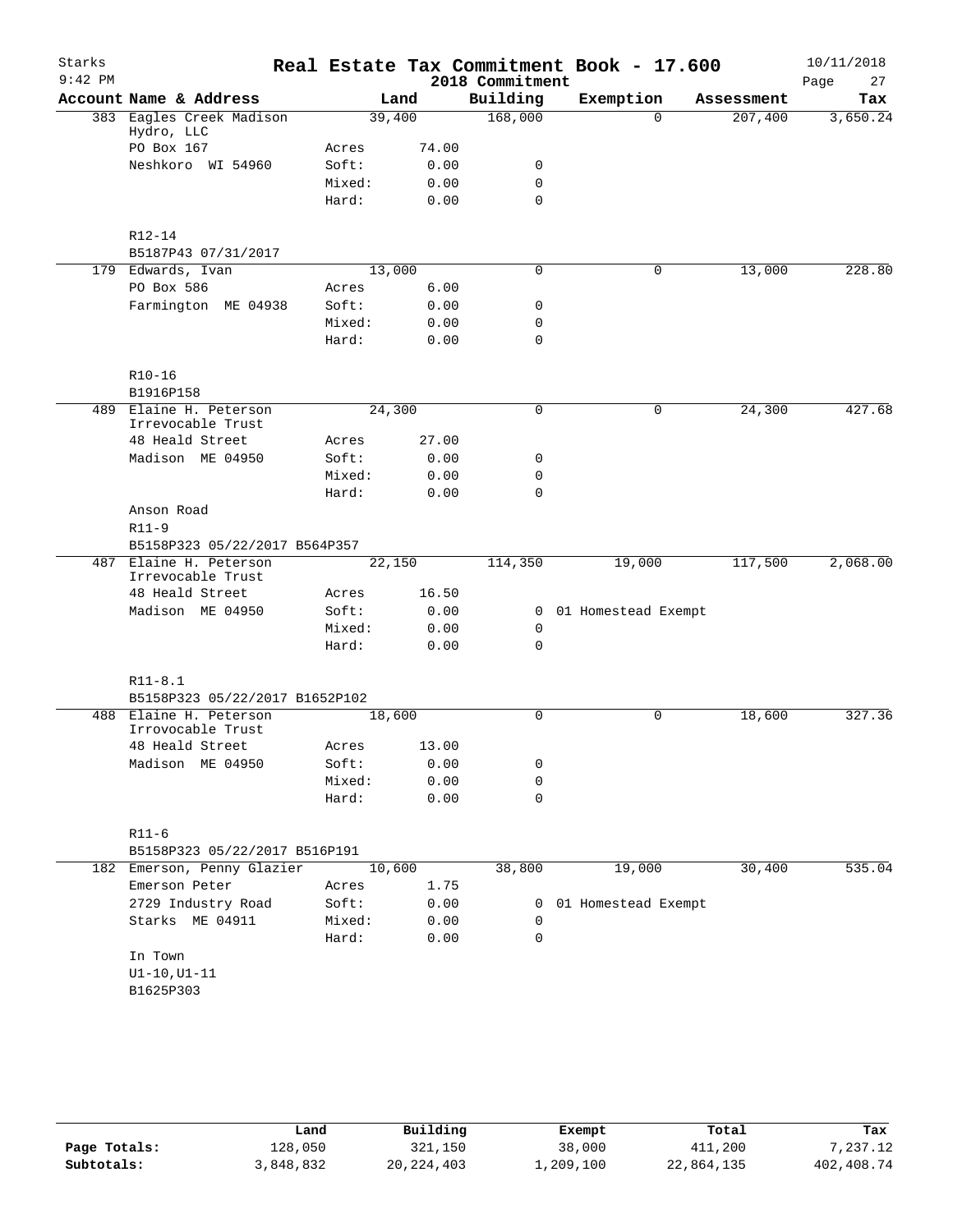| Starks    |                                                                            |                 |       |                  | Real Estate Tax Commitment Book - 17.600 |            | 10/11/2018 |
|-----------|----------------------------------------------------------------------------|-----------------|-------|------------------|------------------------------------------|------------|------------|
| $9:42$ PM |                                                                            |                 |       | 2018 Commitment  |                                          |            | Page<br>28 |
|           | Account Name & Address                                                     |                 | Land  | Building         | Exemption                                | Assessment | Tax        |
|           | 116 Erb, Briana F.                                                         | 16,400          |       | 45,300           | 19,000                                   | 42,700     | 751.52     |
|           | Campbell, Timothy J.                                                       | Acres           | 9.00  |                  |                                          |            |            |
|           | 1145 New Sharon Road                                                       | Soft:           | 0.00  |                  | 0 01 Homestead Exempt                    |            |            |
|           | Starks ME 04911                                                            | Mixed:          | 0.00  | 0                |                                          |            |            |
|           |                                                                            | Hard:           | 0.00  | $\mathbf 0$      |                                          |            |            |
|           |                                                                            |                 |       |                  |                                          |            |            |
|           | $R1 - 37$                                                                  |                 |       |                  |                                          |            |            |
|           | B4208P337 10/21/2009 B2279P224<br>566 Ervin Gerald and                     |                 | 5,000 |                  | 0                                        | 47,900     | 843.04     |
|           | Marilyn Leita Oliver                                                       |                 |       | 42,900           |                                          |            |            |
|           | Living Trust                                                               |                 |       |                  |                                          |            |            |
|           | PO Box 355                                                                 | Acres           | 0.25  |                  |                                          |            |            |
|           | Carrizozo NM 88301                                                         | Soft:           | 0.00  | 0                |                                          |            |            |
|           |                                                                            | Mixed:          | 0.00  | 0                |                                          |            |            |
|           |                                                                            | Hard:           | 0.00  | $\mathbf 0$      |                                          |            |            |
|           | Locke Hill Rd                                                              |                 |       |                  |                                          |            |            |
|           | $U2-5$                                                                     |                 |       |                  |                                          |            |            |
|           | B5170P163 06/22/2017 B5091P31 10/24/2016 B4146P150<br>05/14/2009 B2688P197 |                 |       |                  |                                          |            |            |
|           | 283 Esposito, Maureen H.                                                   | 16,470          |       | 68,020           | $\mathbf 0$                              | 84,490     | 1,487.02   |
|           | Esposito, Robert M.                                                        | Acres           | 18.00 |                  |                                          |            |            |
|           | 376 Branns Mills Road                                                      | Soft:           | 0.00  | 0                |                                          |            |            |
|           | Starks ME 04911                                                            | Mixed:          | 11.00 | 1,797            |                                          |            |            |
|           |                                                                            | Hard:           | 0.00  | $\mathbf 0$      |                                          |            |            |
|           |                                                                            |                 |       |                  |                                          |            |            |
|           | $R1 - 29.6$                                                                |                 |       |                  |                                          |            |            |
|           | B5020P324 04/20/2016 B4903P355 05/14/2015 B1157P262                        |                 |       |                  |                                          |            |            |
|           | 648 Esposito, Robert<br>376 Brann's Mills Road                             | 28,300<br>Acres | 37.00 | 11,250           | 0                                        | 39,550     | 696.08     |
|           | Starks ME 04911                                                            | Soft:           | 0.00  | 0                |                                          |            |            |
|           |                                                                            | Mixed:          | 0.00  | $\mathbf 0$      |                                          |            |            |
|           |                                                                            | Hard:           | 0.00  | 0                |                                          |            |            |
|           |                                                                            |                 |       |                  |                                          |            |            |
|           | $R1 - 33$                                                                  |                 |       |                  |                                          |            |            |
|           | B5130P339 02/21/2017 B4448P149 09/30/2011 B3632P164                        |                 |       |                  |                                          |            |            |
|           | 02/10/2006 B1430P228                                                       |                 |       |                  |                                          |            |            |
|           | 109 Esposito, Robert M.                                                    | 11,750          |       | 122,780          | 0                                        | 134,530    | 2,367.73   |
|           | 376 Branns Mills Road                                                      | Acres           | 18.00 |                  |                                          |            |            |
|           | Starks ME 04911                                                            | Soft:           | 17.00 | 1,890            |                                          |            |            |
|           |                                                                            | Mixed:          | 0.00  | 0                |                                          |            |            |
|           |                                                                            | Hard:           | 0.00  | $\mathbf 0$      |                                          |            |            |
|           | Branns mills rd                                                            |                 |       |                  |                                          |            |            |
|           | $R1 - 30$                                                                  |                 |       |                  |                                          |            |            |
|           | B4789P145 05/30/2014 B1116P17                                              |                 |       |                  |                                          |            |            |
|           | 292 Esposito, Robert M.                                                    | 19,360          |       | 38,040           | 0                                        | 57,400     | 1,010.24   |
|           | 376 Branns Mill Road                                                       | Acres           | 12.70 |                  |                                          |            |            |
|           | Starks ME 04911                                                            | Soft:           | 0.00  | 0                |                                          |            |            |
|           |                                                                            | Mixed:          | 0.00  | 0<br>$\mathbf 0$ |                                          |            |            |
|           |                                                                            | Hard:           | 0.00  |                  |                                          |            |            |
|           | $R1 - 23$                                                                  |                 |       |                  |                                          |            |            |
|           | B4544P160 06/29/2012 B948P220                                              |                 |       |                  |                                          |            |            |
|           |                                                                            |                 |       |                  |                                          |            |            |
|           |                                                                            |                 |       |                  |                                          |            |            |
|           |                                                                            |                 |       |                  |                                          |            |            |

|              | Land            | Building   | Exempt    | Total        | Tax        |
|--------------|-----------------|------------|-----------|--------------|------------|
| Page Totals: | $'$ , 280<br>97 | 328,290    | 19,000    | 406,570      | 7,155.63   |
| Subtotals:   | 3,946,112       | 20,552,693 | 1,228,100 | 23, 270, 705 | 409,564.37 |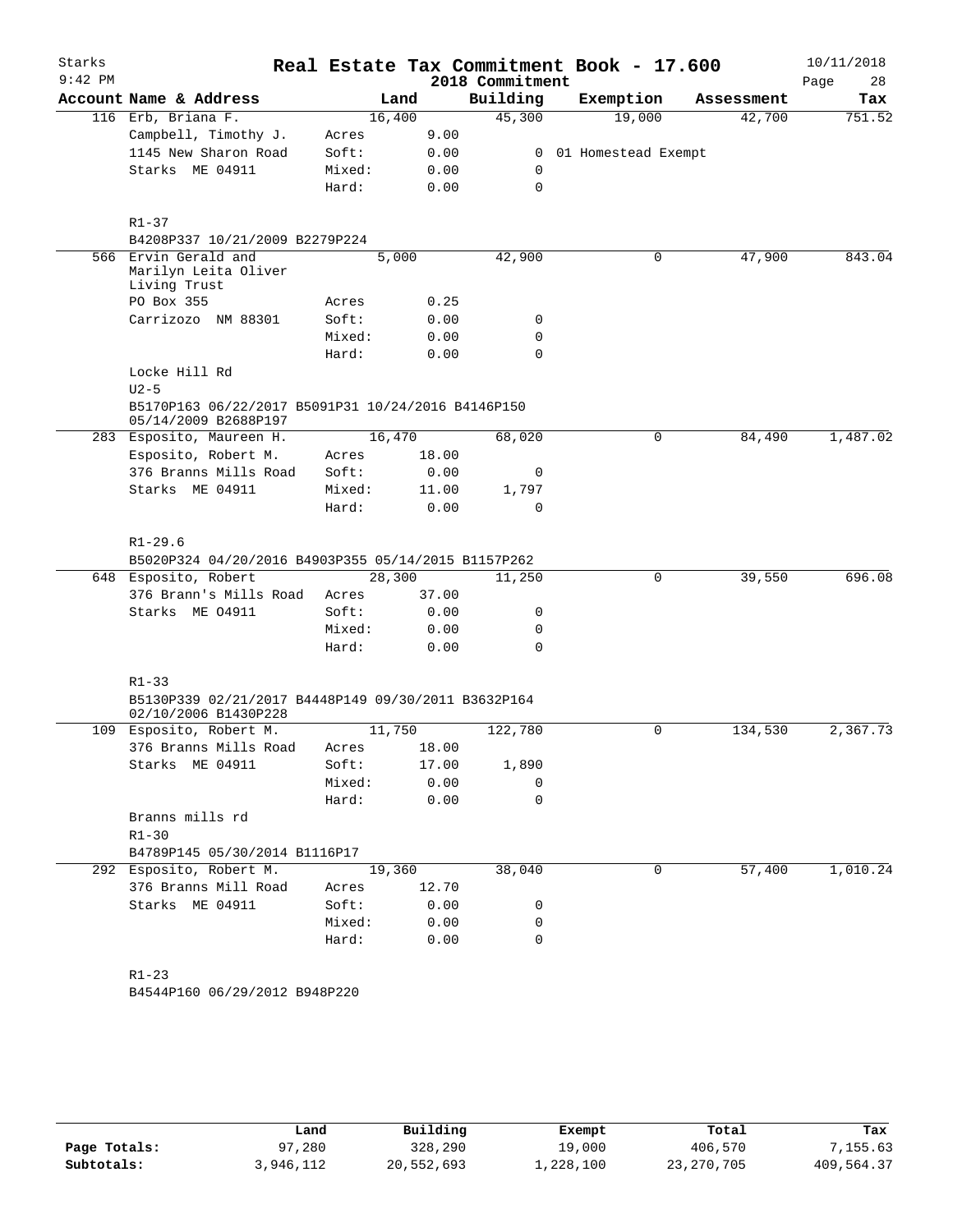| Starks<br>$9:42$ PM |                                |                 |               | 2018 Commitment | Real Estate Tax Commitment Book - 17.600 |            | 10/11/2018<br>29<br>Page |
|---------------------|--------------------------------|-----------------|---------------|-----------------|------------------------------------------|------------|--------------------------|
|                     | Account Name & Address         |                 | Land          | Building        | Exemption                                | Assessment | Tax                      |
|                     | 185 Evans Jr., William A.      | 21,200          |               | 29,400          | $\Omega$                                 | 50,600     | 890.56                   |
|                     | Evans Diane E.                 | Acres           | 15.00         |                 |                                          |            |                          |
|                     | 48 Union St.                   | Soft:           | 0.00          | 0               |                                          |            |                          |
|                     | South Berwick ME 04398 Mixed:  |                 | 0.00          | 0               |                                          |            |                          |
|                     |                                | Hard:           | 0.00          | 0               |                                          |            |                          |
|                     | $R3 - 45$                      |                 |               |                 |                                          |            |                          |
|                     | B1886P307                      |                 |               |                 |                                          |            |                          |
|                     | 188 Farnsworth, Raymond S.     |                 | 2,720         | $\mathbf 0$     | 0                                        | 2,720      | 47.87                    |
|                     | 182 Sterry Hill Road           | Acres           | 18.00         |                 |                                          |            |                          |
|                     | Starks ME 04911                | Soft:           | 0.00          | 0               |                                          |            |                          |
|                     |                                | Mixed:<br>Hard: | 18.00<br>0.00 | 2,941<br>0      |                                          |            |                          |
|                     | $R5-2$                         |                 |               |                 |                                          |            |                          |
|                     | B2256P298                      |                 |               |                 |                                          |            |                          |
|                     | 187 Farnsworth, Raymond S.     | 43,220          |               | 63,300          | 24,700                                   | 81,820     | 1,440.03                 |
|                     | 182 Sterry Hill Road           | Acres           | 152.00        |                 | 02 Veteran                               |            |                          |
|                     | Starks ME 04911                | Soft:           | 20.00         |                 | 2,223 01 Homestead Exempt                |            |                          |
|                     |                                | Mixed:          | 7.00          | 1,144           |                                          |            |                          |
|                     |                                | Hard:           | 109.00        | 19,467          |                                          |            |                          |
|                     | $R5-1$                         |                 |               |                 |                                          |            |                          |
|                     | 678 Farrell, Donna M.          | 28,130          |               | 69,900          | 19,000                                   | 79,030     | 1,390.93                 |
|                     | Farrell, William A.            | Acres           | 117.00        |                 |                                          |            |                          |
|                     | 2348 Industry Road             | Soft:           | 26.00         |                 | 2,890 01 Homestead Exempt                |            |                          |
|                     | Starks ME 04911                | Mixed:          | 52.00         | 8,497           |                                          |            |                          |
|                     |                                | Hard:           | 36.00         | 6,430           |                                          |            |                          |
|                     | $R2 - 29$                      |                 |               |                 |                                          |            |                          |
|                     | B5084P97 10/05/2016 B849P84    |                 |               |                 |                                          |            |                          |
|                     | 110 Fee, Eamon P               | 18,840          |               | 31,620          | 0                                        | 50,460     | 888.10                   |
|                     | 6-8 Richardson St.             | Acres           | 13.30         |                 |                                          |            |                          |
|                     | Winchester, MA<br>01890-1817   | Soft:           | 0.00          | 0               |                                          |            |                          |
|                     |                                | Mixed:          | 0.00          | 0               |                                          |            |                          |
|                     |                                | Hard:           | 0.00          | $\mathbf 0$     |                                          |            |                          |
|                     | $R2 - 53.1$                    |                 |               |                 |                                          |            |                          |
|                     | B4127P180 04/17/2009 B3214P197 |                 |               |                 |                                          |            |                          |
|                     | 190 Fellman, Carl              | 11,600          |               | 19,000          | 19,000                                   | 11,600     | 204.16                   |
|                     | Fellman Dorrea                 | Acres           | 3.00          |                 | 01 Homestead Exempt                      |            |                          |
|                     | 2014 Industry Road             | Soft:           | 0.00          | 0               |                                          |            |                          |
|                     | Starks ME 04911                | Mixed:          | 0.00          | 0               |                                          |            |                          |
|                     |                                | Hard:           | 0.00          | 0               |                                          |            |                          |
|                     | $R2 - 60$                      |                 |               |                 |                                          |            |                          |
|                     | 191 Fenlason, Irene            | 16,810          |               | 52,950          | 19,000                                   | 50,760     | 893.38                   |
|                     | PO Box 268                     | Acres           | 46.00         |                 |                                          |            |                          |
|                     | Anson ME 04911                 | Soft:           | 0.00          | 0               | 01 Homestead Exempt                      |            |                          |
|                     |                                | Mixed:          | 45.00         | 7,353           |                                          |            |                          |
|                     |                                | Hard:           | 0.00          | $\mathbf 0$     |                                          |            |                          |
|                     | River Road                     |                 |               |                 |                                          |            |                          |
|                     | R9-5.4A1                       |                 |               |                 |                                          |            |                          |
|                     | B2308P297                      |                 |               |                 |                                          |            |                          |
|                     |                                |                 |               |                 |                                          |            |                          |
|                     | Land                           |                 | Building      |                 | Exempt                                   | Total      | Tax                      |
| Page Totals:        | 142,520                        |                 | 266,170       |                 | 81,700                                   | 326,990    | 5,755.03                 |

**Subtotals:** 4,088,632 20,818,863 1,309,800 23,597,695 415,319.40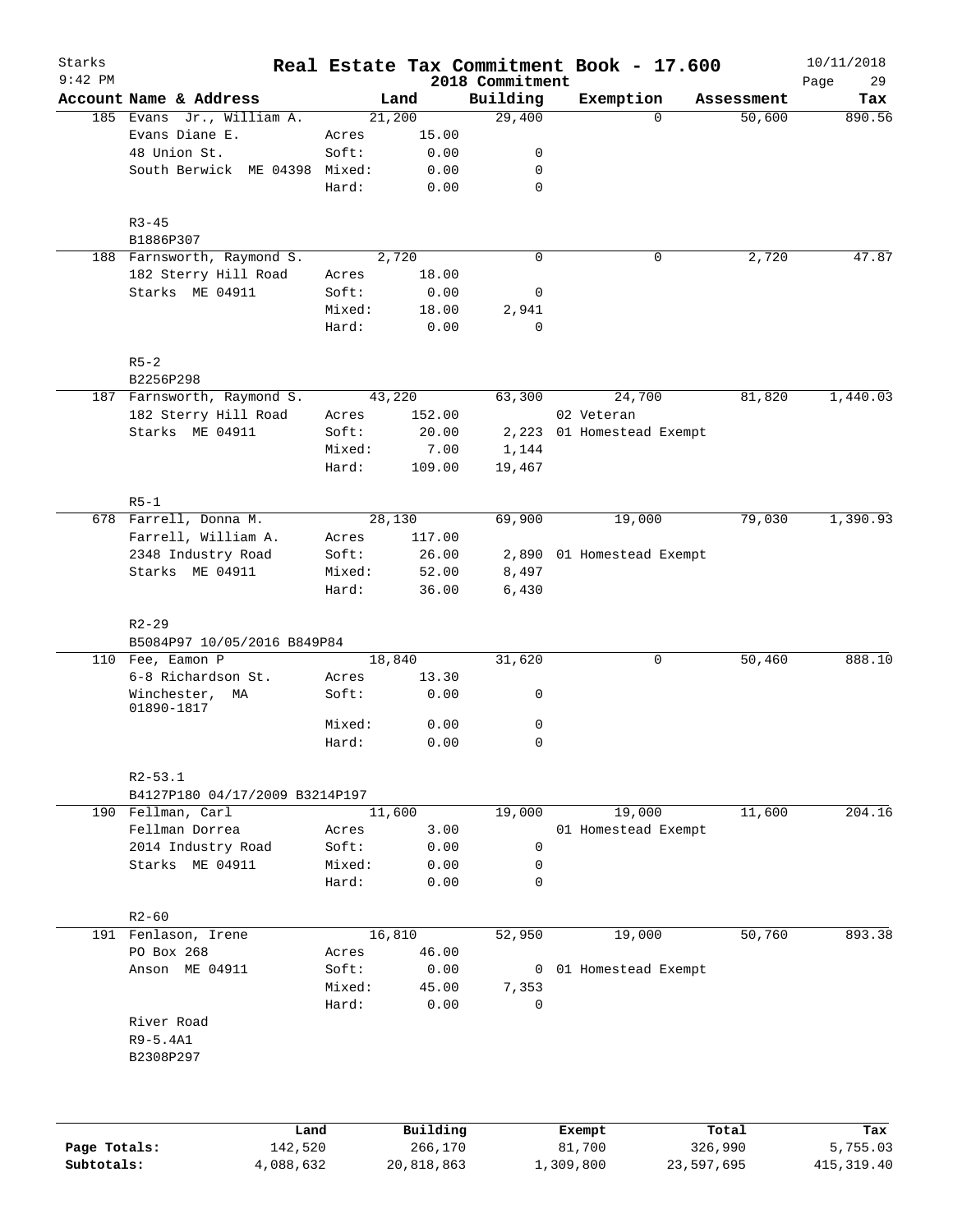| Starks       |                                           |        |            |                             | Real Estate Tax Commitment Book - 17.600 |                    | 10/11/2018        |
|--------------|-------------------------------------------|--------|------------|-----------------------------|------------------------------------------|--------------------|-------------------|
| $9:42$ PM    | Account Name & Address                    |        | Land       | 2018 Commitment<br>Building | Exemption                                | Assessment         | Page<br>30<br>Tax |
|              | 192 Fenlason, Irene M.                    |        | 10,600     | 0                           |                                          | 10,600<br>$\Omega$ | 186.56            |
|              | PO Box 268                                | Acres  | 70.00      |                             |                                          |                    |                   |
|              | Anson ME 04911                            | Soft:  | 0.00       | 0                           |                                          |                    |                   |
|              |                                           | Mixed: | 70.00      | 11,438                      |                                          |                    |                   |
|              |                                           | Hard:  | 0.00       | 0                           |                                          |                    |                   |
|              | River Road                                |        |            |                             |                                          |                    |                   |
|              | $R9 - 5.4$                                |        |            |                             |                                          |                    |                   |
|              |                                           |        |            |                             |                                          |                    |                   |
|              | B2645P77                                  |        |            |                             |                                          |                    |                   |
|              | 193 Ferland, Paul A. &<br>Paulette D.     |        | 13,700     | 11,260                      |                                          | 0<br>24,960        | 439.30            |
|              | 480 De Mello Dr                           | Acres  | 28.00      |                             |                                          |                    |                   |
|              | Tiverton RI 02878                         | Soft:  | 11.00      | 1,223                       |                                          |                    |                   |
|              |                                           | Mixed: | 6.00       | 980                         |                                          |                    |                   |
|              |                                           | Hard:  | 10.00      | 1,786                       |                                          |                    |                   |
|              |                                           |        |            |                             |                                          |                    |                   |
|              | $R8 - 11$                                 |        |            |                             |                                          |                    |                   |
|              | B956P140                                  |        |            |                             |                                          |                    |                   |
|              | 194 Field, Robert J                       |        | 13,200     | 52,350                      |                                          | 0<br>65,550        | 1,153.68          |
|              | Field Patricia L                          | Acres  | 5.00       |                             |                                          |                    |                   |
|              | 98 Olde Ferry Road                        | Soft:  | 0.00       | 0                           |                                          |                    |                   |
|              | Starks Me 04911                           | Mixed: | 0.00       | 0                           |                                          |                    |                   |
|              |                                           | Hard:  | 0.00       | $\Omega$                    |                                          |                    |                   |
|              | R12-11.5                                  |        |            |                             |                                          |                    |                   |
|              | B3270P323                                 |        |            |                             |                                          |                    |                   |
|              | 749 Fields Jr., Bruce W.                  |        | 20,000     | 20,000                      | 19,000                                   | 21,000             | 369.60            |
|              | 28 Thompson Bridge Road Acres             |        | 1.00       |                             | 01 Homestead Exempt                      |                    |                   |
|              | Starks ME 04911                           | Soft:  | 0.00       | 0                           |                                          |                    |                   |
|              |                                           | Mixed: | 0.00       | 0                           |                                          |                    |                   |
|              |                                           | Hard:  | 0.00       | 0                           |                                          |                    |                   |
|              |                                           |        |            |                             |                                          |                    |                   |
|              | R3 41.1A                                  |        |            |                             |                                          |                    |                   |
|              | 174 Flaherty, Paul                        |        | 15,560     | 0                           |                                          | 0<br>15,560        | 273.86            |
|              | 56 Main Street                            | Acres  | 9.20       |                             |                                          |                    |                   |
|              | Wilmington MA 01887                       | Soft:  | 0.00       | 0                           |                                          |                    |                   |
|              |                                           | Mixed: | 0.00       | 0                           |                                          |                    |                   |
|              |                                           | Hard:  | 0.00       | $\mathbf 0$                 |                                          |                    |                   |
|              | $R12-11.1-4$                              |        |            |                             |                                          |                    |                   |
|              | B4627P286 02/08/2013 B3778P312 11/14/2006 |        |            |                             |                                          |                    |                   |
|              | 461 Flaherty, Paul                        |        | 16,560     | 59,250                      |                                          | 75,810<br>0        | 1,334.26          |
|              | 56 Main Street                            | Acres  | 9.20       |                             |                                          |                    |                   |
|              | Wilmington MA 01887                       | Soft:  | 0.00       | 0                           |                                          |                    |                   |
|              |                                           | Mixed: | 0.00       | 0                           |                                          |                    |                   |
|              |                                           | Hard:  | 0.00       | $\mathbf 0$                 |                                          |                    |                   |
|              | $R12 - 11.1 - 5$                          |        |            |                             |                                          |                    |                   |
|              | B4627P286 02/08/2013 B3528P188 07/20/2005 |        |            |                             |                                          |                    |                   |
|              | 680 Fleetwood, George                     |        | 12,400     | 20,000                      | 24,700                                   | 7,700              | 135.52            |
|              | PO Box 577                                | Acres  | 4.00       |                             | 01 Homestead Exempt                      |                    |                   |
|              | Starks ME 04911                           | Soft:  | 0.00       | $\overline{0}$              | 02 Veteran                               |                    |                   |
|              |                                           | Mixed: | 0.00       | 0                           |                                          |                    |                   |
|              |                                           | Hard:  | 0.00       | $\mathbf 0$                 |                                          |                    |                   |
|              | $R8 - 38 - 5$                             |        |            |                             |                                          |                    |                   |
|              | B1303P325                                 |        |            |                             |                                          |                    |                   |
|              |                                           |        |            |                             |                                          |                    |                   |
|              |                                           | Land   | Building   |                             | Exempt                                   | Total              | Tax               |
| Page Totals: | 102,020                                   |        | 162,860    |                             | 43,700                                   | 221,180            | 3,892.78          |
| Subtotals:   | 4,190,652                                 |        | 20,981,723 |                             | 1,353,500                                | 23,818,875         | 419, 212.18       |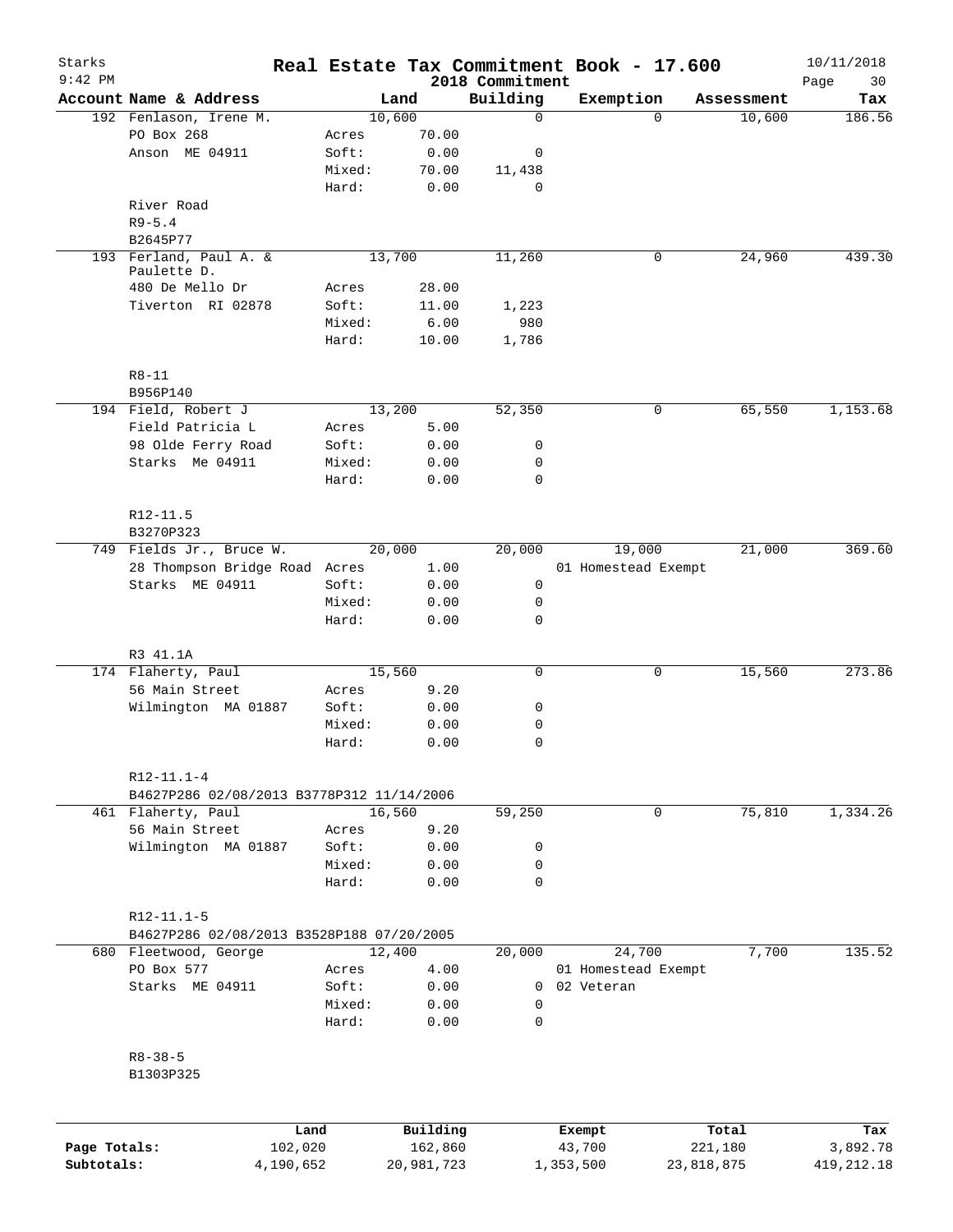|     | Account Name & Address<br>212 Folsom, Richard K.                                        |        | Land   |      | Building    | Exemption           |            |          |
|-----|-----------------------------------------------------------------------------------------|--------|--------|------|-------------|---------------------|------------|----------|
|     |                                                                                         |        |        |      |             |                     | Assessment | Tax      |
|     |                                                                                         |        | 17,040 |      | 32,500      | 19,000              | 30,540     | 537.50   |
|     | Folsom, Karen E.                                                                        | Acres  |        | 9.80 |             | 01 Homestead Exempt |            |          |
|     | 36 Sterry Hill Rd                                                                       | Soft:  |        | 0.00 | 0           |                     |            |          |
|     | Starks ME 04911                                                                         | Mixed: |        | 0.00 | 0           |                     |            |          |
|     |                                                                                         | Hard:  |        | 0.00 | $\mathbf 0$ |                     |            |          |
|     | Sterry Hill Road                                                                        |        |        |      |             |                     |            |          |
|     | $R4 - 40.2$                                                                             |        |        |      |             |                     |            |          |
|     | B4894P123 04/10/2015 B2203P52                                                           |        |        |      |             |                     |            |          |
| 196 | Forbes, Ernestine Fay<br>and Thelma Joe Sacco                                           |        | 36,300 |      | 0           | 0                   | 36,300     | 638.88   |
|     | 95 Dexter St                                                                            | Acres  | 67.00  |      |             |                     |            |          |
|     | Milton MA 02186                                                                         | Soft:  |        | 0.00 | 0           |                     |            |          |
|     |                                                                                         | Mixed: |        | 0.00 | 0           |                     |            |          |
|     |                                                                                         | Hard:  |        | 0.00 | 0           |                     |            |          |
|     | R11-11<br>B2666P278                                                                     |        |        |      |             |                     |            |          |
|     | 157 Forever Green MP Homes                                                              |        | 66,600 |      | 0           | 0                   | 66,600     | 1,172.16 |
|     | 20675 SW 162nd Ave.<br>Lot 191                                                          | Acres  | 168.00 |      |             |                     |            |          |
|     | Miami FL 33187                                                                          | Soft:  |        | 0.00 | 0           |                     |            |          |
|     |                                                                                         | Mixed: |        | 0.00 | 0           |                     |            |          |
|     |                                                                                         | Hard:  |        | 0.00 | $\Omega$    |                     |            |          |
|     | $R10-1$                                                                                 |        |        |      |             |                     |            |          |
|     | B4892P242 04/03/2015 B3569P99 10/04/2005 B1245P329                                      |        |        |      |             |                     |            |          |
|     | 729 Four Seasons Rod & Gun<br>Club c/o Jay Wilson                                       |        | 24,400 |      | 7,500       | 0                   | 31,900     | 561.44   |
|     | 154 Wentworth Rd                                                                        | Acres  | 24.00  |      |             |                     |            |          |
|     | Embden ME 04958                                                                         | Soft:  |        | 0.00 | 0           |                     |            |          |
|     |                                                                                         | Mixed: |        | 0.00 | 0           |                     |            |          |
|     |                                                                                         | Hard:  |        | 0.00 | 0           |                     |            |          |
|     | R12-14.1                                                                                |        |        |      |             |                     |            |          |
|     | 309 Fournier Jr., Francis                                                               |        | 21,200 |      | 12,500      | $\mathbf 0$         | 33,700     | 593.12   |
|     | 35 Dort Street                                                                          | Acres  | 15.00  |      |             |                     |            |          |
|     | Troy NH 03465                                                                           | Soft:  |        | 0.00 | 0           |                     |            |          |
|     |                                                                                         | Mixed: |        | 0.00 | 0           |                     |            |          |
|     |                                                                                         | Hard:  |        | 0.00 | $\mathbf 0$ |                     |            |          |
|     | $R8 - 32$<br>B4942P93 08/12/2015 B4691P107 07/23/2013 B3548P155<br>08/08/2005 B2259P283 |        |        |      |             |                     |            |          |
|     | 199 Fournier, Eugene E. &<br>Dorothy L.                                                 |        | 23,380 |      | 37,620      | 0                   | 61,000     | 1,073.60 |
|     | 406 Swetts Pond Rd                                                                      | Acres  | 20.60  |      |             |                     |            |          |
|     | Orrington ME 04474                                                                      | Soft:  |        | 0.00 | 0           |                     |            |          |
|     |                                                                                         | Mixed: |        | 0.00 | 0           |                     |            |          |
|     |                                                                                         | Hard:  |        | 0.00 | $\mathbf 0$ |                     |            |          |
|     | $R2-30, 32$                                                                             |        |        |      |             |                     |            |          |
|     | B896P38                                                                                 |        |        |      |             |                     |            |          |
|     |                                                                                         |        |        |      |             |                     |            |          |

|              | Land      | Building   | Exempt    | Total      | Tax        |
|--------------|-----------|------------|-----------|------------|------------|
| Page Totals: | 188,920   | 90,120     | 19,000    | 260,040    | 4,576.70   |
| Subtotals:   | 4,379,572 | 21,071,843 | ⊥,372,500 | 24,078,915 | 423,788.88 |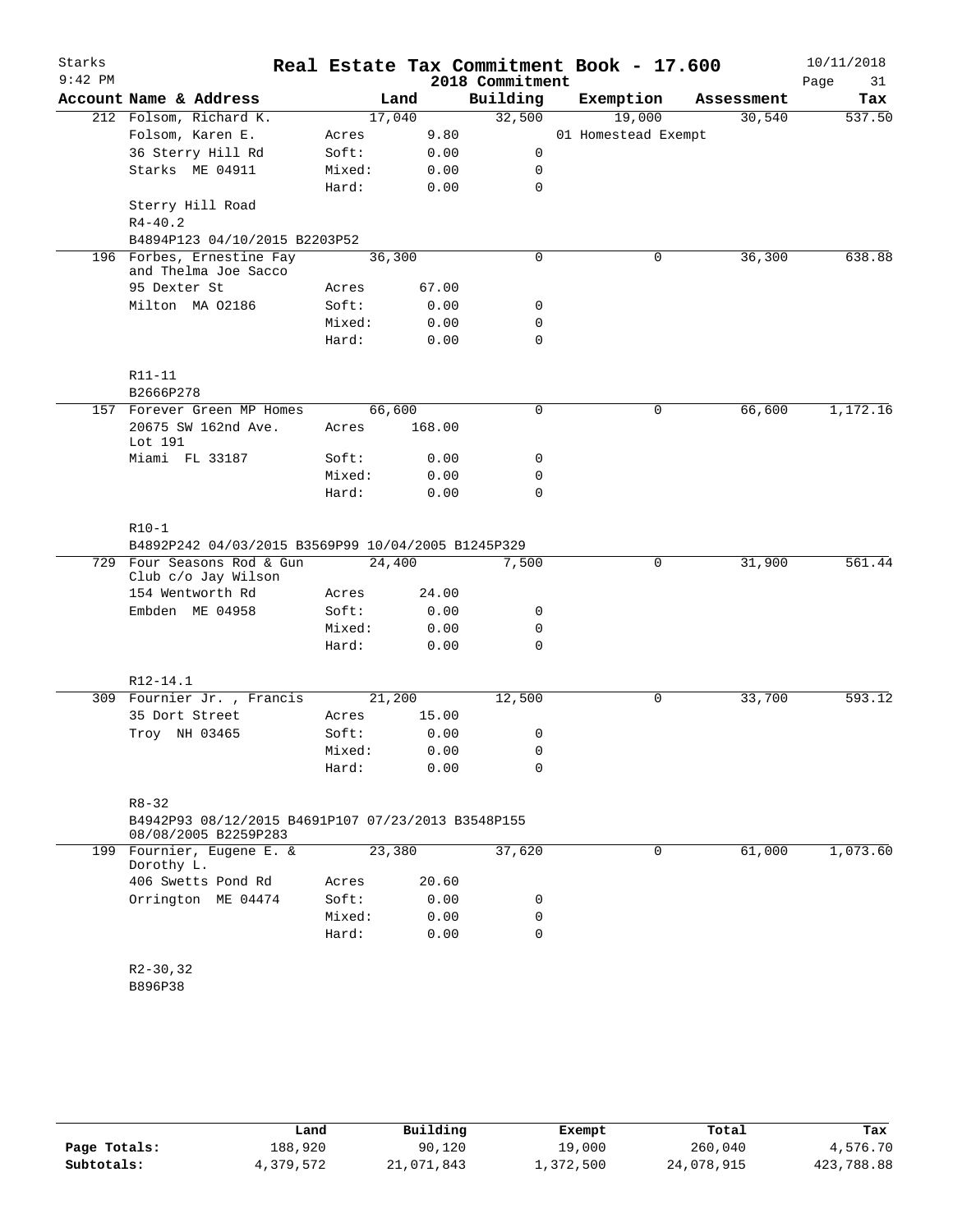| Starks       |                                          |                |               |                             | Real Estate Tax Commitment Book - 17.600 |              | 10/11/2018        |
|--------------|------------------------------------------|----------------|---------------|-----------------------------|------------------------------------------|--------------|-------------------|
| $9:42$ PM    | Account Name & Address                   |                | Land          | 2018 Commitment<br>Building | Exemption                                | Assessment   | Page<br>32<br>Tax |
|              | 745 Fox, William A.                      |                | 10,000        | 20,000                      | 19,000                                   | 11,000       | 193.60            |
|              | Fox, Frances L.                          | Acres          | 1.00          |                             | 01 Homestead Exempt                      |              |                   |
|              | 1115 New Sharon Road                     | Soft:          | 0.00          | 0                           |                                          |              |                   |
|              | Starks ME 04911                          | Mixed:         | 0.00          | 0                           |                                          |              |                   |
|              |                                          | Hard:          | 0.00          | $\mathbf 0$                 |                                          |              |                   |
|              | R1 38.1                                  |                |               |                             |                                          |              |                   |
|              | B4322P207 10/01/2010                     |                |               |                             |                                          |              |                   |
|              | 201 Frederic, Joseph W.                  |                | 24,700        | 84,600                      | 19,000                                   | 90,300       | 1,589.28          |
|              | 219 Chicken Street                       | Acres          | 25.00         |                             |                                          |              |                   |
|              | Starks ME 04911                          | Soft:          | 0.00          | 0                           | 01 Homestead Exempt                      |              |                   |
|              |                                          | Mixed:         | 0.00          | 0                           |                                          |              |                   |
|              |                                          | Hard:          | 0.00          | $\mathbf 0$                 |                                          |              |                   |
|              | Chicken Street                           |                |               |                             |                                          |              |                   |
|              | $R3 - 18.2$                              |                |               |                             |                                          |              |                   |
|              | B2294P277                                |                |               |                             |                                          |              |                   |
|              | 203 Frederic, Paul                       |                | 61,580        | 132,915                     | 19,000                                   | 175,495      | 3,088.71          |
|              | 141 Chicken Street                       | Acres          | 179.00        |                             | 01 Homestead Exempt                      |              |                   |
|              | Starks ME 04911                          | Soft:          | 0.00          | 0                           |                                          |              |                   |
|              |                                          | Mixed:         | 62.00         | 10,131                      |                                          |              |                   |
|              |                                          | Hard:          | 6.00          | 1,072                       |                                          |              |                   |
|              | Chicken St                               |                |               |                             |                                          |              |                   |
|              | R3-18, 19.1, 20                          |                |               |                             |                                          |              |                   |
|              | B873P248                                 |                | 30,710        | $\mathbf 0$                 |                                          | 0            | 540.50            |
|              | 204 Frederic, Paul<br>141 Chicken Street |                | 66.00         |                             |                                          | 30,710       |                   |
|              | Starks ME 04911                          | Acres<br>Soft: |               |                             |                                          |              |                   |
|              |                                          | Mixed:         | 0.00          | 0                           |                                          |              |                   |
|              |                                          | Hard:          | 32.00<br>4.00 | 5,229<br>714                |                                          |              |                   |
|              |                                          |                |               |                             |                                          |              |                   |
|              | $R4 - 34$                                |                |               |                             |                                          |              |                   |
|              | B3092P256<br>206 Freitas, Antonio G. &   |                | 15,940        |                             |                                          |              | 412.90            |
|              | Maria S.                                 |                |               | 7,520                       |                                          | 0<br>23,460  |                   |
|              | 55 Sheehan St                            | Acres          | 8.42          |                             |                                          |              |                   |
|              | Stoughton MA 02072                       | Soft:          | 0.00          | 0                           |                                          |              |                   |
|              |                                          | Mixed:         | 0.00          | $\mathbf 0$                 |                                          |              |                   |
|              |                                          | Hard:          | 0.00          | 0                           |                                          |              |                   |
|              | Mayhew Road                              |                |               |                             |                                          |              |                   |
|              | $R5 - 5.1$                               |                |               |                             |                                          |              |                   |
|              | 205 Friend, Tara M.                      |                | 15,040        | 49,500                      | 19,000                                   | 45,540       | 801.50            |
|              | 2658 Industry Road                       | Acres          | 7.30          |                             |                                          |              |                   |
|              | Starks ME 04911                          | Soft:          | 0.00          | 0                           | 01 Homestead Exempt                      |              |                   |
|              |                                          | Mixed:         | 0.00          | 0                           |                                          |              |                   |
|              |                                          | Hard:          | 0.00          | $\mathbf 0$                 |                                          |              |                   |
|              | Rt. #43                                  |                |               |                             |                                          |              |                   |
|              | $R2 - 52$                                |                |               |                             |                                          |              |                   |
|              | B2737P209                                |                |               |                             |                                          |              |                   |
|              | 207 Frith, Monica L.                     |                | 17,200        | 16,650                      |                                          | 33,850<br>0  | 595.76            |
|              | 262 Embden Pond Road                     | Acres          | 10.00         |                             |                                          |              |                   |
|              | North Anson ME 04958                     | Soft:          | 0.00          | 0                           |                                          |              |                   |
|              |                                          | Mixed:         | 0.00          | 0                           |                                          |              |                   |
|              |                                          | Hard:          | 0.00          | 0                           |                                          |              |                   |
|              | Mayhew Road                              |                |               |                             |                                          |              |                   |
|              | $R6 - 2.2$                               |                |               |                             |                                          |              |                   |
|              | B2150P149                                |                |               |                             |                                          |              |                   |
|              |                                          |                |               |                             |                                          |              |                   |
|              |                                          | Land           | Building      |                             | Exempt                                   | Total        | Tax               |
| Page Totals: | 175,170                                  |                | 311,185       |                             | 76,000                                   | 410,355      | 7,222.25          |
| Subtotals:   | 4,554,742                                |                | 21, 383, 028  |                             | 1,448,500                                | 24, 489, 270 | 431,011.13        |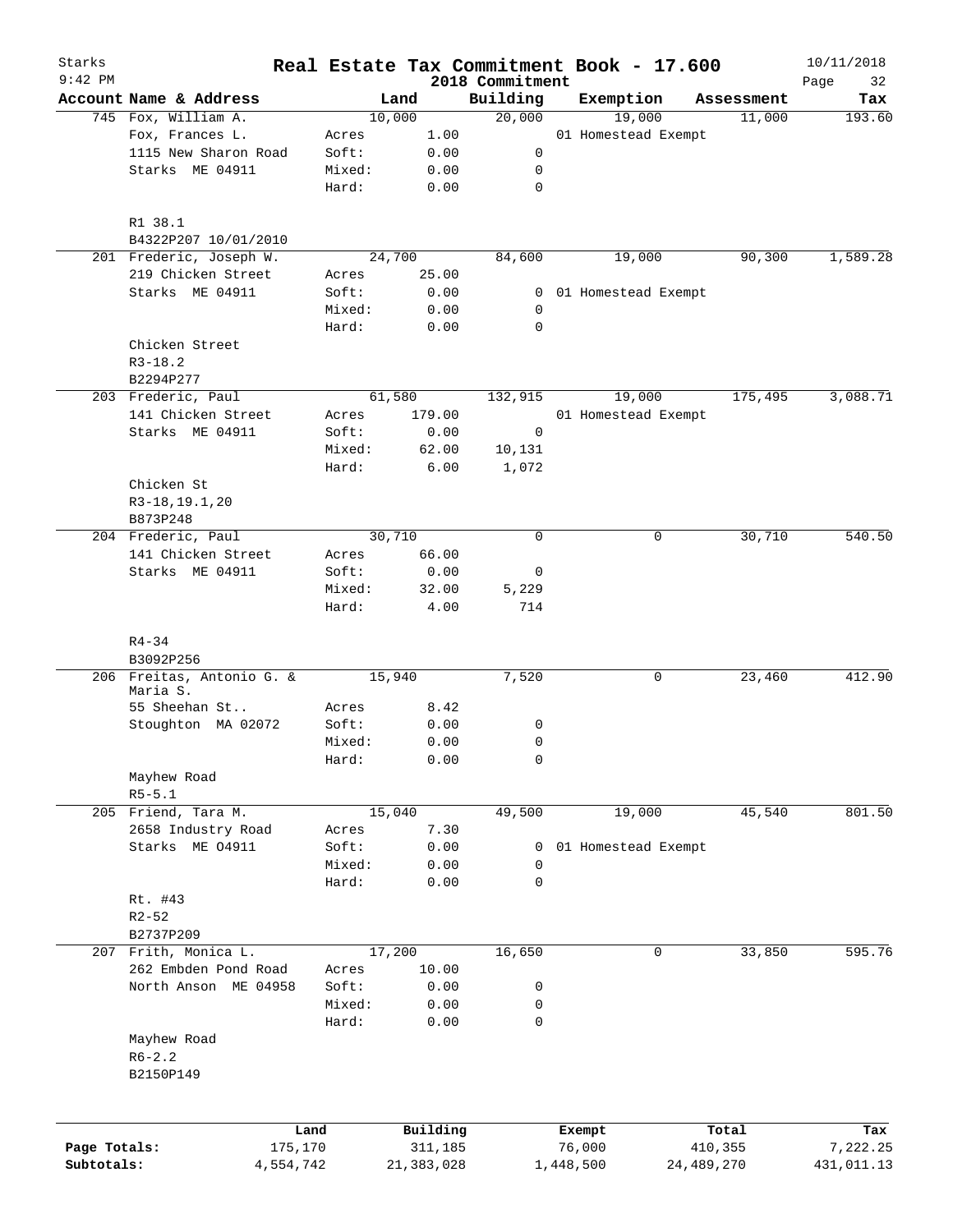| Starks<br>$9:42$ PM |                                     |                |          | 2018 Commitment | Real Estate Tax Commitment Book - 17.600 |            | 10/11/2018<br>Page<br>33 |
|---------------------|-------------------------------------|----------------|----------|-----------------|------------------------------------------|------------|--------------------------|
|                     | Account Name & Address              |                | Land     | Building        | Exemption                                | Assessment | Tax                      |
|                     | 208 Fusco, Joseph & Gregory         |                | 14,800   | 28,650          | $\Omega$                                 | 43,450     | 764.72                   |
|                     | & Joseph III<br>5 Loveland Lane     |                | 7.00     |                 |                                          |            |                          |
|                     | Bristol CT 06010                    | Acres<br>Soft: | 0.00     | 0               |                                          |            |                          |
|                     |                                     | Mixed:         | 0.00     | 0               |                                          |            |                          |
|                     |                                     | Hard:          | 0.00     | 0               |                                          |            |                          |
|                     | Emery Road                          |                |          |                 |                                          |            |                          |
|                     | $R3 - 40$                           |                |          |                 |                                          |            |                          |
|                     | B2153P50                            |                |          |                 |                                          |            |                          |
|                     | 209 Gaeta, Lorraine A.              |                | 38,740   | $\mathbf 0$     | 0                                        | 38,740     | 681.82                   |
|                     | 133 Mayhew Road                     | Acres          | 74.00    |                 |                                          |            |                          |
|                     | Starks ME 04911                     | Soft:          | 0.00     | 0               |                                          |            |                          |
|                     |                                     | Mixed:         | 0.00     | 0               |                                          |            |                          |
|                     |                                     | Hard:          | 0.00     | 0               |                                          |            |                          |
|                     |                                     |                |          |                 |                                          |            |                          |
|                     | $R11-1$                             |                |          |                 |                                          |            |                          |
|                     | B2793P226                           |                |          |                 |                                          |            |                          |
|                     | 210 Gaeta, Lorraine Ann             |                | 23,700   | 0               | 0                                        | 23,700     | 417.12                   |
|                     | 133 Mayhew Road                     | Acres          | 25.00    |                 |                                          |            |                          |
|                     | Starks ME 04911                     | Soft:          | 0.00     | 0               |                                          |            |                          |
|                     |                                     | Mixed:         | 0.00     | 0               |                                          |            |                          |
|                     |                                     | Hard:          | 0.00     | 0               |                                          |            |                          |
|                     |                                     |                |          |                 |                                          |            |                          |
|                     | $R11-2$                             |                |          |                 |                                          |            |                          |
|                     | B1468P169                           |                |          |                 |                                          |            |                          |
|                     | 211 Gaeta, Lorraine Ann             |                | 60,100   | 89,620          | 19,000                                   | 130,720    | 2,300.67                 |
|                     | Gaeta, William                      | Acres          | 143.00   |                 |                                          |            |                          |
|                     | 133 Mayhew Road                     | Soft:          | 0.00     | $\mathbf{0}$    | 01 Homestead Exempt                      |            |                          |
|                     | Starks ME 04911                     | Mixed:         | 0.00     | $\mathbf 0$     |                                          |            |                          |
|                     |                                     | Hard:          | 0.00     | 0               |                                          |            |                          |
|                     | $R7 - 15$                           |                |          |                 |                                          |            |                          |
|                     | B5164P227 06/06/2017 B868P796       |                |          |                 |                                          |            |                          |
|                     | 71 Gailis Peter                     |                | 17,200   | 80,650          | 0                                        | 97,850     | 1,722.16                 |
|                     | Gailis, Susan                       | Acres          | 10.00    |                 |                                          |            |                          |
|                     | 31 Winthrop street                  | Soft:          | 0.00     | 0               |                                          |            |                          |
|                     | Salem Ma 01970                      | Mixed:         | 0.00     | 0               |                                          |            |                          |
|                     |                                     | Hard:          | 0.00     | 0               |                                          |            |                          |
|                     | Mayhew Road, Starks                 |                |          |                 |                                          |            |                          |
|                     | $R7 - 10.6$                         |                |          |                 |                                          |            |                          |
|                     | B4087P99 12/20/2008 B1302P75        |                |          |                 |                                          |            |                          |
| 649                 | Gambale Kathleen M and<br>Joseph J. |                | 21,200   | 31,200          | $\mathbf 0$                              | 52,400     | 922.24                   |
|                     | 40 Cross Street                     | Acres          | 15.00    |                 |                                          |            |                          |
|                     | Rowley MA 01969                     | Soft:          | 0.00     | 0               |                                          |            |                          |
|                     |                                     | Mixed:         | 0.00     | 0               |                                          |            |                          |
|                     |                                     | Hard:          | 0.00     | $\mathbf 0$     |                                          |            |                          |
|                     |                                     |                |          |                 |                                          |            |                          |
|                     | $R1 - 29.5$                         |                |          |                 |                                          |            |                          |
|                     | B3736P201 09/01/2007 B1524P234      |                |          |                 |                                          |            |                          |
|                     | 229 Gauthier, Carmen                |                | 14,400   | 82,800          | 19,000                                   | 78,200     | 1,376.32                 |
|                     | 157 Emery Road                      | Acres          | 6.50     |                 | 01 Homestead Exempt                      |            |                          |
|                     | Starks ME 04911                     | Soft:          | 0.00     | 0               |                                          |            |                          |
|                     |                                     | Mixed:         | 0.00     | 0               |                                          |            |                          |
|                     |                                     | Hard:          | 0.00     | $\mathbf 0$     |                                          |            |                          |
|                     | $R3 - 36$                           |                |          |                 |                                          |            |                          |
|                     | B4759P248 02/24/2014 B1168P20       |                |          |                 |                                          |            |                          |
|                     | Land                                |                | Building |                 | Exempt                                   | Total      | Tax                      |
| Page Totals:        | 190,140                             |                | 312,920  |                 | 38,000                                   | 465,060    | 8,185.05                 |
|                     |                                     |                |          |                 |                                          |            |                          |

**Subtotals:** 4,744,882 21,695,948 1,486,500 24,954,330 439,196.18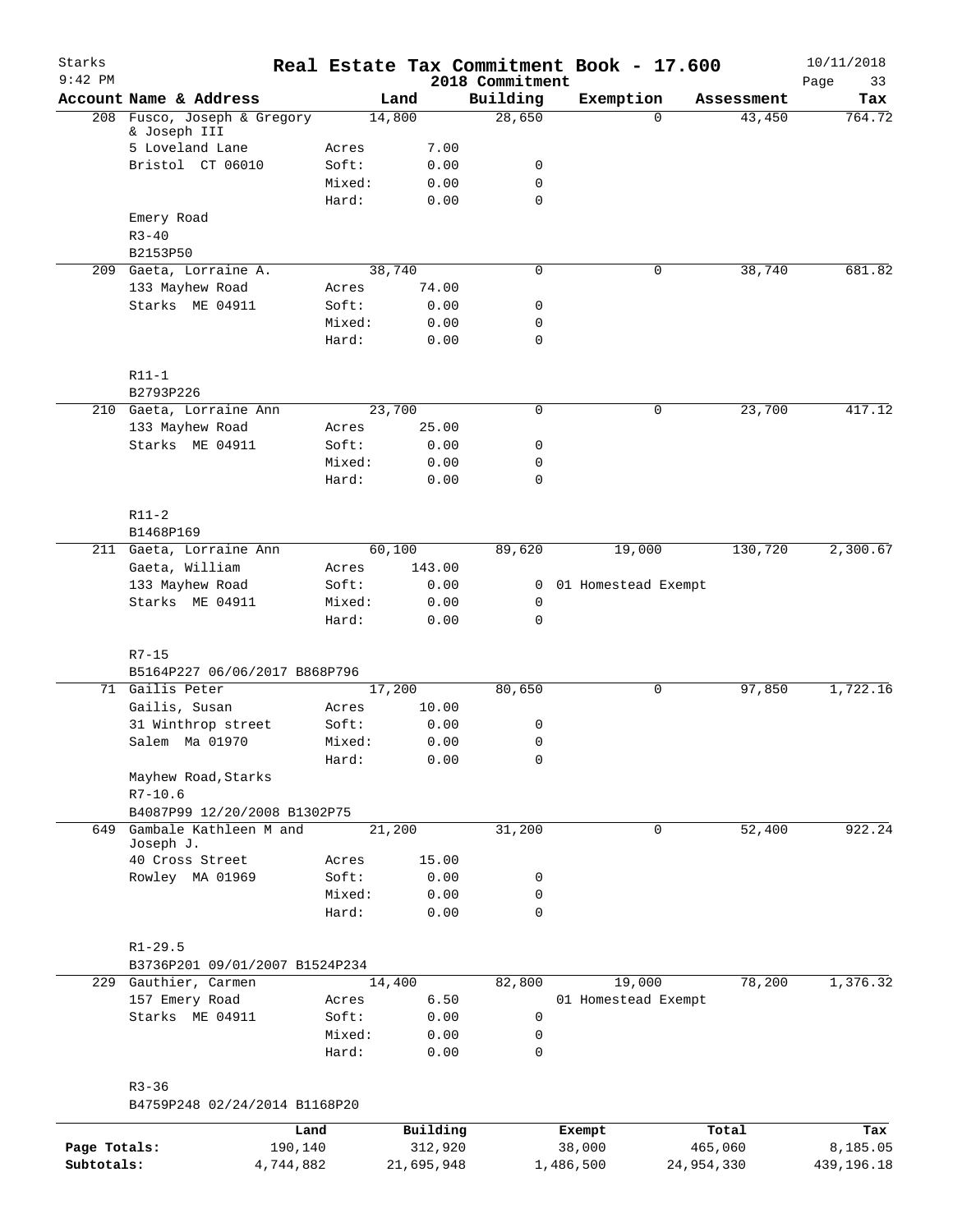| Starks    |                                                     |                 |              |                 | Real Estate Tax Commitment Book - 17.600 |            | 10/11/2018 |
|-----------|-----------------------------------------------------|-----------------|--------------|-----------------|------------------------------------------|------------|------------|
| $9:42$ PM |                                                     |                 |              | 2018 Commitment |                                          |            | Page<br>34 |
|           | Account Name & Address                              |                 | Land         | Building        | Exemption                                | Assessment | Tax        |
|           | 567 Gecoy, Rocco R. &                               | 17,420          |              | 90,410          | $\Omega$                                 | 107,830    | 1,897.81   |
|           | Carolyn G.<br>4 Otter Pond Road                     | Acres           | 10.28        |                 |                                          |            |            |
|           | Lynnfield MA 01940                                  | Soft:           | 0.00         | 0               |                                          |            |            |
|           |                                                     | Mixed:          | 0.00         | $\mathbf 0$     |                                          |            |            |
|           |                                                     | Hard:           | 0.00         | $\Omega$        |                                          |            |            |
|           |                                                     |                 |              |                 |                                          |            |            |
|           | $R6 - 21.3$                                         |                 |              |                 |                                          |            |            |
|           | B4009P310 06/12/2008 B1485P12                       |                 |              |                 |                                          |            |            |
|           | 537 Gibbons, Morgann                                | 12,880          |              | 54,160          | $\mathbf 0$                              | 67,040     | 1,179.90   |
|           | Shurtleff, Brenna                                   | Acres           | 20.00        |                 |                                          |            |            |
|           | 303 Wood Street                                     | Soft:           | 0.00         | 0               |                                          |            |            |
|           | New Bedford, MA 02745                               | Mixed:          | 19.00        | 3,105           |                                          |            |            |
|           |                                                     | Hard:           | 0.00         | $\mathbf 0$     |                                          |            |            |
|           |                                                     |                 |              |                 |                                          |            |            |
|           | $R2 - 49$                                           |                 |              |                 |                                          |            |            |
|           | B5085P177 10/11/2016 B4268P35 01/29/2010 B3811P16   |                 |              |                 |                                          |            |            |
|           | 02/08/2007 B1486P44<br>701 Gibbs Family Trust,      | 15,440          |              | 50,870          | 0                                        | 66,310     | 1,167.06   |
|           | Sandra E.                                           |                 |              |                 |                                          |            |            |
|           | 67 Heald Street Apt 2B                              | Acres           | 7.80         |                 |                                          |            |            |
|           | Madison ME 04950                                    | Soft:           | 0.00         | 0               |                                          |            |            |
|           |                                                     | Mixed:          | 0.00         | 0               |                                          |            |            |
|           |                                                     | Hard:           | 0.00         | $\mathbf 0$     |                                          |            |            |
|           |                                                     |                 |              |                 |                                          |            |            |
|           | $R5 - 6.3$                                          |                 |              |                 |                                          |            |            |
|           | B4505P321 03/20/2012 B3793P275 12/28/2006           |                 |              |                 |                                          |            |            |
|           | 216 Gifford, Walter B.                              | 39,100          |              | 147,270         | 19,000                                   | 167,370    | 2,945.71   |
|           | 115 Locke Hill Rd                                   | Acres           | 73.00        |                 | 01 Homestead Exempt                      |            |            |
|           | Starks ME 04911                                     | Soft:           | 0.00         | 0               |                                          |            |            |
|           |                                                     | Mixed:          | 0.00         | 0               |                                          |            |            |
|           |                                                     | Hard:           | 0.00         | 0               |                                          |            |            |
|           |                                                     |                 |              |                 |                                          |            |            |
|           | $R3 - 7$                                            |                 |              |                 |                                          |            |            |
|           | B1537P108                                           |                 |              |                 |                                          |            |            |
|           | 217 Gifford, Walter B.                              | 10,800<br>Acres |              | 11,250          | 0                                        | 22,050     | 388.08     |
|           | 115 Locke Hill Road<br>Starks ME 04911              | Soft:           | 2.00         | $\overline{0}$  |                                          |            |            |
|           |                                                     | Mixed:          | 0.00<br>0.00 | 0               |                                          |            |            |
|           |                                                     | Hard:           | 0.00         | $\Omega$        |                                          |            |            |
|           | Locke Cemetery Road                                 |                 |              |                 |                                          |            |            |
|           | $R3 - 8$                                            |                 |              |                 |                                          |            |            |
|           | B2226P169                                           |                 |              |                 |                                          |            |            |
|           | 267 Gillies Trust, Gordon                           | 31,300          |              | 138,550         | 0                                        | 169,850    | 2,989.36   |
|           | М.                                                  |                 |              |                 |                                          |            |            |
|           | Mary C. Gillies Trust                               | Acres           | 47.00        |                 |                                          |            |            |
|           | 448 Peppertree Road                                 | Soft:           | 0.00         | 0               |                                          |            |            |
|           | Venice FL 34293                                     | Mixed:          | 0.00         | 0               |                                          |            |            |
|           |                                                     | Hard:           | 0.00         | 0               |                                          |            |            |
|           | Peterson Rd                                         |                 |              |                 |                                          |            |            |
|           | $R11-8$                                             |                 |              |                 |                                          |            |            |
|           | B4959P356 09/30/2015 B4835P236 09/29/2014 B4244P125 |                 |              |                 |                                          |            |            |
|           | 02/26/2010 B2034P186                                |                 |              |                 |                                          |            |            |
|           |                                                     |                 |              |                 |                                          |            |            |

|              | Land      | Building   | Exempt    | Total      | Tax        |
|--------------|-----------|------------|-----------|------------|------------|
| Page Totals: | 126.940   | 492,510    | 19,000    | 600,450    | 10,567.92  |
| Subtotals:   | 4,871,822 | 22,188,458 | 1,505,500 | 25,554,780 | 449,764.10 |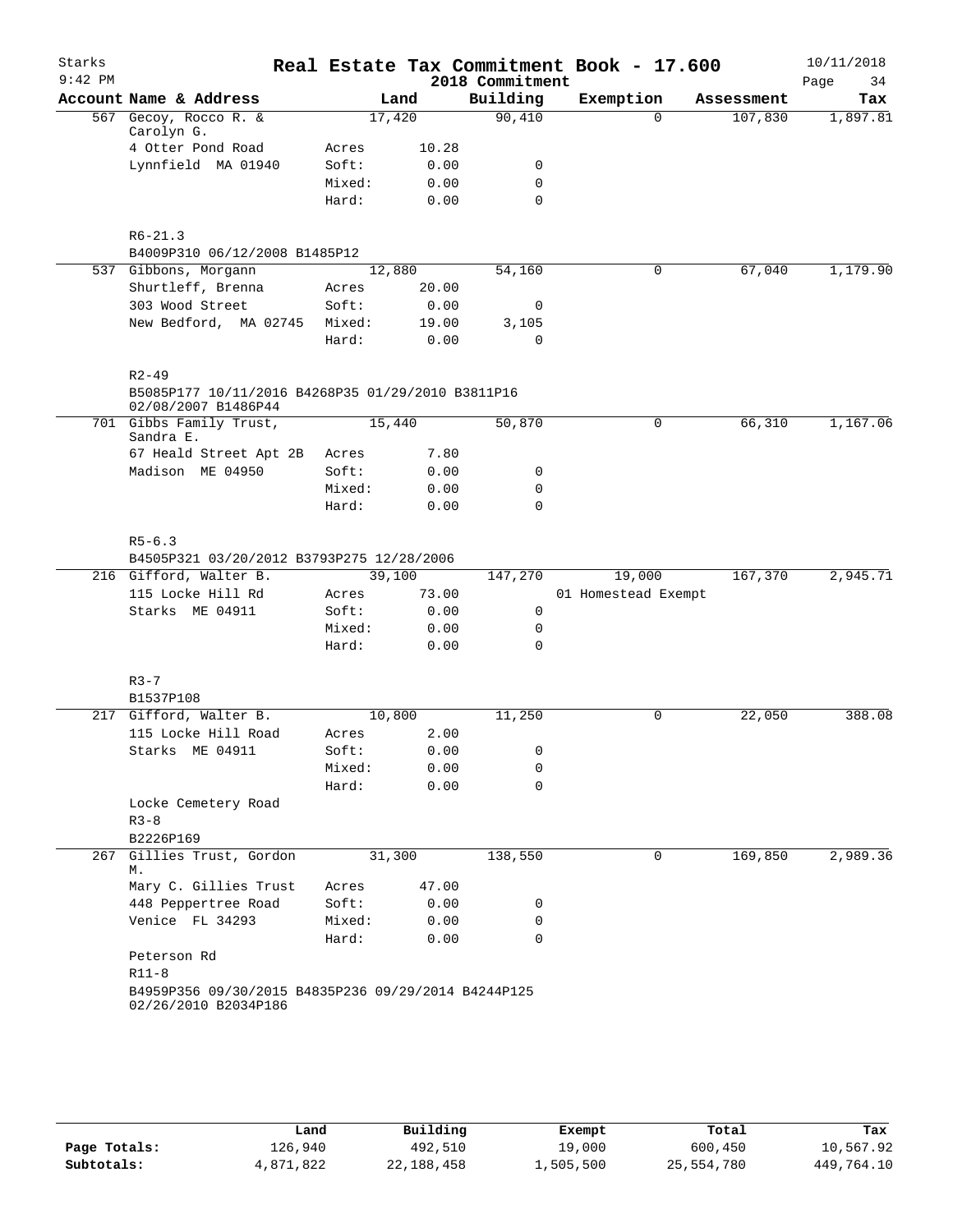| Starks       |                                                                | Real Estate Tax Commitment Book - 17.600 |            |                    |                     |            |                      | 10/11/2018      |
|--------------|----------------------------------------------------------------|------------------------------------------|------------|--------------------|---------------------|------------|----------------------|-----------------|
| $9:42$ PM    |                                                                |                                          | Land       | 2018 Commitment    |                     |            |                      | Page<br>35      |
|              | Account Name & Address                                         | 16,240                                   |            | Building<br>58,320 | Exemption           | $\Omega$   | Assessment<br>74,560 | Tax<br>1,312.26 |
|              | 156 Glidden, Eric<br>Glidden, Beth                             | Acres                                    | 8.80       |                    |                     |            |                      |                 |
|              | 212 Old Fields Road                                            | Soft:                                    |            | 0                  |                     |            |                      |                 |
|              |                                                                |                                          | 0.00       |                    |                     |            |                      |                 |
|              | South Berwick ME 03908 Mixed:                                  |                                          | 0.00       | 0                  |                     |            |                      |                 |
|              | 40 Mayhew Rd                                                   | Hard:                                    | 0.00       | $\mathbf 0$        |                     |            |                      |                 |
|              | $R7 - 11$                                                      |                                          |            |                    |                     |            |                      |                 |
|              | B4818P45 08/14/2014 B4739P197 12/09/2013 B3521P253<br>B1893P99 |                                          |            |                    |                     |            |                      |                 |
|              | 147 Glidden, Errol R.                                          | 18,320                                   |            | 53,780             |                     | 0          | 72,100               | 1,268.96        |
|              | Glidden, Terry L.                                              | Acres                                    | 11.40      |                    |                     |            |                      |                 |
|              | 340 Porterfield Road                                           | Soft:                                    | 0.00       | 0                  |                     |            |                      |                 |
|              | Porter ME 04068                                                | Mixed:                                   | 0.00       | 0                  |                     |            |                      |                 |
|              |                                                                | Hard:                                    | 0.00       | 0                  |                     |            |                      |                 |
|              | Mayhew Road Subdivison<br>$R6 - 2.11$                          |                                          |            |                    |                     |            |                      |                 |
|              | B5236P197 12/14/2017 B3996P286 05/13/2009 B3554P1<br>B883P1018 |                                          |            |                    |                     |            |                      |                 |
|              | 220 Goff, Patricia R.                                          | 13,480                                   |            | 23,180             |                     | 0          | 36,660               | 645.22          |
|              | 535 Chick Crossing Rd.                                         | Acres                                    | 5.35       |                    |                     |            |                      |                 |
|              | Wells ME 04090                                                 | Soft:                                    | 0.00       | 0                  |                     |            |                      |                 |
|              |                                                                | Mixed:                                   | 0.00       | 0                  |                     |            |                      |                 |
|              |                                                                | Hard:                                    | 0.00       | $\Omega$           |                     |            |                      |                 |
|              | $R4 - 35.1$                                                    |                                          |            |                    |                     |            |                      |                 |
|              | B1322P150                                                      |                                          |            |                    |                     |            |                      |                 |
|              | 434 Gordon-Taylor, Lisa M.                                     | 10,280                                   |            | 93,450             |                     | 0          | 103,730              | 1,825.65        |
|              | 2693 Industry Road                                             | Acres                                    | 1.35       |                    |                     |            |                      |                 |
|              | Starks Me 04911                                                | Soft:                                    | 0.00       | 0                  |                     |            |                      |                 |
|              |                                                                | Mixed:                                   | 0.00       | 0                  |                     |            |                      |                 |
|              |                                                                | Hard:                                    | 0.00       | $\mathbf 0$        |                     |            |                      |                 |
|              | Route #43                                                      |                                          |            |                    |                     |            |                      |                 |
|              | $R8 - 1.2$                                                     |                                          |            |                    |                     |            |                      |                 |
|              | B4759P69 02/21/2014 B2107P158                                  |                                          |            |                    |                     |            |                      |                 |
|              | 224 Graef, Adriane H                                           | 39,600                                   |            | 0                  |                     | 0          | 39,600               | 696.96          |
|              | 14 Chipmunk Trail                                              | Acres                                    | 78.00      |                    |                     |            |                      |                 |
|              | Sandy Hook CT 06482                                            | Soft:                                    | 0.00       | 0                  |                     |            |                      |                 |
|              |                                                                | Mixed:                                   | 0.00       | 0                  |                     |            |                      |                 |
|              |                                                                | Hard:                                    | 0.00       | 0                  |                     |            |                      |                 |
|              | Rt. 148 Anson Town Line                                        |                                          |            |                    |                     |            |                      |                 |
|              | R5-16, R5-17.1                                                 |                                          |            |                    |                     |            |                      |                 |
|              | B1789P142                                                      |                                          |            |                    |                     |            |                      |                 |
|              | 160 Graham, Thomas Jr.                                         | 16,880                                   |            | 87,200             | 24,700              |            | 79,380               | 1,397.09        |
|              | Graham, Catherine                                              | Acres                                    | 9.60       |                    | 01 Homestead Exempt |            |                      |                 |
|              | 61 Mayhew Road                                                 | Soft:                                    | 0.00       | 0                  | 02 Veteran          |            |                      |                 |
|              | Starks ME 04911                                                | Mixed:                                   | 0.00       | 0                  |                     |            |                      |                 |
|              |                                                                | Hard:                                    | 0.00       | 0                  |                     |            |                      |                 |
|              | $R7 - 10.5$                                                    |                                          |            |                    |                     |            |                      |                 |
|              | B3955P192 01/22/2008 B3803P283 01/22/2007 B2048P69             |                                          |            |                    |                     |            |                      |                 |
|              | 95 Gravel, Kurtis W.                                           | 19,600                                   |            | 137,300            | 19,000              |            | 137,900              | 2,427.04        |
|              | Gravel, Amy L.                                                 | Acres                                    | 13.00      |                    |                     |            |                      |                 |
|              | 634 Sandy River Rd                                             | Soft:                                    | 0.00       | 0                  | 01 Homestead Exempt |            |                      |                 |
|              | Starks ME 04911                                                | Mixed:                                   | 0.00       | 0                  |                     |            |                      |                 |
|              |                                                                | Hard:                                    | 0.00       | $\mathbf 0$        |                     |            |                      |                 |
|              | Riverroad                                                      |                                          |            |                    |                     |            |                      |                 |
|              | $R10-13.1$<br>B5058P206 08/05/2016 B1419P289                   |                                          |            |                    |                     |            |                      |                 |
|              |                                                                | Land                                     | Building   |                    | Exempt              |            | Total                | Tax             |
| Page Totals: | 134,400                                                        |                                          | 453,230    |                    | 43,700              |            | 543,930              | 9,573.18        |
| Subtotals:   | 5,006,222                                                      |                                          | 22,641,688 |                    | 1,549,200           | 26,098,710 |                      | 459, 337.28     |
|              |                                                                |                                          |            |                    |                     |            |                      |                 |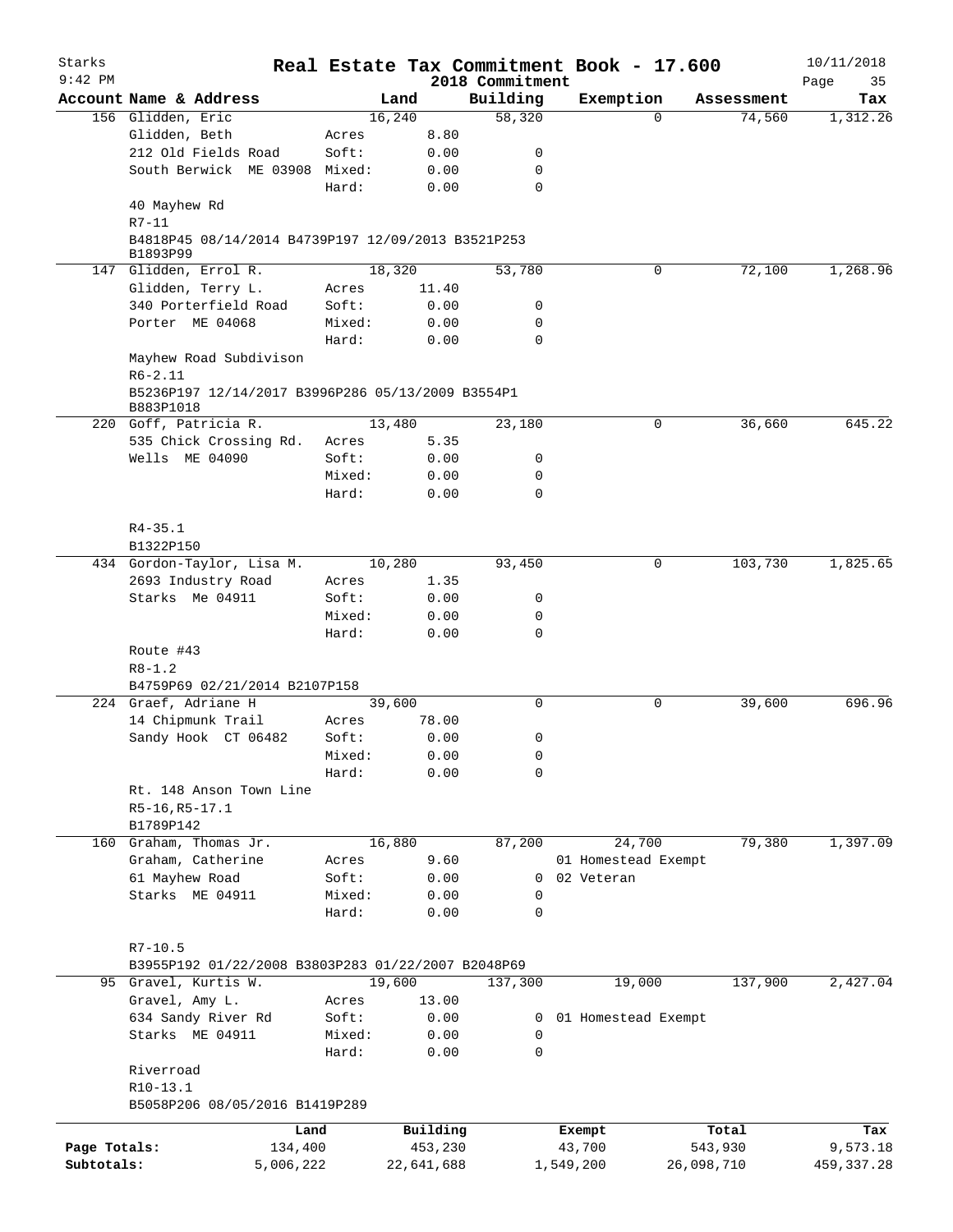| Starks<br>$9:42$ PM |                                                    |        |              | 2018 Commitment |  | Real Estate Tax Commitment Book - 17.600 |              | 10/11/2018        |
|---------------------|----------------------------------------------------|--------|--------------|-----------------|--|------------------------------------------|--------------|-------------------|
|                     | Account Name & Address                             |        | Land         | Building        |  | Exemption                                | Assessment   | Page<br>36<br>Tax |
|                     | 226 Gray, David E                                  |        | 15,120       | 67,570          |  | 19,000                                   | 63,690       | 1,120.94          |
|                     | 141 Emery Rd                                       |        | 7.40         |                 |  | 01 Homestead Exempt                      |              |                   |
|                     | Starks Me 04911                                    | Acres  |              |                 |  |                                          |              |                   |
|                     |                                                    | Soft:  | 0.00         | 0               |  |                                          |              |                   |
|                     |                                                    | Mixed: | 0.00         | 0               |  |                                          |              |                   |
|                     |                                                    | Hard:  | 0.00         | $\mathbf 0$     |  |                                          |              |                   |
|                     | Emery Road                                         |        |              |                 |  |                                          |              |                   |
|                     | $R3 - 35$                                          |        |              |                 |  |                                          |              |                   |
|                     | B2887P310                                          |        |              |                 |  |                                          |              |                   |
| 228                 | Gray, Richard                                      |        | 39,400       | 105,100         |  | 19,000                                   | 125,500      | 2,208.80          |
|                     | 1294 Anson Road                                    | Acres  | 74.00        |                 |  |                                          |              |                   |
|                     | Starks ME 04911                                    | Soft:  | 0.00         | 0               |  |                                          |              |                   |
|                     |                                                    | Mixed: | 0.00         | 0               |  | 01 Homestead Exempt                      |              |                   |
|                     |                                                    | Hard:  | 0.00         | $\Omega$        |  |                                          |              |                   |
|                     | Route 43                                           |        |              |                 |  |                                          |              |                   |
|                     | $R12 - 20, 21$                                     |        |              |                 |  |                                          |              |                   |
|                     | B4237P4 01/22/2010 B1165P87                        |        |              |                 |  |                                          |              |                   |
|                     | 737 Gray, Richard E.                               |        | 4,330        | $\mathbf 0$     |  | 0                                        | 4,330        | 76.21             |
|                     | 1294 Anson Road                                    | Acres  | 40.00        |                 |  |                                          |              |                   |
|                     | Starks ME 04911                                    | Soft:  | 36.00        | 4,001           |  |                                          |              |                   |
|                     |                                                    | Mixed: | 4.00         | 654             |  |                                          |              |                   |
|                     |                                                    | Hard:  | 0.00         | $\mathbf 0$     |  |                                          |              |                   |
|                     |                                                    |        |              |                 |  |                                          |              |                   |
|                     | R12-26                                             |        |              |                 |  |                                          |              |                   |
|                     | B4237P1 01/22/2010                                 |        |              |                 |  |                                          |              |                   |
|                     | 230 Greenleaf, Andrea                              |        | 14,040       | $\mathbf 0$     |  | 0                                        | 14,040       | 247.10            |
|                     | 4060 Snyder Ridge Lane                             | Acres  | 7.30         |                 |  |                                          |              |                   |
|                     | Winston-Salem NC 27107                             |        |              |                 |  |                                          |              |                   |
|                     |                                                    | Soft:  | 0.00         | 0               |  |                                          |              |                   |
|                     |                                                    | Mixed: | 0.00         | 0               |  |                                          |              |                   |
|                     |                                                    | Hard:  | 0.00         | $\mathbf 0$     |  |                                          |              |                   |
|                     | $R1 - 16$                                          |        |              |                 |  |                                          |              |                   |
|                     | 231 Greenleaf, Scott                               |        | 10,800       | 24,860          |  | 19,000                                   | 16,660       | 293.22            |
|                     | 1081 New Sharon Road                               | Acres  | 2.00         |                 |  | 01 Homestead Exempt                      |              |                   |
|                     | Starks ME 04911                                    | Soft:  | 0.00         | 0               |  |                                          |              |                   |
|                     |                                                    | Mixed: | 0.00         | 0               |  |                                          |              |                   |
|                     |                                                    | Hard:  | 0.00         | 0               |  |                                          |              |                   |
|                     |                                                    |        |              |                 |  |                                          |              |                   |
|                     | Rt. 134                                            |        |              |                 |  |                                          |              |                   |
|                     | $R1 - 42.1$                                        |        |              |                 |  |                                          |              |                   |
|                     | B5004P268 03/01/2016 B1497P10                      |        |              |                 |  |                                          |              |                   |
|                     | 561 Gulnick, Sandra L.                             |        | 17,400       | 20,000          |  | 19,000                                   | 18,400       | 323.84            |
|                     | 32 Thompson Bridge Road Acres                      |        | 11.50        |                 |  | 01 Homestead Exempt                      |              |                   |
|                     | Starks Me 04911                                    | Soft:  | 0.00         | 0               |  |                                          |              |                   |
|                     |                                                    | Mixed: | 0.00         | 0               |  |                                          |              |                   |
|                     |                                                    | Hard:  | 0.00         | $\mathbf 0$     |  |                                          |              |                   |
|                     | Emery Road                                         |        |              |                 |  |                                          |              |                   |
|                     | $R3 - 41.1$                                        |        |              |                 |  |                                          |              |                   |
|                     | B4343P96 11/23/2010 B4242P226 09/28/2009 B2452P124 |        |              |                 |  |                                          |              |                   |
| 233                 | Gulnick, William J &                               |        | 7,750        | 53,550          |  | 24,700                                   | 36,600       | 644.16            |
|                     | Carol L                                            |        |              |                 |  |                                          |              |                   |
|                     | c/o Holmgren                                       | Acres  | 0.60         |                 |  |                                          |              |                   |
|                     | 55 Hill Street                                     | Soft:  | 0.00         |                 |  | 0 01 Homestead Exempt                    |              |                   |
|                     | Lakeville MA 02347                                 | Mixed: | 0.00         | $\Omega$        |  | 02 Veteran                               |              |                   |
|                     |                                                    | Hard:  | 0.00         | $\mathbf 0$     |  |                                          |              |                   |
|                     | 6 Anson Road                                       |        |              |                 |  |                                          |              |                   |
|                     | $U2 - 25, U2 - 26$                                 |        |              |                 |  |                                          |              |                   |
|                     | B2467P318                                          |        |              |                 |  |                                          |              |                   |
|                     |                                                    |        |              |                 |  |                                          |              |                   |
|                     |                                                    |        |              |                 |  |                                          |              |                   |
| Land                |                                                    |        | Building     |                 |  | Exempt                                   | Total        | Tax               |
| Page Totals:        | 108,840                                            |        | 271,080      |                 |  | 100,700                                  | 279,220      | 4,914.27          |
| Subtotals:          | 5,115,062                                          |        | 22, 912, 768 |                 |  | 1,649,900                                | 26, 377, 930 | 464, 251.55       |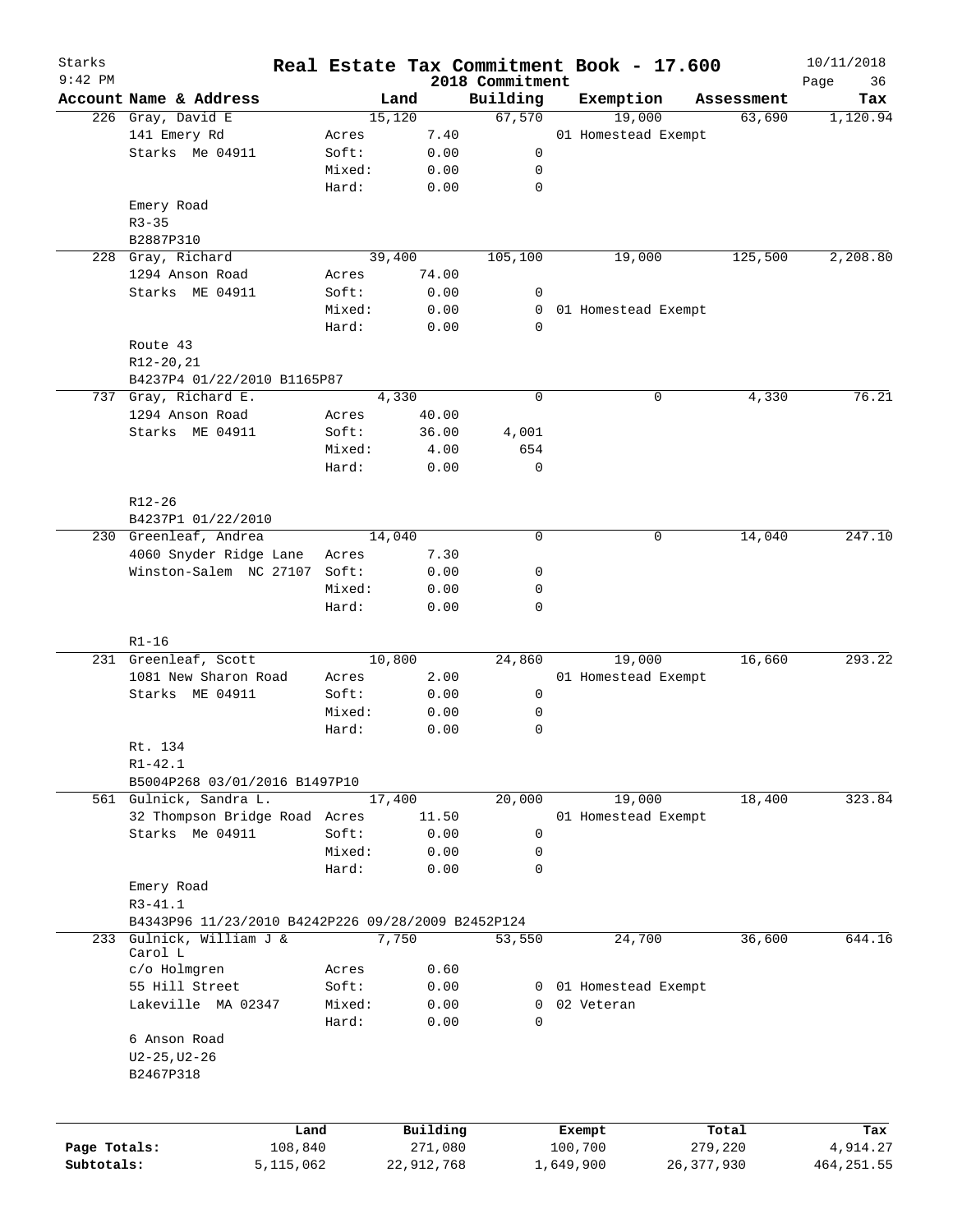| Starks                     |                                       |                      |        |                                 |                             | Real Estate Tax Commitment Book - 17.600 |                       | 10/11/2018             |
|----------------------------|---------------------------------------|----------------------|--------|---------------------------------|-----------------------------|------------------------------------------|-----------------------|------------------------|
| $9:42$ PM                  | Account Name & Address                |                      |        | Land                            | 2018 Commitment<br>Building | Exemption                                | Assessment            | Page<br>37<br>Tax      |
|                            | 234 Guthrie, James D. Jr.             |                      |        | 21,240                          | $\mathbf 0$                 | $\Omega$                                 | 21,240                | 373.82                 |
|                            | 217 Fitzgerald Road                   |                      | Acres  | 43.00                           |                             |                                          |                       |                        |
|                            | Rindge NH 03461                       |                      | Soft:  | 7.00                            | 778                         |                                          |                       |                        |
|                            |                                       |                      | Mixed: | 0.00                            | 0                           |                                          |                       |                        |
|                            |                                       |                      | Hard:  | 26.00                           | 4,644                       |                                          |                       |                        |
|                            | Industry Line                         |                      |        |                                 |                             |                                          |                       |                        |
|                            | $R4-13A$                              |                      |        |                                 |                             |                                          |                       |                        |
|                            | B2690P12                              |                      |        |                                 |                             |                                          |                       |                        |
|                            | 235 Guthrie, James D., Jr             |                      |        | 57,100                          | 31,200                      | 0                                        | 88,300                | 1,554.08               |
|                            | 217 Fitzgerald Road                   |                      | Acres  | 133.00                          |                             |                                          |                       |                        |
|                            | Rindge NH 03461                       |                      | Soft:  | 0.00                            | 0                           |                                          |                       |                        |
|                            |                                       |                      | Mixed: | 0.00                            | 0                           |                                          |                       |                        |
|                            |                                       |                      | Hard:  | 0.00                            | 0                           |                                          |                       |                        |
|                            | Gordon Road                           |                      |        |                                 |                             |                                          |                       |                        |
|                            | $R4-11, R4-13$                        |                      |        |                                 |                             |                                          |                       |                        |
|                            | B1800P1                               |                      |        |                                 |                             |                                          |                       |                        |
| 237                        | Haley Jr., Charles J.                 |                      |        | 30,330                          | 6,800                       | 0                                        | 37,130                | 653.49                 |
|                            | Haley Linda S                         |                      | Acres  | 47.10                           |                             |                                          |                       |                        |
|                            | 4873 Italy Avenue                     |                      | Soft:  | 0.00                            | 0                           |                                          |                       |                        |
|                            | North Port FL 34288                   |                      | Mixed: | 0.00                            | 0                           |                                          |                       |                        |
|                            |                                       |                      | Hard:  | 0.00                            | 0                           |                                          |                       |                        |
|                            |                                       |                      |        |                                 |                             |                                          |                       |                        |
|                            | $R8-1$<br>B1026P1                     |                      |        |                                 |                             |                                          |                       |                        |
|                            | 238 Hall, Leslie E. &                 |                      |        | 23,200                          | 23,810                      | 0                                        | 47,010                | 827.38                 |
|                            | Suzanne T.                            |                      |        |                                 |                             |                                          |                       |                        |
|                            | 167 Main St Rt. 26                    |                      | Acres  | 20.00                           |                             |                                          |                       |                        |
|                            | Oxford ME 04270                       |                      | Soft:  | 0.00                            | 0                           |                                          |                       |                        |
|                            |                                       |                      | Mixed: | 0.00                            | 0                           |                                          |                       |                        |
|                            |                                       |                      | Hard:  | 0.00                            | $\mathbf 0$                 |                                          |                       |                        |
|                            | West Mills Road                       |                      |        |                                 |                             |                                          |                       |                        |
|                            | $R5 - 19.2$                           |                      |        |                                 |                             |                                          |                       |                        |
|                            | B1077P93                              |                      |        |                                 |                             |                                          |                       |                        |
|                            | 240 Hamilton, Thomas H. &             |                      |        | 8,370                           | 0                           | 0                                        | 8,370                 | 147.31                 |
|                            | Laura J.                              |                      |        |                                 |                             |                                          |                       |                        |
|                            | 1266 Randy Ave. Se                    |                      | Acres  | 0.70                            |                             |                                          |                       |                        |
|                            | Palm Bay FL 32909                     |                      | Soft:  | 0.00                            | 0                           |                                          |                       |                        |
|                            |                                       |                      | Mixed: | ${\bf 0}$ . ${\bf 0}$ ${\bf 0}$ | 0                           |                                          |                       |                        |
|                            |                                       |                      | Hard:  | 0.00                            | 0                           |                                          |                       |                        |
|                            |                                       |                      |        |                                 |                             |                                          |                       |                        |
|                            | $R3 - 23$                             |                      |        |                                 |                             |                                          |                       |                        |
|                            | B896P792<br>241 Hand, Roger & Carolee |                      |        |                                 |                             |                                          |                       | 421.87                 |
|                            |                                       |                      | Acres  | 7,420<br>0.55                   | 41,250                      | 24,700<br>02 Veteran                     | 23,970                |                        |
|                            | 2731 Industry Road<br>Starks ME 04911 |                      | Soft:  | 0.00                            | 0                           | 01 Homestead Exempt                      |                       |                        |
|                            |                                       |                      | Mixed: | 0.00                            | 0                           |                                          |                       |                        |
|                            |                                       |                      | Hard:  | 0.00                            | $\mathbf 0$                 |                                          |                       |                        |
|                            |                                       |                      |        |                                 |                             |                                          |                       |                        |
|                            | $U1-8$                                |                      |        |                                 |                             |                                          |                       |                        |
|                            | B1269P206                             |                      |        |                                 |                             |                                          |                       |                        |
|                            | 242 Hanlon, Jeffery R                 |                      |        | 13,200                          | 20,910                      | 0                                        | 34,110                | 600.34                 |
|                            | 2 Caron St.                           |                      | Acres  | 5.00                            |                             |                                          |                       |                        |
|                            | Lisbon ME 04935                       |                      | Soft:  | 0.00                            | 0                           |                                          |                       |                        |
|                            |                                       |                      | Mixed: | 0.00                            | 0                           |                                          |                       |                        |
|                            |                                       |                      | Hard:  | 0.00                            | 0                           |                                          |                       |                        |
|                            | Mayhew Road                           |                      |        |                                 |                             |                                          |                       |                        |
|                            | $R6 - 2.1$                            |                      |        |                                 |                             |                                          |                       |                        |
|                            | B2674P179                             |                      |        |                                 |                             |                                          |                       |                        |
|                            |                                       |                      |        |                                 |                             |                                          |                       |                        |
|                            |                                       | Land                 |        | Building                        |                             | Exempt                                   | Total                 | Tax                    |
| Page Totals:<br>Subtotals: |                                       | 160,860<br>5,275,922 |        | 123,970<br>23,036,738           |                             | 24,700<br>1,674,600                      | 260,130<br>26,638,060 | 4,578.29<br>468,829.84 |
|                            |                                       |                      |        |                                 |                             |                                          |                       |                        |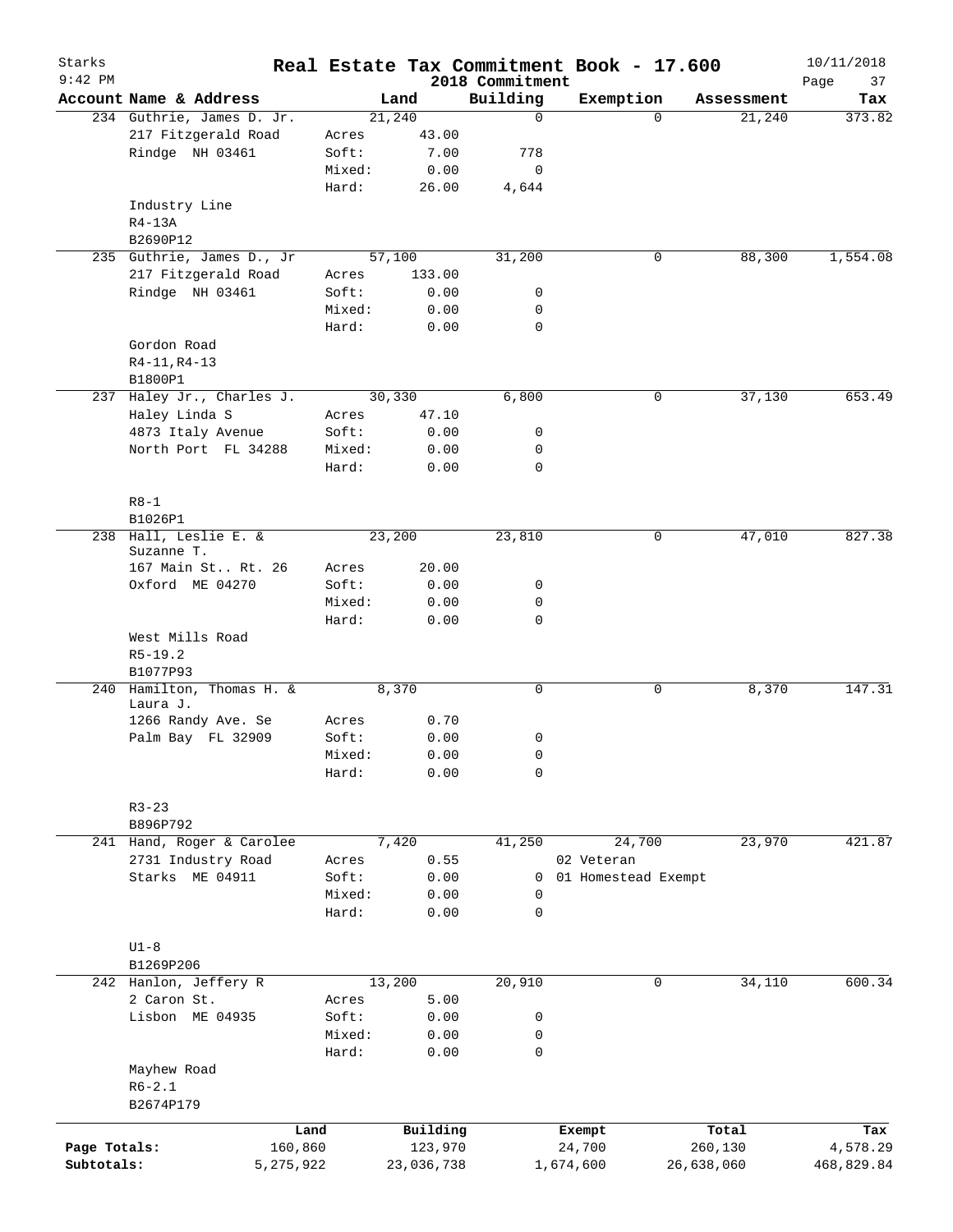| Starks<br>$9:42$ PM |                                          |                 |              | 2018 Commitment | Real Estate Tax Commitment Book - 17.600 |            | 10/11/2018<br>Page<br>38 |
|---------------------|------------------------------------------|-----------------|--------------|-----------------|------------------------------------------|------------|--------------------------|
|                     | Account Name & Address                   |                 | Land         | Building        | Exemption                                | Assessment | Tax                      |
|                     | 419 Harrick, Michael C.                  |                 | 16,200       | $\mathbf 0$     | $\Omega$                                 | 16,200     | 285.12                   |
|                     | 187 Milbridge Rd                         | Acres           | 10.00        |                 |                                          |            |                          |
|                     | Cherryfield ME                           | Soft:           | 0.00         | 0               |                                          |            |                          |
|                     | 04622-4407                               |                 |              |                 |                                          |            |                          |
|                     |                                          | Mixed:          | 0.00         | 0               |                                          |            |                          |
|                     |                                          | Hard:           | 0.00         | $\mathbf 0$     |                                          |            |                          |
|                     | Mayhew Rd<br>$R7 - 10.3$                 |                 |              |                 |                                          |            |                          |
|                     | B3540P264 B1314P9                        |                 |              |                 |                                          |            |                          |
|                     | 244 Harris, Adrian                       |                 | 31,650       | 0               | $\mathbf 0$                              | 31,650     | 557.04                   |
|                     | PO Box 329                               | Acres           | 51.50        |                 |                                          |            |                          |
|                     | Farmington ME 04938                      | Soft:           | 0.00         | 0               |                                          |            |                          |
|                     |                                          | Mixed:          | 0.00         | $\mathbf 0$     |                                          |            |                          |
|                     |                                          | Hard:           | 0.00         | $\mathbf 0$     |                                          |            |                          |
|                     | $R1 - 39$                                |                 |              |                 |                                          |            |                          |
|                     | B2591P303                                |                 |              |                 |                                          |            |                          |
|                     | 245 Harris, Nelson N                     |                 | 13,280       | 20,000          | 19,000                                   | 14,280     | 251.33                   |
|                     | P.O.Box 504                              | Acres           | 5.10         |                 |                                          |            |                          |
|                     | Anson ME 04911                           | Soft:           | 0.00         | 0               | 01 Homestead Exempt                      |            |                          |
|                     |                                          | Mixed:          | 0.00         | $\mathbf 0$     |                                          |            |                          |
|                     |                                          | Hard:           | 0.00         | 0               |                                          |            |                          |
|                     | Mayhew Road                              |                 |              |                 |                                          |            |                          |
|                     | $R6-2.1A$                                |                 |              |                 |                                          |            |                          |
|                     | B1364P44                                 |                 |              |                 |                                          |            |                          |
|                     | 246 Harris, Paul D. &<br>Elaine C.       |                 | 33,600       | 2,880           | $\mathbf 0$                              | 36,480     | 642.05                   |
|                     | 86 Beechwood St.                         | Acres           | 58.00        |                 |                                          |            |                          |
|                     | Thomaston ME 04861                       | Soft:           | 0.00         | 0               |                                          |            |                          |
|                     |                                          | Mixed:          | 0.00         | 0               |                                          |            |                          |
|                     |                                          | Hard:           | 0.00         | $\mathbf 0$     |                                          |            |                          |
|                     | $R7-16.3, 16.4, 16.5$                    |                 |              |                 |                                          |            |                          |
|                     | B1302P114<br>746 Hartigan, David         |                 | 35,200       | 20,000          | 19,000                                   | 36,200     | 637.12                   |
|                     | 56 Malbons Mills Rd.                     | Acres           | 60.00        |                 | 01 Homestead Exempt                      |            |                          |
|                     | Skowhegan ME 04976                       | Soft:           | 0.00         | 0               |                                          |            |                          |
|                     |                                          | Mixed:          | 0.00         | $\mathsf 0$     |                                          |            |                          |
|                     |                                          | Hard:           | 0.00         | 0               |                                          |            |                          |
|                     |                                          |                 |              |                 |                                          |            |                          |
|                     | R7 15.1                                  |                 |              |                 |                                          |            |                          |
|                     | B4330P182 10/23/2010                     |                 |              |                 |                                          |            |                          |
|                     | 747 Hartigan, David                      |                 | 25,200       | 0               | 0                                        | 25,200     | 443.52                   |
|                     | 56 Malbons Mills Rd                      | Acres           | 30.00        |                 |                                          |            |                          |
|                     | Skowhegan ME 04976                       | Soft:           | 0.00         | 0               |                                          |            |                          |
|                     |                                          | Mixed:          | 0.00         | 0               |                                          |            |                          |
|                     |                                          | Hard:           | 0.00         | $\mathbf 0$     |                                          |            |                          |
|                     | R11 24                                   |                 |              |                 |                                          |            |                          |
|                     | B4330P179 10/23/2010                     |                 |              |                 |                                          |            |                          |
|                     | 748 Hartigan, David                      |                 | 25,200       | 0               | 0                                        | 25,200     | 443.52                   |
|                     | 56 Malbons Mills Rd.                     | Acres           | 30.00        |                 |                                          |            |                          |
|                     | Skowhegan ME 04976                       | Soft:<br>Mixed: | 0.00<br>0.00 | 0<br>0          |                                          |            |                          |
|                     |                                          | Hard:           | 0.00         | 0               |                                          |            |                          |
|                     | R11 25                                   |                 |              |                 |                                          |            |                          |
|                     | B4724P33 10/22/2013 B4291P154 07/13/2010 |                 |              |                 |                                          |            |                          |
|                     |                                          | Land            | Building     |                 | Exempt                                   | Total      | Tax                      |
|                     |                                          |                 |              |                 |                                          |            |                          |

**Page Totals:** 180,330 42,880 38,000 185,210 3,259.70 **Subtotals:** 5,456,252 23,079,618 1,712,600 26,823,270 472,089.54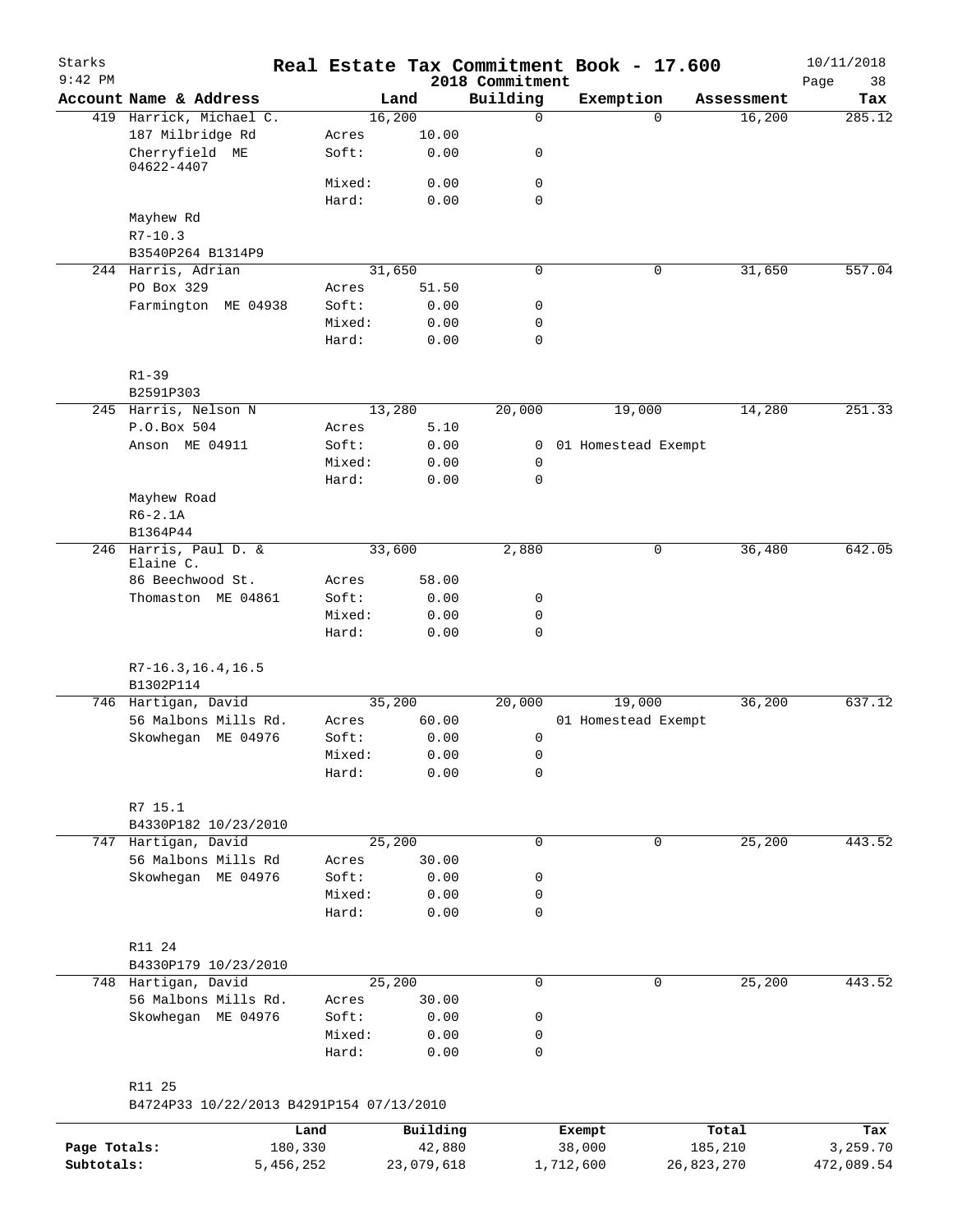| Starks<br>$9:42$ PM |                                         |        |        |       | 2018 Commitment | Real Estate Tax Commitment Book - 17.600 |            | 10/11/2018<br>Page<br>39 |
|---------------------|-----------------------------------------|--------|--------|-------|-----------------|------------------------------------------|------------|--------------------------|
|                     | Account Name & Address                  |        | Land   |       | Building        | Exemption                                | Assessment | Tax                      |
|                     | 249 Hartigan, Dennis P.                 |        | 22,510 |       | 33,600          | $\Omega$                                 | 56,110     | 987.54                   |
|                     | Hartigan Susan C.                       | Acres  |        | 17.70 |                 |                                          |            |                          |
|                     | PO Box 72                               | Soft:  |        | 0.00  | 0               |                                          |            |                          |
|                     | North Berwick ME 03906 Mixed:           |        |        | 0.00  | 0               |                                          |            |                          |
|                     |                                         | Hard:  |        | 0.00  | 0               |                                          |            |                          |
|                     | New Sharon Rd                           |        |        |       |                 |                                          |            |                          |
|                     | $R2 - 45$                               |        |        |       |                 |                                          |            |                          |
|                     | B1827P184                               |        |        |       |                 |                                          |            |                          |
|                     | 32 Hartigan, Joseph W.                  |        | 24,700 |       | $\mathbf 0$     | 0                                        | 24,700     | 434.72                   |
|                     | Hartigan, Roberta M.                    | Acres  |        | 25.00 |                 |                                          |            |                          |
|                     | 106 Anson Rd.                           | Soft:  |        | 0.00  | 0               |                                          |            |                          |
|                     | Starks ME 04911-0125                    | Mixed: |        | 0.00  | 0               |                                          |            |                          |
|                     |                                         | Hard:  |        | 0.00  | $\mathbf 0$     |                                          |            |                          |
|                     | Mayhew Rd                               |        |        |       |                 |                                          |            |                          |
|                     |                                         |        |        |       |                 |                                          |            |                          |
|                     | $R7 - 16.2$                             |        |        |       |                 |                                          |            |                          |
|                     | B4515P150 04/17/2012 B3599P123 B133P123 |        |        |       |                 |                                          |            |                          |
|                     | 250 Hartigan, Joseph W.                 |        | 21,800 |       | 58,350          | 19,000                                   | 61,150     | 1,076.24                 |
|                     | Hartigan Roberta M.                     | Acres  |        | 72.50 |                 |                                          |            |                          |
|                     | 106 Anson Road                          | Soft:  |        | 0.00  |                 | 0 01 Homestead Exempt                    |            |                          |
|                     | Starks ME 04911                         | Mixed: |        | 70.00 | 11,438          |                                          |            |                          |
|                     |                                         | Hard:  |        | 0.00  | 0               |                                          |            |                          |
|                     |                                         |        |        |       |                 |                                          |            |                          |
|                     | $R7 - 6$                                |        |        |       |                 |                                          |            |                          |
|                     | B1271P100                               |        |        |       |                 |                                          |            |                          |
|                     | 255 Hawxwell, Jaren W                   |        | 22,800 |       | $\mathbf 0$     | 0                                        | 22,800     | 401.28                   |
|                     | 3 Anthony Street                        | Acres  |        | 22.00 |                 |                                          |            |                          |
|                     | Berkley MA 02779                        | Soft:  |        | 0.00  | 0               |                                          |            |                          |
|                     |                                         | Mixed: |        | 0.00  | 0               |                                          |            |                          |
|                     |                                         | Hard:  |        | 0.00  | $\mathbf 0$     |                                          |            |                          |
|                     |                                         |        |        |       |                 |                                          |            |                          |
|                     | $R1 - 48$                               |        |        |       |                 |                                          |            |                          |
|                     | B3976P101 03/28/2008 B807P218           |        |        |       |                 |                                          |            |                          |
|                     | 257 Hayden Family Trust                 |        | 12,080 |       | $\mathbf 0$     | 0                                        | 12,080     | 212.61                   |
|                     | 398 Anson Road                          | Acres  |        | 75.00 |                 |                                          |            |                          |
|                     | Starks ME 04911                         | Soft:  |        | 0.00  | 0               |                                          |            |                          |
|                     |                                         | Mixed: |        | 25.00 | 4,085           |                                          |            |                          |
|                     |                                         | Hard:  |        | 50.00 | 8,930           |                                          |            |                          |
|                     |                                         |        |        |       |                 |                                          |            |                          |
|                     | $R5 - 8$                                |        |        |       |                 |                                          |            |                          |
|                     |                                         |        |        |       |                 |                                          |            |                          |
|                     | B897P626 B0P135                         |        |        |       |                 |                                          |            |                          |
| 703                 | Hayden, Joseph P.O.                     |        | 13,520 |       | 78,320          | 19,000                                   | 72,840     | 1,281.98                 |
|                     | Steward, Ashley M.                      | Acres  |        | 20.00 |                 | 01 Homestead Exempt                      |            |                          |
|                     | 370 Anson Road                          | Soft:  |        | 0.00  | 0               |                                          |            |                          |
|                     | Starks ME 04911                         | Mixed: |        | 18.00 | 2,941           |                                          |            |                          |
|                     |                                         | Hard:  |        | 0.00  | 0               |                                          |            |                          |
|                     | Anson Road                              |        |        |       |                 |                                          |            |                          |
|                     | $R11 - 4.5$                             |        |        |       |                 |                                          |            |                          |
|                     | B3772P184 11/14/2006                    |        |        |       |                 |                                          |            |                          |
| 735                 | Hayden, Joseph P.O.                     |        | 12,400 |       | 12,500          | 0                                        | 24,900     | 438.24                   |
|                     | Hayden, Ashley M.                       | Acres  |        | 4.00  |                 |                                          |            |                          |
|                     | 370 Anson Road                          | Soft:  |        | 0.00  | 0               |                                          |            |                          |
|                     | Starks ME 04911                         | Mixed: |        | 0.00  | 0               |                                          |            |                          |
|                     |                                         | Hard:  |        | 0.00  | $\mathbf 0$     |                                          |            |                          |
|                     |                                         |        |        |       |                 |                                          |            |                          |
|                     | $R-10$ 2A                               |        |        |       |                 |                                          |            |                          |
|                     |                                         |        |        |       |                 |                                          |            |                          |

|              | Land      | Building   | Exempt    | Total      | Tax        |
|--------------|-----------|------------|-----------|------------|------------|
| Page Totals: | 129,810   | 182,770    | 38,000    | 274,580    | 4,832.61   |
| Subtotals:   | 5,586,062 | 23,262,388 | 1,750,600 | 27,097,850 | 476,922.15 |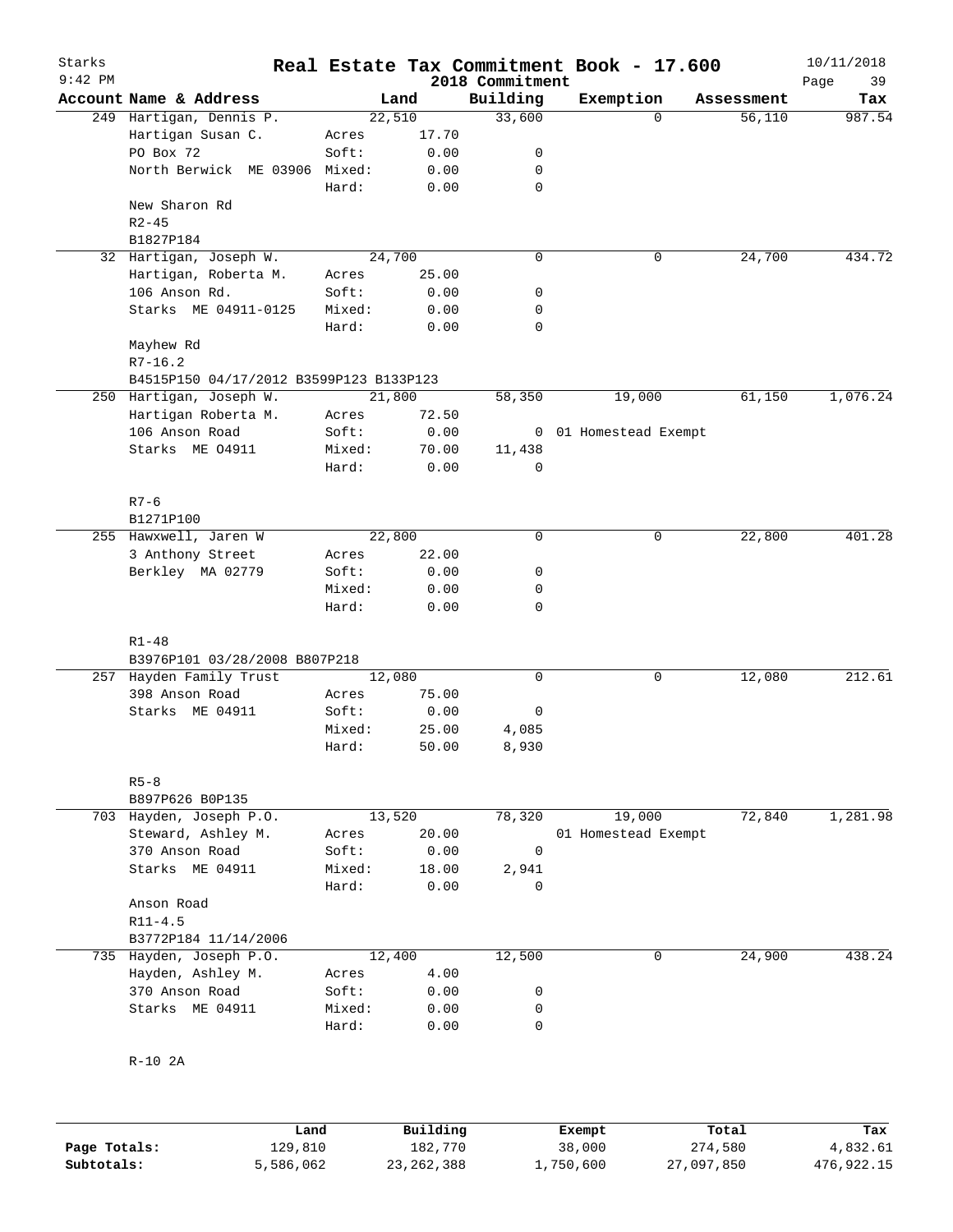| Starks       |                                           |                 |              |                             | Real Estate Tax Commitment Book - 17.600 |             |            | 10/11/2018        |
|--------------|-------------------------------------------|-----------------|--------------|-----------------------------|------------------------------------------|-------------|------------|-------------------|
| $9:42$ PM    | Account Name & Address                    | Land            |              | 2018 Commitment<br>Building | Exemption                                |             | Assessment | Page<br>40<br>Tax |
|              | 258 Hayden, Joseph Paul &                 | 11,600          |              | 97,350                      | 19,000                                   |             | 89,950     | 1,583.12          |
|              | Pauline                                   |                 |              |                             |                                          |             |            |                   |
|              | 417 Anson Road                            | Acres           | 3.00         |                             |                                          |             |            |                   |
|              | Starks ME 04911                           | Soft:           | 0.00         |                             | 0 01 Homestead Exempt                    |             |            |                   |
|              |                                           | Mixed:          | 0.00         | $\mathbf 0$                 |                                          |             |            |                   |
|              |                                           | Hard:           | 0.00         | 0                           |                                          |             |            |                   |
|              | $R10-2$                                   |                 |              |                             |                                          |             |            |                   |
|              | B1210P219                                 |                 |              |                             |                                          |             |            |                   |
|              | 256 Hayden, Lorraine P.                   | 13,200          |              | 62,310                      |                                          | 0           | 75,510     | 1,328.98          |
|              | C/O Brenda Hobbs                          | Acres           | 5.00         |                             |                                          |             |            |                   |
|              | PO Box 151                                | Soft:           | 0.00         | 0                           |                                          |             |            |                   |
|              | Madison ME 04950                          | Mixed:<br>Hard: | 0.00<br>0.00 | $\mathbf 0$<br>0            |                                          |             |            |                   |
|              | $R10-4$                                   |                 |              |                             |                                          |             |            |                   |
|              | B3491P195 05/09/2005                      |                 |              |                             |                                          |             |            |                   |
|              | 784 Hebert, Estate of Beula               | 11,400          |              | 0                           |                                          | 0           | 11,400     | 200.64            |
|              | 31 Mt Hunger Rd                           |                 |              |                             |                                          |             |            |                   |
|              | Starks ME 04911                           |                 |              |                             |                                          |             |            |                   |
|              |                                           |                 |              |                             |                                          |             |            |                   |
|              | $R7 - 7$                                  |                 |              |                             |                                          |             |            |                   |
|              | 260 Hebert, Kerry D.                      | 37,280          |              | 164,280                     | 19,000                                   |             | 182,560    | 3,213.06          |
|              | Hebert, Jennifer Zweig                    | Acres           | 147.00       |                             |                                          |             |            |                   |
|              | 31 Mt. Hunger Road                        | Soft:           | 5.00         |                             | 556 01 Homestead Exempt                  |             |            |                   |
|              | Starks ME 04911                           | Mixed:          | 74.00        | 12,092                      |                                          |             |            |                   |
|              |                                           | Hard:           | 60.00        | 10,716                      |                                          |             |            |                   |
|              | Mayhew Rd<br>$R5 - 7$                     |                 |              |                             |                                          |             |            |                   |
|              | B2716P181                                 |                 |              |                             |                                          |             |            |                   |
|              | 261 Hemmingway, Harold &                  | 15,640          |              | 0                           |                                          | 0           | 15,640     | 275.26            |
|              | Wayne Walker                              |                 |              |                             |                                          |             |            |                   |
|              | 202 Farmington Falls<br>Rd.               | Acres           | 9.30         |                             |                                          |             |            |                   |
|              | Farmington ME 04938                       | Soft:           | 0.00         | 0                           |                                          |             |            |                   |
|              |                                           | Mixed:          | 0.00         | 0                           |                                          |             |            |                   |
|              |                                           | Hard:           | 0.00         | $\mathbf 0$                 |                                          |             |            |                   |
|              | $R2 - 14$                                 |                 |              |                             |                                          |             |            |                   |
|              | B846P42                                   |                 |              |                             |                                          |             |            |                   |
|              | 262 Henckel, Peter N.                     | 21,360          |              | 7,380                       |                                          | $\mathbf 0$ | 28,740     | 505.82            |
|              | 134 Hartley Street                        | Acres           | 15.20        |                             |                                          |             |            |                   |
|              | Portland ME 04103                         | Soft:           | 0.00         | 0                           |                                          |             |            |                   |
|              |                                           | Mixed:          | 0.00         | 0                           |                                          |             |            |                   |
|              |                                           | Hard:           | 0.00         | 0                           |                                          |             |            |                   |
|              | New Sharon Road                           |                 |              |                             |                                          |             |            |                   |
|              | $R8 - 8.1$                                |                 |              |                             |                                          |             |            |                   |
|              | B5041P196 06/27/2016 B2526P17             |                 |              |                             |                                          |             |            |                   |
| 607          | Hendershot, Damon                         | 23,200          |              | 35,400                      | 19,000                                   |             | 39,600     | 696.96            |
|              | Hendershot, Kim                           | Acres           | 20.00        |                             | 01 Homestead Exempt                      |             |            |                   |
|              | 1870 Industry Road                        | Soft:           | 0.00         | $\mathbf 0$                 |                                          |             |            |                   |
|              | Industry ME 04938                         | Mixed:<br>Hard: | 0.00<br>0.00 | 0<br>0                      |                                          |             |            |                   |
|              | $R2 - 38$                                 |                 |              |                             |                                          |             |            |                   |
|              | B5235P359 12/13/2017 B5003P266 02/25/2016 |                 |              |                             |                                          |             |            |                   |
|              | Land                                      |                 | Building     |                             | Exempt                                   |             | Total      | Tax               |
| Page Totals: | 133,680                                   |                 | 366,720      |                             | 57,000                                   |             | 443,400    | 7,803.84          |
| Subtotals:   | 5,719,742                                 |                 | 23,629,108   |                             | 1,807,600                                | 27,541,250  |            | 484,725.99        |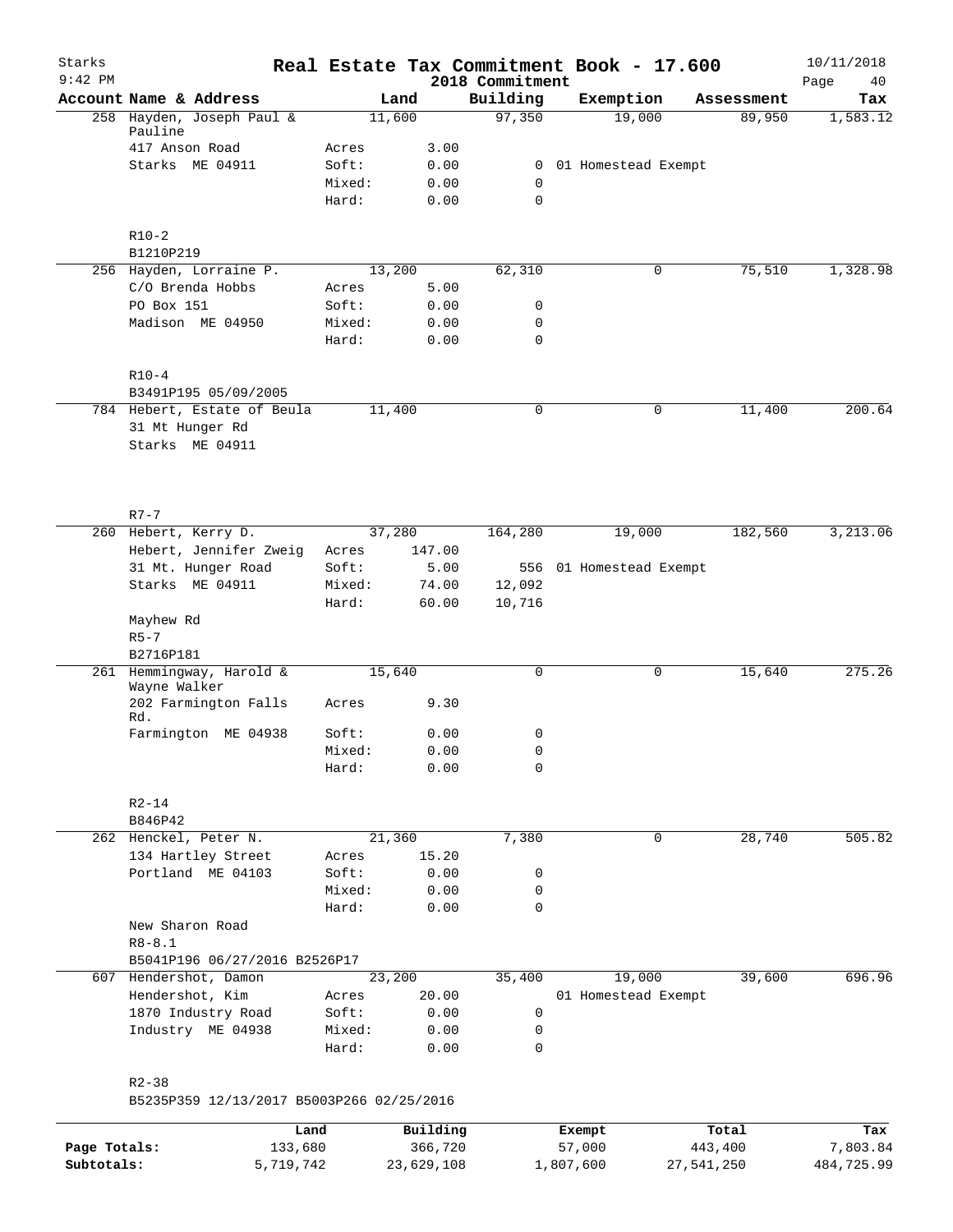| Starks       |                                                                         |                 |               |                             | Real Estate Tax Commitment Book - 17.600 |            | 10/11/2018        |
|--------------|-------------------------------------------------------------------------|-----------------|---------------|-----------------------------|------------------------------------------|------------|-------------------|
| $9:42$ PM    | Account Name & Address                                                  |                 | Land          | 2018 Commitment<br>Building | Exemption                                | Assessment | Page<br>41<br>Tax |
|              | 263 Henderson, LLC                                                      |                 | 10,030        | $\mathbf 0$                 | $\Omega$                                 | 10,030     | 176.53            |
|              | 25 Riverside Lane                                                       | Acres           | 79.00         |                             |                                          |            |                   |
|              | Ellsworth ME 04605                                                      | Soft:           | 65.00         | 7,225                       |                                          |            |                   |
|              |                                                                         | Mixed:          | 0.00          | 0                           |                                          |            |                   |
|              |                                                                         | Hard:           | 14.00         | 2,500                       |                                          |            |                   |
|              | $R1 - 45$                                                               |                 |               |                             |                                          |            |                   |
|              | B3604P242 11/08/2005 B880P1084                                          |                 |               |                             |                                          |            |                   |
|              | 634 Henri, Allan                                                        |                 | 11,400        | $\mathbf 0$                 | $\mathbf 0$                              | 11,400     | 200.64            |
|              | 47 Mountain Road                                                        | Acres           | 4.00          |                             |                                          |            |                   |
|              | Biddeford ME 04005                                                      | Soft:           | 0.00          | 0                           |                                          |            |                   |
|              |                                                                         | Mixed:          | 0.00          | 0                           |                                          |            |                   |
|              |                                                                         | Hard:           | 0.00          | $\mathbf 0$                 |                                          |            |                   |
|              | $R5 - 4$                                                                |                 |               |                             |                                          |            |                   |
|              | B4406P77 05/24/2011 B3827P177 03/23/2007 B825P640<br>269 Hill, James. P |                 | 25,600        | 23,700                      | $\mathbf 0$                              | 49,300     | 867.68            |
|              | Hill Lisa M                                                             | Acres           | 28.00         |                             |                                          |            |                   |
|              | 387 Acton Road                                                          | Soft:           | 0.00          | 0                           |                                          |            |                   |
|              | Chelmsford MA 01824                                                     | Mixed:          | 0.00          | 0                           |                                          |            |                   |
|              |                                                                         | Hard:           | 0.00          | $\mathbf 0$                 |                                          |            |                   |
|              | West Mill Road                                                          |                 |               |                             |                                          |            |                   |
|              | R5-23.1, R5-23.2                                                        |                 |               |                             |                                          |            |                   |
|              | B1460P131                                                               |                 |               |                             |                                          |            |                   |
|              | 270 Hill, Richard                                                       |                 | 16,600        | 0                           | 0                                        | 16,600     | 292.16            |
|              | 8 Melrose Ave # 2                                                       | Acres           | 10.50         |                             |                                          |            |                   |
|              | Haverhill MA 01830                                                      | Soft:           | 0.00          | 0                           |                                          |            |                   |
|              |                                                                         | Mixed:          | 0.00          | 0                           |                                          |            |                   |
|              |                                                                         | Hard:           | 0.00          | $\Omega$                    |                                          |            |                   |
|              | $R2 - 24.11$                                                            |                 |               |                             |                                          |            |                   |
|              | B1481P291                                                               |                 |               |                             |                                          |            |                   |
|              | 278 Hilton, James L. and                                                |                 | 19,400        | 0                           | 0                                        | 19,400     | 341.44            |
|              | Elizabeth M.                                                            |                 |               |                             |                                          |            |                   |
|              | 797 Sandy River Rd                                                      | Acres           | 14.00         |                             |                                          |            |                   |
|              | Norridgewock ME 04957                                                   | Soft:           | 0.00          | 0                           |                                          |            |                   |
|              |                                                                         | Mixed:          | 0.00          | $\mathbf 0$                 |                                          |            |                   |
|              |                                                                         | Hard:           | 0.00          | 0                           |                                          |            |                   |
|              | $R10-16.1$                                                              |                 |               |                             |                                          |            |                   |
|              | B3714P222 07/26/2006 B1708P211                                          |                 |               | $\mathbf 0$                 | $\mathbf 0$                              |            | 797.81            |
|              | 271 Hilton, Paul                                                        |                 | 45,330        |                             |                                          | 45,330     |                   |
|              | Guillette, Patricia                                                     | Acres           | 181.00        |                             |                                          |            |                   |
|              | 72 South Maple Street                                                   | Soft:           | 92.00         | 10,226                      |                                          |            |                   |
|              | Hadley MA 01035                                                         | Mixed:          | 25.00         | 4,085                       |                                          |            |                   |
|              |                                                                         | Hard:           | 25.00         | 4,465                       |                                          |            |                   |
|              | River Road And Route 43<br>$R10-9$                                      |                 |               |                             |                                          |            |                   |
|              | B3584P102 10/29/2005 B2104P144                                          |                 |               |                             |                                          |            |                   |
|              | 272 Hilton, Paul                                                        |                 | 35,400        | 4,800                       | $\mathbf 0$                              | 40,200     | 707.52            |
|              | Guillette, Patricia                                                     | Acres           | 86.00         |                             |                                          |            |                   |
|              | 72 South Maple Street                                                   | Soft:           | 8.00          | 889                         |                                          |            |                   |
|              |                                                                         |                 |               |                             |                                          |            |                   |
|              | Hadley MA 01035                                                         | Mixed:<br>Hard: | 0.00<br>45.00 | 0<br>8,037                  |                                          |            |                   |
|              | River Road                                                              |                 |               |                             |                                          |            |                   |
|              | $R10-8$                                                                 |                 |               |                             |                                          |            |                   |
|              | B4935P320 07/29/2015 B3584P102 10/29/2005 B2104P144                     |                 |               |                             |                                          |            |                   |
|              |                                                                         |                 |               |                             |                                          |            |                   |
|              | Land                                                                    |                 | Building      |                             | Exempt                                   | Total      | Tax               |
| Page Totals: | 163,760                                                                 |                 | 28,500        |                             | 0                                        | 192,260    | 3,383.78          |
| Subtotals:   | 5,883,502                                                               |                 | 23,657,608    |                             | 1,807,600                                | 27,733,510 | 488,109.77        |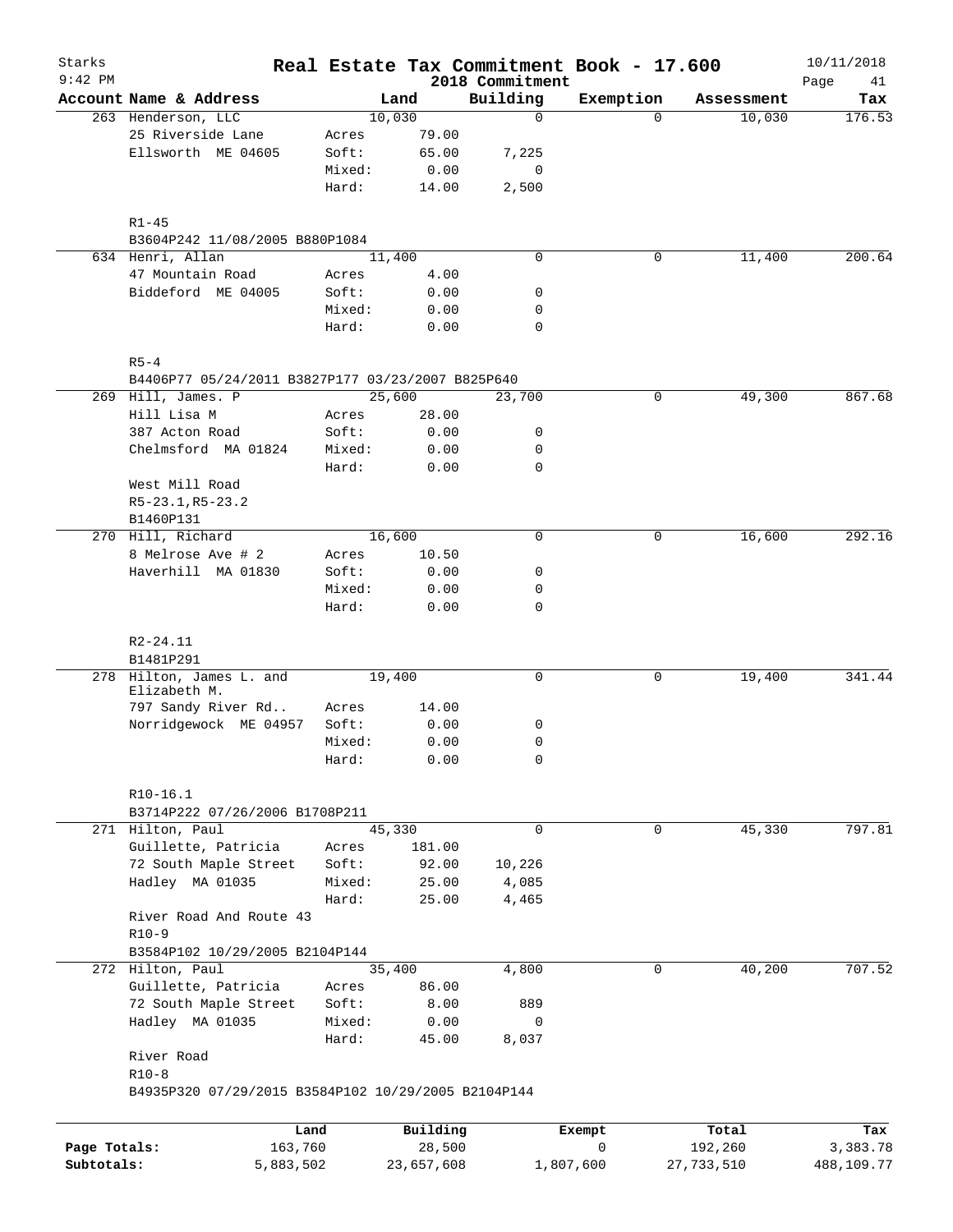| Starks    |                                                                             |                 |              |                 | Real Estate Tax Commitment Book - 17.600 |            | 10/11/2018 |
|-----------|-----------------------------------------------------------------------------|-----------------|--------------|-----------------|------------------------------------------|------------|------------|
| $9:42$ PM |                                                                             |                 |              | 2018 Commitment |                                          |            | Page<br>42 |
|           | Account Name & Address                                                      |                 | Land         | Building        | Exemption                                | Assessment | Tax        |
|           | 248 Hjort, Jonathan                                                         | 30,900          |              | 0               | $\Omega$                                 | 30,900     | 543.84     |
|           | 20 Industry R.D                                                             | Acres           | 49.00        |                 |                                          |            |            |
|           | New Sharon ME 04955                                                         | Soft:           | 0.00         | 0               |                                          |            |            |
|           |                                                                             | Mixed:          | 0.00         | 0               |                                          |            |            |
|           |                                                                             | Hard:           | 0.00         | $\mathbf 0$     |                                          |            |            |
|           |                                                                             |                 |              |                 |                                          |            |            |
|           | $R1 - 6$                                                                    |                 |              |                 |                                          |            |            |
|           | B2739P81 11/15/2000 B2075P189                                               |                 |              |                 |                                          |            |            |
|           | 279 Hjort, Jonathan R.                                                      | 12,600          |              | 0               | 0                                        | 12,600     | 221.76     |
|           | 20 Industry Rd<br>New Sharon Me 04955                                       | Acres           | 5.50         |                 |                                          |            |            |
|           |                                                                             | Soft:           | 0.00         | 0               |                                          |            |            |
|           |                                                                             | Mixed:<br>Hard: | 0.00         | 0<br>0          |                                          |            |            |
|           | Beans Corner Road                                                           |                 | 0.00         |                 |                                          |            |            |
|           | $R1 - 7$                                                                    |                 |              |                 |                                          |            |            |
|           | B1645P334                                                                   |                 |              |                 |                                          |            |            |
|           | 575 Hjort, Jonathan R.                                                      | 12,600          |              | 0               | 0                                        | 12,600     | 221.76     |
|           | 20 Industry Rd.                                                             | Acres           | 5.50         |                 |                                          |            |            |
|           | New Sharon ME 04955                                                         | Soft:           | 0.00         | 0               |                                          |            |            |
|           |                                                                             | Mixed:          | 0.00         | 0               |                                          |            |            |
|           |                                                                             | Hard:           | 0.00         | 0               |                                          |            |            |
|           | Beans Cor. Rd.                                                              |                 |              |                 |                                          |            |            |
|           | $R1 - 7.1$                                                                  |                 |              |                 |                                          |            |            |
|           | B3255P337 06/21/2010 B2676P108                                              |                 |              |                 |                                          |            |            |
|           | 363 Hoar, Leigh E.                                                          | 22,900          |              | 85,380          | 19,000                                   | 89,280     | 1,571.33   |
|           | 393 Anson Rd                                                                | Acres           | 19.00        |                 | 01 Homestead Exempt                      |            |            |
|           | Starks ME 04911                                                             | Soft:           | 0.00         | 0               |                                          |            |            |
|           |                                                                             | Mixed:          | 0.00         | 0               |                                          |            |            |
|           |                                                                             | Hard:           | 0.00         | 0               |                                          |            |            |
|           | Anson Road                                                                  |                 |              |                 |                                          |            |            |
|           | R8-31.22A                                                                   |                 |              |                 |                                          |            |            |
|           | B3986P168 04/11/2008 B3960P223 12/11/2007 B3642P300<br>02/28/2006 B2081P120 |                 |              |                 |                                          |            |            |
|           | 280 Hogg, Mark E.                                                           | 17,520          |              | 26,550          | 0                                        | 44,070     | 775.63     |
|           | % Joan Hogg                                                                 | Acres           | 10.40        |                 |                                          |            |            |
|           | 808 Gulf Blvd.                                                              | Soft:           | 0.00         | 0               |                                          |            |            |
|           | Indian Rocks Bch FL<br>33785                                                | Mixed:          | 0.00         | 0               |                                          |            |            |
|           |                                                                             | Hard:           | 0.00         | 0               |                                          |            |            |
|           | $R4 - 41$                                                                   |                 |              |                 |                                          |            |            |
|           | B1142P216                                                                   | 12,920          |              |                 |                                          |            |            |
|           | 281 Holmes, Eric G<br>60 Academy St.                                        |                 |              | 16,650          | 0                                        | 29,570     | 520.43     |
|           |                                                                             | Acres<br>Soft:  | 78.00        |                 |                                          |            |            |
|           | Auburn ME 04210                                                             | Mixed:          | 0.00<br>2.00 | 0<br>327        |                                          |            |            |
|           |                                                                             | Hard:           | 76.00        | 13,574          |                                          |            |            |
|           | Mayhew Rd                                                                   |                 |              |                 |                                          |            |            |
|           | $R7 - 16.1$                                                                 |                 |              |                 |                                          |            |            |
|           | B2583P332                                                                   |                 |              |                 |                                          |            |            |
|           |                                                                             |                 |              |                 |                                          |            |            |
|           |                                                                             |                 |              |                 |                                          |            |            |

|              | Land      | Building   | Exempt    | Total      | Tax        |
|--------------|-----------|------------|-----------|------------|------------|
| Page Totals: | 109,440   | 128,580    | 19,000    | 219,020    | 3,854.75   |
| Subtotals:   | 5,992,942 | 23,786,188 | 1,826,600 | 27,952,530 | 491,964.52 |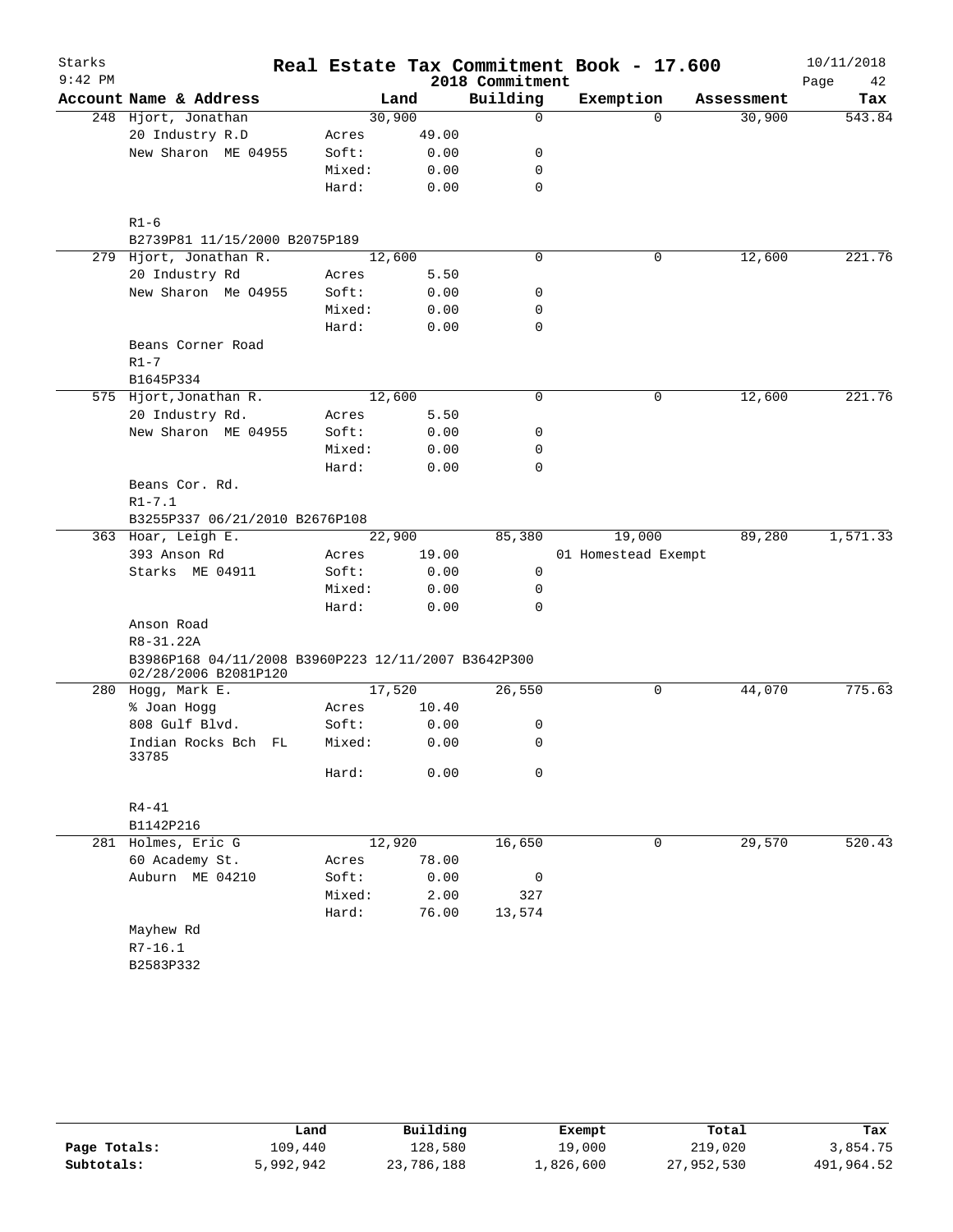| Starks<br>$9:42$ PM |                                                                  |        |        | 2018 Commitment | Real Estate Tax Commitment Book - 17.600 |             |            | 10/11/2018<br>Page<br>43 |
|---------------------|------------------------------------------------------------------|--------|--------|-----------------|------------------------------------------|-------------|------------|--------------------------|
|                     | Account Name & Address                                           |        | Land   | Building        | Exemption                                |             | Assessment | Tax                      |
|                     | 687 Holmwood, Ian D.                                             |        | 13,200 | 90,670          | 19,000                                   |             | 84,870     | 1,493.71                 |
|                     | Holmwood, Melissa M.                                             | Acres  | 5.00   |                 | 01 Homestead Exempt                      |             |            |                          |
|                     | 228 Dill Rd                                                      | Soft:  | 0.00   | 0               |                                          |             |            |                          |
|                     | Starks ME 04911                                                  | Mixed: | 0.00   | 0               |                                          |             |            |                          |
|                     |                                                                  | Hard:  | 0.00   | $\mathbf 0$     |                                          |             |            |                          |
|                     | $R6 - 22.4B$                                                     |        |        |                 |                                          |             |            |                          |
|                     | B5006P170 03/08/2016 B3887P94 07/27/2007 B3655P237<br>03/29/2006 |        |        |                 |                                          |             |            |                          |
|                     | 284 Hopp, William O.                                             |        | 18,000 | 16,500          |                                          | 0           | 34,500     | 607.20                   |
|                     | 22 Taylor St.                                                    | Acres  | 11.00  |                 |                                          |             |            |                          |
|                     | Stamford CT 06902                                                | Soft:  | 0.00   | 0               |                                          |             |            |                          |
|                     |                                                                  | Mixed: | 0.00   | 0               |                                          |             |            |                          |
|                     |                                                                  | Hard:  | 0.00   | $\mathbf 0$     |                                          |             |            |                          |
|                     | $R4 - 31$                                                        |        |        |                 |                                          |             |            |                          |
|                     | B804P567                                                         |        |        |                 |                                          |             |            |                          |
|                     | 285 Horelick, Estate of,<br>Walter                               |        | 33,600 | 0               |                                          | 0           | 33,600     | 591.36                   |
|                     | %Peter Horelick Jr.                                              | Acres  | 58.00  |                 |                                          |             |            |                          |
|                     | 425 Burr Rd.                                                     | Soft:  | 0.00   | 0               |                                          |             |            |                          |
|                     | Southbury CT 06488                                               | Mixed: | 0.00   | $\mathbf 0$     |                                          |             |            |                          |
|                     |                                                                  | Hard:  | 0.00   | $\Omega$        |                                          |             |            |                          |
|                     | $R6 - 5$                                                         |        |        |                 |                                          |             |            |                          |
|                     | B627P10                                                          |        |        |                 |                                          |             |            |                          |
|                     | 286 Horner, Joseph C. &                                          |        | 15,920 | 105,520         | 19,000                                   |             | 102,440    | 1,802.94                 |
|                     | Cathleen A                                                       |        |        |                 |                                          |             |            |                          |
|                     | 18 Doyen Road                                                    | Acres  | 8.40   |                 |                                          |             |            |                          |
|                     | Anson ME 04911                                                   | Soft:  | 0.00   |                 | 0 01 Homestead Exempt                    |             |            |                          |
|                     |                                                                  | Mixed: | 0.00   | 0               |                                          |             |            |                          |
|                     |                                                                  | Hard:  | 0.00   | 0               |                                          |             |            |                          |
|                     | Rt. 43                                                           |        |        |                 |                                          |             |            |                          |
|                     | R2-43 & 44                                                       |        |        |                 |                                          |             |            |                          |
|                     | B5082P104 09/29/2016 B2294P344                                   |        |        |                 |                                          |             |            |                          |
| 287                 | Hoskins, Douglas W &<br>Maxine                                   |        | 12,840 | $\mathbf 0$     |                                          | $\mathbf 0$ | 12,840     | 225.98                   |
|                     | 14 Hardy St                                                      | Acres  | 5.80   |                 |                                          |             |            |                          |
|                     | Madison ME 04950                                                 | Soft:  | 0.00   | 0               |                                          |             |            |                          |
|                     |                                                                  | Mixed: | 0.00   | 0               |                                          |             |            |                          |
|                     |                                                                  | Hard:  | 0.00   | 0               |                                          |             |            |                          |
|                     | R10-19                                                           |        |        |                 |                                          |             |            |                          |
|                     | B2414P233                                                        |        |        |                 |                                          |             |            |                          |
| 289                 | Hoskins, Douglas W. &<br>Maxine                                  |        | 9,800  | 0               |                                          | 0           | 9,800      | 172.48                   |
|                     | 14 Hardy St                                                      | Acres  | 2.00   |                 |                                          |             |            |                          |
|                     | Madison ME 04950                                                 | Soft:  | 0.00   | 0               |                                          |             |            |                          |
|                     |                                                                  | Mixed: | 0.00   | 0               |                                          |             |            |                          |
|                     |                                                                  | Hard:  | 0.00   | 0               |                                          |             |            |                          |
|                     |                                                                  |        |        |                 |                                          |             |            |                          |
|                     | $R10 - 20$                                                       |        |        |                 |                                          |             |            |                          |
|                     | B2414P233                                                        |        |        |                 |                                          |             |            |                          |
|                     |                                                                  |        |        |                 |                                          |             |            |                          |

|              | Land      | Building   | Exempt    | Total        | Tax        |
|--------------|-----------|------------|-----------|--------------|------------|
| Page Totals: | 103,360   | 212,690    | 38,000    | 278,050      | 4,893.67   |
| Subtotals:   | 6,096,302 | 23,998,878 | ⊥,864,600 | 28, 230, 580 | 496,858.19 |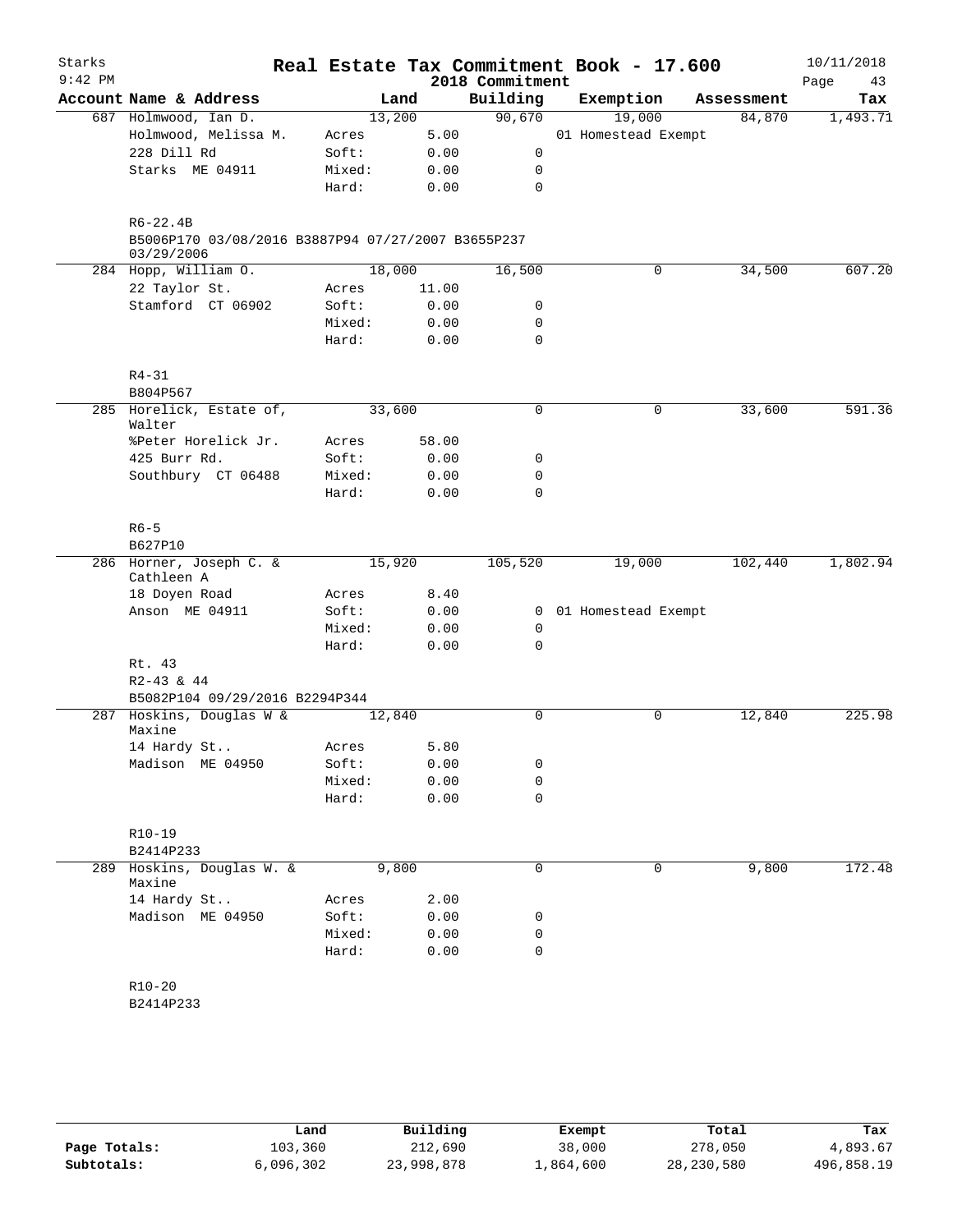| Starks    |                                                                 |        |                 |                 | Real Estate Tax Commitment Book - 17.600 |            | 10/11/2018 |
|-----------|-----------------------------------------------------------------|--------|-----------------|-----------------|------------------------------------------|------------|------------|
| $9:42$ PM |                                                                 |        |                 | 2018 Commitment |                                          |            | Page<br>44 |
|           | Account Name & Address                                          |        | Land            | Building        | Exemption                                | Assessment | Tax        |
|           | 294 Huettner, Barbara H.                                        | 10,800 |                 | 77,240          | 19,000                                   | 69,040     | 1,215.10   |
|           | 375 Anson Road                                                  | Acres  | 2.00            |                 |                                          |            |            |
|           | Starks ME 04911                                                 | Soft:  | 0.00            | $\mathbf{0}$    | 01 Homestead Exempt                      |            |            |
|           |                                                                 | Mixed: | 0.00            | 0               |                                          |            |            |
|           |                                                                 | Hard:  | 0.00            | 0               |                                          |            |            |
|           | $R8 - 31.1$                                                     |        |                 |                 |                                          |            |            |
|           | B3570P27 01/30/1989 B1286P244                                   |        |                 |                 |                                          |            |            |
|           | 728 Huggins, Gary D. &<br>Kimberly J.                           | 24,240 |                 | 0               | 0                                        | 24,240     | 426.62     |
|           | P.O. Box 431                                                    | Acres  | 26.80           |                 |                                          |            |            |
|           | Norridgewock ME 04957                                           | Soft:  | 0.00            | 0               |                                          |            |            |
|           |                                                                 | Mixed: | 0.00            | 0               |                                          |            |            |
|           |                                                                 | Hard:  | 0.00            | 0               |                                          |            |            |
|           | R11-11.2                                                        |        |                 |                 |                                          |            |            |
|           | B4043P296 08/12/2008                                            |        |                 |                 |                                          |            |            |
|           | 295 Hughgill, Robert C.<br>&Mary J.                             |        | 13,520          | 64,540          | 19,000                                   | 59,060     | 1,039.46   |
|           | 277 Locke Hill Road                                             | Acres  | 5.40            |                 |                                          |            |            |
|           | Starks ME 04911                                                 | Soft:  | 0.00            | $\mathbf{0}$    | 01 Homestead Exempt                      |            |            |
|           |                                                                 | Mixed: | 0.00            | $\mathbf 0$     |                                          |            |            |
|           |                                                                 | Hard:  | 0.00            | 0               |                                          |            |            |
|           | Locke Hill Road                                                 |        |                 |                 |                                          |            |            |
|           | $R3 - 3.1$                                                      |        |                 |                 |                                          |            |            |
|           | B2208P1060                                                      |        |                 |                 |                                          |            |            |
|           | 296 Hughgill, Robert C.<br>&Mary J.                             |        | 7,110           | 0               | 0                                        | 7,110      | 125.14     |
|           | 277 Locke Hill Road                                             | Acres  | 60.00           |                 |                                          |            |            |
|           | Starks ME 04911                                                 | Soft:  | 41.00           | 4,557           |                                          |            |            |
|           |                                                                 | Mixed: | 19.00           | 3,105           |                                          |            |            |
|           |                                                                 | Hard:  | 0.00            | 0               |                                          |            |            |
|           | Locke Hill Road                                                 |        |                 |                 |                                          |            |            |
|           | $R3 - 3$                                                        |        |                 |                 |                                          |            |            |
|           | 16 Hull, Jonathan Troy<br>44 Emery Road                         | Acres  | 22,840<br>18.80 | 32,850          | 0                                        | 55,690     | 980.14     |
|           | Starks ME 04911                                                 | Soft:  | 0.00            | 0               |                                          |            |            |
|           |                                                                 | Mixed: | 0.00            | $\Omega$        |                                          |            |            |
|           |                                                                 | Hard:  | 0.00            | 0               |                                          |            |            |
|           |                                                                 |        |                 |                 |                                          |            |            |
|           | $R3 - 33$<br>B5096P20 11/07/2016 B4598P152 11/15/2012 B1783P272 |        |                 |                 |                                          |            |            |
|           | 298 Hunnefield Sr., James                                       |        | 21,150          | $\mathbf 0$     | $\mathbf 0$                              | 21,150     | 372.24     |
|           | L                                                               |        |                 |                 |                                          |            |            |
|           | Marsh Jr. William                                               | Acres  | 16.50           |                 |                                          |            |            |
|           | 9 Brown ST.                                                     | Soft:  | 0.00            | 0               |                                          |            |            |
|           | Skowhegan ME 04976                                              | Mixed: | 0.00            | 0               |                                          |            |            |
|           |                                                                 | Hard:  | 0.00            | 0               |                                          |            |            |
|           | Poor Farm Road<br>$R2 - 39$                                     |        |                 |                 |                                          |            |            |
|           | B2128P90                                                        |        |                 |                 |                                          |            |            |
|           |                                                                 |        |                 |                 |                                          |            |            |

|              | Land      | Building     | Exempt    | Total      | Tax        |
|--------------|-----------|--------------|-----------|------------|------------|
| Page Totals: | 99,660    | 174,630      | 38,000    | 236,290    | 4,158.70   |
| Subtotals:   | 6,195,962 | 24, 173, 508 | 1,902,600 | 28,466,870 | 501,016.89 |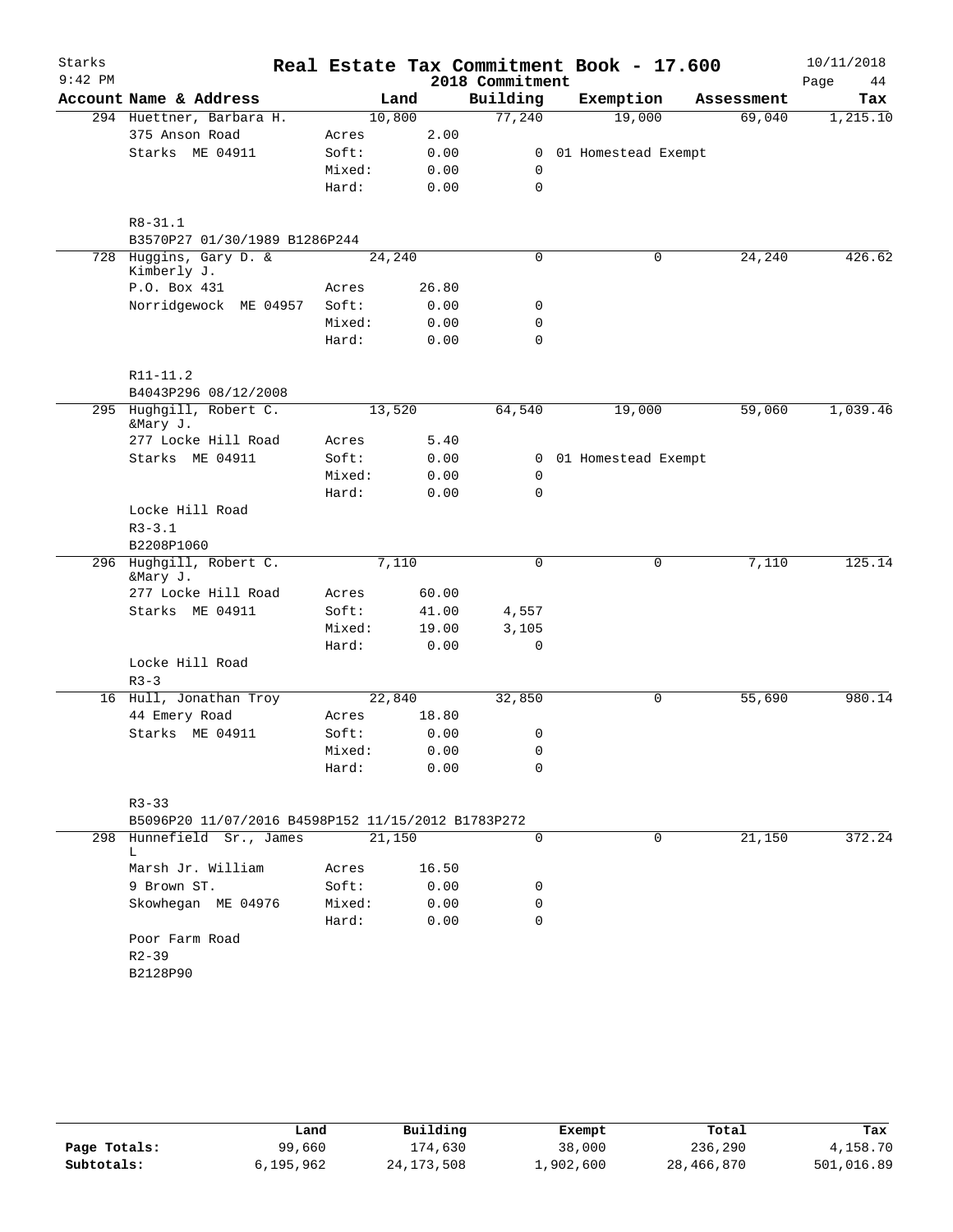| Starks<br>$9:42$ PM |                                                    |        |         |        | 2018 Commitment | Real Estate Tax Commitment Book - 17.600 |             |            | 10/11/2018<br>Page<br>45 |
|---------------------|----------------------------------------------------|--------|---------|--------|-----------------|------------------------------------------|-------------|------------|--------------------------|
|                     | Account Name & Address                             |        | Land    |        | Building        | Exemption                                |             | Assessment | Tax                      |
|                     | 276 Hyltun Farm Irrevocable<br>Trust               |        | 76, 130 |        | 99,600          | 19,000                                   |             | 156,730    | 2,758.45                 |
|                     | 8 Olde Ferry Road                                  | Acres  |         | 366.00 |                 |                                          |             |            |                          |
|                     | Starks ME 04911                                    | Soft:  |         | 157.00 |                 | 17,451 01 Homestead Exempt               |             |            |                          |
|                     |                                                    | Mixed: |         | 0.00   | $\mathbf 0$     |                                          |             |            |                          |
|                     |                                                    | Hard:  |         | 149.00 | 26,611          |                                          |             |            |                          |
|                     | Lots, 7, 8, 9.1                                    |        |         |        |                 |                                          |             |            |                          |
|                     | $R12-7, 8, 9.1$                                    |        |         |        |                 |                                          |             |            |                          |
|                     | B5130P240 02/15/2017 B1244P164                     |        |         |        |                 |                                          |             |            |                          |
|                     | 274 Hyltun Farm Irrevocable<br>Trust               |        | 10,000  |        | 28,950          |                                          | 0           | 38,950     | 685.52                   |
|                     | 8 Olde Ferry Road                                  | Acres  |         | 1.00   |                 |                                          |             |            |                          |
|                     | Starks ME 04911                                    | Soft:  |         | 0.00   | 0               |                                          |             |            |                          |
|                     |                                                    | Mixed: |         | 0.00   | 0               |                                          |             |            |                          |
|                     |                                                    | Hard:  |         | 0.00   | $\mathbf 0$     |                                          |             |            |                          |
|                     | $R12-9$                                            |        |         |        |                 |                                          |             |            |                          |
|                     | B5130P240 02/15/2017 B1244P163                     |        |         |        |                 |                                          |             |            |                          |
|                     | 394 Hyltun Farm Irrevocable<br>Trust               |        | 1,650   |        | 0               |                                          | 0           | 1,650      | 29.04                    |
|                     | 8 Olde Ferry Road                                  | Acres  |         | 11.50  |                 |                                          |             |            |                          |
|                     | Starks ME 04911                                    | Soft:  |         | 2.00   | 222             |                                          |             |            |                          |
|                     |                                                    | Mixed: |         | 9.00   | 1,471           |                                          |             |            |                          |
|                     |                                                    | Hard:  |         | 0.50   | 89              |                                          |             |            |                          |
|                     | Mayhew Rd                                          |        |         |        |                 |                                          |             |            |                          |
|                     | $R6 - 2.13$                                        |        |         |        |                 |                                          |             |            |                          |
|                     | B5130P240 02/15/2017 B3579P170 10/24/2005 B1737P20 |        |         |        |                 |                                          |             |            |                          |
|                     | 273 Hyltun Farm Irrevocable<br>Trust               |        | 14,810  |        | $\mathbf 0$     |                                          | $\mathbf 0$ | 14,810     | 260.66                   |
|                     | 8 Olde Ferry Road                                  | Acres  |         | 101.00 |                 |                                          |             |            |                          |
|                     | Starks ME 04911                                    | Soft:  |         | 13.00  | 1,445           |                                          |             |            |                          |
|                     |                                                    | Mixed: |         | 78.00  | 12,745          |                                          |             |            |                          |
|                     |                                                    | Hard:  |         | 10.00  | 1,786           |                                          |             |            |                          |
|                     | Off Johnston Ferry Rd                              |        |         |        |                 |                                          |             |            |                          |
|                     | $R12 - 13$                                         |        |         |        |                 |                                          |             |            |                          |
|                     | B5130P240 02/15/2017 B2527P326                     |        |         |        |                 |                                          |             |            |                          |
| 275                 | Hyltun Farm Irrevocable<br>Trust                   |        | 55,110  |        | 43,650          |                                          | 0           | 98,760     | 1,738.18                 |
|                     | 8 Olde Ferry Road                                  | Acres  |         | 195.00 |                 |                                          |             |            |                          |
|                     | Starks ME 04911                                    | Soft:  |         | 40.00  | 4,446           |                                          |             |            |                          |
|                     |                                                    | Mixed: |         | 36.00  | 5,882           |                                          |             |            |                          |
|                     |                                                    | Hard:  |         | 55.00  | 9,823           |                                          |             |            |                          |
|                     | R12-16                                             |        |         |        |                 |                                          |             |            |                          |
|                     | B5130P240 02/15/2017 B1313P327                     |        |         |        |                 |                                          |             |            |                          |
|                     | 706 Hyltun Farm Irrevocable<br>Trust               |        | 7,230   |        | 0               |                                          | 0           | 7,230      | 127.25                   |
|                     | 8 Olde Ferry Road                                  | Acres  |         | 50.00  |                 |                                          |             |            |                          |
|                     | Starks ME 04911                                    | Soft:  |         | 7.00   | 778             |                                          |             |            |                          |
|                     |                                                    | Mixed: |         | 43.00  | 7,026           |                                          |             |            |                          |
|                     |                                                    | Hard:  |         | 0.00   | 0               |                                          |             |            |                          |
|                     | Mayhew Road                                        |        |         |        |                 |                                          |             |            |                          |
|                     | $R6-16.1$                                          |        |         |        |                 |                                          |             |            |                          |
|                     | B5130P240 02/15/2017                               |        |         |        |                 |                                          |             |            |                          |
|                     |                                                    |        |         |        |                 |                                          |             |            |                          |
|                     |                                                    |        |         |        |                 |                                          |             |            |                          |
|                     |                                                    |        |         |        |                 |                                          |             |            |                          |

|              | Land      | Building     | Exempt    | Total      | Tax        |
|--------------|-----------|--------------|-----------|------------|------------|
| Page Totals: | 164,930   | 172,200      | 19,000    | 318,130    | 5,599.10   |
| Subtotals:   | 6,360,892 | 24, 345, 708 | ⊥,921,600 | 28,785,000 | 506,615.99 |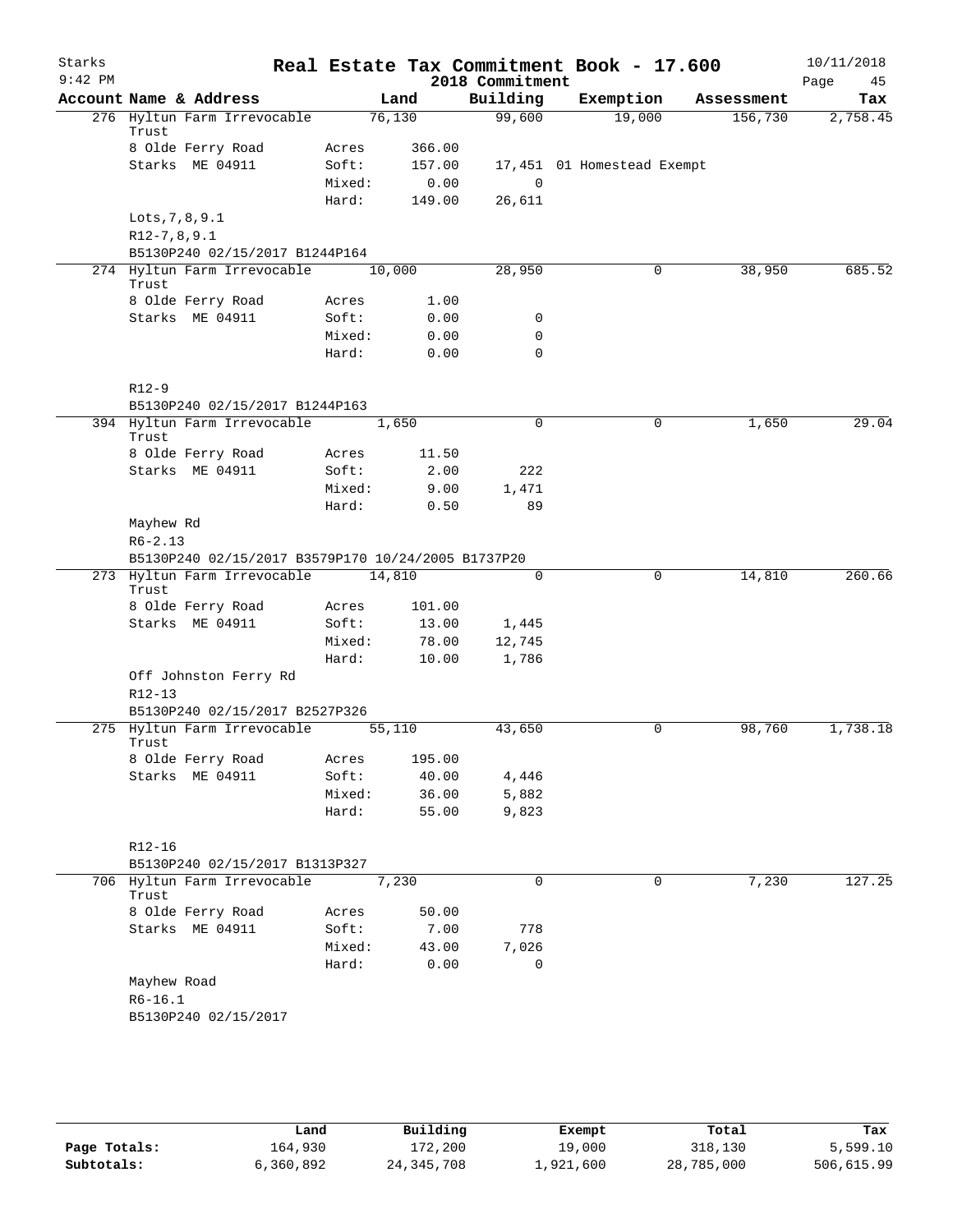| Starks<br>$9:42$ PM |                                                                                          |                 |              | 2018 Commitment | Real Estate Tax Commitment Book - 17.600 |             | 10/11/2018<br>Page<br>46 |
|---------------------|------------------------------------------------------------------------------------------|-----------------|--------------|-----------------|------------------------------------------|-------------|--------------------------|
|                     | Account Name & Address                                                                   |                 | Land         | Building        | Exemption                                | Assessment  | Tax                      |
|                     | 277 Hyltun Farm Irrevocable<br>Trust                                                     |                 | 8,050        | $\mathbf 0$     | $\Omega$                                 | 8,050       | 141.68                   |
|                     | 8 Olde Ferry Road                                                                        | Acres           | 78.00        |                 |                                          |             |                          |
|                     | Starks ME 04911                                                                          | Soft:           | 78.00        | 8,670           |                                          |             |                          |
|                     |                                                                                          | Mixed:          | 0.00         | 0               |                                          |             |                          |
|                     |                                                                                          | Hard:           | 0.00         | $\mathbf 0$     |                                          |             |                          |
|                     | Mayhew Rd. 78 ac                                                                         |                 |              |                 |                                          |             |                          |
|                     | $R6-6$                                                                                   |                 |              |                 |                                          |             |                          |
|                     | B5130P240 02/15/2017 B1244P164<br>572 Hyltun Farm Irrevocable                            |                 |              | $\Omega$        | 0                                        | 4,540       | 79.90                    |
|                     | Trust                                                                                    |                 | 4,540        |                 |                                          |             |                          |
|                     | 8 Olde Ferry Road                                                                        | Acres           | 30.00        |                 |                                          |             |                          |
|                     | Starks ME 04911                                                                          | Soft:           | 0.00         | 0               |                                          |             |                          |
|                     |                                                                                          | Mixed:          | 30.00        | 4,902           |                                          |             |                          |
|                     |                                                                                          | Hard:           | 0.00         | 0               |                                          |             |                          |
|                     | Bet. Chin & Gordon Rds<br>$R3 - 38$                                                      |                 |              |                 |                                          |             |                          |
|                     | B5130P240 02/15/2017 B3683P195 05/25/2006 B2604P115                                      |                 |              |                 |                                          |             |                          |
|                     | 573 Hyltun Farm Irrevocable<br>Trust                                                     |                 | 17,200       | 0               | $\mathbf 0$                              | 17,200      | 302.72                   |
|                     | 8 Olde Ferry Road                                                                        | Acres           | 10.00        |                 |                                          |             |                          |
|                     | Starks ME 04911                                                                          | Soft:           | 0.00         | 0               |                                          |             |                          |
|                     |                                                                                          | Mixed:          | 0.00         | 0               |                                          |             |                          |
|                     |                                                                                          | Hard:           | 0.00         | $\mathbf 0$     |                                          |             |                          |
|                     | $R3 - 43$<br>B5130P240 02/15/2017 B3749P110 09/22/2006 B3749P109<br>09/22/2006 B1370P188 |                 |              |                 |                                          |             |                          |
|                     | 299 Irvine, Carl H Jr.                                                                   |                 | 9,220        | 22,500          | 19,000                                   | 12,720      | 223.87                   |
|                     | Irvine Margaret                                                                          | P Acres         | 0.85         |                 |                                          |             |                          |
|                     | 66 Chicken Street                                                                        | Soft:           | 0.00         | $\mathbf{0}$    | 01 Homestead Exempt                      |             |                          |
|                     | Starks ME 04911                                                                          | Mixed:          | 0.00         | $\mathbf 0$     |                                          |             |                          |
|                     |                                                                                          | Hard:           | 0.00         | $\mathbf 0$     |                                          |             |                          |
|                     | $U2-16$                                                                                  |                 |              |                 |                                          |             |                          |
|                     | B1394P74                                                                                 |                 |              |                 |                                          |             |                          |
|                     | 301 Jackson, David L.                                                                    |                 | 12,820       | 0               | 0                                        | 12,820      | 225.63                   |
|                     | PO Box 293                                                                               | Acres           | 5.77         |                 |                                          |             |                          |
|                     | Anson ME 04911                                                                           | Soft:           | 0.00         | 0               |                                          |             |                          |
|                     |                                                                                          | Mixed:          | 0.00         | 0               |                                          |             |                          |
|                     |                                                                                          | Hard:           | 0.00         | 0               |                                          |             |                          |
|                     | R12-10.1, R12-10.2                                                                       |                 |              |                 |                                          |             |                          |
|                     | B1692P100                                                                                |                 |              |                 |                                          |             |                          |
|                     | 300 Jackson, David L.                                                                    |                 | 4,930        | 0               | 0                                        | 4,930       | 86.77                    |
|                     | PO Box 293                                                                               | Acres           | 0.30         |                 |                                          |             |                          |
|                     | Anson ME 04911                                                                           | Soft:           | 0.00         | 0               |                                          |             |                          |
|                     |                                                                                          | Mixed:<br>Hard: | 0.00<br>0.00 | 0<br>0          |                                          |             |                          |
|                     |                                                                                          |                 |              |                 |                                          |             |                          |
|                     | $R8 - 41$                                                                                |                 |              |                 |                                          |             |                          |
|                     | 302 Jackson, Jeff                                                                        |                 | 0            | 16,800          | 16,800                                   | $\mathbf 0$ | 0.00                     |
|                     | PO Box 33                                                                                |                 |              |                 | 01 Homestead Exempt                      |             |                          |
|                     | Anson ME 04911                                                                           |                 |              |                 |                                          |             |                          |
|                     |                                                                                          |                 |              |                 |                                          |             |                          |
|                     |                                                                                          |                 |              |                 |                                          |             |                          |
|                     |                                                                                          |                 |              |                 |                                          |             |                          |
|                     | $R8-410N$                                                                                |                 |              |                 |                                          |             |                          |

|              | Land      | Building   | Exempt    | Total      | Tax        |
|--------------|-----------|------------|-----------|------------|------------|
| Page Totals: | 56,760    | 39,300     | 35,800    | 60,260     | 1,060.57   |
| Subtotals:   | 6,417,652 | 24,385,008 | 1,957,400 | 28,845,260 | 507,676.56 |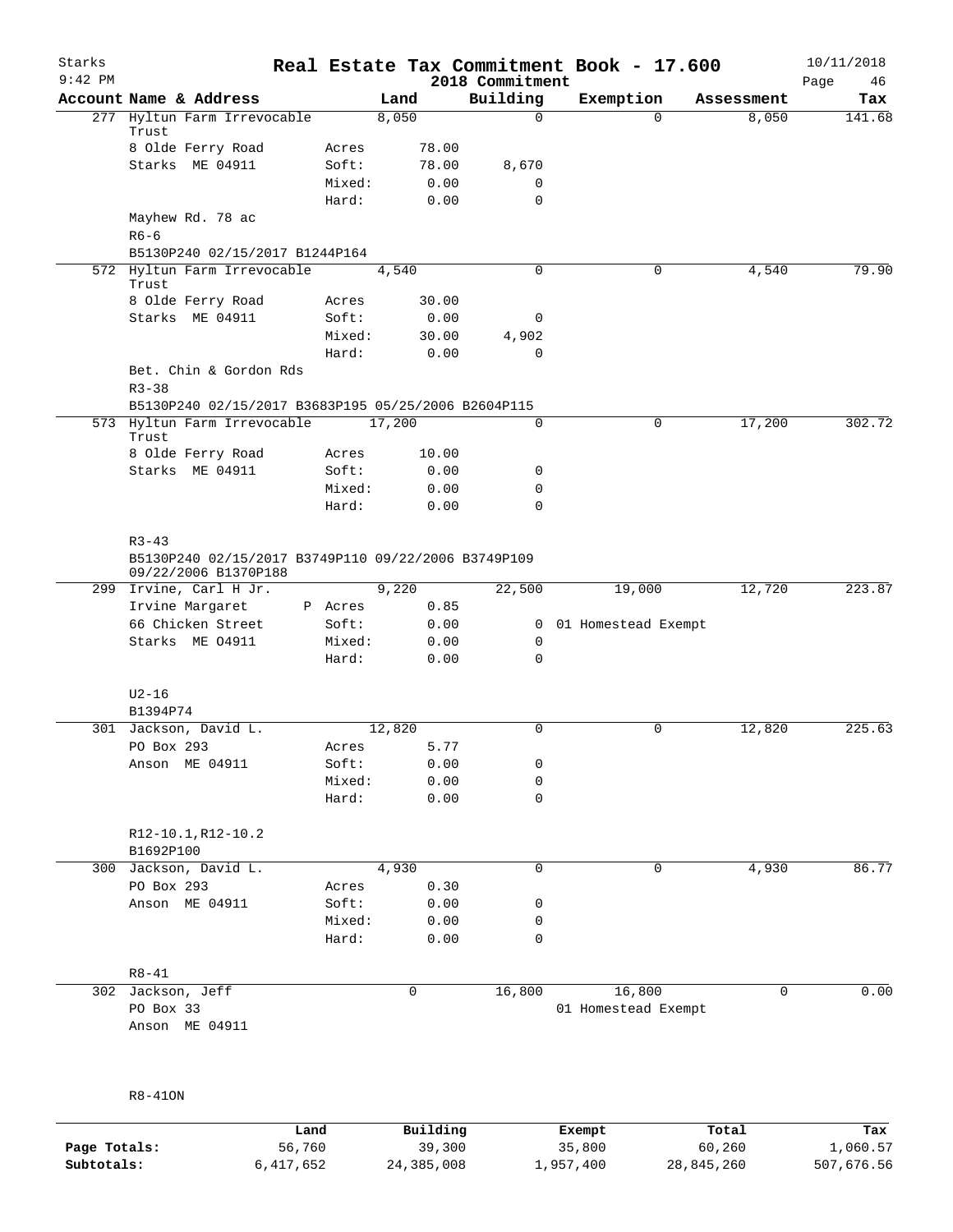|                        |                                                                                                                                                                                                                                                                                                                                                                                                              |                                                                                                                                                                                         |                                                                                                                                                                                                       | Real Estate Tax Commitment Book - 17.600                                        |                                    | 10/11/2018<br>Page<br>47                                                   |
|------------------------|--------------------------------------------------------------------------------------------------------------------------------------------------------------------------------------------------------------------------------------------------------------------------------------------------------------------------------------------------------------------------------------------------------------|-----------------------------------------------------------------------------------------------------------------------------------------------------------------------------------------|-------------------------------------------------------------------------------------------------------------------------------------------------------------------------------------------------------|---------------------------------------------------------------------------------|------------------------------------|----------------------------------------------------------------------------|
| Account Name & Address |                                                                                                                                                                                                                                                                                                                                                                                                              |                                                                                                                                                                                         |                                                                                                                                                                                                       | Exemption                                                                       | Assessment                         | Tax                                                                        |
| 601 Jacyssin, Kyle E.  |                                                                                                                                                                                                                                                                                                                                                                                                              |                                                                                                                                                                                         | 32,800                                                                                                                                                                                                | 19,000                                                                          | 43,000                             | 756.80                                                                     |
| 39 Linda Road          | Acres                                                                                                                                                                                                                                                                                                                                                                                                        | 40.00                                                                                                                                                                                   |                                                                                                                                                                                                       |                                                                                 |                                    |                                                                            |
| Tiverton RI 02878      | Soft:                                                                                                                                                                                                                                                                                                                                                                                                        | 0.00                                                                                                                                                                                    | $\overline{0}$                                                                                                                                                                                        |                                                                                 |                                    |                                                                            |
|                        | Mixed:                                                                                                                                                                                                                                                                                                                                                                                                       | 0.00                                                                                                                                                                                    | 0                                                                                                                                                                                                     |                                                                                 |                                    |                                                                            |
|                        | Hard:                                                                                                                                                                                                                                                                                                                                                                                                        | 0.00                                                                                                                                                                                    |                                                                                                                                                                                                       |                                                                                 |                                    |                                                                            |
| $R7-14$                |                                                                                                                                                                                                                                                                                                                                                                                                              |                                                                                                                                                                                         |                                                                                                                                                                                                       |                                                                                 |                                    |                                                                            |
|                        |                                                                                                                                                                                                                                                                                                                                                                                                              |                                                                                                                                                                                         |                                                                                                                                                                                                       |                                                                                 |                                    |                                                                            |
| 600 Jacyssin, Kyle E.  |                                                                                                                                                                                                                                                                                                                                                                                                              |                                                                                                                                                                                         | $\mathbf 0$                                                                                                                                                                                           | 0                                                                               | 13,800                             | 242.88                                                                     |
| 39 Linda Road          | Acres                                                                                                                                                                                                                                                                                                                                                                                                        | 7.00                                                                                                                                                                                    |                                                                                                                                                                                                       |                                                                                 |                                    |                                                                            |
| Tiverton RI 02878      | Soft:                                                                                                                                                                                                                                                                                                                                                                                                        | 0.00                                                                                                                                                                                    | 0                                                                                                                                                                                                     |                                                                                 |                                    |                                                                            |
|                        | Mixed:                                                                                                                                                                                                                                                                                                                                                                                                       | 0.00                                                                                                                                                                                    | 0                                                                                                                                                                                                     |                                                                                 |                                    |                                                                            |
|                        | Hard:                                                                                                                                                                                                                                                                                                                                                                                                        | 0.00                                                                                                                                                                                    | $\mathbf 0$                                                                                                                                                                                           |                                                                                 |                                    |                                                                            |
|                        |                                                                                                                                                                                                                                                                                                                                                                                                              |                                                                                                                                                                                         |                                                                                                                                                                                                       |                                                                                 |                                    |                                                                            |
|                        |                                                                                                                                                                                                                                                                                                                                                                                                              |                                                                                                                                                                                         |                                                                                                                                                                                                       |                                                                                 |                                    |                                                                            |
| 304 Jarvinen, Donald   |                                                                                                                                                                                                                                                                                                                                                                                                              |                                                                                                                                                                                         | 0                                                                                                                                                                                                     | $\mathsf{O}$                                                                    |                                    | 406.56                                                                     |
| Jarvinen Anne M.       | Acres                                                                                                                                                                                                                                                                                                                                                                                                        | 23.00                                                                                                                                                                                   |                                                                                                                                                                                                       |                                                                                 |                                    |                                                                            |
|                        |                                                                                                                                                                                                                                                                                                                                                                                                              |                                                                                                                                                                                         | 0                                                                                                                                                                                                     |                                                                                 |                                    |                                                                            |
|                        |                                                                                                                                                                                                                                                                                                                                                                                                              |                                                                                                                                                                                         |                                                                                                                                                                                                       |                                                                                 |                                    |                                                                            |
|                        | Hard:                                                                                                                                                                                                                                                                                                                                                                                                        | 0.00                                                                                                                                                                                    | 0                                                                                                                                                                                                     |                                                                                 |                                    |                                                                            |
|                        |                                                                                                                                                                                                                                                                                                                                                                                                              |                                                                                                                                                                                         |                                                                                                                                                                                                       |                                                                                 |                                    |                                                                            |
|                        |                                                                                                                                                                                                                                                                                                                                                                                                              |                                                                                                                                                                                         |                                                                                                                                                                                                       |                                                                                 |                                    | 937.38                                                                     |
|                        |                                                                                                                                                                                                                                                                                                                                                                                                              |                                                                                                                                                                                         |                                                                                                                                                                                                       |                                                                                 |                                    |                                                                            |
|                        |                                                                                                                                                                                                                                                                                                                                                                                                              |                                                                                                                                                                                         |                                                                                                                                                                                                       |                                                                                 |                                    |                                                                            |
|                        |                                                                                                                                                                                                                                                                                                                                                                                                              |                                                                                                                                                                                         |                                                                                                                                                                                                       |                                                                                 |                                    |                                                                            |
|                        | Hard:                                                                                                                                                                                                                                                                                                                                                                                                        | 0.00                                                                                                                                                                                    | $\mathbf 0$                                                                                                                                                                                           |                                                                                 |                                    |                                                                            |
|                        |                                                                                                                                                                                                                                                                                                                                                                                                              |                                                                                                                                                                                         |                                                                                                                                                                                                       |                                                                                 |                                    |                                                                            |
|                        |                                                                                                                                                                                                                                                                                                                                                                                                              |                                                                                                                                                                                         |                                                                                                                                                                                                       |                                                                                 |                                    |                                                                            |
|                        |                                                                                                                                                                                                                                                                                                                                                                                                              |                                                                                                                                                                                         | 0                                                                                                                                                                                                     | 0                                                                               |                                    | 252.74                                                                     |
|                        |                                                                                                                                                                                                                                                                                                                                                                                                              |                                                                                                                                                                                         |                                                                                                                                                                                                       |                                                                                 |                                    |                                                                            |
|                        |                                                                                                                                                                                                                                                                                                                                                                                                              |                                                                                                                                                                                         | 0                                                                                                                                                                                                     |                                                                                 |                                    |                                                                            |
|                        |                                                                                                                                                                                                                                                                                                                                                                                                              |                                                                                                                                                                                         |                                                                                                                                                                                                       |                                                                                 |                                    |                                                                            |
|                        | Hard:                                                                                                                                                                                                                                                                                                                                                                                                        |                                                                                                                                                                                         | 0                                                                                                                                                                                                     |                                                                                 |                                    |                                                                            |
| West Mills Rd          |                                                                                                                                                                                                                                                                                                                                                                                                              |                                                                                                                                                                                         |                                                                                                                                                                                                       |                                                                                 |                                    |                                                                            |
|                        |                                                                                                                                                                                                                                                                                                                                                                                                              |                                                                                                                                                                                         |                                                                                                                                                                                                       |                                                                                 |                                    |                                                                            |
| B2973P182              |                                                                                                                                                                                                                                                                                                                                                                                                              |                                                                                                                                                                                         |                                                                                                                                                                                                       |                                                                                 |                                    |                                                                            |
| Johnson & Maxine E.    |                                                                                                                                                                                                                                                                                                                                                                                                              |                                                                                                                                                                                         | 97,500                                                                                                                                                                                                | 24,700                                                                          | 105,690                            | 1,860.14                                                                   |
| Wolph, David           |                                                                                                                                                                                                                                                                                                                                                                                                              |                                                                                                                                                                                         |                                                                                                                                                                                                       |                                                                                 |                                    |                                                                            |
|                        | Acres                                                                                                                                                                                                                                                                                                                                                                                                        |                                                                                                                                                                                         |                                                                                                                                                                                                       |                                                                                 |                                    |                                                                            |
|                        |                                                                                                                                                                                                                                                                                                                                                                                                              |                                                                                                                                                                                         |                                                                                                                                                                                                       |                                                                                 |                                    |                                                                            |
|                        |                                                                                                                                                                                                                                                                                                                                                                                                              |                                                                                                                                                                                         | 10,621                                                                                                                                                                                                |                                                                                 |                                    |                                                                            |
|                        | Hard:                                                                                                                                                                                                                                                                                                                                                                                                        | 0.00                                                                                                                                                                                    |                                                                                                                                                                                                       |                                                                                 |                                    |                                                                            |
|                        |                                                                                                                                                                                                                                                                                                                                                                                                              |                                                                                                                                                                                         |                                                                                                                                                                                                       |                                                                                 |                                    |                                                                            |
| B2074P139              |                                                                                                                                                                                                                                                                                                                                                                                                              |                                                                                                                                                                                         |                                                                                                                                                                                                       |                                                                                 |                                    |                                                                            |
| Johnson Kenneth R. and |                                                                                                                                                                                                                                                                                                                                                                                                              |                                                                                                                                                                                         | $\mathbf 0$                                                                                                                                                                                           | 0                                                                               | 22,800                             | 401.28                                                                     |
|                        |                                                                                                                                                                                                                                                                                                                                                                                                              |                                                                                                                                                                                         |                                                                                                                                                                                                       |                                                                                 |                                    |                                                                            |
|                        |                                                                                                                                                                                                                                                                                                                                                                                                              |                                                                                                                                                                                         |                                                                                                                                                                                                       |                                                                                 |                                    |                                                                            |
|                        |                                                                                                                                                                                                                                                                                                                                                                                                              |                                                                                                                                                                                         |                                                                                                                                                                                                       |                                                                                 |                                    |                                                                            |
|                        | Hard:                                                                                                                                                                                                                                                                                                                                                                                                        | 0.00                                                                                                                                                                                    | $\mathbf 0$                                                                                                                                                                                           |                                                                                 |                                    |                                                                            |
|                        |                                                                                                                                                                                                                                                                                                                                                                                                              |                                                                                                                                                                                         |                                                                                                                                                                                                       |                                                                                 |                                    |                                                                            |
|                        |                                                                                                                                                                                                                                                                                                                                                                                                              |                                                                                                                                                                                         |                                                                                                                                                                                                       |                                                                                 |                                    |                                                                            |
| $R8 - 10.8$            |                                                                                                                                                                                                                                                                                                                                                                                                              |                                                                                                                                                                                         |                                                                                                                                                                                                       |                                                                                 |                                    |                                                                            |
|                        | $R7 - 14.1$<br>795 Congress St.<br>Duxbury MA 02332<br>$R4 - 33$<br>303 Jarvinen, Donald<br>Jarvinen Ann M.<br>795 Congress St.<br>Duxbury MA 02332<br>$R4 - 33.1$<br>B1788P55<br>305 Jarvinen, Donald<br>Jarvinen Anne M.<br>795 Congress St.<br>Duxbury MA 02332<br>$R4 - 27$<br>PO Box 288<br>Anson ME 04911<br>Dill Road<br>R6-23.1A, R6-23.1B<br>Kathleen M.<br>1404 New Sharon Road<br>Starks Me 04911 | B5000P323 02/16/2016 B1440P78<br>B5000P323 02/16/2016 B1688P1<br>Soft:<br>Mixed:<br>Acres<br>Soft:<br>Mixed:<br>Acres<br>Soft:<br>Mixed:<br>Soft:<br>Mixed:<br>Acres<br>Soft:<br>Mixed: | Land<br>29,200<br>13,800<br>23,100<br>0.00<br>0.00<br>10,400<br>1.50<br>0.00<br>0.00<br>14,360<br>7.70<br>0.00<br>0.00<br>0.00<br>32,890<br>84.50<br>0.00<br>65.00<br>22,800<br>22.00<br>0.00<br>0.00 | Building<br>$\mathsf{O}$<br>0<br>42,860<br>0<br>0<br>0<br>$\mathbf 0$<br>0<br>0 | 2018 Commitment<br>0<br>02 Veteran | 01 Homestead Exempt<br>23,100<br>53,260<br>14,360<br>0 01 Homestead Exempt |

|              | Land      | Building   | Exempt    | Total        | Tax        |
|--------------|-----------|------------|-----------|--------------|------------|
| Page Totals: | 146,550   | 173,160    | 43,700    | 276,010      | 4,857.78   |
| Subtotals:   | 6,564,202 | 24,558,168 | 2,001,100 | 29, 121, 270 | 512,534.34 |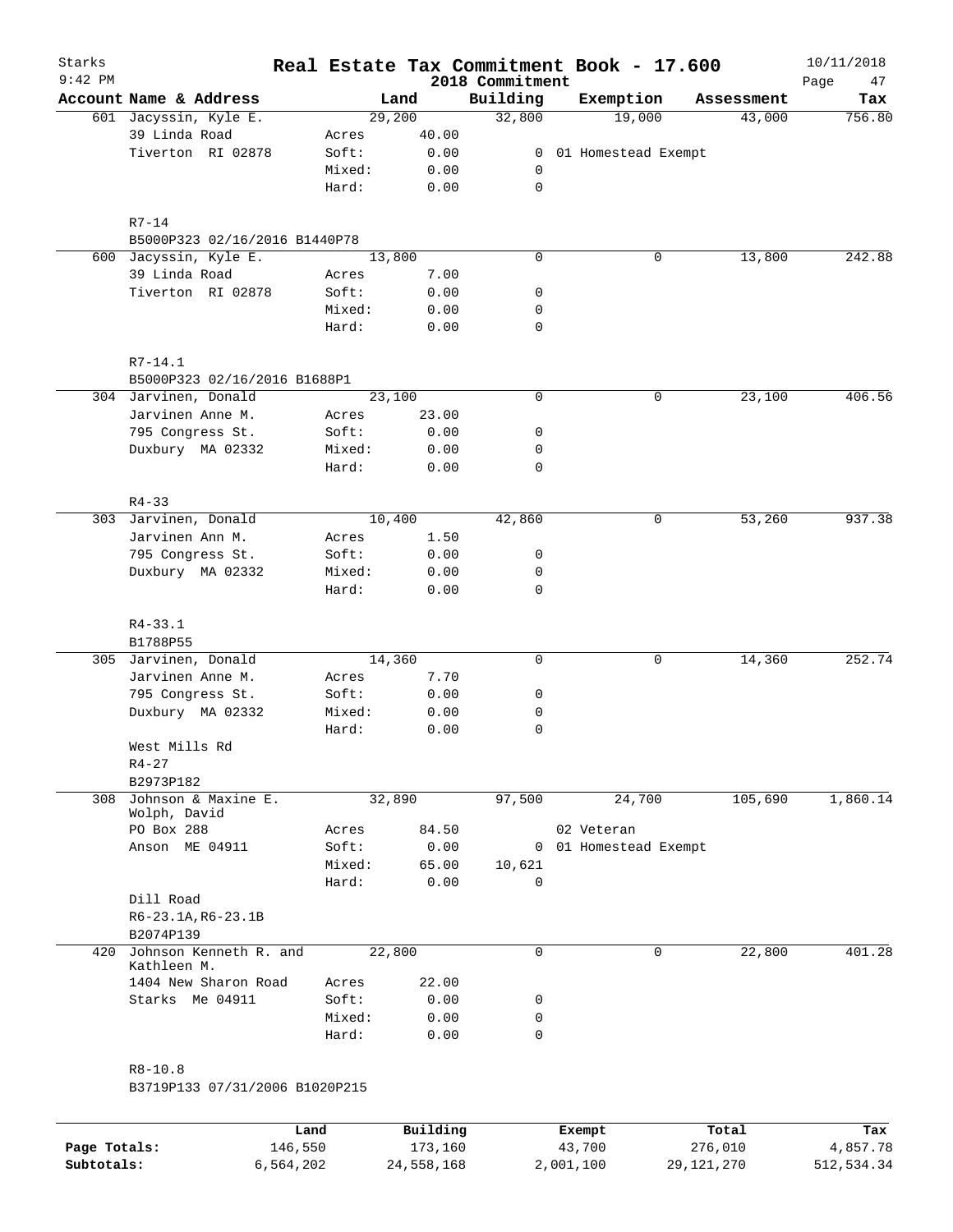| Starks    |                                                    |        |              |                  |              | Real Estate Tax Commitment Book - 17.600 |            | 10/11/2018 |
|-----------|----------------------------------------------------|--------|--------------|------------------|--------------|------------------------------------------|------------|------------|
| $9:42$ PM |                                                    |        |              | 2018 Commitment  |              |                                          |            | Page<br>48 |
|           | Account Name & Address                             |        | Land         | Building         |              | Exemption                                | Assessment | Tax        |
|           | 598 Johnson, Eric H.                               |        | 9,000        | $\mathsf{O}$     |              | $\Omega$                                 | 9,000      | 158.40     |
|           | 1388 New Sharon Road                               | Acres  | 1.00         |                  |              |                                          |            |            |
|           | Starks ME 04911                                    | Soft:  | 0.00         | 0                |              |                                          |            |            |
|           |                                                    | Mixed: | 0.00<br>0.00 | 0<br>$\mathbf 0$ |              |                                          |            |            |
|           |                                                    | Hard:  |              |                  |              |                                          |            |            |
|           | $R8 - 14$                                          |        |              |                  |              |                                          |            |            |
|           | B5031P113 06/01/2016 B809P376                      |        |              |                  |              |                                          |            |            |
|           | 771 Johnson, Eric H.                               |        | 13,000       | $\mathbf 0$      |              | $\mathbf 0$                              | 13,000     | 228.80     |
|           | 1388 New Sharon Road                               | Acres  | 6.00         |                  |              |                                          |            |            |
|           | Starks ME 04911                                    | Soft:  | 0.00         | 0                |              |                                          |            |            |
|           |                                                    | Mixed: | 0.00         | 0                |              |                                          |            |            |
|           |                                                    | Hard:  | 0.00         | $\mathbf 0$      |              |                                          |            |            |
|           |                                                    |        |              |                  |              |                                          |            |            |
|           | R1 39.2<br>B4869P334 01/16/2015                    |        |              |                  |              |                                          |            |            |
|           | 306 Johnson, Kenneth &                             |        | 13,200       | 80,840           |              | 19,000                                   | 75,040     | 1,320.70   |
|           | Kathleen                                           |        |              |                  |              |                                          |            |            |
|           | 1404 New Sharon Road                               | Acres  | 5.00         |                  |              | 01 Homestead Exempt                      |            |            |
|           | Starks ME 04911                                    | Soft:  | 0.00         | 0                |              |                                          |            |            |
|           |                                                    | Mixed: | 0.00         | $\mathbf 0$      |              |                                          |            |            |
|           |                                                    | Hard:  | 0.00         | $\mathbf 0$      |              |                                          |            |            |
|           |                                                    |        |              |                  |              |                                          |            |            |
|           | R8-10.10<br>B1550P132                              |        |              |                  |              |                                          |            |            |
|           | 307 Johnson, Kurtis A.                             |        | 38,500       | 27,900           |              | 19,000                                   | 47,400     | 834.24     |
|           | 95 Johnson Road                                    | Acres  | 71.00        |                  |              |                                          |            |            |
|           | Starks ME 04911                                    | Soft:  | 0.00         |                  | $\mathbf{0}$ | 01 Homestead Exempt                      |            |            |
|           |                                                    | Mixed: | 0.00         | $\mathbf 0$      |              |                                          |            |            |
|           |                                                    | Hard:  | 0.00         | $\Omega$         |              |                                          |            |            |
|           |                                                    |        |              |                  |              |                                          |            |            |
|           | $R6 - 18$<br>B5021P40 04/28/2016 B1270P43          |        |              |                  |              |                                          |            |            |
|           | 651 Johnson, Kyle W                                |        | 10,800       | 117,576          |              | 19,000                                   | 109,376    | 1,925.02   |
|           | P.O.Box 364                                        | Acres  | 2.00         |                  |              | 01 Homestead Exempt                      |            |            |
|           | Solon ME 04979                                     | Soft:  | 0.00         | 0                |              |                                          |            |            |
|           |                                                    | Mixed: | 0.00         | 0                |              |                                          |            |            |
|           |                                                    | Hard:  |              | 0.00<br>0        |              |                                          |            |            |
|           |                                                    |        |              |                  |              |                                          |            |            |
|           | $R1 - 32.1$                                        |        |              |                  |              |                                          |            |            |
|           | B3852P166 05/24/2007 B1607P348                     |        |              |                  |              |                                          |            |            |
|           | 386 Johnson, Christopher                           |        | 16,200       | 16,280           |              | 0                                        | 32,480     | 571.65     |
|           | 29 Union St                                        | Acres  | 10.00        |                  |              |                                          |            |            |
|           | Taunton Ma 02780                                   | Soft:  | 0.00         | 0                |              |                                          |            |            |
|           |                                                    | Mixed: | 0.00         | 0                |              |                                          |            |            |
|           |                                                    | Hard:  | 0.00         | $\Omega$         |              |                                          |            |            |
|           | $R2 - 24.6$                                        |        |              |                  |              |                                          |            |            |
|           | B4831P88 09/07/2014 B4145P256 06/08/2009 B4037P178 |        |              |                  |              |                                          |            |            |
|           | 08/11/2008 B1976P205                               |        |              |                  |              |                                          |            |            |
|           |                                                    |        |              |                  |              |                                          |            |            |
|           |                                                    |        |              |                  |              |                                          |            |            |

|              | Land      | Building   | Exempt    | Total      | Tax          |
|--------------|-----------|------------|-----------|------------|--------------|
| Page Totals: | 100,700   | 242,596    | 57,000    | 286,296    | 5,038.81     |
| Subtotals:   | 6,664,902 | 24,800,764 | 2,058,100 | 29,407,566 | 517, 573. 15 |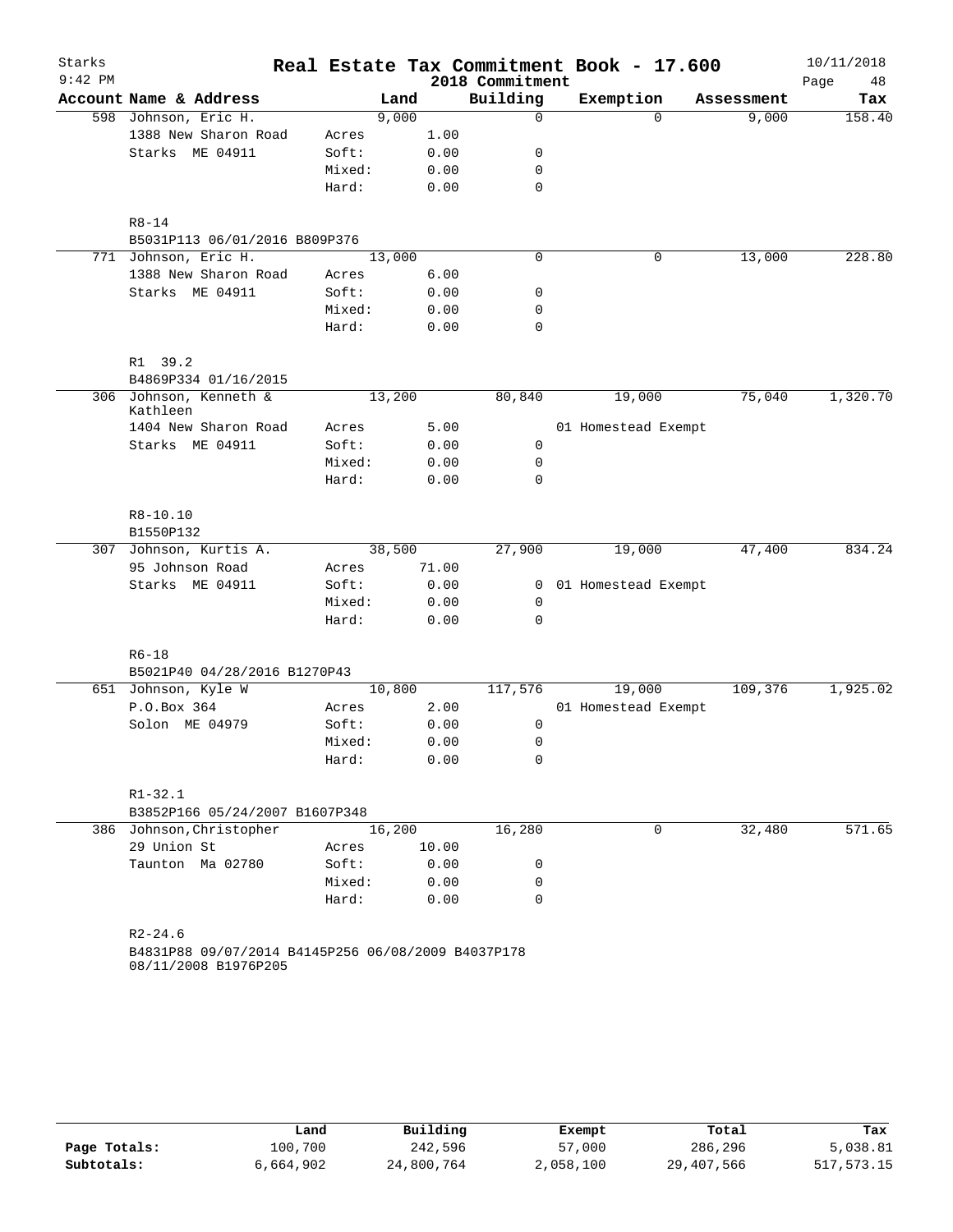| Starks<br>$9:42$ PM |                                                              |           |              | 2018 Commitment  | Real Estate Tax Commitment Book - 17.600 |            | 10/11/2018<br>Page<br>49 |
|---------------------|--------------------------------------------------------------|-----------|--------------|------------------|------------------------------------------|------------|--------------------------|
|                     | Account Name & Address                                       |           | Land         | Building         | Exemption                                | Assessment | Tax                      |
|                     | 310 Jordan, Bruce A. &                                       |           | 14,000       | 21,240           | $\Omega$                                 | 35,240     | 620.22                   |
|                     | Lorraine A.                                                  |           |              |                  |                                          |            |                          |
|                     | 83 Chute Rd                                                  | Acres     | 6.00         |                  |                                          |            |                          |
|                     | Windham ME 04062                                             | Soft:     | 0.00         | 0                |                                          |            |                          |
|                     |                                                              | Mixed:    | 0.00         | $\mathbf 0$      |                                          |            |                          |
|                     |                                                              | Hard:     | 0.00         | $\mathbf 0$      |                                          |            |                          |
|                     | $R1 - 47.1$                                                  |           |              |                  |                                          |            |                          |
|                     | B1589P148                                                    |           |              |                  |                                          |            |                          |
|                     | 525 Jordan, David W.                                         |           | 12,280       | 31,150           | 0                                        | 43,430     | 764.37                   |
|                     | Jordan, Jean M.                                              | Acres     | 5.10         |                  |                                          |            |                          |
|                     | 173 Lake Drive                                               | Soft:     | 0.00         | 0                |                                          |            |                          |
|                     | East Hampton CT 06424                                        | Mixed:    | 0.00         | 0                |                                          |            |                          |
|                     |                                                              | Hard:     | 0.00         | 0                |                                          |            |                          |
|                     |                                                              |           |              |                  |                                          |            |                          |
|                     | $R4 - 22$                                                    |           |              |                  |                                          |            |                          |
|                     | B4847P217 10/22/2014 B3878P88 07/10/2007 B775P805            |           |              |                  |                                          |            |                          |
|                     | 311 Jordan, Jean M.                                          |           | 23,820       | 52,160           | 0                                        | 75,980     | 1,337.25                 |
|                     | 173 Lake Drive                                               | Acres     | 14.10        |                  |                                          |            |                          |
|                     | East Hampton CT 06424                                        | Soft:     | 0.00         | 0                |                                          |            |                          |
|                     |                                                              | Mixed:    | 0.00         | 0<br>$\mathbf 0$ |                                          |            |                          |
|                     |                                                              | Hard:     | 0.00         |                  |                                          |            |                          |
|                     | $R4-23.3, R4-23.2$                                           |           |              |                  |                                          |            |                          |
|                     | B2799P205                                                    |           |              |                  |                                          |            |                          |
|                     | 313 Kahler, John                                             |           | 11,840       | $\mathbf 0$      | 0                                        | 11,840     | 208.38                   |
|                     | 1597 Plains Rd                                               | Acres     | 3.30         |                  |                                          |            |                          |
|                     | Pittsford VT 05763                                           | Soft:     | 0.00         | 0                |                                          |            |                          |
|                     |                                                              | Mixed:    | 0.00         | 0                |                                          |            |                          |
|                     |                                                              | Hard:     | 0.00         | $\mathbf 0$      |                                          |            |                          |
|                     |                                                              |           |              |                  |                                          |            |                          |
|                     | $R10-17$                                                     |           |              |                  |                                          |            |                          |
|                     | B4704P328 08/30/2013 B801P524                                |           |              |                  |                                          |            |                          |
|                     | 312 Kahler, John                                             |           | 4,320        | 0                | 0                                        | 4,320      | 76.03                    |
|                     | 1597 Plains Rd                                               | Acres     | 0.23         |                  |                                          |            |                          |
|                     | Pittsfield VT 05763                                          | Soft:     | 0.00         | 0                |                                          |            |                          |
|                     |                                                              | Mixed:    | 0.00         | 0                |                                          |            |                          |
|                     |                                                              | Hard:     | 0.00         | 0                |                                          |            |                          |
|                     | $R10-18$                                                     |           |              |                  |                                          |            |                          |
|                     | B4704P328 08/30/2013 B79P1112                                |           |              |                  |                                          |            |                          |
|                     | 221 Kane, Michael S.                                         |           | 9,640        | 12,860           | 0                                        | 22,500     | 396.00                   |
|                     | Kane, Rhonda S.                                              | Acres     | 1.80         |                  |                                          |            |                          |
|                     | 60 Varnum Pond Road                                          | Soft:     | 0.00         | 0                |                                          |            |                          |
|                     | Temple Me 04984                                              | Mixed:    | 0.00         | 0                |                                          |            |                          |
|                     |                                                              | Hard:     | 0.00         | $\mathbf 0$      |                                          |            |                          |
|                     | Poor Farm Road                                               |           |              |                  |                                          |            |                          |
|                     | $R2 - 39.2$                                                  |           |              |                  |                                          |            |                          |
|                     | B4708P198 09/09/2013 B4343P95 11/23/2010 B4255P294           |           |              |                  |                                          |            |                          |
|                     | 03/31/2010 B4242P227 09/28/2009<br>314 Karnowski, Douglas J. |           | 9,400        | 0                | 0                                        | 9,400      | 165.44                   |
|                     | PO Box 1116                                                  | Acres     | 1.50         |                  |                                          |            |                          |
|                     | Barre VT 05641                                               | Soft:     | 0.00         | 0                |                                          |            |                          |
|                     |                                                              | Mixed:    | 0.00         | 0                |                                          |            |                          |
|                     |                                                              | Hard:     | 0.00         | $\mathbf 0$      |                                          |            |                          |
|                     | New Sharon Road                                              |           |              |                  |                                          |            |                          |
|                     | $R8 - 15.1$                                                  |           |              |                  |                                          |            |                          |
|                     | B2186P24                                                     |           |              |                  |                                          |            |                          |
|                     |                                                              | Land      | Building     |                  | Exempt                                   | Total      | Tax                      |
| Page Totals:        |                                                              | 85,300    | 117,410      |                  | 0                                        | 202,710    | 3,567.69                 |
| Subtotals:          |                                                              | 6,750,202 | 24, 918, 174 |                  | 2,058,100                                | 29,610,276 | 521,140.84               |
|                     |                                                              |           |              |                  |                                          |            |                          |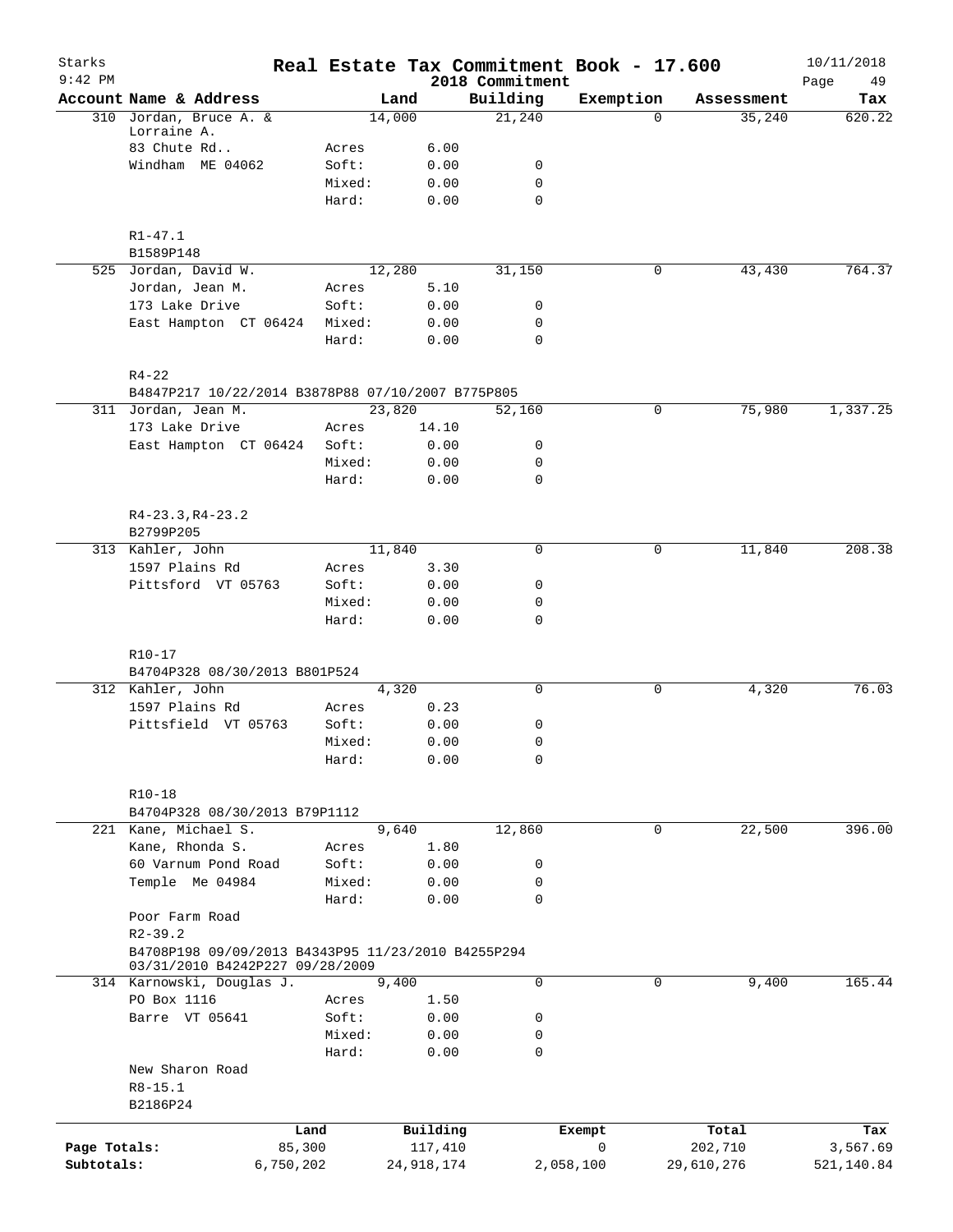| Starks       |                                          |                 |              |                 | Real Estate Tax Commitment Book - 17.600 |              | 10/11/2018  |
|--------------|------------------------------------------|-----------------|--------------|-----------------|------------------------------------------|--------------|-------------|
| $9:42$ PM    |                                          |                 |              | 2018 Commitment |                                          |              | Page<br>50  |
|              | Account Name & Address                   |                 | Land         | Building        | Exemption                                | Assessment   | Tax         |
|              | 673 Keach, Marie A.                      |                 | 6,860        | 23,400          | 19,000                                   | 11,260       | 198.18      |
|              | DeLuca, Kevin L.                         | Acres           | 0.47         |                 | 01 Homestead Exempt                      |              |             |
|              | 46 Chicken Street                        | Soft:           | 0.00         | 0               |                                          |              |             |
|              | Starks ME 04911                          | Mixed:          | 0.00         | 0               |                                          |              |             |
|              |                                          | Hard:           | 0.00         | 0               |                                          |              |             |
|              | $U2-14$                                  |                 |              |                 |                                          |              |             |
|              | B4850P85 11/07/2014 B1996P251            |                 |              |                 |                                          |              |             |
|              | 316 Keister Irrevocable<br>Grant         |                 | 23,740       | 0               | 0                                        | 23,740       | 417.82      |
|              | C/O Jeremy D. and<br>Meredith S. Keister | Acres           | 24.00        |                 |                                          |              |             |
|              | 263 Lohr Rd                              | Soft:           | 0.00         | 0               |                                          |              |             |
|              | Mifflenburg PA 17844                     | Mixed:          | 0.00         | 0               |                                          |              |             |
|              |                                          | Hard:           | 0.00         | $\Omega$        |                                          |              |             |
|              | River Road                               |                 |              |                 |                                          |              |             |
|              | $R9 - 7.1, R9 - 7.2$                     |                 |              |                 |                                          |              |             |
|              | B4383P245 04/12/2011 B1719P130           |                 |              |                 |                                          |              |             |
|              | 516 Kelley, Roger E.                     |                 | 10,720       | 64,350          | 0                                        | 75,070       | 1,321.23    |
|              | Kelley, Connie H.                        | Acres           | 1.90         |                 |                                          |              |             |
|              | 11 McClellan St.                         | Soft:           | 0.00         | 0               |                                          |              |             |
|              | Skowhegan ME 04976                       | Mixed:          | 0.00         | 0               |                                          |              |             |
|              |                                          | Hard:           | 0.00         | $\Omega$        |                                          |              |             |
|              | Locke Hill Rd                            |                 |              |                 |                                          |              |             |
|              | $R3 - 4.2$                               |                 |              |                 |                                          |              |             |
|              | B4729P61 11/06/2013 B2585P269            |                 |              |                 |                                          |              |             |
|              | 320 Kennedy, Justin M                    |                 | 25,200       | 0               | 0                                        | 25,200       | 443.52      |
|              | 261 Vermont Street                       | Acres           | 30.00        |                 |                                          |              |             |
|              | W. Roxbury MA 02132                      | Soft:           | 0.00         | 0               |                                          |              |             |
|              |                                          | Mixed:          | 0.00         | $\mathbf 0$     |                                          |              |             |
|              |                                          | Hard:           | 0.00         | 0               |                                          |              |             |
|              | $R8 - 31.21$                             |                 |              |                 |                                          |              |             |
|              | B4994P29 01/20/2016 B904P595             |                 |              |                 |                                          |              |             |
|              | 739 Kiger, Nathan A                      |                 | 21,200       | 123,480         | 19,000                                   | 125,680      | 2,211.97    |
|              | Kiger, Katie L.                          | Acres           | 15.00        |                 | 01 Homestead Exempt                      |              |             |
|              | 90 Chicken Street                        | Soft:           | 0.00         | 0               |                                          |              |             |
|              | Starks ME 04911                          | Mixed:          | 0.00         | 0               |                                          |              |             |
|              |                                          | Hard:           | 0.00         | 0               |                                          |              |             |
|              | R3 16.1                                  |                 |              |                 |                                          |              |             |
|              | B4288P231 06/30/2010                     |                 |              |                 |                                          |              |             |
|              | 321 Kimball, Lemuel C. &                 |                 | $\mathbf 0$  | 11,250          | $\mathbf 0$                              | 11,250       | 198.00      |
|              | Melissa K                                |                 |              |                 |                                          |              |             |
|              | PO Box 173                               |                 |              |                 |                                          |              |             |
|              | Anson ME 04911                           |                 |              |                 |                                          |              |             |
|              |                                          |                 |              |                 |                                          |              |             |
|              | 55 Kimball Lane                          |                 |              |                 |                                          |              |             |
|              | $R7-1.20N$                               |                 |              |                 |                                          |              |             |
|              | 35 Kimball, Lemuel P.                    |                 | 29,070       | 0               | 0                                        | 29,070       | 511.63      |
|              | Kimball, Cynthia M.                      | Acres           | 42.90        |                 |                                          |              |             |
|              | P.O. Box 173                             |                 |              |                 |                                          |              |             |
|              |                                          | Soft:           | 0.00         | 0               |                                          |              |             |
|              | Anson ME 04911                           | Mixed:<br>Hard: | 0.00<br>0.00 | 0<br>0          |                                          |              |             |
|              | Rt. 43                                   |                 |              |                 |                                          |              |             |
|              | $R7 - 1.4$                               |                 |              |                 |                                          |              |             |
|              | B4754P58 01/29/2014 B1565P325            |                 |              |                 |                                          |              |             |
|              |                                          |                 |              |                 |                                          |              |             |
|              |                                          | Land            | Building     |                 | Exempt                                   | Total        | Tax         |
| Page Totals: |                                          | 116,790         | 222,480      |                 | 38,000                                   | 301,270      | 5,302.35    |
| Subtotals:   |                                          | 6,866,992       | 25,140,654   |                 | 2,096,100                                | 29, 911, 546 | 526, 443.19 |
|              |                                          |                 |              |                 |                                          |              |             |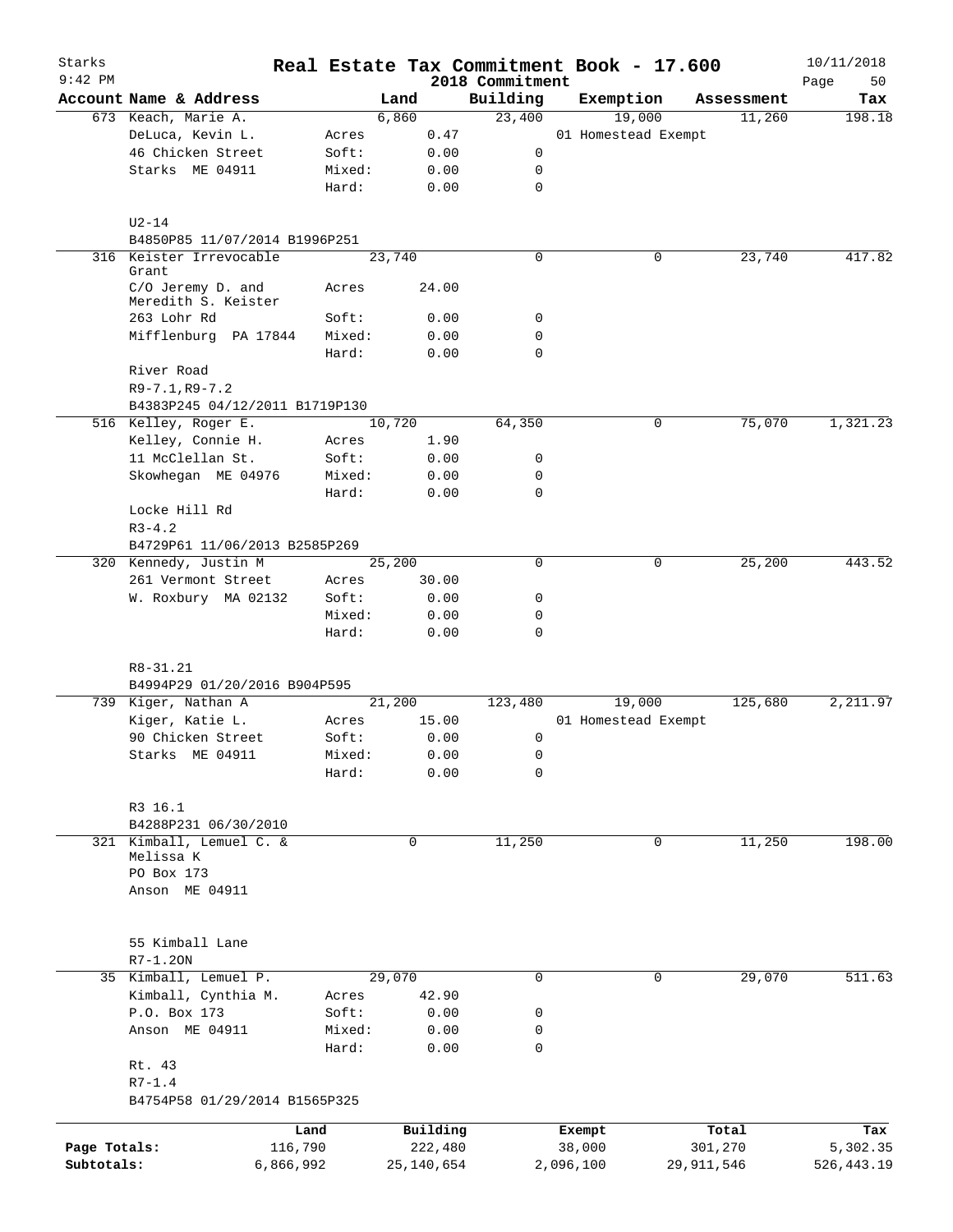| Starks<br>$9:42$ PM |                                                                              |                 |                | 2018 Commitment |           | Real Estate Tax Commitment Book - 17.600 |            | 10/11/2018<br>Page<br>51 |
|---------------------|------------------------------------------------------------------------------|-----------------|----------------|-----------------|-----------|------------------------------------------|------------|--------------------------|
|                     | Account Name & Address                                                       |                 | Land           | Building        |           | Exemption                                | Assessment | Tax                      |
|                     | 322 Kimball, Lemuel P. and                                                   |                 | 31,710         | 52,340          |           | 24,700                                   | 59,350     | 1,044.56                 |
|                     | Cynthia M.                                                                   |                 |                |                 |           |                                          |            |                          |
|                     | PO Box 173                                                                   | Acres           | 106.00         |                 |           |                                          |            |                          |
|                     | Anson ME 04911                                                               | Soft:           | 16.00          |                 |           | 1,778 01 Homestead Exempt                |            |                          |
|                     |                                                                              | Mixed:<br>Hard: | 29.00<br>51.00 | 9,109           |           | 4,739 02 Veteran                         |            |                          |
|                     | Route 43                                                                     |                 |                |                 |           |                                          |            |                          |
|                     | $R7 - 1.2$                                                                   |                 |                |                 |           |                                          |            |                          |
|                     | B2143P24                                                                     |                 |                |                 |           |                                          |            |                          |
|                     | 406 Kleppinger, Marie                                                        |                 | 11,400         | $\mathbf 0$     |           | 0                                        | 11,400     | 200.64                   |
|                     | 61 Centennial Road                                                           | Acres           | 4.00           |                 |           |                                          |            |                          |
|                     | Telford PA 18969-1211                                                        | Soft:           | 0.00           | 0               |           |                                          |            |                          |
|                     |                                                                              | Mixed:          | 0.00           | $\mathbf 0$     |           |                                          |            |                          |
|                     |                                                                              | Hard:           | 0.00           | $\mathbf 0$     |           |                                          |            |                          |
|                     | $R2 - 23.1$                                                                  |                 |                |                 |           |                                          |            |                          |
|                     | B3611P190 12/16/2005 B1031P75                                                |                 |                |                 |           |                                          |            |                          |
|                     | 186 Knox, Jodi M.                                                            |                 | 30,400         | 15,720          |           | 0                                        | 46,120     | 811.71                   |
|                     | 2152 Industry Road                                                           | Acres           | 44.00          |                 |           |                                          |            |                          |
|                     | Starks ME 04911                                                              | Soft:           | 0.00           | 0               |           |                                          |            |                          |
|                     |                                                                              | Mixed:          | 0.00           | 0               |           |                                          |            |                          |
|                     |                                                                              | Hard:           | 0.00           | $\mathbf 0$     |           |                                          |            |                          |
|                     | Industry Road                                                                |                 |                |                 |           |                                          |            |                          |
|                     | R <sub>2</sub> -24.12<br>B5018P225 03/29/2016 B4102P211 02/14/2009 B2666P302 |                 |                |                 |           |                                          |            |                          |
|                     | 344 Knox, Jodi M.                                                            |                 | 22,000         | 53,760          |           | 19,000                                   | 56,760     | 998.98                   |
|                     | 2152 Industry Road                                                           | Acres           | 16.00          |                 |           |                                          |            |                          |
|                     | Starks ME 04911                                                              | Soft:           | 0.00           |                 |           | 0 01 Homestead Exempt                    |            |                          |
|                     |                                                                              | Mixed:          | 0.00           | $\mathbf 0$     |           |                                          |            |                          |
|                     |                                                                              | Hard:           | 0.00           | 0               |           |                                          |            |                          |
|                     | Industry Rd & Rt 43<br>$R2 - 24.9$                                           |                 |                |                 |           |                                          |            |                          |
|                     | B5018P225 03/29/2016 B2086P253                                               |                 |                |                 |           |                                          |            |                          |
|                     | 709 Koetsch, Bernard E.                                                      |                 | 10,000         | 14,500          |           | 0                                        | 24,500     | 431.20                   |
|                     | 41 Summer St.                                                                | Acres           | 1.00           |                 |           |                                          |            |                          |
|                     | Stratford CT 06614                                                           | Soft:           | 0.00           | 0               |           |                                          |            |                          |
|                     |                                                                              | Mixed:          | 0.00           | 0               |           |                                          |            |                          |
|                     |                                                                              | Hard:           | 0.00           | 0               |           |                                          |            |                          |
|                     | $R2 - 34.1$                                                                  |                 |                |                 |           |                                          |            |                          |
|                     | B1096P287 08/08/1983                                                         |                 |                |                 |           |                                          |            |                          |
|                     | 159 Koetsch, Bernard E.                                                      |                 | 28,000         | 27,410          |           | 0                                        | 55,410     | 975.22                   |
|                     | 41 Summer Street<br>Stratford CT 06614                                       | Acres<br>Soft:  | 36.00<br>0.00  | 0               |           |                                          |            |                          |
|                     |                                                                              | Mixed:          | 0.00           | 0               |           |                                          |            |                          |
|                     |                                                                              | Hard:           | 0.00           | $\mathbf 0$     |           |                                          |            |                          |
|                     | $R2 - 34$                                                                    |                 |                |                 |           |                                          |            |                          |
|                     | B2457P279 B1096P289 08/08/1983                                               |                 |                |                 |           |                                          |            |                          |
|                     | 325 Kopacz, Kenneth                                                          |                 | 25,200         | $\mathbf 0$     |           | $\mathbf 0$                              | 25,200     | 443.52                   |
|                     | PO Box 236                                                                   | Acres           | 30.00          |                 |           |                                          |            |                          |
|                     | Haddam CT 06438                                                              | Soft:           | 0.00           | 0               |           |                                          |            |                          |
|                     |                                                                              | Mixed:          | 0.00           | 0               |           |                                          |            |                          |
|                     |                                                                              | Hard:           | 0.00           | 0               |           |                                          |            |                          |
|                     | $R2 - 9.1$                                                                   |                 |                |                 |           |                                          |            |                          |
|                     | B790P721                                                                     |                 |                |                 |           |                                          |            |                          |
|                     |                                                                              | Land            | Building       |                 |           | Exempt                                   | Total      | Tax                      |
| Page Totals:        | 158,710                                                                      |                 | 163,730        |                 |           | 43,700                                   | 278,740    | 4,905.83                 |
| Subtotals:          | 7,025,702                                                                    |                 | 25, 304, 384   |                 | 2,139,800 |                                          | 30,190,286 | 531,349.02               |
|                     |                                                                              |                 |                |                 |           |                                          |            |                          |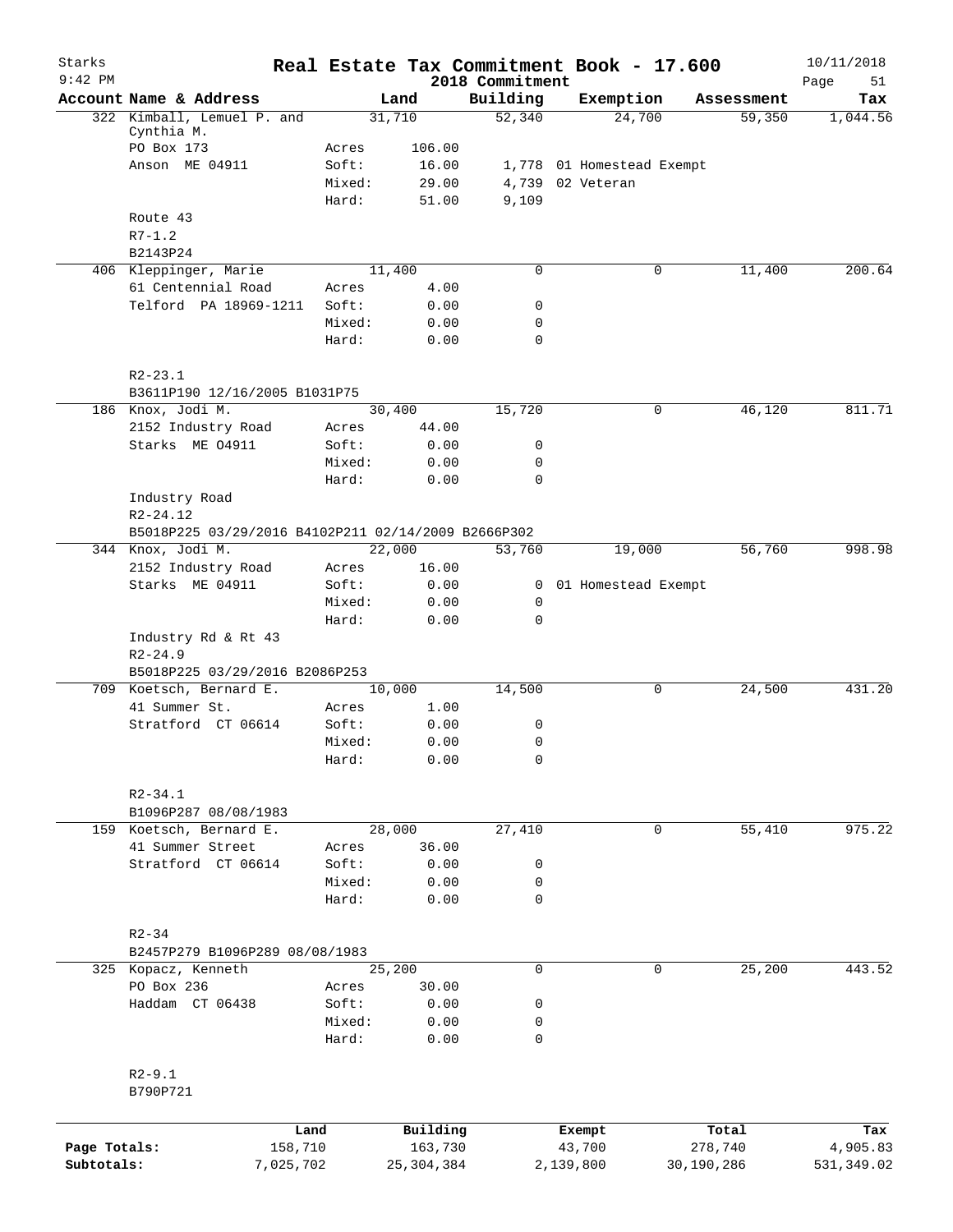| 2018 Commitment<br>Account Name & Address<br>Building<br>Exemption<br>Land<br>Assessment<br>326 Kozielewicz, Edward &<br>20,000<br>19,000<br>20,240<br>21,240<br>Marilyn<br>PO Box 93R St<br>13.80<br>Acres<br>Anson ME 04911<br>Soft:<br>0.00<br>01 Homestead Exempt<br>$\mathbf{0}$<br>Mixed:<br>0.00<br>0<br>0.00<br>$\mathbf 0$<br>Hard:<br>$R6 - 10$<br>B1313P215<br>45 Kozielewicz, Marilyn A.<br>20,320<br>9,000<br>29,320<br>0<br>Kozielewicz, Edward J.<br>13.90<br>Acres<br>P.O. Box 93<br>Soft:<br>0<br>0.00<br>Anson ME 04911<br>Mixed:<br>0.00<br>0<br>0.00<br>$\mathbf 0$<br>Hard:<br>Mayhew Rd<br>$R6 - 9$<br>B4952P233 09/10/2015 B4952P232 09/10/2015 B2508P189<br>328 Krebs, Carleton L. &<br>10,000<br>25,800<br>40,500<br>24,700 | Starks<br>$9:42$ PM |           |  | Real Estate Tax Commitment Book - 17.600 | 10/11/2018        |
|------------------------------------------------------------------------------------------------------------------------------------------------------------------------------------------------------------------------------------------------------------------------------------------------------------------------------------------------------------------------------------------------------------------------------------------------------------------------------------------------------------------------------------------------------------------------------------------------------------------------------------------------------------------------------------------------------------------------------------------------------|---------------------|-----------|--|------------------------------------------|-------------------|
|                                                                                                                                                                                                                                                                                                                                                                                                                                                                                                                                                                                                                                                                                                                                                      |                     |           |  |                                          | Page<br>52<br>Tax |
|                                                                                                                                                                                                                                                                                                                                                                                                                                                                                                                                                                                                                                                                                                                                                      |                     |           |  |                                          | 373.82            |
|                                                                                                                                                                                                                                                                                                                                                                                                                                                                                                                                                                                                                                                                                                                                                      |                     |           |  |                                          |                   |
|                                                                                                                                                                                                                                                                                                                                                                                                                                                                                                                                                                                                                                                                                                                                                      |                     |           |  |                                          |                   |
|                                                                                                                                                                                                                                                                                                                                                                                                                                                                                                                                                                                                                                                                                                                                                      |                     |           |  |                                          |                   |
|                                                                                                                                                                                                                                                                                                                                                                                                                                                                                                                                                                                                                                                                                                                                                      |                     |           |  |                                          |                   |
|                                                                                                                                                                                                                                                                                                                                                                                                                                                                                                                                                                                                                                                                                                                                                      |                     |           |  |                                          |                   |
|                                                                                                                                                                                                                                                                                                                                                                                                                                                                                                                                                                                                                                                                                                                                                      |                     |           |  |                                          |                   |
|                                                                                                                                                                                                                                                                                                                                                                                                                                                                                                                                                                                                                                                                                                                                                      |                     |           |  |                                          |                   |
|                                                                                                                                                                                                                                                                                                                                                                                                                                                                                                                                                                                                                                                                                                                                                      |                     |           |  |                                          | 516.03            |
|                                                                                                                                                                                                                                                                                                                                                                                                                                                                                                                                                                                                                                                                                                                                                      |                     |           |  |                                          |                   |
|                                                                                                                                                                                                                                                                                                                                                                                                                                                                                                                                                                                                                                                                                                                                                      |                     |           |  |                                          |                   |
|                                                                                                                                                                                                                                                                                                                                                                                                                                                                                                                                                                                                                                                                                                                                                      |                     |           |  |                                          |                   |
|                                                                                                                                                                                                                                                                                                                                                                                                                                                                                                                                                                                                                                                                                                                                                      |                     |           |  |                                          |                   |
|                                                                                                                                                                                                                                                                                                                                                                                                                                                                                                                                                                                                                                                                                                                                                      |                     |           |  |                                          |                   |
|                                                                                                                                                                                                                                                                                                                                                                                                                                                                                                                                                                                                                                                                                                                                                      |                     |           |  |                                          |                   |
|                                                                                                                                                                                                                                                                                                                                                                                                                                                                                                                                                                                                                                                                                                                                                      |                     |           |  |                                          |                   |
|                                                                                                                                                                                                                                                                                                                                                                                                                                                                                                                                                                                                                                                                                                                                                      |                     | Marcia J. |  |                                          | 454.08            |
| 86 Krebs Road<br>1.00<br>02 Veteran<br>Acres                                                                                                                                                                                                                                                                                                                                                                                                                                                                                                                                                                                                                                                                                                         |                     |           |  |                                          |                   |
| Starks ME 04911<br>Soft:<br>0.00<br>01 Homestead Exempt<br>0                                                                                                                                                                                                                                                                                                                                                                                                                                                                                                                                                                                                                                                                                         |                     |           |  |                                          |                   |
| Mixed:<br>0.00<br>0                                                                                                                                                                                                                                                                                                                                                                                                                                                                                                                                                                                                                                                                                                                                  |                     |           |  |                                          |                   |
| Hard:<br>$\mathbf 0$<br>0.00                                                                                                                                                                                                                                                                                                                                                                                                                                                                                                                                                                                                                                                                                                                         |                     |           |  |                                          |                   |
| $R8 - 18$                                                                                                                                                                                                                                                                                                                                                                                                                                                                                                                                                                                                                                                                                                                                            |                     |           |  |                                          |                   |
| B926P2                                                                                                                                                                                                                                                                                                                                                                                                                                                                                                                                                                                                                                                                                                                                               |                     |           |  |                                          |                   |
| Krebs, Carleton L. &<br>210,970<br>104,260<br>106,710<br>0<br>327<br>Marcia J.                                                                                                                                                                                                                                                                                                                                                                                                                                                                                                                                                                                                                                                                       |                     |           |  |                                          | 3,713.07          |
| 86 Krebs Road<br>383.00<br>Acres                                                                                                                                                                                                                                                                                                                                                                                                                                                                                                                                                                                                                                                                                                                     |                     |           |  |                                          |                   |
| 222<br>Starks ME 04911<br>Soft:<br>2.00                                                                                                                                                                                                                                                                                                                                                                                                                                                                                                                                                                                                                                                                                                              |                     |           |  |                                          |                   |
| Mixed:<br>62.00<br>10,131                                                                                                                                                                                                                                                                                                                                                                                                                                                                                                                                                                                                                                                                                                                            |                     |           |  |                                          |                   |
| Hard:<br>136.00<br>24,290                                                                                                                                                                                                                                                                                                                                                                                                                                                                                                                                                                                                                                                                                                                            |                     |           |  |                                          |                   |
| Faulkner Hill Rd                                                                                                                                                                                                                                                                                                                                                                                                                                                                                                                                                                                                                                                                                                                                     |                     |           |  |                                          |                   |
| $R8-19, R8-20$                                                                                                                                                                                                                                                                                                                                                                                                                                                                                                                                                                                                                                                                                                                                       |                     |           |  |                                          |                   |
| B926P2                                                                                                                                                                                                                                                                                                                                                                                                                                                                                                                                                                                                                                                                                                                                               |                     |           |  |                                          |                   |
| Krebs, Carlton L. and<br>20,920<br>20,920<br>$\Omega$<br>0<br>329<br>Marcia J.                                                                                                                                                                                                                                                                                                                                                                                                                                                                                                                                                                                                                                                                       |                     |           |  |                                          | 368.19            |
| 15.90<br>86 Krebs Road<br>Acres                                                                                                                                                                                                                                                                                                                                                                                                                                                                                                                                                                                                                                                                                                                      |                     |           |  |                                          |                   |
| Soft:<br>0.00<br>0<br>Anson ME 04911                                                                                                                                                                                                                                                                                                                                                                                                                                                                                                                                                                                                                                                                                                                 |                     |           |  |                                          |                   |
| Mixed:<br>0.00<br>0                                                                                                                                                                                                                                                                                                                                                                                                                                                                                                                                                                                                                                                                                                                                  |                     |           |  |                                          |                   |
| Hard:<br>0.00<br>0                                                                                                                                                                                                                                                                                                                                                                                                                                                                                                                                                                                                                                                                                                                                   |                     |           |  |                                          |                   |
| River Road                                                                                                                                                                                                                                                                                                                                                                                                                                                                                                                                                                                                                                                                                                                                           |                     |           |  |                                          |                   |
| $R9 - 7.6$                                                                                                                                                                                                                                                                                                                                                                                                                                                                                                                                                                                                                                                                                                                                           |                     |           |  |                                          |                   |
| B2766P274                                                                                                                                                                                                                                                                                                                                                                                                                                                                                                                                                                                                                                                                                                                                            |                     |           |  |                                          |                   |
| 26,500<br>89,350<br>361 Krebs, Daniel S.<br>62,850<br>0                                                                                                                                                                                                                                                                                                                                                                                                                                                                                                                                                                                                                                                                                              |                     |           |  |                                          | 1,572.56          |
| Krebs, Hiroko<br>31.00<br>Acres                                                                                                                                                                                                                                                                                                                                                                                                                                                                                                                                                                                                                                                                                                                      |                     |           |  |                                          |                   |
| 86 Krebs Road<br>Soft:<br>0.00<br>0                                                                                                                                                                                                                                                                                                                                                                                                                                                                                                                                                                                                                                                                                                                  |                     |           |  |                                          |                   |
| Starks ME 04911<br>Mixed:<br>0                                                                                                                                                                                                                                                                                                                                                                                                                                                                                                                                                                                                                                                                                                                       |                     |           |  |                                          |                   |
| 0.00<br>0<br>Hard:<br>0.00                                                                                                                                                                                                                                                                                                                                                                                                                                                                                                                                                                                                                                                                                                                           |                     |           |  |                                          |                   |
|                                                                                                                                                                                                                                                                                                                                                                                                                                                                                                                                                                                                                                                                                                                                                      |                     |           |  |                                          |                   |
| $R2 - 33$                                                                                                                                                                                                                                                                                                                                                                                                                                                                                                                                                                                                                                                                                                                                            |                     |           |  |                                          |                   |
| B4433P294 08/25/2011                                                                                                                                                                                                                                                                                                                                                                                                                                                                                                                                                                                                                                                                                                                                 |                     |           |  |                                          |                   |

|              | Land      | Building   | Exempt    | Total      | Tax        |
|--------------|-----------|------------|-----------|------------|------------|
| Page Totals: | 202,240   | 239,060    | 43,700    | 397,600    | 6,997.75   |
| Subtotals:   | 7,227,942 | 25,543,444 | 2,183,500 | 30,587,886 | 538,346.77 |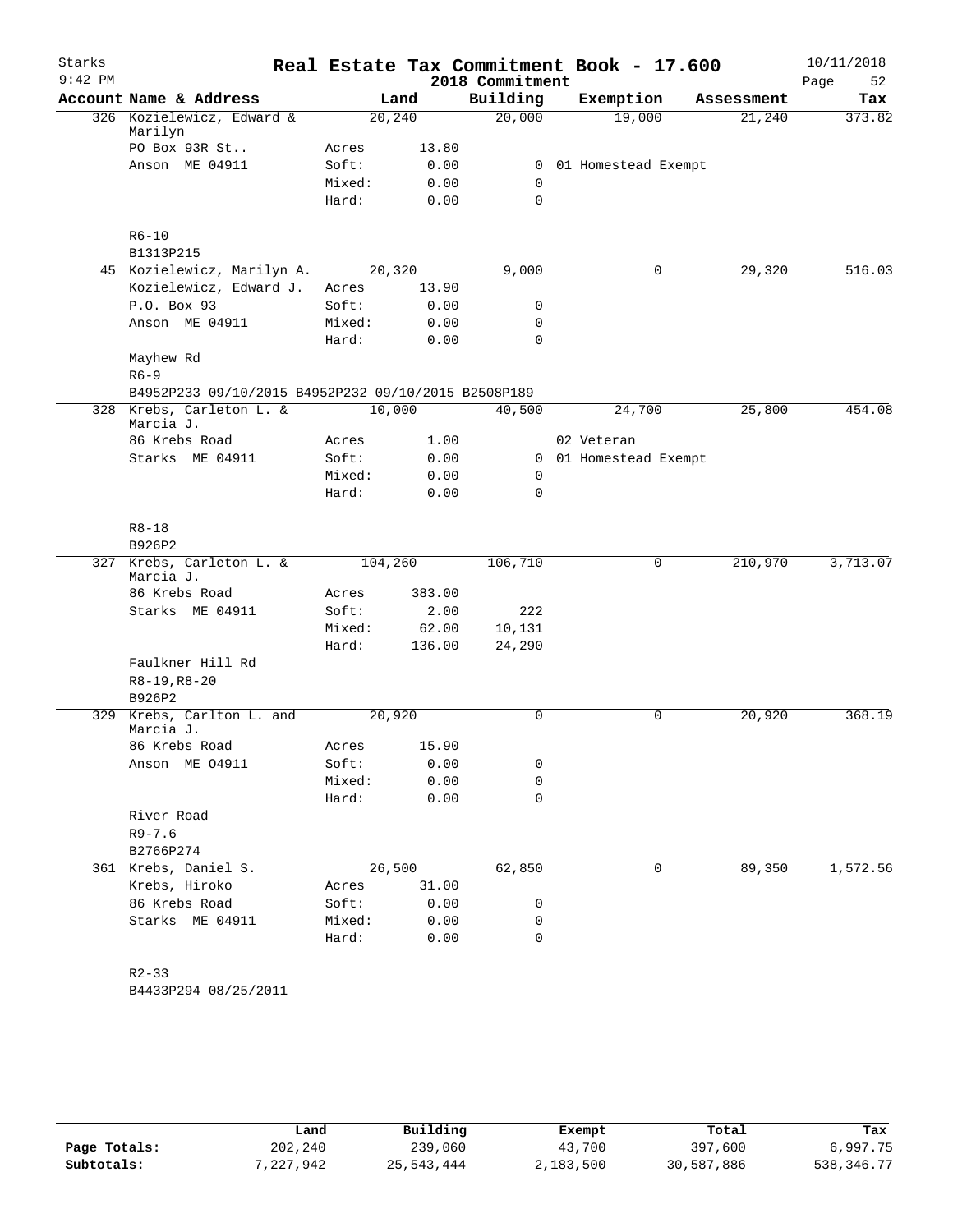| Starks<br>$9:42$ PM |                                |                 |              | 2018 Commitment            | Real Estate Tax Commitment Book - 17.600 |          |            | 10/11/2018<br>53<br>Page |
|---------------------|--------------------------------|-----------------|--------------|----------------------------|------------------------------------------|----------|------------|--------------------------|
|                     | Account Name & Address         |                 | Land         | Building                   | Exemption                                |          | Assessment | Tax                      |
|                     | 755 Krebs, David S. &          |                 | 28,200       | $\Omega$                   |                                          | $\Omega$ | 28,200     | 496.32                   |
|                     | Billie Jo                      |                 |              |                            |                                          |          |            |                          |
|                     | 86 Krebs Road                  | Acres           | 70.00        |                            |                                          |          |            |                          |
|                     | Starks ME 04911                | Soft:           | 0.00         | 0                          |                                          |          |            |                          |
|                     |                                | Mixed:<br>Hard: | 0.00         | $\mathbf 0$<br>$\mathbf 0$ |                                          |          |            |                          |
|                     |                                |                 | 0.00         |                            |                                          |          |            |                          |
|                     | R8 46.1                        |                 |              |                            |                                          |          |            |                          |
|                     | B4381P342 04/04/2011           |                 |              |                            |                                          |          |            |                          |
|                     | 330 Krebs, Dennis &            |                 | 10,800       | 96,410                     | 19,000                                   |          | 88,210     | 1,552.50                 |
|                     | Angelica                       |                 |              |                            |                                          |          |            |                          |
|                     | 1440 New Sharon Road           | Acres           | 2.00         |                            |                                          |          |            |                          |
|                     | Starks ME 04911                | Soft:           | 0.00         |                            | 0 01 Homestead Exempt                    |          |            |                          |
|                     |                                | Mixed:<br>Hard: | 0.00<br>0.00 | 0<br>$\mathbf 0$           |                                          |          |            |                          |
|                     |                                |                 |              |                            |                                          |          |            |                          |
|                     | $R8 - 10$                      |                 |              |                            |                                          |          |            |                          |
|                     | B1532P279                      |                 |              |                            |                                          |          |            |                          |
|                     | 424 Lagin-Nasse, Julianna &    |                 | 41,500       | 20,000                     | 19,000                                   |          | 42,500     | 748.00                   |
|                     | Lagin, Nancy                   | Acres           | 52.00        |                            |                                          |          |            |                          |
|                     | PO Box 358                     | Soft:           | 0.00         | 0                          | 01 Homestead Exempt                      |          |            |                          |
|                     | 17 Fred Young Road             | Mixed:          | 0.00         | 0                          |                                          |          |            |                          |
|                     | Starks ME 04911                | Hard:           | 0.00         | $\mathbf 0$                |                                          |          |            |                          |
|                     | Young Road                     |                 |              |                            |                                          |          |            |                          |
|                     | $R1 - 17.2$                    |                 |              |                            |                                          |          |            |                          |
|                     | B4386P228 04/05/2011 B2524P228 |                 |              |                            |                                          |          |            |                          |
|                     | 335 Lagueux, Claude            |                 | 24,000       | $\mathbf 0$                |                                          | 0        | 24,000     | 422.40                   |
|                     | 25 Cannonball Drive            | Acres           | 26.00        |                            |                                          |          |            |                          |
|                     | Danbury CT 06810               | Soft:           | 0.00         | $\mathbf 0$                |                                          |          |            |                          |
|                     |                                | Mixed:<br>Hard: | 0.00<br>0.00 | 0<br>$\mathbf 0$           |                                          |          |            |                          |
|                     | River Rd.                      |                 |              |                            |                                          |          |            |                          |
|                     | $R9 - 5.2$                     |                 |              |                            |                                          |          |            |                          |
|                     | B2201P1369                     |                 |              |                            |                                          |          |            |                          |
|                     | 334 Lagueux, Claude            |                 | 24,000       | $\mathbf 0$                |                                          | 0        | 24,000     | 422.40                   |
|                     | 9 Middle Street                | Acres           | 26.00        |                            |                                          |          |            |                          |
|                     | Madison ME 04950               | Soft:           | 0.00         | 0                          |                                          |          |            |                          |
|                     |                                | Mixed:          | 0.00         | 0                          |                                          |          |            |                          |
|                     |                                | Hard:           | 0.00         | 0                          |                                          |          |            |                          |
|                     | River Road                     |                 |              |                            |                                          |          |            |                          |
|                     | $R9 - 5.1A$                    |                 |              |                            |                                          |          |            |                          |
|                     | B2201P136                      |                 |              |                            |                                          |          |            |                          |
|                     | 323 Lagueux, Claude            |                 | 21,000       | $\mathbf 0$                |                                          | 0        | 21,000     | 369.60                   |
|                     | 9 Middle Street                | Acres           | 16.00        |                            |                                          |          |            |                          |
|                     | Madison ME 04950               | Soft:<br>Mixed: | 0.00         | 0                          |                                          |          |            |                          |
|                     |                                | Hard:           | 0.00<br>0.00 | 0<br>$\mathbf 0$           |                                          |          |            |                          |
|                     |                                |                 |              |                            |                                          |          |            |                          |
|                     | $R9-4$                         |                 |              |                            |                                          |          |            |                          |
|                     | B3632P320 07/17/2003 B847P205  |                 |              |                            |                                          |          |            |                          |
|                     | 336 Lagueux, Claude            |                 | 23,100       | $\mathbf 0$                |                                          | 0        | 23,100     | 406.56                   |
|                     | 9 Middle Street                | Acres           | 23.00        |                            |                                          |          |            |                          |
|                     | Madison ME 04950               | Soft:           | 0.00         | 0                          |                                          |          |            |                          |
|                     |                                | Mixed:          | 0.00         | 0                          |                                          |          |            |                          |
|                     |                                | Hard:           | 0.00         | $\mathbf 0$                |                                          |          |            |                          |
|                     | River Rd.                      |                 |              |                            |                                          |          |            |                          |
|                     | $R9 - 5.3$                     |                 |              |                            |                                          |          |            |                          |
|                     | B2201P136                      |                 |              |                            |                                          |          |            |                          |
|                     |                                | Land            | Building     |                            | Exempt                                   |          | Total      | Tax                      |
| Page Totals:        | 172,600                        |                 | 116,410      |                            | 38,000                                   |          | 251,010    | 4, 417.78                |
| Subtotals:          | 7,400,542                      |                 | 25,659,854   |                            | 2,221,500                                |          | 30,838,896 | 542,764.55               |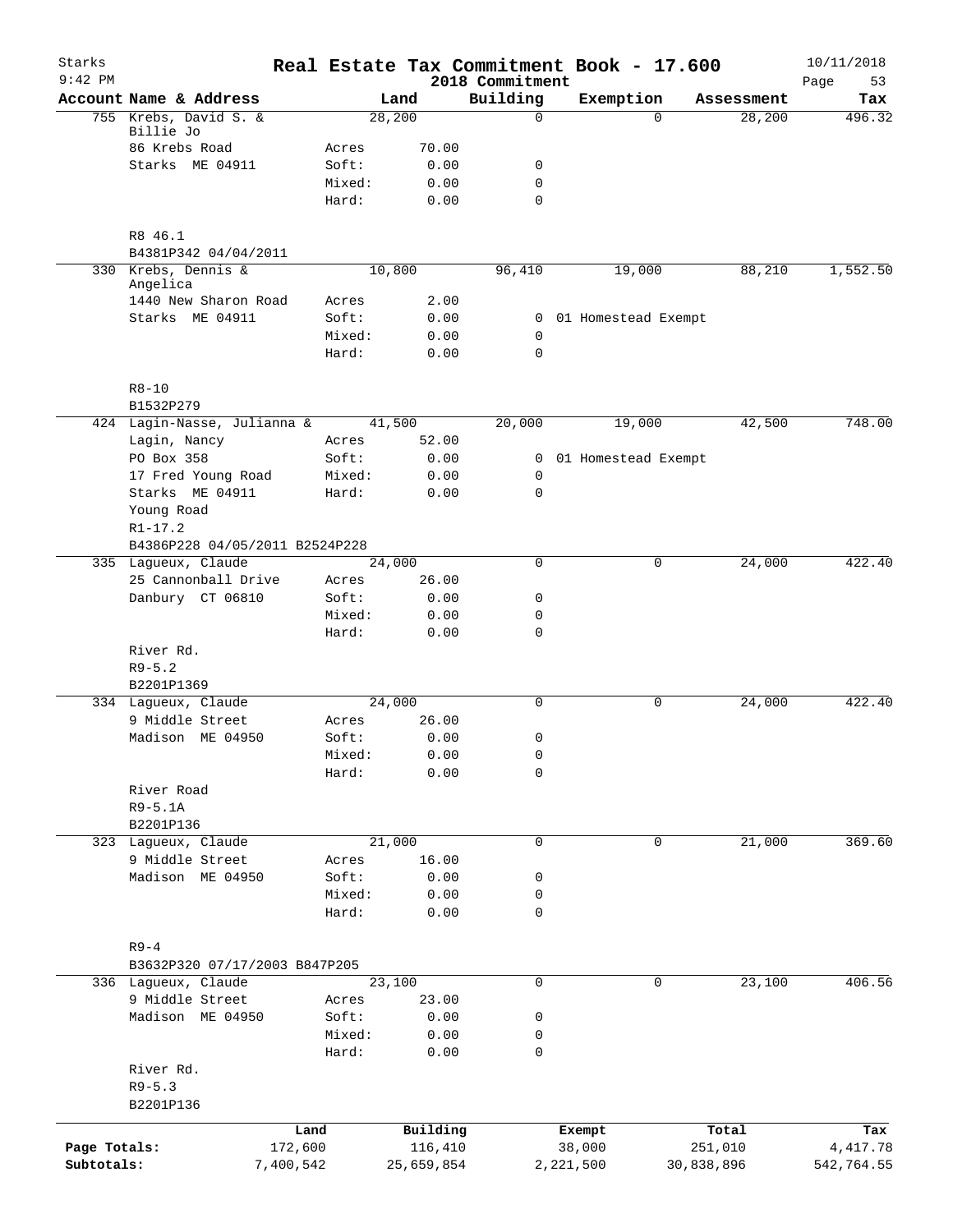| Starks<br>$9:42$ PM |                                                                                       |        |            | 2018 Commitment | Real Estate Tax Commitment Book - 17.600 |            | 10/11/2018<br>Page<br>54 |
|---------------------|---------------------------------------------------------------------------------------|--------|------------|-----------------|------------------------------------------|------------|--------------------------|
|                     | Account Name & Address                                                                |        | Land       | Building        | Exemption                                | Assessment | Tax                      |
|                     | 333 Lagueux, Claude                                                                   |        | 17,680     | 57,300          | $\Omega$                                 | 74,980     | 1,319.65                 |
|                     | 9 Middle Street                                                                       | Acres  | 10.60      |                 |                                          |            |                          |
|                     | Madison ME 04950                                                                      | Soft:  | 0.00       | 0               |                                          |            |                          |
|                     |                                                                                       | Mixed: | 0.00       | 0               |                                          |            |                          |
|                     |                                                                                       |        |            |                 |                                          |            |                          |
|                     |                                                                                       | Hard:  | 0.00       | $\mathbf 0$     |                                          |            |                          |
|                     | West Mills Road                                                                       |        |            |                 |                                          |            |                          |
|                     | $R3 - 14.2A$                                                                          |        |            |                 |                                          |            |                          |
|                     | B2874P19                                                                              |        |            |                 |                                          |            |                          |
|                     | 707 Lamprey, Steve                                                                    |        | 12,200     | $\mathbf 0$     | 0                                        | 12,200     | 214.72                   |
|                     | 35 Berwick Road                                                                       | Acres  | 5.00       |                 |                                          |            |                          |
|                     | South Berwick ME 03908 Soft:                                                          |        | 0.00       | 0               |                                          |            |                          |
|                     |                                                                                       | Mixed: | 0.00       | 0               |                                          |            |                          |
|                     |                                                                                       | Hard:  | 0.00       | $\mathbf 0$     |                                          |            |                          |
|                     | Thompson Bridge Road                                                                  |        |            |                 |                                          |            |                          |
|                     | $R3 - 43.1$                                                                           |        |            |                 |                                          |            |                          |
|                     | B4938P214 08/02/2015 B4761P25 04/12/2011 B4383P263<br>04/08/2011 B3749P111 09/22/2006 |        |            |                 |                                          |            |                          |
|                     | 708 Lane, James                                                                       |        | 12,200     | $\mathbf 0$     | 0                                        | 12,200     | 214.72                   |
|                     | 26 Gray Street                                                                        | Acres  | 5.00       |                 |                                          |            |                          |
|                     | Madison ME 04950                                                                      | Soft:  | 0.00       | 0               |                                          |            |                          |
|                     |                                                                                       | Mixed: | 0.00       | 0               |                                          |            |                          |
|                     |                                                                                       | Hard:  | 0.00       | 0               |                                          |            |                          |
|                     |                                                                                       |        |            |                 |                                          |            |                          |
|                     | $R3 - 43.2$                                                                           |        |            |                 |                                          |            |                          |
|                     | B5243P85 B4383P263 02/28/2014                                                         |        |            |                 |                                          |            |                          |
|                     | 5 Lane, Leroy D.                                                                      |        | 13,640     | $\mathbf 0$     | 0                                        | 13,640     | 240.06                   |
|                     |                                                                                       |        |            |                 |                                          |            |                          |
|                     | 71 Horn Hill Road                                                                     | Acres  | 18.00      |                 |                                          |            |                          |
|                     | Fairfield ME 04937                                                                    | Soft:  | 11.00      | 1,223           |                                          |            |                          |
|                     |                                                                                       | Mixed: | 2.00       | 327             |                                          |            |                          |
|                     |                                                                                       | Hard:  | 0.00       | 0               |                                          |            |                          |
|                     | Mayhew Road                                                                           |        |            |                 |                                          |            |                          |
|                     | $R6 - 17$                                                                             |        |            |                 |                                          |            |                          |
|                     | B5033P296 06/08/2016 B4938P218 08/03/2015 B2595P1                                     |        |            |                 |                                          |            |                          |
|                     | 340 Laney, Cindy A.                                                                   |        | 18,000     | 30,890          | 19,000                                   | 29,890     | 526.06                   |
|                     | P.O. Box 87                                                                           | Acres  | 11.00      |                 | 01 Homestead Exempt                      |            |                          |
|                     | Anson ME 04911                                                                        | Soft:  | 0.00       | 0               |                                          |            |                          |
|                     |                                                                                       | Mixed: | 0.00       | 0               |                                          |            |                          |
|                     |                                                                                       | Hard:  | 0.00       | 0               |                                          |            |                          |
|                     | River Rd.                                                                             |        |            |                 |                                          |            |                          |
|                     | $R10-16.2$                                                                            |        |            |                 |                                          |            |                          |
|                     | B1920P96                                                                              |        |            |                 |                                          |            |                          |
|                     | 342 Larose, Albert N. &                                                               |        | 27,700     | 21,620          | 19,000                                   | 30,320     | 533.63                   |
|                     | Linda D.                                                                              |        |            |                 |                                          |            |                          |
|                     | 118 Olde Ferry Road                                                                   | Acres  | 35.00      |                 |                                          |            |                          |
|                     | Starks ME 04911                                                                       | Soft:  | 0.00       | $\mathbf{0}$    | 01 Homestead Exempt                      |            |                          |
|                     |                                                                                       | Mixed: | 0.00       | 0               |                                          |            |                          |
|                     |                                                                                       | Hard:  | 0.00       | $\mathbf 0$     |                                          |            |                          |
|                     |                                                                                       |        |            |                 |                                          |            |                          |
|                     | $R12 - 11.4$                                                                          |        |            |                 |                                          |            |                          |
|                     | B1362P65                                                                              |        |            |                 |                                          |            |                          |
|                     | 339 Larouche, John G.                                                                 |        | 17,200     | 80,400          | 19,000                                   | 78,600     | 1,383.36                 |
|                     | Larouche, Joyce J.                                                                    | Acres  | 10.00      |                 | 01 Homestead Exempt                      |            |                          |
|                     | 2108 Industry Rd                                                                      | Soft:  | 0.00       | 0               |                                          |            |                          |
|                     | Starks ME 04911                                                                       | Mixed: | 0.00       | 0               |                                          |            |                          |
|                     |                                                                                       | Hard:  | 0.00       | 0               |                                          |            |                          |
|                     |                                                                                       |        |            |                 |                                          |            |                          |
|                     |                                                                                       |        |            |                 |                                          |            |                          |
|                     | $R2 - 24.5$                                                                           |        |            |                 |                                          |            |                          |
|                     | B4681P355 07/08/2013 B3547P314 08/30/2005 B1024P186                                   |        |            |                 |                                          |            |                          |
|                     | Land                                                                                  |        | Building   |                 | Exempt                                   | Total      | Tax                      |
| Page Totals:        | 118,620                                                                               |        | 190,210    |                 | 57,000                                   | 251,830    | 4,432.20                 |
| Subtotals:          | 7,519,162                                                                             |        | 25,850,064 |                 | 2,278,500                                | 31,090,726 | 547,196.75               |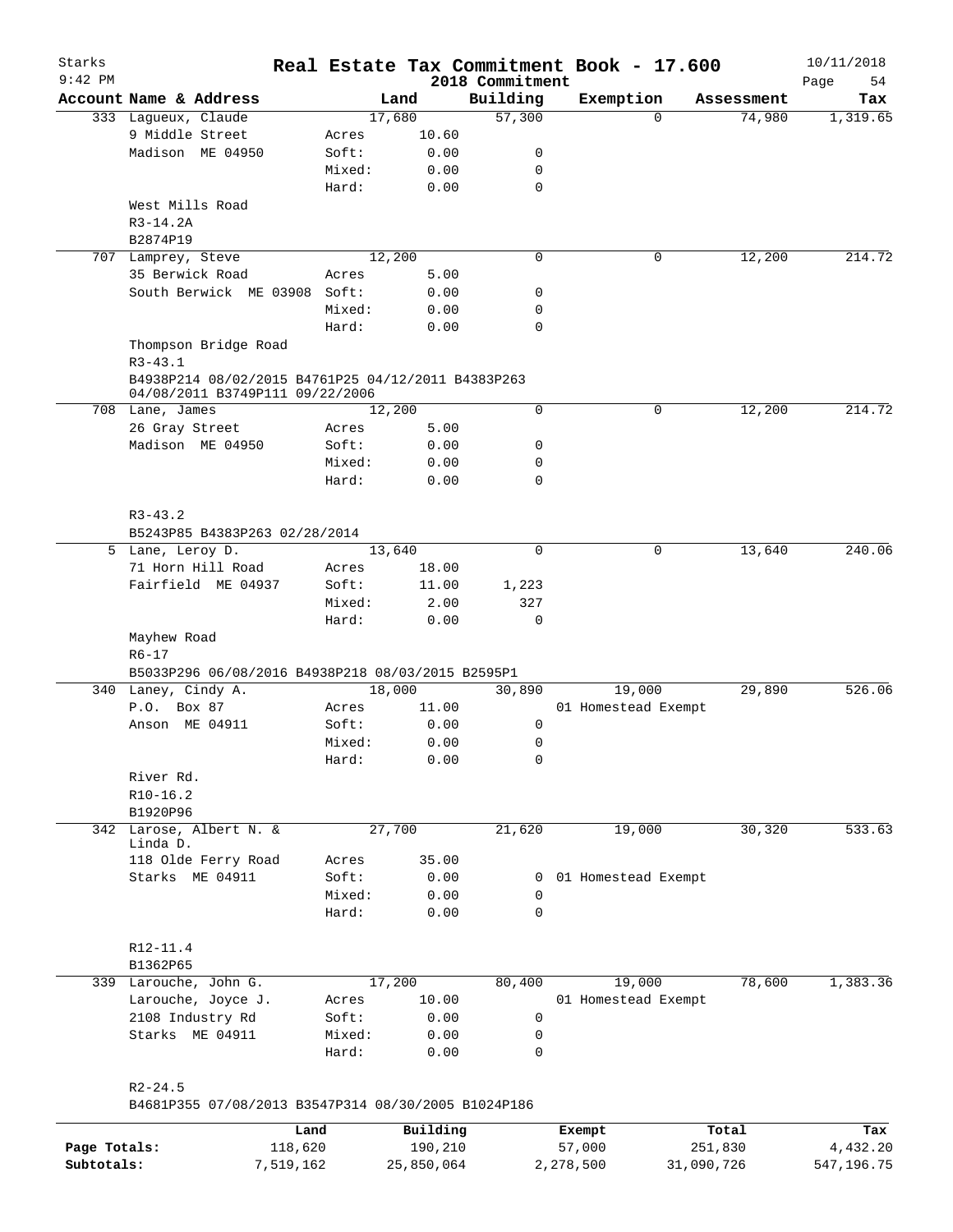|           |                                              |        |        |                 | Real Estate Tax Commitment Book - 17.600 |            | 10/11/2018 |
|-----------|----------------------------------------------|--------|--------|-----------------|------------------------------------------|------------|------------|
| $9:42$ PM |                                              |        |        | 2018 Commitment |                                          |            | Page<br>55 |
|           | Account Name & Address                       |        | Land   | Building        | Exemption                                | Assessment | Tax        |
|           | 391 Larson, Allen L.                         |        | 22,830 | 20,820          | $\Omega$                                 | 43,650     | 768.24     |
|           | Larson, Heather M.                           | Acres  | 18.75  |                 |                                          |            |            |
|           | 3 Brainard Road                              | Soft:  | 0.00   | 0               |                                          |            |            |
|           | Niantic CT 06857                             | Mixed: | 0.00   | 0               |                                          |            |            |
|           |                                              | Hard:  | 0.00   | $\mathbf 0$     |                                          |            |            |
|           | $R8 - 38.6$<br>B3607P158 12/16/2005 B2684P51 |        |        |                 |                                          |            |            |
|           | 36 Lavallee, Lucy M.                         |        | 10,840 | $\mathbf 0$     | 0                                        | 10,840     | 190.78     |
|           | Lavallee, David J.                           | Acres  | 3.30   |                 |                                          |            |            |
|           | Chemin Des Liserons 5                        | Soft:  | 0.00   | 0               |                                          |            |            |
|           | 1170                                         | Mixed: |        | 0               |                                          |            |            |
|           | Aubonne, Switzerland                         |        | 0.00   |                 |                                          |            |            |
|           | Madison Rd & Rt 43                           | Hard:  | 0.00   | 0               |                                          |            |            |
|           | $R8 - 30$                                    |        |        |                 |                                          |            |            |
|           |                                              |        |        |                 |                                          |            |            |
|           | B5428P135 01/29/2018 B787P17                 |        |        |                 | 0                                        |            |            |
|           | 688 Leahy, Barry F                           |        | 18,960 | 30,720          |                                          | 49,680     | 874.37     |
|           | 110 Middle Rd.                               | Acres  | 12.20  |                 |                                          |            |            |
|           | Newbury Ma 01951                             | Soft:  | 0.00   | 0               |                                          |            |            |
|           |                                              | Mixed: | 0.00   | 0<br>$\Omega$   |                                          |            |            |
|           |                                              | Hard:  | 0.00   |                 |                                          |            |            |
|           | $R8 - 38 - 5A$                               |        |        |                 |                                          |            |            |
|           | B4222P251 12/11/2009 B3508P266 06/22/2005    |        |        |                 |                                          |            |            |
|           | 345 Leal, Robert J. &<br>Kathleen            |        | 16,920 | 0               | 0                                        | 16,920     | 297.79     |
|           | 9 Kerry Lane                                 |        |        |                 |                                          |            |            |
|           |                                              |        |        |                 |                                          |            |            |
|           |                                              | Acres  | 10.90  |                 |                                          |            |            |
|           | Hopkinton MA 01748                           | Soft:  | 0.00   | 0               |                                          |            |            |
|           |                                              | Mixed: | 0.00   | 0               |                                          |            |            |
|           |                                              | Hard:  | 0.00   | 0               |                                          |            |            |
|           | Mayhew Road                                  |        |        |                 |                                          |            |            |
|           | $R6 - 2.8$                                   |        |        |                 |                                          |            |            |
|           | B1862P70                                     |        |        |                 |                                          |            |            |
|           | 347 Leighton, Gary & Lynda                   |        | 30,790 | 44,140          | 19,000                                   | 55,930     | 984.37     |
|           | 101 Ridge Road                               | Acres  | 111.00 |                 |                                          |            |            |
|           | Anson ME 04911                               | Soft:  | 5.00   |                 | 556 01 Homestead Exempt                  |            |            |
|           |                                              | Mixed: | 34.00  | 5,556           |                                          |            |            |
|           |                                              | Hard:  | 61.00  | 10,895          |                                          |            |            |
|           | 101 Ridge Rd.                                |        |        |                 |                                          |            |            |
|           | $R9 - 5.1, 5.4$                              |        |        |                 |                                          |            |            |
|           | B1014P17                                     |        |        |                 |                                          |            |            |
|           | 349 Lejoy, Susan L                           |        | 12,040 | 0               | 0                                        | 12,040     | 211.90     |
|           | McCleary, Ann J.                             | Acres  | 4.80   |                 |                                          |            |            |
|           | P.O. Box 644                                 | Soft:  | 0.00   | 0               |                                          |            |            |
|           | West Farmington ME<br>04992                  | Mixed: | 0.00   | 0               |                                          |            |            |

|              | Land     | Building   | Exempt    | Total        | Tax        |
|--------------|----------|------------|-----------|--------------|------------|
| Page Totals: | 112,380  | 95,680     | 19,000    | 189,060      | 3,327.45   |
| Subtotals:   | ,631,542 | 25,945,744 | 2,297,500 | 31, 279, 786 | 550,524.20 |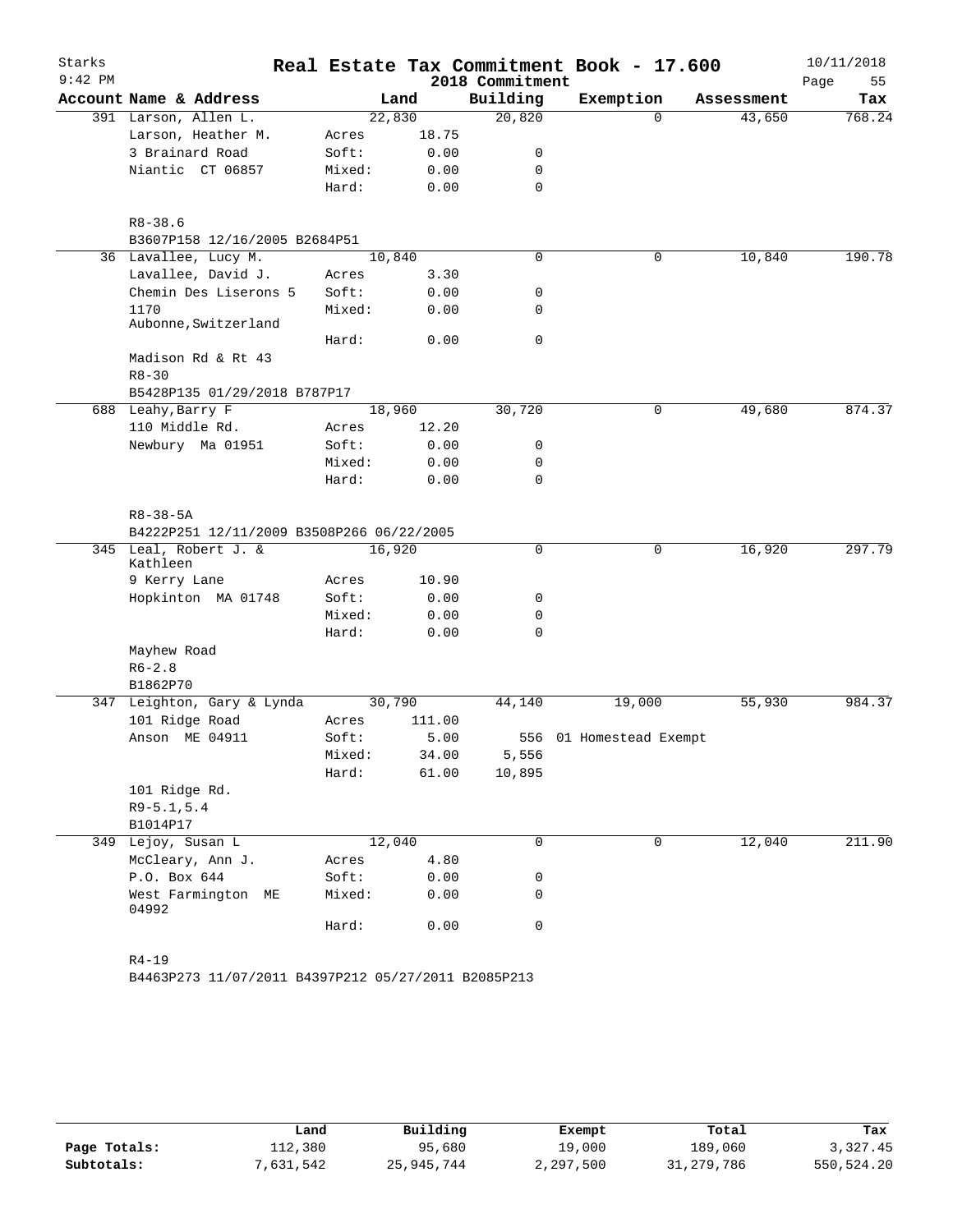| Starks<br>$9:42$ PM |                                                   |        |        | 2018 Commitment | Real Estate Tax Commitment Book - 17.600 |            | 10/11/2018<br>Page<br>56 |
|---------------------|---------------------------------------------------|--------|--------|-----------------|------------------------------------------|------------|--------------------------|
|                     | Account Name & Address                            |        | Land   | Building        | Exemption                                | Assessment | Tax                      |
|                     | 348 Lejoy, Susan L.                               | 12,500 |        | 32,590          | 19,000                                   | 26,090     | 459.18                   |
|                     | P.O. Box 644                                      | Acres  | 4.12   |                 | 01 Homestead Exempt                      |            |                          |
|                     | West Farmington ME<br>04992                       | Soft:  | 0.00   | 0               |                                          |            |                          |
|                     |                                                   | Mixed: | 0.00   | 0               |                                          |            |                          |
|                     |                                                   | Hard:  | 0.00   | $\Omega$        |                                          |            |                          |
|                     | R4-20, R4-21<br>B4463P273 11/07/2011 B977P199     |        |        |                 |                                          |            |                          |
|                     | 609 Lemay Jr., George                             | 48,900 |        | $\mathbf 0$     | 0                                        | 48,900     | 860.64                   |
|                     | Lemay, Carlene                                    | Acres  | 109.00 |                 |                                          |            |                          |
|                     | 274 Sandy River Road                              | Soft:  | 0.00   | 0               |                                          |            |                          |
|                     | Starks ME 04911                                   | Mixed: | 0.00   | 0               |                                          |            |                          |
|                     |                                                   | Hard:  | 0.00   | 0               |                                          |            |                          |
|                     | River Road                                        |        |        |                 |                                          |            |                          |
|                     | $R8 - 21$                                         |        |        |                 |                                          |            |                          |
|                     | B4903P263 05/14/2015 B4864P353 01/02/2015 B2076P3 |        |        |                 |                                          |            |                          |
|                     | 315 Lemay Trapper C.                              | 24,700 |        | 135,770         | 19,000                                   | 141,470    | 2,489.87                 |
|                     | Lemay Carlene A. and<br>George E Lemay, Jr.       | Acres  | 25.00  |                 | 01 Homestead Exempt                      |            |                          |
|                     | 188 Locke Hill Road                               | Soft:  | 0.00   | 0               |                                          |            |                          |
|                     | Starks ME 04911                                   | Mixed: | 0.00   | 0               |                                          |            |                          |
|                     |                                                   | Hard:  | 0.00   | $\Omega$        |                                          |            |                          |
|                     | Locke Hill Rd                                     |        |        |                 |                                          |            |                          |
|                     | $R2 - 56.1$                                       |        |        |                 |                                          |            |                          |
|                     | B3785P343 12/13/2006 B2726P20                     |        |        |                 |                                          |            |                          |
|                     | 350 Lemay, George E. Jr. &<br>Carlene A           | 12,400 |        | 1,650           | 0                                        | 14,050     | 247.28                   |
|                     | 274 Sandy River Road                              | Acres  | 4.00   |                 |                                          |            |                          |
|                     | Starks ME 04911                                   | Soft:  | 0.00   | 0               |                                          |            |                          |
|                     |                                                   | Mixed: | 0.00   | 0               |                                          |            |                          |
|                     |                                                   | Hard:  | 0.00   | 0               |                                          |            |                          |
|                     | River Road<br>$R9 - 2$                            |        |        |                 |                                          |            |                          |
|                     | B1142P75                                          |        |        |                 |                                          |            |                          |
|                     | 351 Lemay, George E. Jr. &<br>Carlene A           | 62,140 |        | 40,650          | 19,000                                   | 83,790     | 1,474.70                 |
|                     | 274 Sandy River Road                              | Acres  | 137.00 |                 |                                          |            |                          |
|                     | Starks ME 04911                                   | Soft:  | 0.00   | 0               | 01 Homestead Exempt                      |            |                          |
|                     |                                                   | Mixed: | 0.00   | 0               |                                          |            |                          |
|                     |                                                   | Hard:  | 0.00   | 0               |                                          |            |                          |
|                     | River Road                                        |        |        |                 |                                          |            |                          |
|                     | $R8-27, R8-28, R8-29$<br>B1142P75                 |        |        |                 |                                          |            |                          |
| 760                 | Lemay, George E. Jr.<br>and Carlene               | 10,000 |        | 116,710         | 0                                        | 126,710    | 2,230.10                 |
|                     | 274 Sandy River Road                              | Acres  | 1.00   |                 |                                          |            |                          |
|                     | Starks ME 04911                                   | Soft:  | 0.00   | 0               |                                          |            |                          |
|                     |                                                   | Mixed: | 0.00   | 0               |                                          |            |                          |
|                     |                                                   | Hard:  | 0.00   | $\mathbf 0$     |                                          |            |                          |
|                     | $R9 - 3$<br>B4536P55 02/08/2012                   |        |        |                 |                                          |            |                          |

|              | Land      | Building     | Exempt    | Total      | Tax        |
|--------------|-----------|--------------|-----------|------------|------------|
| Page Totals: | 170,640   | 327,370      | 57,000    | 441,010    | 7.761.77   |
| Subtotals:   | 7,802,182 | 26, 273, 114 | 2,354,500 | 31,720,796 | 558,285.97 |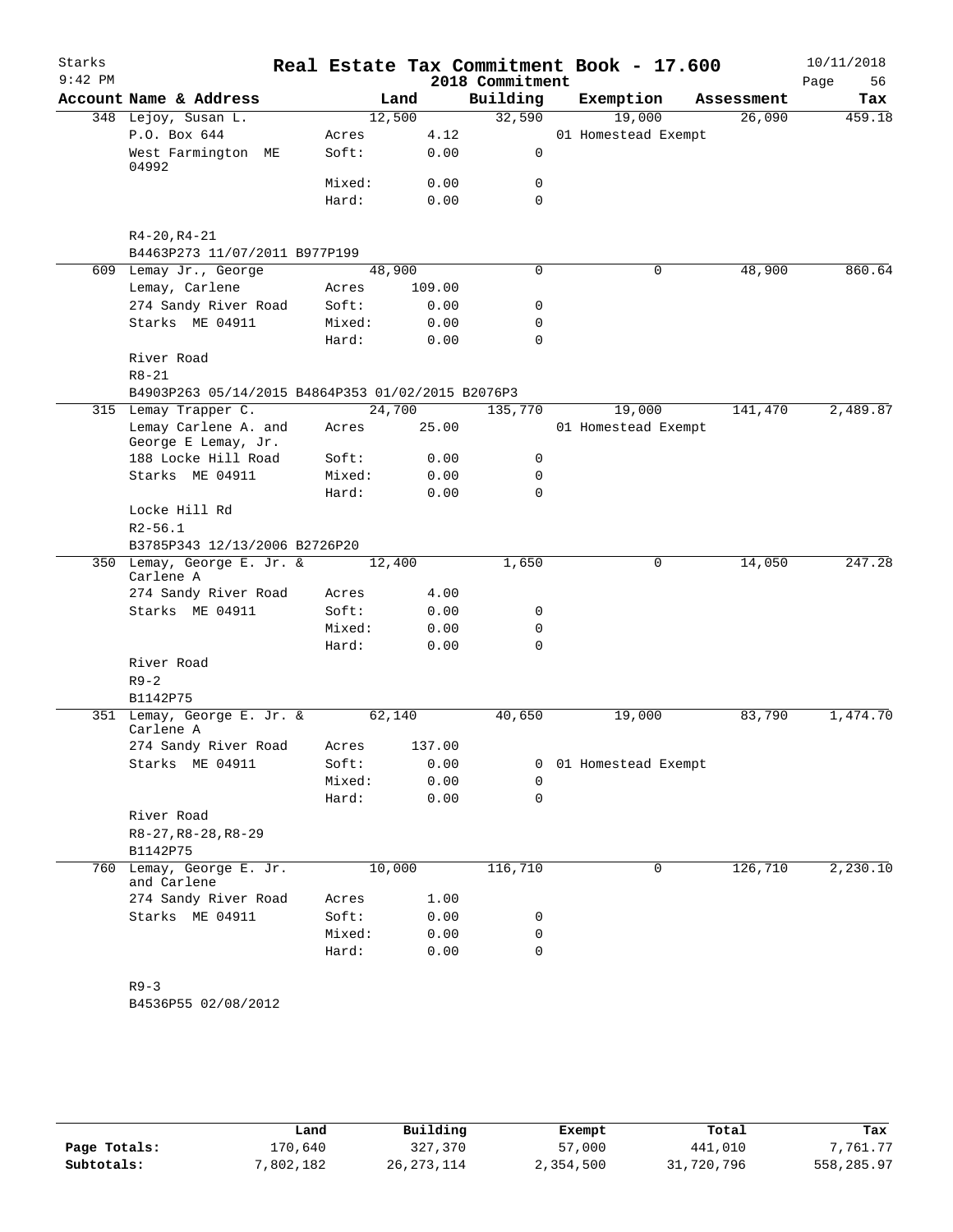| Starks<br>$9:42$ PM |                                           |        |        | 2018 Commitment | Real Estate Tax Commitment Book - 17.600 |            | 10/11/2018<br>Page<br>57 |
|---------------------|-------------------------------------------|--------|--------|-----------------|------------------------------------------|------------|--------------------------|
|                     | Account Name & Address                    |        | Land   | Building        | Exemption                                | Assessment | Tax                      |
|                     | 353 Leonard, Terrill K.                   |        | 18,800 | 61,050          | 19,000                                   | 60,850     | 1,070.96                 |
|                     | P.O. Box 568                              | Acres  | 12.00  |                 | 01 Homestead Exempt                      |            |                          |
|                     | Anson ME 04911                            | Soft:  | 0.00   | 0               |                                          |            |                          |
|                     |                                           | Mixed: | 0.00   | 0               |                                          |            |                          |
|                     |                                           | Hard:  | 0.00   | $\mathbf 0$     |                                          |            |                          |
|                     | 1264 New Sharon Road                      |        |        |                 |                                          |            |                          |
|                     | $R2 - 10.1$                               |        |        |                 |                                          |            |                          |
|                     | B2746P133                                 |        |        |                 |                                          |            |                          |
|                     | 354 Lepage, Gordon D. &<br>Carole M.      |        | 13,120 | $\mathbf 0$     | $\mathsf{O}$                             | 13,120     | 230.91                   |
|                     | 81 Beans Corner Rd                        | Acres  | 101.00 |                 |                                          |            |                          |
|                     | New Sharon ME 04955                       | Soft:  | 45.00  | 5,002           |                                          |            |                          |
|                     |                                           | Mixed: | 56.00  | 9,150           |                                          |            |                          |
|                     |                                           | Hard:  | 0.00   | $\mathbf 0$     |                                          |            |                          |
|                     | $R1 - 51$<br>B1479P326                    |        |        |                 |                                          |            |                          |
|                     | 392 Lequin, Thomas                        |        | 32,760 | 118,390         | 24,700                                   | 126,450    | 2,225.52                 |
|                     | 1018 New Sharon Road                      | Acres  | 51.87  |                 | 01 Homestead Exempt                      |            |                          |
|                     | Starks ME 04911                           | Soft:  | 0.00   | $\mathbf{0}$    | 02 Veteran                               |            |                          |
|                     |                                           | Mixed: | 0.00   | 0               |                                          |            |                          |
|                     |                                           | Hard:  | 0.00   | 0               |                                          |            |                          |
|                     |                                           |        |        |                 |                                          |            |                          |
|                     | $R1 - 43$<br>B4615P241 01/04/2013 B2041P8 |        |        |                 |                                          |            |                          |
|                     | 733 Lessard, Allen                        |        | 9,800  | $\Omega$        | $\mathbf 0$                              | 9,800      | 172.48                   |
|                     | Lessard, Rick                             | Acres  | 2.00   |                 |                                          |            |                          |
|                     | P.O. Box 201                              | Soft:  | 0.00   | 0               |                                          |            |                          |
|                     | Madison ME 04950                          | Mixed: | 0.00   | 0               |                                          |            |                          |
|                     |                                           | Hard:  | 0.00   | $\mathbf 0$     |                                          |            |                          |
|                     | $R4 - 9B$                                 |        |        |                 |                                          |            |                          |
|                     | B4983P55 12/08/2015                       |        |        |                 |                                          |            |                          |
|                     | 332 Lessard, Allen R.                     |        | 10,000 | 14,100          | 0                                        | 24,100     | 424.16                   |
|                     | P.O. Box 201                              | Acres  | 1.00   |                 |                                          |            |                          |
|                     | Madison ME 04950                          | Soft:  | 0.00   | 0               |                                          |            |                          |
|                     |                                           | Mixed: | 0.00   | 0               |                                          |            |                          |
|                     |                                           | Hard:  | 0.00   | 0               |                                          |            |                          |
|                     | Emery Road                                |        |        |                 |                                          |            |                          |
|                     | $R3 - 31$                                 |        |        |                 |                                          |            |                          |
|                     | B4557P150 08/02/2012 B2023P202            |        |        |                 |                                          |            |                          |
|                     | 652 Lewis, Jeremiah D.                    |        | 11,760 | 84,420          | 19,000                                   | 77,180     | 1,358.37                 |
|                     | 2709 Industry Road                        | Acres  | 3.20   |                 | 01 Homestead Exempt                      |            |                          |
|                     | Starks ME 04911                           | Soft:  | 0.00   | $\mathsf{O}$    |                                          |            |                          |
|                     |                                           | Mixed: | 0.00   | 0               |                                          |            |                          |
|                     |                                           | Hard:  | 0.00   | 0               |                                          |            |                          |
|                     | $UI-13$                                   |        |        |                 |                                          |            |                          |
|                     | B4445P303 09/29/2011 B4295P140            |        |        |                 |                                          |            |                          |
|                     | 357 Libby, Kevin & Mary                   |        | 0      | 23,550          | $\mathbf 0$                              | 23,550     | 414.48                   |
|                     | 1638 New Sharon Road                      |        |        |                 |                                          |            |                          |
|                     | Starks ME 04911                           |        |        |                 |                                          |            |                          |
|                     |                                           |        |        |                 |                                          |            |                          |
|                     |                                           |        |        |                 |                                          |            |                          |
|                     |                                           |        |        |                 |                                          |            |                          |
|                     | $R2-6.10N$                                |        |        |                 |                                          |            |                          |
|                     |                                           |        |        |                 |                                          |            |                          |

|              | Land      | Building   | Exempt    | Total      | Tax        |
|--------------|-----------|------------|-----------|------------|------------|
| Page Totals: | 96,240    | 301,510    | 62,700    | 335,050    | 5,896.88   |
| Subtotals:   | 7,898,422 | 26,574,624 | 2,417,200 | 32,055,846 | 564,182.85 |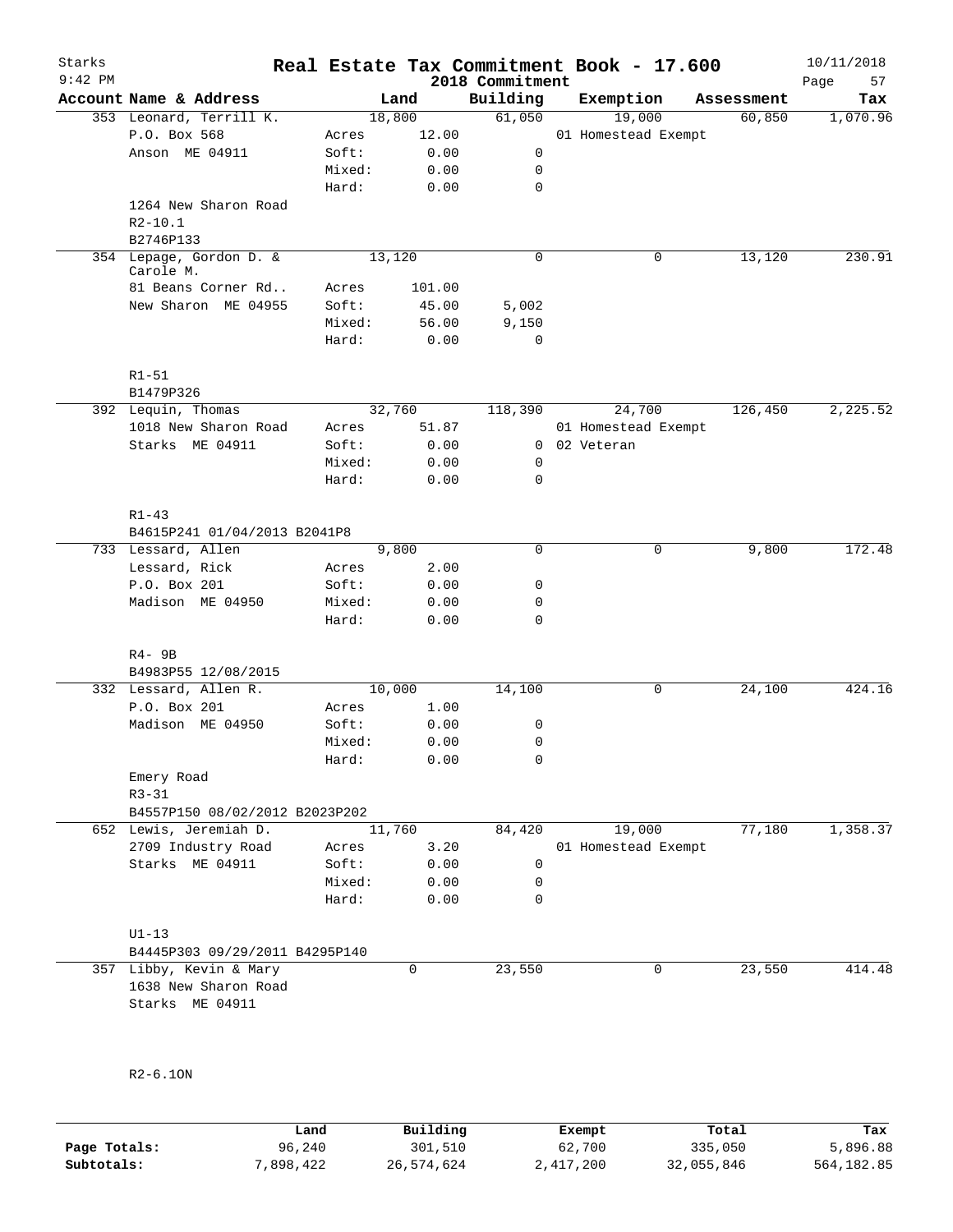| Starks    |                                   |        |        |        | Real Estate Tax Commitment Book - 17.600 |                       |            | 10/11/2018 |
|-----------|-----------------------------------|--------|--------|--------|------------------------------------------|-----------------------|------------|------------|
| $9:42$ PM |                                   |        |        |        | 2018 Commitment                          |                       |            | Page<br>58 |
|           | Account Name & Address            |        | Land   |        | Building                                 | Exemption             | Assessment | Tax        |
|           | 356 Libby, Kevin A                |        | 20,800 |        | 41,850                                   | 19,000                | 43,650     | 768.24     |
|           | Mary E.                           | Acres  |        | 3.00   |                                          |                       |            |            |
|           | 1638 New Sharon Road              | Soft:  |        | 0.00   | $\overline{0}$                           | 01 Homestead Exempt   |            |            |
|           | Starks ME 04911                   | Mixed: |        | 0.00   | $\mathbf 0$                              |                       |            |            |
|           |                                   | Hard:  |        | 0.00   | 0                                        |                       |            |            |
|           | $R2-6.1$                          |        |        |        |                                          |                       |            |            |
|           | B2859P147                         |        |        |        |                                          |                       |            |            |
|           | 385 Libby, Timothy D,             |        | 7,140  |        | 27,000                                   | 19,000                | 15,140     | 266.46     |
|           | Libby, June A.                    | Acres  |        | 0.51   |                                          | 01 Homestead Exempt   |            |            |
|           | 43 Chicken Street                 | Soft:  |        | 0.00   | $\mathbf 0$                              |                       |            |            |
|           | Starks ME 04911                   | Mixed: |        | 0.00   | 0                                        |                       |            |            |
|           |                                   | Hard:  |        | 0.00   | 0                                        |                       |            |            |
|           | Chicken Street<br>$U2-18$         |        |        |        |                                          |                       |            |            |
|           | B4082P196 12/14/2008 B2540P192    |        |        |        |                                          |                       |            |            |
|           | 358 Lickteig, John H.             |        | 28,620 |        | $\Omega$                                 | $\mathbf 0$           | 28,620     | 503.71     |
|           | 25 Wall St.                       | Acres  |        | 105.00 |                                          |                       |            |            |
|           | Milford CT 06460                  | Soft:  |        | 0.00   | 0                                        |                       |            |            |
|           |                                   | Mixed: |        | 12.00  | 1,961                                    |                       |            |            |
|           |                                   | Hard:  |        | 88.00  | 15,717                                   |                       |            |            |
|           | $R5 - 17$                         |        |        |        |                                          |                       |            |            |
|           | B1284P287                         |        |        |        |                                          |                       |            |            |
|           | 359 Liddell, John N. Sr.          |        | 22,600 |        | 28,200                                   | 19,000                | 31,800     | 559.68     |
|           | PO Box 163                        | Acres  |        | 18.00  |                                          |                       |            |            |
|           | Starks ME 04911                   | Soft:  |        | 0.00   |                                          | 0 01 Homestead Exempt |            |            |
|           |                                   | Mixed: |        | 0.00   | 0                                        |                       |            |            |
|           |                                   | Hard:  |        | 0.00   | 0                                        |                       |            |            |
|           | $R2 - 42.1$                       |        |        |        |                                          |                       |            |            |
|           | B1534P330                         |        |        |        |                                          |                       |            |            |
|           | 360 Liscinsky, Et. Al,<br>Stephen |        | 27,600 |        | 0                                        | $\mathbf 0$           | 27,600     | 485.76     |
|           | 34 Hair St                        | Acres  |        | 38.00  |                                          |                       |            |            |
|           | Stratford CT<br>06614-3912        | Soft:  |        | 0.00   | 0                                        |                       |            |            |
|           |                                   | Mixed: |        | 0.00   | 0                                        |                       |            |            |
|           |                                   | Hard:  |        | 0.00   | 0                                        |                       |            |            |
|           | $R4-2$                            |        |        |        |                                          |                       |            |            |
|           | B1387P315                         |        |        |        |                                          |                       |            |            |
|           | 365 Locke Hill Land Trust         |        | 20,540 |        | 26,040                                   | 19,000                | 27,580     | 485.41     |
|           | % James Keidel Trustee            | Acres  |        | 14.17  |                                          |                       |            |            |
|           | P.O. Box 434                      | Soft:  |        | 0.00   | 0                                        | 01 Homestead Exempt   |            |            |
|           | Anson ME 04911                    | Mixed: |        | 0.00   | 0                                        |                       |            |            |
|           |                                   | Hard:  |        | 0.00   | 0                                        |                       |            |            |
|           | Locke Hill Rd.                    |        |        |        |                                          |                       |            |            |
|           | $R3 - 4$                          |        |        |        |                                          |                       |            |            |
|           | B1603P46                          |        |        |        |                                          |                       |            |            |
|           |                                   |        |        |        |                                          |                       |            |            |

|              | Land      | Building   | Exempt    | Total        | Tax         |
|--------------|-----------|------------|-----------|--------------|-------------|
| Page Totals: | 127,300   | 123,090    | 76,000    | 174,390      | 3,069.26    |
| Subtotals:   | 8,025,722 | 26,697,714 | 2,493,200 | 32, 230, 236 | 567, 252.11 |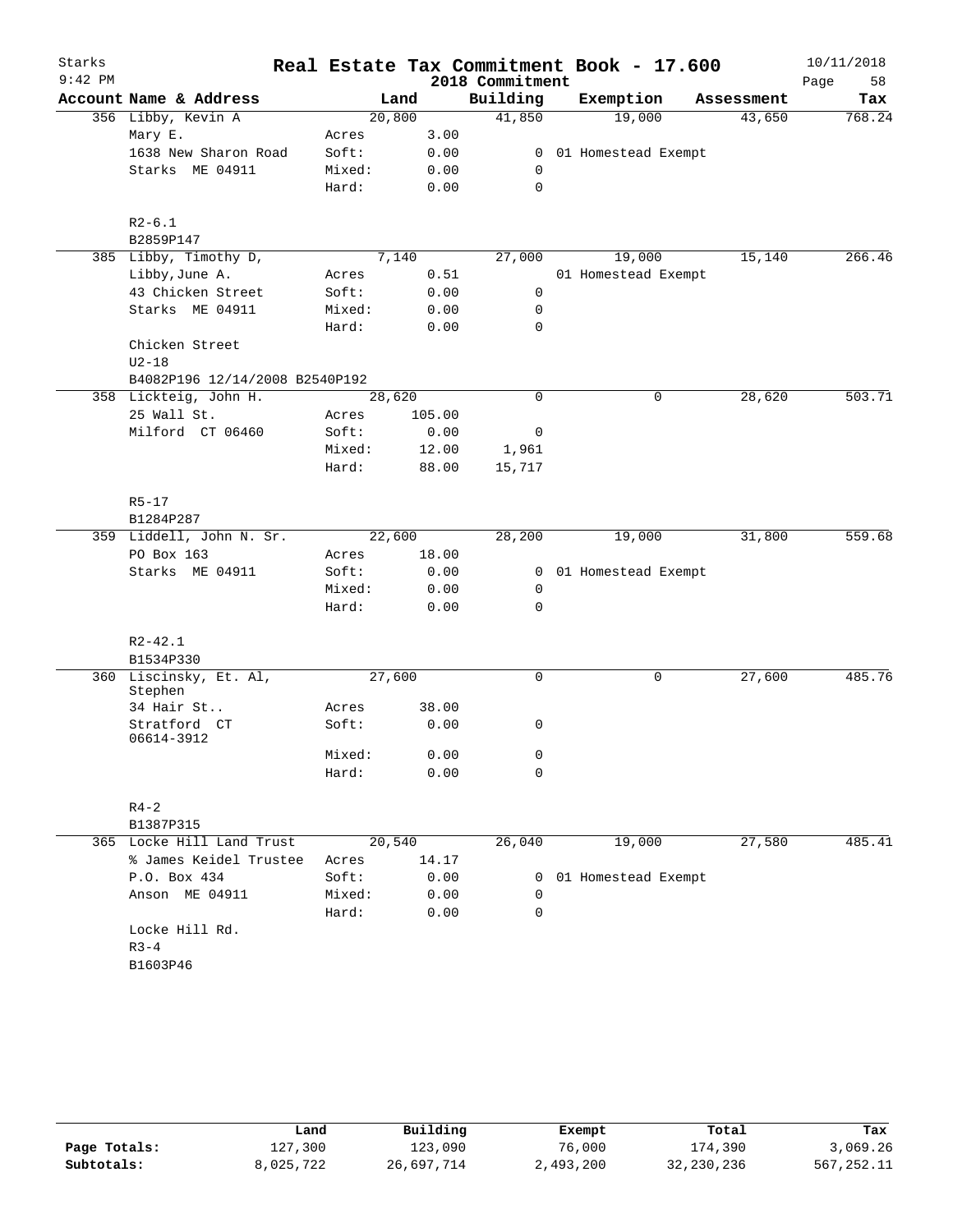| 2018 Commitment<br>Account Name & Address<br>Building<br>Exemption<br>Land<br>Assessment<br>Tax<br>Locke Hill Road Realty<br>25,600<br>27,150<br>928.40<br>$\Omega$<br>52,750<br>367<br>Trust<br>Rose M. Wallace c/o<br>28.00<br>Acres<br>Brian W. Coulson<br>57 Locust Road<br>Soft:<br>0.00<br>0<br>Orleans MA 02653<br>Mixed:<br>0.00<br>0<br>$\Omega$<br>Hard:<br>0.00<br>Locke Hill Rd<br>$R3 - 4.1$<br>B2668P1<br>62,700<br>954.98<br>364 Locke, Crystal A.<br>10,560<br>19,000<br>54,260<br>4 Ricci Road<br>1.70<br>Acres<br>Starks ME 04911<br>Soft:<br>0.00<br>01 Homestead Exempt<br>0<br>Mixed:<br>0.00<br>0<br>$\mathbf 0$<br>Hard:<br>0.00<br>R11-20<br>B865P294<br>885.28<br>15,200<br>50,300<br>742 Locke, Duane M.<br>54,100<br>19,000<br>182 Mayhew Road<br>5.00<br>01 Homestead Exempt<br>Acres<br>Starks ME 04911<br>Soft:<br>0.00<br>0<br>Mixed:<br>0.00<br>0<br>0<br>Hard:<br>0.00<br>R7 16.2A<br>B4380P7 03/25/2011<br>23 Lounder, David R., JR<br>9,220<br>19,000<br>9,220<br>162.27<br>19,000<br>Hill, Theresa A. and<br>0.85<br>01 Homestead Exempt<br>Acres<br>Luce, Raymond D.<br>P.O. Box 333<br>Soft:<br>0.00<br>0<br>Anson ME 04911<br>Mixed:<br>0.00<br>0<br>Hard:<br>0.00<br>$\Omega$<br>R11-21<br>B5223P251 11/08/2017 B2741P205<br>1,578.02<br>369 Lovell, Diane J.<br>15,160<br>99,200<br>24,700<br>89,660<br>364 Branns Mills Road<br>33.00<br>02 Veteran<br>Acres<br>Starks ME 04911<br>Soft:<br>9.00<br>1,000 01 Homestead Exempt<br>Mixed:<br>15.00<br>2,451<br>7.00<br>Hard:<br>1,250<br>$R1 - 22$<br>B4738P169 12/05/2013 B866P593<br>72,450<br>19,000<br>67,450<br>1,187.12<br>373 Luce, Dale E & Barbara<br>14,000<br>Ann<br>6.00<br>PO Box 183<br>Acres<br>Soft:<br>9 Dill Road<br>0.00<br>0 01 Homestead Exempt<br>Starks ME 04911<br>Mixed:<br>0.00<br>0<br>Hard:<br>0.00<br>0<br>$R12-3$<br>B897P1057 | Starks    |  |  | Real Estate Tax Commitment Book - 17.600 | 10/11/2018 |
|------------------------------------------------------------------------------------------------------------------------------------------------------------------------------------------------------------------------------------------------------------------------------------------------------------------------------------------------------------------------------------------------------------------------------------------------------------------------------------------------------------------------------------------------------------------------------------------------------------------------------------------------------------------------------------------------------------------------------------------------------------------------------------------------------------------------------------------------------------------------------------------------------------------------------------------------------------------------------------------------------------------------------------------------------------------------------------------------------------------------------------------------------------------------------------------------------------------------------------------------------------------------------------------------------------------------------------------------------------------------------------------------------------------------------------------------------------------------------------------------------------------------------------------------------------------------------------------------------------------------------------------------------------------------------------------------------------------------------------------------------------------------------------------------------------------------------------------------------|-----------|--|--|------------------------------------------|------------|
|                                                                                                                                                                                                                                                                                                                                                                                                                                                                                                                                                                                                                                                                                                                                                                                                                                                                                                                                                                                                                                                                                                                                                                                                                                                                                                                                                                                                                                                                                                                                                                                                                                                                                                                                                                                                                                                      | $9:42$ PM |  |  |                                          | Page<br>59 |
|                                                                                                                                                                                                                                                                                                                                                                                                                                                                                                                                                                                                                                                                                                                                                                                                                                                                                                                                                                                                                                                                                                                                                                                                                                                                                                                                                                                                                                                                                                                                                                                                                                                                                                                                                                                                                                                      |           |  |  |                                          |            |
|                                                                                                                                                                                                                                                                                                                                                                                                                                                                                                                                                                                                                                                                                                                                                                                                                                                                                                                                                                                                                                                                                                                                                                                                                                                                                                                                                                                                                                                                                                                                                                                                                                                                                                                                                                                                                                                      |           |  |  |                                          |            |
|                                                                                                                                                                                                                                                                                                                                                                                                                                                                                                                                                                                                                                                                                                                                                                                                                                                                                                                                                                                                                                                                                                                                                                                                                                                                                                                                                                                                                                                                                                                                                                                                                                                                                                                                                                                                                                                      |           |  |  |                                          |            |
|                                                                                                                                                                                                                                                                                                                                                                                                                                                                                                                                                                                                                                                                                                                                                                                                                                                                                                                                                                                                                                                                                                                                                                                                                                                                                                                                                                                                                                                                                                                                                                                                                                                                                                                                                                                                                                                      |           |  |  |                                          |            |
|                                                                                                                                                                                                                                                                                                                                                                                                                                                                                                                                                                                                                                                                                                                                                                                                                                                                                                                                                                                                                                                                                                                                                                                                                                                                                                                                                                                                                                                                                                                                                                                                                                                                                                                                                                                                                                                      |           |  |  |                                          |            |
|                                                                                                                                                                                                                                                                                                                                                                                                                                                                                                                                                                                                                                                                                                                                                                                                                                                                                                                                                                                                                                                                                                                                                                                                                                                                                                                                                                                                                                                                                                                                                                                                                                                                                                                                                                                                                                                      |           |  |  |                                          |            |
|                                                                                                                                                                                                                                                                                                                                                                                                                                                                                                                                                                                                                                                                                                                                                                                                                                                                                                                                                                                                                                                                                                                                                                                                                                                                                                                                                                                                                                                                                                                                                                                                                                                                                                                                                                                                                                                      |           |  |  |                                          |            |
|                                                                                                                                                                                                                                                                                                                                                                                                                                                                                                                                                                                                                                                                                                                                                                                                                                                                                                                                                                                                                                                                                                                                                                                                                                                                                                                                                                                                                                                                                                                                                                                                                                                                                                                                                                                                                                                      |           |  |  |                                          |            |
|                                                                                                                                                                                                                                                                                                                                                                                                                                                                                                                                                                                                                                                                                                                                                                                                                                                                                                                                                                                                                                                                                                                                                                                                                                                                                                                                                                                                                                                                                                                                                                                                                                                                                                                                                                                                                                                      |           |  |  |                                          |            |
|                                                                                                                                                                                                                                                                                                                                                                                                                                                                                                                                                                                                                                                                                                                                                                                                                                                                                                                                                                                                                                                                                                                                                                                                                                                                                                                                                                                                                                                                                                                                                                                                                                                                                                                                                                                                                                                      |           |  |  |                                          |            |
|                                                                                                                                                                                                                                                                                                                                                                                                                                                                                                                                                                                                                                                                                                                                                                                                                                                                                                                                                                                                                                                                                                                                                                                                                                                                                                                                                                                                                                                                                                                                                                                                                                                                                                                                                                                                                                                      |           |  |  |                                          |            |
|                                                                                                                                                                                                                                                                                                                                                                                                                                                                                                                                                                                                                                                                                                                                                                                                                                                                                                                                                                                                                                                                                                                                                                                                                                                                                                                                                                                                                                                                                                                                                                                                                                                                                                                                                                                                                                                      |           |  |  |                                          |            |
|                                                                                                                                                                                                                                                                                                                                                                                                                                                                                                                                                                                                                                                                                                                                                                                                                                                                                                                                                                                                                                                                                                                                                                                                                                                                                                                                                                                                                                                                                                                                                                                                                                                                                                                                                                                                                                                      |           |  |  |                                          |            |
|                                                                                                                                                                                                                                                                                                                                                                                                                                                                                                                                                                                                                                                                                                                                                                                                                                                                                                                                                                                                                                                                                                                                                                                                                                                                                                                                                                                                                                                                                                                                                                                                                                                                                                                                                                                                                                                      |           |  |  |                                          |            |
|                                                                                                                                                                                                                                                                                                                                                                                                                                                                                                                                                                                                                                                                                                                                                                                                                                                                                                                                                                                                                                                                                                                                                                                                                                                                                                                                                                                                                                                                                                                                                                                                                                                                                                                                                                                                                                                      |           |  |  |                                          |            |
|                                                                                                                                                                                                                                                                                                                                                                                                                                                                                                                                                                                                                                                                                                                                                                                                                                                                                                                                                                                                                                                                                                                                                                                                                                                                                                                                                                                                                                                                                                                                                                                                                                                                                                                                                                                                                                                      |           |  |  |                                          |            |
|                                                                                                                                                                                                                                                                                                                                                                                                                                                                                                                                                                                                                                                                                                                                                                                                                                                                                                                                                                                                                                                                                                                                                                                                                                                                                                                                                                                                                                                                                                                                                                                                                                                                                                                                                                                                                                                      |           |  |  |                                          |            |
|                                                                                                                                                                                                                                                                                                                                                                                                                                                                                                                                                                                                                                                                                                                                                                                                                                                                                                                                                                                                                                                                                                                                                                                                                                                                                                                                                                                                                                                                                                                                                                                                                                                                                                                                                                                                                                                      |           |  |  |                                          |            |
|                                                                                                                                                                                                                                                                                                                                                                                                                                                                                                                                                                                                                                                                                                                                                                                                                                                                                                                                                                                                                                                                                                                                                                                                                                                                                                                                                                                                                                                                                                                                                                                                                                                                                                                                                                                                                                                      |           |  |  |                                          |            |
|                                                                                                                                                                                                                                                                                                                                                                                                                                                                                                                                                                                                                                                                                                                                                                                                                                                                                                                                                                                                                                                                                                                                                                                                                                                                                                                                                                                                                                                                                                                                                                                                                                                                                                                                                                                                                                                      |           |  |  |                                          |            |
|                                                                                                                                                                                                                                                                                                                                                                                                                                                                                                                                                                                                                                                                                                                                                                                                                                                                                                                                                                                                                                                                                                                                                                                                                                                                                                                                                                                                                                                                                                                                                                                                                                                                                                                                                                                                                                                      |           |  |  |                                          |            |
|                                                                                                                                                                                                                                                                                                                                                                                                                                                                                                                                                                                                                                                                                                                                                                                                                                                                                                                                                                                                                                                                                                                                                                                                                                                                                                                                                                                                                                                                                                                                                                                                                                                                                                                                                                                                                                                      |           |  |  |                                          |            |
|                                                                                                                                                                                                                                                                                                                                                                                                                                                                                                                                                                                                                                                                                                                                                                                                                                                                                                                                                                                                                                                                                                                                                                                                                                                                                                                                                                                                                                                                                                                                                                                                                                                                                                                                                                                                                                                      |           |  |  |                                          |            |
|                                                                                                                                                                                                                                                                                                                                                                                                                                                                                                                                                                                                                                                                                                                                                                                                                                                                                                                                                                                                                                                                                                                                                                                                                                                                                                                                                                                                                                                                                                                                                                                                                                                                                                                                                                                                                                                      |           |  |  |                                          |            |
|                                                                                                                                                                                                                                                                                                                                                                                                                                                                                                                                                                                                                                                                                                                                                                                                                                                                                                                                                                                                                                                                                                                                                                                                                                                                                                                                                                                                                                                                                                                                                                                                                                                                                                                                                                                                                                                      |           |  |  |                                          |            |
|                                                                                                                                                                                                                                                                                                                                                                                                                                                                                                                                                                                                                                                                                                                                                                                                                                                                                                                                                                                                                                                                                                                                                                                                                                                                                                                                                                                                                                                                                                                                                                                                                                                                                                                                                                                                                                                      |           |  |  |                                          |            |
|                                                                                                                                                                                                                                                                                                                                                                                                                                                                                                                                                                                                                                                                                                                                                                                                                                                                                                                                                                                                                                                                                                                                                                                                                                                                                                                                                                                                                                                                                                                                                                                                                                                                                                                                                                                                                                                      |           |  |  |                                          |            |
|                                                                                                                                                                                                                                                                                                                                                                                                                                                                                                                                                                                                                                                                                                                                                                                                                                                                                                                                                                                                                                                                                                                                                                                                                                                                                                                                                                                                                                                                                                                                                                                                                                                                                                                                                                                                                                                      |           |  |  |                                          |            |
|                                                                                                                                                                                                                                                                                                                                                                                                                                                                                                                                                                                                                                                                                                                                                                                                                                                                                                                                                                                                                                                                                                                                                                                                                                                                                                                                                                                                                                                                                                                                                                                                                                                                                                                                                                                                                                                      |           |  |  |                                          |            |
|                                                                                                                                                                                                                                                                                                                                                                                                                                                                                                                                                                                                                                                                                                                                                                                                                                                                                                                                                                                                                                                                                                                                                                                                                                                                                                                                                                                                                                                                                                                                                                                                                                                                                                                                                                                                                                                      |           |  |  |                                          |            |
|                                                                                                                                                                                                                                                                                                                                                                                                                                                                                                                                                                                                                                                                                                                                                                                                                                                                                                                                                                                                                                                                                                                                                                                                                                                                                                                                                                                                                                                                                                                                                                                                                                                                                                                                                                                                                                                      |           |  |  |                                          |            |
|                                                                                                                                                                                                                                                                                                                                                                                                                                                                                                                                                                                                                                                                                                                                                                                                                                                                                                                                                                                                                                                                                                                                                                                                                                                                                                                                                                                                                                                                                                                                                                                                                                                                                                                                                                                                                                                      |           |  |  |                                          |            |
|                                                                                                                                                                                                                                                                                                                                                                                                                                                                                                                                                                                                                                                                                                                                                                                                                                                                                                                                                                                                                                                                                                                                                                                                                                                                                                                                                                                                                                                                                                                                                                                                                                                                                                                                                                                                                                                      |           |  |  |                                          |            |
|                                                                                                                                                                                                                                                                                                                                                                                                                                                                                                                                                                                                                                                                                                                                                                                                                                                                                                                                                                                                                                                                                                                                                                                                                                                                                                                                                                                                                                                                                                                                                                                                                                                                                                                                                                                                                                                      |           |  |  |                                          |            |
|                                                                                                                                                                                                                                                                                                                                                                                                                                                                                                                                                                                                                                                                                                                                                                                                                                                                                                                                                                                                                                                                                                                                                                                                                                                                                                                                                                                                                                                                                                                                                                                                                                                                                                                                                                                                                                                      |           |  |  |                                          |            |
|                                                                                                                                                                                                                                                                                                                                                                                                                                                                                                                                                                                                                                                                                                                                                                                                                                                                                                                                                                                                                                                                                                                                                                                                                                                                                                                                                                                                                                                                                                                                                                                                                                                                                                                                                                                                                                                      |           |  |  |                                          |            |
|                                                                                                                                                                                                                                                                                                                                                                                                                                                                                                                                                                                                                                                                                                                                                                                                                                                                                                                                                                                                                                                                                                                                                                                                                                                                                                                                                                                                                                                                                                                                                                                                                                                                                                                                                                                                                                                      |           |  |  |                                          |            |
|                                                                                                                                                                                                                                                                                                                                                                                                                                                                                                                                                                                                                                                                                                                                                                                                                                                                                                                                                                                                                                                                                                                                                                                                                                                                                                                                                                                                                                                                                                                                                                                                                                                                                                                                                                                                                                                      |           |  |  |                                          |            |
|                                                                                                                                                                                                                                                                                                                                                                                                                                                                                                                                                                                                                                                                                                                                                                                                                                                                                                                                                                                                                                                                                                                                                                                                                                                                                                                                                                                                                                                                                                                                                                                                                                                                                                                                                                                                                                                      |           |  |  |                                          |            |
|                                                                                                                                                                                                                                                                                                                                                                                                                                                                                                                                                                                                                                                                                                                                                                                                                                                                                                                                                                                                                                                                                                                                                                                                                                                                                                                                                                                                                                                                                                                                                                                                                                                                                                                                                                                                                                                      |           |  |  |                                          |            |
|                                                                                                                                                                                                                                                                                                                                                                                                                                                                                                                                                                                                                                                                                                                                                                                                                                                                                                                                                                                                                                                                                                                                                                                                                                                                                                                                                                                                                                                                                                                                                                                                                                                                                                                                                                                                                                                      |           |  |  |                                          |            |
|                                                                                                                                                                                                                                                                                                                                                                                                                                                                                                                                                                                                                                                                                                                                                                                                                                                                                                                                                                                                                                                                                                                                                                                                                                                                                                                                                                                                                                                                                                                                                                                                                                                                                                                                                                                                                                                      |           |  |  |                                          |            |
|                                                                                                                                                                                                                                                                                                                                                                                                                                                                                                                                                                                                                                                                                                                                                                                                                                                                                                                                                                                                                                                                                                                                                                                                                                                                                                                                                                                                                                                                                                                                                                                                                                                                                                                                                                                                                                                      |           |  |  |                                          |            |
|                                                                                                                                                                                                                                                                                                                                                                                                                                                                                                                                                                                                                                                                                                                                                                                                                                                                                                                                                                                                                                                                                                                                                                                                                                                                                                                                                                                                                                                                                                                                                                                                                                                                                                                                                                                                                                                      |           |  |  |                                          |            |
|                                                                                                                                                                                                                                                                                                                                                                                                                                                                                                                                                                                                                                                                                                                                                                                                                                                                                                                                                                                                                                                                                                                                                                                                                                                                                                                                                                                                                                                                                                                                                                                                                                                                                                                                                                                                                                                      |           |  |  |                                          |            |
|                                                                                                                                                                                                                                                                                                                                                                                                                                                                                                                                                                                                                                                                                                                                                                                                                                                                                                                                                                                                                                                                                                                                                                                                                                                                                                                                                                                                                                                                                                                                                                                                                                                                                                                                                                                                                                                      |           |  |  |                                          |            |

|              | Land      | Building   | Exempt    | Total      | Tax        |
|--------------|-----------|------------|-----------|------------|------------|
| Page Totals: | 89,740    | 334,600    | 100,700   | 323,640    | 5,696.07   |
| Subtotals:   | 8,115,462 | 27,032,314 | 2,593,900 | 32,553,876 | 572,948.18 |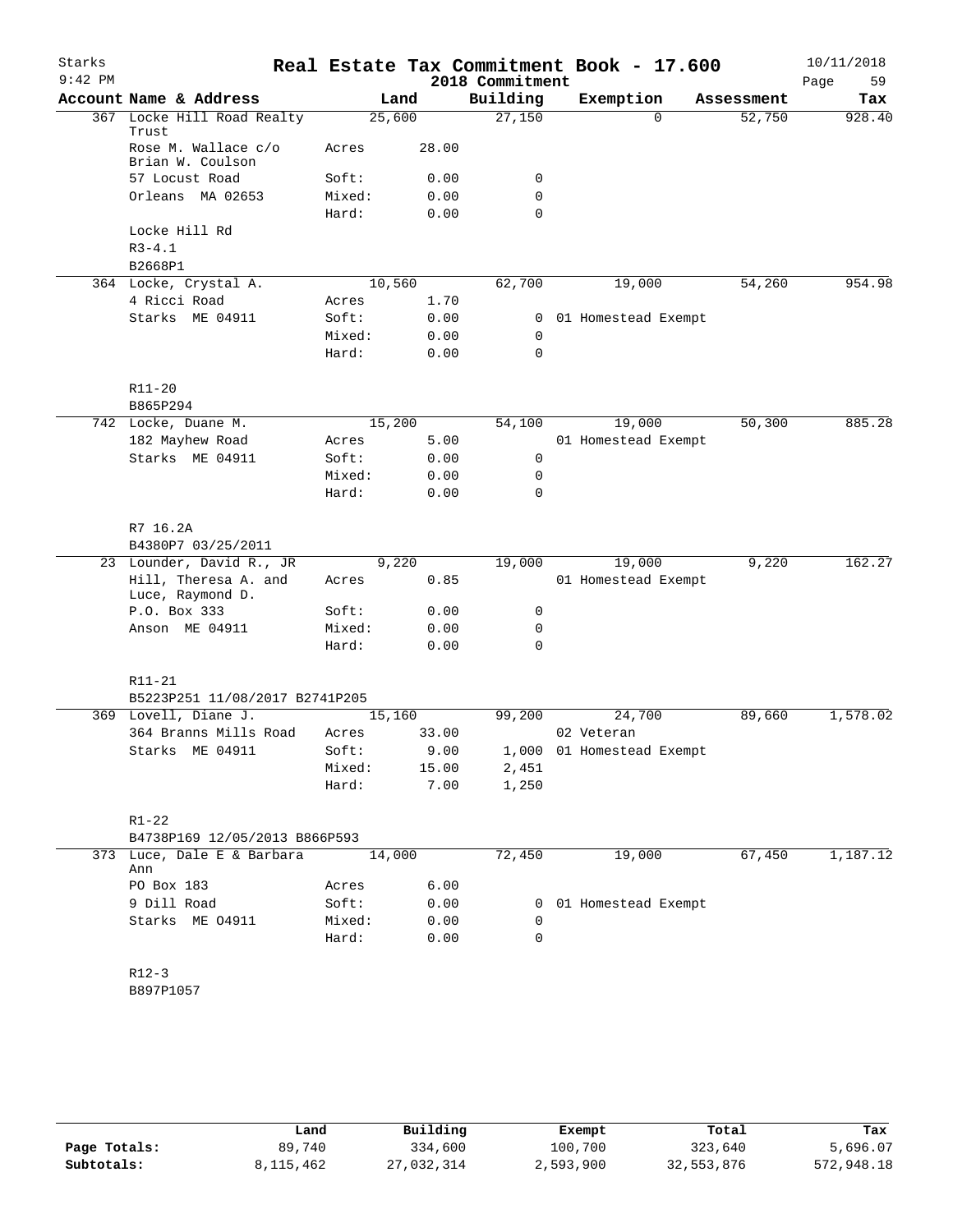| Starks<br>$9:42$ PM |                                                           |           |              | 2018 Commitment | Real Estate Tax Commitment Book - 17.600 |            | 10/11/2018<br>Page<br>60 |
|---------------------|-----------------------------------------------------------|-----------|--------------|-----------------|------------------------------------------|------------|--------------------------|
|                     | Account Name & Address                                    |           | Land         | Building        | Exemption                                | Assessment | Tax                      |
|                     | 123 Luce, N. F. Inc.                                      |           | 16,200       | 18,927          | $\Omega$                                 | 35,127     | 618.24                   |
|                     | 266 Childs Rd                                             | Acres     | 10.00        |                 |                                          |            |                          |
|                     | Norridgewock ME 04957                                     | Soft:     | 0.00         | 0               |                                          |            |                          |
|                     |                                                           | Mixed:    | 0.00         | 0               |                                          |            |                          |
|                     |                                                           | Hard:     | 0.00         | 0               |                                          |            |                          |
|                     | $R2 - 24.8$                                               |           |              |                 |                                          |            |                          |
|                     | B4602P329 11/27/2012 B1170P179                            |           |              |                 |                                          |            |                          |
|                     | 374 Luce, Norman                                          |           | 46,210       | 123,150         | 24,700                                   | 144,660    | 2,546.02                 |
|                     | PO Box 22                                                 | Acres     | 136.00       |                 | 02 Veteran                               |            |                          |
|                     | Anson ME 04911                                            | Soft:     | 35.00        |                 | 3,890 01 Homestead Exempt                |            |                          |
|                     |                                                           | Mixed:    | 33.00        | 5,392           |                                          |            |                          |
|                     |                                                           | Hard:     | 0.00         | 0               |                                          |            |                          |
|                     | R6-12, 14, R12-24<br>B867P243                             |           |              |                 |                                          |            |                          |
|                     | 22 Luce, Norman F.                                        |           | 29,100       | 0               | 0                                        | 29,100     | 512.16                   |
|                     | Luce, Beth L.                                             | Acres     | 43.00        |                 |                                          |            |                          |
|                     | P. O. Box 22                                              | Soft:     | 0.00         | 0               |                                          |            |                          |
|                     | Anson ME 04911                                            | Mixed:    | 0.00         | 0               |                                          |            |                          |
|                     |                                                           | Hard:     | 0.00         | 0               |                                          |            |                          |
|                     | R11-22                                                    |           |              |                 |                                          |            |                          |
|                     | B5210P41 09/29/2017                                       |           |              |                 |                                          |            |                          |
|                     | 33 Luce, Norman F.                                        |           | 15,240       | 0               | 0                                        | 15,240     | 268.22                   |
|                     | P.O. Box 22                                               | Acres     | 8.80         |                 |                                          |            |                          |
|                     | Anson ME 04911                                            | Soft:     | 0.00         | 0               |                                          |            |                          |
|                     |                                                           | Mixed:    | 0.00         | 0               |                                          |            |                          |
|                     |                                                           | Hard:     | 0.00         | 0               |                                          |            |                          |
|                     | Mayhew Rd                                                 |           |              |                 |                                          |            |                          |
|                     | $R6 - 13$                                                 |           |              |                 |                                          |            |                          |
|                     | B823P788                                                  |           |              |                 |                                          |            |                          |
|                     | 34 Luce, Norman F.                                        |           | 26,200       | 0               | 0                                        | 26,200     | 461.12                   |
|                     | Luce, Beth B.                                             | Acres     | 30.00        |                 |                                          |            |                          |
|                     | P.O. Box 22                                               | Soft:     | 0.00         | 0               |                                          |            |                          |
|                     | Anson ME 04911                                            | Mixed:    | 0.00         | 0               |                                          |            |                          |
|                     |                                                           | Hard:     | 0.00         | 0               |                                          |            |                          |
|                     | Bet. Dill & Rt.43                                         |           |              |                 |                                          |            |                          |
|                     | $R6 - 16$                                                 |           |              |                 |                                          |            |                          |
|                     | B3821P278 01/23/2007 B823P788                             |           | 18,830       | 0               | 0                                        |            | 331.41                   |
|                     | 376 Luce, Norman F. & Beth<br>В.                          |           |              |                 |                                          | 18,830     |                          |
|                     | PO Box 22                                                 | Acres     | 117.00       |                 |                                          |            |                          |
|                     | Anson ME 04911                                            | Soft:     | 0.00         | 0               |                                          |            |                          |
|                     |                                                           | Mixed:    | 40.00        | 6,536           |                                          |            |                          |
|                     |                                                           | Hard:     | 77.00        | 13,752          |                                          |            |                          |
|                     | Madison Rd                                                |           |              |                 |                                          |            |                          |
|                     | $R7-4$                                                    |           |              |                 |                                          |            |                          |
|                     | B1139P165                                                 |           |              |                 |                                          |            |                          |
|                     | 90 Luce, Norman F.                                        |           | 20,400       | 0               | 0                                        | 20,400     | 359.04                   |
|                     | Luce, Beth B.                                             | Acres     | 15.25        |                 |                                          |            |                          |
|                     | P.O. Box 22                                               | Soft:     | 0.00         | 0               |                                          |            |                          |
|                     | Anson ME 04911                                            | Mixed:    | 0.00         | 0               |                                          |            |                          |
|                     |                                                           | Hard:     | 0.00         | 0               |                                          |            |                          |
|                     | Rt. 43 Madison Rd.<br>$R12-11.1-3$<br>B3833P66 04/10/2007 |           |              |                 |                                          |            |                          |
|                     |                                                           |           |              |                 |                                          |            |                          |
|                     |                                                           | Land      | Building     |                 | Exempt                                   | Total      | Tax                      |
| Page Totals:        |                                                           | 172,180   | 142,077      |                 | 24,700                                   | 289,557    | 5,096.21                 |
| Subtotals:          |                                                           | 8,287,642 | 27, 174, 391 |                 | 2,618,600                                | 32,843,433 | 578,044.39               |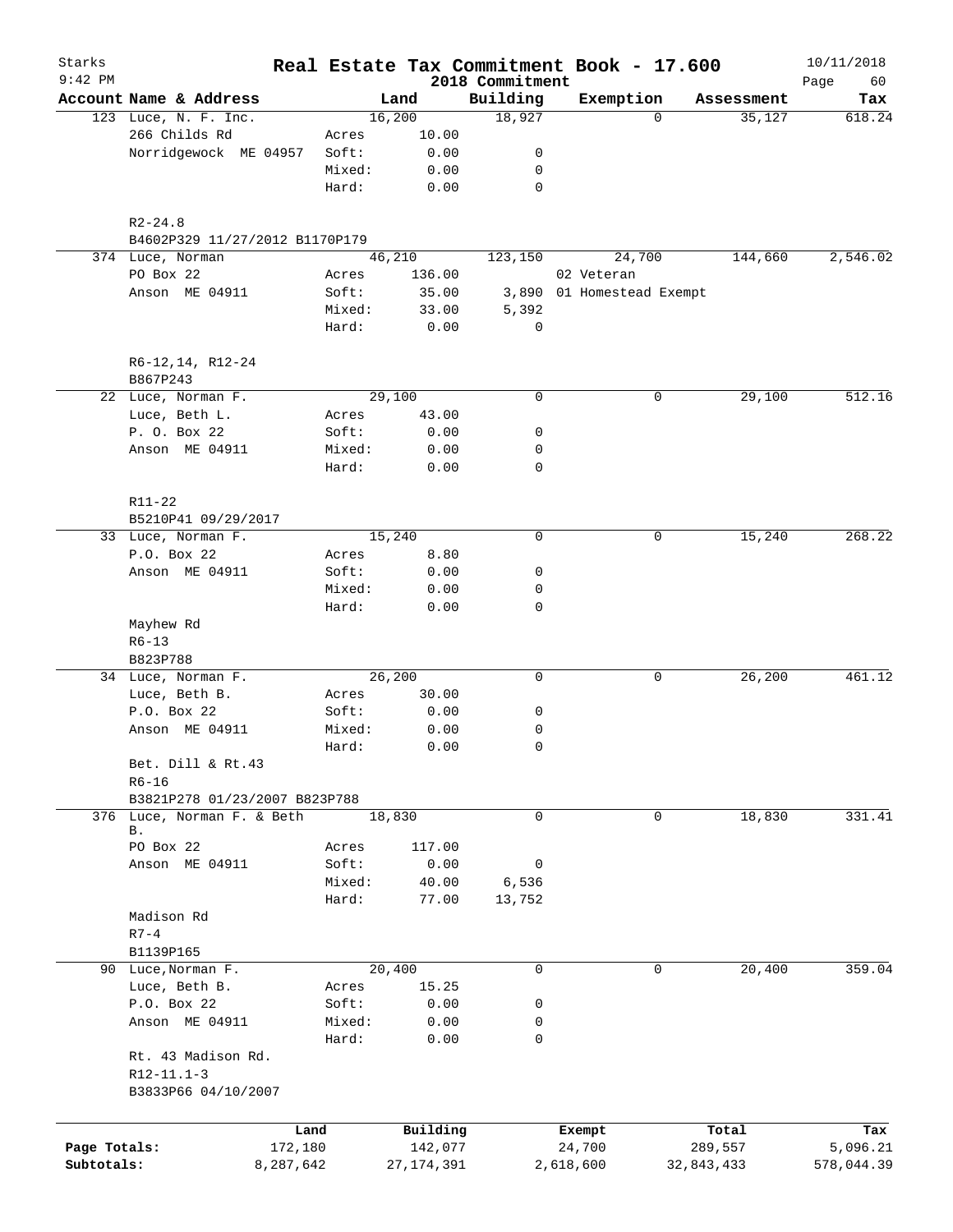| Starks    |                                                     |                 |        |                |                 | Real Estate Tax Commitment Book - 17.600 |            | 10/11/2018 |
|-----------|-----------------------------------------------------|-----------------|--------|----------------|-----------------|------------------------------------------|------------|------------|
| $9:42$ PM |                                                     |                 |        |                | 2018 Commitment |                                          |            | Page<br>61 |
|           | Account Name & Address                              |                 | Land   |                | Building        | Exemption                                | Assessment | Tax        |
|           | 232 Lust, Kenneth E.                                |                 | 12,080 |                | 59,320          | 24,700                                   | 46,700     | 821.92     |
|           | 325 Sawyers Mills Rd.                               | Acres           |        | 3.60           |                 | 01 Homestead Exempt                      |            |            |
|           | Starks Me 04911                                     | Soft:           |        | 0.00           |                 | 0 02 Veteran                             |            |            |
|           |                                                     | Mixed:          |        | 0.00           | 0               |                                          |            |            |
|           |                                                     | Hard:           |        | 0.00           | $\mathbf 0$     |                                          |            |            |
|           | West Mills Rd                                       |                 |        |                |                 |                                          |            |            |
|           | $R4 - 39$                                           |                 |        |                |                 |                                          |            |            |
|           | B4521P237 05/04/2012 B4348P170 12/10/2010 B1127P322 |                 |        |                |                 |                                          |            |            |
|           | 514 Luther, Kyle E.                                 |                 | 4,800  |                | 32,250          | 19,000                                   | 18,050     | 317.68     |
|           | Luther, Shelly A.                                   | Acres           |        | 0.23           |                 | 01 Homestead Exempt                      |            |            |
|           | 2710 Industry Road                                  | Soft:           |        | 0.00           | 0               |                                          |            |            |
|           | Starks ME 04911                                     | Mixed:          |        | 0.00           | 0               |                                          |            |            |
|           |                                                     | Hard:           |        | 0.00           | $\mathbf 0$     |                                          |            |            |
|           |                                                     |                 |        |                |                 |                                          |            |            |
|           | $U1-17$                                             |                 |        |                |                 |                                          |            |            |
|           | B5261P30 03/20/2018 B898P724                        |                 |        |                |                 |                                          |            |            |
|           | 637 Lydon, William                                  |                 | 17,200 |                | 65,520          | 0                                        | 82,720     | 1,455.87   |
|           | Lydon, Irene                                        | Acres           |        | 10.00          |                 |                                          |            |            |
|           | 9 Finney Street                                     | Soft:           |        | 0.00           | 0               |                                          |            |            |
|           | Carver MA 02330                                     | Mixed:          |        | 0.00           | 0               |                                          |            |            |
|           |                                                     | Hard:           |        | 0.00           | $\mathbf 0$     |                                          |            |            |
|           |                                                     |                 |        |                |                 |                                          |            |            |
|           | $R2 - 48$                                           |                 |        |                |                 |                                          |            |            |
|           | B3541P244 08/19/2005 B868P244                       |                 |        |                |                 |                                          |            |            |
| 379       | Lynds, William I. &                                 |                 | 41,150 |                | 62,130          | 0                                        | 103,280    | 1,817.73   |
|           | Janette Irrevocable                                 |                 |        |                |                 |                                          |            |            |
|           | Trust<br>Howard Lynds                               | Acres           |        | 137.00         |                 |                                          |            |            |
|           | 160 Huff Road                                       | Soft:           |        | 2.00           | 222             |                                          |            |            |
|           |                                                     |                 |        |                |                 |                                          |            |            |
|           | Cornville ME 04976                                  | Mixed:<br>Hard: |        | 110.00<br>3.00 | 17,974<br>536   |                                          |            |            |
|           |                                                     |                 |        |                |                 |                                          |            |            |
|           | R11-11.1,7,92                                       |                 |        |                |                 |                                          |            |            |
|           | B4621P318 07/21/2011 B1991P332                      |                 |        |                |                 |                                          |            |            |
|           | 381 Madison Electric Works                          |                 | 9,800  |                | $\mathbf 0$     | 0                                        | 9,800      | 172.48     |
|           | 6 Business Park Drive                               | Acres           |        | 2.00           |                 |                                          |            |            |
|           | Madison ME 04950                                    |                 |        | 0.00           |                 |                                          |            |            |
|           |                                                     | Soft:           |        |                | 0               |                                          |            |            |
|           |                                                     | Mixed:          |        | 0.00           | 0               |                                          |            |            |
|           |                                                     | Hard:           |        | 0.00           | 0               |                                          |            |            |
|           |                                                     |                 |        |                |                 |                                          |            |            |
|           | $R12 - 23.1$                                        |                 |        |                |                 |                                          |            |            |
|           | B987P232                                            |                 |        |                |                 |                                          |            |            |
|           | 382 Madison Electric Works                          |                 | 12,200 |                | $\mathbf 0$     | 0                                        | 12,200     | 214.72     |
|           | 6 Business Park Drive                               | Acres           |        | 5.00           |                 |                                          |            |            |
|           | Madison ME 04911                                    | Soft:           |        | 0.00           | 0               |                                          |            |            |
|           |                                                     | Mixed:          |        | 0.00           | 0               |                                          |            |            |
|           |                                                     | Hard:           |        | 0.00           | 0               |                                          |            |            |
|           |                                                     |                 |        |                |                 |                                          |            |            |
|           | R12-19.1                                            |                 |        |                |                 |                                          |            |            |
|           | B3878P84 06/27/2007 B987P232                        |                 |        |                |                 |                                          |            |            |
|           | 758 Maine Fiber Company                             |                 | 30,312 |                | $\mathbf 0$     | 0                                        | 30,312     | 533.49     |
|           | 482 Congress St., Suite                             |                 |        |                |                 |                                          |            |            |
|           | 100                                                 |                 |        |                |                 |                                          |            |            |
|           | Portland ME 04101                                   |                 |        |                |                 |                                          |            |            |
|           |                                                     |                 |        |                |                 |                                          |            |            |
|           |                                                     |                 |        |                |                 |                                          |            |            |
|           |                                                     |                 |        |                |                 |                                          |            |            |
|           | U2 30-ON                                            |                 |        |                |                 |                                          |            |            |
|           |                                                     |                 |        |                |                 |                                          |            |            |

|              | Land      | Building   | Exempt    | Total      | Tax        |
|--------------|-----------|------------|-----------|------------|------------|
| Page Totals: | 127,542   | 219,220    | 43,700    | 303,062    | 5,333.89   |
| Subtotals:   | 8,415,184 | 27,393,611 | 2,662,300 | 33,146,495 | 583,378.28 |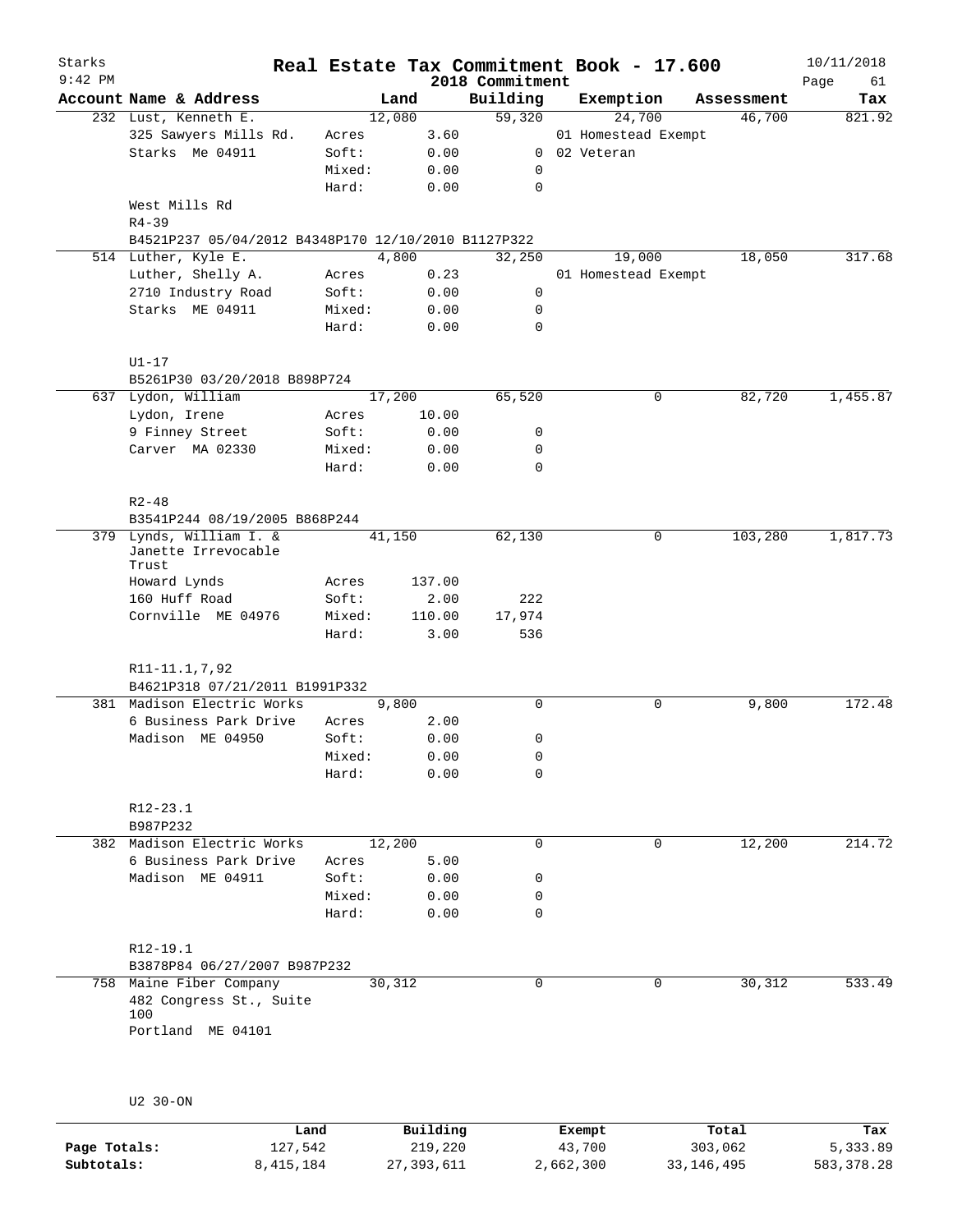| Starks    |                                   |                 |              | Real Estate Tax Commitment Book - 17.600 |                     |            | 10/11/2018 |
|-----------|-----------------------------------|-----------------|--------------|------------------------------------------|---------------------|------------|------------|
| $9:42$ PM |                                   |                 |              | 2018 Commitment                          |                     |            | Page<br>62 |
|           | Account Name & Address            | Land            |              | Building                                 | Exemption           | Assessment | Tax        |
|           | 387 Mann, James N. & Donna        | 10,080          |              | 58,690                                   | $\Omega$            | 68,770     | 1,210.35   |
|           | G.                                |                 |              |                                          |                     |            |            |
|           | PO Box 165<br>New Sharon ME 04955 | Acres<br>Soft:  | 1.10<br>0.00 | 0                                        |                     |            |            |
|           |                                   | Mixed:          |              | 0                                        |                     |            |            |
|           |                                   | Hard:           | 0.00<br>0.00 | $\mathbf 0$                              |                     |            |            |
|           |                                   |                 |              |                                          |                     |            |            |
|           | $R1-1$                            |                 |              |                                          |                     |            |            |
|           | B1380P94                          |                 |              |                                          |                     |            |            |
|           | 422 Mansfield, John M.            | 13,120          |              | 45,000                                   | 19,000              | 39,120     | 688.51     |
|           | 226 Mayhew Road                   | Acres           | 4.90         |                                          | 01 Homestead Exempt |            |            |
|           | Starks ME 04911                   | Soft:           | 0.00         | 0                                        |                     |            |            |
|           |                                   | Mixed:          | 0.00         | 0                                        |                     |            |            |
|           |                                   | Hard:           | 0.00         | $\mathbf 0$                              |                     |            |            |
|           |                                   |                 |              |                                          |                     |            |            |
|           | $R7 - 18$                         |                 |              |                                          |                     |            |            |
|           | B4513P86 04/03/2012 B2881P6       |                 |              |                                          |                     |            |            |
|           | 368 Mansfield, John Michael       | 16,830          |              | 39,100                                   | 19,000              | 36,930     | 649.97     |
|           | Mansfield, Kelly Jayne            | Acres           | 29.00        |                                          | 01 Homestead Exempt |            |            |
|           | 4 Park Street #1A                 | Soft:           | 0.00         | 0                                        |                     |            |            |
|           | Madison ME 04950                  | Mixed:          | 24.00        | 3,922                                    |                     |            |            |
|           |                                   | Hard:           | 0.00         | 0                                        |                     |            |            |
|           | $R3 - 4.3B$                       |                 |              |                                          |                     |            |            |
|           | B1292P204                         |                 |              |                                          |                     |            |            |
|           | 715 Mansfield, Kelly Jayne        | 3,451           |              | 0                                        | $\mathbf 0$         | 3,451      | 60.74      |
|           | 4 Park Street #1A                 | Acres           | 29.00        |                                          |                     |            |            |
|           | Madison ME 04950                  | Soft:           | 4.00         | 0                                        |                     |            |            |
|           |                                   | Mixed:          | 23.00        | 0                                        |                     |            |            |
|           |                                   | Hard:           | 2.00         | 0                                        |                     |            |            |
|           |                                   |                 |              |                                          |                     |            |            |
|           | $R3 - 4.3$                        |                 |              |                                          |                     |            |            |
|           | B4500P245 02/27/2012              |                 |              |                                          |                     |            |            |
|           | 388 Marchesseault, Ronald         | 23,700          |              | 0                                        | 0                   | 23,700     | 417.12     |
|           | $P. \&$<br>Marchesseault, Ingrid  | Acres           | 25.00        |                                          |                     |            |            |
|           | PO Box 222, Newport               | Soft:           | 0.00         | 0                                        |                     |            |            |
|           | Rd                                |                 |              |                                          |                     |            |            |
|           | Oneco CT 06373                    | Mixed:          | 0.00         | 0                                        |                     |            |            |
|           |                                   | Hard:           | 0.00         | 0                                        |                     |            |            |
|           | $R1 - 41.3$                       |                 |              |                                          |                     |            |            |
|           | B1104P98                          |                 |              |                                          |                     |            |            |
|           | 699 Marschall, Martina L.         | 14,310          |              | 40,450                                   | 0                   | 54,760     | 963.78     |
|           | 26 Harold Avery Road              | Acres           | 29.50        |                                          |                     |            |            |
|           | Ashland NH 03217                  | Soft:           | 0.00         | 0                                        |                     |            |            |
|           |                                   |                 |              |                                          |                     |            |            |
|           |                                   | Mixed:<br>Hard: | 28.50        | 4,657                                    |                     |            |            |
|           |                                   |                 | 0.00         | 0                                        |                     |            |            |
|           | Dill Road<br>$R6 - 1.7$           |                 |              |                                          |                     |            |            |
|           |                                   |                 |              |                                          |                     |            |            |
|           | B3719P1 08/03/2006                |                 |              |                                          |                     |            |            |

|              | Land      | Building   | Exempt    | Total        | Tax        |
|--------------|-----------|------------|-----------|--------------|------------|
| Page Totals: | 81,491    | 183,240    | 38,000    | 226,731      | 3,990.47   |
| Subtotals:   | 8,496,675 | 27,576,851 | 2,700,300 | 33, 373, 226 | 587,368.75 |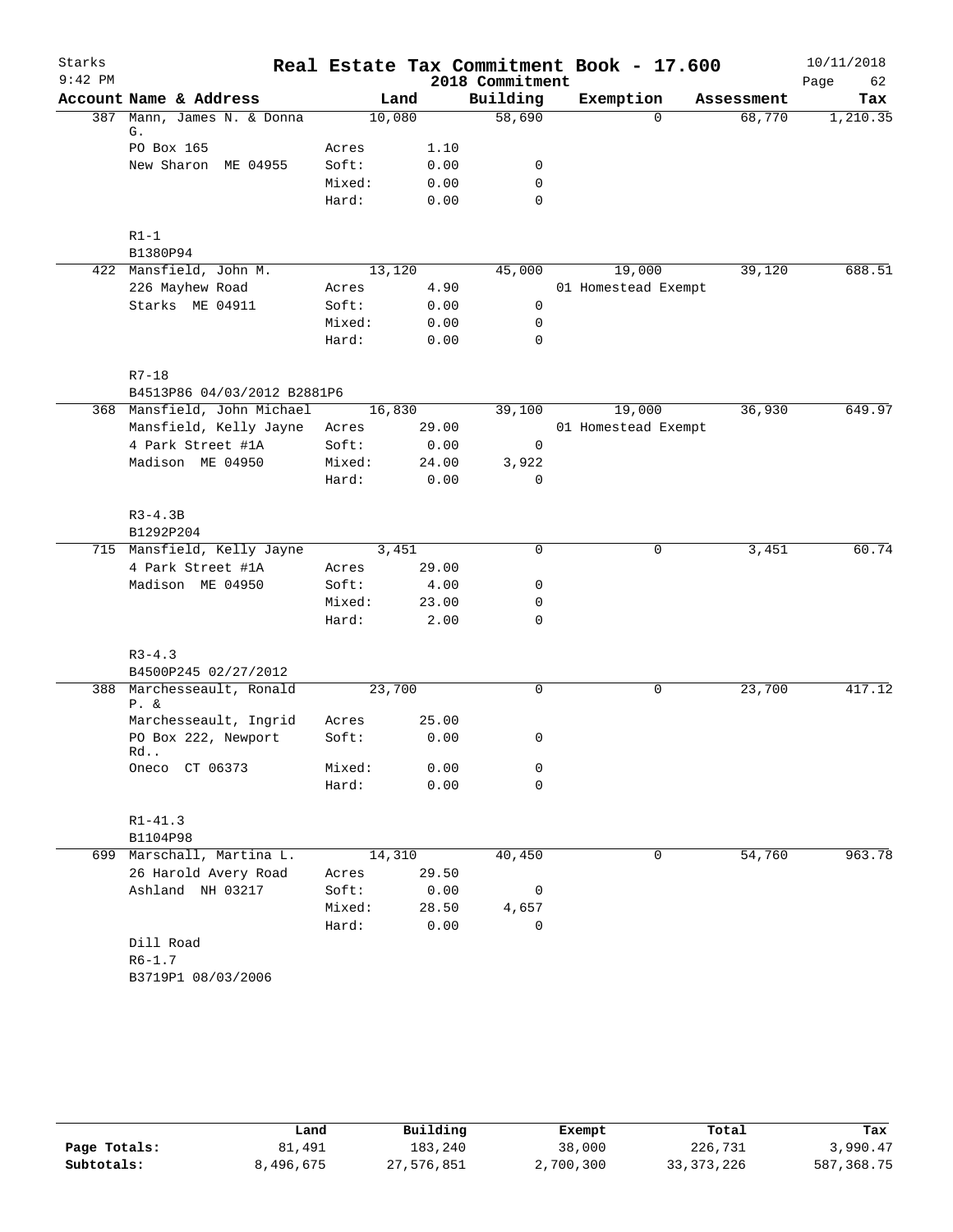| Starks    |                                                     |        |         |                 | Real Estate Tax Commitment Book - 17.600 |            |         | 10/11/2018 |
|-----------|-----------------------------------------------------|--------|---------|-----------------|------------------------------------------|------------|---------|------------|
| $9:42$ PM |                                                     |        |         | 2018 Commitment |                                          |            |         | Page<br>63 |
|           | Account Name & Address                              |        | Land    | Building        | Exemption                                | Assessment |         | Tax        |
|           | 389 Martikke, George &                              | 25,700 |         | 9,600           | $\Omega$                                 |            | 35,300  | 621.28     |
|           | Rosalie<br>97 Chicken Street                        | Acres  | 27.00   |                 |                                          |            |         |            |
|           | Starks ME 04911                                     | Soft:  | 0.00    | 0               |                                          |            |         |            |
|           |                                                     | Mixed: | 0.00    | 0               |                                          |            |         |            |
|           |                                                     | Hard:  | 0.00    | $\Omega$        |                                          |            |         |            |
|           |                                                     |        |         |                 |                                          |            |         |            |
|           | $R3 - 16$                                           |        |         |                 |                                          |            |         |            |
|           | B2402P116                                           |        |         |                 |                                          |            |         |            |
|           | 390 Martikke, George F&<br>Rosalie                  | 27,340 |         | 48,150          | 19,000                                   |            | 56,490  | 994.22     |
|           | 97 Chicken Street                                   | Acres  | 21.00   |                 |                                          |            |         |            |
|           | Starks ME 04911                                     | Soft:  | 0.00    | 0               | 01 Homestead Exempt                      |            |         |            |
|           |                                                     | Mixed: | 0.00    | 0               |                                          |            |         |            |
|           |                                                     | Hard:  | 0.00    | $\mathbf 0$     |                                          |            |         |            |
|           | Chicken Street                                      |        |         |                 |                                          |            |         |            |
|           | $R3 - 15$                                           |        |         |                 |                                          |            |         |            |
|           | B2234P301                                           |        |         |                 |                                          |            |         |            |
|           | 215 Martin, Edward A.                               | 16,480 |         | 74,260          | 19,000                                   |            | 71,740  | 1,262.62   |
|           | 132 Locke Hill Rd.                                  | Acres  | 9.10    |                 | 01 Homestead Exempt                      |            |         |            |
|           | Starks ME 04911                                     | Soft:  | 0.00    | 0               |                                          |            |         |            |
|           |                                                     | Mixed: | 0.00    | 0               |                                          |            |         |            |
|           |                                                     | Hard:  | 0.00    | 0               |                                          |            |         |            |
|           | Lockehill Rd.                                       |        |         |                 |                                          |            |         |            |
|           | $R2 - 54$                                           |        |         |                 |                                          |            |         |            |
|           | B4677P113 06/25/2013 B4211P246 10/30/2009 B3929P326 |        |         |                 |                                          |            |         |            |
|           | 11/05/2007 B956P224<br>355 Martin, Maurice          | 28,080 |         | 152,020         | 19,000                                   |            | 161,100 | 2,835.36   |
|           | Martin, Sarah                                       | Acres  | 48.00   |                 |                                          |            |         |            |
|           | 24 Abijah Hill Road                                 | Soft:  | 12.00   |                 | 1,334 01 Homestead Exempt                |            |         |            |
|           | Starks ME 04911                                     | Mixed: | 6.00    | 980             |                                          |            |         |            |
|           |                                                     | Hard:  | 2.00    | 357             |                                          |            |         |            |
|           | Bijah Hill Rd                                       |        |         |                 |                                          |            |         |            |
|           | $R2 - 40$                                           |        |         |                 |                                          |            |         |            |
|           | B4667P196 05/31/2013 B3958P338 12/18/2007 B875P991  |        |         |                 |                                          |            |         |            |
|           | 717 Martin, Maurice W.                              | 6,035  |         | $\Omega$        | 0                                        |            | 6,035   | 106.22     |
|           | Martin, Sarah L.                                    | Acres  | 40.00   |                 |                                          |            |         |            |
|           | 24 Abijah Hill Road                                 | Soft:  | 0.00    | 0               |                                          |            |         |            |
|           | Starks ME 04911                                     | Mixed: | 25.00   | 0               |                                          |            |         |            |
|           |                                                     | Hard:  | 15.00   | $\Omega$        |                                          |            |         |            |
|           |                                                     |        |         |                 |                                          |            |         |            |
|           | $R2 - 40.1$                                         |        |         |                 |                                          |            |         |            |
|           | B4840P78 10/09/2014 B3958P338 12/18/2007            |        |         |                 |                                          |            |         |            |
|           | 395 McCahan, Kenneth R                              |        | 26, 290 | 61,200          | 0                                        |            | 87,490  | 1,539.82   |
|           | McCahan Gabrielle A                                 | Acres  | 30.30   |                 |                                          |            |         |            |
|           | 300 Locke Hill Road                                 | Soft:  | 0.00    | 0               |                                          |            |         |            |
|           | Starks Me 04911                                     | Mixed: | 0.00    | 0               |                                          |            |         |            |
|           |                                                     | Hard:  | 0.00    | 0               |                                          |            |         |            |
|           | $R2 - 58$                                           |        |         |                 |                                          |            |         |            |
|           |                                                     |        |         |                 |                                          |            |         |            |
|           | B2922P8                                             |        |         |                 |                                          |            |         |            |
|           |                                                     |        |         |                 |                                          |            |         |            |
|           |                                                     |        |         |                 |                                          |            |         |            |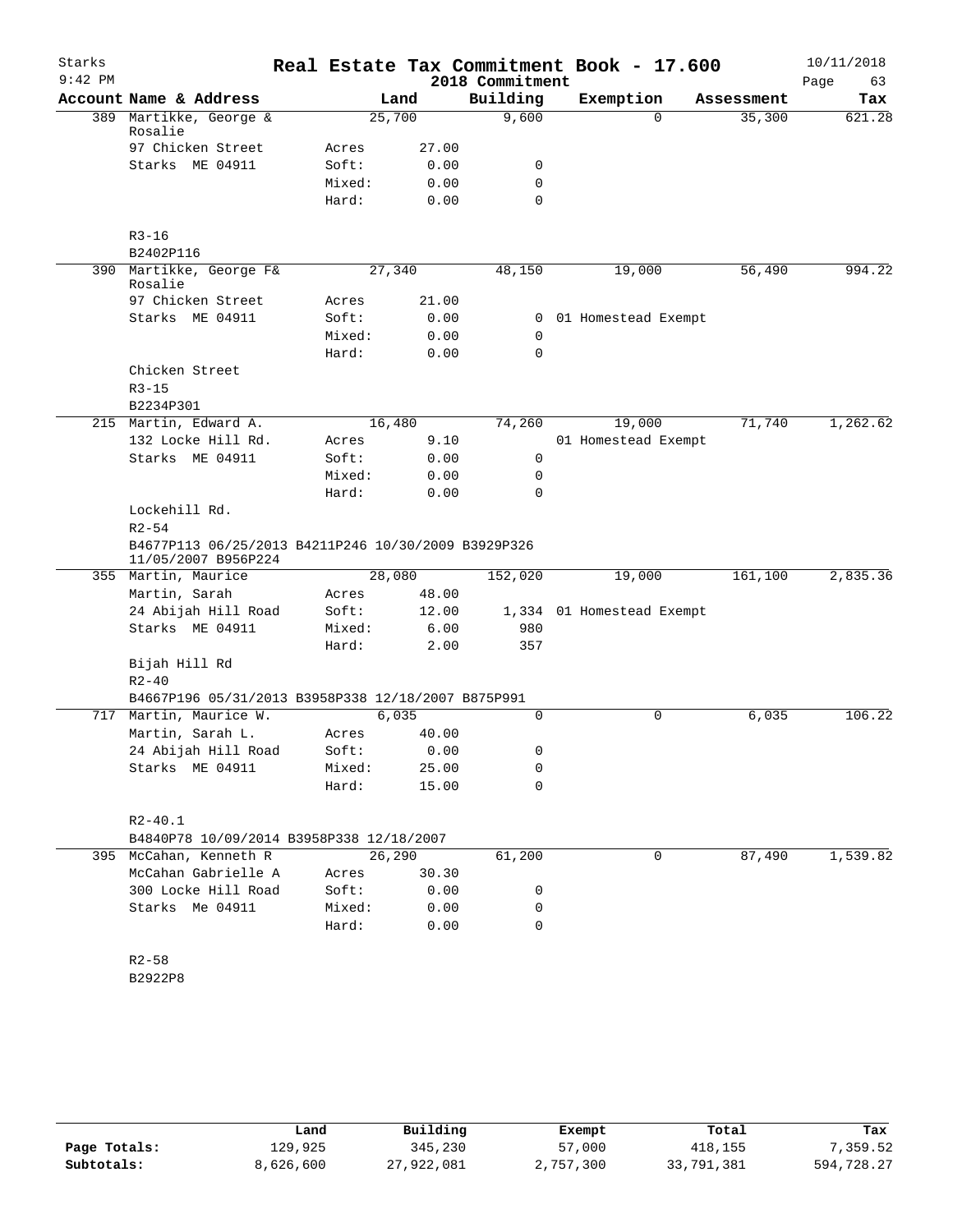| Starks    |                                       |        |                 | Real Estate Tax Commitment Book - 17.600 |                       |                    | 10/11/2018        |
|-----------|---------------------------------------|--------|-----------------|------------------------------------------|-----------------------|--------------------|-------------------|
| $9:42$ PM | Account Name & Address                |        | Land            | 2018 Commitment<br>Building              | Exemption             | Assessment         | Page<br>64<br>Tax |
|           | 396 Mccarten, Michael P. &            |        | 16,200          | $\mathbf 0$                              |                       | $\Omega$<br>16,200 | 285.12            |
|           | Brown, Jeffrey L.                     | Acres  | 10.00           |                                          |                       |                    |                   |
|           | 159 Cottage Street                    | Soft:  | 0.00            | 0                                        |                       |                    |                   |
|           | Athol MA 01331                        | Mixed: | 0.00            | 0                                        |                       |                    |                   |
|           |                                       | Hard:  | 0.00            | 0                                        |                       |                    |                   |
|           |                                       |        |                 |                                          |                       |                    |                   |
|           | R8-38.11                              |        |                 |                                          |                       |                    |                   |
|           | B1297P183                             |        |                 |                                          |                       |                    |                   |
|           | 397 McCarthy, Joseph K. &<br>Maryanne |        | 28,760          | 111,350                                  | 19,000                | 121,110            | 2,131.54          |
|           | 265 Beans Corner Road                 | Acres  | 38.53           |                                          |                       |                    |                   |
|           | New Sharon ME 04955                   | Soft:  | 0.00            |                                          | 0 01 Homestead Exempt |                    |                   |
|           |                                       | Mixed: | 0.00            | $\mathbf 0$                              |                       |                    |                   |
|           |                                       | Hard:  | 0.00            | $\mathbf 0$                              |                       |                    |                   |
|           | Bean's corner Rd.                     |        |                 |                                          |                       |                    |                   |
|           | $R1-8$                                |        |                 |                                          |                       |                    |                   |
|           | B2614P308                             |        |                 |                                          |                       |                    |                   |
|           | 398 McConnachie, Alice<br>PO Box 172  | Acres  | 22,300<br>17.00 | 59,380                                   | 19,000                | 62,680             | 1,103.17          |
|           | Strong ME 04983                       | Soft:  | 0.00            |                                          | 0 01 Homestead Exempt |                    |                   |
|           |                                       | Mixed: | 0.00            | 0                                        |                       |                    |                   |
|           |                                       | Hard:  | 0.00            | $\mathbf 0$                              |                       |                    |                   |
|           |                                       |        |                 |                                          |                       |                    |                   |
|           | $R3-11A$                              |        |                 |                                          |                       |                    |                   |
|           | B1144P264                             |        |                 |                                          |                       |                    |                   |
|           | 399 McCue, John J. & Cathy<br>Υ.      |        | 23,030          | 9,600                                    |                       | 32,630<br>0        | 574.29            |
|           | 360 Hardscrabble Road                 | Acres  | 19.43           |                                          |                       |                    |                   |
|           | Wayne ME 04284                        | Soft:  | 0.00            | 0                                        |                       |                    |                   |
|           |                                       | Mixed: | 0.00            | 0                                        |                       |                    |                   |
|           |                                       | Hard:  | 0.00            | $\mathbf 0$                              |                       |                    |                   |
|           | $R8 - 38.3$                           |        |                 |                                          |                       |                    |                   |
|           | B1412P239                             |        |                 |                                          |                       |                    |                   |
|           | 400 McDowell, Ronald J. &<br>Anna M.  |        | 9,440           | $\mathbf 0$                              |                       | 0<br>9,440         | 166.14            |
|           | 2569 Carlo Henry Rd.                  | Acres  | 1.55            |                                          |                       |                    |                   |
|           | Lake Charles LA 70607                 | Soft:  | 0.00            | 0                                        |                       |                    |                   |
|           |                                       | Mixed: | 0.00            | 0                                        |                       |                    |                   |
|           |                                       | Hard:  | 0.00            | 0                                        |                       |                    |                   |
|           | $R3 - 39$                             |        |                 |                                          |                       |                    |                   |
|           | B836P345                              |        |                 |                                          |                       |                    |                   |
|           | 402 Mcfarlane, Jeffery &<br>Anita     |        | 33,900          | 0                                        |                       | 33,900<br>$\Omega$ | 596.64            |
|           | 220 West Mills Road                   | Acres  | 59.00           |                                          |                       |                    |                   |
|           | Industry ME 04938                     | Soft:  | 0.00            | 0                                        |                       |                    |                   |
|           |                                       | Mixed: | 0.00            | 0                                        |                       |                    |                   |
|           |                                       | Hard:  | 0.00            | $\mathbf 0$                              |                       |                    |                   |
|           | Thompson Bridge Road<br>$R3 - 44$     |        |                 |                                          |                       |                    |                   |
|           | B2515P153                             |        |                 |                                          |                       |                    |                   |
|           |                                       |        |                 |                                          |                       |                    |                   |

|              | Land      | Building     | Exempt    | Total      | Tax        |
|--------------|-----------|--------------|-----------|------------|------------|
| Page Totals: | 133,630   | 180,330      | 38,000    | 275,960    | 4,856.90   |
| Subtotals:   | 8,760,230 | 28, 102, 411 | 2,795,300 | 34,067,341 | 599,585.17 |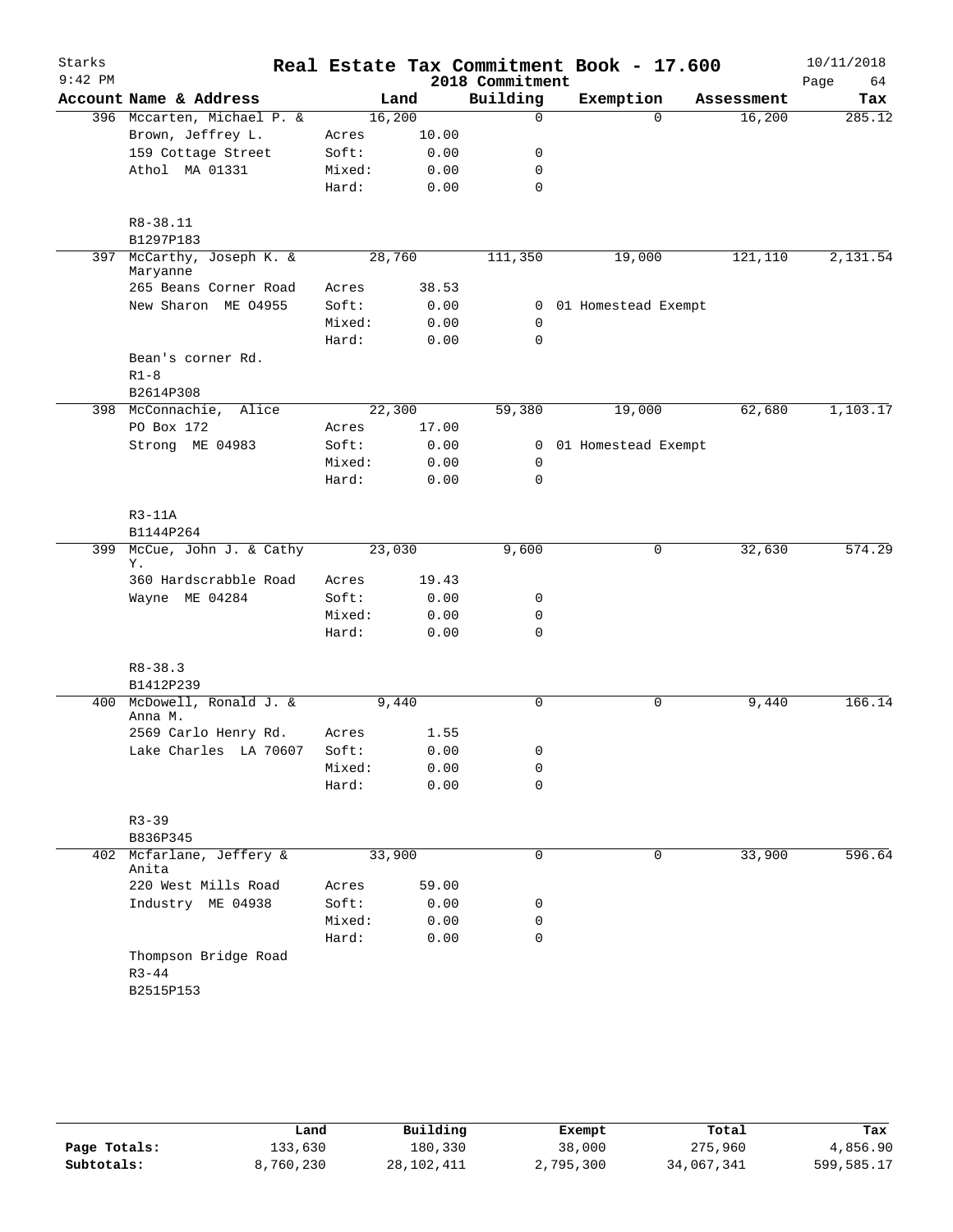| Starks       |                                                   |        |              |                             | Real Estate Tax Commitment Book - 17.600 |            | 10/11/2018        |
|--------------|---------------------------------------------------|--------|--------------|-----------------------------|------------------------------------------|------------|-------------------|
| $9:42$ PM    | Account Name & Address                            |        | Land         | 2018 Commitment<br>Building | Exemption                                | Assessment | Page<br>65<br>Tax |
|              | 403 Mcfarlane, Jeffrey &                          |        | 17,500       | $\mathbf 0$                 | $\Omega$                                 | 17,500     | 308.00            |
|              | Anita                                             |        |              |                             |                                          |            |                   |
|              | 220 West Mills Road                               | Acres  | 50.00        |                             |                                          |            |                   |
|              | Industry ME 04938                                 | Soft:  | 0.00         | 0                           |                                          |            |                   |
|              |                                                   | Mixed: | 18.00        | 2,941                       |                                          |            |                   |
|              | Thompson Bridge Road                              | Hard:  | 30.00        | 5,358                       |                                          |            |                   |
|              | $R3 - 46.1$                                       |        |              |                             |                                          |            |                   |
|              | B1373P349                                         |        |              |                             |                                          |            |                   |
|              | 515 McKenney, David S.                            |        | 34,900       | 0                           | 0                                        | 34,900     | 614.24            |
|              | 3709 Glades End Road                              | Acres  | 59.00        |                             |                                          |            |                   |
|              | Richmond VA 23233                                 | Soft:  | 0.00         | 0                           |                                          |            |                   |
|              |                                                   | Mixed: | 0.00         | $\mathbf 0$                 |                                          |            |                   |
|              |                                                   | Hard:  | 0.00         | 0                           |                                          |            |                   |
|              |                                                   |        |              |                             |                                          |            |                   |
|              | $R8 - 44$                                         |        |              |                             |                                          |            |                   |
|              | B4438P138 09/12/2011 B810P934                     |        |              |                             |                                          |            |                   |
|              | 404 McLaughlin, Chris                             |        | 14,000       | 81,700                      | 19,000                                   | 76,700     | 1,349.92          |
|              | 404 Anson Road                                    | Acres  | 6.00         |                             |                                          |            |                   |
|              | Starks ME 04911                                   | Soft:  | 0.00         | 0                           | 01 Homestead Exempt                      |            |                   |
|              |                                                   | Mixed: | 0.00         | 0                           |                                          |            |                   |
|              |                                                   | Hard:  | 0.00         | 0                           |                                          |            |                   |
|              | $R11-3$                                           |        |              |                             |                                          |            |                   |
|              | B2053P120                                         |        |              |                             |                                          |            |                   |
| 769          | McLaughlin, Christopher                           |        | 10,560       | 39,150                      | 0                                        | 49,710     | 874.90            |
|              | S.                                                |        |              |                             |                                          |            |                   |
|              | 410 Anson Road                                    | Acres  | 1.70         |                             |                                          |            |                   |
|              | Starks ME 04911                                   | Soft:  | 0.00         | 0                           |                                          |            |                   |
|              |                                                   | Mixed: | 0.00         | 0                           |                                          |            |                   |
|              |                                                   | Hard:  | 0.00         | $\mathbf 0$                 |                                          |            |                   |
|              |                                                   |        |              |                             |                                          |            |                   |
|              | R11 3.1<br>B4670P164 06/10/2013                   |        |              |                             |                                          |            |                   |
|              | 405 McPherson, Wayne                              |        | 12,120       | $\mathbf 0$                 | 0                                        | 12,120     | 213.31            |
|              | 20 Isthmus Rd.                                    | Acres  | 4.90         |                             |                                          |            |                   |
|              | Rumford Me 04276                                  | Soft:  | 0.00         | 0                           |                                          |            |                   |
|              |                                                   | Mixed: | 0.00         | 0                           |                                          |            |                   |
|              |                                                   | Hard:  | 0.00         | 0                           |                                          |            |                   |
|              |                                                   |        |              |                             |                                          |            |                   |
|              | $R2 - 27$                                         |        |              |                             |                                          |            |                   |
|              | B3217P114                                         |        |              |                             |                                          |            |                   |
|              | 407 Meagher, Brian                                |        | 51,520       | 152,250                     | 19,000                                   | 184,770    | 3,251.95          |
|              | 896 Anson Road                                    | Acres  | 159.00       |                             |                                          |            |                   |
|              | Starks ME 04911                                   | Soft:  | 0.00         | $\mathbf{0}$                | 01 Homestead Exempt                      |            |                   |
|              |                                                   | Mixed: | 90.00        | 14,706                      |                                          |            |                   |
|              |                                                   | Hard:  | 0.00         | $\mathbf 0$                 |                                          |            |                   |
|              | $R11 - 23$                                        |        |              |                             |                                          |            |                   |
|              | B3930P297 11/02/2007 B1327P95                     |        |              |                             |                                          |            |                   |
|              | 411 Melancon, Shirley J.                          |        | 23,500       | 102,400                     | 19,000                                   | 106,900    | 1,881.44          |
|              | 486 Anson Road                                    | Acres  | 21.00        |                             |                                          |            |                   |
|              | Starks ME 04911                                   | Soft:  | 0.00         | $\overline{0}$              | 01 Homestead Exempt                      |            |                   |
|              |                                                   | Mixed: | 0.00         | 0                           |                                          |            |                   |
|              |                                                   | Hard:  | 0.00         | 0                           |                                          |            |                   |
|              | Rt.43                                             |        |              |                             |                                          |            |                   |
|              | $R11 - 4$                                         |        |              |                             |                                          |            |                   |
|              | B4636P59 02/15/2013 B4362P13 01/24/2011 B2525P184 |        |              |                             |                                          |            |                   |
|              |                                                   | Land   | Building     |                             | Exempt                                   | Total      | Tax               |
| Page Totals: | 164,100                                           |        | 375,500      |                             | 57,000                                   | 482,600    | 8,493.76          |
| Subtotals:   | 8,924,330                                         |        | 28, 477, 911 |                             | 2,852,300                                | 34,549,941 | 608,078.93        |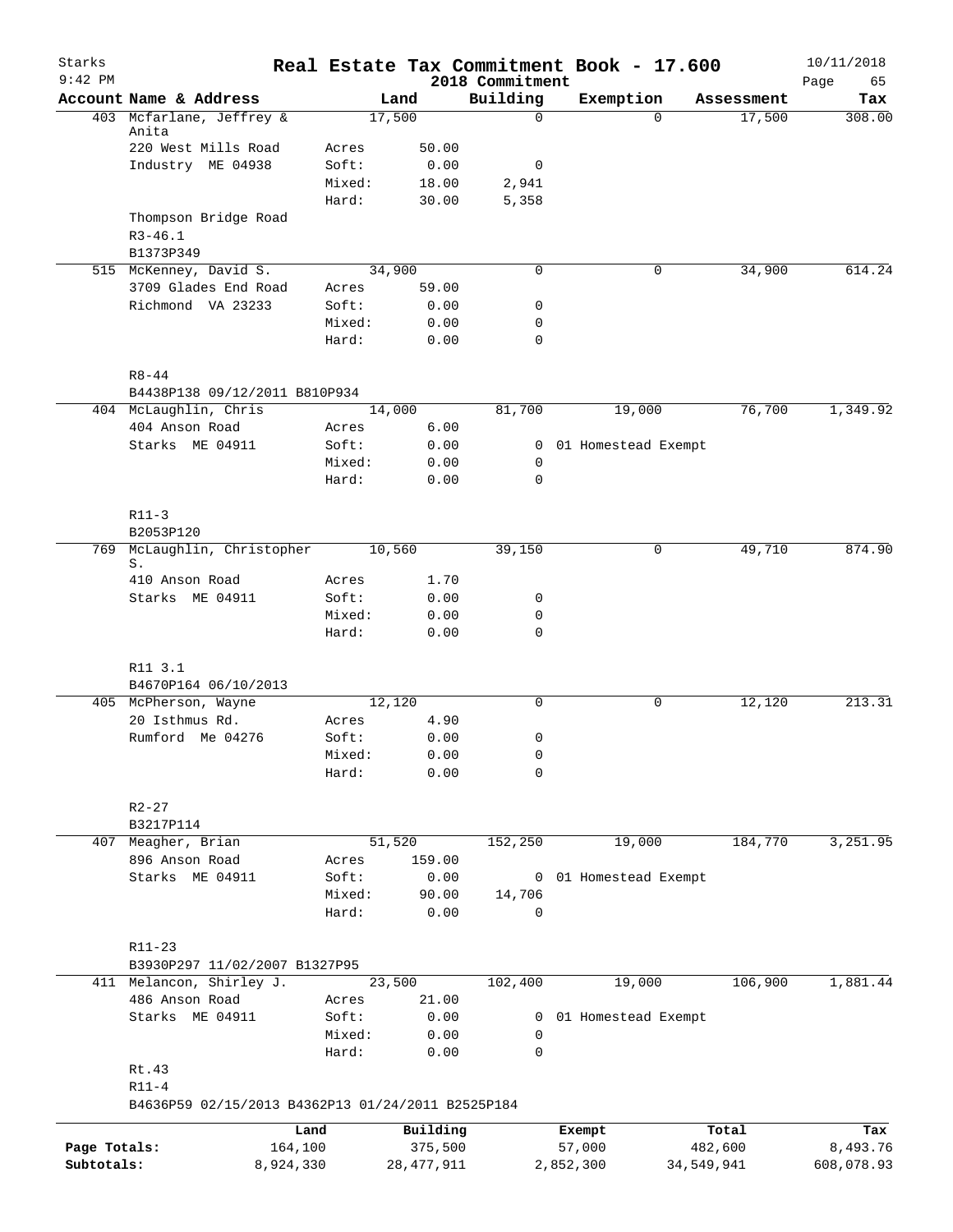| Starks<br>$9:42$ PM |                                                    |        |          | 2018 Commitment | Real Estate Tax Commitment Book - 17.600 |            | 10/11/2018<br>Page<br>66 |
|---------------------|----------------------------------------------------|--------|----------|-----------------|------------------------------------------|------------|--------------------------|
|                     | Account Name & Address                             |        | Land     | Building        | Exemption                                | Assessment | Tax                      |
|                     | 508 Melancon-Quimby, Robin                         |        | 5,290    | 2,700           | $\Omega$                                 | 7,990      | 140.62                   |
|                     | 28 Chicken Street                                  | Acres  | 0.28     |                 |                                          |            |                          |
|                     | Starks ME 04911                                    | Soft:  | 0.00     | 0               |                                          |            |                          |
|                     |                                                    | Mixed: | 0.00     | 0               |                                          |            |                          |
|                     |                                                    | Hard:  | 0.00     | $\mathbf 0$     |                                          |            |                          |
|                     | Chicken Street                                     |        |          |                 |                                          |            |                          |
|                     | $U2-10$                                            |        |          |                 |                                          |            |                          |
|                     | B2167P73                                           |        |          |                 |                                          |            |                          |
|                     | 412 Melancon-Quimby, Robin                         |        | 8,060    | 24,900          | 19,000                                   | 13,960     | 245.70                   |
|                     | 28 Chicken Street                                  | Acres  | 0.65     |                 |                                          |            |                          |
|                     | Starks ME 04911                                    | Soft:  | 0.00     | 0               | 01 Homestead Exempt                      |            |                          |
|                     |                                                    | Mixed: | 0.00     | $\mathbf 0$     |                                          |            |                          |
|                     |                                                    | Hard:  | 0.00     | 0               |                                          |            |                          |
|                     | $U2-9$                                             |        |          |                 |                                          |            |                          |
|                     | B1254P161                                          |        |          |                 |                                          |            |                          |
| 505                 | Melancon-Quimby, Robin<br>М.                       |        | 47,400   | 0               | $\mathbf 0$                              | 47,400     | 834.24                   |
|                     | Quimby, Francis J.                                 | Acres  | 104.00   |                 |                                          |            |                          |
|                     | 28 Chicken Street                                  | Soft:  | 0.00     | 0               |                                          |            |                          |
|                     | Starks ME 04911                                    | Mixed: | 0.00     | $\mathbf 0$     |                                          |            |                          |
|                     |                                                    | Hard:  | 0.00     | $\mathbf 0$     |                                          |            |                          |
|                     | River Rd                                           |        |          |                 |                                          |            |                          |
|                     | $R10 - 24$                                         |        |          |                 |                                          |            |                          |
|                     | B4658P165 05/13/2013 B2926P5                       |        |          |                 |                                          |            |                          |
|                     | 529 Merrill, Danielle L.                           |        | 15,200   | 56,190          | 19,000                                   | 52,390     | 922.06                   |
|                     | 552 Sandy River Road                               | Acres  | 7.50     |                 | 01 Homestead Exempt                      |            |                          |
|                     | Starks ME 04911                                    | Soft:  | 0.00     | $\mathbf 0$     |                                          |            |                          |
|                     |                                                    | Mixed: | 0.00     | 0               |                                          |            |                          |
|                     |                                                    | Hard:  | 0.00     | 0               |                                          |            |                          |
|                     |                                                    |        |          |                 |                                          |            |                          |
|                     | $R10-24.2$                                         |        |          |                 |                                          |            |                          |
|                     | B5257P288 03/09/2018 B4632P12 02/26/2013 B3008P117 |        |          |                 |                                          |            |                          |
|                     | 772 Miller, Joseph                                 |        | 32,400   | $\mathbf 0$     | $\mathbf 0$                              | 32,400     | 570.24                   |
|                     | Miller, Judith L.                                  | Acres  | 54.00    |                 |                                          |            |                          |
|                     | 182 Olde Ferry Road                                | Soft:  | 0.00     | 0               |                                          |            |                          |
|                     | Starks ME 04911                                    | Mixed: | 0.00     | 0               |                                          |            |                          |
|                     |                                                    | Hard:  | 0.00     | 0               |                                          |            |                          |
|                     | U2 Lot 3                                           |        |          |                 |                                          |            |                          |
|                     | B4864P351 01/02/2015                               |        |          |                 |                                          |            |                          |
|                     | 761 Miller, Joseph                                 |        | 28,500   | $\mathbf 0$     | 0                                        | 28,500     | 501.60                   |
|                     | Miller, Judith L.                                  | Acres  | 41.00    |                 |                                          |            |                          |
|                     | 182 Olde Ferry Road                                | Soft:  | 0.00     | 0               |                                          |            |                          |
|                     | Starks ME 04911                                    | Mixed: | 0.00     | 0               |                                          |            |                          |
|                     |                                                    | Hard:  | 0.00     | 0               |                                          |            |                          |
|                     | $R3 - 47$                                          |        |          |                 |                                          |            |                          |
|                     | B4983P147 12/08/2015 B4053P148 09/12/2008          |        |          |                 |                                          |            |                          |
| 518                 | Miller, Joseph and<br>Judith                       |        | 27,100   | 19,350          | $\mathbf 0$                              | 46,450     | 817.52                   |
|                     | 182 Olde Ferry Road                                | Acres  | 33.00    |                 |                                          |            |                          |
|                     | Starks ME 04911                                    | Soft:  | 0.00     | 0               |                                          |            |                          |
|                     |                                                    | Mixed: | 0.00     | 0               |                                          |            |                          |
|                     |                                                    | Hard:  | 0.00     | $\mathbf 0$     |                                          |            |                          |
|                     | $U2 - 3.1$                                         |        |          |                 |                                          |            |                          |
|                     | B4578P104 09/13/2012 B4053P148 09/12/2008 B800P901 |        |          |                 |                                          |            |                          |
|                     |                                                    | Land   | Building |                 | Exempt                                   | Total      | Tax                      |
| Page Totals:        | 163,950                                            |        | 103,140  |                 | 38,000                                   | 229,090    | 4,031.98                 |

**Subtotals:** 9,088,280 28,581,051 2,890,300 34,779,031 612,110.91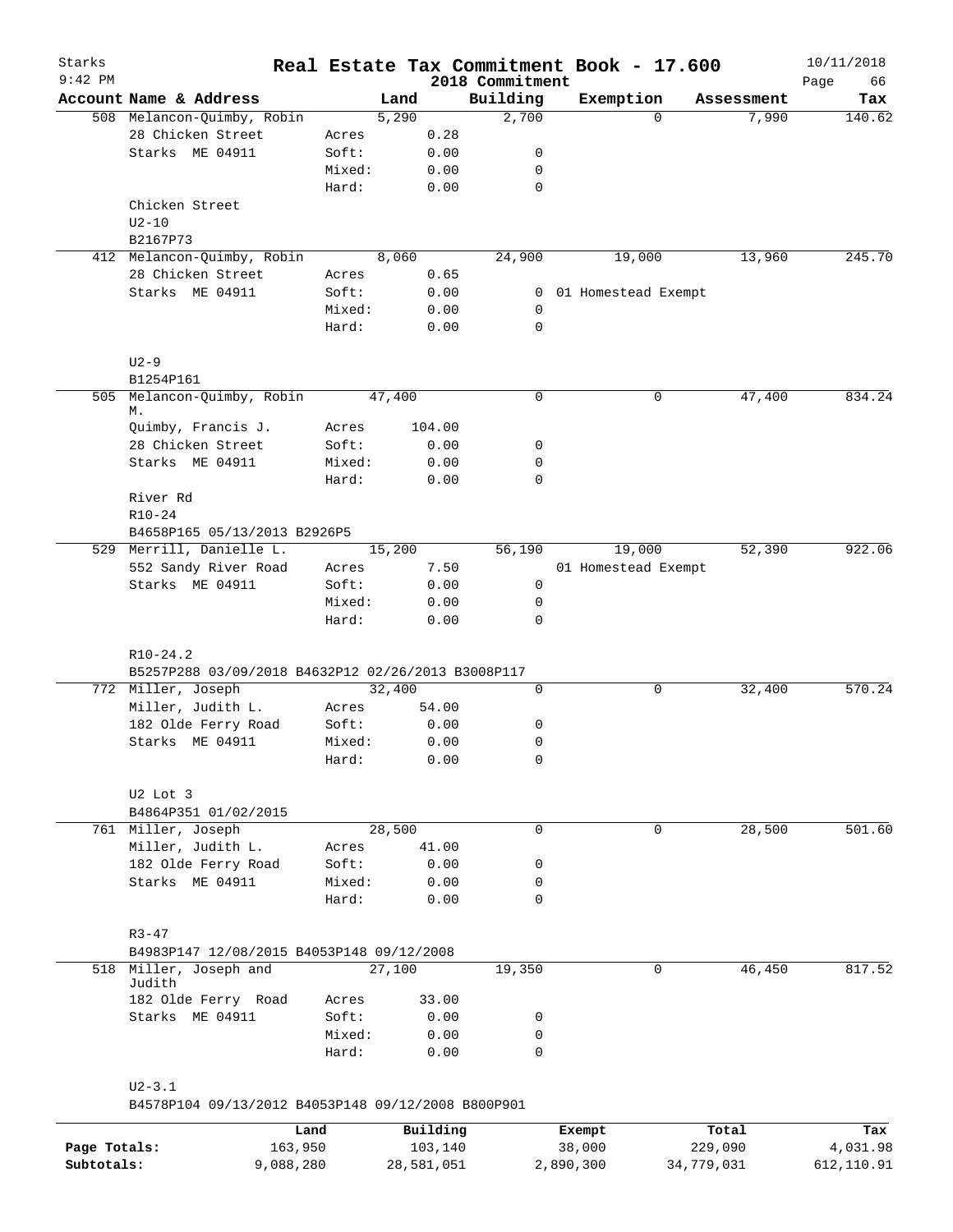| $9:42$ PM<br>2018 Commitment<br>Page<br>Account Name & Address<br>Building<br>Exemption<br>Land<br>Assessment<br>413 Miller, Joseph R.&<br>49,840<br>219,940<br>19,000<br>250,780<br>Judith L.<br>182 Olde Ferry Road<br>128.00<br>Acres<br>Starks ME 04911<br>Soft:<br>0.00<br>0<br>01 Homestead Exempt<br>Mixed:<br>0.00<br>$\mathbf 0$<br>Hard:<br>43.00<br>7,680<br>Olde Ferry Road<br>R12-11.2 | 67<br>Tax<br>4, 413.73<br>225.46 |
|-----------------------------------------------------------------------------------------------------------------------------------------------------------------------------------------------------------------------------------------------------------------------------------------------------------------------------------------------------------------------------------------------------|----------------------------------|
|                                                                                                                                                                                                                                                                                                                                                                                                     |                                  |
|                                                                                                                                                                                                                                                                                                                                                                                                     |                                  |
|                                                                                                                                                                                                                                                                                                                                                                                                     |                                  |
|                                                                                                                                                                                                                                                                                                                                                                                                     |                                  |
|                                                                                                                                                                                                                                                                                                                                                                                                     |                                  |
|                                                                                                                                                                                                                                                                                                                                                                                                     |                                  |
|                                                                                                                                                                                                                                                                                                                                                                                                     |                                  |
|                                                                                                                                                                                                                                                                                                                                                                                                     |                                  |
|                                                                                                                                                                                                                                                                                                                                                                                                     |                                  |
| B2208P25                                                                                                                                                                                                                                                                                                                                                                                            |                                  |
| 414 Millett, Colin C. &<br>11,600<br>20,210<br>12,810<br>19,000<br>Elaine M.                                                                                                                                                                                                                                                                                                                        |                                  |
| 510 Branns Mills Road<br>3.00<br>Acres                                                                                                                                                                                                                                                                                                                                                              |                                  |
| Starks ME 04911<br>Soft:<br>0.00<br>0 01 Homestead Exempt                                                                                                                                                                                                                                                                                                                                           |                                  |
| Mixed:<br>0.00<br>0                                                                                                                                                                                                                                                                                                                                                                                 |                                  |
| Hard:<br>0.00<br>$\mathbf 0$                                                                                                                                                                                                                                                                                                                                                                        |                                  |
| Branns Mill Road<br>$R1 - 32.2$                                                                                                                                                                                                                                                                                                                                                                     |                                  |
| B2047P312                                                                                                                                                                                                                                                                                                                                                                                           |                                  |
| 595 Morey , Shaun<br>17,340<br>1,500<br>0<br>18,840                                                                                                                                                                                                                                                                                                                                                 | 331.58                           |
| Trefethen, Amanda<br>10.17<br>Acres                                                                                                                                                                                                                                                                                                                                                                 |                                  |
| 714 Vincent Park<br>Soft:<br>0.00<br>0                                                                                                                                                                                                                                                                                                                                                              |                                  |
| Redondo Beach CA 90277 Mixed:<br>0.00<br>0                                                                                                                                                                                                                                                                                                                                                          |                                  |
| Hard:<br>$\Omega$<br>0.00                                                                                                                                                                                                                                                                                                                                                                           |                                  |
| $R8 - 38.10$                                                                                                                                                                                                                                                                                                                                                                                        |                                  |
| B3808P206 01/30/2007 B1298P52                                                                                                                                                                                                                                                                                                                                                                       |                                  |
| 418 Morris, Wayne R. &<br>7,070<br>20,000<br>19,000<br>8,070                                                                                                                                                                                                                                                                                                                                        | 142.03                           |
| Sylvie B.                                                                                                                                                                                                                                                                                                                                                                                           |                                  |
| 6 Chicken Street<br>0.50<br>Acres                                                                                                                                                                                                                                                                                                                                                                   |                                  |
| Starks ME 04911<br>Soft:<br>0.00<br>01 Homestead Exempt<br>$\overline{0}$                                                                                                                                                                                                                                                                                                                           |                                  |
| Mixed:<br>0.00<br>0                                                                                                                                                                                                                                                                                                                                                                                 |                                  |
| $\mathbf 0$<br>Hard:<br>0.00                                                                                                                                                                                                                                                                                                                                                                        |                                  |
|                                                                                                                                                                                                                                                                                                                                                                                                     |                                  |
| $U2-6$<br>B940P145                                                                                                                                                                                                                                                                                                                                                                                  |                                  |
| $\mathbf 0$<br>66 Murray, Rita A.<br>12,080<br>23,250<br>35,330                                                                                                                                                                                                                                                                                                                                     | 621.81                           |
| 147 Tremont Street<br>3.60<br>Acres                                                                                                                                                                                                                                                                                                                                                                 |                                  |
| Soft:<br>0.00<br>Carver MA 02330<br>0                                                                                                                                                                                                                                                                                                                                                               |                                  |
| Mixed:<br>0.00<br>0                                                                                                                                                                                                                                                                                                                                                                                 |                                  |
| Hard:<br>0.00<br>$\Omega$                                                                                                                                                                                                                                                                                                                                                                           |                                  |
| Mt. Hunger Rd.                                                                                                                                                                                                                                                                                                                                                                                      |                                  |
| $R5-9$                                                                                                                                                                                                                                                                                                                                                                                              |                                  |
| B4845P284 10/24/2014 B1822P6                                                                                                                                                                                                                                                                                                                                                                        |                                  |
| 143 Murray, Skyla<br>46,950<br>$\mathbf{0}$<br>64,390<br>17,440                                                                                                                                                                                                                                                                                                                                     | 1,133.26                         |
| 18 Preble Avenue<br>10.30<br>Acres                                                                                                                                                                                                                                                                                                                                                                  |                                  |
| Anson ME 04911<br>Soft:<br>0.00<br>0                                                                                                                                                                                                                                                                                                                                                                |                                  |
| 0.00<br>Mixed:<br>0                                                                                                                                                                                                                                                                                                                                                                                 |                                  |
| $\mathbf 0$<br>Hard:<br>0.00                                                                                                                                                                                                                                                                                                                                                                        |                                  |
|                                                                                                                                                                                                                                                                                                                                                                                                     |                                  |
| $R6 - 2.18$                                                                                                                                                                                                                                                                                                                                                                                         |                                  |
| B5264P292 03/30/2018 B4142P135 05/26/2009 B3505P311<br>06/18/2005 B883P1018                                                                                                                                                                                                                                                                                                                         |                                  |

|              | Land      | Building   | Exempt    | Total      | Tax        |
|--------------|-----------|------------|-----------|------------|------------|
| Page Totals: | 115,370   | 331,850    | 57,000    | 390,220    | 6,867.87   |
| Subtotals:   | 9,203,650 | 28,912,901 | 2,947,300 | 35,169,251 | 618,978.78 |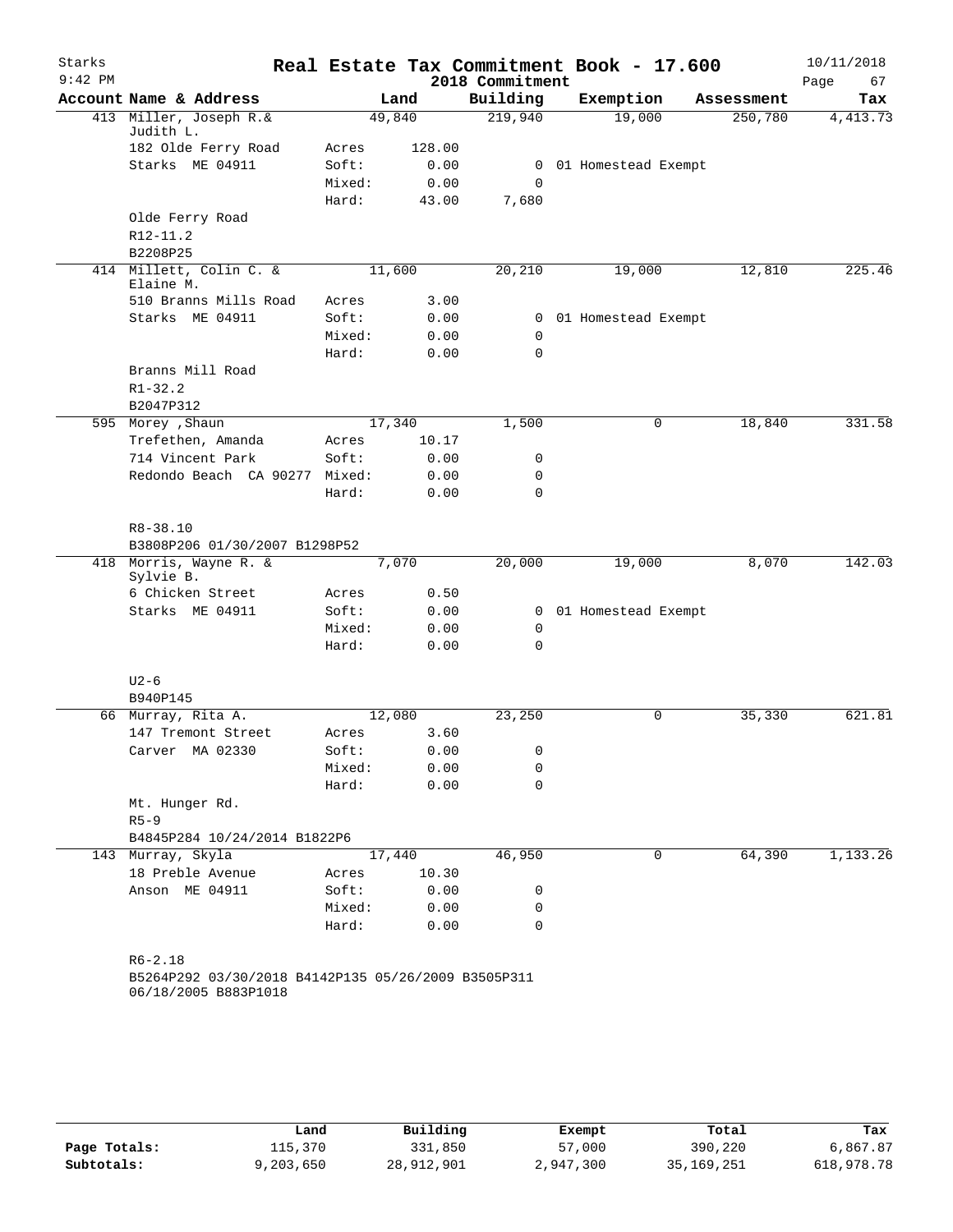| Starks    |                                                                                         |                     |       |                 | Real Estate Tax Commitment Book - 17.600 |            | 10/11/2018 |
|-----------|-----------------------------------------------------------------------------------------|---------------------|-------|-----------------|------------------------------------------|------------|------------|
| $9:42$ PM |                                                                                         |                     |       | 2018 Commitment |                                          |            | Page<br>68 |
|           | Account Name & Address                                                                  |                     | Land  | Building        | Exemption                                | Assessment | Tax        |
|           | 171 Napoleon, Alexander G.                                                              | 23,400              |       | $\mathbf 0$     | $\Omega$                                 | 23,400     | 411.84     |
|           | 15 Blakeley Street                                                                      | Acres               | 24.00 |                 |                                          |            |            |
|           | Lynn MA 01905                                                                           | Soft:               | 0.00  | 0               |                                          |            |            |
|           |                                                                                         | Mixed:              | 0.00  | 0               |                                          |            |            |
|           |                                                                                         | Hard:               | 0.00  | $\mathbf 0$     |                                          |            |            |
|           | $R7 - 12$<br>B5239P166 12/27/2017 B4396P343 05/20/2011 B4034P20<br>08/02/2008 B1035P185 |                     |       |                 |                                          |            |            |
|           | 377 Neebe, Mary L.                                                                      | 10,000              |       | 38,820          | 19,000                                   | 29,820     | 524.83     |
|           | 108 Faulkner Hill Road                                                                  | Acres               | 1.00  |                 | 01 Homestead Exempt                      |            |            |
|           | Starks ME 04911                                                                         | Soft:               | 0.00  | $\mathsf{O}$    |                                          |            |            |
|           |                                                                                         | Mixed:              | 0.00  | $\mathbf 0$     |                                          |            |            |
|           |                                                                                         | Hard:               | 0.00  | $\mathbf 0$     |                                          |            |            |
|           | $R8 - 38.1A$<br>B4797P246 06/19/2014 B4493P1 02/10/2012 B3456P1                         |                     |       |                 |                                          |            |            |
|           | 425 Nelson, Craig M. &                                                                  | $\overline{26,920}$ |       | 22,280          | 19,000                                   | 30,200     | 531.52     |
|           | Mclauchlan, Martha N.                                                                   | Acres               | 40.00 |                 |                                          |            |            |
|           | 102 Sterry Hill Road                                                                    | Soft:               | 0.00  |                 | 0 01 Homestead Exempt                    |            |            |
|           | Starks ME 04911                                                                         | Mixed:              | 0.00  | 0               |                                          |            |            |
|           |                                                                                         | Hard:               | 17.00 | 3,036           |                                          |            |            |
|           | $R4 - 42$<br>B1136P196                                                                  |                     |       |                 |                                          |            |            |
|           | 426 Nelson, Mark & Claire                                                               | 22,110              |       | $\mathbf 0$     | 0                                        | 22,110     | 389.14     |
|           | 171 Locke Hill Road                                                                     | Acres               | 50.00 |                 |                                          |            |            |
|           | Starks ME 04911                                                                         | Soft:               | 0.00  | 0               |                                          |            |            |
|           |                                                                                         | Mixed:              | 0.00  | 0               |                                          |            |            |
|           |                                                                                         | Hard:               | 48.00 | 8,573           |                                          |            |            |
|           | Lock Hill Road                                                                          |                     |       |                 |                                          |            |            |
|           | $R2 - 55$                                                                               |                     |       |                 |                                          |            |            |
|           | B2281P73                                                                                |                     |       |                 |                                          |            |            |
| 427       | Nelson, Mark & Claire<br>Nadeau                                                         | 14,800              |       | 55,880          | 19,000                                   | 51,680     | 909.57     |
|           | 171 Locke Hill Road                                                                     | Acres               | 7.00  |                 |                                          |            |            |
|           | Starks ME 04911                                                                         | Soft:               | 0.00  |                 | 0 01 Homestead Exempt                    |            |            |
|           |                                                                                         | Mixed:              | 0.00  | 0               |                                          |            |            |
|           |                                                                                         | Hard:               | 0.00  | 0               |                                          |            |            |
|           | $R3 - 6.2$                                                                              |                     |       |                 |                                          |            |            |
|           | B883P23                                                                                 |                     |       |                 |                                          |            |            |
| 428       | Nelson, Mark G. and<br>Claire                                                           | 10,040              |       | 0               | 0                                        | 10,040     | 176.70     |
|           | 171 Locke Hill Road                                                                     | Acres               | 2.30  |                 |                                          |            |            |
|           | Starks ME 04911                                                                         | Soft:               | 0.00  | 0               |                                          |            |            |
|           |                                                                                         | Mixed:              | 0.00  | 0               |                                          |            |            |
|           |                                                                                         | Hard:               | 0.00  | 0               |                                          |            |            |
|           | Locke Hill Rd                                                                           |                     |       |                 |                                          |            |            |
|           | $R3 - 5$                                                                                |                     |       |                 |                                          |            |            |
|           | B2785P130                                                                               |                     |       |                 |                                          |            |            |
|           |                                                                                         |                     |       |                 |                                          |            |            |
|           |                                                                                         |                     |       |                 |                                          |            |            |

|              | Land      | Building   | Exempt    | Total        | Tax        |
|--------------|-----------|------------|-----------|--------------|------------|
| Page Totals: | 107,270   | 116,980    | 57,000    | 167,250      | 2,943.60   |
| Subtotals:   | 9,310,920 | 29,029,881 | 3,004,300 | 35, 336, 501 | 621,922.38 |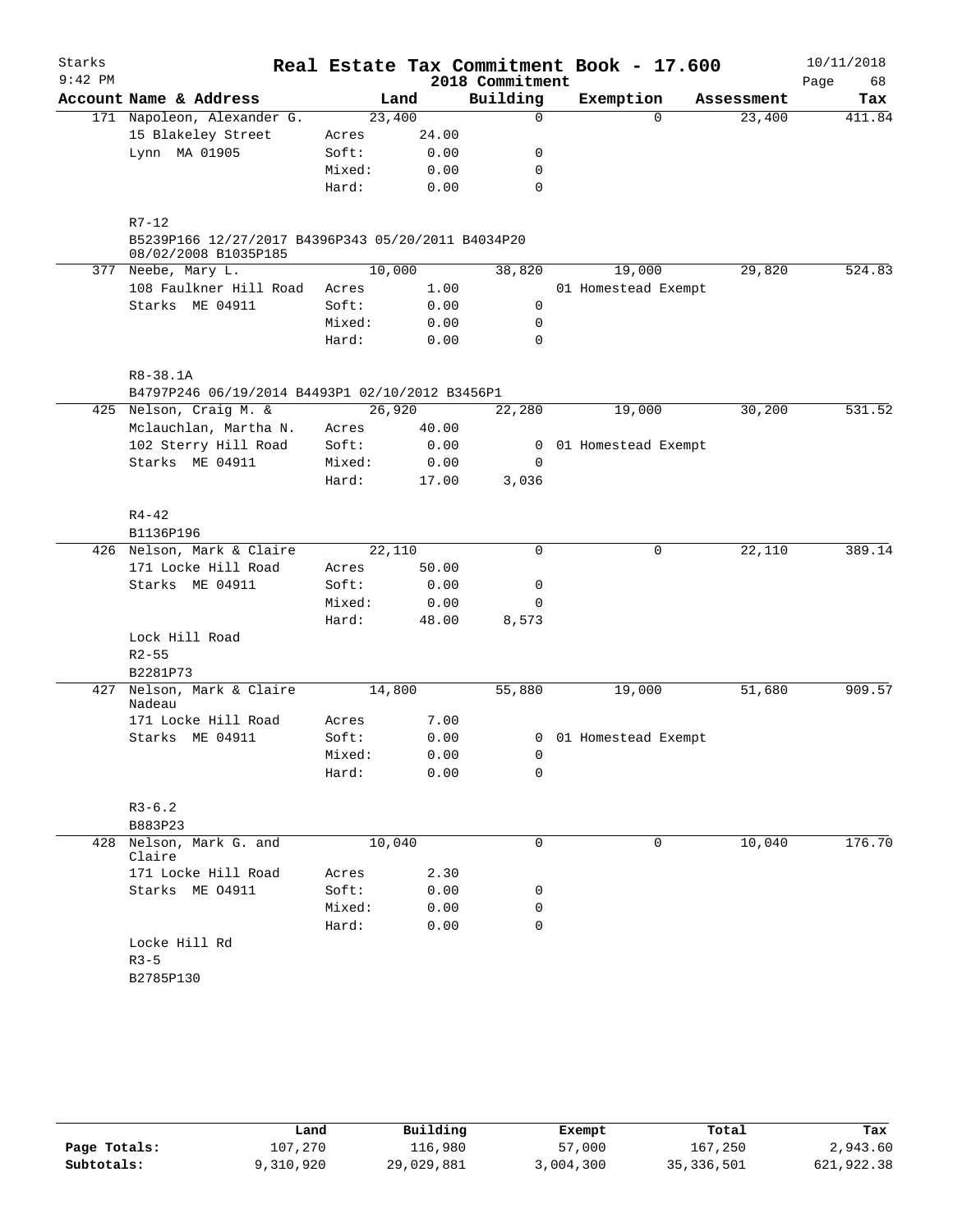| Account Name & Address<br>268 Newman Jr. 2015<br>Revocable Trust, Arthur<br>PO Box 68<br>Weymouth MA 02188<br>$R8 - 46$<br>B4914P282 06/12/2015 B4743P350 12/20/2103 B4471P356<br>12/07/2011 B4372P87 02/24/2011 B1025P82<br>429 Newsom, John<br>1518 New Sharon Road<br>Starks ME 04911<br>New Sharon Rd<br>$R8 - 10.6$<br>B1605P178 | 35,950<br>Acres<br>Soft:<br>Mixed:<br>Hard:<br>17,840<br>Acres<br>Soft:<br>Mixed:<br>Hard: | Land<br>62.50<br>0.00<br>0.00<br>0.00<br>10.80<br>0.00<br>0.00<br>0.00 | 2018 Commitment<br>Building<br>84,310<br>0<br>0<br>$\Omega$<br>21,440<br>0 | Real Estate Tax Commitment Book - 17.600<br>Exemption<br>$\Omega$<br>19,000<br>0 01 Homestead Exempt | Assessment<br>120, 260<br>20,280 | Page<br>69<br>Tax<br>2,116.58<br>356.93                    |
|---------------------------------------------------------------------------------------------------------------------------------------------------------------------------------------------------------------------------------------------------------------------------------------------------------------------------------------|--------------------------------------------------------------------------------------------|------------------------------------------------------------------------|----------------------------------------------------------------------------|------------------------------------------------------------------------------------------------------|----------------------------------|------------------------------------------------------------|
|                                                                                                                                                                                                                                                                                                                                       |                                                                                            |                                                                        |                                                                            |                                                                                                      |                                  |                                                            |
|                                                                                                                                                                                                                                                                                                                                       |                                                                                            |                                                                        |                                                                            |                                                                                                      |                                  |                                                            |
|                                                                                                                                                                                                                                                                                                                                       |                                                                                            |                                                                        |                                                                            |                                                                                                      |                                  |                                                            |
|                                                                                                                                                                                                                                                                                                                                       |                                                                                            |                                                                        |                                                                            |                                                                                                      |                                  |                                                            |
|                                                                                                                                                                                                                                                                                                                                       |                                                                                            |                                                                        |                                                                            |                                                                                                      |                                  |                                                            |
|                                                                                                                                                                                                                                                                                                                                       |                                                                                            |                                                                        |                                                                            |                                                                                                      |                                  |                                                            |
|                                                                                                                                                                                                                                                                                                                                       |                                                                                            |                                                                        |                                                                            |                                                                                                      |                                  |                                                            |
|                                                                                                                                                                                                                                                                                                                                       |                                                                                            |                                                                        |                                                                            |                                                                                                      |                                  |                                                            |
|                                                                                                                                                                                                                                                                                                                                       |                                                                                            |                                                                        |                                                                            |                                                                                                      |                                  |                                                            |
|                                                                                                                                                                                                                                                                                                                                       |                                                                                            |                                                                        |                                                                            |                                                                                                      |                                  |                                                            |
|                                                                                                                                                                                                                                                                                                                                       |                                                                                            |                                                                        |                                                                            |                                                                                                      |                                  |                                                            |
|                                                                                                                                                                                                                                                                                                                                       |                                                                                            |                                                                        |                                                                            |                                                                                                      |                                  |                                                            |
|                                                                                                                                                                                                                                                                                                                                       |                                                                                            |                                                                        |                                                                            |                                                                                                      |                                  |                                                            |
|                                                                                                                                                                                                                                                                                                                                       |                                                                                            |                                                                        | $\mathbf 0$                                                                |                                                                                                      |                                  |                                                            |
|                                                                                                                                                                                                                                                                                                                                       |                                                                                            |                                                                        |                                                                            |                                                                                                      |                                  |                                                            |
|                                                                                                                                                                                                                                                                                                                                       |                                                                                            |                                                                        |                                                                            |                                                                                                      |                                  |                                                            |
|                                                                                                                                                                                                                                                                                                                                       |                                                                                            |                                                                        |                                                                            |                                                                                                      |                                  |                                                            |
| 430 Newton, Kirt                                                                                                                                                                                                                                                                                                                      |                                                                                            |                                                                        | 70,050                                                                     | 0                                                                                                    | 81,650                           | 1,437.04                                                   |
| 554 Branns Mills Rd                                                                                                                                                                                                                                                                                                                   | Acres                                                                                      | 3.00                                                                   |                                                                            |                                                                                                      |                                  |                                                            |
| Madison ME 04950                                                                                                                                                                                                                                                                                                                      | Soft:                                                                                      | 0.00                                                                   | 0                                                                          |                                                                                                      |                                  |                                                            |
|                                                                                                                                                                                                                                                                                                                                       | Mixed:                                                                                     | 0.00                                                                   | 0                                                                          |                                                                                                      |                                  |                                                            |
|                                                                                                                                                                                                                                                                                                                                       | Hard:                                                                                      | 0.00                                                                   | $\Omega$                                                                   |                                                                                                      |                                  |                                                            |
| Route 134                                                                                                                                                                                                                                                                                                                             |                                                                                            |                                                                        |                                                                            |                                                                                                      |                                  |                                                            |
| $R1 - 32.3$                                                                                                                                                                                                                                                                                                                           |                                                                                            |                                                                        |                                                                            |                                                                                                      |                                  |                                                            |
| B2152P225                                                                                                                                                                                                                                                                                                                             |                                                                                            |                                                                        |                                                                            |                                                                                                      |                                  |                                                            |
| 148 Nichols Bradford S.                                                                                                                                                                                                                                                                                                               |                                                                                            |                                                                        | 112,670                                                                    | 19,000                                                                                               | 112,340                          | 1,977.18                                                   |
| Nichols, Carol M.                                                                                                                                                                                                                                                                                                                     | Acres                                                                                      | 22.00                                                                  |                                                                            |                                                                                                      |                                  |                                                            |
| PO Box 329                                                                                                                                                                                                                                                                                                                            | Soft:                                                                                      | 0.00                                                                   | 0                                                                          |                                                                                                      |                                  |                                                            |
| 261 Mayhew Road                                                                                                                                                                                                                                                                                                                       | Mixed:                                                                                     | 11.00                                                                  | 1,797                                                                      |                                                                                                      |                                  |                                                            |
| Starks Me 04911                                                                                                                                                                                                                                                                                                                       | Hard:                                                                                      | 0.00                                                                   | $\mathbf 0$                                                                |                                                                                                      |                                  |                                                            |
| $R6-1.4,5$                                                                                                                                                                                                                                                                                                                            |                                                                                            |                                                                        |                                                                            |                                                                                                      |                                  |                                                            |
|                                                                                                                                                                                                                                                                                                                                       |                                                                                            |                                                                        |                                                                            |                                                                                                      |                                  |                                                            |
| 431 Nichols, Chrystal L.<br>and Michael A.                                                                                                                                                                                                                                                                                            |                                                                                            |                                                                        | 30,980                                                                     | $\mathbf 0$                                                                                          |                                  | 759.26                                                     |
| 258 Locke Hill Road                                                                                                                                                                                                                                                                                                                   |                                                                                            |                                                                        |                                                                            |                                                                                                      |                                  |                                                            |
| Starks ME 04911                                                                                                                                                                                                                                                                                                                       | Soft:                                                                                      | 0.00                                                                   | 0                                                                          |                                                                                                      |                                  |                                                            |
|                                                                                                                                                                                                                                                                                                                                       | Mixed:                                                                                     | 0.00                                                                   | 0                                                                          |                                                                                                      |                                  |                                                            |
|                                                                                                                                                                                                                                                                                                                                       | Hard:                                                                                      | 0.00                                                                   | 0                                                                          |                                                                                                      |                                  |                                                            |
| village                                                                                                                                                                                                                                                                                                                               |                                                                                            |                                                                        |                                                                            |                                                                                                      |                                  |                                                            |
| $U1-5$                                                                                                                                                                                                                                                                                                                                |                                                                                            |                                                                        |                                                                            |                                                                                                      |                                  |                                                            |
| B2663P30                                                                                                                                                                                                                                                                                                                              |                                                                                            |                                                                        |                                                                            |                                                                                                      |                                  |                                                            |
| 675 Nichols, Michael A.                                                                                                                                                                                                                                                                                                               |                                                                                            |                                                                        | 43,420                                                                     | 19,000                                                                                               | 41,160                           | 724.42                                                     |
| Nichols, Crystal L.                                                                                                                                                                                                                                                                                                                   | Acres                                                                                      | 50.00                                                                  |                                                                            |                                                                                                      |                                  |                                                            |
| 258 Locke Hill Road                                                                                                                                                                                                                                                                                                                   | Soft:                                                                                      |                                                                        |                                                                            |                                                                                                      |                                  |                                                            |
| Starks ME 04911                                                                                                                                                                                                                                                                                                                       | Mixed:                                                                                     | 10.00                                                                  | 1,634                                                                      |                                                                                                      |                                  |                                                            |
|                                                                                                                                                                                                                                                                                                                                       | Hard:                                                                                      | 8.00                                                                   | 1,429                                                                      |                                                                                                      |                                  |                                                            |
| Locke Hill Rd<br>$R2 - 57$                                                                                                                                                                                                                                                                                                            |                                                                                            |                                                                        |                                                                            |                                                                                                      |                                  |                                                            |
|                                                                                                                                                                                                                                                                                                                                       |                                                                                            |                                                                        |                                                                            |                                                                                                      |                                  |                                                            |
|                                                                                                                                                                                                                                                                                                                                       |                                                                                            | B4848P147 10/03/2014 B2660P24                                          | 11,600<br>18,670<br>12,160<br>Acres<br>16,740                              | B3574P262 08/18/2005 B3404P322 11/05/2004 B883P1018<br>3.70<br>30.00                                 |                                  | 01 Homestead Exempt<br>43,140<br>3,335 01 Homestead Exempt |

|              | Land      | Building     | Exempt    | Total      | Tax          |
|--------------|-----------|--------------|-----------|------------|--------------|
| Page Totals: | 112,960   | 362,870      | 57,000    | 418,830    | 7,371.41     |
| Subtotals:   | 9,423,880 | 29, 392, 751 | 3,061,300 | 35,755,331 | 629, 293. 79 |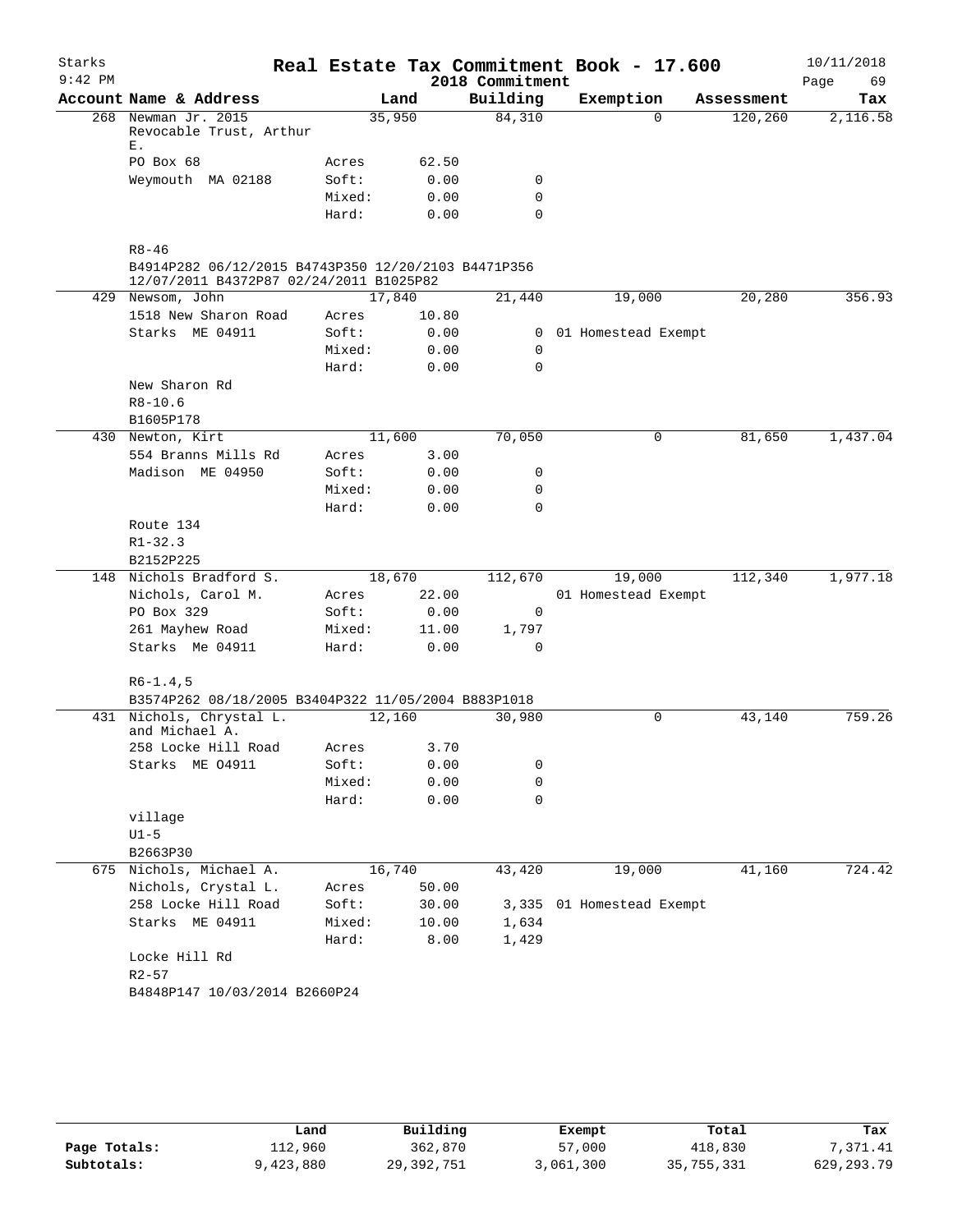| Starks    |                                                    |        |       |      |                 | Real Estate Tax Commitment Book - 17.600 |            |      | 10/11/2018 |
|-----------|----------------------------------------------------|--------|-------|------|-----------------|------------------------------------------|------------|------|------------|
| $9:42$ PM |                                                    |        |       |      | 2018 Commitment |                                          |            | Page | 70         |
|           | Account Name & Address                             |        | Land  |      | Building        | Exemption                                | Assessment |      | Tax        |
|           | 432 Nichols, Raynold B. &                          | 10,530 |       |      | 89,790          | 19,000                                   | 81,320     |      | 1,431.23   |
|           | Jeanne A.                                          |        |       |      |                 |                                          |            |      |            |
|           | 69 Anson Road                                      | Acres  |       | 1.66 |                 |                                          |            |      |            |
|           | Starks ME 04911                                    | Soft:  |       | 0.00 | 0               | 01 Homestead Exempt                      |            |      |            |
|           |                                                    | Mixed: |       | 0.00 | 0               |                                          |            |      |            |
|           |                                                    | Hard:  |       | 0.00 | 0               |                                          |            |      |            |
|           | $\mathtt{UI-1}$ , $2$                              |        |       |      |                 |                                          |            |      |            |
|           | B1046P23                                           |        |       |      |                 |                                          |            |      |            |
|           | 225 Nichols, Sheri J.                              | 11,600 |       |      | 46,580          | 19,000                                   | 39,180     |      | 689.57     |
|           | 2450 Industry Road                                 | Acres  |       | 3.00 |                 | 01 Homestead Exempt                      |            |      |            |
|           | Starks ME 04911                                    | Soft:  |       | 0.00 | $\mathsf{O}$    |                                          |            |      |            |
|           |                                                    | Mixed: |       | 0.00 | 0               |                                          |            |      |            |
|           |                                                    | Hard:  |       | 0.00 | 0               |                                          |            |      |            |
|           | R2-35, R2-36                                       |        |       |      |                 |                                          |            |      |            |
|           | B5087P177 10/07/2016 B4141P94 05/26/2009 B2669P274 |        |       |      |                 |                                          |            |      |            |
|           | 608 Nichols, William L.                            | 21,600 |       |      | $\mathsf{O}$    | 0                                        | 21,600     |      | 380.16     |
|           | Nichols, Cody L. and<br>Landon C.                  | Acres  | 18.00 |      |                 |                                          |            |      |            |
|           | 4 Glendale Street                                  | Soft:  |       | 0.00 | 0               |                                          |            |      |            |
|           | Madison ME 04950                                   | Mixed: |       | 0.00 | 0               |                                          |            |      |            |
|           |                                                    | Hard:  |       | 0.00 | 0               |                                          |            |      |            |
|           | $R2 - 31$<br>B4983P222 12/09/2015                  |        |       |      |                 |                                          |            |      |            |
|           | 433 Nickerson, Deborah                             | 13,000 |       |      | 0               | 0                                        | 13,000     |      | 228.80     |
|           | 44 Algonquin Trail,                                | Acres  |       | 6.00 |                 |                                          |            |      |            |
|           | Unit B, Bldg. 64                                   |        |       |      |                 |                                          |            |      |            |
|           | Ashland MA 01721                                   | Soft:  |       | 0.00 | 0               |                                          |            |      |            |
|           |                                                    | Mixed: |       | 0.00 | 0               |                                          |            |      |            |
|           |                                                    | Hard:  |       | 0.00 | $\Omega$        |                                          |            |      |            |
|           | R8-11.1                                            |        |       |      |                 |                                          |            |      |            |
|           | B4624P135 01/22/2013 B1393P322                     |        |       |      |                 |                                          |            |      |            |
|           | 214 Niskach, Lauren                                | 12,600 |       |      | $\Omega$        | 0                                        | 12,600     |      | 221.76     |
|           | Niskach, Joseph                                    | Acres  |       | 5.50 |                 |                                          |            |      |            |
|           | 453 Beans Corner Rd.                               | Soft:  |       | 0.00 | 0               |                                          |            |      |            |
|           | New Sharon ME 04955                                | Mixed: |       | 0.00 | 0               |                                          |            |      |            |
|           |                                                    | Hard:  |       | 0.00 | 0               |                                          |            |      |            |
|           | New Sharon Town Line                               |        |       |      |                 |                                          |            |      |            |
|           | $R1-5$                                             |        |       |      |                 |                                          |            |      |            |
|           | B5260P110 03/16/2018 B876P159                      |        |       |      |                 |                                          |            |      |            |
|           | 435 Noble, Debra J.                                | 20,320 |       |      | 0               | 0                                        | 20,320     |      | 357.63     |
|           | 82 Myrtle Ave.                                     | Acres  | 13.90 |      |                 |                                          |            |      |            |
|           | Webster MA 01570                                   | Soft:  |       | 0.00 | 0               |                                          |            |      |            |
|           |                                                    | Mixed: |       | 0.00 | 0               |                                          |            |      |            |
|           |                                                    | Hard:  |       | 0.00 | 0               |                                          |            |      |            |
|           | Mayhew Rd                                          |        |       |      |                 |                                          |            |      |            |
|           | $R6 - 11$                                          |        |       |      |                 |                                          |            |      |            |
|           | B1982P158                                          |        |       |      |                 |                                          |            |      |            |
|           |                                                    |        |       |      |                 |                                          |            |      |            |

|              | Land      | Building   | Exempt    | Total      | Tax        |
|--------------|-----------|------------|-----------|------------|------------|
| Page Totals: | 89,650    | 136,370    | 38,000    | 188,020    | 3,309.15   |
| Subtotals:   | 9,513,530 | 29,529,121 | 3,099,300 | 35,943,351 | 632,602.94 |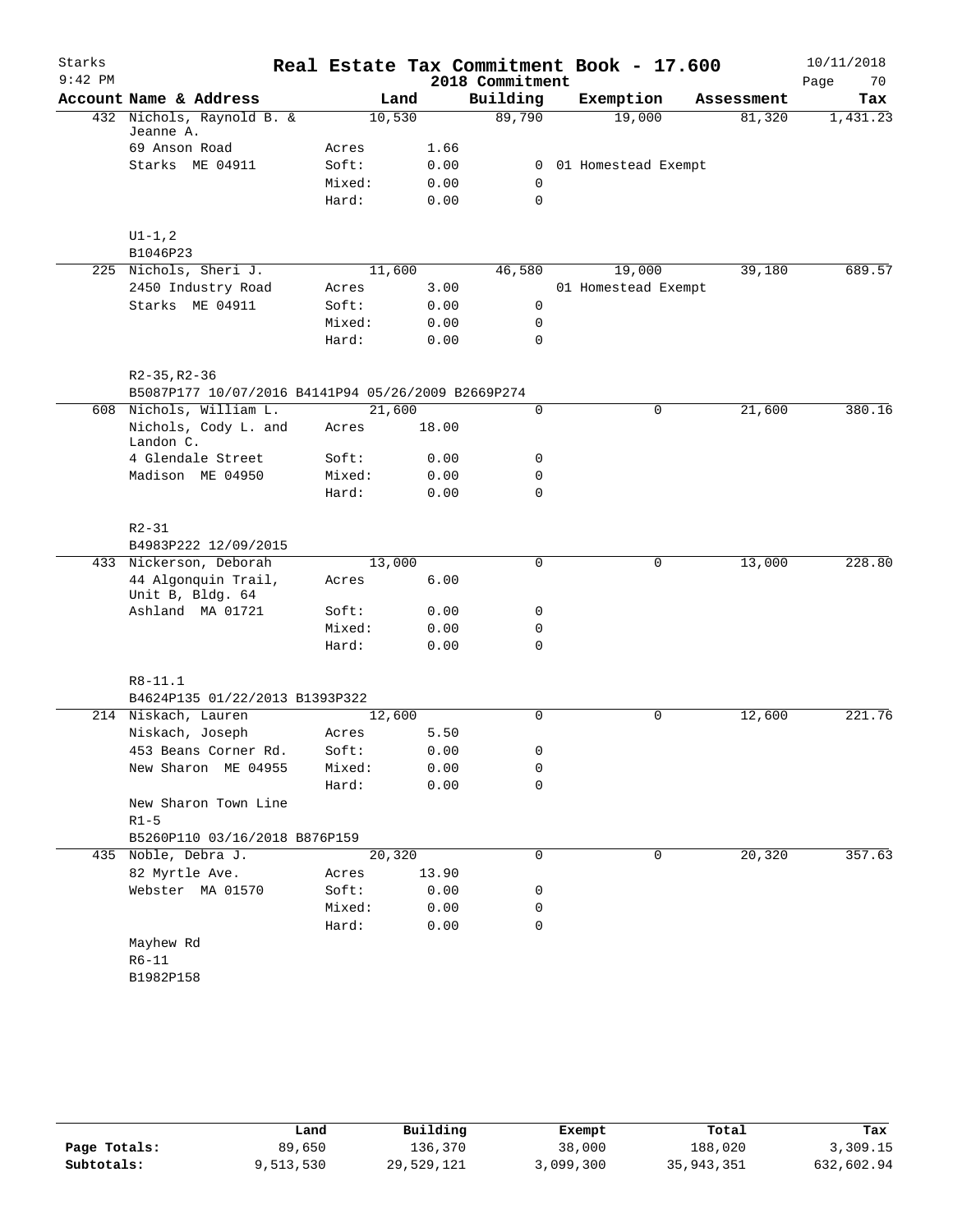| Starks<br>$9:42$ PM |                                             |        |        |       | 2018 Commitment | Real Estate Tax Commitment Book - 17.600 |            | 10/11/2018<br>Page<br>71 |
|---------------------|---------------------------------------------|--------|--------|-------|-----------------|------------------------------------------|------------|--------------------------|
|                     | Account Name & Address                      |        | Land   |       | Building        | Exemption                                | Assessment | Tax                      |
|                     | 436 Norton, David L.                        |        | 10,600 |       | $\mathbf 0$     | $\Omega$                                 | 10,600     | 186.56                   |
|                     | Norton Sheryl A.                            | Acres  |        | 3.00  |                 |                                          |            |                          |
|                     | 11 Mountain View Drive                      | Soft:  |        | 0.00  | 0               |                                          |            |                          |
|                     | Madison ME 04950                            | Mixed: |        | 0.00  | 0               |                                          |            |                          |
|                     |                                             | Hard:  |        | 0.00  | 0               |                                          |            |                          |
|                     | $R3 - 38.1$<br>B2962P16                     |        |        |       |                 |                                          |            |                          |
|                     | 520 Norton, Erin and Jared                  |        | 28,200 |       | $\mathbf 0$     | 0                                        | 28,200     | 496.32                   |
|                     | 398 Anson Road                              | Acres  |        | 40.00 |                 |                                          |            |                          |
|                     | Starks ME 04911                             | Soft:  |        | 0.00  | 0               |                                          |            |                          |
|                     |                                             | Mixed: |        | 0.00  | 0               |                                          |            |                          |
|                     |                                             | Hard:  |        | 0.00  | $\mathbf 0$     |                                          |            |                          |
|                     | $R2 - 59.1$<br>B4994P28 01/20/2016 B1021P73 |        |        |       |                 |                                          |            |                          |
|                     | 690 Norton, Erin E.                         |        | 21,000 |       | 164,850         | 19,000                                   | 166,850    | 2,936.56                 |
|                     | Norton, Jared M.                            | Acres  |        | 16.00 |                 | 01 Homestead Exempt                      |            |                          |
|                     | 398 Anson Road                              | Soft:  |        | 0.00  | 0               |                                          |            |                          |
|                     | Starks ME 04911                             | Mixed: |        | 0.00  | 0               |                                          |            |                          |
|                     |                                             | Hard:  |        | 0.00  | $\mathbf 0$     |                                          |            |                          |
|                     | $R11 - 4.4$                                 |        |        |       |                 |                                          |            |                          |
|                     | B3531P248 06/06/2005                        |        |        |       |                 |                                          |            |                          |
|                     | 252 Norton, Jordon David                    |        | 7,420  |       | 35,250          | 19,000                                   | 23,670     | 416.59                   |
|                     | Hartigan, Julia R.                          | Acres  |        | 0.55  |                 |                                          |            |                          |
|                     | 12 Anson Road                               | Soft:  |        | 0.00  | 0               | 01 Homestead Exempt                      |            |                          |
|                     | Starks ME 04911                             | Mixed: |        | 0.00  | 0               |                                          |            |                          |
|                     |                                             | Hard:  |        | 0.00  | $\mathbf 0$     |                                          |            |                          |
|                     | Main St.<br>$U2 - 27$                       |        |        |       |                 |                                          |            |                          |
|                     | B3939P294 11/19/2007 B2360P217              |        |        |       |                 |                                          |            |                          |
|                     | 565 Norton, Jared M                         |        | 18,160 |       | 5,000           | 0                                        | 23,160     | 407.62                   |
|                     | 398 Anson Rd.                               | Acres  |        | 11.20 |                 |                                          |            |                          |
|                     | Starks ME 04911                             | Soft:  |        | 0.00  | 0               |                                          |            |                          |
|                     |                                             | Mixed: |        | 0.00  | 0               |                                          |            |                          |
|                     |                                             | Hard:  |        | 0.00  | $\mathbf 0$     |                                          |            |                          |
|                     | $R7 - 11.6$                                 |        |        |       |                 |                                          |            |                          |
|                     | B3196P134                                   |        |        |       |                 |                                          |            |                          |
| 438                 | Nunes, Roderick & Diane<br>М.               |        | 26,200 |       | 22,050          | 0                                        | 48,250     | 849.20                   |
|                     | 1 County Lane                               | Acres  |        | 30.00 |                 |                                          |            |                          |
|                     | Hope RI 02831                               | Soft:  |        | 0.00  | 0               |                                          |            |                          |
|                     |                                             | Mixed: |        | 0.00  | 0               |                                          |            |                          |
|                     |                                             | Hard:  |        | 0.00  | 0               |                                          |            |                          |
|                     | West Mills Road                             |        |        |       |                 |                                          |            |                          |
|                     | $R5 - 19.3$<br>B1341P23                     |        |        |       |                 |                                          |            |                          |
|                     | 81 O'Conner, Dennis P.                      |        | 12,000 |       | 0               | 0                                        | 12,000     | 211.20                   |
|                     | 178 Limac Circle                            | Acres  |        | 3.50  |                 |                                          |            |                          |
|                     | Center Conway NH 03813 Soft:                |        |        | 0.00  | 0               |                                          |            |                          |
|                     |                                             | Mixed: |        | 0.00  | 0               |                                          |            |                          |
|                     |                                             | Hard:  |        | 0.00  | 0               |                                          |            |                          |
|                     |                                             |        |        |       |                 |                                          |            |                          |
|                     | $R3 - 29$                                   |        |        |       |                 |                                          |            |                          |
|                     | B3991P259 04/17/2008 B1262P4                |        |        |       |                 |                                          |            |                          |

|              | Land      | Building   | Exempt    | Total      | Tax        |
|--------------|-----------|------------|-----------|------------|------------|
| Page Totals: | 123,580   | 227,150    | 38,000    | 312,730    | 5,504.05   |
| Subtotals:   | 9,637,110 | 29,756,271 | 3,137,300 | 36,256,081 | 638,106.99 |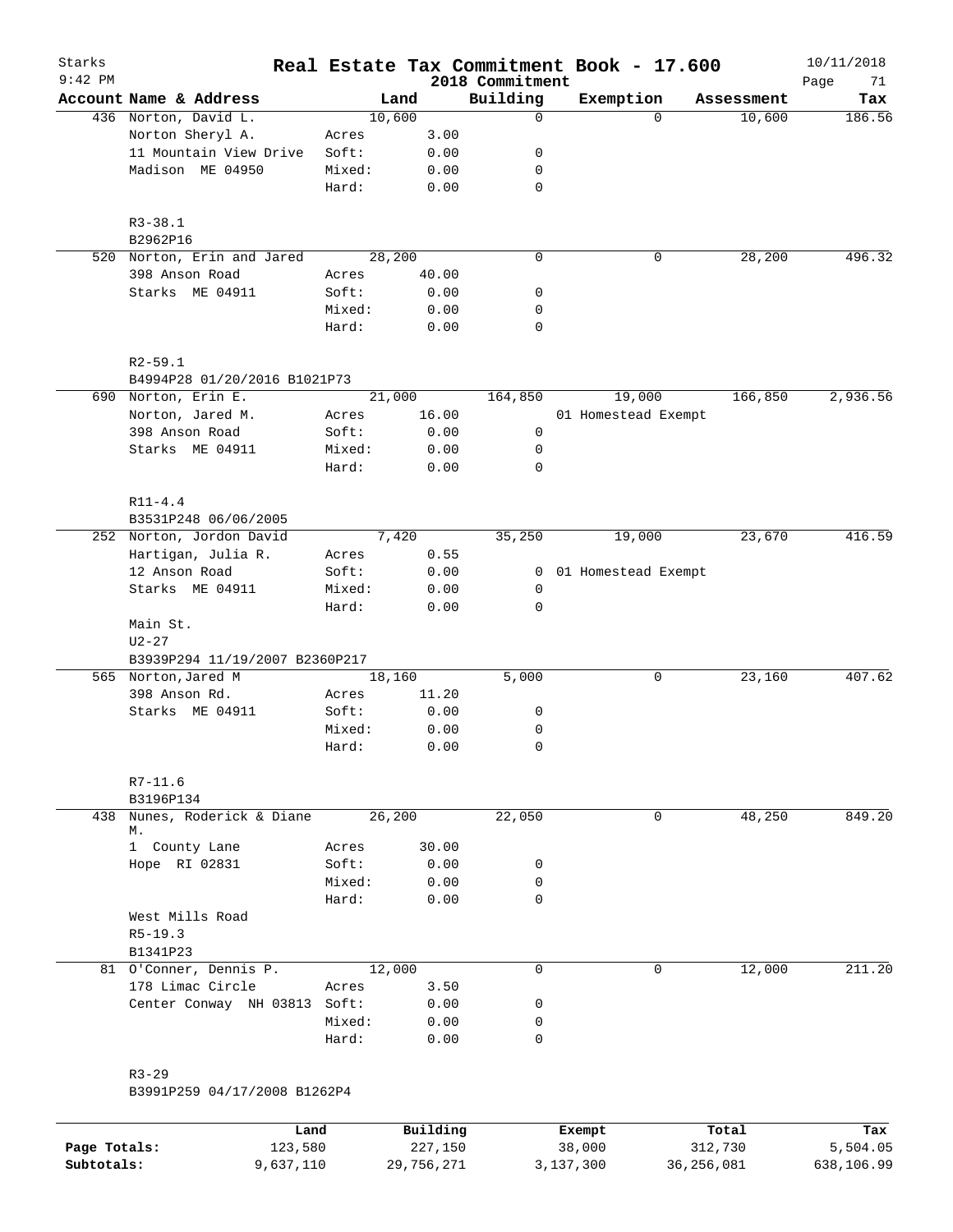| Starks<br>$9:42$ PM |                                                     |        |          | 2018 Commitment | Real Estate Tax Commitment Book - 17.600 |                    | 10/11/2018<br>72<br>Page |
|---------------------|-----------------------------------------------------|--------|----------|-----------------|------------------------------------------|--------------------|--------------------------|
|                     | Account Name & Address                              |        | Land     | Building        | Exemption                                | Assessment         | Tax                      |
|                     | 439 O'Donald, Melissa                               |        | 11,000   | 20,000          | 19,000                                   | 12,000             | 211.20                   |
|                     | Tuttle, Damien                                      | Acres  | 2.30     |                 |                                          |                    |                          |
|                     | 1767 New Sharon Road                                | Soft:  | 0.00     |                 | 0 01 Homestead Exempt                    |                    |                          |
|                     | Starks ME 04911                                     | Mixed: | 0.00     | 0               |                                          |                    |                          |
|                     |                                                     | Hard:  | 0.00     | $\mathbf 0$     |                                          |                    |                          |
|                     | Route #134                                          |        |          |                 |                                          |                    |                          |
|                     | $R8 - 3$                                            |        |          |                 |                                          |                    |                          |
|                     | B5250P18 02/02/2018 B2255P185                       |        |          |                 |                                          |                    |                          |
|                     | 440 O'Hara, Francais G.                             |        | 18,960   | 50,610          |                                          | 0<br>69,570        | 1,224.43                 |
|                     | 60 Oxford Road                                      | Acres  | 12.20    |                 |                                          |                    |                          |
|                     | Dracut MA 01826                                     | Soft:  | 0.00     | 0               |                                          |                    |                          |
|                     |                                                     | Mixed: | 0.00     | 0               |                                          |                    |                          |
|                     |                                                     | Hard:  | 0.00     | $\mathbf 0$     |                                          |                    |                          |
|                     | West Mills Road                                     |        |          |                 |                                          |                    |                          |
|                     | R7-11.5A                                            |        |          |                 |                                          |                    |                          |
|                     | B2459P220                                           |        |          |                 |                                          |                    |                          |
|                     | 442 Olafson Sr., Anders N.                          |        | 13,440   | 148,660         | 19,000                                   | 143,100            | 2,518.56                 |
|                     | 350 Branns Mills Road                               | Acres  | 5.30     |                 | 01 Homestead Exempt                      |                    |                          |
|                     | Starks ME 04911                                     | Soft:  | 0.00     | $\mathsf{O}$    |                                          |                    |                          |
|                     |                                                     | Mixed: | 0.00     | 0               |                                          |                    |                          |
|                     |                                                     | Hard:  | 0.00     | $\mathbf 0$     |                                          |                    |                          |
|                     | Brann Mills Rd.                                     |        |          |                 |                                          |                    |                          |
|                     | $R1 - 21$                                           |        |          |                 |                                          |                    |                          |
|                     | B4252P138 03/26/2010 B3798P219 12/22/2006 B2541P141 |        |          |                 |                                          |                    |                          |
|                     | 448 Oliver, Carla J.                                |        | 11,600   | 100,140         | 19,000                                   | 92,740             | 1,632.22                 |
|                     | 182 Chicken Street                                  | Acres  | 3.00     |                 | 01 Homestead Exempt                      |                    |                          |
|                     | Starks ME 04911                                     | Soft:  | 0.00     | 0               |                                          |                    |                          |
|                     |                                                     | Mixed: | 0.00     | 0               |                                          |                    |                          |
|                     |                                                     | Hard:  | 0.00     | $\mathbf 0$     |                                          |                    |                          |
|                     |                                                     |        |          |                 |                                          |                    |                          |
|                     | $R3-19.2$                                           |        |          |                 |                                          |                    |                          |
|                     | B1661P23                                            |        |          |                 |                                          |                    |                          |
|                     | 759 Oliver, Christopher                             |        | 0        | 20,000          | 19,000                                   | 1,000              | 17.60                    |
|                     | Oliver, Stacey                                      |        |          |                 | 01 Homestead Exempt                      |                    |                          |
|                     | 182 Chicken Street                                  |        |          |                 |                                          |                    |                          |
|                     | Starks ME 04911                                     |        |          |                 |                                          |                    |                          |
|                     |                                                     |        |          |                 |                                          |                    |                          |
|                     |                                                     |        |          |                 |                                          |                    |                          |
| 443                 | R3 19.20N<br>Oliver, Ervin G. &                     |        |          | $\mathbf 0$     |                                          | $\Omega$<br>16,600 | 292.16                   |
|                     | Marilyn L.                                          |        | 16,600   |                 |                                          |                    |                          |
|                     | PO Box 355                                          | Acres  | 10.50    |                 |                                          |                    |                          |
|                     | Carrizozo NM 88301                                  | Soft:  | 0.00     | 0               |                                          |                    |                          |
|                     |                                                     | Mixed: | 0.00     | 0               |                                          |                    |                          |
|                     |                                                     | Hard:  | 0.00     | $\mathbf 0$     |                                          |                    |                          |
|                     | Route 43 & New Sharon                               |        |          |                 |                                          |                    |                          |
|                     | Road                                                |        |          |                 |                                          |                    |                          |
|                     | $R2-1, 2, 3$                                        |        |          |                 |                                          |                    |                          |
|                     | B4738P172 12/05/2013 B854P773                       |        |          |                 |                                          |                    |                          |
|                     | 444 Oliver, Herbert E.                              |        | 5,000    | 25,560          | 19,000                                   | 11,560             | 203.46                   |
|                     | Oliver Tina M.                                      | Acres  | 0.25     |                 |                                          |                    |                          |
|                     | 1712 New Sharon Road                                | Soft:  | 0.00     | 0               | 01 Homestead Exempt                      |                    |                          |
|                     | Starks ME 04911                                     | Mixed: | 0.00     | 0               |                                          |                    |                          |
|                     |                                                     | Hard:  | 0.00     | 0               |                                          |                    |                          |
|                     |                                                     |        |          |                 |                                          |                    |                          |
|                     | $R2-5$                                              |        |          |                 |                                          |                    |                          |
|                     | B3214P158                                           |        |          |                 |                                          |                    |                          |
|                     |                                                     |        |          |                 |                                          |                    |                          |
|                     |                                                     | Land   | Building |                 | Exempt                                   | Total              | Tax                      |
| Page Totals:        |                                                     | 76,600 | 364,970  |                 | 95,000                                   | 346,570            | 6,099.63                 |

**Subtotals:** 9,713,710 30,121,241 3,232,300 36,602,651 644,206.62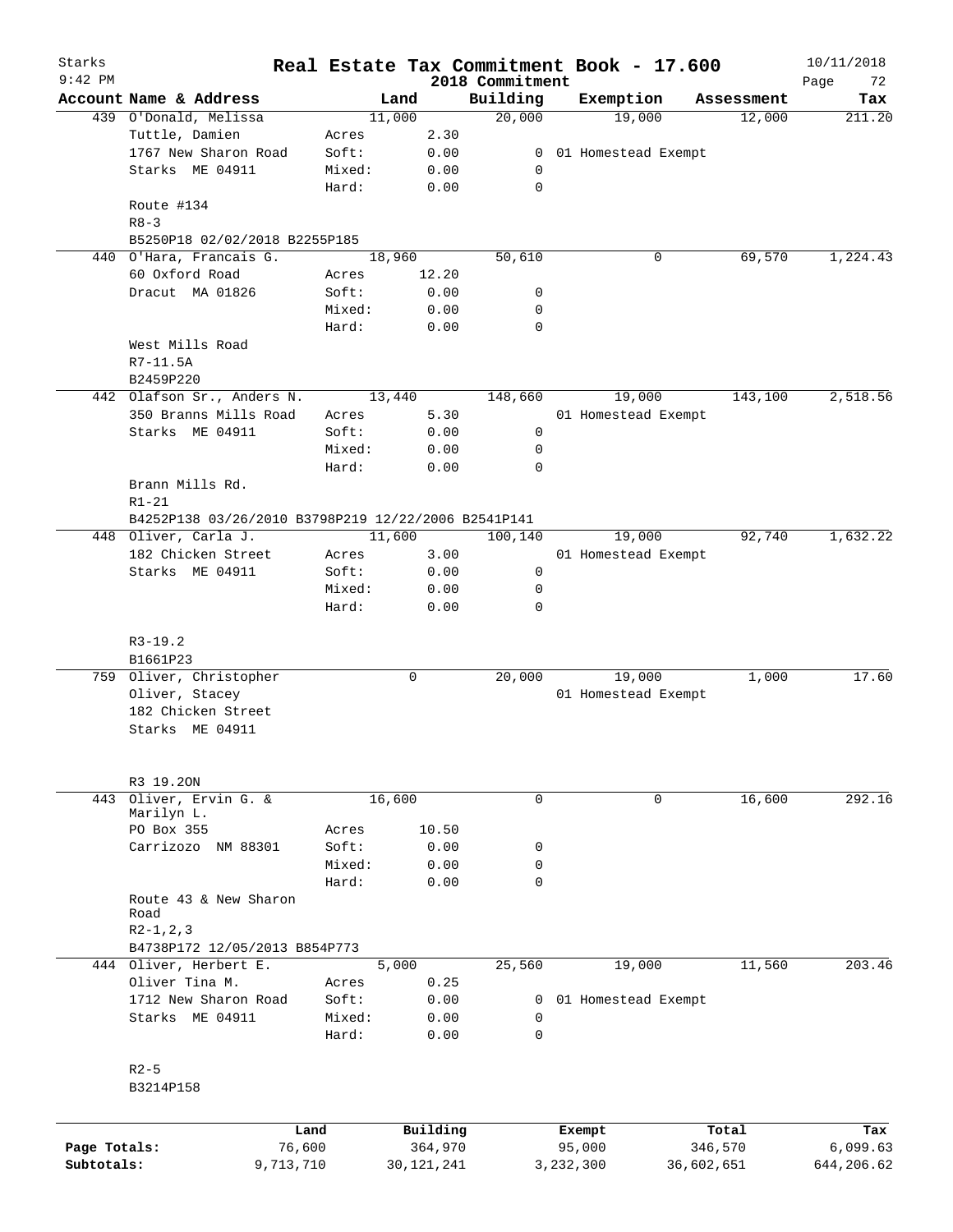| Starks<br>$9:42$ PM |                                |           |              | 2018 Commitment | Real Estate Tax Commitment Book - 17.600 |            | 10/11/2018<br>Page<br>73 |
|---------------------|--------------------------------|-----------|--------------|-----------------|------------------------------------------|------------|--------------------------|
|                     | Account Name & Address         |           | Land         | Building        | Exemption                                | Assessment | Tax                      |
|                     | 447 Oliver, Richard E.         |           | 23,260       | 39,300          | 19,000                                   | 43,560     | 766.66                   |
|                     | 2197 Industry RD.              | Acres     | 20.20        |                 |                                          |            |                          |
|                     | Starks ME 04911                | Soft:     | 0.00         | 0               | 01 Homestead Exempt                      |            |                          |
|                     |                                | Mixed:    | 0.00         | 0               |                                          |            |                          |
|                     |                                | Hard:     | 0.00         | $\mathbf 0$     |                                          |            |                          |
|                     | Industry Rd                    |           |              |                 |                                          |            |                          |
|                     | R2-22, R2-23                   |           |              |                 |                                          |            |                          |
|                     | B3040P215 11/20/2002 B1947P180 |           |              |                 |                                          |            |                          |
| 449                 | Orfanos, Efthimios             |           | 16,440       | 0               | 0                                        | 16,440     | 289.34                   |
|                     |                                |           |              |                 |                                          |            |                          |
|                     | Orfanos Ekaterini              | Acres     | 10.30        |                 |                                          |            |                          |
|                     | 18 Colgate Rd                  | Soft:     | 0.00         | 0               |                                          |            |                          |
|                     | Beverly MA 01915               | Mixed:    | 0.00         | 0               |                                          |            |                          |
|                     |                                | Hard:     | 0.00         | 0               |                                          |            |                          |
|                     | Mayhew Road                    |           |              |                 |                                          |            |                          |
|                     | $R6 - 1.1$                     |           |              |                 |                                          |            |                          |
|                     | B2915P227                      |           |              |                 |                                          |            |                          |
|                     | 450 Orfanos, Efthimios         |           | 16,280       | 0               | 0                                        | 16,280     | 286.53                   |
|                     | Orfanos Ekaterini              | Acres     | 10.10        |                 |                                          |            |                          |
|                     | 18 Colgate Rd                  | Soft:     | 0.00         | 0               |                                          |            |                          |
|                     | Beverly MA 01915               | Mixed:    | 0.00         | 0               |                                          |            |                          |
|                     |                                | Hard:     | 0.00         | 0               |                                          |            |                          |
|                     |                                |           |              |                 |                                          |            |                          |
|                     | $R6 - 1.2$                     |           |              |                 |                                          |            |                          |
|                     | B2915P227                      |           |              |                 |                                          |            |                          |
|                     | 451 Orfanos, Efthimios M       |           | 16,280       | 0               | 0                                        | 16,280     | 286.53                   |
|                     | Orfanos Ekaterini              |           |              |                 |                                          |            |                          |
|                     |                                | Acres     | 10.10        |                 |                                          |            |                          |
|                     | 18 Colgate Rd                  | Soft:     | 0.00         | 0               |                                          |            |                          |
|                     | Beverly MA 01915               | Mixed:    | 0.00         | 0               |                                          |            |                          |
|                     |                                | Hard:     | 0.00         | 0               |                                          |            |                          |
|                     | Mayhew Road                    |           |              |                 |                                          |            |                          |
|                     | $R6 - 1.3$                     |           |              |                 |                                          |            |                          |
|                     | B2915P227                      |           |              |                 |                                          |            |                          |
|                     | 453 Osathanondh MD., Rapin     |           | 12,340       | 0               | 0                                        | 12,340     | 217.18                   |
|                     | 1 Pickerel Terrace             | Acres     | 5.17         |                 |                                          |            |                          |
|                     | Wellesley MA 02482             | Soft:     | 0.00         | 0               |                                          |            |                          |
|                     |                                | Mixed:    | 0.00         | 0               |                                          |            |                          |
|                     |                                | Hard:     | 0.00         | 0               |                                          |            |                          |
|                     |                                |           |              |                 |                                          |            |                          |
|                     | $R6 - 22.3$                    |           |              |                 |                                          |            |                          |
|                     | B1311P279                      |           |              |                 |                                          |            |                          |
|                     | 454 Osathanondh MD., Rapin     |           | 28,200       | 0               | 0                                        | 28,200     | 496.32                   |
|                     | 1 Pickerel Terrace             | Acres     | 40.00        |                 |                                          |            |                          |
|                     | Wellesley MA 02482             | Soft:     | 0.00         | 0               |                                          |            |                          |
|                     |                                | Mixed:    |              |                 |                                          |            |                          |
|                     |                                |           | 0.00         | 0               |                                          |            |                          |
|                     |                                | Hard:     | 0.00         | 0               |                                          |            |                          |
|                     |                                |           |              |                 |                                          |            |                          |
|                     | $R6 - 22.5$                    |           |              |                 |                                          |            |                          |
|                     | B1311P279                      |           |              |                 |                                          |            |                          |
| 456                 | Osgood, Wanda                  |           | 30,760       | 46,750          | 19,000                                   | 58,510     | 1,029.78                 |
|                     | P.O. Box 50                    | Acres     | 45.21        |                 |                                          |            |                          |
|                     | Anson ME 04911                 | Soft:     | 0.00         | 0               | 01 Homestead Exempt                      |            |                          |
|                     |                                | Mixed:    | 0.00         | 0               |                                          |            |                          |
|                     |                                | Hard:     | 0.00         | 0               |                                          |            |                          |
|                     |                                |           |              |                 |                                          |            |                          |
|                     | $R8 - 38 - 4$                  |           |              |                 |                                          |            |                          |
|                     | B2934P88                       |           |              |                 |                                          |            |                          |
|                     |                                |           |              |                 |                                          |            |                          |
|                     |                                |           |              |                 |                                          |            |                          |
|                     |                                | Land      | Building     |                 | Exempt                                   | Total      | Tax                      |
| Page Totals:        |                                | 143,560   | 86,050       |                 | 38,000                                   | 191,610    | 3,372.34                 |
| Subtotals:          |                                | 9,857,270 | 30, 207, 291 |                 | 3,270,300                                | 36,794,261 | 647,578.96               |
|                     |                                |           |              |                 |                                          |            |                          |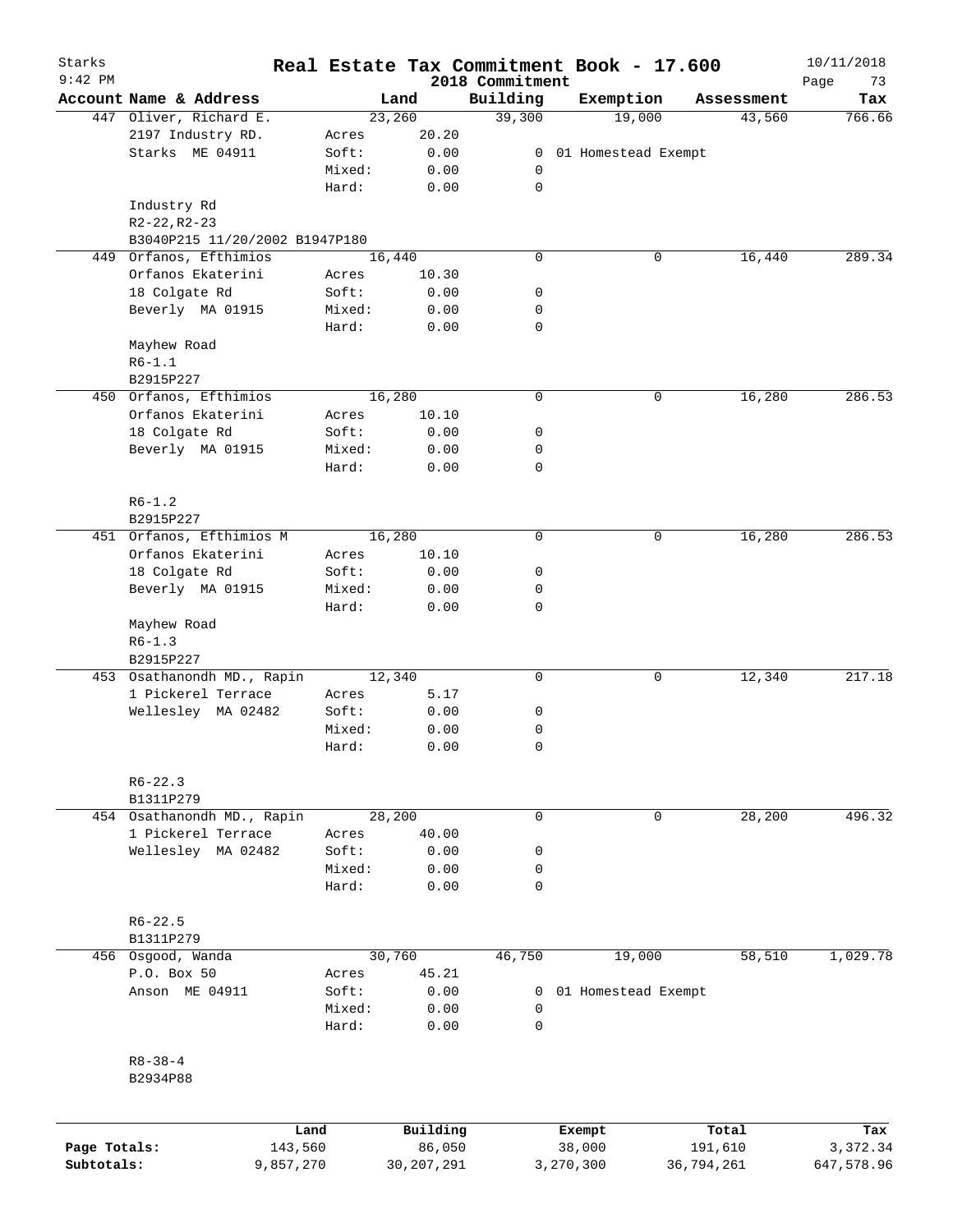| Starks<br>$9:42$ PM |                                                                |        |       | 2018 Commitment | Real Estate Tax Commitment Book - 17.600 |            | 10/11/2018<br>Page<br>74 |
|---------------------|----------------------------------------------------------------|--------|-------|-----------------|------------------------------------------|------------|--------------------------|
|                     | Account Name & Address                                         |        | Land  | Building        | Exemption                                | Assessment | Tax                      |
|                     | 458 Ouellette, Kenneth W                                       | 34,500 |       | 0               | $\Omega$                                 | 34,500     | 607.20                   |
|                     | Emery Matthew P.                                               | Acres  | 61.00 |                 |                                          |            |                          |
|                     | 3 High Bluff Lane                                              | Soft:  | 0.00  | 0               |                                          |            |                          |
|                     | Scarborough ME 04074                                           | Mixed: | 0.00  | 0               |                                          |            |                          |
|                     |                                                                | Hard:  | 0.00  | 0               |                                          |            |                          |
|                     | Route 134                                                      |        |       |                 |                                          |            |                          |
|                     | $R2 - 38.1$                                                    |        |       |                 |                                          |            |                          |
|                     | B2176P135 07/19/2004                                           |        |       |                 |                                          |            |                          |
|                     | 459 Ouellette, Kenneth W.                                      | 13,200 |       | 29,240          | 0                                        | 42,440     | 746.94                   |
|                     | Richard E. White Robert Acres<br>E. Horr, William H.<br>Frankl |        | 5.00  |                 |                                          |            |                          |
|                     | 3 High Bluff Lane                                              | Soft:  | 0.00  | 0               |                                          |            |                          |
|                     | Scarborough ME 04093                                           | Mixed: | 0.00  | 0               |                                          |            |                          |
|                     |                                                                | Hard:  | 0.00  | 0               |                                          |            |                          |
|                     |                                                                |        |       |                 |                                          |            |                          |
|                     | R2-38.1C<br>B3346P192                                          |        |       |                 |                                          |            |                          |
|                     | 460 Pacheco, David R.                                          | 18,160 |       | 19,000          | 0                                        | 37,160     | 654.02                   |
|                     | Pacheco Suzanne L.                                             | Acres  | 11.20 |                 |                                          |            |                          |
|                     | 246 John Franklin Rd.                                          | Soft:  | 0.00  | 0               |                                          |            |                          |
|                     | Hope RI 02831                                                  | Mixed: | 0.00  | 0               |                                          |            |                          |
|                     |                                                                | Hard:  | 0.00  | 0               |                                          |            |                          |
|                     |                                                                |        |       |                 |                                          |            |                          |
|                     | $R5-19.3A$                                                     |        |       |                 |                                          |            |                          |
|                     | B2063P129                                                      |        |       |                 |                                          |            |                          |
|                     | 462 Palmer, James W                                            | 10,800 |       | 24,000          | 19,000                                   | 15,800     | 278.08                   |
|                     | 261 Chicken Street                                             | Acres  | 2.00  |                 |                                          |            |                          |
|                     | Starks ME 04911                                                | Soft:  | 0.00  | $\mathbf{0}$    | 01 Homestead Exempt                      |            |                          |
|                     |                                                                | Mixed: | 0.00  | 0               |                                          |            |                          |
|                     |                                                                | Hard:  | 0.00  | 0               |                                          |            |                          |
|                     | Chicken St.                                                    |        |       |                 |                                          |            |                          |
|                     | $R4-1$                                                         |        |       |                 |                                          |            |                          |
|                     | B2667P167<br>464 Parrillo, Dennis V.                           | 14,360 |       | 0               | 0                                        | 14,360     | 252.74                   |
|                     | 63 Stubtown Rd.                                                | Acres  | 7.70  |                 |                                          |            |                          |
|                     | Hope Valley RI 02832                                           | Soft:  | 0.00  | 0               |                                          |            |                          |
|                     |                                                                | Mixed: | 0.00  | 0               |                                          |            |                          |
|                     |                                                                | Hard:  | 0.00  | 0               |                                          |            |                          |
|                     |                                                                |        |       |                 |                                          |            |                          |
|                     | $R3 - 22$                                                      |        |       |                 |                                          |            |                          |
|                     | B1387P315                                                      |        |       |                 |                                          |            |                          |
|                     | 465 Patenaude, Alan                                            | 17,600 |       | 20,000          | 19,000                                   | 18,600     | 327.36                   |
|                     | 141 Faulkner Hill Road                                         | Acres  | 10.50 |                 | 01 Homestead Exempt                      |            |                          |
|                     | Starks ME 04911                                                | Soft:  | 0.00  | 0               |                                          |            |                          |
|                     |                                                                | Mixed: | 0.00  | $\mathbf 0$     |                                          |            |                          |
|                     |                                                                | Hard:  | 0.00  | 0               |                                          |            |                          |
|                     | Faulkner Hill Rd<br>Starks, Me<br>$R8 - 38 - 14$               |        |       |                 |                                          |            |                          |
|                     | B3233P283                                                      |        |       |                 |                                          |            |                          |
|                     |                                                                |        |       |                 |                                          |            |                          |

|              | Land      | Building   | Exempt    | Total      | Tax        |
|--------------|-----------|------------|-----------|------------|------------|
| Page Totals: | 108,620   | 92,240     | 38,000    | 162,860    | 2,866.34   |
| Subtotals:   | 9,965,890 | 30,299,531 | 3,308,300 | 36,957,121 | 650,445.30 |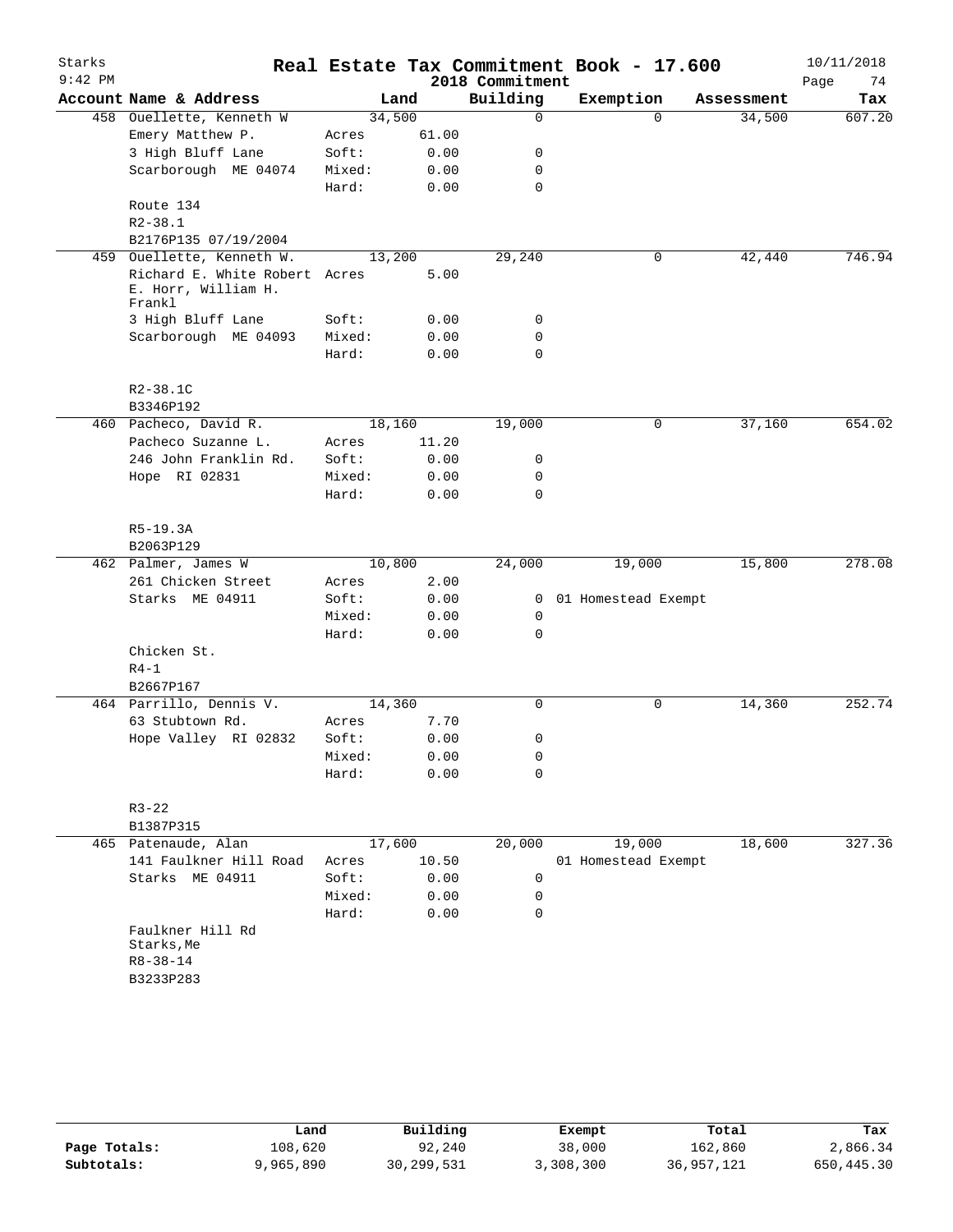| Starks    |                                                                           |        |          |       |                 | Real Estate Tax Commitment Book - 17.600 |            | 10/11/2018 |
|-----------|---------------------------------------------------------------------------|--------|----------|-------|-----------------|------------------------------------------|------------|------------|
| $9:42$ PM |                                                                           |        |          |       | 2018 Commitment |                                          |            | Page<br>75 |
|           | Account Name & Address                                                    |        | Land     |       | Building        | Exemption                                | Assessment | Tax        |
|           | 466 Patenaude, Alan                                                       |        | $\Omega$ |       | 12,000          | $\Omega$                                 | 12,000     | 211.20     |
|           | 141 Faulkner Hill Road                                                    |        |          |       |                 |                                          |            |            |
|           | Starks ME 04911                                                           |        |          |       |                 |                                          |            |            |
|           |                                                                           |        |          |       |                 |                                          |            |            |
|           | Faulkner Hill Rd.                                                         |        |          |       |                 |                                          |            |            |
|           | R8-38-140N                                                                |        |          |       |                 |                                          |            |            |
|           | B1297P187                                                                 |        |          |       |                 |                                          |            |            |
|           | 468 Patenaude, Donald                                                     |        | 13,900   |       | 0               | 0                                        | 13,900     | 244.64     |
|           | Joseph                                                                    |        |          |       |                 |                                          |            |            |
|           | P.O. Box 111                                                              | Acres  |          | 7.12  |                 |                                          |            |            |
|           | Ashauay RI 02804                                                          | Soft:  |          | 0.00  | 0               |                                          |            |            |
|           |                                                                           | Mixed: |          | 0.00  | 0               |                                          |            |            |
|           |                                                                           | Hard:  |          | 0.00  | 0               |                                          |            |            |
|           |                                                                           |        |          |       |                 |                                          |            |            |
|           | $R1 - 17.1$                                                               |        |          |       |                 |                                          |            |            |
|           | B3470P168 03/18/2005 B1511P261<br>470 Patenaude, Marc                     |        | 10,800   |       | 20,000          | 19,000                                   | 11,800     | 207.68     |
|           | P.O. Box Box 143                                                          | Acres  |          | 2.00  |                 | 01 Homestead Exempt                      |            |            |
|           | Anson Me 04911                                                            | Soft:  |          | 0.00  | $\mathsf{O}$    |                                          |            |            |
|           |                                                                           | Mixed: |          | 0.00  | 0               |                                          |            |            |
|           |                                                                           | Hard:  |          | 0.00  | 0               |                                          |            |            |
|           | Felkner Hill Rd                                                           |        |          |       |                 |                                          |            |            |
|           | R8-38.15A                                                                 |        |          |       |                 |                                          |            |            |
|           | B3233P285                                                                 |        |          |       |                 |                                          |            |            |
|           | 472 Patten, Bruce K&Cheryl                                                | 21,000 |          |       | 0               | 0                                        | 21,000     | 369.60     |
|           | W                                                                         |        |          |       |                 |                                          |            |            |
|           | 1161 E. Pond Rd                                                           | Acres  |          | 16.00 |                 |                                          |            |            |
|           | Smithfield ME 04978                                                       | Soft:  |          | 0.00  | 0               |                                          |            |            |
|           |                                                                           | Mixed: |          | 0.00  | 0               |                                          |            |            |
|           |                                                                           | Hard:  |          | 0.00  | 0               |                                          |            |            |
|           | $R8 - 33$                                                                 |        |          |       |                 |                                          |            |            |
|           | B1885P35                                                                  |        |          |       |                 |                                          |            |            |
|           | 474 Patten, Bruce K.&Cheryl                                               |        | 10,160   |       | 0               | 0                                        | 10,160     | 178.82     |
|           | W                                                                         |        |          |       |                 |                                          |            |            |
|           | 1161 E. Pond Rd                                                           | Acres  |          | 1.20  |                 |                                          |            |            |
|           | Smithfield ME 04978                                                       | Soft:  |          | 0.00  | 0               |                                          |            |            |
|           |                                                                           | Mixed: |          | 0.00  | 0               |                                          |            |            |
|           |                                                                           | Hard:  |          | 0.00  | $\Omega$        |                                          |            |            |
|           | $R8 - 34$                                                                 |        |          |       |                 |                                          |            |            |
|           | B1025P352                                                                 |        |          |       |                 |                                          |            |            |
|           | 441 Peitz, David A.                                                       |        | 23,200   |       | 21,560          | 0                                        | 44,760     | 787.78     |
|           | Willey, Aerin J.                                                          | Acres  |          | 20.00 |                 |                                          |            |            |
|           | 11 Morning Dew Drive                                                      | Soft:  |          | 0.00  | 0               |                                          |            |            |
|           | Fairfield ME 04937                                                        | Mixed: |          | 0.00  | 0               |                                          |            |            |
|           |                                                                           | Hard:  |          | 0.00  | 0               |                                          |            |            |
|           |                                                                           |        |          |       |                 |                                          |            |            |
|           | $R8 - 6$                                                                  |        |          |       |                 |                                          |            |            |
|           | B5239P55 12/12/2017 B4971P250 11/04/2015 B4642P41<br>03/28/2013 B1622P166 |        |          |       |                 |                                          |            |            |
|           |                                                                           |        |          |       |                 |                                          |            |            |

|              | Land       | Building     | Exempt    | Total      | Tax        |
|--------------|------------|--------------|-----------|------------|------------|
| Page Totals: | 79,060     | 53,560       | 19,000    | 113,620    | 1,999.72   |
| Subtotals:   | 10,044,950 | 30, 353, 091 | 3,327,300 | 37,070,741 | 652,445.02 |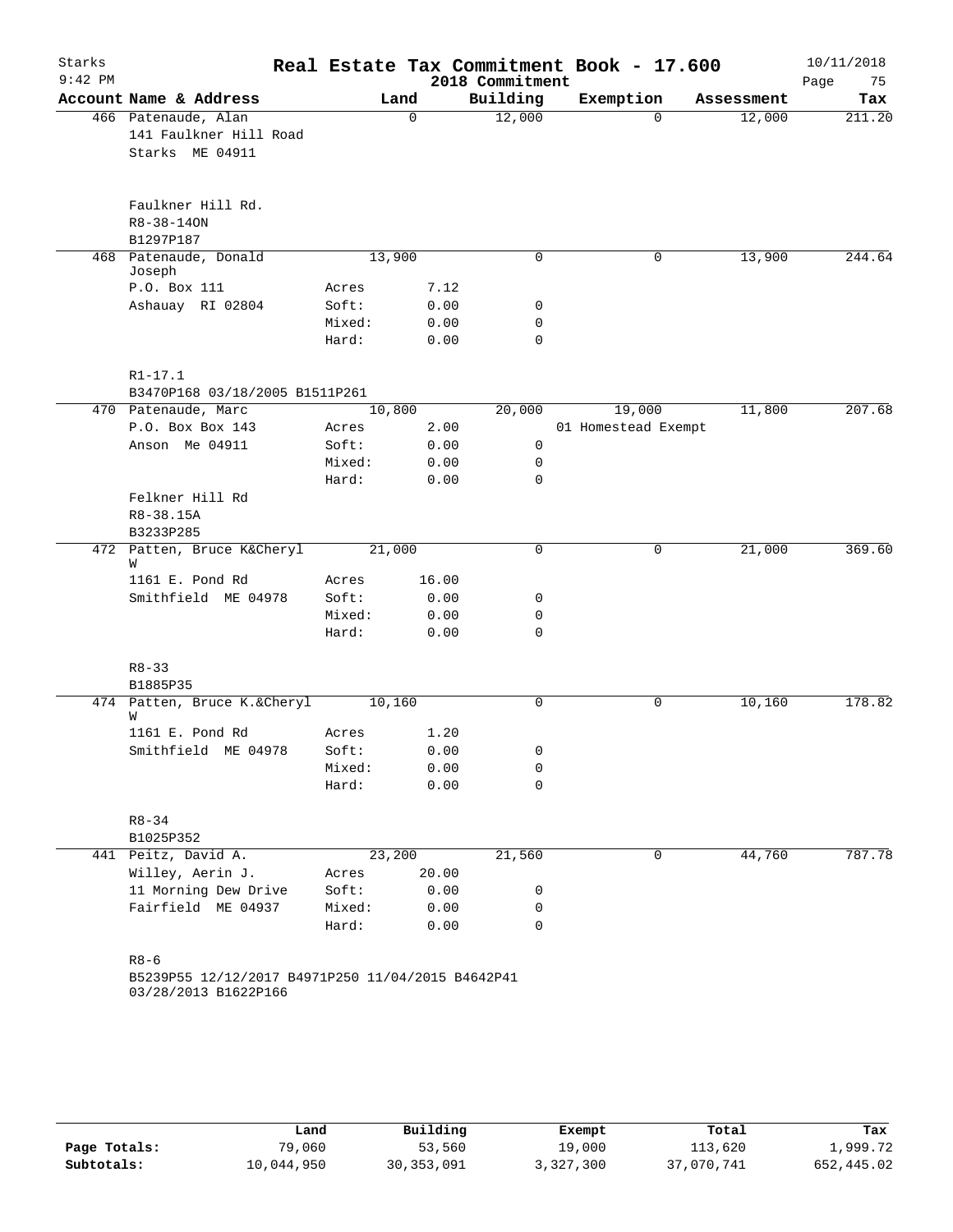| Starks<br>$9:42$ PM |                                  |                 |               | 2018 Commitment   | Real Estate Tax Commitment Book - 17.600 |            | 10/11/2018<br>Page<br>76 |
|---------------------|----------------------------------|-----------------|---------------|-------------------|------------------------------------------|------------|--------------------------|
|                     | Account Name & Address           |                 | Land          | Building          | Exemption                                | Assessment | Tax                      |
|                     | 480 Peppermint, Cary             | 17,880          |               | 28,800            | 19,000                                   | 27,680     | 487.17                   |
|                     | Nadir Christine                  | Acres           | 49.00         |                   | 01 Homestead Exempt                      |            |                          |
|                     | 11 Lansdale Street               | Soft:           | 5.00          | 556               |                                          |            |                          |
|                     | Rochester NY 14620               | Mixed:          | 28.00         | 4,575             |                                          |            |                          |
|                     |                                  | Hard:           | 14.00         | 2,500             |                                          |            |                          |
|                     | $R2 - 24.14$                     |                 |               |                   |                                          |            |                          |
|                     | B1131P49                         |                 |               |                   |                                          |            |                          |
|                     | 481 Pereira, Joseph              | 14,710          |               | 118,400           | 0                                        | 133,110    | 2,342.74                 |
|                     | Pereira Linda                    | Acres           | 15.00         |                   |                                          |            |                          |
|                     | 22 Anthony St.                   | Soft:           | 0.00          | 0                 |                                          |            |                          |
|                     | Berkley MA 02779                 | Mixed:<br>Hard: | 10.00<br>0.00 | 1,634<br>$\Omega$ |                                          |            |                          |
|                     | Chicken St.                      |                 |               |                   |                                          |            |                          |
|                     | $R3 - 30.2$                      |                 |               |                   |                                          |            |                          |
|                     | B1446P338                        |                 |               |                   |                                          |            |                          |
|                     | 482 Pereira, Linda               |                 | 2,270         | 0                 | 0                                        | 2,270      | 39.95                    |
|                     | Pereira Joseph                   | Acres           | 15.00         |                   |                                          |            |                          |
|                     | 22 Anthony St.                   | Soft:           | 0.00          | 0                 |                                          |            |                          |
|                     | Berkley MA 02779                 | Mixed:          | 15.00         | 2,451             |                                          |            |                          |
|                     |                                  | Hard:           | 0.00          | 0                 |                                          |            |                          |
|                     | $R4 - 8$                         |                 |               |                   |                                          |            |                          |
|                     | B2581P349                        |                 |               |                   |                                          |            |                          |
|                     | 483 Perkins, Raymond, E.         | 23,240          |               | 39,340            | 19,000                                   | 43,580     | 767.01                   |
|                     | 203 Sawyers Mills Road           | Acres           | 20.13         |                   |                                          |            |                          |
|                     | Starks ME 04911                  | Soft:           | 0.00          | 0                 | 01 Homestead Exempt                      |            |                          |
|                     |                                  | Mixed:          | 0.00          | 0                 |                                          |            |                          |
|                     |                                  | Hard:           | 0.00          | 0                 |                                          |            |                          |
|                     | West Mills Rd                    |                 |               |                   |                                          |            |                          |
|                     | $R7 - 11.2$                      |                 |               |                   |                                          |            |                          |
|                     | B2655P104                        |                 |               |                   |                                          |            |                          |
|                     | 484 Perreult, Alfred R. Et<br>Al | 20,200          |               | 0                 | 0                                        | 20,200     | 355.52                   |
|                     | Box 291                          | Acres           | 15.00         |                   |                                          |            |                          |
|                     | Orleans<br>MA 02653              | Soft:           | 0.00          | 0                 |                                          |            |                          |
|                     |                                  | Mixed:          | 0.00          | 0                 |                                          |            |                          |
|                     |                                  | Hard:           | 0.00          | 0                 |                                          |            |                          |
|                     | $R6 - 19$                        |                 |               |                   |                                          |            |                          |
|                     | B1144P42                         |                 |               |                   |                                          |            |                          |
|                     | 452 Perrone, John                | 18,800          |               | 24,750            | 0                                        | 43,550     | 766.48                   |
|                     | 114 Burkhall St. Ruit<br>R       | Acres           | 12.00         |                   |                                          |            |                          |
|                     | Weymouth MA 02190                | Soft:           | 0.00          | 0                 |                                          |            |                          |
|                     |                                  | Mixed:          | 0.00          | 0                 |                                          |            |                          |
|                     |                                  | Hard:           | 0.00          | 0                 |                                          |            |                          |
|                     | Rt. #43                          |                 |               |                   |                                          |            |                          |
|                     | $R2 - 42$                        |                 |               |                   |                                          |            |                          |
|                     | B5136P142 02/28/2017 B2054P43    |                 |               |                   |                                          |            |                          |

|              | Land       | Building   | Exempt    | Total        | Tax        |
|--------------|------------|------------|-----------|--------------|------------|
| Page Totals: | 97,100     | 211,290    | 38,000    | 270,390      | 4,758.87   |
| Subtotals:   | 10,142,050 | 30,564,381 | 3,365,300 | 37, 341, 131 | 657,203.89 |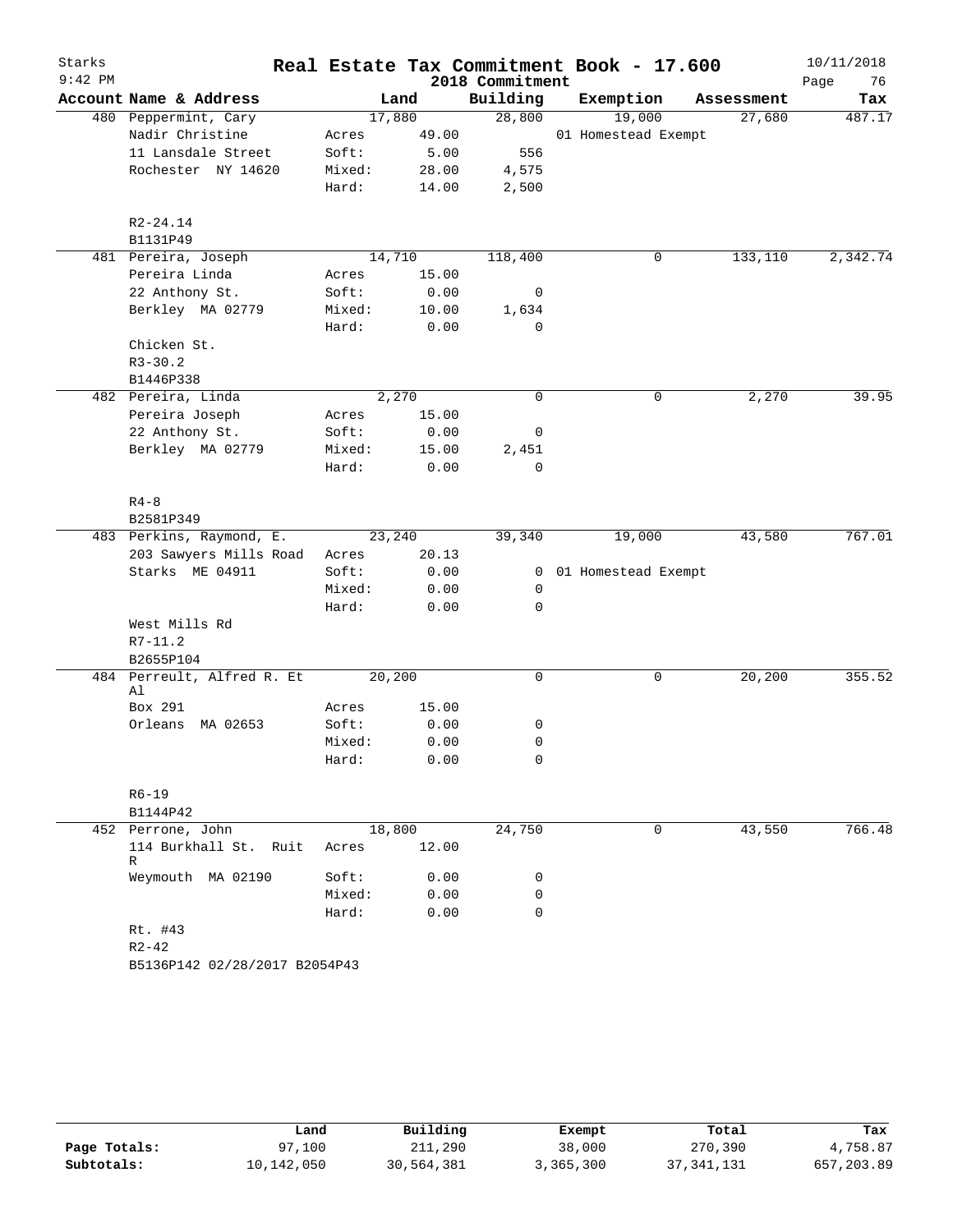| Starks<br>$9:42$ PM |                                                                                                        |                 |        |              | Real Estate Tax Commitment Book - 17.600<br>2018 Commitment |             |            | 10/11/2018<br>77<br>Page |
|---------------------|--------------------------------------------------------------------------------------------------------|-----------------|--------|--------------|-------------------------------------------------------------|-------------|------------|--------------------------|
|                     | Account Name & Address                                                                                 |                 | Land   |              | Building                                                    | Exemption   | Assessment | Tax                      |
|                     | 726 Perry, Patricia E.                                                                                 |                 | 10,600 |              | 53,350                                                      | $\Omega$    | 63,950     | 1,125.52                 |
|                     | Perry, Robert J.                                                                                       | Acres           |        | 1.75         |                                                             |             |            |                          |
|                     | 77 West Street                                                                                         | Soft:           |        | 0.00         | 0                                                           |             |            |                          |
|                     | West Bridgewater MA<br>02379                                                                           | Mixed:          |        | 0.00         | 0                                                           |             |            |                          |
|                     |                                                                                                        | Hard:           |        | 0.00         | $\Omega$                                                    |             |            |                          |
|                     | River Road                                                                                             |                 |        |              |                                                             |             |            |                          |
|                     | $R9 - 5.4B$                                                                                            |                 |        |              |                                                             |             |            |                          |
|                     | B5044P160 06/21/2016 B4855P215 11/26/2014 B4397P7<br>05/25/2011 B4189P71 09/03/2009 B4112P4 03/19/2009 |                 |        |              |                                                             |             |            |                          |
|                     | 486 Peters, Bruce                                                                                      |                 | 28,200 |              | $\mathbf 0$                                                 | $\mathbf 0$ | 28, 200    | 496.32                   |
|                     | 83 Mansfield Rd<br>Apt.215.                                                                            | Acres           |        | 40.00        |                                                             |             |            |                          |
|                     | New London CT 06320                                                                                    | Soft:           |        | 0.00         | 0                                                           |             |            |                          |
|                     |                                                                                                        | Mixed:          |        | 0.00         | 0                                                           |             |            |                          |
|                     |                                                                                                        | Hard:           |        | 0.00         | 0                                                           |             |            |                          |
|                     | R11-15                                                                                                 |                 |        |              |                                                             |             |            |                          |
|                     | B1755P164                                                                                              |                 |        |              |                                                             |             |            |                          |
|                     | 485 Peters, Bruce                                                                                      |                 | 21,600 |              | 0                                                           | $\mathbf 0$ | 21,600     | 380.16                   |
|                     | 83 Mansfield Rd<br>Apt.215.                                                                            | Acres           |        | 18.00        |                                                             |             |            |                          |
|                     | New London CT 06320                                                                                    | Soft:<br>Mixed: |        | 0.00         | 0                                                           |             |            |                          |
|                     |                                                                                                        | Hard:           |        | 0.00<br>0.00 | 0<br>0                                                      |             |            |                          |
|                     |                                                                                                        |                 |        |              |                                                             |             |            |                          |
|                     | R11-16<br>B815P268                                                                                     |                 |        |              |                                                             |             |            |                          |
|                     | 202 Peterson Revocable<br>Trust, Eric J.                                                               |                 | 18,000 |              | 80,100                                                      | 0           | 98,100     | 1,726.56                 |
|                     | Peterson Revocable<br>Trust, Laura R.                                                                  | Acres           |        | 11.00        |                                                             |             |            |                          |
|                     | 33 South Street                                                                                        | Soft:           |        | 0.00         | 0                                                           |             |            |                          |
|                     | Byfield MA 01922-1122                                                                                  | Mixed:          |        | 0.00         | 0                                                           |             |            |                          |
|                     |                                                                                                        | Hard:           |        | 0.00         | $\Omega$                                                    |             |            |                          |
|                     | Chicken Street<br>$R3 - 28$                                                                            |                 |        |              |                                                             |             |            |                          |
|                     | B4969P102 10/28/2015 B1660P3                                                                           |                 |        |              |                                                             |             |            |                          |
|                     | 490 Phillips et All, Laurie<br>J.                                                                      |                 | 11,400 |              | 14,400                                                      | 0           | 25,800     | 454.08                   |
|                     | 1023 Rangley Road                                                                                      | Acres           |        | 2.75         |                                                             |             |            |                          |
|                     | Phillips ME 04966                                                                                      | Soft:           |        | 0.00         | 0                                                           |             |            |                          |
|                     |                                                                                                        | Mixed:          |        | 0.00         | 0                                                           |             |            |                          |
|                     |                                                                                                        | Hard:           |        | 0.00         | 0                                                           |             |            |                          |
|                     | New Sharon Rd.<br>$R8 - 16.2$                                                                          |                 |        |              |                                                             |             |            |                          |
|                     | B2678P266<br>724 Phillips, Steven A. &                                                                 |                 | 9,400  |              | 0                                                           |             |            | 165.44                   |
|                     | Teresa B.                                                                                              |                 |        |              |                                                             | 0           | 9,400      |                          |
|                     | 39 Cleveland Road                                                                                      | Acres           |        | 1.50         |                                                             |             |            |                          |
|                     | Embden ME 04958                                                                                        | Soft:           |        | 0.00         | 0                                                           |             |            |                          |
|                     |                                                                                                        | Mixed:<br>Hard: |        | 0.00<br>0.00 | 0<br>0                                                      |             |            |                          |
|                     |                                                                                                        |                 |        |              |                                                             |             |            |                          |
|                     | $R5 - 31.1$<br>B4066P160 10/21/2008                                                                    |                 |        |              |                                                             |             |            |                          |
|                     |                                                                                                        |                 |        |              |                                                             |             |            |                          |

|              | Land       | Building   | Exempt    | Total      | Tax        |
|--------------|------------|------------|-----------|------------|------------|
| Page Totals: | 99,200     | 147,850    |           | 247,050    | 4,348.08   |
| Subtotals:   | 10,241,250 | 30,712,231 | 3,365,300 | 37,588,181 | 661,551.97 |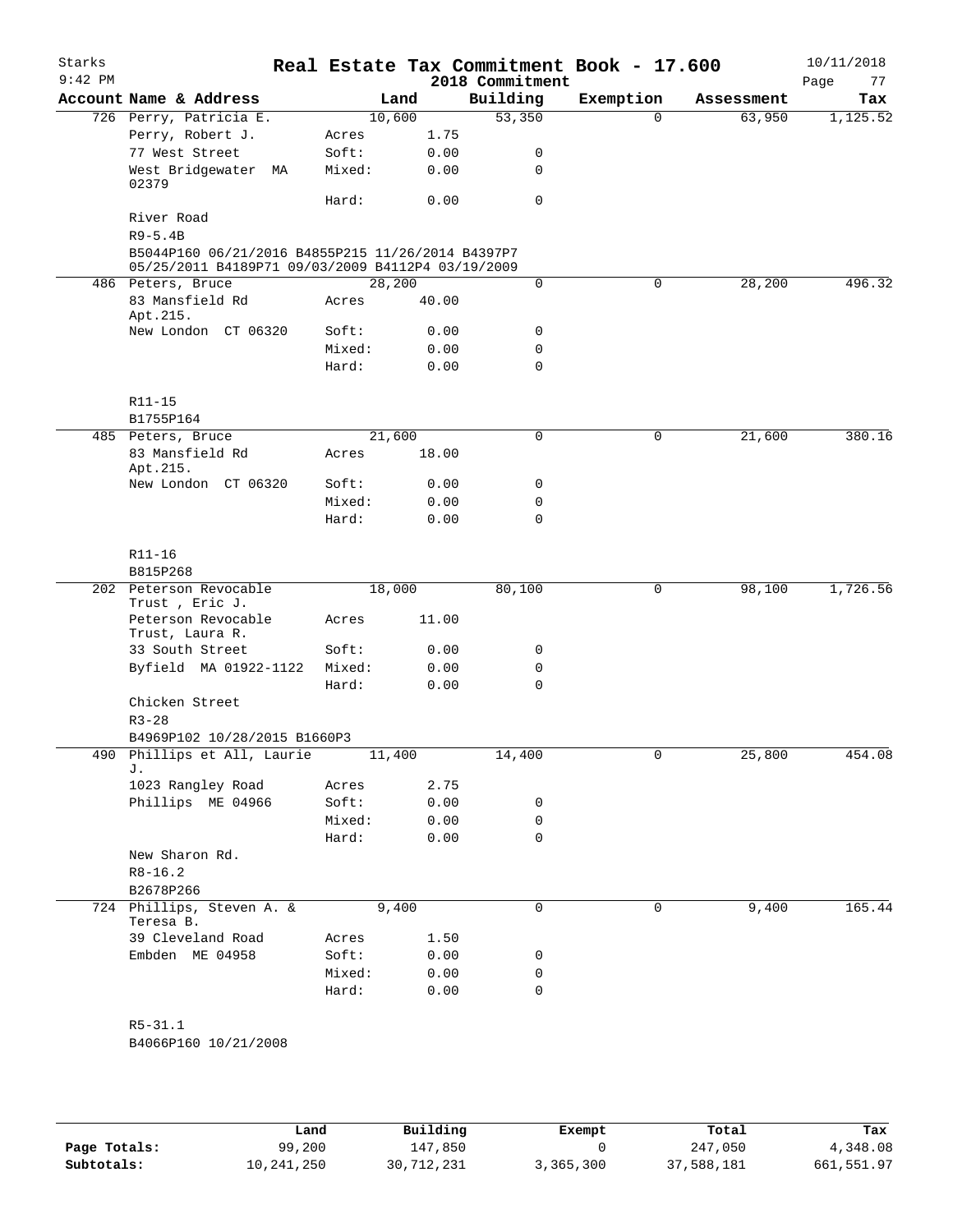| Starks<br>$9:42$ PM |                                                     |        | Real Estate Tax Commitment Book - 17.600 | 2018 Commitment |                     |            |            | 10/11/2018<br>Page<br>78 |
|---------------------|-----------------------------------------------------|--------|------------------------------------------|-----------------|---------------------|------------|------------|--------------------------|
|                     | Account Name & Address                              |        | Land                                     | Building        | Exemption           |            | Assessment | Tax                      |
|                     | 492 Piche, Bradley M.                               |        | 22,300                                   | 19,020          |                     | $\Omega$   | 41,320     | 727.23                   |
|                     | Barnes Lorrin M.                                    | Acres  | 17.00                                    |                 |                     |            |            |                          |
|                     | 38 Marianne Dr.                                     | Soft:  | 0.00                                     | 0               |                     |            |            |                          |
|                     | Bridgewater MA 02324                                | Mixed: | 0.00                                     | 0               |                     |            |            |                          |
|                     |                                                     | Hard:  | 0.00                                     | 0               |                     |            |            |                          |
|                     | New Sharon Rd                                       |        |                                          |                 |                     |            |            |                          |
|                     | $R8 - 9$                                            |        |                                          |                 |                     |            |            |                          |
|                     | B2605P240                                           |        |                                          |                 |                     |            |            |                          |
|                     | 493 Pizzo, Angelo                                   |        | 14,800                                   | $\mathbf 0$     |                     | 0          | 14,800     | 260.48                   |
|                     | Pizzo, Ann                                          | Acres  | 7.00                                     |                 |                     |            |            |                          |
|                     | 21 Garrison St                                      | Soft:  | 0.00                                     | 0               |                     |            |            |                          |
|                     | Cranston RI 02920                                   | Mixed: | 0.00                                     | 0               |                     |            |            |                          |
|                     |                                                     | Hard:  | 0.00                                     | $\mathbf 0$     |                     |            |            |                          |
|                     |                                                     |        |                                          |                 |                     |            |            |                          |
|                     | $R5 - 3.2$                                          |        |                                          |                 |                     |            |            |                          |
|                     | B1863P288                                           |        |                                          |                 |                     |            |            |                          |
|                     | 494 Pond, Robert D El.                              |        | 25,900                                   | 33,750          |                     | 0          | 59,650     | 1,049.84                 |
|                     | c/o Richard Pond                                    | Acres  | 29.00                                    |                 |                     |            |            |                          |
|                     | 182 Casco Rd.                                       | Soft:  | 0.00                                     | 0               |                     |            |            |                          |
|                     | Naples ME 04055                                     | Mixed: | 0.00                                     | 0               |                     |            |            |                          |
|                     |                                                     | Hard:  | 0.00                                     | 0               |                     |            |            |                          |
|                     | Emery Road                                          |        |                                          |                 |                     |            |            |                          |
|                     | $R3 - 30.1$                                         |        |                                          |                 |                     |            |            |                          |
|                     | B1957P320                                           |        |                                          |                 |                     |            |            |                          |
|                     | 495 Porter, Dennis A.                               |        | 17,440                                   | 45,060          |                     | 0          | 62,500     | 1,100.00                 |
|                     | P.O. Box 410                                        | Acres  | 10.30                                    |                 |                     |            |            |                          |
|                     | Berlin MA 01503                                     | Soft:  | 0.00                                     | 0               |                     |            |            |                          |
|                     |                                                     | Mixed: |                                          | 0               |                     |            |            |                          |
|                     |                                                     | Hard:  | 0.00                                     | $\mathbf 0$     |                     |            |            |                          |
|                     | Mayhew Rd.                                          |        | 0.00                                     |                 |                     |            |            |                          |
|                     | $R7 - 10.1$                                         |        |                                          |                 |                     |            |            |                          |
|                     | B4468P149 11/23/2011 B3826P118 03/10/2007 B2169P319 |        |                                          |                 |                     |            |            |                          |
|                     | 542 Posey Family Revocable                          |        | 23,310                                   | 34,640          |                     | 0          | 57,950     | 1,019.92                 |
|                     | Trust                                               |        |                                          |                 |                     |            |            |                          |
|                     | 28 Hale True Road                                   | Acres  | 23.69                                    |                 |                     |            |            |                          |
|                     | Sandown NH 03873                                    | Soft:  | 0.00                                     | 0               |                     |            |            |                          |
|                     |                                                     | Mixed: | 0.00                                     | 0               |                     |            |            |                          |
|                     |                                                     | Hard:  | 0.00                                     | 0               |                     |            |            |                          |
|                     | Sawyers Mills Rd                                    |        |                                          |                 |                     |            |            |                          |
|                     | $R4 - 35$                                           |        |                                          |                 |                     |            |            |                          |
|                     | B5157P350 05/22/2017 B5030P182 05/25/2016 B253P280  |        |                                          |                 |                     |            |            |                          |
|                     | 478 Powers, Jeri-Ann                                |        | 17,200                                   | 76,610          | 19,000              |            | 74,810     | 1,316.66                 |
|                     | Powers, Alan                                        | Acres  | 10.00                                    |                 | 01 Homestead Exempt |            |            |                          |
|                     | 1219 New Sharon Road                                | Soft:  | 0.00                                     | 0               |                     |            |            |                          |
|                     | Starks ME 04911                                     | Mixed: | 0.00                                     | 0               |                     |            |            |                          |
|                     |                                                     | Hard:  | 0.00                                     | 0               |                     |            |            |                          |
|                     |                                                     |        |                                          |                 |                     |            |            |                          |
|                     | $R1 - 34.3$                                         |        |                                          |                 |                     |            |            |                          |
|                     | B5214P283 10/13/2017 B3005P124                      |        |                                          |                 |                     |            |            |                          |
| 497                 | Presbyterian Memorial                               |        | 4,470                                    | 93,480          |                     | 0          | 97,950     | 1,723.92                 |
|                     | Hall                                                |        |                                          |                 |                     |            |            |                          |
|                     | Presbytery of Northern                              | Acres  | 0.20                                     |                 |                     |            |            |                          |
|                     | New England                                         |        |                                          |                 |                     |            |            |                          |
|                     | 4 Church Road                                       | Soft:  | 0.00                                     | 0               |                     |            |            |                          |
|                     | Bedford NH 03110                                    | Mixed: | 0.00                                     | 0               |                     |            |            |                          |
|                     |                                                     | Hard:  | 0.00                                     | $\mathbf 0$     |                     |            |            |                          |
|                     |                                                     |        |                                          |                 |                     |            |            |                          |
|                     | $U2-4$                                              |        |                                          |                 |                     |            |            |                          |
|                     |                                                     |        |                                          |                 |                     |            |            |                          |
|                     |                                                     | Land   | Building                                 |                 | Exempt              |            | Total      | Tax                      |
| Page Totals:        | 125,420                                             |        | 302,560                                  |                 | 19,000              |            | 408,980    | 7,198.05                 |
| Subtotals:          | 10,366,670                                          |        | 31,014,791                               |                 | 3,384,300           | 37,997,161 |            | 668,750.02               |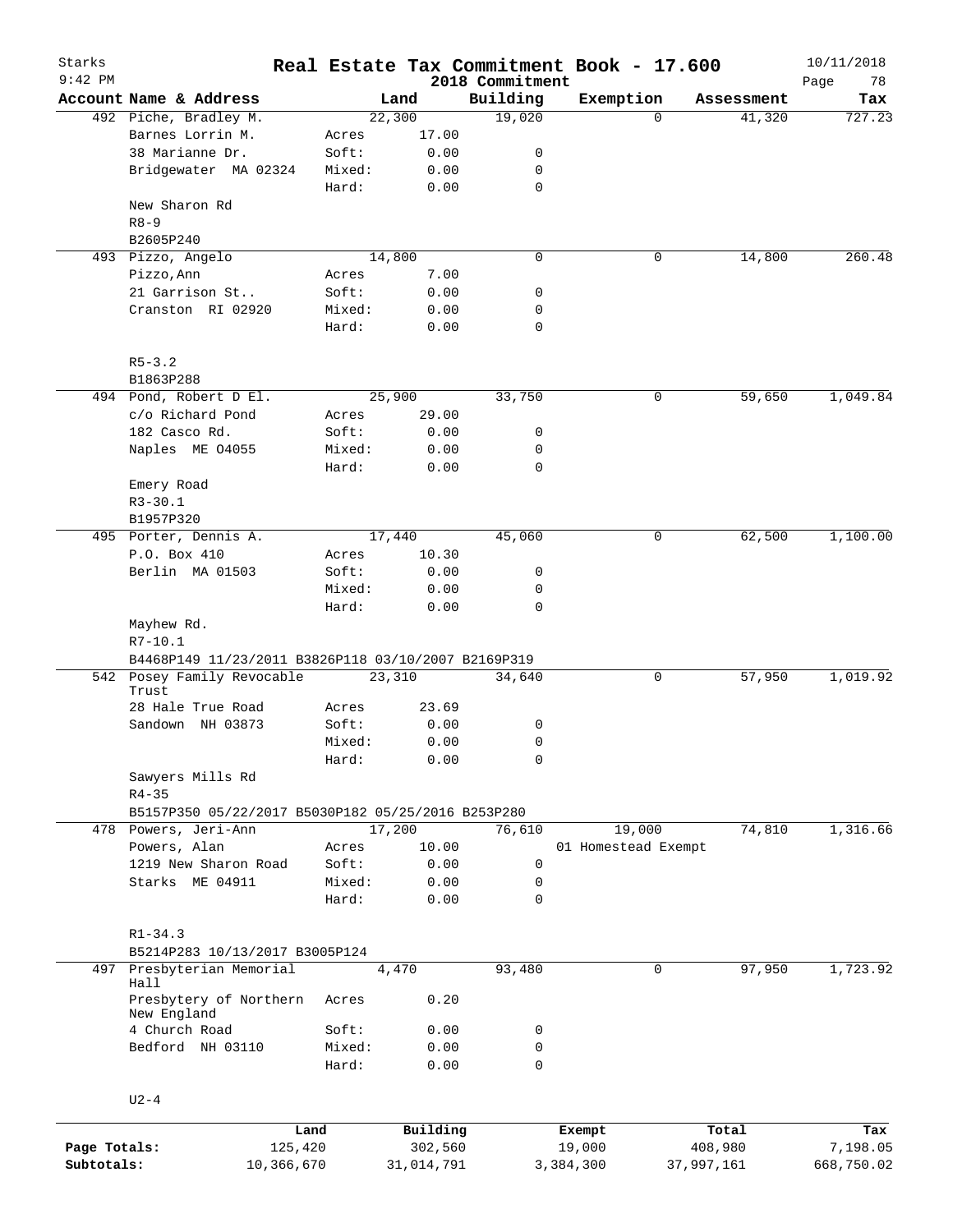| Starks<br>$9:42$ PM        |                                                              |        |                      | 2018 Commitment | Real Estate Tax Commitment Book - 17.600 |                         | 10/11/2018<br>79<br>Page |
|----------------------------|--------------------------------------------------------------|--------|----------------------|-----------------|------------------------------------------|-------------------------|--------------------------|
|                            | Account Name & Address                                       |        | Land                 | Building        | Exemption                                | Assessment              | Tax                      |
|                            | 585 Presbytery of Northern<br>New England                    |        | 5,720                | $\mathbf 0$     | $\Omega$                                 | 5,720                   | 100.67                   |
|                            | United in Christ<br>Presbyterian Church                      | Acres  | 41.00                |                 |                                          |                         |                          |
|                            | PO Boc 228                                                   | Soft:  | 10.00                | 1,112           |                                          |                         |                          |
|                            | Leeds ME 04263                                               | Mixed: | 31.00                | 5,065           |                                          |                         |                          |
|                            |                                                              | Hard:  | 0.00                 | $\mathbf 0$     |                                          |                         |                          |
|                            | $R7 - 8$                                                     |        |                      |                 |                                          |                         |                          |
|                            | 586 Presbytery of Northern<br>New England                    |        | 19,130               | 0               | 0                                        | 19, 130                 | 336.69                   |
|                            | Mission at the Eastward Acres                                |        | 59.00                |                 |                                          |                         |                          |
|                            | PO Box 228                                                   | Soft:  | 20.00                | 2,223           |                                          |                         |                          |
|                            | Leeds ME 04263                                               | Mixed: | 10.00                | 1,634           |                                          |                         |                          |
|                            |                                                              | Hard:  | 25.00                | 4,465           |                                          |                         |                          |
|                            | Sawyers Mills Road<br>$R3 - 10$                              |        |                      |                 |                                          |                         |                          |
|                            | 213 Presbytery of Northern<br>New England, The<br>Trustees o |        | 11,720               | $\mathbf 0$     | 0                                        | 11,720                  | 206.27                   |
|                            | PO Box 228                                                   | Acres  | 4.40                 |                 |                                          |                         |                          |
|                            | Leeds ME 04263                                               | Soft:  | 0.00                 | 0               |                                          |                         |                          |
|                            |                                                              | Mixed: | 0.00                 | 0               |                                          |                         |                          |
|                            |                                                              | Hard:  | 0.00                 | $\Omega$        |                                          |                         |                          |
|                            | New Sharon Road                                              |        |                      |                 |                                          |                         |                          |
|                            | $R1 - 35$                                                    |        |                      |                 |                                          |                         |                          |
|                            | B4612P58 12/20/2012 B780P630                                 |        |                      |                 |                                          |                         |                          |
|                            | 498 Prescott, Daniel E                                       |        | 43,900               | 12,720          | 0                                        | 56,620                  | 996.51                   |
|                            | 484 Oak Pond Rd                                              | Acres  | 89.00                |                 |                                          |                         |                          |
|                            | Skowhegan ME 04976                                           | Soft:  | 0.00                 | 0               |                                          |                         |                          |
|                            |                                                              | Mixed: | 0.00                 | 0               |                                          |                         |                          |
|                            |                                                              | Hard:  | 0.00                 | $\mathbf 0$     |                                          |                         |                          |
|                            | $R1 - 14$                                                    |        |                      |                 |                                          |                         |                          |
|                            | B1767P192                                                    |        |                      |                 |                                          |                         |                          |
|                            | 763 Prescott, Ellen                                          |        | 18,360               | $\mathbf 0$     | 0                                        | 18,360                  | 323.14                   |
|                            | 11 Reed Road                                                 | Acres  | 12.70                |                 |                                          |                         |                          |
|                            | Industry ME 04938                                            | Soft:  | 0.00                 | 0               |                                          |                         |                          |
|                            |                                                              | Mixed: | 0.00                 | 0               |                                          |                         |                          |
|                            |                                                              | Hard:  | 0.00                 | 0               |                                          |                         |                          |
|                            | R1 14.1                                                      |        |                      |                 |                                          |                         |                          |
|                            | B4640P39 03/21/2013                                          |        |                      |                 |                                          |                         |                          |
|                            | 762 Prescott, Gerald S.                                      |        | 18,360               | $\mathbf 0$     | 0                                        | 18,360                  | 323.14                   |
|                            | 115 Walton Mill Road                                         | Acres  | 12.70                |                 |                                          |                         |                          |
|                            | Cornville ME 04976                                           | Soft:  | 0.00                 | 0               |                                          |                         |                          |
|                            |                                                              | Mixed: | 0.00                 | 0               |                                          |                         |                          |
|                            |                                                              | Hard:  | 0.00                 | 0               |                                          |                         |                          |
|                            | R1 14.2<br>B4640P42 03/21/2013                               |        |                      |                 |                                          |                         |                          |
|                            | 778 Pressey, Heirs of Ruby                                   |        | 24,600               | $\mathbf 0$     | 0                                        | 24,600                  | 432.96                   |
|                            | 29 Pressey Road                                              | Acres  | 28.00                |                 |                                          |                         |                          |
|                            | Starks ME 04911                                              | Soft:  | 0.00                 | 0               |                                          |                         |                          |
|                            |                                                              | Mixed: | 0.00                 | 0               |                                          |                         |                          |
|                            |                                                              | Hard:  | 0.00                 | $\mathbf 0$     |                                          |                         |                          |
|                            | R2 7.2                                                       |        |                      |                 |                                          |                         |                          |
|                            | B1407P316 01/18/1988                                         |        |                      |                 |                                          |                         |                          |
|                            | Land                                                         |        | Building             |                 | Exempt                                   | Total                   | Tax                      |
| Page Totals:<br>Subtotals: | 141,790<br>10,508,460                                        |        | 12,720<br>31,027,511 |                 | 0<br>3,384,300                           | 154,510<br>38, 151, 671 | 2,719.38<br>671,469.40   |
|                            |                                                              |        |                      |                 |                                          |                         |                          |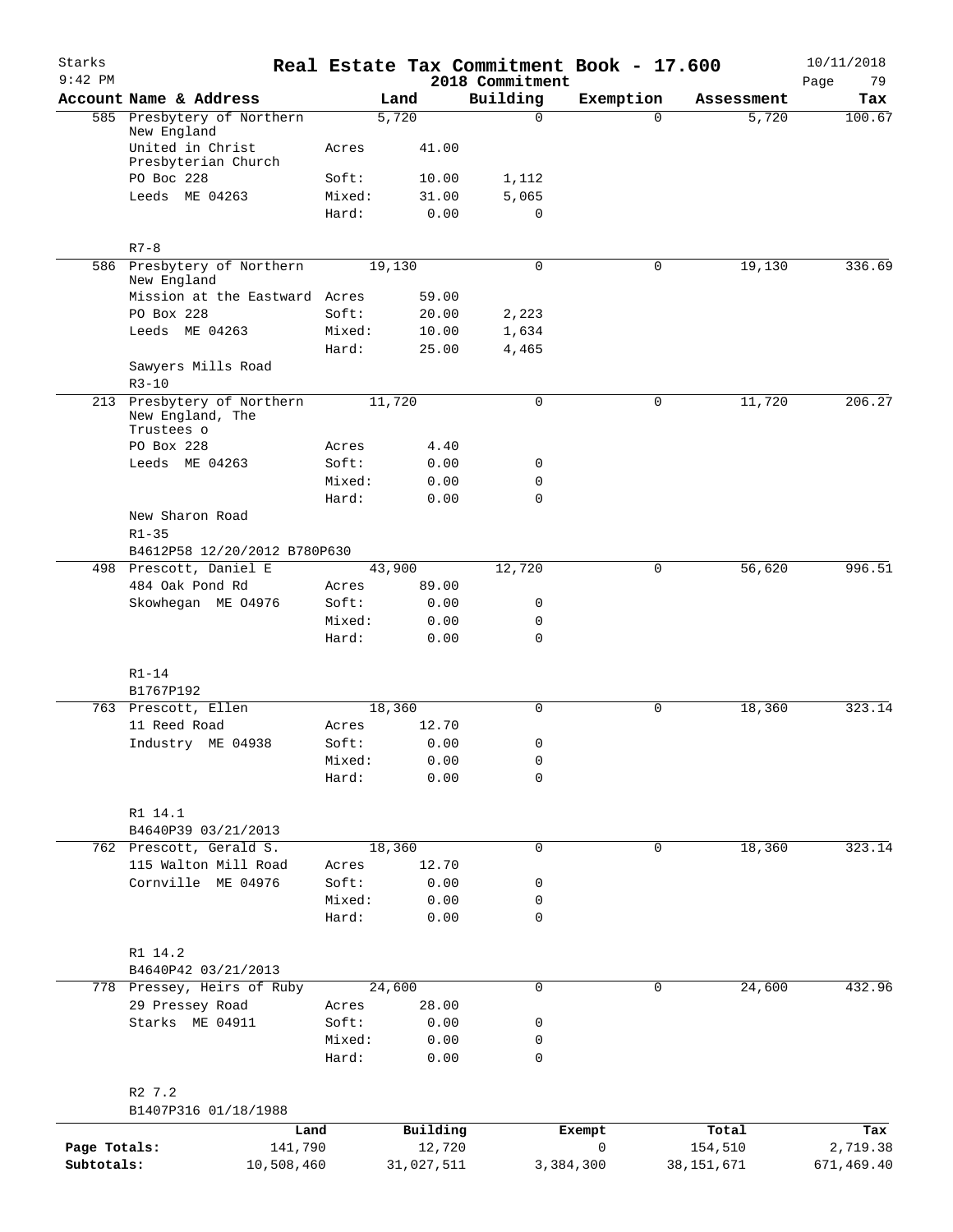| Starks<br>$9:42$ PM |                                                               |            |        |              |         | 2018 Commitment | Real Estate Tax Commitment Book - 17.600 |              |            | 10/11/2018<br>80<br>Page |
|---------------------|---------------------------------------------------------------|------------|--------|--------------|---------|-----------------|------------------------------------------|--------------|------------|--------------------------|
|                     | Account Name & Address                                        |            |        | Land         |         | Building        | Exemption                                |              | Assessment | Tax                      |
|                     | 499 Pressey, Robert M. &                                      |            |        | 10,000       |         | 62,400          | 19,000                                   |              | 53,400     | 939.84                   |
|                     | Crystal L.                                                    |            |        |              |         |                 |                                          |              |            |                          |
|                     | 12 Pressy Road                                                |            | Acres  |              | 1.00    |                 | 01 Homestead Exempt                      |              |            |                          |
|                     | Starks ME 04911                                               |            | Soft:  |              | 0.00    | 0               |                                          |              |            |                          |
|                     |                                                               |            | Mixed: |              | 0.00    | 0               |                                          |              |            |                          |
|                     |                                                               |            | Hard:  |              | 0.00    | $\mathbf 0$     |                                          |              |            |                          |
|                     |                                                               |            |        |              |         |                 |                                          |              |            |                          |
|                     | $R2 - 7.1$                                                    |            |        |              |         |                 |                                          |              |            |                          |
|                     | B4841P252 B1405P169 10/15/2014<br>500 Pressey, Ruby, Heirs Of |            |        | 18,800       |         | 30,300          | 19,000                                   |              | 30,100     | 529.76                   |
|                     | 29 Pressey Road                                               |            | Acres  |              | 12.00   |                 |                                          |              |            |                          |
|                     | Starks ME 04911                                               |            | Soft:  |              | 0.00    | $\overline{0}$  | 01 Homestead Exempt                      |              |            |                          |
|                     |                                                               |            | Mixed: |              | 0.00    | $\mathsf{O}$    |                                          |              |            |                          |
|                     |                                                               |            | Hard:  |              | 0.00    | $\mathbf 0$     |                                          |              |            |                          |
|                     |                                                               |            |        |              |         |                 |                                          |              |            |                          |
|                     | $R2-7$                                                        |            |        |              |         |                 |                                          |              |            |                          |
|                     | B1413P314                                                     |            |        |              |         |                 |                                          |              |            |                          |
|                     | 15 Price, Harold                                              |            |        | 12,570       |         | 29,600          | 0                                        |              | 42,170     | 742.19                   |
|                     | 16 Pearl St.                                                  |            | Acres  |              | 18.00   |                 |                                          |              |            |                          |
|                     | Madison ME 04950                                              |            | Soft:  |              | 0.00    | $\mathsf{O}$    |                                          |              |            |                          |
|                     |                                                               |            | Mixed: |              | 17.00   | 2,778           |                                          |              |            |                          |
|                     |                                                               |            | Hard:  |              | 0.00    | $\mathbf 0$     |                                          |              |            |                          |
|                     | Dill Road                                                     |            |        |              |         |                 |                                          |              |            |                          |
|                     | $R6 - 2.2A - 2$                                               |            |        |              |         |                 |                                          |              |            |                          |
|                     | B2746P114                                                     |            |        |              |         |                 |                                          |              |            |                          |
|                     | 501 Price, Harold E                                           |            |        | 5,000        |         | $\mathbf 0$     | 0                                        |              | 5,000      | 88.00                    |
|                     | 16 Pearl St.                                                  |            | Acres  |              | 33.00   |                 |                                          |              |            |                          |
|                     | Madison ME 04950                                              |            | Soft:  |              | 0.00    | 0               |                                          |              |            |                          |
|                     |                                                               |            | Mixed: |              | 33.00   | 5,392           |                                          |              |            |                          |
|                     |                                                               |            | Hard:  |              | 0.00    | 0               |                                          |              |            |                          |
|                     | Dill Road                                                     |            |        |              |         |                 |                                          |              |            |                          |
|                     | $R6 - 2.2A - 1$                                               |            |        |              |         |                 |                                          |              |            |                          |
|                     | B2746P114                                                     |            |        |              |         |                 |                                          |              |            |                          |
|                     | 264 Provost, Sharon                                           |            |        | 11,960       |         | 0               | 0                                        |              | 11,960     | 210.50                   |
|                     | 16 Provost Lane                                               |            | Acres  |              | 4.70    |                 |                                          |              |            |                          |
|                     | Skowhegan ME 04976                                            |            | Soft:  |              | 0.00    | 0               |                                          |              |            |                          |
|                     |                                                               |            | Mixed: |              | 0.00    | 0               |                                          |              |            |                          |
|                     |                                                               |            | Hard:  |              | 0.00    | 0               |                                          |              |            |                          |
|                     |                                                               |            |        |              |         |                 |                                          |              |            |                          |
|                     | $R7 - 17$                                                     |            |        |              |         |                 |                                          |              |            |                          |
|                     | 502 Quimby, Clifton &                                         |            |        | 54,100       |         | 69,300          | 19,000                                   |              | 104,400    | 1,837.44                 |
|                     | Florence                                                      |            |        |              |         |                 |                                          |              |            |                          |
|                     | 766 Sandy River Road                                          |            | Acres  | 123.00       |         |                 |                                          |              |            |                          |
|                     | Starks ME 04911                                               |            | Soft:  |              | 0.00    | 0               | 01 Homestead Exempt                      |              |            |                          |
|                     |                                                               |            | Mixed: |              | 0.00    | 0               |                                          |              |            |                          |
|                     |                                                               |            | Hard:  |              | 0.00    | 0               |                                          |              |            |                          |
|                     |                                                               |            |        |              |         |                 |                                          |              |            |                          |
| 503                 | R10-14, R10-14A<br>Quimby, Clifton B. Et                      |            |        | 75,000       |         | 0               | $\mathbf 0$                              |              | 75,000     | 1,320.00                 |
|                     | Al                                                            |            |        |              |         |                 |                                          |              |            |                          |
|                     | 766 Sandy River Road                                          |            | Acres  | 196.00       |         |                 |                                          |              |            |                          |
|                     | Starks ME 04911                                               |            | Soft:  |              | 0.00    | 0               |                                          |              |            |                          |
|                     |                                                               |            | Mixed: |              | 0.00    | 0               |                                          |              |            |                          |
|                     |                                                               |            | Hard:  |              | 0.00    | 0               |                                          |              |            |                          |
|                     |                                                               |            |        |              |         |                 |                                          |              |            |                          |
|                     | $R10-13$                                                      |            |        |              |         |                 |                                          |              |            |                          |
|                     | B824P667                                                      |            |        |              |         |                 |                                          |              |            |                          |
|                     |                                                               |            |        |              |         |                 |                                          |              |            |                          |
|                     |                                                               |            |        |              |         |                 |                                          |              |            |                          |
|                     |                                                               | Land       |        | Building     |         |                 | Exempt                                   |              | Total      | Tax                      |
| Page Totals:        |                                                               | 187,430    |        |              | 191,600 |                 | 57,000                                   |              | 322,030    | 5,667.73                 |
| Subtotals:          |                                                               | 10,695,890 |        | 31, 219, 111 |         |                 | 3,441,300                                | 38, 473, 701 |            | 677,137.13               |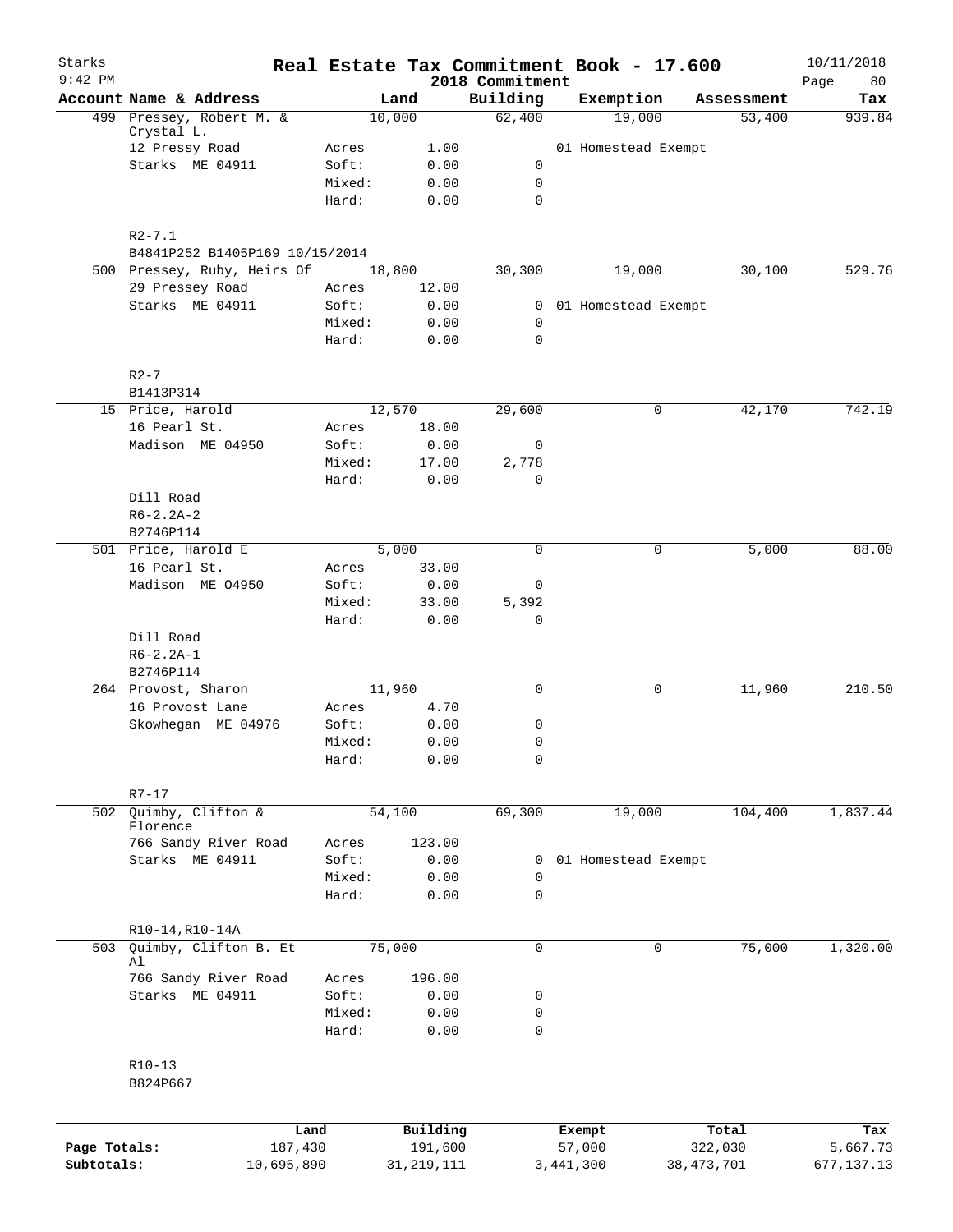| Starks       |                                                   |                 |               |                             | Real Estate Tax Commitment Book - 17.600 |            | 10/11/2018        |
|--------------|---------------------------------------------------|-----------------|---------------|-----------------------------|------------------------------------------|------------|-------------------|
| $9:42$ PM    | Account Name & Address                            |                 | Land          | 2018 Commitment<br>Building | Exemption                                | Assessment | Page<br>81<br>Tax |
|              | 504 Quimby, Clinton                               |                 | 0             | 20,000                      | 19,000                                   | 1,000      | 17.60             |
|              | 766 Sandy River Road<br>Starks ME 04911           |                 |               |                             | 01 Homestead Exempt                      |            |                   |
|              | R10-130n                                          |                 |               |                             |                                          |            |                   |
| 506          | Quimby, Herbert &<br>Janice                       |                 | 23,500        | 95,060                      | 19,000                                   | 99,560     | 1,752.26          |
|              | 565 Sandy River Road                              | Acres           | 21.00         |                             |                                          |            |                   |
|              | Starks ME 04911                                   | Soft:           | 0.00          | $\overline{0}$              | 01 Homestead Exempt                      |            |                   |
|              |                                                   | Mixed:          | 0.00          | 0                           |                                          |            |                   |
|              |                                                   | Hard:           | 0.00          | $\mathbf 0$                 |                                          |            |                   |
|              | River Road                                        |                 |               |                             |                                          |            |                   |
|              | $R10 - 25$                                        |                 |               |                             |                                          |            |                   |
|              | B879P745                                          |                 |               |                             |                                          |            |                   |
|              | 507 Quimby, Shaun G.                              |                 | 10,800        | 58,500                      | 19,000                                   | 50,300     | 885.28            |
|              | Ingraham Heather L.                               | Acres           | 2.00          |                             |                                          |            |                   |
|              | P.O.Box 645                                       | Soft:           | 0.00          | 0                           | 01 Homestead Exempt                      |            |                   |
|              | Starks ME 04911                                   | Mixed:<br>Hard: | 0.00<br>0.00  | 0<br>$\mathbf 0$            |                                          |            |                   |
|              | Faulkner Hill Road                                |                 |               |                             |                                          |            |                   |
|              | $R8 - 39.2$                                       |                 |               |                             |                                          |            |                   |
|              | B2653P340                                         |                 |               |                             |                                          |            |                   |
|              | 197 R. J. Fortier                                 |                 | 7,140         | 35,250                      | 0                                        | 42,390     | 746.06            |
|              | Hydropower, Inc.                                  |                 |               |                             |                                          |            |                   |
|              | P.O. Box 621                                      | Acres           | 0.51          |                             |                                          |            |                   |
|              | 160 Main Street                                   | Soft:           | 0.00          | 0                           |                                          |            |                   |
|              | Sabattus, ME 04280                                | Mixed:<br>Hard: | 0.00<br>0.00  | 0<br>0                      |                                          |            |                   |
|              | $U1-4$                                            |                 |               |                             |                                          |            |                   |
|              | B2056P309                                         |                 |               |                             |                                          |            |                   |
|              | 445 Rackliff Jr., Steven T.<br>2704 Industry Road | Acres           | 9,240<br>1.30 | 0                           | 0                                        | 9,240      | 162.62            |
|              | Starks ME 04911                                   | Soft:           | 0.00          | 0                           |                                          |            |                   |
|              |                                                   | Mixed:          | 0.00          | 0                           |                                          |            |                   |
|              |                                                   | Hard:           | 0.00          | $\cap$                      |                                          |            |                   |
|              | $R8 - 1.4$                                        |                 |               |                             |                                          |            |                   |
|              | B4815P83 08/04/2014 B3341P315                     |                 |               |                             |                                          |            |                   |
|              | 510 Rackliff, Michael A.                          |                 | 5,570         | 32,700                      | 19,000                                   | 19,270     | 339.15            |
|              | Rackliff Rebecca J.                               | Acres           | 0.31          |                             | 01 Homestead Exempt                      |            |                   |
|              | 38 Chicken Street                                 | Soft:           | 0.00          | 0                           |                                          |            |                   |
|              | Starks ME 04911                                   | Mixed:<br>Hard: | 0.00<br>0.00  | 0<br>0                      |                                          |            |                   |
|              |                                                   |                 |               |                             |                                          |            |                   |
|              | $U2-12$                                           |                 |               |                             |                                          |            |                   |
|              | B1440P52                                          |                 |               |                             |                                          |            |                   |
|              | 512 Rackliff, Steve T. &<br>Nellie L.             |                 | 10,800        | 38,900                      | 19,000                                   | 30,700     | 540.32            |
|              | 27 Gordon Road                                    | Acres           | 2.00          |                             | 01 Homestead Exempt                      |            |                   |
|              | Starks ME 04911                                   | Soft:           | 0.00          | 0                           |                                          |            |                   |
|              |                                                   | Mixed:<br>Hard: | 0.00          | 0<br>0                      |                                          |            |                   |
|              |                                                   |                 | 0.00          |                             |                                          |            |                   |
|              | $R3 - 37.1$                                       |                 |               |                             |                                          |            |                   |
|              | B2980P74                                          |                 |               |                             |                                          |            |                   |
|              | Land                                              |                 | Building      |                             | Exempt                                   | Total      | Tax               |
| Page Totals: | 67,050                                            |                 | 280,410       |                             | 95,000                                   | 252,460    | 4,443.29          |
| Subtotals:   | 10,762,940                                        |                 | 31,499,521    |                             | 3,536,300                                | 38,726,161 | 681,580.42        |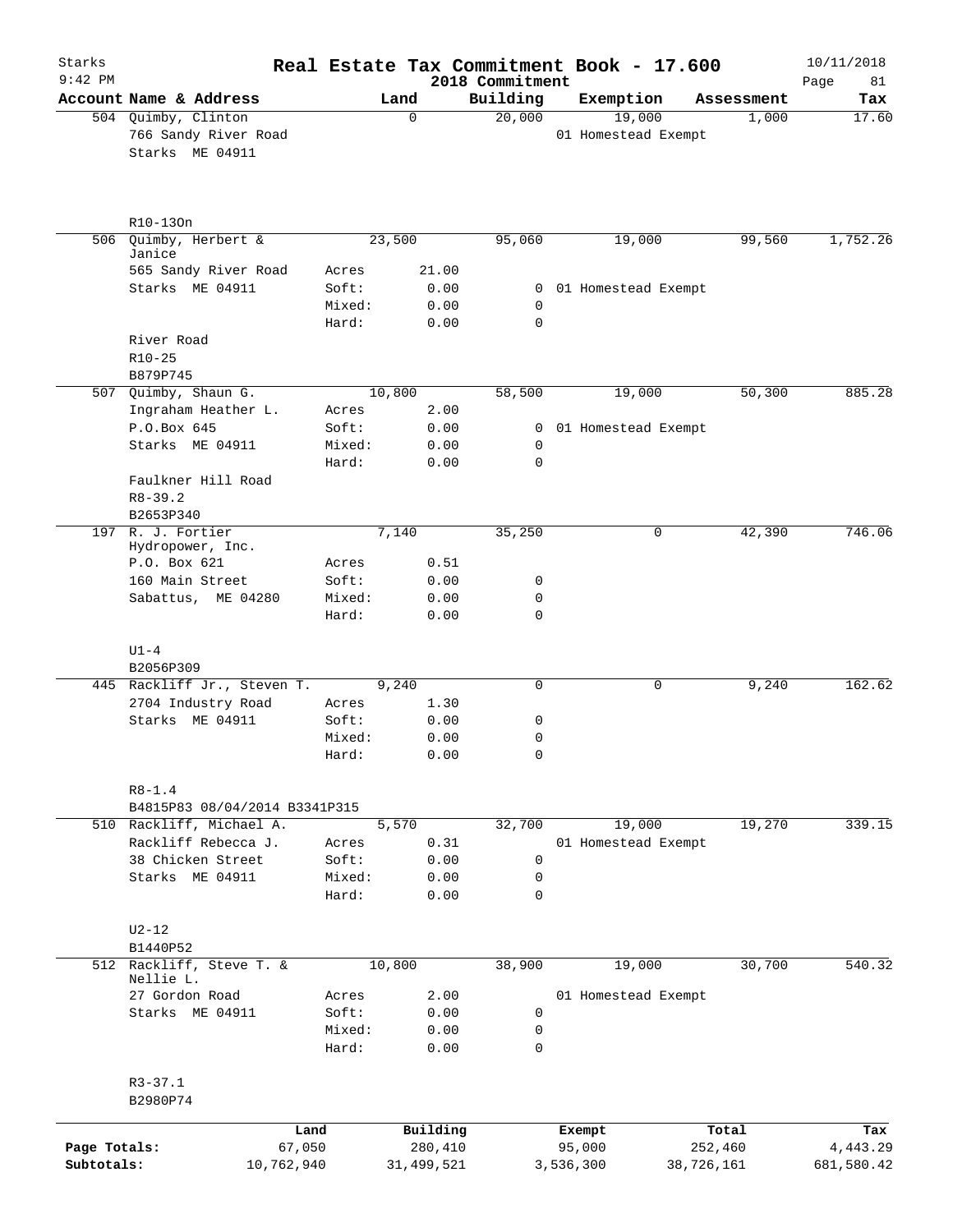| Starks       |                                                   |        |                     |                    |                  | Real Estate Tax Commitment Book - 17.600 |                  | 10/11/2018      |
|--------------|---------------------------------------------------|--------|---------------------|--------------------|------------------|------------------------------------------|------------------|-----------------|
| $9:42$ PM    |                                                   |        |                     | 2018 Commitment    |                  |                                          |                  | Page<br>82      |
|              | Account Name & Address<br>511 Rackliff, Steven T. |        | Land                | Building<br>66,350 |                  | Exemption<br>19,000                      | Assessment       | Tax<br>1,096.30 |
|              |                                                   |        | 14,940              |                    |                  |                                          | 62,290           |                 |
|              | 2704 Industry Road                                | Acres  | 3.00                |                    |                  | 01 Homestead Exempt                      |                  |                 |
|              | Starks ME 04911                                   | Soft:  | 0.00                | 0                  |                  |                                          |                  |                 |
|              |                                                   | Mixed: | 0.00                | 0                  |                  |                                          |                  |                 |
|              |                                                   | Hard:  | 0.00                | $\mathbf 0$        |                  |                                          |                  |                 |
|              | $U1-16$                                           |        |                     |                    |                  |                                          |                  |                 |
|              | B4619P269 01/18/2013 B1757P76                     |        |                     |                    |                  |                                          |                  |                 |
| 517          | Randall, Lewis G.,<br>Barbara J. Randall,         |        | 28,600              | 20,000             |                  | 19,000                                   | 29,600           | 520.96          |
|              | Crystal L. Mendoza,<br>Ryan R. Rathburn           | Acres  | 38.00               |                    |                  |                                          |                  |                 |
|              | P.O.Box 449                                       | Soft:  | 0.00                | $\mathbf{0}$       |                  | 01 Homestead Exempt                      |                  |                 |
|              | Anson ME 04911                                    | Mixed: | 0.00                | 0                  |                  |                                          |                  |                 |
|              |                                                   | Hard:  | 0.00                | $\mathbf 0$        |                  |                                          |                  |                 |
|              | $R5 - 12$                                         |        |                     |                    |                  |                                          |                  |                 |
|              | B5251P73 02/07/2018 B1509P262                     |        |                     |                    |                  |                                          |                  |                 |
|              | 704 Randall, Robert M. Sr.                        |        | 6,310               | 0                  |                  | 0                                        | 6,310            | 111.06          |
|              | Randall, Kathleen A.                              | Acres  | 38.00               |                    |                  |                                          |                  |                 |
|              | 692 West Mills Road                               | Soft:  | 0.00                | 0                  |                  |                                          |                  |                 |
|              | Anson ME 04911                                    | Mixed: | 0.00                | $\mathbf 0$        |                  |                                          |                  |                 |
|              |                                                   | Hard:  | 38.00               | 6,787              |                  |                                          |                  |                 |
|              | $R5 - 12.1$                                       |        |                     |                    |                  |                                          |                  |                 |
|              | 522 Ricci, John                                   |        | 49,000              | 115,950            |                  | 19,000                                   | 145,950          | 2,568.72        |
|              | PO Box 407                                        | Acres  | 106.00              |                    |                  |                                          |                  |                 |
|              | Anson ME 04911                                    | Soft:  | 0.00                | $\mathbf{0}$       |                  | 01 Homestead Exempt                      |                  |                 |
|              |                                                   | Mixed: | 0.00                | 0                  |                  |                                          |                  |                 |
|              |                                                   | Hard:  | 0.00                | $\mathbf 0$        |                  |                                          |                  |                 |
|              | R11-19                                            |        |                     |                    |                  |                                          |                  |                 |
|              | B1291P242                                         |        |                     |                    |                  |                                          |                  |                 |
|              | 523 Richards, Wayne M                             |        | 19,600              | 47,140             |                  | 0                                        | 66,740           | 1,174.62        |
|              | Richards Linda L.                                 | Acres  | 13.00               |                    |                  |                                          |                  |                 |
|              | 392 Plain Street                                  | Soft:  | 0.00                | 0                  |                  |                                          |                  |                 |
|              | Hanover Ma 02339                                  | Mixed: | 0.00                | 0                  |                  |                                          |                  |                 |
|              |                                                   | Hard:  | 0.00                | $\mathbf 0$        |                  |                                          |                  |                 |
|              | $R5 - 3.1$                                        |        |                     |                    |                  |                                          |                  |                 |
|              | B1045P50                                          |        |                     |                    |                  |                                          |                  |                 |
|              | 524 Richards, Wayne M.                            |        | 26,400              | $\mathbf 0$        |                  | 0                                        | 26,400           | 464.64          |
|              | Richards Linda                                    | Acres  | 34.00               |                    |                  |                                          |                  |                 |
|              | 392 Plain Street                                  | Soft:  | 0.00                | 0                  |                  |                                          |                  |                 |
|              | Hanover MA 02339                                  | Mixed: | 0.00                | 0                  |                  |                                          |                  |                 |
|              |                                                   | Hard:  | 0.00                | $\mathbf 0$        |                  |                                          |                  |                 |
|              | $R7 - 24.1$                                       |        |                     |                    |                  |                                          |                  |                 |
|              | B3416P336                                         |        |                     |                    |                  |                                          |                  |                 |
|              | 527 Riley, Margot                                 |        | 37,600              | 75,600             |                  | 0                                        | 113,200          | 1,992.32        |
|              | c/o Lincoln Academy                               | Acres  | 68.00               |                    |                  |                                          |                  |                 |
|              | 81 Academy Hill                                   | Soft:  | 0.00                | 0                  |                  |                                          |                  |                 |
|              | Newcastle ME 04553                                | Mixed: | 0.00                | 0                  |                  |                                          |                  |                 |
|              |                                                   | Hard:  | 0.00                | $\mathbf 0$        |                  |                                          |                  |                 |
|              | $R2 - 9$                                          |        |                     |                    |                  |                                          |                  |                 |
|              | B1514P319                                         |        |                     |                    |                  |                                          |                  |                 |
|              |                                                   |        |                     |                    |                  |                                          |                  |                 |
| Page Totals: | 182,450                                           | Land   | Building<br>325,040 |                    | Exempt<br>57,000 |                                          | Total<br>450,490 | Tax<br>7,928.62 |
| Subtotals:   | 10,945,390                                        |        | 31,824,561          |                    | 3,593,300        |                                          | 39,176,651       | 689,509.04      |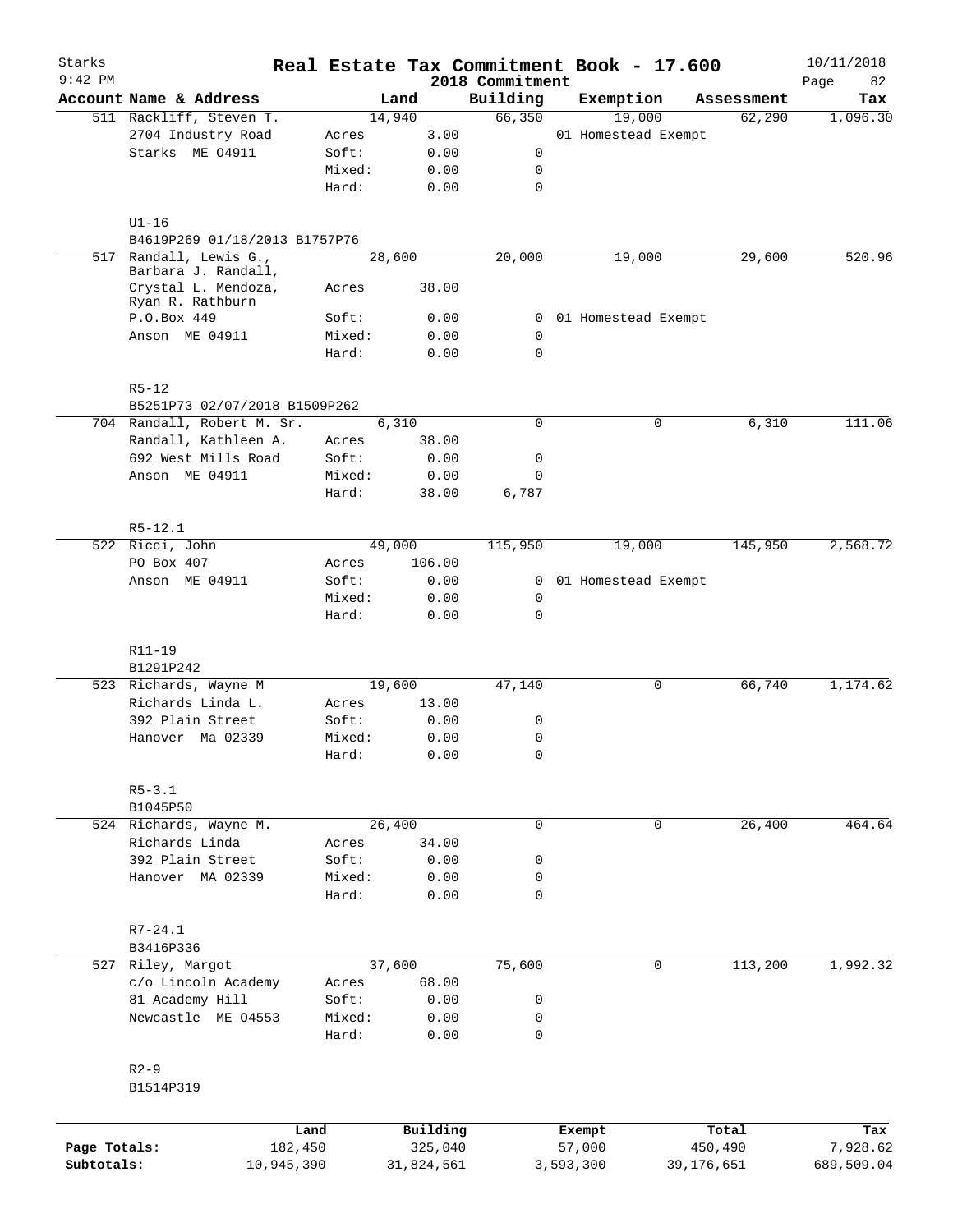| $9:42$ PM |                                                                          |        |        |        | Real Estate Tax Commitment Book - 17.600 |                           |            | 10/11/2018 |        |
|-----------|--------------------------------------------------------------------------|--------|--------|--------|------------------------------------------|---------------------------|------------|------------|--------|
|           |                                                                          |        |        |        | 2018 Commitment                          |                           |            | Page       | 83     |
|           | Account Name & Address                                                   |        | Land   |        | Building                                 | Exemption                 | Assessment |            | Tax    |
|           | 9 Riley, Megan                                                           |        | 10,240 |        | 19,000                                   | 19,000                    | 10,240     |            | 180.22 |
|           | 54 Chicken St.                                                           | Acres  |        | 1.30   |                                          |                           |            |            |        |
|           | Starks ME 04911                                                          | Soft:  |        | 0.00   | $\mathbf{0}$                             | 01 Homestead Exempt       |            |            |        |
|           |                                                                          | Mixed: |        | 0.00   | 0                                        |                           |            |            |        |
|           |                                                                          | Hard:  |        | 0.00   | $\Omega$                                 |                           |            |            |        |
|           | Chicken St.                                                              |        |        |        |                                          |                           |            |            |        |
|           | $U2-15$                                                                  |        |        |        |                                          |                           |            |            |        |
|           | B5025P283 05/09/2016 B4274P51 05/25/2010 B4242P224<br>09/28/2009 B902P42 |        |        |        |                                          |                           |            |            |        |
|           | 175 Ring, Marie L.                                                       |        | 29,200 |        | 106,660                                  | 19,000                    | 116,860    | 2,056.74   |        |
|           | 1005 New Sharon Road                                                     | Acres  |        | 40.00  |                                          | 01 Homestead Exempt       |            |            |        |
|           | Starks ME 04911                                                          | Soft:  |        | 0.00   | 0                                        |                           |            |            |        |
|           |                                                                          | Mixed: |        | 0.00   | 0                                        |                           |            |            |        |
|           |                                                                          | Hard:  |        | 0.00   | $\Omega$                                 |                           |            |            |        |
|           | $R1 - 42$                                                                |        |        |        |                                          |                           |            |            |        |
|           | B4086P285 01/02/2009 B3879P247 07/10/2007 B1609P227                      |        |        |        |                                          |                           |            |            |        |
|           | 528 Rioux Family Revocable<br>Trust                                      |        | 8,660  |        | 0                                        | $\mathbf 0$               | 8,660      |            | 152.42 |
|           | 17 Sherridan Ave.                                                        | Acres  |        | 0.75   |                                          |                           |            |            |        |
|           | Rochester NH 03867                                                       | Soft:  |        | 0.00   | 0                                        |                           |            |            |        |
|           |                                                                          | Mixed: |        | 0.00   | 0                                        |                           |            |            |        |
|           |                                                                          | Hard:  |        | 0.00   | $\Omega$                                 |                           |            |            |        |
|           | $R8 - 35$                                                                |        |        |        |                                          |                           |            |            |        |
|           | B4462P239 11/07/2011 B1401P213                                           |        |        |        |                                          |                           |            |            |        |
|           | 362 Roberts, Sherene                                                     |        | 25,700 |        | 111,070                                  | 19,000                    | 117,770    | 2,072.75   |        |
|           | 433 Mayhew Road                                                          | Acres  |        | 9.70   |                                          | 01 Homestead Exempt       |            |            |        |
|           | Starks ME 04911                                                          | Soft:  |        | 0.00   | 0                                        |                           |            |            |        |
|           |                                                                          | Mixed: |        | 0.00   | 0                                        |                           |            |            |        |
|           |                                                                          | Hard:  |        | 0.00   | 0                                        |                           |            |            |        |
|           | $R6-3$ , $3.1$ , $2.19$                                                  |        |        |        |                                          |                           |            |            |        |
|           | B5262P349 03/26/2018 B5148P351 04/20/2017 B5065P333                      |        |        |        |                                          |                           |            |            |        |
|           | B3869P189 06/26/2007 B3838P353 04/24/2007 B3299P231                      |        |        |        |                                          |                           |            |            |        |
|           | 530 Robinson, John                                                       |        | 44,060 |        | 101,700                                  | 19,000                    | 126,760    | 2,230.98   |        |
|           | Jallow, Mariama                                                          | Acres  |        | 108.00 |                                          |                           |            |            |        |
|           | 209 Sandy River Road                                                     | Soft:  |        | 10.00  |                                          | 1,112 01 Homestead Exempt |            |            |        |
|           | Starks ME 04911                                                          | Mixed: |        | 15.00  | 2,451                                    |                           |            |            |        |
|           |                                                                          | Hard:  |        | 10.00  | 1,786                                    |                           |            |            |        |
|           | River Rd                                                                 |        |        |        |                                          |                           |            |            |        |
|           | $R9-1$                                                                   |        |        |        |                                          |                           |            |            |        |
|           | B4810P288 07/24/2014 B1839P50                                            |        |        |        |                                          |                           |            |            |        |
|           | 532 Rodin, George                                                        |        | 10,320 |        | 14,700                                   | 0                         | 25,020     |            | 440.35 |
|           | 11 Smith St.                                                             | Acres  |        | 1.40   |                                          |                           |            |            |        |
|           | Howell NJ 07731                                                          | Soft:  |        | 0.00   | 0                                        |                           |            |            |        |
|           |                                                                          | Mixed: |        | 0.00   | 0                                        |                           |            |            |        |
|           |                                                                          | Hard:  |        | 0.00   | $\mathbf 0$                              |                           |            |            |        |
|           |                                                                          |        |        |        |                                          |                           |            |            |        |
|           |                                                                          |        |        |        |                                          |                           |            |            |        |
|           | $R4 - 24$<br>B4429P118 08/02/2011 B4102P295 02/18/2009 B840P179          |        |        |        |                                          |                           |            |            |        |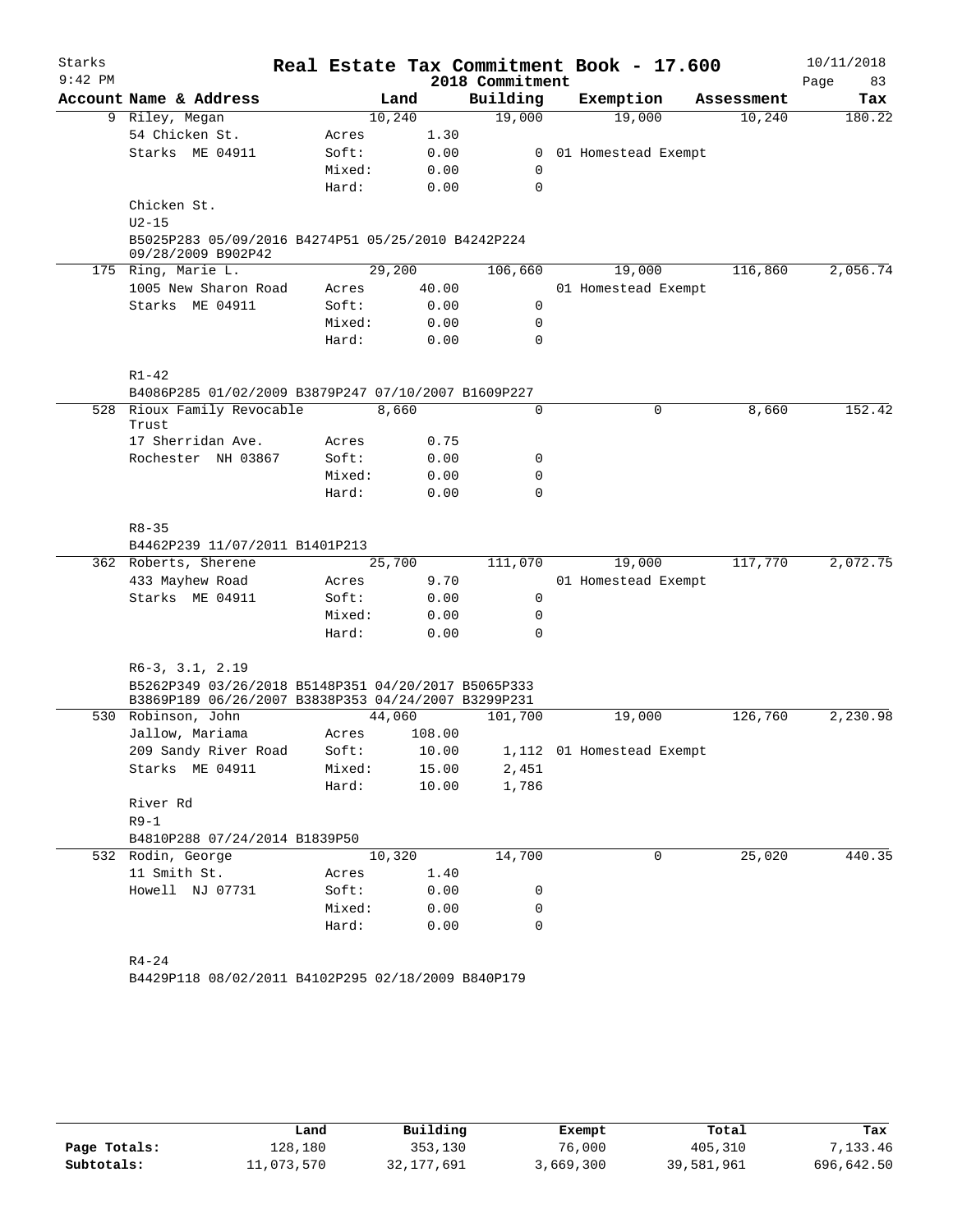| Starks<br>$9:42$ PM |                                                    |         |                 |              | 2018 Commitment            | Real Estate Tax Commitment Book - 17.600 |            | 10/11/2018<br>84<br>Page |
|---------------------|----------------------------------------------------|---------|-----------------|--------------|----------------------------|------------------------------------------|------------|--------------------------|
|                     | Account Name & Address                             |         |                 | Land         | Building                   | Exemption                                | Assessment | Tax                      |
|                     | 531 Rodin, George                                  |         |                 | 21,600       | $\mathbf 0$                | $\Omega$                                 | 21,600     | 380.16                   |
|                     | 11 Smith St.                                       |         | Acres           | 18.00        |                            |                                          |            |                          |
|                     | Howell NJ 07731                                    |         | Soft:           | 0.00         | 0                          |                                          |            |                          |
|                     |                                                    |         | Mixed:          | 0.00         | 0                          |                                          |            |                          |
|                     |                                                    |         | Hard:           | 0.00         | $\mathbf 0$                |                                          |            |                          |
|                     | $R5 - 21$                                          |         |                 |              |                            |                                          |            |                          |
|                     | B4429P118 08/02/2011 B4102P295 02/18/2009 B843P744 |         |                 |              |                            |                                          |            |                          |
|                     | 70 Rosie, Crystal                                  |         |                 | 11,200       | 24,570                     | 19,000                                   | 16,770     | 295.15                   |
|                     | 16 Chicken Street                                  |         | Acres           | 2.50         |                            | 01 Homestead Exempt                      |            |                          |
|                     | Starks ME 04911                                    |         | Soft:           | 0.00         | 0                          |                                          |            |                          |
|                     |                                                    |         | Mixed:          | 0.00         | 0                          |                                          |            |                          |
|                     |                                                    |         | Hard:           | 0.00         | $\mathbf 0$                |                                          |            |                          |
|                     | $U2 - 7$                                           |         |                 |              |                            |                                          |            |                          |
|                     | B4602P45 11/20/2012 B4383P29 04/06/2011 B1103P137  |         |                 |              |                            |                                          |            |                          |
| 535                 | Ross and Paula A. Day,<br>Edward H.                |         |                 | 49,300       | 114,950                    | 19,000                                   | 145,250    | 2,556.40                 |
|                     | 94 Waugh Road                                      |         | Acres           | 107.00       |                            |                                          |            |                          |
|                     | Starks ME 04911                                    |         | Soft:           | 0.00         |                            | 0 01 Homestead Exempt                    |            |                          |
|                     |                                                    |         | Mixed:          | 0.00         | 0                          |                                          |            |                          |
|                     |                                                    |         | Hard:           | 0.00         | $\mathbf 0$                |                                          |            |                          |
|                     | R11-10                                             |         |                 |              |                            |                                          |            |                          |
|                     | B2043P31                                           |         |                 |              |                            |                                          |            |                          |
|                     | 777 Ross, Jon A.                                   |         |                 | 61,500       | $\Omega$                   | 0                                        | 61,500     | 1,082.40                 |
|                     | 30 Clarke Street                                   |         | Acres           | 151.00       |                            |                                          |            |                          |
|                     | Canaan ME 04924                                    |         | Soft:           | 0.00         | 0                          |                                          |            |                          |
|                     |                                                    |         | Mixed:<br>Hard: | 0.00<br>0.00 | $\mathbf 0$<br>$\mathbf 0$ |                                          |            |                          |
|                     |                                                    |         |                 |              |                            |                                          |            |                          |
|                     | R2 38<br>B5098P148 11/15/2016 B5003P266 02/25/2016 |         |                 |              |                            |                                          |            |                          |
|                     | 536 Russell, Franklin A                            |         |                 | 26,800       | 116,850                    | 19,000                                   | 124,650    | 2,193.84                 |
|                     | Kremer, Robyn R.                                   |         | Acres           | 32.00        |                            |                                          |            |                          |
|                     | 869 Mayhew Road                                    |         | Soft:           | 0.00         | 0                          | 01 Homestead Exempt                      |            |                          |
|                     | Starks ME 04911                                    |         | Mixed:          | 0.00         | 0                          |                                          |            |                          |
|                     |                                                    |         | Hard:           | 0.00         | 0                          |                                          |            |                          |
|                     | $R6 - 15$                                          |         |                 |              |                            |                                          |            |                          |
|                     | B3913P325 09/26/2007 B862P1109                     |         |                 |              |                            |                                          |            |                          |
|                     | 665 Russo, Diane M.                                |         |                 | 24,700       | 64,770                     | 19,000                                   | 70,470     | 1,240.27                 |
|                     | 1660 New Sharon Road                               |         | Acres           | 25.00        |                            |                                          |            |                          |
|                     | Starks ME 04911                                    |         | Soft:           | 0.00         | 0                          | 01 Homestead Exempt                      |            |                          |
|                     |                                                    |         | Mixed:          | 0.00         | $\mathbf 0$                |                                          |            |                          |
|                     |                                                    |         | Hard:           | 0.00         | $\mathbf 0$                |                                          |            |                          |
|                     | $R2 - 46$                                          |         |                 |              |                            |                                          |            |                          |
|                     | B868P482                                           |         |                 |              |                            |                                          |            |                          |
|                     | 666 Russo, Diane M.                                |         |                 | 1,280        | $\mathbf 0$                | 0                                        | 1,280      | 22.53                    |
|                     | 1660 New Sharon Road                               |         | Acres           | 1.60         |                            |                                          |            |                          |
|                     | Starks ME 04911                                    |         | Soft:           | 0.00         | 0                          |                                          |            |                          |
|                     |                                                    |         | Mixed:<br>Hard: | 0.00<br>0.00 | 0<br>0                     |                                          |            |                          |
|                     | $R8 - 4$                                           |         |                 |              |                            |                                          |            |                          |
|                     |                                                    |         |                 |              |                            |                                          |            |                          |
|                     |                                                    | Land    |                 | Building     |                            | Exempt                                   | Total      | Tax                      |
| Page Totals:        |                                                    | 196,380 |                 | 321,140      |                            | 76,000                                   | 441,520    | 7,770.75                 |

**Subtotals:** 11,269,950 32,498,831 3,745,300 40,023,481 704,413.25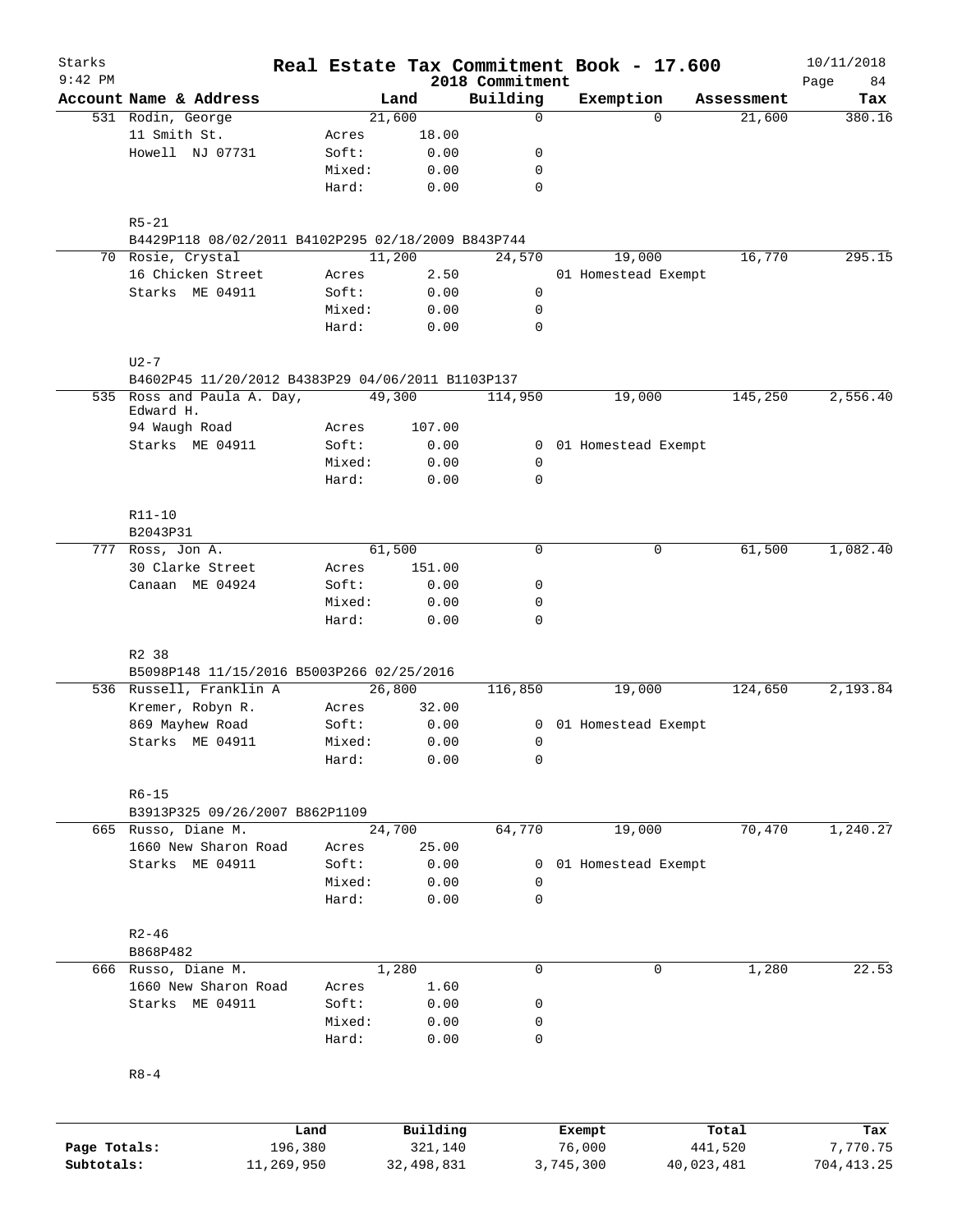| Starks<br>$9:42$ PM |                                                          |        |        | 2018 Commitment | Real Estate Tax Commitment Book - 17.600 |            | 10/11/2018<br>85<br>Page |
|---------------------|----------------------------------------------------------|--------|--------|-----------------|------------------------------------------|------------|--------------------------|
|                     | Account Name & Address                                   |        | Land   | Building        | Exemption                                | Assessment | Tax                      |
|                     | 538 Russo, Diane M.                                      | 25,000 |        | 0               | $\Omega$                                 | 25,000     | 440.00                   |
|                     | 1660 New Sharon Road                                     | Acres  | 26.00  |                 |                                          |            |                          |
|                     | Starks ME 04911                                          | Soft:  | 0.00   | 0               |                                          |            |                          |
|                     |                                                          | Mixed: | 0.00   | 0               |                                          |            |                          |
|                     |                                                          | Hard:  | 0.00   | $\mathbf 0$     |                                          |            |                          |
|                     | $R2 - 47$                                                |        |        |                 |                                          |            |                          |
|                     | B4843P155 10/06/2014 B1076P253                           |        |        |                 |                                          |            |                          |
|                     | 539 Ryan, Kathleen A                                     | 20,200 |        | 0               | $\mathbf 0$                              | 20,200     | 355.52                   |
|                     | Blais David                                              | Acres  | 15.00  |                 |                                          |            |                          |
|                     | 203 Beans Corner Rd                                      | Soft:  | 0.00   | 0               |                                          |            |                          |
|                     | New Sharon Me 04955                                      | Mixed: | 0.00   | 0               |                                          |            |                          |
|                     |                                                          | Hard:  | 0.00   | $\mathbf 0$     |                                          |            |                          |
|                     | Beans Cor. Rd.                                           |        |        |                 |                                          |            |                          |
|                     | R1-13.1, 13.2, 13.3                                      |        |        |                 |                                          |            |                          |
|                     | B1728P259                                                |        |        |                 |                                          |            |                          |
| 543                 | Sanders Living Trust                                     | 11,620 |        | 78,300          | 0                                        | 89,920     | 1,582.59                 |
|                     | Sanders, Norman and<br>Linda Trustees                    | Acres  | 3.03   |                 |                                          |            |                          |
|                     | 27 Shore Drive                                           | Soft:  | 0.00   | 0               |                                          |            |                          |
|                     | Upton MA 01568                                           | Mixed: | 0.00   | $\mathbf 0$     |                                          |            |                          |
|                     |                                                          | Hard:  | 0.00   | $\mathbf 0$     |                                          |            |                          |
|                     | Route #43                                                |        |        |                 |                                          |            |                          |
|                     | $R8 - 39.1$                                              |        |        |                 |                                          |            |                          |
|                     | B4804P90 07/10/2014 B3272P162                            |        |        |                 |                                          |            |                          |
|                     | 752 Santiago el al, Barbara                              | 25,600 |        | $\Omega$        | $\mathbf 0$                              | 25,600     | 450.56                   |
|                     | Linda, Carolyn, Donna,<br>Darlene Gray                   | Acres  | 54.00  |                 |                                          |            |                          |
|                     | 123 Madison Avenue                                       | Soft:  | 30.00  | 3,335           |                                          |            |                          |
|                     | Madison ME 04950                                         | Mixed: | 6.00   | 980             |                                          |            |                          |
|                     |                                                          | Hard:  | 0.00   | 0               |                                          |            |                          |
|                     | R12 18                                                   |        |        |                 |                                          |            |                          |
|                     | B4236P353 01/22/2010                                     |        |        |                 |                                          |            |                          |
| 227                 | Santiago et al, Barbara                                  | 31,610 |        | $\mathbf 0$     | 0                                        | 31,610     | 556.34                   |
|                     | Linda, Darlene,                                          | Acres  | 56.00  |                 |                                          |            |                          |
|                     | Richard, Donna, Carolyn                                  |        |        |                 |                                          |            |                          |
|                     | Gray                                                     |        |        |                 |                                          |            |                          |
|                     | 123 Madison Ave.                                         | Soft:  | 2.00   | 222             |                                          |            |                          |
|                     | Madison ME 04950                                         | Mixed: | 8.00   | 1,307           |                                          |            |                          |
|                     |                                                          | Hard:  | 6.00   | 1,072           |                                          |            |                          |
|                     | 6 Howard Lot west side<br>R12-17                         |        |        |                 |                                          |            |                          |
|                     | B4236P353 01/22/2010 B3910P240 09/21/2007                |        |        |                 |                                          |            |                          |
|                     | 751 Santiago et al, Barbara                              | 46,330 |        | 0               | 0                                        | 46,330     | 815.41                   |
|                     | Linda Gray, Darlene<br>Gray, Carolyn Gray,<br>Donna Gray | Acres  | 253.00 |                 |                                          |            |                          |
|                     | 123 Madison Avenue                                       | Soft:  | 127.00 | 14,116          |                                          |            |                          |
|                     | Madison ME 04950                                         | Mixed: | 109.00 | 17,811          |                                          |            |                          |
|                     |                                                          | Hard:  | 8.00   | 1,429           |                                          |            |                          |
|                     | R12 19, 23                                               |        |        |                 |                                          |            |                          |
|                     | B4237P3 01/22/2010                                       |        |        |                 |                                          |            |                          |
|                     |                                                          |        |        |                 |                                          |            |                          |

|              | Land       | Building   | Exempt    | Total      | Tax        |
|--------------|------------|------------|-----------|------------|------------|
| Page Totals: | 160,360    | 78,300     |           | 238,660    | 4,200.42   |
| Subtotals:   | 11,430,310 | 32,577,131 | 3,745,300 | 40,262,141 | 708,613.67 |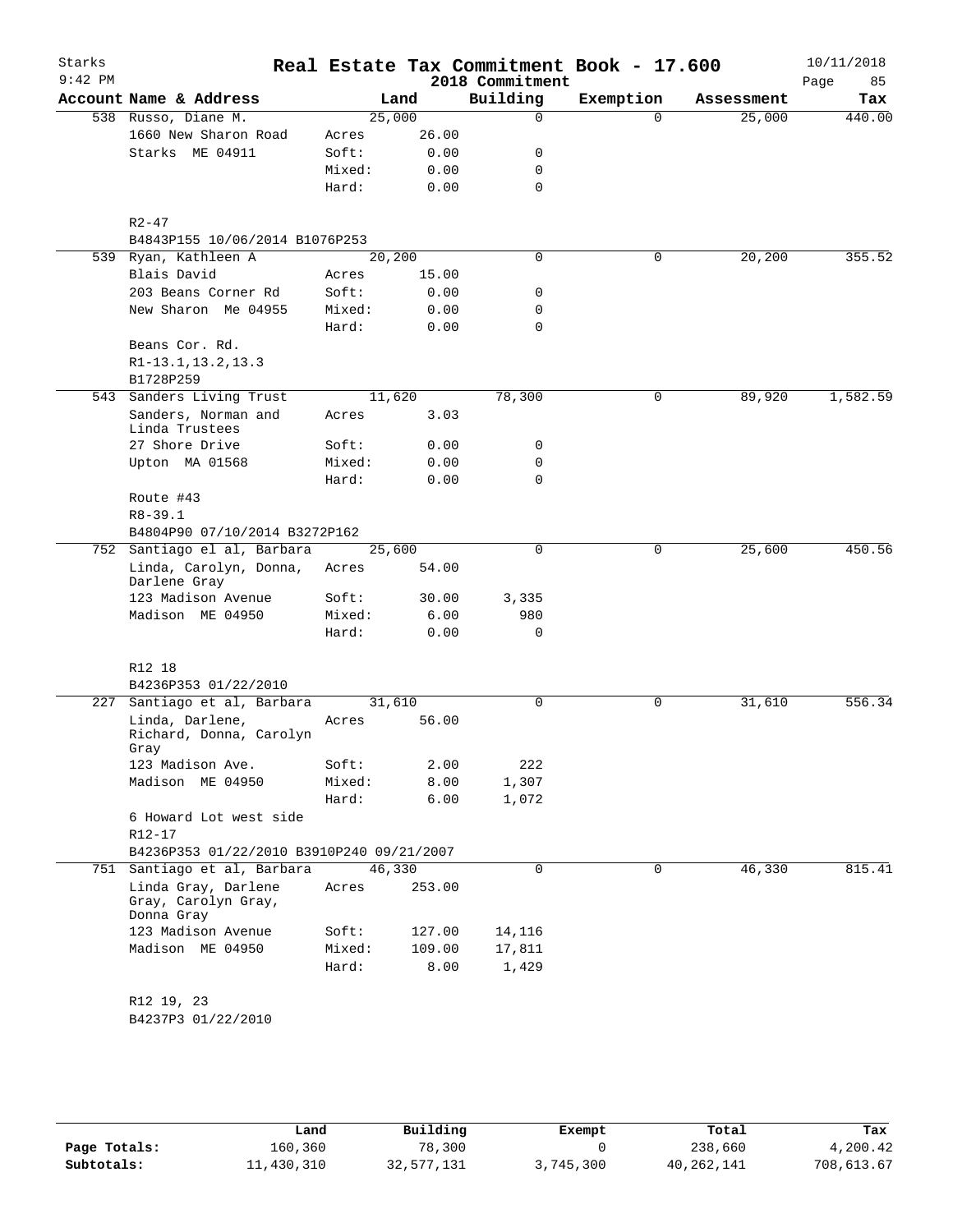| Starks       |                                                    |                 |              |                             | Real Estate Tax Commitment Book - 17.600 |            | 10/11/2018    |
|--------------|----------------------------------------------------|-----------------|--------------|-----------------------------|------------------------------------------|------------|---------------|
| $9:42$ PM    | Account Name & Address                             | Land            |              | 2018 Commitment<br>Building | Exemption                                | Assessment | 86<br>Page    |
|              | 736 Sanville Jr., Robert W.                        | 10,800          |              | 20,000                      | 19,000                                   | 11,800     | Tax<br>207.68 |
|              | 2635 Industry Road                                 | Acres           | 2.00         |                             | 01 Homestead Exempt                      |            |               |
|              | Starks ME 04911                                    | Soft:           | 0.00         | 0                           |                                          |            |               |
|              |                                                    | Mixed:          | 0.00         | 0                           |                                          |            |               |
|              |                                                    |                 |              |                             |                                          |            |               |
|              |                                                    | Hard:           | 0.00         | $\mathbf 0$                 |                                          |            |               |
|              | $R2 - 42.1B$                                       |                 |              |                             |                                          |            |               |
|              | B4185P259 08/28/2009                               |                 |              |                             |                                          |            |               |
|              | 765 Sanville, Andrew                               | 10,000          |              | 24,940                      | 19,000                                   | 15,940     | 280.54        |
|              | 21 Sanville Lane                                   | Acres           | 1.00         |                             | 01 Homestead Exempt                      |            |               |
|              | Starks ME 04911                                    | Soft:           | 0.00         | 0                           |                                          |            |               |
|              |                                                    | Mixed:          | 0.00         | 0                           |                                          |            |               |
|              |                                                    | Hard:           | 0.00         | $\mathbf 0$                 |                                          |            |               |
|              | R2 42.1C                                           |                 |              |                             |                                          |            |               |
|              | B4525P219 05/16/2012                               |                 |              |                             |                                          |            |               |
|              | 130 Sanville, Robert Sr                            | 10,000          |              | 20,000                      | 19,000                                   | 11,000     | 193.60        |
|              | 7 Sanville Lane                                    | Acres           | 1.00         |                             |                                          |            |               |
|              | Starks ME 04911                                    | Soft:           | 0.00         |                             | 0 01 Homestead Exempt                    |            |               |
|              |                                                    | Mixed:          | 0.00         | 0                           |                                          |            |               |
|              |                                                    | Hard:           | 0.00         | $\mathbf 0$                 |                                          |            |               |
|              | $R2 - 42.1A - 1$                                   |                 |              |                             |                                          |            |               |
|              | B4122P55 04/14/2009 B1455P349                      |                 |              |                             |                                          |            |               |
|              | 259 Sanville, Scott R.                             | 19,600          |              | 46,650                      | 19,000                                   | 47,250     | 831.60        |
|              | Theriault, Megan E.                                | Acres           | 17.00        |                             | 01 Homestead Exempt                      |            |               |
|              | 2 Sawyers Mills Road                               | Soft:           | 4.00         | 445                         |                                          |            |               |
|              | Starks ME 04911                                    | Mixed:          | 12.00        | 1,961                       |                                          |            |               |
|              |                                                    | Hard:           | 0.00         | $\mathbf 0$                 |                                          |            |               |
|              | Rt 43 Madison Rd<br>$R3-9$                         |                 |              |                             |                                          |            |               |
|              | B5178P230 07/13/2017 B598P321                      |                 |              |                             |                                          |            |               |
|              | 544 Sasville, Norman A.                            | 23,120          |              | 0                           | 0                                        | 23,120     | 406.91        |
|              | PO Box 619                                         | Acres           | 23.07        |                             |                                          |            |               |
|              | Middleboro MA 02346                                | Soft:           | 0.00         | 0                           |                                          |            |               |
|              |                                                    | Mixed:          | 0.00         | 0                           |                                          |            |               |
|              |                                                    | Hard:           | 0.00         | $\mathbf 0$                 |                                          |            |               |
|              | $R8 - 38 - 9$                                      |                 |              |                             |                                          |            |               |
|              | B2307P110                                          |                 |              |                             |                                          |            |               |
|              | 318 Schafer, Paul J.                               | 27,700          |              | 90,230                      | 24,700                                   | 93,230     | 1,640.85      |
|              | 256 Mayhew Road                                    | Acres           | 35.00        |                             | 01 Homestead Exempt                      |            |               |
|              | Starks ME 04911                                    | Soft:           | 0.00         | 0                           | 02 Veteran                               |            |               |
|              |                                                    | Mixed:          | 0.00         | 0                           |                                          |            |               |
|              |                                                    | Hard:           | 0.00         | $\mathbf 0$                 |                                          |            |               |
|              | $R7 - 24$                                          |                 |              |                             |                                          |            |               |
|              | B5126P111 02/03/2017 B3416P338 12/02/2004 B1505P80 |                 |              |                             |                                          |            |               |
|              | 545 Schleier, Richard. &                           | 15,600          |              | 46,500                      | 24,700                                   | 37,400     | 658.24        |
|              | Georgette M                                        |                 |              |                             |                                          |            |               |
|              | 735 Sandy River Road                               | Acres           | 8.00         |                             | 02 Veteran                               |            |               |
|              | Starks ME 04911                                    | Soft:           | 0.00         | 0                           | 01 Homestead Exempt                      |            |               |
|              |                                                    | Mixed:<br>Hard: | 0.00<br>0.00 | 0<br>$\mathbf 0$            |                                          |            |               |
|              |                                                    |                 |              |                             |                                          |            |               |
|              | R10-11, R10-12                                     |                 |              |                             |                                          |            |               |
|              | B886P33                                            |                 |              |                             |                                          |            |               |
|              | Land                                               |                 | Building     |                             | Exempt                                   | Total      | Tax           |
| Page Totals: | 116,820                                            |                 | 248,320      |                             | 125,400                                  | 239,740    | 4,219.42      |
| Subtotals:   | 11,547,130                                         |                 | 32,825,451   |                             | 3,870,700                                | 40,501,881 | 712,833.09    |
|              |                                                    |                 |              |                             |                                          |            |               |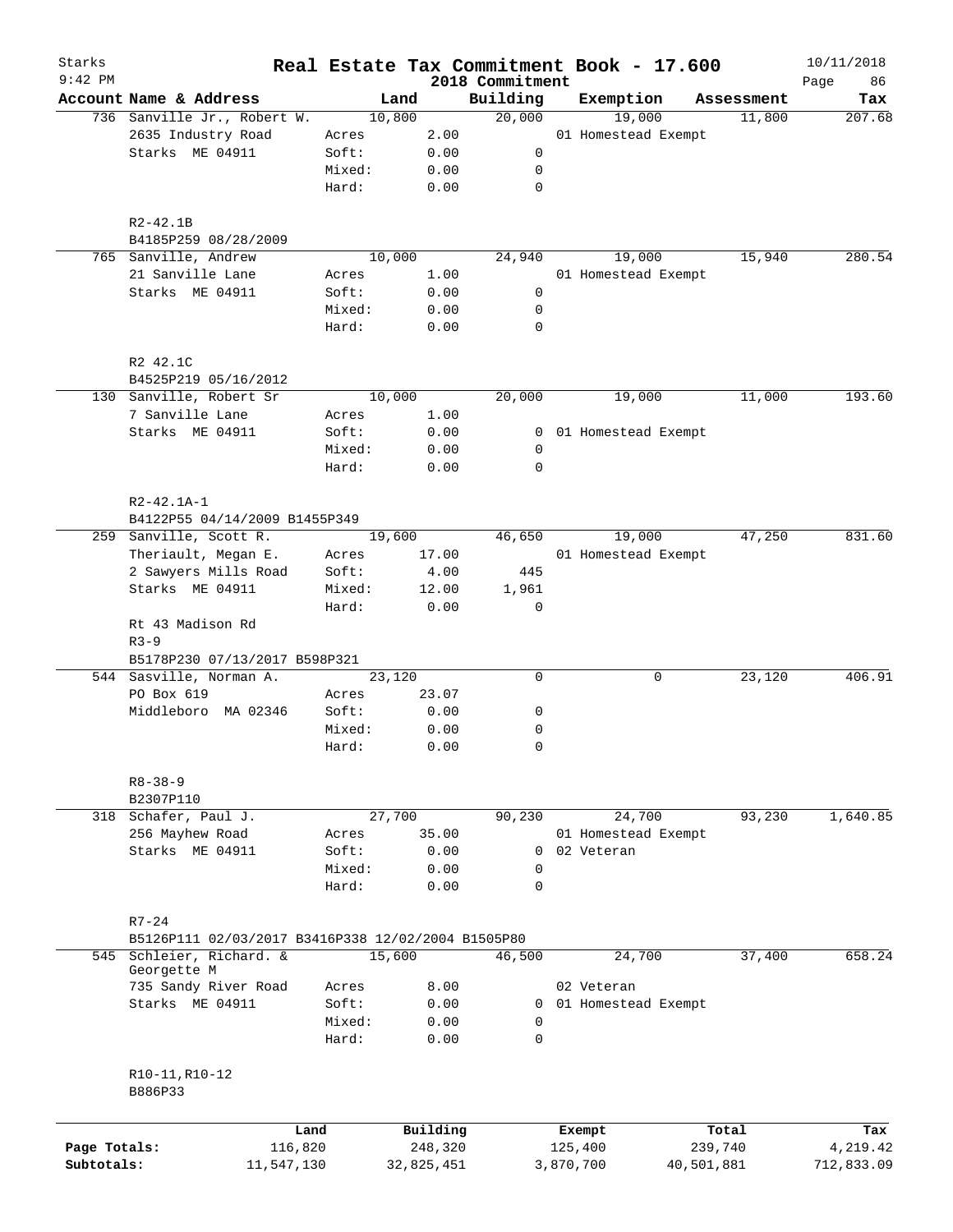| Starks<br>$9:42$ PM |                               |        |          | 2018 Commitment | Real Estate Tax Commitment Book - 17.600 |            | 10/11/2018<br>87<br>Page |
|---------------------|-------------------------------|--------|----------|-----------------|------------------------------------------|------------|--------------------------|
|                     | Account Name & Address        |        | Land     | Building        | Exemption                                | Assessment | Tax                      |
|                     | 546 Scioscia, Eugene. M       |        | 21,220   | 17,210          | $\Omega$                                 | 38,430     | 676.37                   |
|                     | Scioscia, Gail L.             | Acres  | 15.03    |                 |                                          |            |                          |
|                     | 6 Gioioso Drive               | Soft:  | 0.00     | 0               |                                          |            |                          |
|                     | Holbrook MA 02343             | Mixed: | 0.00     | 0               |                                          |            |                          |
|                     |                               | Hard:  | 0.00     | $\mathbf 0$     |                                          |            |                          |
|                     | West Mills Rd                 |        |          |                 |                                          |            |                          |
|                     | $R7-11.1$                     |        |          |                 |                                          |            |                          |
|                     | B2546P86                      |        |          |                 |                                          |            |                          |
|                     | 578 Seamon, Alton G.          |        | 16,160   | $\mathbf 0$     | 0                                        | 16,160     | 284.42                   |
|                     | Seamon, Maryrose A.           | Acres  | 8.70     |                 |                                          |            |                          |
|                     | 1430 Twin Rivers Blvd.        | Soft:  | 0.00     | 0               |                                          |            |                          |
|                     | Oviedo FL 32766               | Mixed: | 0.00     | 0               |                                          |            |                          |
|                     |                               | Hard:  | 0.00     | $\mathbf 0$     |                                          |            |                          |
|                     | $R1 - 38$                     |        |          |                 |                                          |            |                          |
|                     | B4745P63 12/24/2013 B838P458  |        |          |                 |                                          |            |                          |
|                     | 548 Seamon, Daryl O.          |        | 21,200   | 57,540          | 19,000                                   | 59,740     | 1,051.42                 |
|                     | 1550 New Sharon Road          | Acres  | 15.00    |                 |                                          |            |                          |
|                     | Starks ME 04911               | Soft:  | 0.00     | 0               | 01 Homestead Exempt                      |            |                          |
|                     |                               | Mixed: | 0.00     | 0               |                                          |            |                          |
|                     |                               | Hard:  | 0.00     | 0               |                                          |            |                          |
|                     | Newsharon Rd                  |        |          |                 |                                          |            |                          |
|                     | R8-10.4, R8-10.5              |        |          |                 |                                          |            |                          |
|                     | B2411P93                      |        |          |                 |                                          |            |                          |
| 547                 | Seamon, Daryl O.              |        | 15,200   | 12,000          | 0                                        | 27,200     | 478.72                   |
|                     | 1550 New Sharon Road          | Acres  | 7.50     |                 |                                          |            |                          |
|                     | Starks ME 04911               | Soft:  | 0.00     | 0               |                                          |            |                          |
|                     |                               | Mixed: | 0.00     | 0               |                                          |            |                          |
|                     |                               | Hard:  | 0.00     | $\mathbf 0$     |                                          |            |                          |
|                     | $R8 - 10.3$                   |        |          |                 |                                          |            |                          |
|                     | B2708P164                     |        |          |                 |                                          |            |                          |
| 549                 | Seamon, Thomas J              |        | 14,920   | $\mathbf 0$     | 0                                        | 14,920     | 262.59                   |
|                     | 1586 New Sharon Road          | Acres  | 8.40     |                 |                                          |            |                          |
|                     | Starks Me 04911               | Soft:  | 0.00     | 0               |                                          |            |                          |
|                     |                               | Mixed: | 0.00     | 0               |                                          |            |                          |
|                     |                               | Hard:  | 0.00     | $\mathbf 0$     |                                          |            |                          |
|                     | Rt.134 New Sharon Rd.         |        |          |                 |                                          |            |                          |
|                     | $R8 - 10.2$                   |        |          |                 |                                          |            |                          |
|                     | B3637P282 01/30/2006 B1485P77 |        |          |                 |                                          |            |                          |
|                     | 654 Seamon, Thomas J.         |        | 13,960   | 20,000          | 19,000                                   | 14,960     | 263.30                   |
|                     | 1586 New Sharon Road          | Acres  | 7.20     |                 | 01 Homestead Exempt                      |            |                          |
|                     | Starks ME 04911               | Soft:  | 0.00     | 0               |                                          |            |                          |
|                     |                               | Mixed: | 0.00     | 0               |                                          |            |                          |
|                     |                               | Hard:  | 0.00     | 0               |                                          |            |                          |
|                     | Rt.134 New Sharon Rd.         |        |          |                 |                                          |            |                          |
|                     | $R8 - 10.1$                   |        |          |                 |                                          |            |                          |
|                     | B3359P254 09/14/2005 B1936P46 |        |          |                 |                                          |            |                          |
| 463                 | Semas Joseph, J               |        | 20,960   | 51,150          | 19,000                                   | 53,110     | 934.74                   |
|                     | Semas Margaret, A             | Acres  | 14.70    |                 | 01 Homestead Exempt                      |            |                          |
|                     | 248 Dill Road                 | Soft:  | 0.00     | 0               |                                          |            |                          |
|                     | Starks Me 04911               | Mixed: | 0.00     | 0               |                                          |            |                          |
|                     |                               | Hard:  | 0.00     | $\mathbf 0$     |                                          |            |                          |
|                     | Dill Rd                       |        |          |                 |                                          |            |                          |
|                     | $R6 - 22.4A$                  |        |          |                 |                                          |            |                          |
|                     | B3755P79 09/22/2006 B1446P306 |        |          |                 |                                          |            |                          |
|                     |                               |        |          |                 |                                          |            |                          |
|                     |                               | Land   | Building |                 | Exempt                                   | Total      | Tax                      |
| Page Totals:        | 123,620                       |        | 157,900  |                 | 57,000                                   | 224,520    | 3,951.56                 |

**Subtotals:** 11,670,750 32,983,351 3,927,700 40,726,401 716,784.65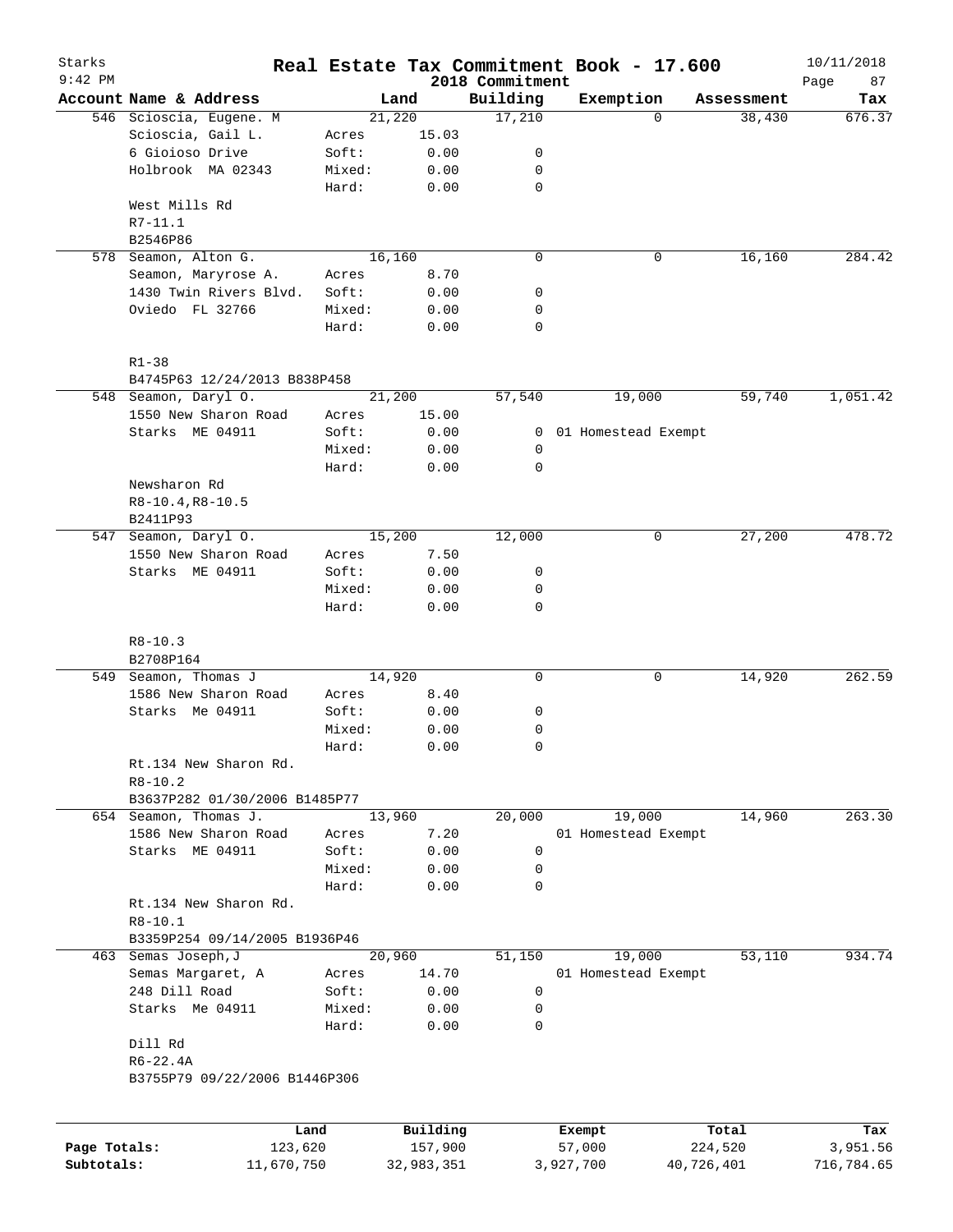| Starks       |                                |                 |        |                     |                             | Real Estate Tax Commitment Book - 17.600 |                  | 10/11/2018        |
|--------------|--------------------------------|-----------------|--------|---------------------|-----------------------------|------------------------------------------|------------------|-------------------|
| $9:42$ PM    | Account Name & Address         |                 |        | Land                | 2018 Commitment<br>Building | Exemption                                | Assessment       | Page<br>88<br>Tax |
|              | 551 Severn, Floyd K.           |                 |        | 11,830              | 105,560                     | 19,000                                   | 98,390           | 1,731.66          |
|              | Hickey Maureen E               |                 | Acres  | 12.00               |                             |                                          |                  |                   |
|              | 535 Sawyers Mills Road         |                 | Soft:  | 0.00                | 0                           | 01 Homestead Exempt                      |                  |                   |
|              | Starks ME 04911                |                 | Mixed: | 0.00                | 0                           |                                          |                  |                   |
|              |                                |                 | Hard:  | 11.00               | 1,965                       |                                          |                  |                   |
|              | $R5 - 20$                      |                 |        |                     |                             |                                          |                  |                   |
|              | B2228P347                      |                 |        |                     |                             |                                          |                  |                   |
|              | 550 Severn, Floyd K.           |                 |        | 2,490               | $\mathbf 0$                 | 0                                        | 2,490            | 43.82             |
|              | 535 Sawyers Mills Road         |                 | Acres  | 15.00               |                             |                                          |                  |                   |
|              | Starks ME 04911                |                 | Soft:  | 0.00                | 0                           |                                          |                  |                   |
|              |                                |                 | Mixed: | 0.00                | 0                           |                                          |                  |                   |
|              |                                |                 | Hard:  | 15.00               | 2,679                       |                                          |                  |                   |
|              | $R5 - 19.1$                    |                 |        |                     |                             |                                          |                  |                   |
|              | B1067P238                      |                 |        |                     |                             |                                          |                  |                   |
|              | 552 Severn, Floyd. K           |                 |        | 1,970               | $\mathbf 0$                 | 0                                        | 1,970            | 34.67             |
|              | Hickey Maureen E.              |                 | Acres  | 13.00               |                             |                                          |                  |                   |
|              | 535 Sawyers Mills Road         |                 | Soft:  | 0.00                | 0                           |                                          |                  |                   |
|              | Starks ME 04911                |                 | Mixed: | 13.00               | 2,124                       |                                          |                  |                   |
|              |                                |                 | Hard:  | 0.00                | $\mathbf 0$                 |                                          |                  |                   |
|              | $R4 - 25.2$                    |                 |        |                     |                             |                                          |                  |                   |
|              | B1143P261                      |                 |        |                     |                             |                                          |                  |                   |
| 243          | Shaw, Daniel C                 |                 |        | 16,150              | 36,900                      | 19,000                                   | 34,050           | 599.28            |
|              | Shaw, Sylvia F.                |                 | Acres  | 27.60               |                             | 01 Homestead Exempt                      |                  |                   |
|              | 357 Sawyers Mills Road         |                 | Soft:  | 6.00                | 667                         |                                          |                  |                   |
|              | Starks ME 04911                |                 | Mixed: | 12.00               | 1,961                       |                                          |                  |                   |
|              | West Mills Rd<br>$R4 - 38$     |                 | Hard:  | 5.00                | 893                         |                                          |                  |                   |
|              | B4206P109 10/26/2100 B1890P18  |                 |        |                     |                             |                                          |                  |                   |
|              | 554 Shaw, David J.             |                 |        | 32,400              | 0                           | 0                                        | 32,400           | 570.24            |
|              | Flagg-Shaw, Pamela             |                 | Acres  | 54.00               |                             |                                          |                  |                   |
|              | 66 Central St                  |                 | Soft:  | 0.00                | 0                           |                                          |                  |                   |
|              | Randolph ME 04346              |                 | Mixed: | 0.00                | 0                           |                                          |                  |                   |
|              |                                |                 | Hard:  | 0.00                | $\mathbf 0$                 |                                          |                  |                   |
|              | $R10-7$                        |                 |        |                     |                             |                                          |                  |                   |
|              | B3633P178 02/14/2006 B2291P238 |                 |        |                     |                             |                                          |                  |                   |
|              | 553 Shaw, David J.             |                 |        | 31,150              | 4,950                       | 0                                        | 36,100           | 635.36            |
|              | Flagg-Shaw, Pamela             |                 | Acres  | 46.50               |                             |                                          |                  |                   |
|              | 66 Central St.                 |                 | Soft:  | 0.00                | 0                           |                                          |                  |                   |
|              | Randolph ME 04346              |                 | Mixed: | 0.00                | 0                           |                                          |                  |                   |
|              |                                |                 | Hard:  | 0.00                | $\mathbf 0$                 |                                          |                  |                   |
|              | $R10-2.2, R10-2.6$             |                 |        |                     |                             |                                          |                  |                   |
|              | B3633P178 02/14/2006 B2291P238 |                 |        |                     |                             |                                          |                  |                   |
|              | 555 Shaw, Kenneth              |                 |        | 10,960              | 48,580                      | 24,700                                   | 34,840           | 613.18            |
|              | PO Box 34                      |                 | Acres  | 2.20                |                             | 02 Veteran                               |                  |                   |
|              | New Sharon ME 04955            |                 | Soft:  | 0.00                | 0                           | 01 Homestead Exempt                      |                  |                   |
|              |                                |                 | Mixed: | 0.00                | 0                           |                                          |                  |                   |
|              |                                |                 | Hard:  | 0.00                | $\mathbf 0$                 |                                          |                  |                   |
|              | $R1 - 10$                      |                 |        |                     |                             |                                          |                  |                   |
|              | B2018P38                       |                 |        |                     |                             |                                          |                  |                   |
|              |                                |                 |        |                     |                             |                                          |                  |                   |
| Page Totals: |                                | Land<br>106,950 |        | Building<br>195,990 |                             | Exempt<br>62,700                         | Total<br>240,240 | Tax<br>4,228.21   |
| Subtotals:   |                                | 11,777,700      |        | 33, 179, 341        |                             | 3,990,400                                | 40,966,641       | 721,012.86        |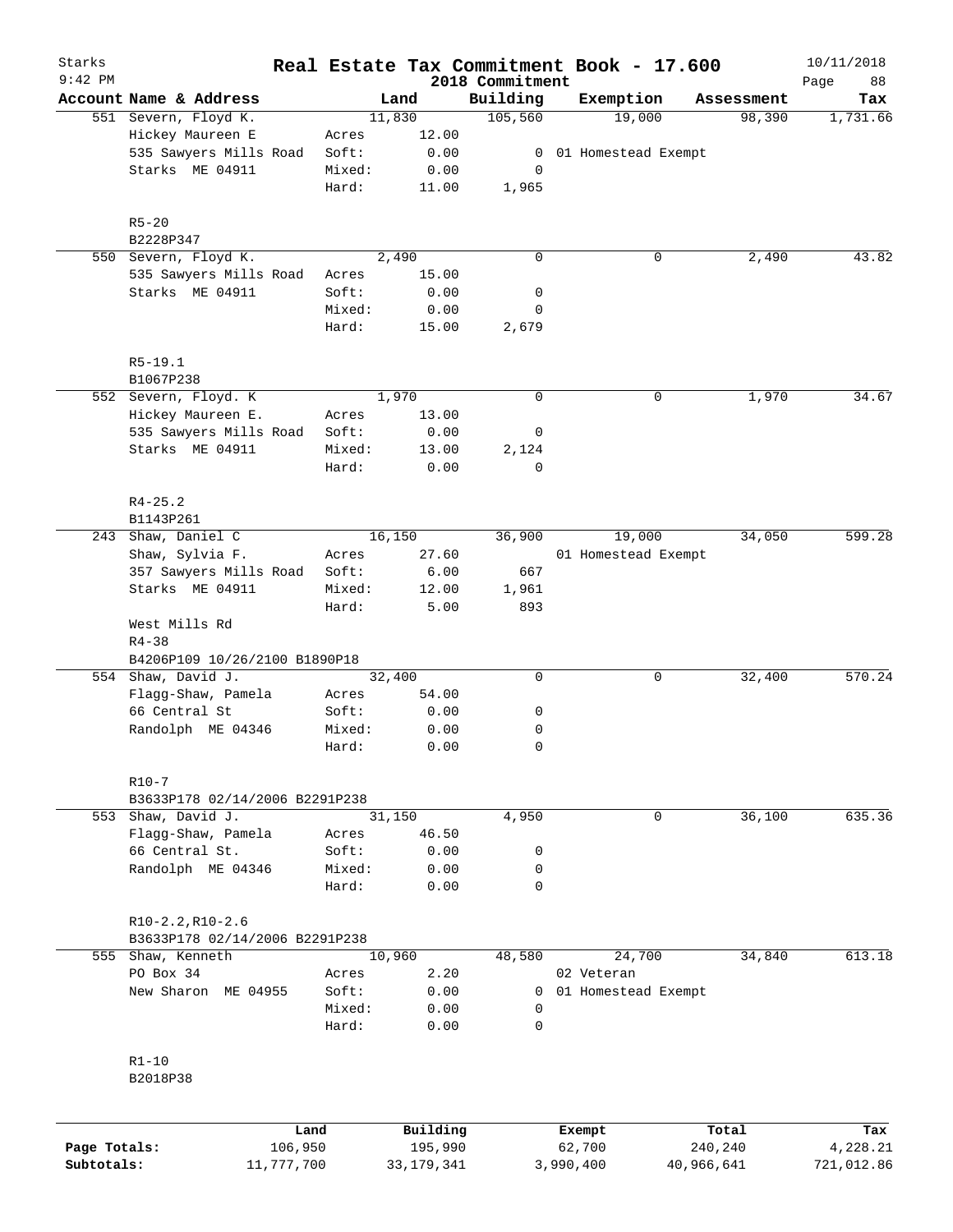| Starks<br>$9:42$ PM                  |        |                               | 2018 Commitment | Real Estate Tax Commitment Book - 17.600 |            | 10/11/2018<br>Page<br>89 |
|--------------------------------------|--------|-------------------------------|-----------------|------------------------------------------|------------|--------------------------|
| Account Name & Address               |        | Land                          | Building        | Exemption                                | Assessment | Tax                      |
| 556 Sheen, Jada F.                   |        | 29,400                        | $\mathsf{O}$    | $\Omega$                                 | 29,400     | 517.44                   |
| P.O. Box 950                         | Acres  | 44.00                         |                 |                                          |            |                          |
| Christiansted, St.<br>Croix VI 00821 | Soft:  | 0.00                          | 0               |                                          |            |                          |
|                                      | Mixed: | 0.00                          | 0               |                                          |            |                          |
|                                      | Hard:  | 0.00                          | $\mathbf 0$     |                                          |            |                          |
| $R2 - 59.2$                          |        |                               |                 |                                          |            |                          |
| B1022P73                             |        |                               |                 |                                          |            |                          |
| 557 Shepard, Stephen C.              |        | 25,000                        | 24,750          | $\mathbf 0$                              | 49,750     | 875.60                   |
| 127 Riverside Drive                  | Acres  | 26.00                         |                 |                                          |            |                          |
| Auburn ME 04210-5027                 | Soft:  | 0.00                          | 0               |                                          |            |                          |
|                                      | Mixed: | 0.00                          | 0               |                                          |            |                          |
|                                      | Hard:  | 0.00                          | $\mathbf 0$     |                                          |            |                          |
| Brann Mills Road                     |        |                               |                 |                                          |            |                          |
| $R2-20, R2-21, R2-25$                |        |                               |                 |                                          |            |                          |
| B897P791                             |        |                               |                 |                                          |            |                          |
| 558 Sherrer, Charles R.              |        | 15,840                        | 44,250          | $\mathsf{O}$                             | 60,090     | 1,057.58                 |
| 235 NE 199 Lane                      | Acres  | 8.30                          |                 |                                          |            |                          |
| Miami FL 33179                       | Soft:  | 0.00                          | 0               |                                          |            |                          |
|                                      | Mixed: | 0.00                          | 0               |                                          |            |                          |
|                                      | Hard:  | 0.00                          | $\mathbf 0$     |                                          |            |                          |
| Chicken St                           |        |                               |                 |                                          |            |                          |
| $R3 - 41.5$                          |        |                               |                 |                                          |            |                          |
| B2452P128                            |        |                               |                 |                                          |            |                          |
| 559 Sherrer, Christopher             |        | 14,360                        | $\mathbf 0$     | 0                                        | 14,360     | 252.74                   |
| 21645 Fall River Dr.                 | Acres  | 7.70                          |                 |                                          |            |                          |
| Boca Raton FL 33428                  | Soft:  | 0.00                          | 0               |                                          |            |                          |
|                                      | Mixed: | 0.00                          | 0               |                                          |            |                          |
|                                      | Hard:  | 0.00                          | 0               |                                          |            |                          |
| $R3 - 41.2$                          |        |                               |                 |                                          |            |                          |
| 560 Sherrer, Earskin                 |        | 14,600                        | 0               | 0                                        | 14,600     | 256.96                   |
| 12 Yale Ave                          | Acres  | 8.00                          |                 |                                          |            |                          |
| Dayton OH 45406                      | Soft:  | 0.00                          | 0               |                                          |            |                          |
|                                      | Mixed: | 0.00                          | 0               |                                          |            |                          |
|                                      | Hard:  | 0.00                          | 0               |                                          |            |                          |
| $R3 - 41.6$                          |        |                               |                 |                                          |            |                          |
| B3344P84                             |        |                               |                 |                                          |            |                          |
| 562 Sherrer, John                    |        | 15,240                        | 0               | 0                                        | 15,240     | 268.22                   |
| 12 Yale Ave.                         | Acres  | 8.80                          |                 |                                          |            |                          |
| Dayton OH 45406                      | Soft:  | 0.00                          | 0               |                                          |            |                          |
|                                      | Mixed: | 0.00                          | 0               |                                          |            |                          |
|                                      | Hard:  | 0.00                          | 0               |                                          |            |                          |
| $R3 - 41.4$                          |        |                               |                 |                                          |            |                          |
| 563 Sherrer, Lucy Geneva             |        | 22,110                        | 0               | $\mathbf 0$                              | 22,110     | 389.14                   |
| c/o John Sherrer                     | Acres  | 19.69                         |                 |                                          |            |                          |
| 12 Yale Ave                          | Soft:  | 0.00                          | 0               |                                          |            |                          |
| Dayton Oh 45406                      | Mixed: | 0.00                          | 0               |                                          |            |                          |
|                                      | Hard:  | 0.00                          | $\mathbf 0$     |                                          |            |                          |
| $R3 - 41$                            |        |                               |                 |                                          |            |                          |
|                                      |        |                               |                 |                                          |            |                          |
|                                      |        | B4242P226 09/28/2009 B1263P84 |                 |                                          |            |                          |

|              | Land       | Building     | Exempt    | Total      | Tax        |
|--------------|------------|--------------|-----------|------------|------------|
| Page Totals: | 136,550    | 69,000       |           | 205,550    | 3,617.68   |
| Subtotals:   | 11,914,250 | 33, 248, 341 | 3,990,400 | 41,172,191 | 724,630.54 |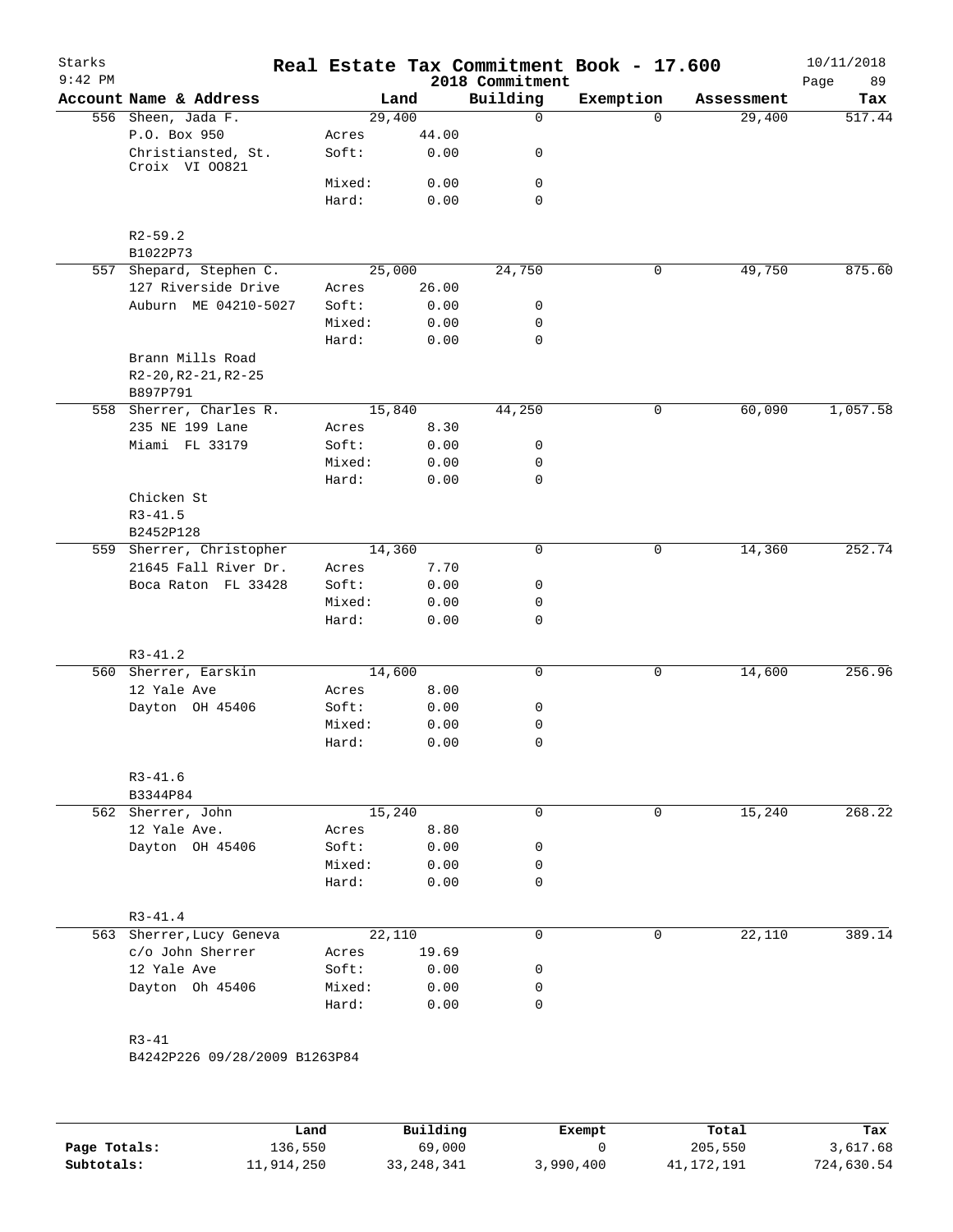| Starks<br>$9:42$ PM |                                |        |        | 2018 Commitment | Real Estate Tax Commitment Book - 17.600 |            | 10/11/2018<br>90<br>Page |
|---------------------|--------------------------------|--------|--------|-----------------|------------------------------------------|------------|--------------------------|
|                     | Account Name & Address         |        | Land   | Building        | Exemption                                | Assessment | Tax                      |
|                     | 437 Simpson, Jennifer Marie    | 18,800 |        | 6,000           | $\Omega$                                 | 24,800     | 436.48                   |
|                     | Simpson, Curtis                | Acres  | 12.00  |                 |                                          |            |                          |
|                     | 76 Zelkova Road                | Soft:  | 0.00   | 0               |                                          |            |                          |
|                     | Smyrna DE 19977                | Mixed: | 0.00   | 0               |                                          |            |                          |
|                     |                                | Hard:  | 0.00   | 0               |                                          |            |                          |
|                     | Rt. 134 Farmington Rd.         |        |        |                 |                                          |            |                          |
|                     | $R8 - 5$                       |        |        |                 |                                          |            |                          |
|                     | B5009P285 03/21/2016 B1273P152 |        |        |                 |                                          |            |                          |
|                     | 581 Sirois, Robert             | 23,700 |        | 0               | 0                                        | 23,700     | 417.12                   |
|                     | 249 Seamon Rd.                 | Acres  | 25.00  |                 |                                          |            |                          |
|                     | Farmington ME 04938            | Soft:  | 0.00   | 0               |                                          |            |                          |
|                     |                                | Mixed: | 0.00   | 0               |                                          |            |                          |
|                     |                                | Hard:  | 0.00   | 0               |                                          |            |                          |
|                     | $R1 - 25.1$                    |        |        |                 |                                          |            |                          |
|                     | B5022P228 B1692P80             |        |        |                 |                                          |            |                          |
|                     | 582 Sirois, Robert J.          | 17,800 |        | 0               | 0                                        | 17,800     | 313.28                   |
|                     | 249 Seamon Rd.                 | Acres  | 12.00  |                 |                                          |            |                          |
|                     | Farmington ME 04938            | Soft:  | 0.00   | 0               |                                          |            |                          |
|                     |                                | Mixed: | 0.00   | 0               |                                          |            |                          |
|                     |                                | Hard:  | 0.00   | 0               |                                          |            |                          |
|                     | $R1 - 28$                      |        |        |                 |                                          |            |                          |
|                     | B5022P228 05/22/2016 B1692P266 |        |        |                 |                                          |            |                          |
|                     | 583 Sirois, Robert J.          | 40,000 |        | 0               | 0                                        | 40,000     | 704.00                   |
|                     | 249 Seamon Rd.                 | Acres  | 170.00 |                 |                                          |            |                          |
|                     | Farmington ME 04938            | Soft:  | 30.00  | 3,335           |                                          |            |                          |
|                     |                                | Mixed: | 60.00  | 9,804           |                                          |            |                          |
|                     |                                | Hard:  | 70.00  | 12,502          |                                          |            |                          |
|                     | New Sharon Rd                  |        |        |                 |                                          |            |                          |
|                     | $R1-41$                        |        |        |                 |                                          |            |                          |
|                     | B5022P228 05/02/2016 B1495P24  |        |        |                 |                                          |            |                          |
|                     | 155 Sjostrom , John W.Jr       | 18,290 |        | 20,520          | 0                                        | 38,810     | 683.06                   |
|                     | Sjostrom Gail. J               | Acres  | 12.61  |                 |                                          |            |                          |
|                     | 93 Bridge Street               | Soft:  | 0.00   | 0               |                                          |            |                          |
|                     | Salem NH 03079                 | Mixed: | 0.00   | 0               |                                          |            |                          |
|                     |                                | Hard:  | 0.00   | 0               |                                          |            |                          |
|                     | $R8 - 38 - 7$                  |        |        |                 |                                          |            |                          |
|                     | B3823P233 03/10/2007 B2308P33  |        |        |                 |                                          |            |                          |
|                     | 568 Slawson, John A.           | 28,000 |        | 23,400          | 19,000                                   | 32,400     | 570.24                   |
|                     | P.O. Box 471                   | Acres  | 36.00  |                 |                                          |            |                          |
|                     | Anson ME 04911                 | Soft:  | 0.00   | 0               | 01 Homestead Exempt                      |            |                          |
|                     |                                | Mixed: | 0.00   | 0               |                                          |            |                          |
|                     |                                | Hard:  | 0.00   | 0               |                                          |            |                          |
|                     | Anson Road                     |        |        |                 |                                          |            |                          |
|                     | $R8 - 40$                      |        |        |                 |                                          |            |                          |
|                     | B2611P209                      |        |        |                 |                                          |            |                          |
| 731                 | Smedberg, Elizabeth            |        | 0      | 35,890          | 19,000                                   | 16,890     | 297.26                   |
|                     | 29 Abijah Hill Road            |        |        |                 | 01 Homestead Exempt                      |            |                          |
|                     | Starks ME 04911                |        |        |                 |                                          |            |                          |

R 2-41ON

|              | Land       | Building     | Exempt    | Total      | Tax        |
|--------------|------------|--------------|-----------|------------|------------|
| Page Totals: | 146,590    | 85,810       | 38,000    | 194,400    | 3,421.44   |
| Subtotals:   | 12,060,840 | 33, 334, 151 | 4,028,400 | 41,366,591 | 728,051.98 |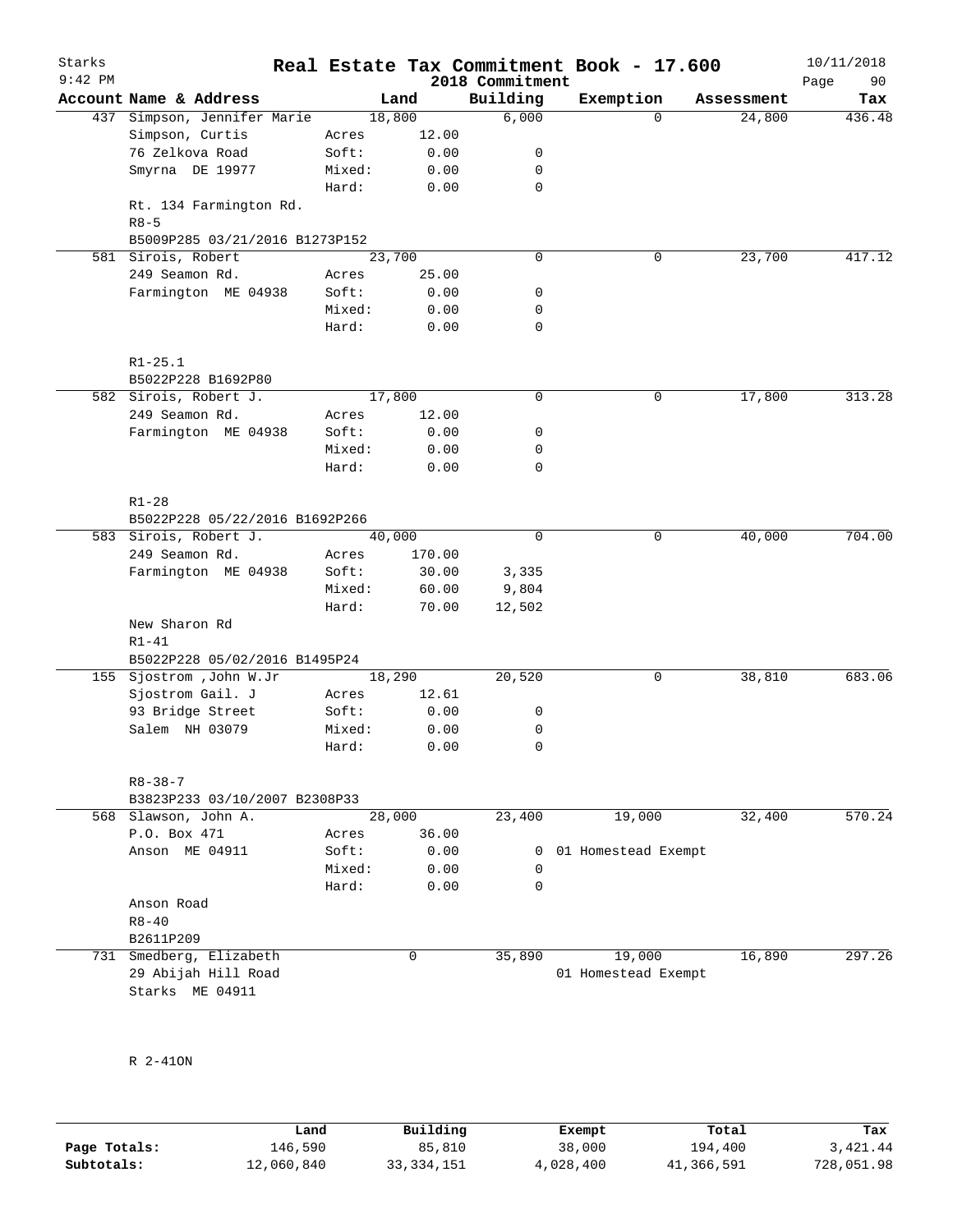| Starks       |                                                     |         |            |                             | Real Estate Tax Commitment Book - 17.600 |              |            | 10/11/2018        |
|--------------|-----------------------------------------------------|---------|------------|-----------------------------|------------------------------------------|--------------|------------|-------------------|
| $9:42$ PM    | Account Name & Address                              |         | Land       | 2018 Commitment<br>Building | Exemption                                |              | Assessment | Page<br>91<br>Tax |
|              | 144 Smith, Joseph A.                                |         | 18,080     | 55,970                      |                                          | $\Omega$     | 74,050     | 1,303.28          |
|              | Smith, Brandi A.                                    | Acres   | 11.10      |                             |                                          |              |            |                   |
|              | 511 East Madison Rd                                 | Soft:   | 0.00       | 0                           |                                          |              |            |                   |
|              | Madison ME 04950                                    | Mixed:  | 0.00       | 0                           |                                          |              |            |                   |
|              |                                                     |         |            |                             |                                          |              |            |                   |
|              |                                                     | Hard:   | 0.00       | $\mathbf 0$                 |                                          |              |            |                   |
|              | $R6 - 2.16$                                         |         |            |                             |                                          |              |            |                   |
|              | B5090P206 10/17/2016 B883P1018                      |         |            |                             |                                          |              |            |                   |
|              | 570 Smith, Michael, A.                              |         | 16,200     | 27,000                      |                                          | $\mathsf{O}$ | 43,200     | 760.32            |
|              | 1424 Industry Road                                  | Acres   | 5.00       |                             |                                          |              |            |                   |
|              | Industry ME 04938                                   | Soft:   | 0.00       | 0                           |                                          |              |            |                   |
|              |                                                     | Mixed:  | 0.00       | 0                           |                                          |              |            |                   |
|              |                                                     | Hard:   | 0.00       | 0                           |                                          |              |            |                   |
|              | Sandy River Estates                                 |         |            |                             |                                          |              |            |                   |
|              | $R1 - 34.5$                                         |         |            |                             |                                          |              |            |                   |
|              | B2114P150                                           |         |            |                             |                                          |              |            |                   |
|              | 31 Smith, Perry                                     |         | 11,890     | 42,240                      |                                          | 0            | 54,130     | 952.69            |
|              | Smith, Kimberly                                     | Acres   | 19.00      |                             |                                          |              |            |                   |
|              | 457 Hubbard Road                                    | Soft:   | 0.00       | 0                           |                                          |              |            |                   |
|              | Berwick ME 03901                                    | Mixed:  | 7.00       | 1,144                       |                                          |              |            |                   |
|              |                                                     | Hard:   | 11.00      | 1,965                       |                                          |              |            |                   |
|              |                                                     |         |            |                             |                                          |              |            |                   |
|              | $R3 - 46.3$                                         |         |            |                             |                                          |              |            |                   |
|              | B3406P232 11/12/2004 B1961P137                      |         |            |                             |                                          |              |            |                   |
|              | 114 Smith, Perry                                    |         | 17,440     | 19,010                      |                                          | 0            | 36,450     | 641.52            |
|              | Smith, Kimberly                                     | Acres   | 10.30      |                             |                                          |              |            |                   |
|              | 457 Hubbard Road                                    | Soft:   | 0.00       | 0                           |                                          |              |            |                   |
|              | Berwick ME 03901                                    | Mixed:  | 0.00       | 0                           |                                          |              |            |                   |
|              |                                                     | Hard:   | 0.00       | 0                           |                                          |              |            |                   |
|              | Thompson Bridge Road                                |         |            |                             |                                          |              |            |                   |
|              | $R3 - 46.4$                                         |         |            |                             |                                          |              |            |                   |
|              | B4449P142 10/07/2011 B2748P280                      |         |            |                             |                                          |              |            |                   |
| 599          | Smith, Perry and                                    |         | 22,200     | 0                           |                                          | 0            | 22,200     | 390.72            |
|              | Kimberly                                            |         |            |                             |                                          |              |            |                   |
|              | 457 Hubbard Road                                    | Acres   | 20.00      |                             |                                          |              |            |                   |
|              | Berwick ME 03901                                    | Soft:   | 0.00       | 0                           |                                          |              |            |                   |
|              |                                                     | Mixed:  | 0.00       | 0                           |                                          |              |            |                   |
|              |                                                     | Hard:   | 0.00       | 0                           |                                          |              |            |                   |
|              | Thompson Bridge Road                                |         |            |                             |                                          |              |            |                   |
|              | $R3 - 46.2$                                         |         |            |                             |                                          |              |            |                   |
|              | B4484P210 01/16/2012 B2073P194                      |         |            |                             |                                          |              |            |                   |
|              | 102 Smith, Robert F.                                |         | 17,400     | 107,350                     | 19,000                                   |              | 105,750    | 1,861.20          |
|              | 282 Sawyers Mills Road                              | Acres   | 11.50      |                             | 01 Homestead Exempt                      |              |            |                   |
|              | Starks ME 04911                                     | Soft:   | 0.00       | 0                           |                                          |              |            |                   |
|              |                                                     | Mixed:  | 0.00       | 0                           |                                          |              |            |                   |
|              |                                                     | Hard:   | 0.00       | $\mathbf 0$                 |                                          |              |            |                   |
|              |                                                     |         |            |                             |                                          |              |            |                   |
|              | $R3 - 14.4$                                         |         |            |                             |                                          |              |            |                   |
|              | B4561P306 08/10/2012 B3329P1                        |         |            |                             |                                          |              |            |                   |
|              | 119 Smith, Susan M                                  |         | 16,880     | 7,200                       |                                          | $\mathbf 0$  | 24,080     | 423.81            |
|              | Smith, Everett W.                                   | Acres   | 9.60       |                             |                                          |              |            |                   |
|              | 136 Long Swamp Rd.                                  | Soft:   | 0.00       | 0                           |                                          |              |            |                   |
|              | Berwick ME 03901                                    | Mixed:  | 0.00       | 0                           |                                          |              |            |                   |
|              |                                                     | Hard:   | 0.00       | 0                           |                                          |              |            |                   |
|              | $R7 - 10.4$                                         |         |            |                             |                                          |              |            |                   |
|              | B3904P224 09/05/2007 B3769P232 10/30/2006 B1410P258 |         |            |                             |                                          |              |            |                   |
|              | 01/27/2011 B1388P74                                 |         |            |                             |                                          |              |            |                   |
|              |                                                     | Land    | Building   |                             | Exempt                                   |              | Total      | Tax               |
| Page Totals: |                                                     | 120,090 | 258,770    |                             | 19,000                                   |              | 359,860    | 6,333.54          |
| Subtotals:   | 12,180,930                                          |         | 33,592,921 |                             | 4,047,400                                | 41,726,451   |            | 734, 385.52       |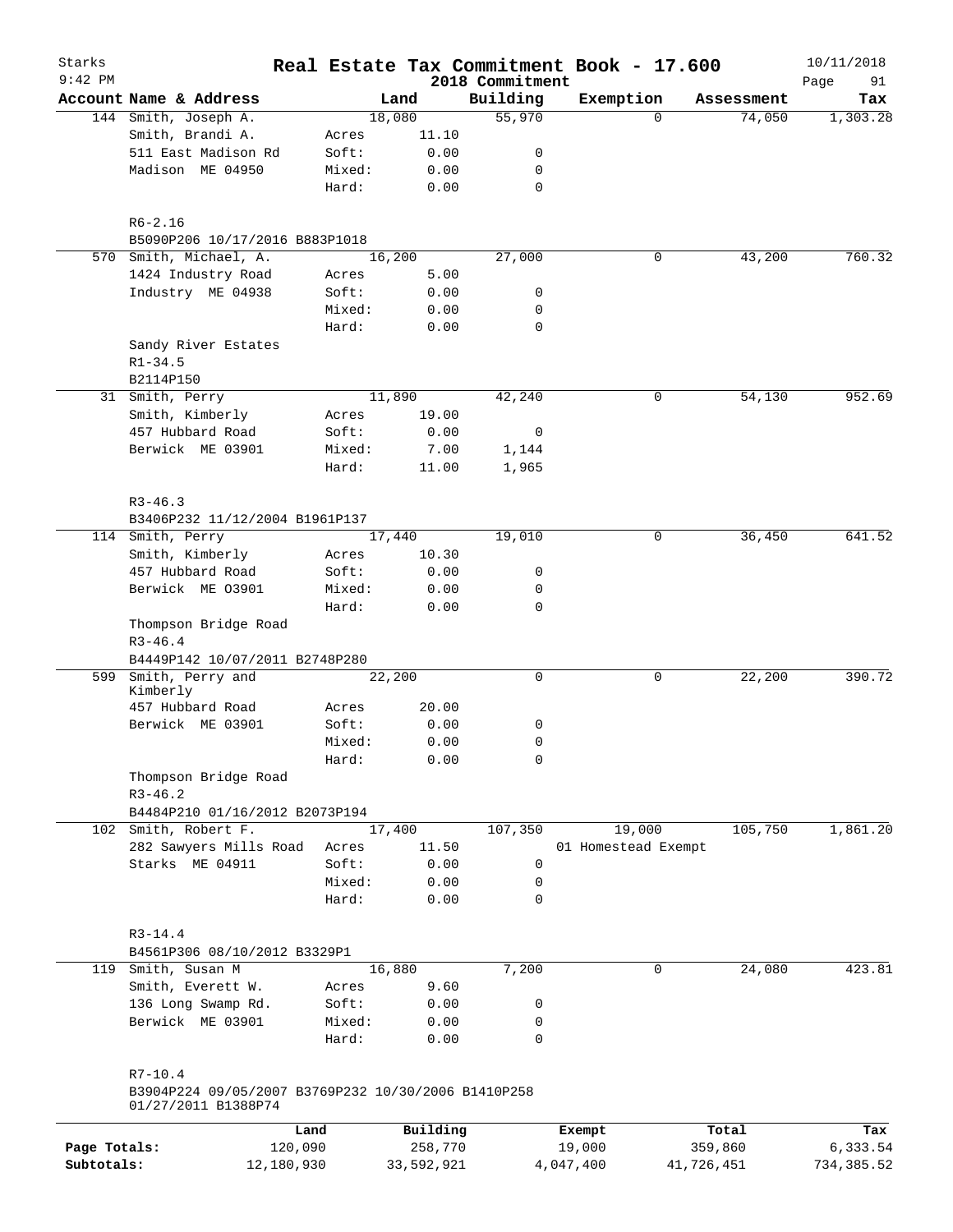| Starks<br>$9:42$ PM |                                                    |            |            | 2018 Commitment | Real Estate Tax Commitment Book - 17.600 |              | 10/11/2018<br>Page<br>92 |
|---------------------|----------------------------------------------------|------------|------------|-----------------|------------------------------------------|--------------|--------------------------|
|                     | Account Name & Address                             |            | Land       | Building        | Exemption                                | Assessment   | Tax                      |
|                     | 571 Smithers, Linda                                |            | 49,020     | 202,800         | 19,000                                   | 232,820      | 4,097.63                 |
|                     | 404 Sandy River Road                               | Acres      | 108.00     |                 |                                          |              |                          |
|                     | Starks ME 04911                                    | Soft:      | 0.00       | 0               | 01 Homestead Exempt                      |              |                          |
|                     |                                                    | Mixed:     | 0.00       | 0               |                                          |              |                          |
|                     |                                                    | Hard:      | 33.00      | 5,894           |                                          |              |                          |
|                     | $9 - 6, 6.1, 7.8, 7.9, 7$                          |            |            |                 |                                          |              |                          |
|                     | B4579P97 09/21/2012 B4225P264 12/18/2009 B1639P178 |            |            |                 |                                          |              |                          |
|                     | 223 Sobczak, Wieslaw                               |            | 6,730      | $\mathbf 0$     | 0                                        | 6,730        | 118.45                   |
|                     | 100 Oakland Avenue                                 | Acres      | 41.00      |                 |                                          |              |                          |
|                     | New Britain Ct 06053                               | Soft:      | 0.00       | 0               |                                          |              |                          |
|                     |                                                    | Mixed:     | 5.00       | 817             |                                          |              |                          |
|                     |                                                    | Hard:      | 36.00      | 6,430           |                                          |              |                          |
|                     | $R8 - 38 - 18$<br>B4410P212 07/03/2011 B3233P287   |            |            |                 |                                          |              |                          |
|                     |                                                    |            |            | 80,110          |                                          |              |                          |
|                     | 222 Sobczak, Wieslaw                               |            | 11,760     |                 | 0                                        | 91,870       | 1,616.91                 |
|                     | 100 Oakland Avenue                                 | Acres      | 10.00      |                 |                                          |              |                          |
|                     | New Britain CT 06053                               | Soft:      | 0.00       | 0               |                                          |              |                          |
|                     |                                                    | Mixed:     | 0.00       | 0               |                                          |              |                          |
|                     |                                                    | Hard:      | 7.00       | 1,250           |                                          |              |                          |
|                     | Felker Hill Rd                                     |            |            |                 |                                          |              |                          |
|                     | $R8 - 38 - 16$                                     |            |            |                 |                                          |              |                          |
|                     | B4410P210 07/01/2011 B2749P258                     |            |            |                 |                                          |              |                          |
|                     | 421 Sommers, Benjy C.                              |            | 56,820     | 76,800          | 19,000                                   | 114,620      | 2,017.31                 |
|                     | Sommers, Lisa M.                                   | Acres      | 198.00     |                 | 01 Homestead Exempt                      |              |                          |
|                     | 843 Anson Rd.                                      | Soft:      | 25.00      | 2,779           |                                          |              |                          |
|                     | Starks ME 04911                                    | Mixed:     | 63.00      | 10,294          |                                          |              |                          |
|                     |                                                    | Hard:      | 41.00      | 7,323           |                                          |              |                          |
|                     | Route 43                                           |            |            |                 |                                          |              |                          |
|                     | R11-17, R11-18                                     |            |            |                 |                                          |              |                          |
|                     | B5179P261 07/17/2017 B1639P130                     |            |            |                 |                                          |              |                          |
|                     | 521 Sours, Shane L.                                |            | 5,200      | 36,750          | 19,000                                   | 22,950       | 403.92                   |
|                     | Walls, Dawn R.                                     | Acres      | 0.27       |                 | 01 Homestead Exempt                      |              |                          |
|                     | 2725 Industry Rd                                   | Soft:      | 0.00       | 0               |                                          |              |                          |
|                     | Starks ME 04911                                    | Mixed:     | 0.00       | 0               |                                          |              |                          |
|                     |                                                    | Hard:      | 0.00       | 0               |                                          |              |                          |
|                     | $U1-12$                                            |            |            |                 |                                          |              |                          |
|                     | B3819P229 09/22/2006 B825P380                      |            |            |                 |                                          |              |                          |
| 417                 | Sprague, Richard J.                                |            | 11,320     | 25,153          | 0                                        | 36,473       | 641.92                   |
|                     | c/o Michael Hemond                                 | Acres      | 3.90       |                 |                                          |              |                          |
|                     | 695 Woodman Hill Rd.                               | Soft:      | 0.00       | 0               |                                          |              |                          |
|                     | Minot ME 04258                                     | Mixed:     | 0.00       | 0               |                                          |              |                          |
|                     |                                                    | Hard:      | 0.00       | $\mathbf 0$     |                                          |              |                          |
|                     | $R1-2$                                             |            |            |                 |                                          |              |                          |
|                     | B3474P126 04/22/2005 B812P93                       |            |            |                 |                                          |              |                          |
|                     | 576 Standley, Charles &<br>Virginia                |            | 16,800     | $\mathbf 0$     | 0                                        | 16,800       | 295.68                   |
|                     | 23 Story Street                                    | Acres      | 9.50       |                 |                                          |              |                          |
|                     | Apt $1-4$                                          | Soft:      | 0.00       | 0               |                                          |              |                          |
|                     | Essex MA 01929                                     | Mixed:     | 0.00       | 0               |                                          |              |                          |
|                     |                                                    | Hard:      | 0.00       | 0               |                                          |              |                          |
|                     | $R5 - 32$                                          |            |            |                 |                                          |              |                          |
|                     | B1033P171                                          |            |            |                 |                                          |              |                          |
|                     |                                                    |            |            |                 |                                          |              |                          |
|                     |                                                    | Land       | Building   |                 | Exempt                                   | Total        | Tax                      |
| Page Totals:        |                                                    | 157,650    | 421,613    |                 | 57,000                                   | 522,263      | 9,191.82                 |
| Subtotals:          |                                                    | 12,338,580 | 34,014,534 |                 | 4,104,400                                | 42, 248, 714 | 743,577.34               |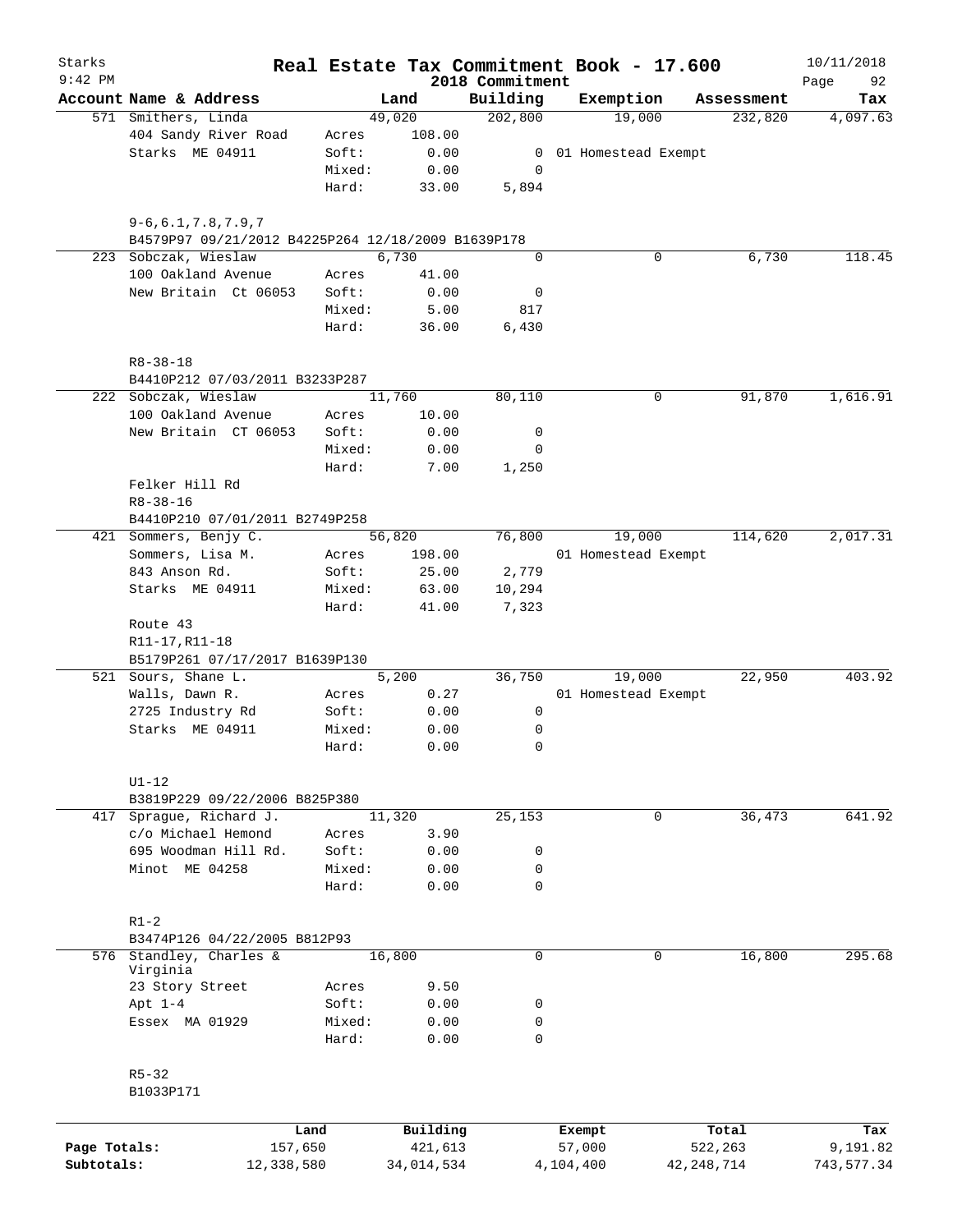| Starks<br>$9:42$ PM |                                 | Real Estate Tax Commitment Book - 17.600 |          | 2018 Commitment |        |                     |            | 10/11/2018<br>Page<br>93 |
|---------------------|---------------------------------|------------------------------------------|----------|-----------------|--------|---------------------|------------|--------------------------|
|                     | Account Name & Address          | Land                                     |          | Building        |        | Exemption           | Assessment | Tax                      |
|                     | 579 Staph, Mike                 | 18,460                                   |          | 41,220          |        | $\Omega$            | 59,680     | 1,050.37                 |
|                     | Matta Kelly                     | Acres                                    | 11.57    |                 |        |                     |            |                          |
|                     | 5 Plain Street                  | Soft:                                    | 0.00     | 0               |        |                     |            |                          |
|                     | Middleboro Ma 02346             | Mixed:                                   | 0.00     | 0               |        |                     |            |                          |
|                     |                                 | Hard:                                    | 0.00     | $\mathbf 0$     |        |                     |            |                          |
|                     | Felker Hill Rd.<br>R8-38.17     |                                          |          |                 |        |                     |            |                          |
|                     | B2752P288                       |                                          |          |                 |        |                     |            |                          |
| 593                 | Sterry Earl R. Jr.              | 10,160                                   |          | 32,400          |        | 19,000              | 23,560     | 414.66                   |
|                     | 111 Chicken Street              | Acres                                    | 1.20     |                 |        | 01 Homestead Exempt |            |                          |
|                     | Starks ME 04911                 | Soft:                                    | 0.00     | 0               |        |                     |            |                          |
|                     |                                 | Mixed:                                   | 0.00     | 0               |        |                     |            |                          |
|                     |                                 | Hard:                                    | 0.00     | 0               |        |                     |            |                          |
|                     | Chicken Street                  |                                          |          |                 |        |                     |            |                          |
|                     | $R3 - 17$                       |                                          |          |                 |        |                     |            |                          |
|                     | B3662P65 04/16/2006 B2602P316   |                                          |          |                 |        |                     |            |                          |
|                     | 732 Sterry, Earl                | 14,400                                   |          | 69,475          |        | 0                   | 83,875     | 1,476.20                 |
|                     | Coles, Carol                    | Acres                                    | 6.50     |                 |        |                     |            |                          |
|                     | 335 Sawyers Mills Road          | Soft:                                    | 0.00     | 0               |        |                     |            |                          |
|                     | Starks ME 04911                 | Mixed:                                   | 0.00     | 0               |        |                     |            |                          |
|                     |                                 | Hard:                                    | 0.00     | 0               |        |                     |            |                          |
|                     |                                 |                                          |          |                 |        |                     |            |                          |
|                     | $R3-32B$                        |                                          |          |                 |        |                     |            |                          |
|                     | B4983P58 12/08/2015             |                                          |          |                 |        |                     |            |                          |
|                     | 743 Sterry, Earl R.             | 11,760                                   |          | 91,760          |        | 19,000              | 84,520     | 1,487.55                 |
|                     | Coles, Carol                    | Acres                                    | 3.20     |                 |        | 01 Homestead Exempt |            |                          |
|                     | 335 Sawyers Mills Road          | Soft:                                    | 0.00     | 0               |        |                     |            |                          |
|                     | Starks ME 04911                 | Mixed:                                   | 0.00     | 0               |        |                     |            |                          |
|                     |                                 | Hard:                                    | 0.00     | 0               |        |                     |            |                          |
|                     |                                 |                                          |          |                 |        |                     |            |                          |
|                     | R4 39.2<br>B4348P170 11/17/2010 |                                          |          |                 |        |                     |            |                          |
|                     | 590 Sterry, Troy                | 13,840                                   |          | 68,080          |        | 19,000              | 62,920     | 1,107.39                 |
|                     | P.O.Box 381                     | Acres                                    | 5.80     |                 |        |                     |            |                          |
|                     | Farmington ME 04938             | Soft:                                    | 0.00     | 0               |        | 01 Homestead Exempt |            |                          |
|                     |                                 | Mixed:                                   | 0.00     | 0               |        |                     |            |                          |
|                     |                                 | Hard:                                    | 0.00     | 0               |        |                     |            |                          |
|                     | Anson Rd                        |                                          |          |                 |        |                     |            |                          |
|                     | $R8 - 45$                       |                                          |          |                 |        |                     |            |                          |
|                     | B2556P273                       |                                          |          |                 |        |                     |            |                          |
|                     | 594 Stevens, Alan R.            | 38,500                                   |          | 98,490          |        | 19,000              | 117,990    | 2,076.62                 |
|                     | Stevens Vicki R.                | Acres                                    | 71.00    |                 |        | 01 Homestead Exempt |            |                          |
|                     | 27 Remick Road                  | Soft:                                    | 0.00     | 0               |        |                     |            |                          |
|                     | Starks ME 04911                 | Mixed:                                   | 0.00     | 0               |        |                     |            |                          |
|                     |                                 | Hard:                                    | 0.00     | $\mathbf 0$     |        |                     |            |                          |
|                     |                                 |                                          |          |                 |        |                     |            |                          |
|                     | $R6-4$                          |                                          |          |                 |        |                     |            |                          |
|                     | B2228P290                       |                                          |          |                 |        |                     |            |                          |
|                     | 691 Stevens, Charles L.         | 16,020                                   |          | 32,230          |        | 0                   | 48,250     | 849.20                   |
|                     | Stevens, Melissa S.             | Acres                                    | 40.00    |                 |        |                     |            |                          |
|                     | 56 State Park Road              | Soft:                                    | 11.00    | 1,223           |        |                     |            |                          |
|                     | Presque Isle ME 04769           | Mixed:                                   | 27.00    | 4,412           |        |                     |            |                          |
|                     |                                 | Hard:                                    | 0.00     | $\mathbf 0$     |        |                     |            |                          |
|                     |                                 |                                          |          |                 |        |                     |            |                          |
|                     | $R6 - 22.2$                     |                                          |          |                 |        |                     |            |                          |
|                     | B3577P328 10/07/2005            |                                          |          |                 |        |                     |            |                          |
|                     |                                 |                                          |          |                 |        |                     |            |                          |
|                     | Land                            |                                          | Building |                 | Exempt |                     | Total      | Tax                      |

**Page Totals:** 123,140 433,655 76,000 480,795 8,461.99 **Subtotals:** 12,461,720 34,448,189 4,180,400 42,729,509 752,039.33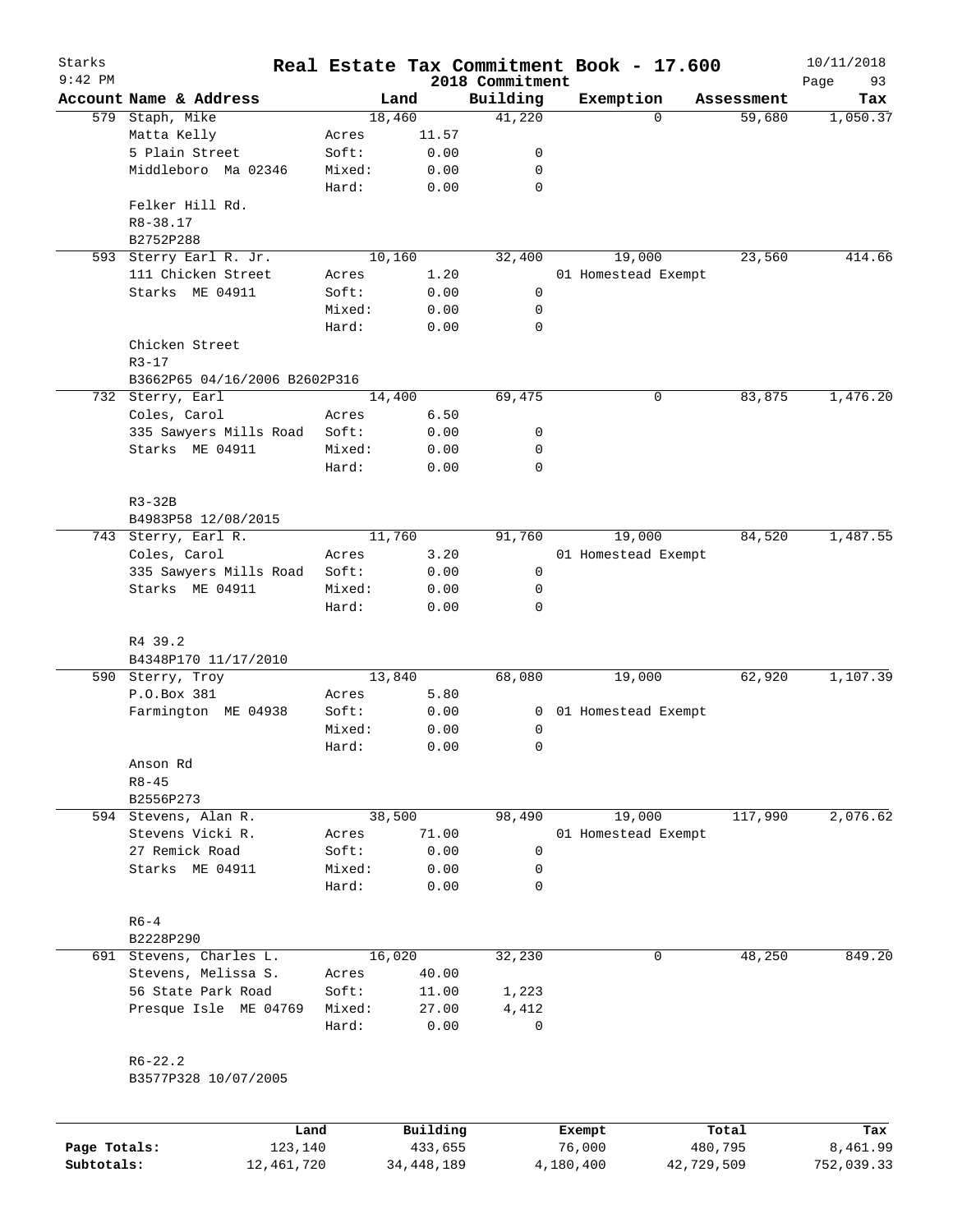| Starks<br>$9:42$ PM |                                                        |                |                 | 2018 Commitment | Real Estate Tax Commitment Book - 17.600 |            | 10/11/2018<br>Page<br>94 |
|---------------------|--------------------------------------------------------|----------------|-----------------|-----------------|------------------------------------------|------------|--------------------------|
|                     | Account Name & Address                                 |                | Land            | Building        | Exemption                                | Assessment | Tax                      |
|                     | 366 Stevens, Vicki and Alan                            |                | 23,700          | 0               | $\Omega$                                 | 23,700     | 417.12                   |
|                     | 27 Remick Road                                         | Acres          | 25.00           |                 |                                          |            |                          |
|                     | Starks ME 04911                                        | Soft:          | 0.00            | 0               |                                          |            |                          |
|                     |                                                        | Mixed:         | 0.00            | 0               |                                          |            |                          |
|                     |                                                        | Hard:          | 0.00            | 0               |                                          |            |                          |
|                     | Locke Hill Rd                                          |                |                 |                 |                                          |            |                          |
|                     | $R2 - 56$                                              |                |                 |                 |                                          |            |                          |
|                     | B4592P295 10/26/2012 B2668P1                           |                |                 |                 |                                          |            |                          |
|                     | 11 Stewart, Gary M.                                    |                | 16,280          | 0               | 0                                        | 16,280     | 286.53                   |
|                     | 66 Park Street                                         | Acres          | 10.10           |                 |                                          |            |                          |
|                     | Madison ME 04950                                       | Soft:          | 0.00            | 0               |                                          |            |                          |
|                     |                                                        | Mixed:         | 0.00            | 0               |                                          |            |                          |
|                     |                                                        | Hard:          | 0.00            | 0               |                                          |            |                          |
|                     | Mayhew Road                                            |                |                 |                 |                                          |            |                          |
|                     | $R6 - 2.3$                                             |                |                 |                 |                                          |            |                          |
|                     | B4761P27 02/28/2014 B2150P149<br>64 Stoney Fields, LLC |                | 22,200          | 0               | 0                                        | 22,200     | 390.72                   |
|                     | PO Box 373                                             | Acres          | 20.00           |                 |                                          |            |                          |
|                     | East Wilton ME 04234                                   | Soft:          | 0.00            | 0               |                                          |            |                          |
|                     |                                                        | Mixed:         | 0.00            | 0               |                                          |            |                          |
|                     |                                                        | Hard:          | 0.00            | $\mathbf 0$     |                                          |            |                          |
|                     | West Mills Rd.                                         |                |                 |                 |                                          |            |                          |
|                     | $R3 - 11$                                              |                |                 |                 |                                          |            |                          |
|                     | B4270P57 05/12/2010 B2410P122                          |                |                 |                 |                                          |            |                          |
|                     | 415 Strople, Charles H.                                |                | 22,900          | 58,650          | 0                                        | 81,550     | 1,435.28                 |
|                     | Strople, Ingrid E.                                     | Acres          | 19.00           |                 |                                          |            |                          |
|                     | 8 Phillips Avenue                                      | Soft:          | 0.00            | 0               |                                          |            |                          |
|                     | Rockport MA 01966-1122 Mixed:                          |                | 0.00            | 0               |                                          |            |                          |
|                     |                                                        | Hard:          | 0.00            | 0               |                                          |            |                          |
|                     | Brann Mills Rd                                         |                |                 |                 |                                          |            |                          |
|                     | $R1 - 32$                                              |                |                 |                 |                                          |            |                          |
|                     | B3709P301 07/12/2006 B1629P298                         |                |                 |                 |                                          |            |                          |
|                     | 596 Sullo, David A                                     |                | 40,750          | 13,200          | 0                                        | 53,950     | 949.52                   |
|                     | 70 Kendrick Rd.                                        | Acres          | 78.50           |                 |                                          |            |                          |
|                     | Wakefield MA 01880                                     | Soft:          | 0.00            | 0               |                                          |            |                          |
|                     |                                                        | Mixed:         | 0.00            | 0               |                                          |            |                          |
|                     |                                                        | Hard:          | 0.00            | 0               |                                          |            |                          |
|                     | Rt. 134 New Sharon Rd.                                 |                |                 |                 |                                          |            |                          |
|                     | $R8 - 15$                                              |                |                 |                 |                                          |            |                          |
|                     | B2541P215                                              |                |                 |                 |                                          |            |                          |
| 597                 | Sullo, David A.                                        |                | 10,960          | 34,050          | 0                                        | 45,010     | 792.18                   |
|                     | 70 Kendrick Rd                                         | Acres          | 2.20            |                 |                                          |            |                          |
|                     | Wakefield MA 01880                                     | Soft:          | 0.00            | 0               |                                          |            |                          |
|                     |                                                        | Mixed:         | 0.00            | 0               |                                          |            |                          |
|                     |                                                        | Hard:          | 0.00            | 0               |                                          |            |                          |
|                     |                                                        |                |                 |                 |                                          |            |                          |
|                     | $R8 - 13$                                              |                |                 |                 |                                          |            |                          |
|                     | B1119P54                                               |                |                 |                 |                                          |            |                          |
| 163                 | Sutherburg, Walfred F.<br>Sutherburg, Laura J.         |                | 23,200<br>20.00 | 95,720          | 19,000                                   | 99,920     | 1,758.59                 |
|                     | 226 Dill Road                                          | Acres<br>Soft: | 0.00            | 0               | 01 Homestead Exempt                      |            |                          |
|                     | Starks ME 04911                                        | Mixed:         | 0.00            | 0               |                                          |            |                          |
|                     |                                                        | Hard:          | 0.00            | 0               |                                          |            |                          |
|                     | Dill Road                                              |                |                 |                 |                                          |            |                          |
|                     | $R6 - 22.4$                                            |                |                 |                 |                                          |            |                          |
|                     |                                                        |                |                 |                 |                                          |            |                          |
|                     | B4977P224 11/23/2015 B4457P215 10/26/2011 B1391P335    |                |                 |                 |                                          |            |                          |

|              | Land       | Building   | Exempt    | Total      | Tax        |
|--------------|------------|------------|-----------|------------|------------|
| Page Totals: | 159,990    | 201,620    | 19,000    | 342,610    | 6.029.94   |
| Subtotals:   | 12,621,710 | 34,649,809 | 4,199,400 | 43,072,119 | 758,069.27 |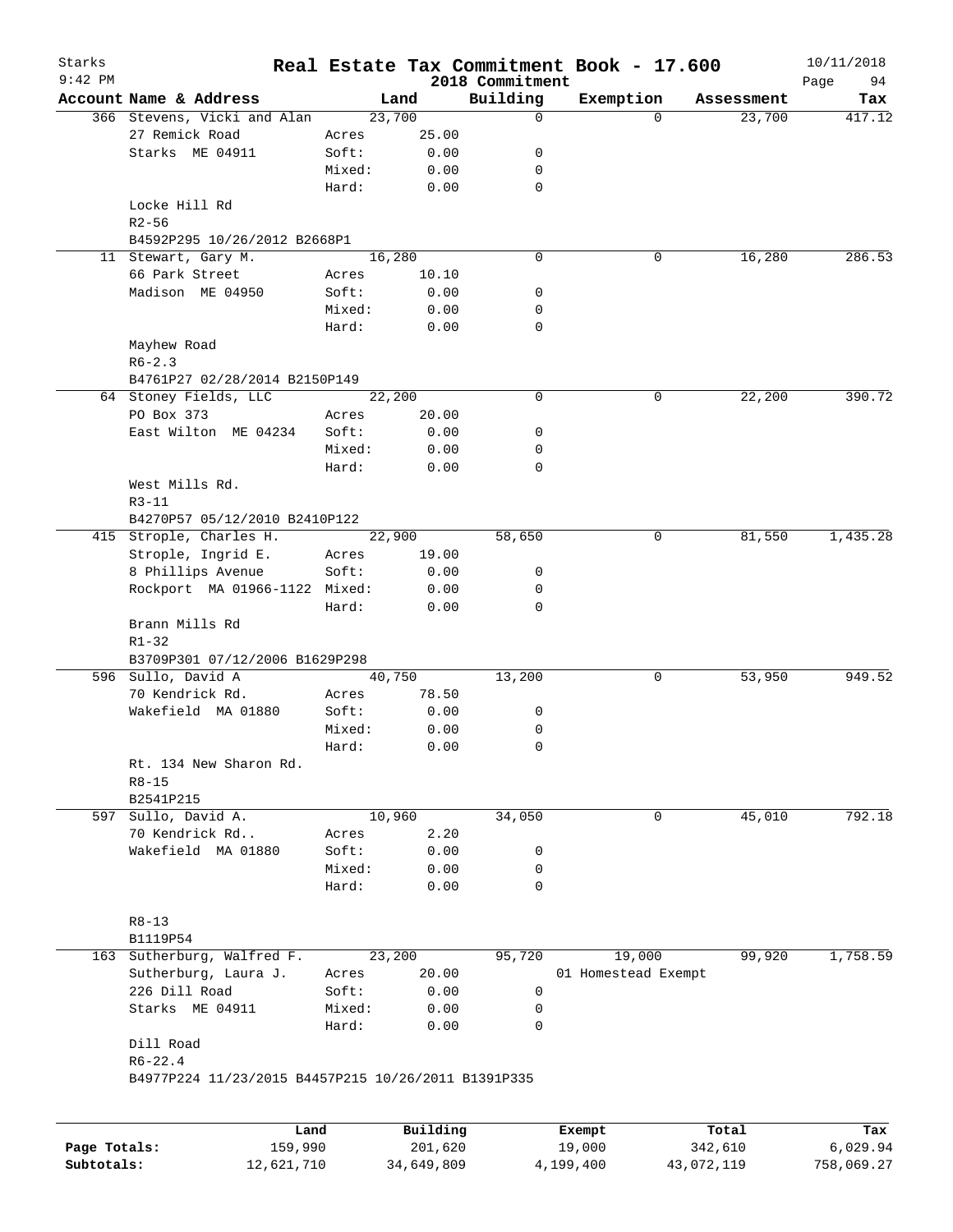| Starks<br>$9:42$ PM |                                                                            |        |        | 2018 Commitment | Real Estate Tax Commitment Book - 17.600 |            | 10/11/2018<br>95<br>Page |
|---------------------|----------------------------------------------------------------------------|--------|--------|-----------------|------------------------------------------|------------|--------------------------|
|                     | Account Name & Address                                                     |        | Land   | Building        | Exemption                                | Assessment | Tax                      |
|                     | 574 Sweetser, Jeff A.                                                      |        | 12,480 | 47,600          | 19,000                                   | 41,080     | 723.01                   |
|                     | Sweetser, Karen                                                            | Acres  | 4.10   |                 | 01 Homestead Exempt                      |            |                          |
|                     | PO Box 96                                                                  | Soft:  | 0.00   | 0               |                                          |            |                          |
|                     | West Farmington ME<br>04992                                                | Mixed: | 0.00   | 0               |                                          |            |                          |
|                     |                                                                            | Hard:  | 0.00   | 0               |                                          |            |                          |
|                     | $R4 - 3$                                                                   |        |        |                 |                                          |            |                          |
|                     | B4654P278 05/03/2013 B4171P195 07/30/2009 B3751P89<br>10/02/2006 B1139P150 |        |        |                 |                                          |            |                          |
|                     | 722 Swisher, John R.                                                       |        | 13,200 | 0               | 0                                        | 13,200     | 232.32                   |
|                     | 454 Mile Hill Road                                                         | Acres  | 5.00   |                 |                                          |            |                          |
|                     | New Sharon ME 04955                                                        | Soft:  | 0.00   | 0               |                                          |            |                          |
|                     |                                                                            | Mixed: | 0.00   | 0               |                                          |            |                          |
|                     |                                                                            | Hard:  | 0.00   | 0               |                                          |            |                          |
|                     | $R3 - 38.2$                                                                |        |        |                 |                                          |            |                          |
|                     | B3920P247 10/15/2007                                                       |        |        |                 |                                          |            |                          |
|                     | 602 Tanner, Richard A. &                                                   |        | 15,600 | 0               | 0                                        | 15,600     | 274.56                   |
|                     | Alice B.                                                                   |        |        |                 |                                          |            |                          |
|                     | 97 Waites Corner Rd.                                                       | Acres  | 9.25   |                 |                                          |            |                          |
|                     | West Kingston RI 02892 Soft:                                               |        | 0.00   | 0               |                                          |            |                          |
|                     |                                                                            | Mixed: | 0.00   | 0               |                                          |            |                          |
|                     |                                                                            | Hard:  | 0.00   | 0               |                                          |            |                          |
|                     | Mayhew Road                                                                |        |        |                 |                                          |            |                          |
|                     | $R5 - 6.1$                                                                 |        |        |                 |                                          |            |                          |
|                     | B1494P94                                                                   |        |        |                 |                                          |            |                          |
|                     | 603 Taylor, Brandon                                                        |        | 30,700 | 98,350          | 19,000                                   | 110,050    | 1,936.88                 |
|                     | Taylor, Darlene S.                                                         | Acres  | 45.00  |                 |                                          |            |                          |
|                     | 1234 New Sharon Road                                                       | Soft:  | 0.00   | $\mathbf{0}$    | 01 Homestead Exempt                      |            |                          |
|                     | Starks ME 04911                                                            | Mixed: | 0.00   | 0               |                                          |            |                          |
|                     |                                                                            | Hard:  | 0.00   | 0               |                                          |            |                          |
|                     | Route 134                                                                  |        |        |                 |                                          |            |                          |
|                     | $R2 - 38.1B$                                                               |        |        |                 |                                          |            |                          |
|                     | B4859P24 12/10/2014 B2086P176                                              |        |        |                 |                                          |            |                          |
|                     | 606 Taylor, Darlene A.                                                     |        | 18,600 | $\Omega$        | 0                                        | 18,600     | 327.36                   |
|                     | 1226 New Sharon Road                                                       | Acres  | 13.00  |                 |                                          |            |                          |
|                     | Starks ME 04911                                                            | Soft:  | 0.00   | 0               |                                          |            |                          |
|                     |                                                                            | Mixed: | 0.00   | 0               |                                          |            |                          |
|                     |                                                                            | Hard:  | 0.00   | $\Omega$        |                                          |            |                          |
|                     | $R8 - 21.1$                                                                |        |        |                 |                                          |            |                          |
|                     | B3706P73 06/20/2006                                                        |        |        |                 |                                          |            |                          |
|                     | 604 Taylor, Darlene A.                                                     |        | 13,200 | 91,500          | 19,000                                   | 85,700     | 1,508.32                 |
|                     | 1226 New Sharon Road                                                       | Acres  | 5.00   |                 |                                          |            |                          |
|                     | Starks ME 04911                                                            | Soft:  | 0.00   | $\overline{0}$  | 01 Homestead Exempt                      |            |                          |
|                     |                                                                            | Mixed: | 0.00   | 0               |                                          |            |                          |
|                     |                                                                            | Hard:  | 0.00   | 0               |                                          |            |                          |
|                     | Route 134                                                                  |        |        |                 |                                          |            |                          |
|                     | $R2 - 38.1A$                                                               |        |        |                 |                                          |            |                          |
|                     | B2086P175                                                                  |        |        |                 |                                          |            |                          |
|                     |                                                                            |        |        |                 |                                          |            |                          |

|              | Land       | Building   | Exempt    | Total      | Tax        |
|--------------|------------|------------|-----------|------------|------------|
| Page Totals: | 103,780    | 237,450    | 57,000    | 284,230    | 5,002.45   |
| Subtotals:   | 12,725,490 | 34,887,259 | 4,256,400 | 43,356,349 | 763,071.72 |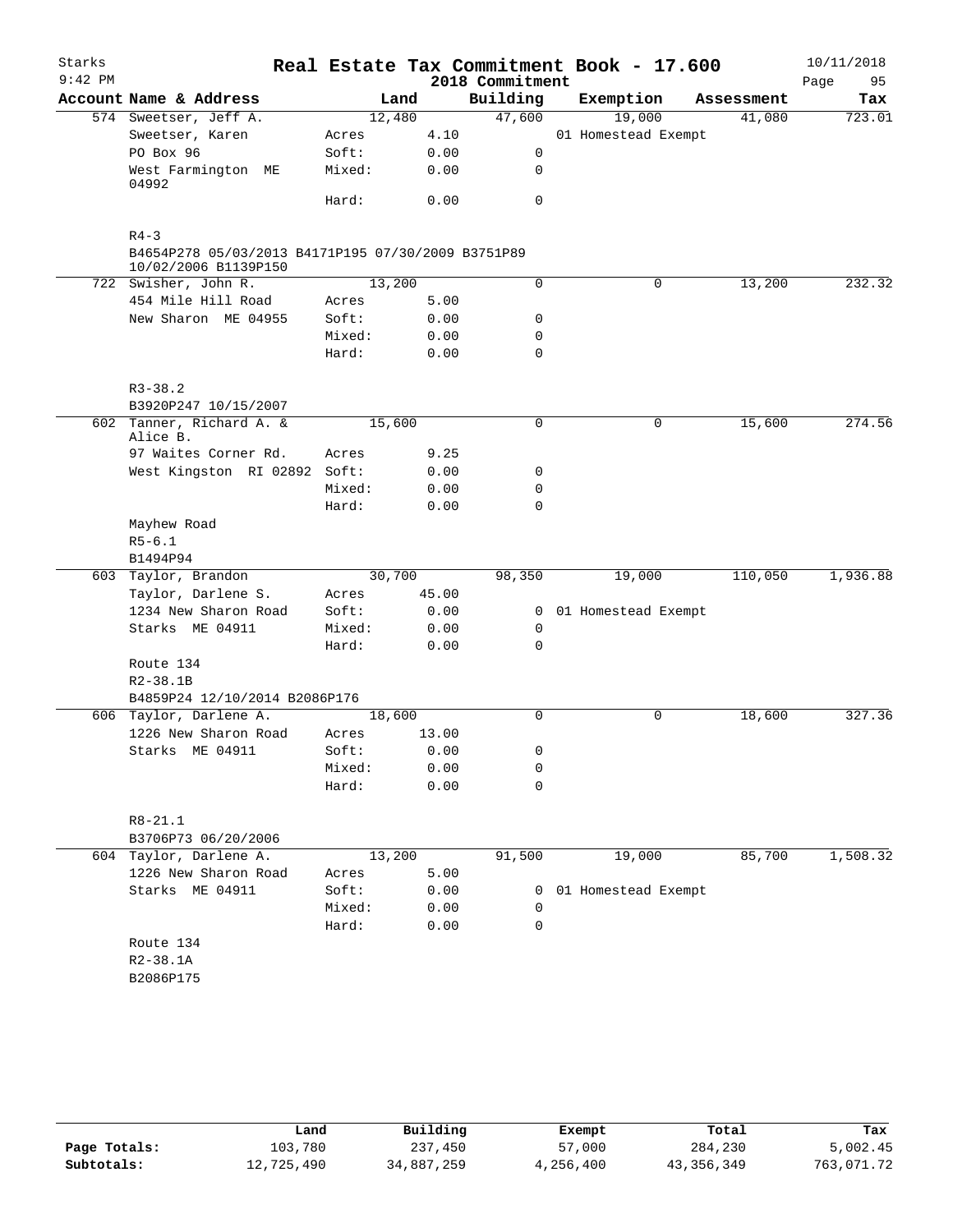| Starks<br>$9:42$ PM |                                                                            |                 |       | 2018 Commitment | Real Estate Tax Commitment Book - 17.600 |            | 10/11/2018<br>96<br>Page |
|---------------------|----------------------------------------------------------------------------|-----------------|-------|-----------------|------------------------------------------|------------|--------------------------|
|                     | Account Name & Address                                                     | Land            |       | Building        | Exemption                                | Assessment | Tax                      |
|                     | 605 Taylor, David E.                                                       | 14,680          |       | 76,540          | 19,000                                   | 72,220     | 1,271.07                 |
|                     | Taylor, Sarah E.                                                           | Acres           | 6.85  |                 | 01 Homestead Exempt                      |            |                          |
|                     | 274 Sawyers Mills Road                                                     | Soft:           | 0.00  | 0               |                                          |            |                          |
|                     | Starks ME 04911                                                            | Mixed:          | 0.00  | 0               |                                          |            |                          |
|                     |                                                                            | Hard:           | 0.00  | $\mathbf 0$     |                                          |            |                          |
|                     |                                                                            |                 |       |                 |                                          |            |                          |
|                     | $R3 - 14.3$                                                                |                 |       |                 |                                          |            |                          |
| 740                 | B5031P333 05/24/2016 B3760P204 10/16/2006<br>Taylor, Gary A.               | 11,600          |       | $\mathbf 0$     | 0                                        | 11,600     | 204.16                   |
|                     |                                                                            |                 |       |                 |                                          |            |                          |
|                     | 134 Main Street<br>Anson ME 04911                                          | Acres           | 3.00  |                 |                                          |            |                          |
|                     |                                                                            | Soft:           | 0.00  | 0               |                                          |            |                          |
|                     |                                                                            | Mixed:<br>Hard: | 0.00  | 0<br>0          |                                          |            |                          |
|                     |                                                                            |                 | 0.00  |                 |                                          |            |                          |
|                     | R8 21.3                                                                    |                 |       |                 |                                          |            |                          |
|                     | B4378P68 03/18/2011                                                        |                 |       |                 |                                          |            |                          |
|                     | 612 Tedeschi, Albert M.                                                    | 26,100          |       | $\mathbf 0$     | 0                                        | 26,100     | 459.36                   |
|                     | Tedeschi Elizabeth A.                                                      | Acres           | 33.00 |                 |                                          |            |                          |
|                     | 55 Church St.                                                              | Soft:           | 0.00  | 0               |                                          |            |                          |
|                     | Cranston, RI 02920                                                         | Mixed:          | 0.00  | 0               |                                          |            |                          |
|                     |                                                                            | Hard:           | 0.00  | 0               |                                          |            |                          |
|                     |                                                                            |                 |       |                 |                                          |            |                          |
|                     | $R7-19.1$                                                                  |                 |       |                 |                                          |            |                          |
|                     | B995P350                                                                   |                 |       |                 |                                          |            |                          |
| 132                 | Terry E. Davis and Euna<br>0. Davis Irrevocable<br>Trust                   | 27,700          |       | 47,940          | 19,000                                   | 56,640     | 996.86                   |
|                     | 1636 New Sharon Road                                                       | Acres           | 35.00 |                 | 01 Homestead Exempt                      |            |                          |
|                     | Starks ME 04911                                                            | Soft:           | 0.00  | 0               |                                          |            |                          |
|                     |                                                                            | Mixed:          | 0.00  | 0               |                                          |            |                          |
|                     |                                                                            | Hard:           | 0.00  | 0               |                                          |            |                          |
|                     | New Sharon Road                                                            |                 |       |                 |                                          |            |                          |
|                     | $R2 - 6.2$                                                                 |                 |       |                 |                                          |            |                          |
|                     | B5259P252 03/15/2018 B2514P1                                               |                 |       |                 |                                          |            |                          |
|                     | 615 Thayer, Erika L.                                                       | 17,200          |       | 50, 250         | 19,000                                   | 48,450     | 852.72                   |
|                     | 2056 Industry Road                                                         | Acres           | 10.00 |                 |                                          |            |                          |
|                     | Starks ME 04911                                                            | Soft:           | 0.00  |                 | 0 01 Homestead Exempt                    |            |                          |
|                     |                                                                            | Mixed:          | 0.00  | 0               |                                          |            |                          |
|                     |                                                                            | Hard:           | 0.00  | 0               |                                          |            |                          |
|                     | Farmington Rd                                                              |                 |       |                 |                                          |            |                          |
|                     | $R2 - 24.1$                                                                |                 |       |                 |                                          |            |                          |
|                     | B4699P267 08/19/2013 B3708P323 07/07/2006 B3093P92<br>11/11/2008 B2578P352 |                 |       |                 |                                          |            |                          |
|                     | 613 Thayer, James & Elaine                                                 | 17,200          |       | 55,950          | 0                                        | 73,150     | 1,287.44                 |
|                     | 2072 Industry Road                                                         | Acres           | 10.00 |                 |                                          |            |                          |
|                     | Starks ME 04911                                                            | Soft:           | 0.00  | 0               |                                          |            |                          |
|                     |                                                                            | Mixed:          | 0.00  | 0               |                                          |            |                          |
|                     |                                                                            | Hard:           | 0.00  | 0               |                                          |            |                          |
|                     | $R2 - 24.2$                                                                |                 |       |                 |                                          |            |                          |
|                     | B1589P150                                                                  |                 |       |                 |                                          |            |                          |
|                     |                                                                            |                 |       |                 |                                          |            |                          |
|                     |                                                                            |                 |       |                 |                                          |            |                          |

|              | Land       | Building   | Exempt    | Total      | Tax          |
|--------------|------------|------------|-----------|------------|--------------|
| Page Totals: | 114,480    | 230,680    | 57,000    | 288,160    | 5,071.61     |
| Subtotals:   | 12,839,970 | 35,117,939 | 4,313,400 | 43,644,509 | 768, 143. 33 |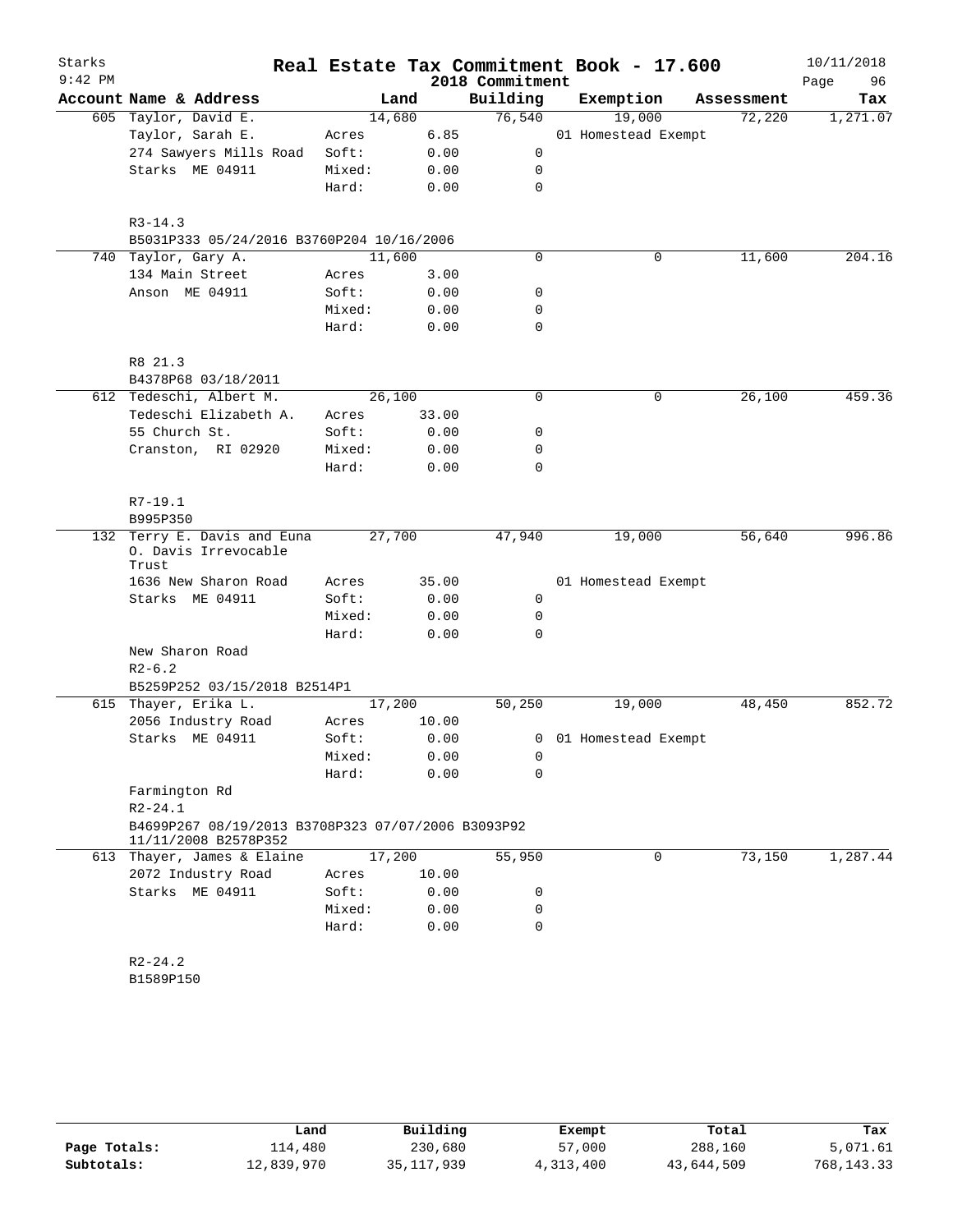| Starks<br>$9:42$ PM |                                              |                 |              | 2018 Commitment             | Real Estate Tax Commitment Book - 17.600 |            | 10/11/2018<br>97<br>Page |
|---------------------|----------------------------------------------|-----------------|--------------|-----------------------------|------------------------------------------|------------|--------------------------|
|                     | Account Name & Address                       |                 | Land         | Building                    | Exemption                                | Assessment | Tax                      |
|                     | 614 Thayer, James W. &<br>Elaine A.          |                 | 17,200       | 39,150                      | 19,000                                   | 37,350     | 657.36                   |
|                     | 2072 Industry Rd                             | Acres           | 10.00        |                             | 01 Homestead Exempt                      |            |                          |
|                     | Starks ME 04911                              | Soft:           | 0.00         | 0                           |                                          |            |                          |
|                     |                                              | Mixed:          | 0.00         | $\mathbf 0$                 |                                          |            |                          |
|                     |                                              | Hard:           | 0.00         | $\mathbf 0$                 |                                          |            |                          |
|                     | Industry Road<br>$R2 - 24.3$                 |                 |              |                             |                                          |            |                          |
|                     | B4398P132 05/31/2011 B1867P122               |                 |              |                             |                                          |            |                          |
|                     | 616 The 184 Shawmut Ave.<br>Realty Trust     |                 | 12,680       | $\mathbf 0$                 | 0                                        | 12,680     | 223.17                   |
|                     | 21 Rodney St.                                | Acres           | 5.60         |                             |                                          |            |                          |
|                     | Bedford MA 02744                             | Soft:           | 0.00         | 0                           |                                          |            |                          |
|                     |                                              | Mixed:          | 0.00         | 0                           |                                          |            |                          |
|                     |                                              | Hard:           | 0.00         | 0                           |                                          |            |                          |
|                     | $R8 - 25$                                    |                 |              |                             |                                          |            |                          |
| 297                 | B2902P206<br>The John And Dawn Hull          |                 | 38,200       | 76,800                      | 19,000                                   | 96,000     | 1,689.60                 |
|                     | Revocable Trust                              |                 |              |                             |                                          |            |                          |
|                     | 55 Cemetary Road                             | Acres           | 70.00        |                             |                                          |            |                          |
|                     | Starks ME 04911                              | Soft:<br>Mixed: | 0.00<br>0.00 | $\mathbf{0}$<br>$\mathbf 0$ | 01 Homestead Exempt                      |            |                          |
|                     |                                              | Hard:           | 0.00         | $\Omega$                    |                                          |            |                          |
|                     |                                              |                 |              |                             |                                          |            |                          |
|                     | $R3 - 24.2$                                  |                 |              |                             |                                          |            |                          |
|                     | B5234P227 12/07/2017 B1531P17                |                 |              |                             |                                          |            |                          |
|                     | 291 The Maxine G. Hoskins<br>Revocable Trust |                 | 23,100       | $\mathbf 0$                 | $\mathbf 0$                              | 23,100     | 406.56                   |
|                     | Huggins, Kimberley J.,<br>Trustee            | Acres           | 23.00        |                             |                                          |            |                          |
|                     | P.O. Box 431                                 | Soft:           | 0.00         | 0                           |                                          |            |                          |
|                     | Norridgewock ME 04957                        | Mixed:          | 0.00         | 0                           |                                          |            |                          |
|                     |                                              | Hard:           | 0.00         | $\mathbf 0$                 |                                          |            |                          |
|                     | $R10-23$<br>B5228P346 11/20/2017 B2414P233   |                 |              |                             |                                          |            |                          |
| 290                 | The Maxine G. Hoskins                        |                 | 56,800       | 47,550                      | 0                                        | 104,350    | 1,836.56                 |
|                     | Revocable Trust<br>Huggins, Kimberley J.,    | Acres           | 132.00       |                             |                                          |            |                          |
|                     | Trustee                                      |                 |              |                             |                                          |            |                          |
|                     | P.O. Box 431                                 | Soft:           | 0.00         | 0                           |                                          |            |                          |
|                     | Norridgewock ME 04957                        | Mixed:          | 0.00         | 0<br>0                      |                                          |            |                          |
|                     | Sandy River Rd                               | Hard:           | 0.00         |                             |                                          |            |                          |
|                     | $R10 - 22$                                   |                 |              |                             |                                          |            |                          |
|                     | B5228P348 11/20/2017 B2414P233               |                 |              |                             |                                          |            |                          |
| 617                 | Theberge, Andre &                            |                 | 11,200       | 166,950                     | 19,000                                   | 159,150    | 2,801.04                 |
|                     | Patricia                                     |                 |              |                             |                                          |            |                          |
|                     | 113 Dill Road                                | Acres           | 2.50         |                             |                                          |            |                          |
|                     | Starks ME 04911                              | Soft:           | 0.00         | $\mathbf{0}$                | 01 Homestead Exempt                      |            |                          |
|                     |                                              | Mixed:<br>Hard: | 0.00<br>0.00 | 0<br>0                      |                                          |            |                          |
|                     |                                              |                 |              |                             |                                          |            |                          |
|                     | $R6 - 23.2$                                  |                 |              |                             |                                          |            |                          |
|                     | B1610P272                                    |                 |              |                             |                                          |            |                          |
|                     |                                              |                 |              |                             |                                          |            |                          |
|                     |                                              |                 |              |                             |                                          |            |                          |

|              | Land       | Building     | Exempt    | Total      | Tax        |
|--------------|------------|--------------|-----------|------------|------------|
| Page Totals: | 159,180    | 330,450      | 57,000    | 432,630    | 7,614.29   |
| Subtotals:   | 12,999,150 | 35, 448, 389 | 4,370,400 | 44,077,139 | 775,757.62 |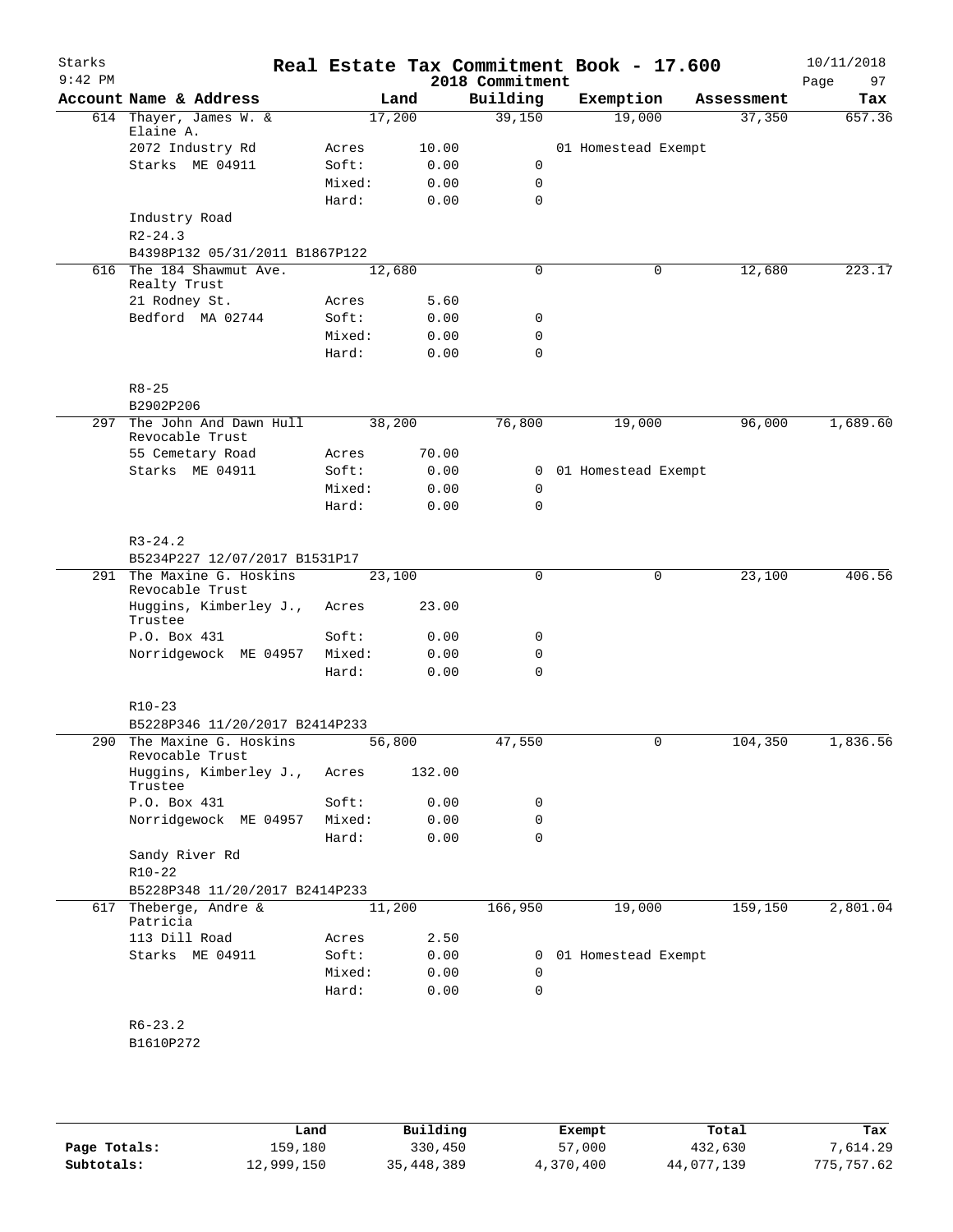| Starks       |                                                                    |        |                |                    | Real Estate Tax Commitment Book - 17.600 |                      | 10/11/2018    |
|--------------|--------------------------------------------------------------------|--------|----------------|--------------------|------------------------------------------|----------------------|---------------|
| $9:42$ PM    |                                                                    |        |                | 2018 Commitment    |                                          |                      | Page<br>98    |
|              | Account Name & Address<br>618 Therrien, John Michael               |        | Land<br>18,960 | Building<br>15,600 | Exemption<br>$\Omega$                    | Assessment<br>34,560 | Tax<br>608.26 |
|              | 409 Sandy River Road                                               | Acres  | 12.20          |                    |                                          |                      |               |
|              | Starks ME 04911                                                    | Soft:  | 0.00           | 0                  |                                          |                      |               |
|              |                                                                    | Mixed: | 0.00           | 0                  |                                          |                      |               |
|              |                                                                    | Hard:  | 0.00           | $\mathbf 0$        |                                          |                      |               |
|              | River Road                                                         |        |                |                    |                                          |                      |               |
|              | $R9 - 7.7$                                                         |        |                |                    |                                          |                      |               |
|              | B2719P245                                                          |        |                |                    |                                          |                      |               |
|              | 734 Thomas, Jason                                                  |        | 14,640         | 165,990            | 19,000                                   | 161,630              | 2,844.69      |
|              | 944 Anson Road                                                     | Acres  | 6.80           |                    | 01 Homestead Exempt                      |                      |               |
|              | Starks ME 04911                                                    | Soft:  | 0.00           | 0                  |                                          |                      |               |
|              |                                                                    | Mixed: | 0.00           | 0                  |                                          |                      |               |
|              |                                                                    | Hard:  | 0.00           | $\mathbf 0$        |                                          |                      |               |
|              |                                                                    |        |                |                    |                                          |                      |               |
|              | $R12 - 2.1$<br>B4621P318 07/27/2011 B4513P167 04/10/2012 B4426P223 |        |                |                    |                                          |                      |               |
|              | 07/27/2011 B4220P50 12/02/2009                                     |        |                |                    |                                          |                      |               |
|              | 702 Thompson, Peter F.                                             |        | 13,200         | 50,100             | $\mathsf{O}$                             | 63,300               | 1,114.08      |
|              | P.O. Box 258                                                       | Acres  | 5.00           |                    |                                          |                      |               |
|              | Kingfield ME 04947                                                 | Soft:  | 0.00           | 0                  |                                          |                      |               |
|              |                                                                    | Mixed: | 0.00           | 0                  |                                          |                      |               |
|              |                                                                    | Hard:  | 0.00           | 0                  |                                          |                      |               |
|              | Saywer Mills Rd.                                                   |        |                |                    |                                          |                      |               |
|              | $R7 - 8.1$                                                         |        |                |                    |                                          |                      |               |
|              | B4425P326 08/01/2011 B3765P311 10/31/2006                          |        |                |                    |                                          |                      |               |
|              | 620 Thornton, David J.                                             |        | 4,670          | $\Omega$           | 0                                        | 4,670                | 82.19         |
|              | Thornton, Catherine S.                                             | Acres  | 30.00          |                    |                                          |                      |               |
|              | 6342 Oak Square E                                                  | Soft:  | 5.00           | 556                |                                          |                      |               |
|              | Lakeland Fl 33813                                                  | Mixed: | 0.00           | 0                  |                                          |                      |               |
|              |                                                                    | Hard:  | 25.00          | 4,465              |                                          |                      |               |
|              | Pease Rd                                                           |        |                |                    |                                          |                      |               |
|              | $R12-11.3$                                                         |        |                |                    |                                          |                      |               |
|              | B2597P217                                                          |        |                |                    |                                          |                      |               |
|              | 754 Tibbitts, Antonio                                              |        | 15,600         | 19,000             | 19,000                                   | 15,600               | 274.56        |
|              | Tibbitts, Deborah                                                  | Acres  | 6.50           |                    | 01 Homestead Exempt                      |                      |               |
|              | 430 Anson Rd                                                       | Soft:  | 0.00           | 0                  |                                          |                      |               |
|              | Starks ME 04911                                                    | Mixed: | 0.00           | 0                  |                                          |                      |               |
|              |                                                                    | Hard:  | 0.00           | 0                  |                                          |                      |               |
|              | R 11 4.2A                                                          |        |                |                    |                                          |                      |               |
|              | B5188P281 08/02/2017 B4676P10 06/20/2013 B4362P13                  |        |                |                    |                                          |                      |               |
|              | 01/24/2011                                                         |        |                |                    |                                          |                      |               |
|              | 622 Toothaker, Nona L.                                             |        | 10,840         | 47,510             | 19,000                                   | 39,350               | 692.56        |
|              | 992 New Sharon Road                                                | Acres  | 2.05           |                    |                                          |                      |               |
|              | Starks ME 04911                                                    | Soft:  | 0.00           | 0                  | 01 Homestead Exempt                      |                      |               |
|              |                                                                    | Mixed: | 0.00           | 0                  |                                          |                      |               |
|              |                                                                    | Hard:  | 0.00           | $\Omega$           |                                          |                      |               |
|              | $R1 - 44$                                                          |        |                |                    |                                          |                      |               |
|              | B1359P210                                                          |        |                |                    |                                          |                      |               |
|              | 653 Tozier, Nathan                                                 |        | 14,460         | 81,090             | 19,000                                   | 76,550               | 1,347.28      |
|              | 254 Chicken Street                                                 | Acres  | 6.57           |                    |                                          |                      |               |
|              | Starks ME 04911                                                    | Soft:  | 0.00           | 0                  | 01 Homestead Exempt                      |                      |               |
|              |                                                                    | Mixed: | 0.00           | 0                  |                                          |                      |               |
|              |                                                                    | Hard:  | 0.00           | $\mathbf 0$        |                                          |                      |               |
|              | $R3 - 24.1$                                                        |        |                |                    |                                          |                      |               |
|              | B5022P149 04/29/2016 B2443P137                                     |        |                |                    |                                          |                      |               |
|              |                                                                    | Land   | Building       |                    | Exempt                                   | Total                | Tax           |
| Page Totals: | 92,370                                                             |        | 379,290        |                    | 76,000                                   | 395,660              | 6,963.62      |

**Subtotals:** 13,091,520 35,827,679 4,446,400 44,472,799 782,721.24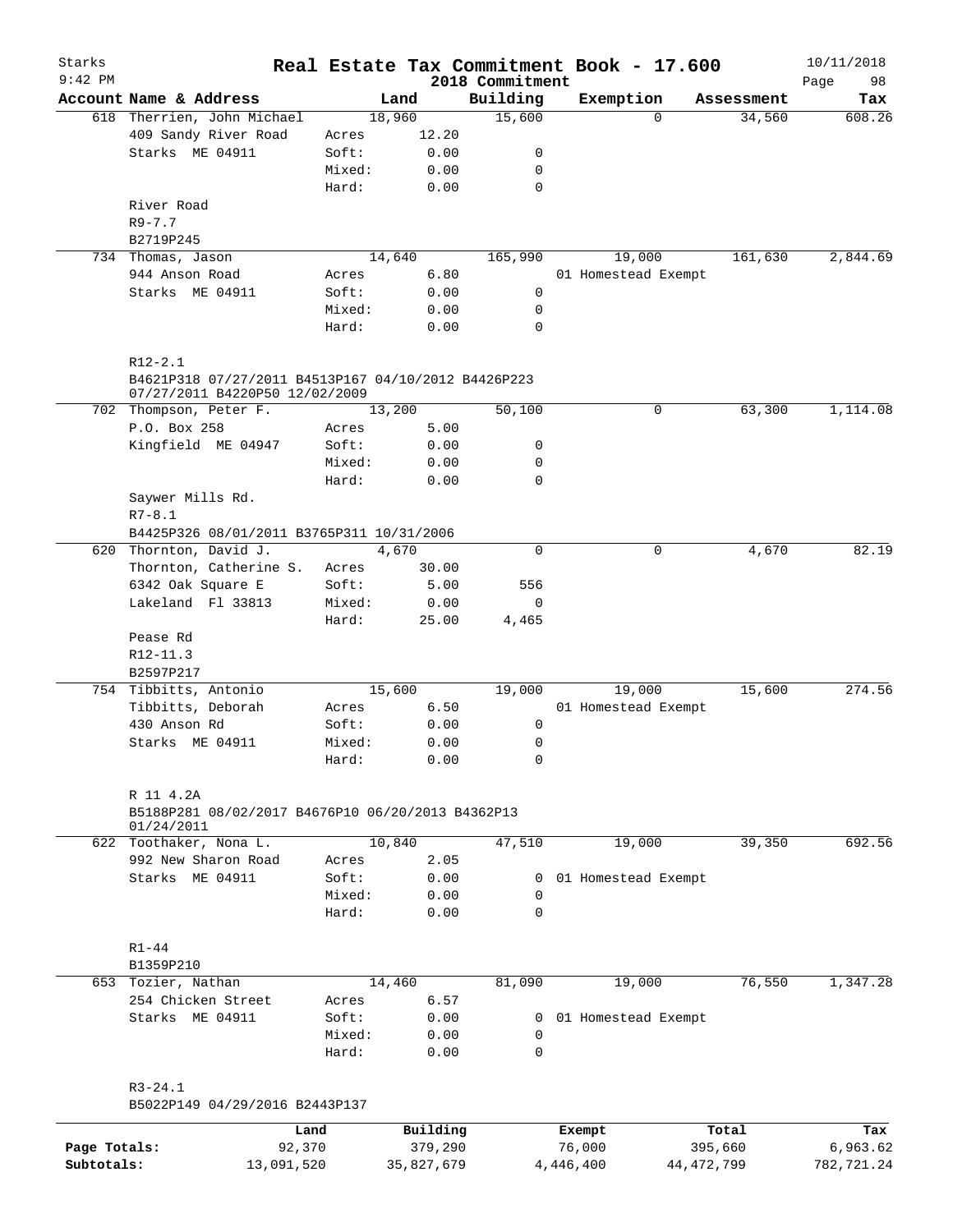| Starks<br>$9:42$ PM |                                 |                 |        |              | 2018 Commitment  | Real Estate Tax Commitment Book - 17.600 |            | 10/11/2018        |
|---------------------|---------------------------------|-----------------|--------|--------------|------------------|------------------------------------------|------------|-------------------|
|                     | Account Name & Address          |                 | Land   |              | Building         | Exemption                                | Assessment | 99<br>Page<br>Tax |
| 627                 | Tracy, Alice C. and             |                 | 4,500  |              | $\mathbf 0$      | $\Omega$                                 | 4,500      | 79.20             |
|                     | Truman G.                       |                 |        |              |                  |                                          |            |                   |
|                     | 25 Chicken Street               | Acres           |        | 0.25         |                  |                                          |            |                   |
|                     | Starks ME 04911                 | Soft:<br>Mixed: |        | 0.00<br>0.00 | 0<br>$\mathbf 0$ |                                          |            |                   |
|                     |                                 | Hard:           |        | 0.00         | $\mathbf 0$      |                                          |            |                   |
|                     | Chicken St.                     |                 |        |              |                  |                                          |            |                   |
|                     | $U2 - 22$                       |                 |        |              |                  |                                          |            |                   |
|                     | B2688P12                        |                 |        |              |                  |                                          |            |                   |
|                     | 393 Tracy, Howard S.            |                 | 27,720 |              | 1,090            | 0                                        | 28,810     | 507.06            |
|                     | P.O. Box 181                    | Acres           |        | 38.40        |                  |                                          |            |                   |
|                     | New Sharon ME 04955             | Soft:           |        | 0.00         | 0                |                                          |            |                   |
|                     |                                 | Mixed:          |        | 0.00         | 0                |                                          |            |                   |
|                     |                                 | Hard:           |        | 0.00         | $\mathbf 0$      |                                          |            |                   |
|                     | Branns Mills Rd                 |                 |        |              |                  |                                          |            |                   |
|                     | $R1 - 25, 26, 27$               |                 |        |              |                  |                                          |            |                   |
|                     | B4746P319 01/02/2014 B1834P58   |                 |        |              |                  |                                          |            |                   |
|                     | 774 Tracy, Trista A.            |                 | 10,000 |              | 20,000           | 19,000                                   | 11,000     | 193.60            |
|                     | Martin, Marcie                  | Acres           |        | 1.00         |                  | 01 Homestead Exempt                      |            |                   |
|                     | 27 Chicken Street               | Soft:           |        | 0.00         | 0                |                                          |            |                   |
|                     | Starks ME 04911                 | Mixed:          |        | 0.00         | $\mathbf 0$      |                                          |            |                   |
|                     |                                 | Hard:           |        | 0.00         | $\mathbf 0$      |                                          |            |                   |
|                     | U2 21.1                         |                 |        |              |                  |                                          |            |                   |
|                     | B4722P288 04/11/2014            |                 |        |              |                  |                                          |            |                   |
|                     | 628 Tracy, Truman G.            |                 | 10,400 |              | 26,400           | 19,000                                   | 17,800     | 313.28            |
|                     | Brewer Taylia M.                | Acres           |        | 1.50         |                  |                                          |            |                   |
|                     | 25 Chicken Street               | Soft:           |        | 0.00         | $\overline{0}$   | 01 Homestead Exempt                      |            |                   |
|                     | Starks ME 04911                 | Mixed:          |        | 0.00         | 0                |                                          |            |                   |
|                     |                                 | Hard:           |        | 0.00         | $\mathbf 0$      |                                          |            |                   |
|                     | Chicken Street                  |                 |        |              |                  |                                          |            |                   |
|                     | $U2 - 21, U2 - 23$              |                 |        |              |                  |                                          |            |                   |
|                     | B5191P31 08/09/2017 B2688P15    |                 |        |              |                  |                                          |            |                   |
|                     | 631 Tutt, Dawn                  |                 | 21,200 |              | 59,250           | 0                                        | 80,450     | 1,415.92          |
|                     | 34 Spring St.                   | Acres           |        | 15.00        |                  |                                          |            |                   |
|                     | Apt. 1                          | Soft:           |        | 0.00         | 0                |                                          |            |                   |
|                     | Saco ME 04072                   | Mixed:          |        | 0.00         | $\mathbf 0$      |                                          |            |                   |
|                     |                                 | Hard:           |        | 0.00         | 0                |                                          |            |                   |
|                     | 423 Anson Rd                    |                 |        |              |                  |                                          |            |                   |
|                     | $R10-2.1$                       |                 |        |              |                  |                                          |            |                   |
|                     | B2654P231                       |                 |        |              |                  |                                          |            |                   |
| 632                 | Tweedie, Gene D. &<br>Pamela R. |                 | 17,200 |              | 56,850           | 24,700                                   | 49,350     | 868.56            |
|                     | 713 Mayhew Road                 | Acres           |        | 10.00        |                  | 02 Veteran                               |            |                   |
|                     | Starks ME 04911                 | Soft:           |        | 0.00         | $\overline{0}$   | 01 Homestead Exempt                      |            |                   |
|                     |                                 | Mixed:          |        | 0.00         | 0                |                                          |            |                   |
|                     |                                 | Hard:           |        | 0.00         | $\mathbf 0$      |                                          |            |                   |
|                     |                                 |                 |        |              |                  |                                          |            |                   |
|                     | $R6 - 2.6$                      |                 |        |              |                  |                                          |            |                   |
|                     | B1364P48                        |                 |        |              |                  |                                          |            |                   |
|                     | 635 Urquhart, Pearl J.          |                 | 7,750  |              | 26,250           | 0                                        | 34,000     | 598.40            |
|                     | 20 Bean St                      | Acres           |        | 0.60         |                  |                                          |            |                   |
|                     | Madison ME 04950                | Soft:           |        | 0.00         | 0                |                                          |            |                   |
|                     |                                 | Mixed:          |        | 0.00         | 0                |                                          |            |                   |
|                     |                                 | Hard:           |        | 0.00         | $\mathbf 0$      |                                          |            |                   |
|                     |                                 |                 |        |              |                  |                                          |            |                   |
|                     | $R8 - 2$                        |                 |        |              |                  |                                          |            |                   |
|                     | B988P80                         |                 |        |              |                  |                                          |            |                   |
|                     |                                 | Land            |        | Building     |                  | Exempt                                   | Total      | Tax               |
| Page Totals:        |                                 | 98,770          |        | 189,840      |                  | 62,700                                   | 225,910    | 3,976.02          |
| Subtotals:          |                                 | 13,190,290      |        | 36,017,519   |                  | 4,509,100                                | 44,698,709 | 786,697.26        |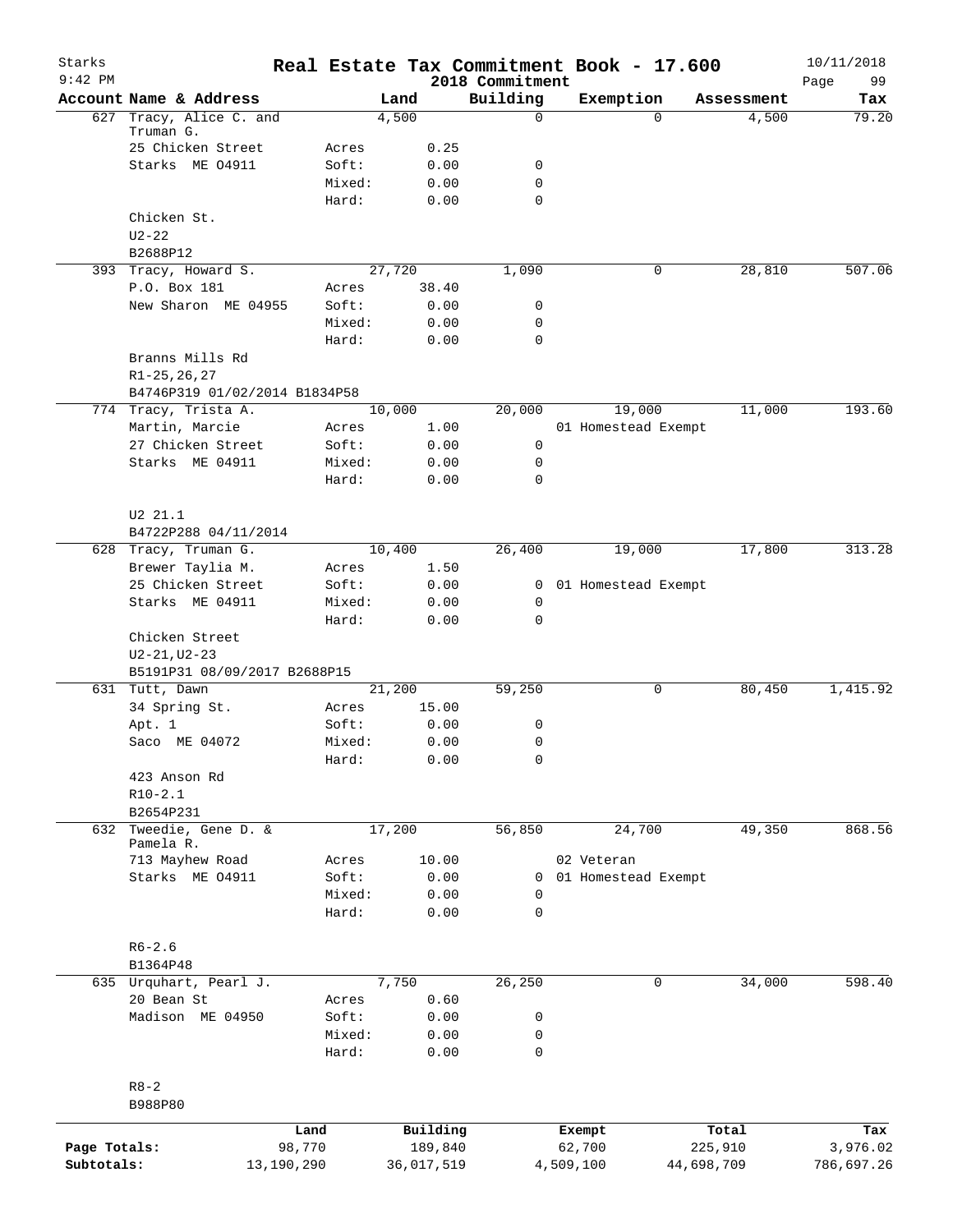| Starks<br>$9:42$ PM |                                                                 |        |        |       | Real Estate Tax Commitment Book - 17.600<br>2018 Commitment |                     |            | 10/11/2018<br>100<br>Page |
|---------------------|-----------------------------------------------------------------|--------|--------|-------|-------------------------------------------------------------|---------------------|------------|---------------------------|
|                     | Account Name & Address                                          |        | Land   |       | Building                                                    | Exemption           | Assessment | Tax                       |
|                     | 636 Van Tol, Gary                                               |        | 7,940  |       | 20,000                                                      | 19,000              | 8,940      | 157.34                    |
|                     | 36 Chicken St                                                   | Acres  |        | 0.63  |                                                             |                     |            |                           |
|                     | Starks ME 04911                                                 | Soft:  |        | 0.00  | 0                                                           | 01 Homestead Exempt |            |                           |
|                     |                                                                 | Mixed: |        | 0.00  | 0                                                           |                     |            |                           |
|                     |                                                                 | Hard:  |        | 0.00  | 0                                                           |                     |            |                           |
|                     | $U2-11$                                                         |        |        |       |                                                             |                     |            |                           |
|                     | B1462P118                                                       |        |        |       |                                                             |                     |            |                           |
|                     | 638 Vessella, David A                                           |        | 17,200 |       | 72,060                                                      | 19,000              | 70,260     | 1,236.58                  |
|                     | Plante, Mabel E.                                                | Acres  |        | 10.00 |                                                             | 01 Homestead Exempt |            |                           |
|                     | PO Box 212                                                      | Soft:  |        | 0.00  | 0                                                           |                     |            |                           |
|                     | Starks ME 04911                                                 | Mixed: |        | 0.00  | 0                                                           |                     |            |                           |
|                     |                                                                 | Hard:  |        | 0.00  | 0                                                           |                     |            |                           |
|                     | 2096 Industry Road<br>$R2 - 24.4$                               |        |        |       |                                                             |                     |            |                           |
|                     | B4471P249 12/07/2011 B1023P209                                  |        |        |       |                                                             |                     |            |                           |
|                     | 282 Viant, Jules                                                |        | 25,720 |       | 750                                                         | 0                   | 26,470     | 465.87                    |
|                     | Viant, Karen                                                    | Acres  |        | 40.00 |                                                             |                     |            |                           |
|                     | 118 Wilden Drive                                                | Soft:  |        | 0.00  | 0                                                           |                     |            |                           |
|                     | Easton PA 18045                                                 | Mixed: |        | 18.00 | 2,941                                                       |                     |            |                           |
|                     |                                                                 | Hard:  |        | 6.00  | 1,072                                                       |                     |            |                           |
|                     |                                                                 |        |        |       |                                                             |                     |            |                           |
|                     | $R1 - 29.1$                                                     |        |        |       |                                                             |                     |            |                           |
|                     | B4820P29 08/20/2014 B4147P184 06/11/2009 B1118P4                |        |        |       |                                                             |                     |            |                           |
|                     | 639 Vincent, Edward B.                                          |        | 10,440 |       | $\mathbf 0$                                                 | 0                   | 10,440     | 183.74                    |
|                     | Brackett-Vincent<br>Cynthia                                     | Acres  |        | 2.80  |                                                             |                     |            |                           |
|                     | 423 Beans Corner Rd.                                            | Soft:  |        | 0.00  | 0                                                           |                     |            |                           |
|                     | New Sharon Me 04955                                             | Mixed: |        | 0.00  | 0                                                           |                     |            |                           |
|                     |                                                                 | Hard:  |        | 0.00  | 0                                                           |                     |            |                           |
|                     | New Sharon Town Line<br>$R1-4$                                  |        |        |       |                                                             |                     |            |                           |
|                     | B2672P327                                                       |        |        |       |                                                             |                     |            |                           |
|                     | 253 Vining, Melissa M                                           |        | 14,400 |       | 97,260                                                      | 19,000              | 92,660     | 1,630.82                  |
|                     | 93 Olde Ferry Road                                              | Acres  |        | 6.50  |                                                             |                     |            |                           |
|                     | Starks ME 04911                                                 | Soft:  |        | 0.00  | 0                                                           | 01 Homestead Exempt |            |                           |
|                     |                                                                 | Mixed: |        | 0.00  | 0                                                           |                     |            |                           |
|                     |                                                                 | Hard:  |        | 0.00  | 0                                                           |                     |            |                           |
|                     | Olde Ferry Road                                                 |        |        |       |                                                             |                     |            |                           |
|                     | R12-10.5, R12-10.6                                              |        |        |       |                                                             |                     |            |                           |
|                     | B3864P205 05/18/2007                                            |        |        |       |                                                             |                     |            |                           |
|                     | 750 Vischer, Gary                                               |        | 17,200 |       | 52,410                                                      | 19,000              | 50,610     | 890.74                    |
|                     | Vischer, Barbara K.                                             | Acres  |        | 10.00 |                                                             | 01 Homestead Exempt |            |                           |
|                     | 1222 Anson Road                                                 | Soft:  |        | 0.00  | 0                                                           |                     |            |                           |
|                     | Starks ME 04911                                                 | Mixed: |        | 0.00  | 0                                                           |                     |            |                           |
|                     |                                                                 | Hard:  |        | 0.00  | 0                                                           |                     |            |                           |
|                     | R12 17.1                                                        |        |        |       |                                                             |                     |            |                           |
|                     | 656 Vogel Jr., Frederick B.                                     |        | 27,600 |       | 0                                                           | $\mathbf 0$         | 27,600     | 485.76                    |
|                     | 253 Mayhew Road                                                 | Acres  |        | 38.00 |                                                             |                     |            |                           |
|                     | Starks ME 04911                                                 | Soft:  |        | 0.00  | 0                                                           |                     |            |                           |
|                     |                                                                 | Mixed: |        | 0.00  | 0                                                           |                     |            |                           |
|                     |                                                                 | Hard:  |        | 0.00  | 0                                                           |                     |            |                           |
|                     |                                                                 |        |        |       |                                                             |                     |            |                           |
|                     | $R7 - 21$<br>B4236P74 01/28/2010 B4049P163 09/02/2008 B1114P203 |        |        |       |                                                             |                     |            |                           |

**Page Totals:** 120,500 242,480 76,000 286,980 5,050.85<br>**Subtotals:** 13,310,790 36,259,999 4,585,100 44,985,689 791,748.11 **Subtotals:** 13,310,790 36,259,999 4,585,100 44,985,689 791,748.11 **Land Building Exempt Total Tax**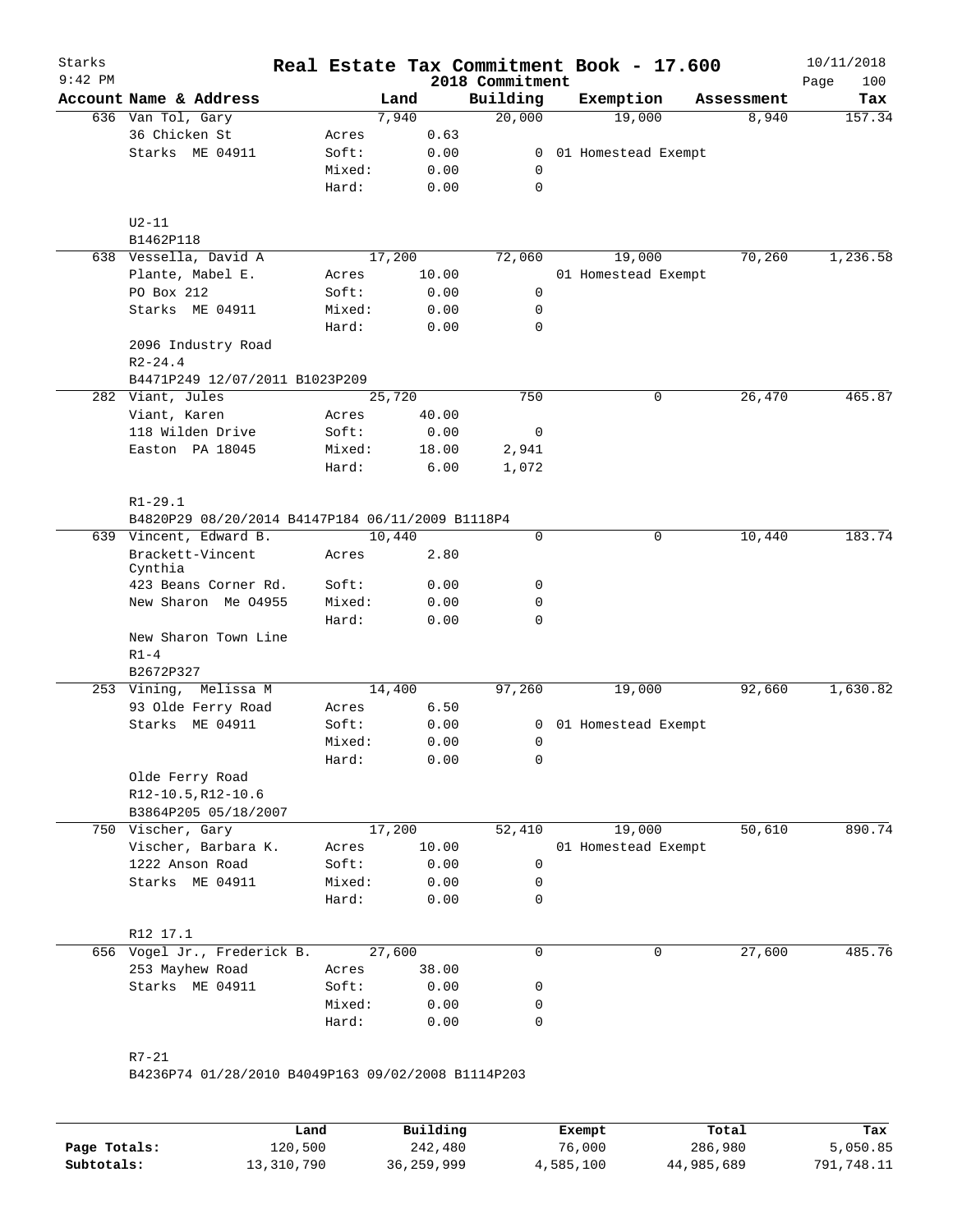| Starks<br>$9:42$ PM |                                |        |              | 2018 Commitment | Real Estate Tax Commitment Book - 17.600 |              | 10/11/2018<br>Page<br>101 |
|---------------------|--------------------------------|--------|--------------|-----------------|------------------------------------------|--------------|---------------------------|
|                     | Account Name & Address         |        | Land         | Building        | Exemption                                | Assessment   | Tax                       |
|                     | 640 Vogel, Jr.Frederick B      |        | 43,000       | 107,860         | 19,000                                   | 131,860      | 2,320.74                  |
|                     | 253 Mayhew Road                | Acres  | 86.00        |                 | 01 Homestead Exempt                      |              |                           |
|                     | Starks Me 04911                | Soft:  | 0.00         | 0               |                                          |              |                           |
|                     |                                | Mixed: | 0.00         | 0               |                                          |              |                           |
|                     |                                | Hard:  | 0.00         | $\mathbf 0$     |                                          |              |                           |
|                     | $R7 - 22$                      |        |              |                 |                                          |              |                           |
|                     | B2822P130                      |        |              |                 |                                          |              |                           |
|                     | 641 Vogel, Jr.Frederick B      |        | 17,800       | $\mathbf 0$     | 0                                        | 17,800       | 313.28                    |
|                     | 253 Mayhew Road                | Acres  | 12.00        |                 |                                          |              |                           |
|                     | Starks Me 04911                | Soft:  | 0.00         | 0               |                                          |              |                           |
|                     |                                | Mixed: | 0.00         | 0               |                                          |              |                           |
|                     |                                | Hard:  | 0.00         | $\mathbf 0$     |                                          |              |                           |
|                     | $R7 - 23$                      |        |              |                 |                                          |              |                           |
|                     | B2822P130                      |        |              |                 |                                          |              |                           |
|                     | 410 Vomorde, Carson C.         |        | 27,200       | 69,800          | 19,000                                   | 78,000       | 1,372.80                  |
|                     | 442 Anson Road                 | Acres  | 11.00        |                 |                                          |              |                           |
|                     | Starks ME 04911                | Soft:  | 0.00         |                 | 0 01 Homestead Exempt                    |              |                           |
|                     |                                | Mixed: | 0.00         | 0               |                                          |              |                           |
|                     |                                | Hard:  | 0.00         | 0               |                                          |              |                           |
|                     | Rt.43 Anson Rd                 |        |              |                 |                                          |              |                           |
|                     | $R11 - 4.2$                    |        |              |                 |                                          |              |                           |
|                     | B4847P215 11/04/2014 B1576P78  |        |              |                 |                                          |              |                           |
| 189                 | Wade, Jacob C.                 |        | 32,200       | 77,550          | 19,000                                   | 90,750       | 1,597.20                  |
|                     | 51 Thompson Bridge Road Acres  |        | 50.00        |                 |                                          |              |                           |
|                     | Starks ME 04911                | Soft:  | 0.00         | 0               | 01 Homestead Exempt                      |              |                           |
|                     |                                | Mixed: | 0.00         | 0               |                                          |              |                           |
|                     |                                | Hard:  | 0.00         | $\mathbf 0$     |                                          |              |                           |
|                     | Chin Rd.                       |        |              |                 |                                          |              |                           |
|                     | $R3 - 42$                      |        |              |                 |                                          |              |                           |
|                     | B4586P235 10/05/2012 B2010P164 |        |              |                 |                                          |              |                           |
|                     | 180 Waite, Nicholas P.         |        | 9,720        | 0               | 0                                        | 9,720        | 171.07                    |
|                     | Waite, Jessica L.              | Acres  | 1.90         |                 |                                          |              |                           |
|                     | 199 Anson Road                 | Soft:  | 0.00         | 0               |                                          |              |                           |
|                     | Starks ME 04911                | Mixed: | 0.00         | 0               |                                          |              |                           |
|                     |                                | Hard:  | 0.00         | $\mathbf 0$     |                                          |              |                           |
|                     | Route 43                       |        |              |                 |                                          |              |                           |
|                     | $R7 - 5$                       |        |              |                 |                                          |              |                           |
|                     | B5184P196 07/26/2017 B2180P104 |        |              |                 |                                          |              |                           |
|                     | 181 Waite, Nicholas P.         |        | 10,720       | 40,500          | 19,000                                   | 32,220       | 567.07                    |
|                     | Waite, Jessica L.              | Acres  | 1.90         |                 |                                          |              |                           |
|                     | 199 Anson Road                 | Soft:  | 0.00         | $\mathbf{0}$    | 01 Homestead Exempt                      |              |                           |
|                     | Starks ME 04911                | Mixed: | 0.00         | 0               |                                          |              |                           |
|                     |                                | Hard:  | 0.00         | $\mathbf 0$     |                                          |              |                           |
|                     | Route 43                       |        |              |                 |                                          |              |                           |
|                     | $R8 - 42, R8 - 44.2$           |        |              |                 |                                          |              |                           |
|                     | B5184P196 07/26/2017 B2159P85  |        |              |                 |                                          |              |                           |
|                     | 643 Wallace Family Land        |        | 19,600       | 67,020          | 19,000                                   | 67,620       | 1,190.11                  |
|                     | Trust<br>53 Jacob Lane         | Acres  | 13.00        |                 |                                          |              |                           |
|                     | Starks ME 04911                | Soft:  | 0.00         |                 |                                          |              |                           |
|                     |                                | Mixed: |              | 0               | 0 01 Homestead Exempt                    |              |                           |
|                     |                                | Hard:  | 0.00<br>0.00 | 0               |                                          |              |                           |
|                     |                                |        |              |                 |                                          |              |                           |
|                     | Locke Hill Road                |        |              |                 |                                          |              |                           |
|                     | $R3 - 4.3A$                    |        |              |                 |                                          |              |                           |
|                     | B4699P116 08/16/2013 B2725P113 |        |              |                 |                                          |              |                           |
|                     |                                |        |              |                 |                                          |              |                           |
|                     | Land                           |        | Building     |                 | Exempt                                   | Total        | Tax                       |
| Page Totals:        | 160,240                        |        | 362,730      |                 | 95,000                                   | 427,970      | 7,532.27                  |
| Subtotals:          | 13, 471, 030                   |        | 36,622,729   |                 | 4,680,100                                | 45, 413, 659 | 799,280.38                |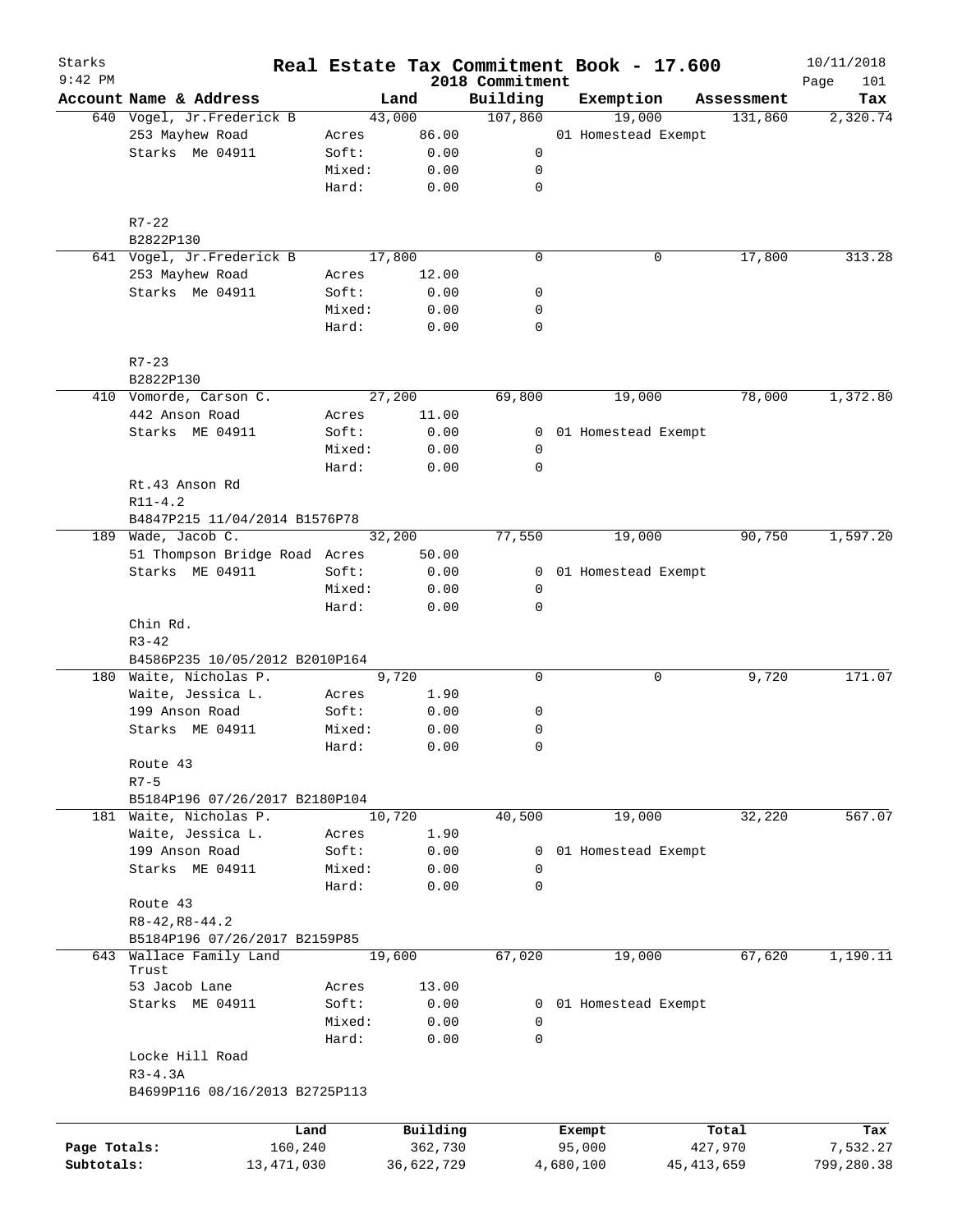| Starks       |                                                                            |            |        |                     |                   | Real Estate Tax Commitment Book - 17.600 |            |                     | 10/11/2018    |
|--------------|----------------------------------------------------------------------------|------------|--------|---------------------|-------------------|------------------------------------------|------------|---------------------|---------------|
| $9:42$ PM    |                                                                            |            |        |                     | 2018 Commitment   |                                          |            |                     | Page<br>102   |
|              | Account Name & Address<br>642 Wallace, Joseph C.                           |            |        | Land<br>$\mathbf 0$ | Building<br>7,500 | Exemption                                | $\Omega$   | Assessment<br>7,500 | Tax<br>132.00 |
|              | Wallace, Bernadette                                                        |            |        |                     |                   |                                          |            |                     |               |
|              | 53 Jacob Lane                                                              |            |        |                     |                   |                                          |            |                     |               |
|              | Starks ME 04911                                                            |            |        |                     |                   |                                          |            |                     |               |
|              |                                                                            |            |        |                     |                   |                                          |            |                     |               |
|              | Lockhill Road                                                              |            |        |                     |                   |                                          |            |                     |               |
|              | $R3 - 4.30N$                                                               |            |        |                     |                   |                                          |            |                     |               |
|              | 645 Ward, Robert                                                           |            |        | 25,800              | $\mathbf 0$       |                                          | 0          | 25,800              | 454.08        |
|              | 61 Heald St                                                                |            | Acres  | 32.00               |                   |                                          |            |                     |               |
|              | Madison ME 04950                                                           |            | Soft:  | 0.00                | 0                 |                                          |            |                     |               |
|              |                                                                            |            | Mixed: | 0.00                | 0                 |                                          |            |                     |               |
|              |                                                                            |            | Hard:  | 0.00                | 0                 |                                          |            |                     |               |
|              | Mt. Hungar Road                                                            |            |        |                     |                   |                                          |            |                     |               |
|              | $R5 - 11$                                                                  |            |        |                     |                   |                                          |            |                     |               |
|              | B2248P115                                                                  |            |        |                     |                   |                                          |            |                     |               |
|              | 646 Ward, Robert                                                           |            |        | 40,800              | 0                 |                                          | 0          | 40,800              | 718.08        |
|              | 61 Heald St                                                                |            | Acres  | 82.00               |                   |                                          |            |                     |               |
|              | Madison ME 04950                                                           |            | Soft:  | 0.00                | 0                 |                                          |            |                     |               |
|              |                                                                            |            | Mixed: | 0.00                | 0<br>0            |                                          |            |                     |               |
|              | Mt. Hungar Road                                                            |            | Hard:  | 0.00                |                   |                                          |            |                     |               |
|              | $R5 - 15$                                                                  |            |        |                     |                   |                                          |            |                     |               |
|              | B2248P116                                                                  |            |        |                     |                   |                                          |            |                     |               |
| 647          | Waters, Leona                                                              |            |        | 30,700              | 73,110            | 19,000                                   |            | 84,810              | 1,492.66      |
|              | 1218 New Sharon Road                                                       |            | Acres  | 45.00               |                   |                                          |            |                     |               |
|              | Starks ME 04911                                                            |            | Soft:  | 0.00                | 0                 | 01 Homestead Exempt                      |            |                     |               |
|              |                                                                            |            | Mixed: | 0.00                | 0                 |                                          |            |                     |               |
|              |                                                                            |            | Hard:  | 0.00                | $\Omega$          |                                          |            |                     |               |
|              |                                                                            |            |        |                     |                   |                                          |            |                     |               |
|              | $R1 - 29.4$                                                                |            |        |                     |                   |                                          |            |                     |               |
|              | B3755P136 10/06/2006 B1524P236                                             |            |        |                     |                   |                                          |            |                     |               |
|              | 372 Waugh, Michael F.                                                      |            |        | 13,890              | 121,620           | 19,000                                   |            | 116,510             | 2,050.58      |
|              | 999 Anson Road                                                             |            | Acres  | 5.86                |                   | 01 Homestead Exempt                      |            |                     |               |
|              | Starks ME 04911                                                            |            | Soft:  | 0.00                | $\mathbf 0$       |                                          |            |                     |               |
|              |                                                                            |            | Mixed: | 0.00                | 0                 |                                          |            |                     |               |
|              |                                                                            |            | Hard:  | 0.00                | 0                 |                                          |            |                     |               |
|              | Rt.43 Madison Rd.                                                          |            |        |                     |                   |                                          |            |                     |               |
|              | $R12-11.1-2$                                                               |            |        |                     |                   |                                          |            |                     |               |
|              | B4941P165 08/11/2015 B2634P1<br>352 Webber, Archie L.                      |            |        | 10,600              | $\mathbf 0$       |                                          | 0          | 10,600              | 186.56        |
|              | P.O. Box 215                                                               |            | Acres  | 3.00                |                   |                                          |            |                     |               |
|              | Anson ME 04911                                                             |            | Soft:  | 0.00                | 0                 |                                          |            |                     |               |
|              |                                                                            |            | Mixed: | 0.00                | 0                 |                                          |            |                     |               |
|              |                                                                            |            | Hard:  | 0.00                | $\mathbf 0$       |                                          |            |                     |               |
|              |                                                                            |            |        |                     |                   |                                          |            |                     |               |
|              | $R8 - 38$                                                                  |            |        |                     |                   |                                          |            |                     |               |
|              | B4395P30 05/16/2011 B4242P225 09/28/2009                                   |            |        |                     |                   |                                          |            |                     |               |
| 247          | Webster, Robert D.                                                         |            |        | 27,100              | 35,000            | 19,000                                   |            | 43,100              | 758.56        |
|              | Webster, Eunice M.                                                         |            | Acres  | 33.00               |                   | 01 Homestead Exempt                      |            |                     |               |
|              | PO Box 165                                                                 |            | Soft:  | 0.00                | 0                 |                                          |            |                     |               |
|              | Starks ME 04911                                                            |            | Mixed: | 0.00                | 0                 |                                          |            |                     |               |
|              |                                                                            |            | Hard:  | 0.00                | 0                 |                                          |            |                     |               |
|              | 203 Mayhew Rd.                                                             |            |        |                     |                   |                                          |            |                     |               |
|              | $R7 - 19$                                                                  |            |        |                     |                   |                                          |            |                     |               |
|              | B4873P165 01/26/2015 B3818P303 03/05/2007 B3703P15<br>06/28/2006 B1473P294 |            |        |                     |                   |                                          |            |                     |               |
|              |                                                                            | Land       |        | Building            |                   | Exempt                                   |            | Total               | Tax           |
| Page Totals: |                                                                            | 148,890    |        | 237,230             |                   | 57,000                                   |            | 329,120             | 5,792.52      |
| Subtotals:   |                                                                            | 13,619,920 |        | 36,859,959          |                   | 4,737,100                                | 45,742,779 |                     | 805,072.90    |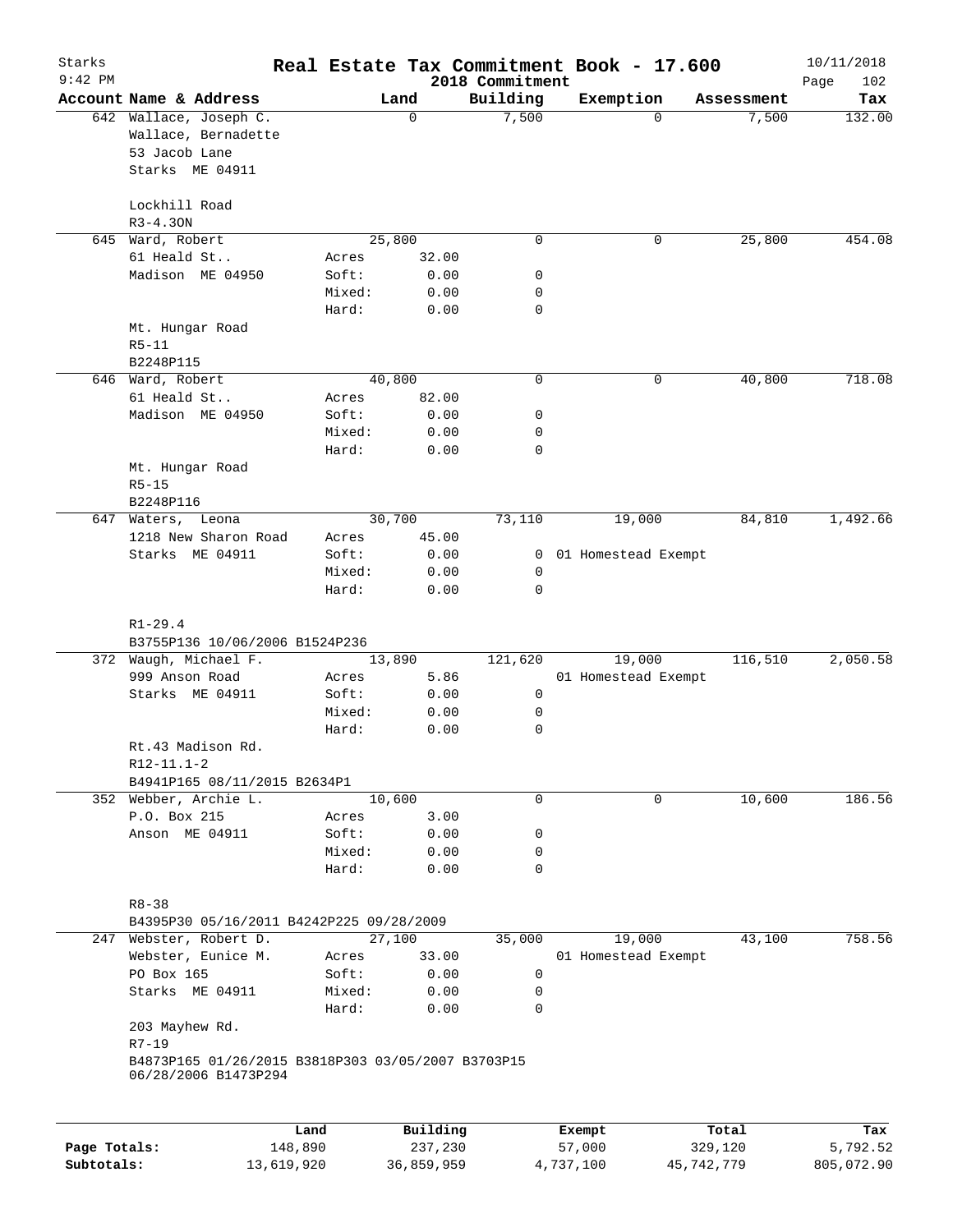| Starks<br>$9:42$ PM |                                                                           |        |          | Real Estate Tax Commitment Book - 17.600<br>2018 Commitment |                     |   |            | 10/11/2018<br>103<br>Page |
|---------------------|---------------------------------------------------------------------------|--------|----------|-------------------------------------------------------------|---------------------|---|------------|---------------------------|
|                     | Account Name & Address                                                    |        | Land     | Building                                                    | Exemption           |   | Assessment | Tax                       |
|                     | 782 Welcome, Cordell                                                      |        | $\Omega$ | 20,000                                                      | 19,000              |   | 1,000      | 17.60                     |
|                     | Starks ME 04911                                                           |        |          |                                                             | 01 Homestead Exempt |   |            |                           |
|                     |                                                                           |        |          |                                                             |                     |   |            |                           |
|                     | R6 2.130N                                                                 |        |          |                                                             |                     |   |            |                           |
|                     | 781 Welcome, Jeffery                                                      |        | 0        | 23,610                                                      | 19,000              |   | 4,610      | 81.14                     |
|                     | 48 Redneck Rd                                                             |        |          |                                                             | 01 Homestead Exempt |   |            |                           |
|                     | Starks ME 04911                                                           |        |          |                                                             |                     |   |            |                           |
|                     | R6 2.140N                                                                 |        |          |                                                             |                     |   |            |                           |
|                     | 658 Whipple, Charles Bruce                                                |        | 0        | 7,500                                                       |                     | 0 | 7,500      | 132.00                    |
|                     | Estate of Valerie                                                         |        |          |                                                             |                     |   |            |                           |
|                     | Whipple<br>970 Farmington Falls<br>Road                                   |        |          |                                                             |                     |   |            |                           |
|                     | Farmington ME 04938                                                       |        |          |                                                             |                     |   |            |                           |
|                     | R8-120N2                                                                  |        |          |                                                             |                     |   |            |                           |
|                     | B885P912                                                                  |        |          |                                                             |                     |   |            |                           |
|                     | 467 Whipple, Charles Bruce                                                | 16,560 |          | 66,150                                                      |                     | 0 | 82,710     | 1,455.70                  |
|                     | Whipple, Cara                                                             | Acres  |          | 9.20                                                        |                     |   |            |                           |
|                     | 970 Farmington Falls<br>Road                                              | Soft:  |          | $\mathsf{O}$<br>0.00                                        |                     |   |            |                           |
|                     | Farmington ME 04938                                                       | Mixed: |          | 0.00<br>0                                                   |                     |   |            |                           |
|                     |                                                                           | Hard:  |          | $\mathbf 0$<br>0.00                                         |                     |   |            |                           |
|                     | $R8 - 38 - 15$                                                            |        |          |                                                             |                     |   |            |                           |
|                     | B4407P92 06/17/2011 B4270P151 05/19/2010 B3680P46<br>05/19/2006 B3233P281 |        |          |                                                             |                     |   |            |                           |
|                     | 659 Whipple, Charles Bruce                                                | 31,960 |          | 35,550                                                      |                     | 0 | 67,510     | 1,188.18                  |
|                     | Whipple, Valerie M<br>Estate                                              | Acres  |          | 5.45                                                        |                     |   |            |                           |
|                     | 970 Farmington Falls<br>Rd.                                               | Soft:  |          | 0.00<br>0                                                   |                     |   |            |                           |
|                     | Farmington ME 04938                                                       | Mixed: |          | 0.00<br>0                                                   |                     |   |            |                           |
|                     | New Sharon Rd                                                             | Hard:  |          | 0.00<br>$\mathbf 0$                                         |                     |   |            |                           |
|                     | $R8 - 12$                                                                 |        |          |                                                             |                     |   |            |                           |
|                     | B898P80                                                                   |        |          |                                                             |                     |   |            |                           |
| 660                 | White, Stephen                                                            | 27,700 |          | 5,750                                                       |                     | 0 | 33,450     | 588.72                    |
|                     | White, Michael                                                            | Acres  |          | 35.00                                                       |                     |   |            |                           |
|                     | 4 White Ave.                                                              | Soft:  |          | 0.00<br>0                                                   |                     |   |            |                           |
|                     | Jay ME 04239                                                              | Mixed: |          | 0.00<br>0                                                   |                     |   |            |                           |
|                     |                                                                           | Hard:  |          | 0.00<br>$\mathbf 0$                                         |                     |   |            |                           |
|                     |                                                                           |        |          |                                                             |                     |   |            |                           |
|                     | $R7 - 20$                                                                 |        |          |                                                             |                     |   |            |                           |
|                     | B3700P323 06/16/2006 B1170P232                                            |        |          |                                                             |                     |   |            |                           |
|                     |                                                                           |        |          |                                                             |                     |   |            |                           |

|              | Land       | Building   | Exempt    | Total      | Tax        |
|--------------|------------|------------|-----------|------------|------------|
| Page Totals: | 76,220     | 158,560    | 38,000    | 196,780    | 3,463.34   |
| Subtotals:   | 13,696,140 | 37,018,519 | 4,775,100 | 45,939,559 | 808,536.24 |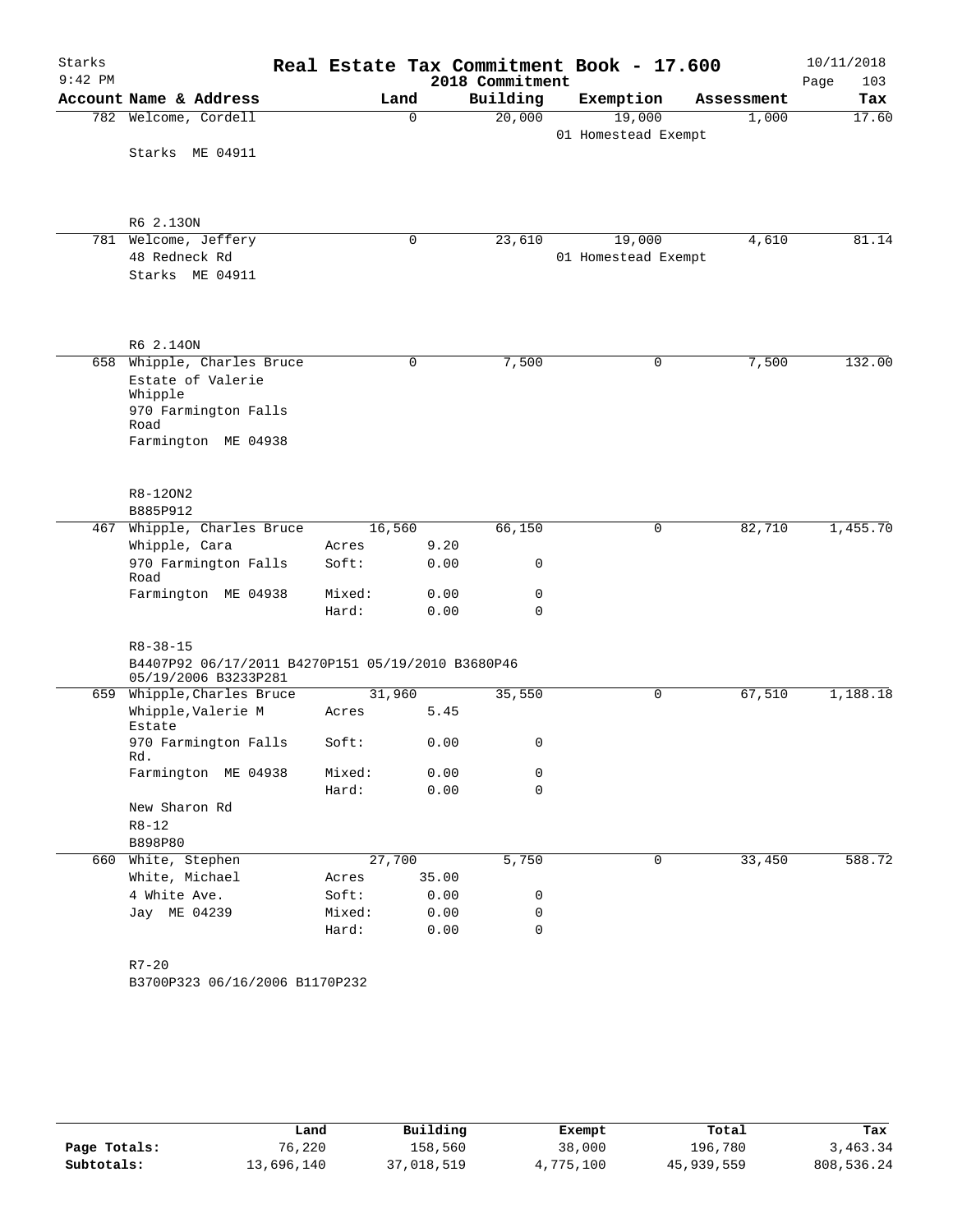| Starks    |                                                                                                               |                |                                |                 | Real Estate Tax Commitment Book - 17.600 |            | 10/11/2018  |
|-----------|---------------------------------------------------------------------------------------------------------------|----------------|--------------------------------|-----------------|------------------------------------------|------------|-------------|
| $9:42$ PM |                                                                                                               |                |                                | 2018 Commitment |                                          |            | 104<br>Page |
|           | Account Name & Address                                                                                        |                | Land                           | Building        | Exemption                                | Assessment | Tax         |
|           | 661 Whitford, Henry W                                                                                         |                | 17,200                         | 31,200          | $\Omega$                                 | 48,400     | 851.84      |
|           | Whitford Patricia A                                                                                           | Acres          | 10.00                          |                 |                                          |            |             |
|           | 114 Maple Lane                                                                                                | Soft:          | 0.00                           | 0               |                                          |            |             |
|           | Fort Myers FL 33908                                                                                           | Mixed:         | 0.00                           | 0               |                                          |            |             |
|           |                                                                                                               | Hard:          | 0.00                           | 0               |                                          |            |             |
|           | $R2 - 39.1$                                                                                                   |                |                                |                 |                                          |            |             |
|           | B2042P319 09/16/1994                                                                                          |                |                                |                 |                                          |            |             |
|           | 177 Whitmore, Christy Ann                                                                                     |                | 46,600                         | 292,240         | 19,000                                   | 319,840    | 5,629.18    |
|           | Whitmore, Samuel A.                                                                                           | Acres          | 98.00                          |                 |                                          |            |             |
|           | PO Box 597                                                                                                    | Soft:          | 0.00                           |                 | 0 01 Homestead Exempt                    |            |             |
|           | Anson ME 04911                                                                                                | Mixed:         | 0.00                           | $\mathbf 0$     |                                          |            |             |
|           |                                                                                                               | Hard:          | 0.00                           | 0               |                                          |            |             |
|           | Faulker Hill Rd<br>$R8 - 36$                                                                                  |                |                                |                 |                                          |            |             |
|           | B4341P75 11/15/2010 B2616P167                                                                                 |                |                                |                 |                                          |            |             |
|           | 580 Whitmore, Robert                                                                                          |                | 17,360                         | 8,250           | $\mathbf 0$                              | 25,610     | 450.74      |
|           | 216 Pinkham Brook Rd.<br>$\bullet$                                                                            | Acres          | 10.20                          |                 |                                          |            |             |
|           | Durham ME 04222                                                                                               | Soft:          | 0.00                           | 0               |                                          |            |             |
|           |                                                                                                               | Mixed:         | 0.00                           | 0               |                                          |            |             |
|           |                                                                                                               | Hard:          | 0.00                           | $\mathbf 0$     |                                          |            |             |
|           | Mayhew Road<br>$R7 - 10.2$                                                                                    |                |                                |                 |                                          |            |             |
|           | B4365P74 01/28/2011 B2501P82                                                                                  |                |                                |                 |                                          |            |             |
|           | 662 Whittemore, Nicholas                                                                                      |                | 17,000                         | 0               | $\mathbf 0$                              | 17,000     | 299.20      |
|           | General Delivery Box 96 Acres                                                                                 |                | 11.00                          |                 |                                          |            |             |
|           | Farmington Falls ME<br>04940                                                                                  | Soft:          | 0.00                           | 0               |                                          |            |             |
|           |                                                                                                               | Mixed:         | 0.00                           | 0               |                                          |            |             |
|           |                                                                                                               | Hard:          | 0.00                           | $\mathbf 0$     |                                          |            |             |
|           | $R1 - 46$                                                                                                     |                |                                |                 |                                          |            |             |
|           | B1084P10                                                                                                      |                |                                |                 |                                          |            |             |
| 664       | Willis, Neil E, & Susan<br>D.                                                                                 |                | 24,400                         | 32,550          | 19,000                                   | 37,950     | 667.92      |
|           | 30 Anson Road                                                                                                 | Acres          | 24.00                          |                 |                                          |            |             |
|           | Starks ME 04911                                                                                               | Soft:          | 0.00                           |                 | 0 01 Homestead Exempt                    |            |             |
|           |                                                                                                               | Mixed:         | 0.00                           | 0               |                                          |            |             |
|           |                                                                                                               | Hard:          | 0.00                           | $\Omega$        |                                          |            |             |
|           | $U2-30$                                                                                                       |                |                                |                 |                                          |            |             |
|           |                                                                                                               |                |                                |                 |                                          |            | 256.96      |
|           | Constance                                                                                                     |                |                                |                 |                                          |            |             |
|           |                                                                                                               |                |                                |                 |                                          |            |             |
|           | 04064                                                                                                         |                |                                |                 |                                          |            |             |
|           |                                                                                                               | Mixed:         |                                | 0               |                                          |            |             |
|           |                                                                                                               | Hard:          | 0.00                           | 0               |                                          |            |             |
|           |                                                                                                               |                |                                |                 |                                          |            |             |
|           |                                                                                                               |                |                                |                 |                                          |            |             |
|           |                                                                                                               |                |                                |                 |                                          |            |             |
| 667       | B2055P123<br>Winder, James And<br>49 Church St.<br>Old Orchard Beach ME<br>Mayhew Road<br>$R5-6$<br>B2522P246 | Acres<br>Soft: | 14,600<br>8.00<br>0.00<br>0.00 | 0<br>0          | 0                                        | 14,600     |             |

|              | Land       | Building     | Exempt    | Total      | Tax        |
|--------------|------------|--------------|-----------|------------|------------|
| Page Totals: | 137,160    | 364,240      | 38,000    | 463,400    | 8,155.84   |
| Subtotals:   | 13,833,300 | 37, 382, 759 | 4,813,100 | 46,402,959 | 816,692.08 |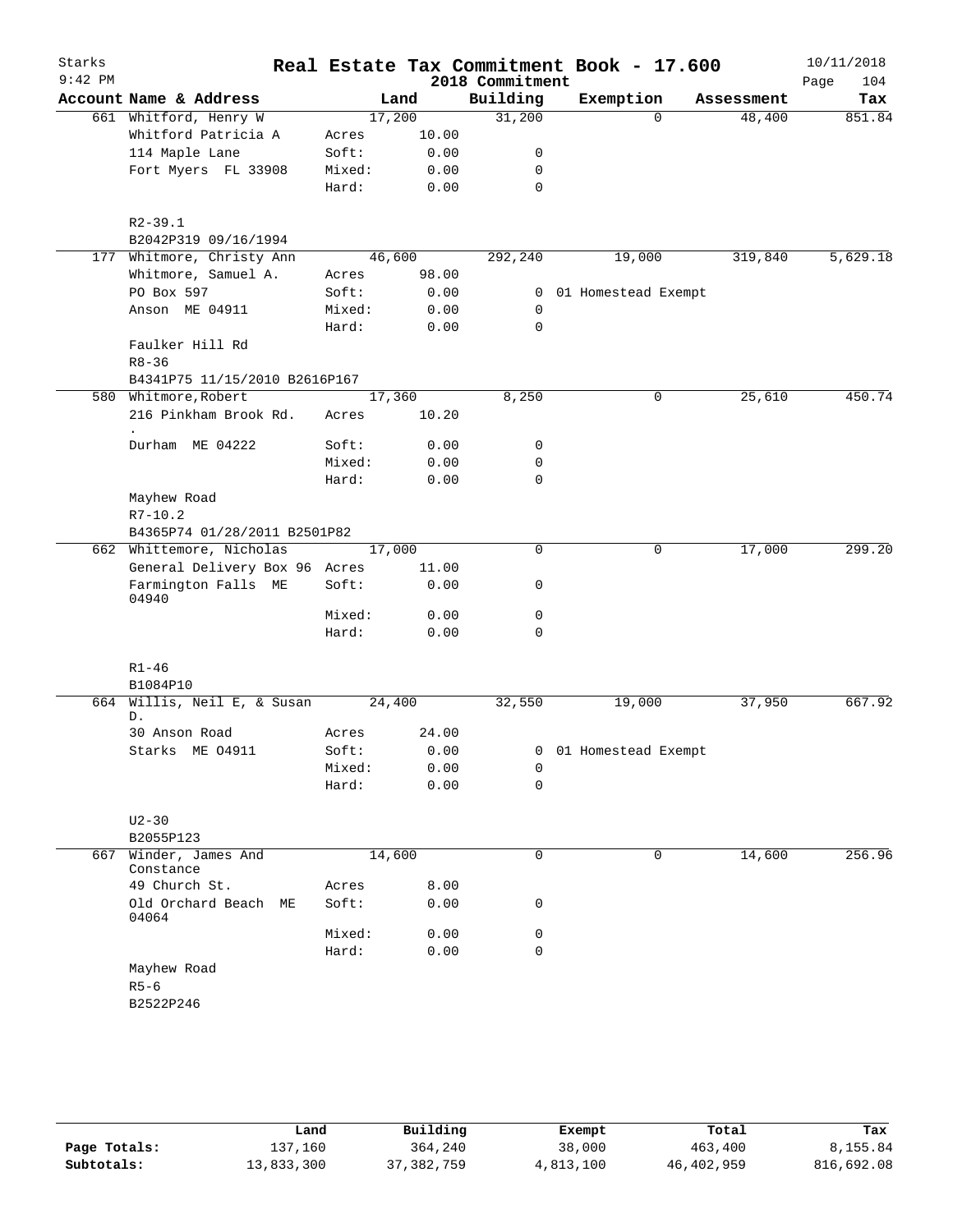| Starks<br>$9:42$ PM |                                                    |                 |              | Real Estate Tax Commitment Book - 17.600<br>2018 Commitment |              |            | 10/11/2018<br>105<br>Page |
|---------------------|----------------------------------------------------|-----------------|--------------|-------------------------------------------------------------|--------------|------------|---------------------------|
|                     | Account Name & Address                             | Land            |              | Building                                                    | Exemption    | Assessment | Tax                       |
|                     | 668 Winder, James W.                               | 19,000          |              | 21,150                                                      | $\Omega$     | 40,150     | 706.64                    |
|                     | Winder, Constance E.                               | Acres           | 12.25        |                                                             |              |            |                           |
|                     | 49 Church St                                       | Soft:           | 0.00         | 0                                                           |              |            |                           |
|                     | Old Orchard Beach ME<br>04064                      | Mixed:          | 0.00         | 0                                                           |              |            |                           |
|                     |                                                    | Hard:           | 0.00         | 0                                                           |              |            |                           |
|                     | Mayhew Road                                        |                 |              |                                                             |              |            |                           |
|                     | $R5 - 6.2$                                         |                 |              |                                                             |              |            |                           |
|                     | B2174P132                                          |                 |              |                                                             |              |            |                           |
|                     | 669 Wing, Ronald                                   | 28,200          |              | 0                                                           | 0            | 28,200     | 496.32                    |
|                     | Elizabeth Wing                                     | Acres           | 40.00        |                                                             |              |            |                           |
|                     | 525 W. Mills Rd                                    | Soft:           | 0.00         | 0                                                           |              |            |                           |
|                     | Industry ME 04938                                  | Mixed:          | 0.00         | 0                                                           |              |            |                           |
|                     |                                                    | Hard:           | 0.00         | 0                                                           |              |            |                           |
|                     | $R1 - 49$                                          |                 |              |                                                             |              |            |                           |
|                     | B2762P67 B797P790                                  |                 |              |                                                             |              |            |                           |
|                     | 670 Wing, Ronald D. &<br>Elizabeth M.              | 36,900          |              | 0                                                           | $\mathsf{O}$ | 36,900     | 649.44                    |
|                     | 525 W.Mills Rd.                                    | Acres           | 69.00        |                                                             |              |            |                           |
|                     | Industry ME 04938                                  | Soft:           | 0.00         | 0                                                           |              |            |                           |
|                     |                                                    | Mixed:          | 0.00         | 0                                                           |              |            |                           |
|                     |                                                    | Hard:           | 0.00         | 0                                                           |              |            |                           |
|                     | $R1 - 36$                                          |                 |              |                                                             |              |            |                           |
|                     | B2762P67 B1378P9                                   |                 |              |                                                             |              |            |                           |
|                     | 80 Winkley, Jereme P.                              | 26,500          |              | 25,500                                                      | 0            | 52,000     | 915.20                    |
|                     | 2 Mohegan Street                                   | Acres           | 31.00        |                                                             |              |            |                           |
|                     | Winslow ME 04901                                   | Soft:           | 0.00         | 0                                                           |              |            |                           |
|                     |                                                    | Mixed:          | 0.00         | 0                                                           |              |            |                           |
|                     |                                                    | Hard:           | 0.00         | 0                                                           |              |            |                           |
|                     | $R3 - 37$                                          |                 |              |                                                             |              |            |                           |
|                     | B5218P114 10/23/2017 B3398P254                     |                 |              |                                                             |              |            |                           |
|                     | 671 Winslow, Barbara T.                            | 42,600          |              | 0                                                           | 0            | 42,600     | 749.76                    |
|                     | 466 Smithfield Rd.<br>Norridgewock ME 04957        | Acres           | 88.00        |                                                             |              |            |                           |
|                     |                                                    | Soft:<br>Mixed: | 0.00<br>0.00 | 0<br>0                                                      |              |            |                           |
|                     |                                                    | Hard:           | 0.00         | 0                                                           |              |            |                           |
|                     |                                                    |                 |              |                                                             |              |            |                           |
|                     | $R5 - 24$                                          |                 |              |                                                             |              |            |                           |
|                     | B4699P144 08/19/2013 B3913P153 09/28/2007 B845P468 |                 |              |                                                             |              |            |                           |
|                     | 672 Winslow, Peter V. and<br>Michelle A.           | 16, 160         |              | 21,150                                                      | 0            | 37,310     | 656.66                    |
|                     | 258 Farmington Falls<br>Road                       | Acres           | 8.70         |                                                             |              |            |                           |
|                     | New Sharon ME 04955                                | Soft:           | 0.00         | 0                                                           |              |            |                           |
|                     |                                                    | Mixed:          | 0.00         | 0                                                           |              |            |                           |
|                     |                                                    | Hard:           | 0.00         | 0                                                           |              |            |                           |
|                     | River Rd                                           |                 |              |                                                             |              |            |                           |
|                     | $R8 - 22$                                          |                 |              |                                                             |              |            |                           |
|                     | B2727P141                                          |                 |              |                                                             |              |            |                           |
|                     |                                                    |                 |              |                                                             |              |            |                           |

|              | Land       | Building   | Exempt    | Total      | Tax        |
|--------------|------------|------------|-----------|------------|------------|
| Page Totals: | 169,360    | 67,800     |           | 237,160    | 4,174.02   |
| Subtotals:   | 14,002,660 | 37,450,559 | 4,813,100 | 46,640,119 | 820,866.10 |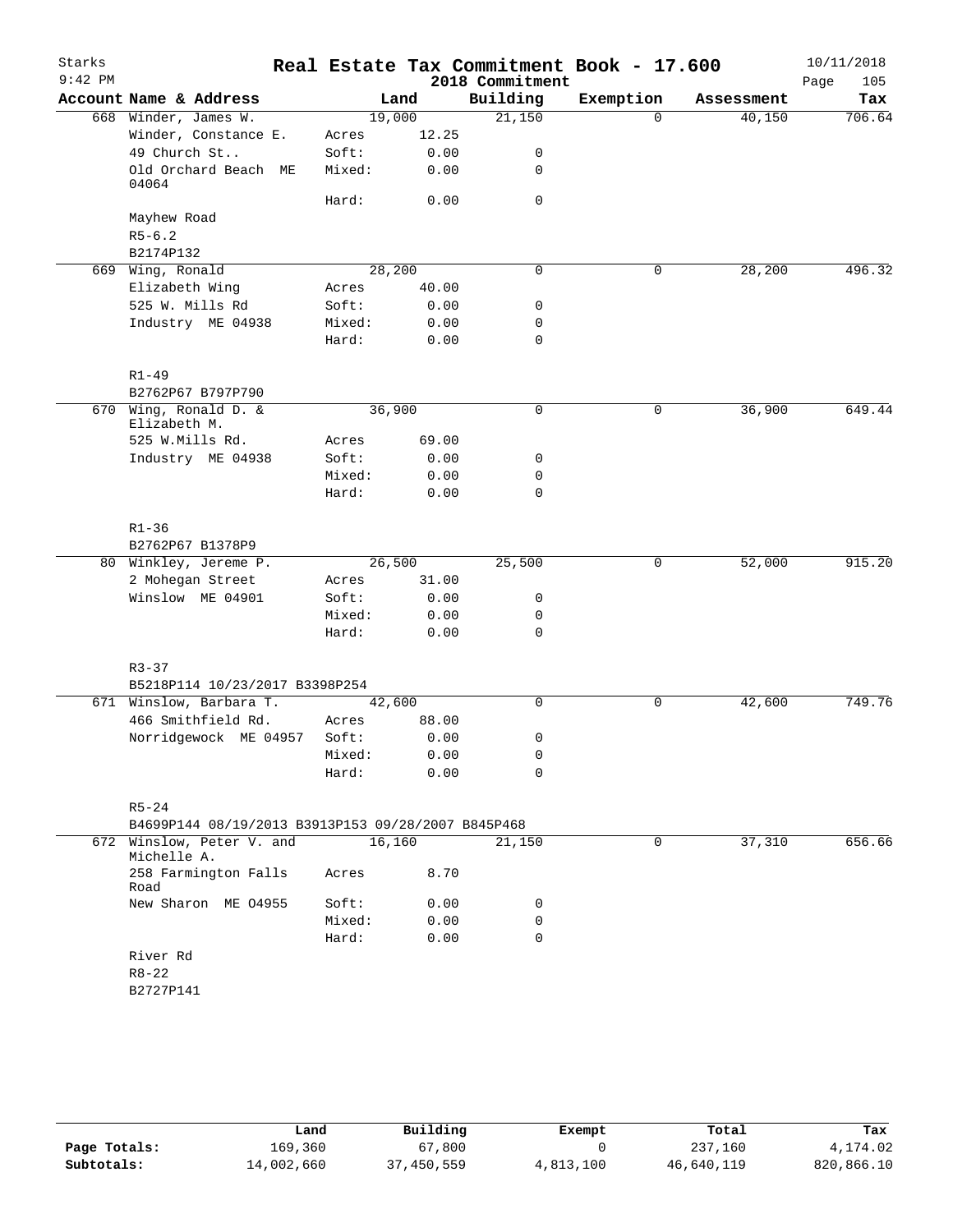| Starks<br>$9:42$ PM |                                           |                 |              | 2018 Commitment            | Real Estate Tax Commitment Book - 17.600 |            | 10/11/2018<br>Page<br>106 |
|---------------------|-------------------------------------------|-----------------|--------------|----------------------------|------------------------------------------|------------|---------------------------|
|                     | Account Name & Address                    | Land            |              | Building                   | Exemption                                | Assessment | Tax                       |
|                     | 378 Wisse, Michael J.                     | 13,200          |              | 43,940                     | 19,000                                   | 38,140     | 671.26                    |
|                     | Wisse, Shirley A.,<br>Bartlett, Warren C. | Acres           | 5.00         |                            | 01 Homestead Exempt                      |            |                           |
|                     | 14 Sterry Hill Road                       | Soft:           | 0.00         | 0                          |                                          |            |                           |
|                     | Starks ME 04911                           | Mixed:          | 0.00         | $\mathbf 0$                |                                          |            |                           |
|                     |                                           | Hard:           | 0.00         | $\mathbf 0$                |                                          |            |                           |
|                     | $R4 - 39.1$                               |                 |              |                            |                                          |            |                           |
|                     | B5185P4 B5182P328 B3294P88                |                 |              |                            |                                          |            |                           |
|                     | 674 Woodward, Dana G.                     | 12,400          |              | 66,900                     | 0                                        | 79,300     | 1,395.68                  |
|                     | 8145 Dinsmore St.                         | Acres           | 4.00         |                            |                                          |            |                           |
|                     | Brooksville FL 34613                      | Soft:           | 0.00<br>0.00 | 0                          |                                          |            |                           |
|                     |                                           | Mixed:<br>Hard: | 0.00         | 0<br>0                     |                                          |            |                           |
|                     | $R12-5$                                   |                 |              |                            |                                          |            |                           |
|                     | B1652P143                                 |                 |              |                            |                                          |            |                           |
| 677                 | Worthley, Melinda                         | 9,560           |              | $\mathsf{O}$               | 0                                        | 9,560      | 168.26                    |
|                     | 176 Middle St.                            | Acres           | 1.70         |                            |                                          |            |                           |
|                     | Farmington ME 04938                       | Soft:           | 0.00         | 0                          |                                          |            |                           |
|                     |                                           | Mixed:          | 0.00         | $\mathbf 0$                |                                          |            |                           |
|                     |                                           | Hard:           | 0.00         | $\mathbf 0$                |                                          |            |                           |
|                     | emery road                                |                 |              |                            |                                          |            |                           |
|                     | $R4-9$                                    |                 |              |                            |                                          |            |                           |
|                     | B2727P323                                 |                 |              |                            |                                          |            |                           |
|                     | 676 Worthley, Melinda                     | 15,200          |              | 41,680                     | 19,000                                   | 37,880     | 666.69                    |
|                     | 176 Middle St.                            | Acres           | 7.50         |                            |                                          |            |                           |
|                     | Farmington ME 04938                       | Soft:           | 0.00         | $\overline{0}$             | 01 Homestead Exempt                      |            |                           |
|                     |                                           | Mixed:          | 0.00         | 0                          |                                          |            |                           |
|                     |                                           | Hard:           | 0.00         | $\mathbf 0$                |                                          |            |                           |
|                     | emery road<br>$R3-32A$                    |                 |              |                            |                                          |            |                           |
|                     | B4139P135 04/17/2009 B2727P323            |                 |              |                            |                                          |            |                           |
|                     | 663 Wright, Albert                        | 17,360          |              | 12,750                     | 0                                        | 30,110     | 529.94                    |
|                     | Wright, Maureen                           | Acres           | 10.20        |                            |                                          |            |                           |
|                     | 484 Cedar Swamp Road                      | Soft:           | 0.00         | 0                          |                                          |            |                           |
|                     | Jackson NJ 08527                          | Mixed:          | 0.00         | $\mathbf 0$                |                                          |            |                           |
|                     |                                           | Hard:           | 0.00         | 0                          |                                          |            |                           |
|                     | $R8 - 10.7$                               |                 |              |                            |                                          |            |                           |
|                     | B3469P199 04/12/2005 B1056P158            |                 |              |                            |                                          |            |                           |
| 692                 | Zink Jr., George H.                       | 29,700          |              | $\mathbf 0$                | $\mathbf 0$                              | 29,700     | 522.72                    |
|                     | Joyce, Davie and                          | Acres           | 45.00        |                            |                                          |            |                           |
|                     | Jenkinson, John                           |                 |              |                            |                                          |            |                           |
|                     | 83 Baker Road                             | Soft:           | 0.00         | $\mathsf{O}$               |                                          |            |                           |
|                     | Starks ME 04911                           | Mixed:<br>Hard: | 0.00<br>0.00 | $\mathbf 0$<br>$\mathbf 0$ |                                          |            |                           |
|                     | $R4 - 14.3$                               |                 |              |                            |                                          |            |                           |
| 682                 | Zink, George H. Jr.                       | 1,060           |              | $\mathsf{O}$               | 0                                        | 1,060      | 18.66                     |
|                     | 83 Baker Road                             | Acres           | 7.00         |                            |                                          |            |                           |
|                     | Starks ME 04911                           | Soft:           | 0.00         | $\mathsf{O}$               |                                          |            |                           |
|                     |                                           | Mixed:          | 7.00         | 1,144                      |                                          |            |                           |
|                     |                                           | Hard:           | 0.00         | $\mathbf 0$                |                                          |            |                           |
|                     | $R4 - 30$<br>B1299P74                     |                 |              |                            |                                          |            |                           |
|                     |                                           |                 |              |                            |                                          |            |                           |
|                     | Land                                      |                 | Building     |                            | Exempt                                   | Total      | Tax                       |
| Page Totals:        | 98,480                                    |                 | 165,270      |                            | 38,000                                   | 225,750    | 3,973.21                  |
| Subtotals:          | 14,101,140                                |                 | 37,615,829   |                            | 4,851,100                                | 46,865,869 | 824,839.31                |